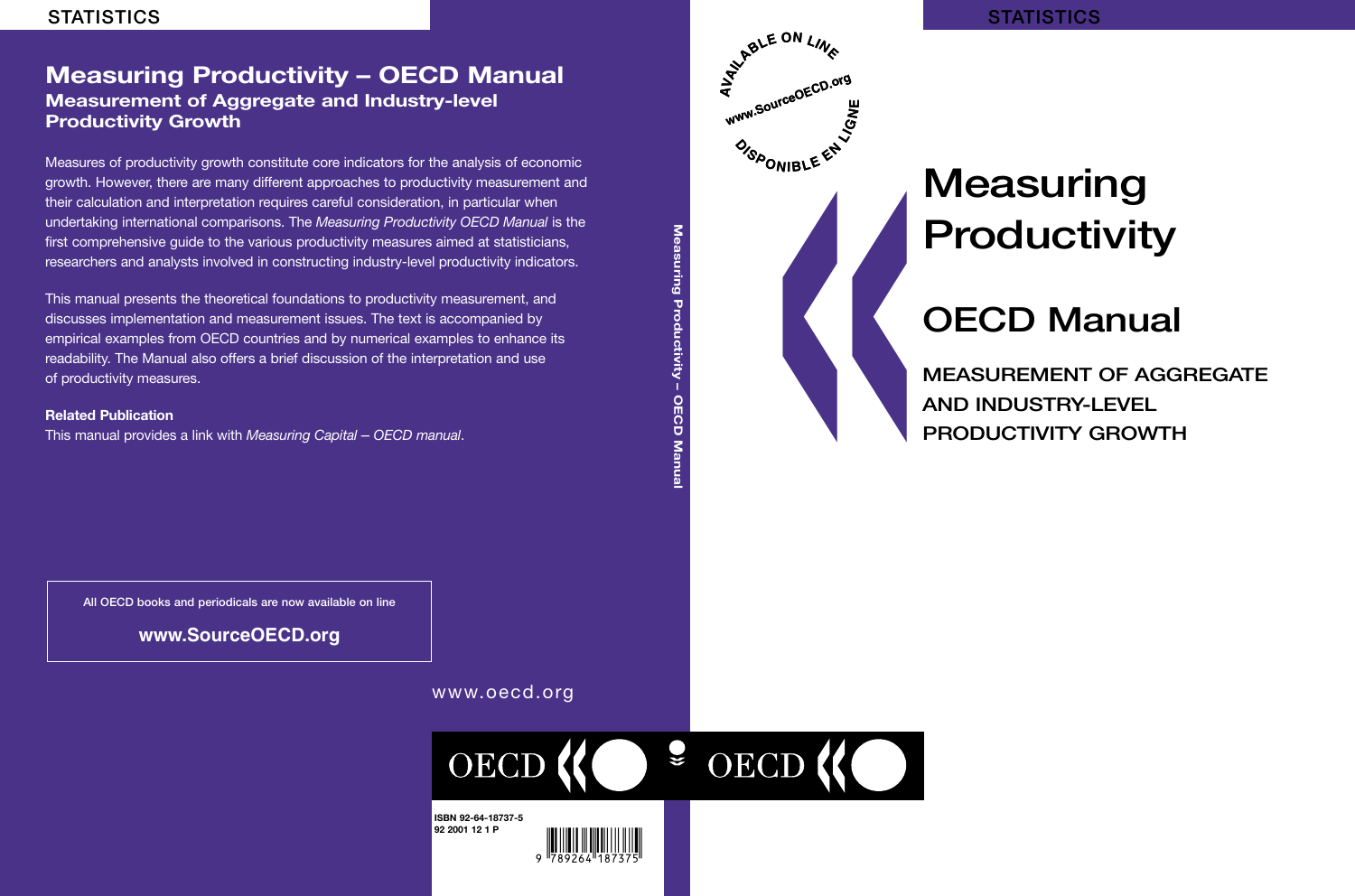# **Measuring Productivity**

# MEASUREMENT OF AGGREGATE AND INDUSTRY-LEVEL PRODUCTIVITY GROWTH

**OECD Manual**



ORGANISATION FOR ECONOMIC CO-OPERATION AND DEVELOPMENT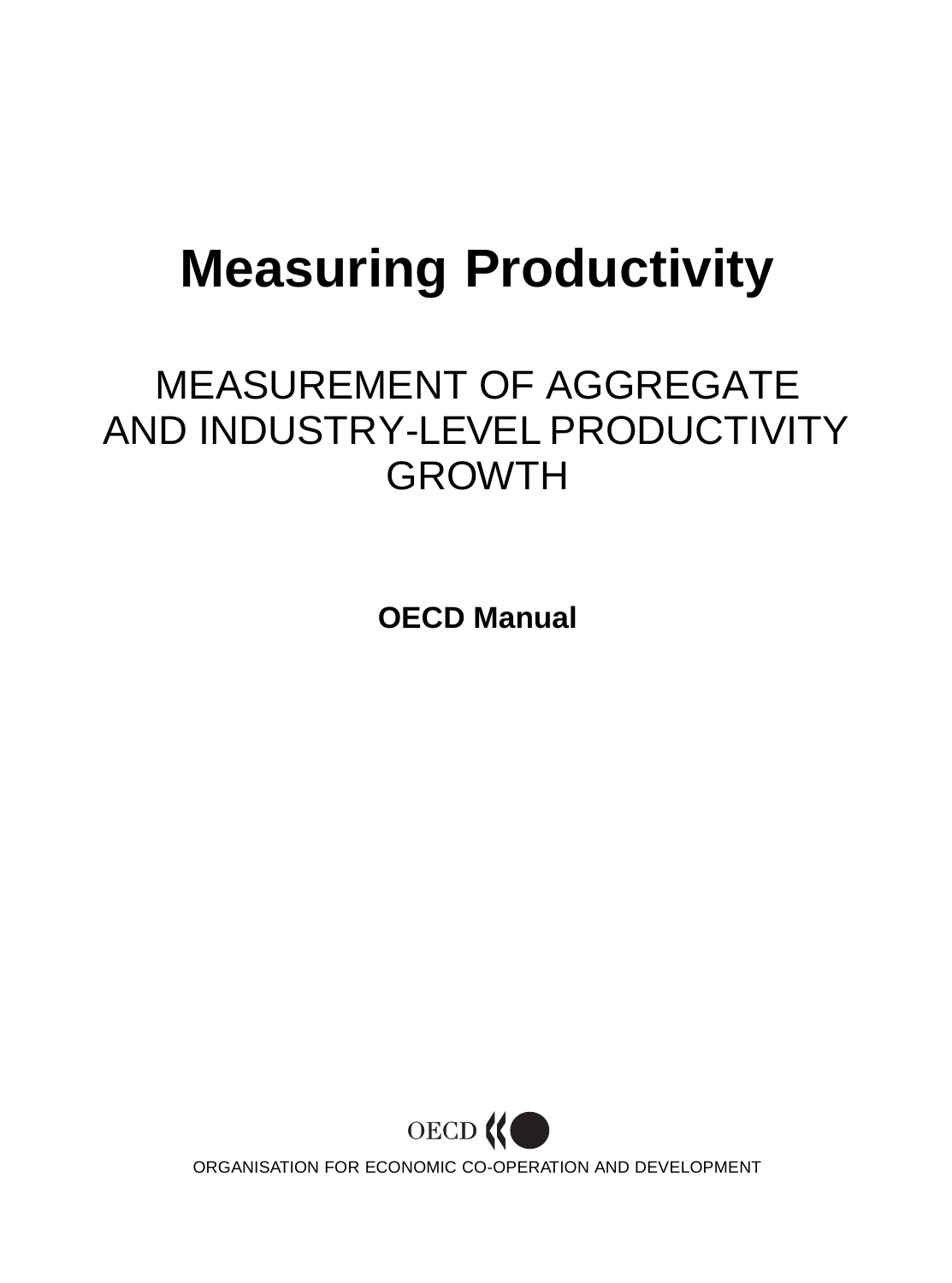#### **ORGANISATION FOR ECONOMIC CO-OPERATION AND DEVELOPMENT**

 Pursuant to Article 1 of the Convention signed in Paris on 14th December 1960, and which came into force on 30th September 1961, the Organisation for Economic Co-operation and Development (OECD) shall promote policies designed:

- to achieve the highest sustainable economic growth and employment and a rising standard of living in Member countries, while maintaining financial stability, and thus to contribute to the development of the world economy;
- to contribute to sound economic expansion in Member as well as non-member countries in the process of economic development; and
- to contribute to the expansion of world trade on a multilateral, non-discriminatory basis in accordance with international obligations.

 The original Member countries of the OECD are Austria, Belgium, Canada, Denmark, France, Germany, Greece, Iceland, Ireland, Italy, Luxembourg, the Netherlands, Norway, Portugal, Spain, Sweden, Switzerland, Turkey, the United Kingdom and the United States. The following countries became Members subsequently through accession at the dates indicated hereafter: Japan (28th April 1964), Finland (28th January 1969), Australia (7th June 1971), New Zealand (29th May 1973), Mexico (18th May 1994), the Czech Republic (21st December 1995), Hungary (7th May 1996), Poland (22nd November 1996), Korea (12th December 1996) and the Slovak Republic (14th December 2000). The Commission of the European Communities takes part in the work of the OECD (Article 13 of the OECD Convention).

> *Publié en français sous le titre : MESURER LA PRODUCTIVITÉ* Mesurer la croissance de la productivité par secteur et pour l'ensemble de l'économie

© OECD 2001

Permission to reproduce a portion of this work for non-commercial purposes or classroom use should be obtained through the Centre français d'exploitation du droit de copie (CFC), 20, rue des Grands-Augustins, 75006 Paris, France, tel. (33-1) 44 07 47 70, fax (33-1) 46 34 67 19, for every country except the United States. In the United States permission should be obtained through the Copyright Clearance Center, Customer Service, (508)750-8400, 222 Rosewood Drive, Danvers, MA 01923 USA, or CCC Online: *www.copyright.com*. All other applications for permission to reproduce or translate all or part of this book should be made to OECD Publications, 2, rue André-Pascal, 75775 Paris Cedex 16, France.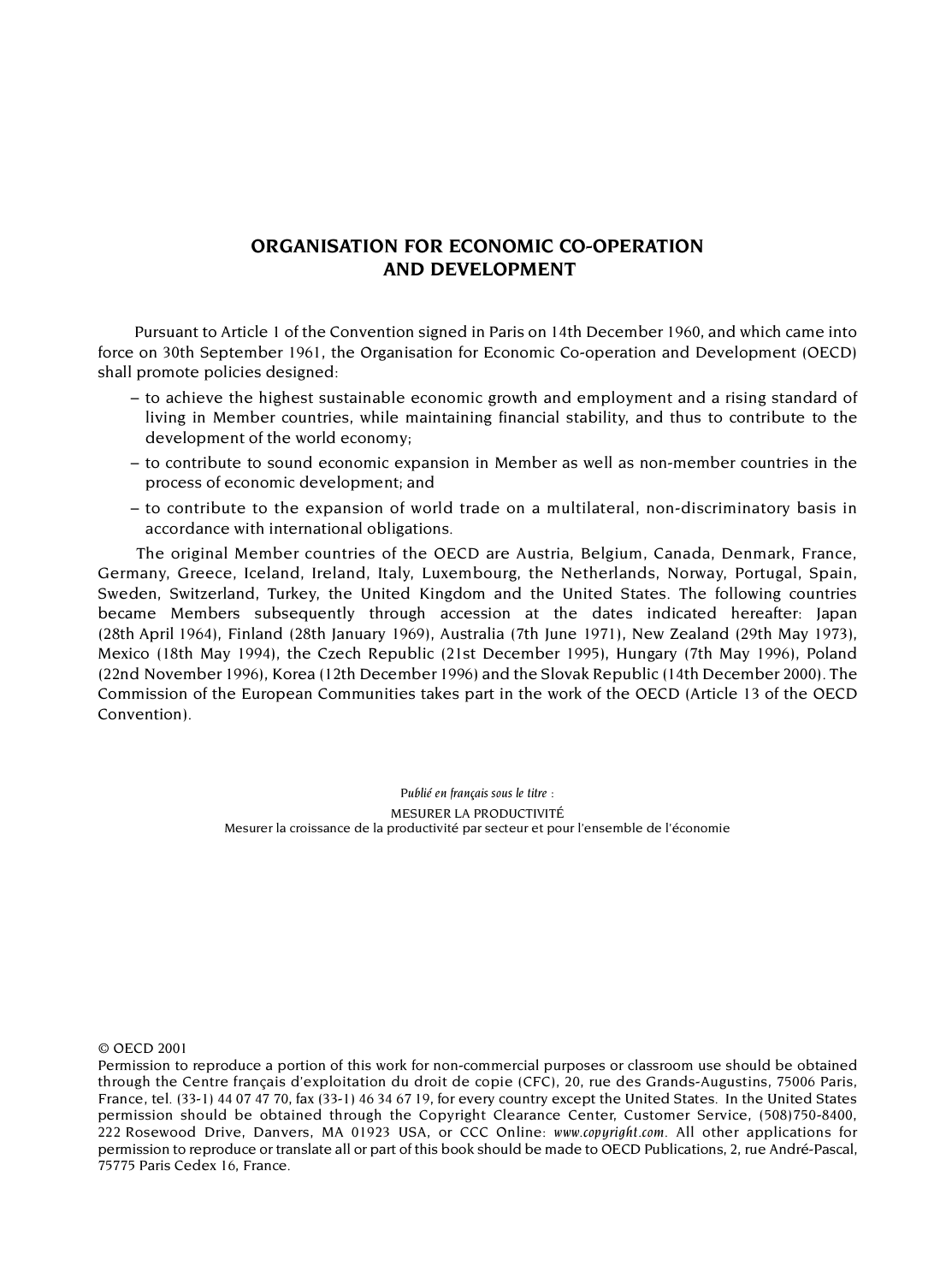#### **FOREWORD**

Measures of productivity growth constitute core indicators for the analysis of economic growth. However, there are many different approaches to productivity measurement and their calculation and interpretation requires careful consideration, in particular when undertaking international comparisons. The *OECD Productivity Manual* is the first comprehensive guide to the various productivity measures aimed at statisticians, researchers and analysts involved in constructing industry-level productivity indicators.

The *Manual* presents the theoretical foundations to productivity measurement, and discusses implementation and measurement issues. The text is accompanied by empirical examples from OECD countries and by numerical examples to enhance its readability. The *Manual* also offers a brief discussion of the interpretation and use of productivity measures.

This manual is a joint product between the OECD Directorate for Science, Technology and Industry and the OECD Statistics Directorate. It has been authored by Paul Schreyer to whom comments and questions should be addressed. However, the manual would not have been possible without the active advice and review process of the Statistical Working Party of the OECD Industry Committee and an informal expert group (see Annex 7 for list of participants), both chaired by Edwin Dean (formerly of the United States Bureau of Labor Statistics). The report is published on the responsibility of the Secretary-General of the OECD.

Enrico Giovannini Risaburo Nezu<br>Chief Statistician. OECD Director. OECI

Director, OECD Directorate for Science, Technology and Industry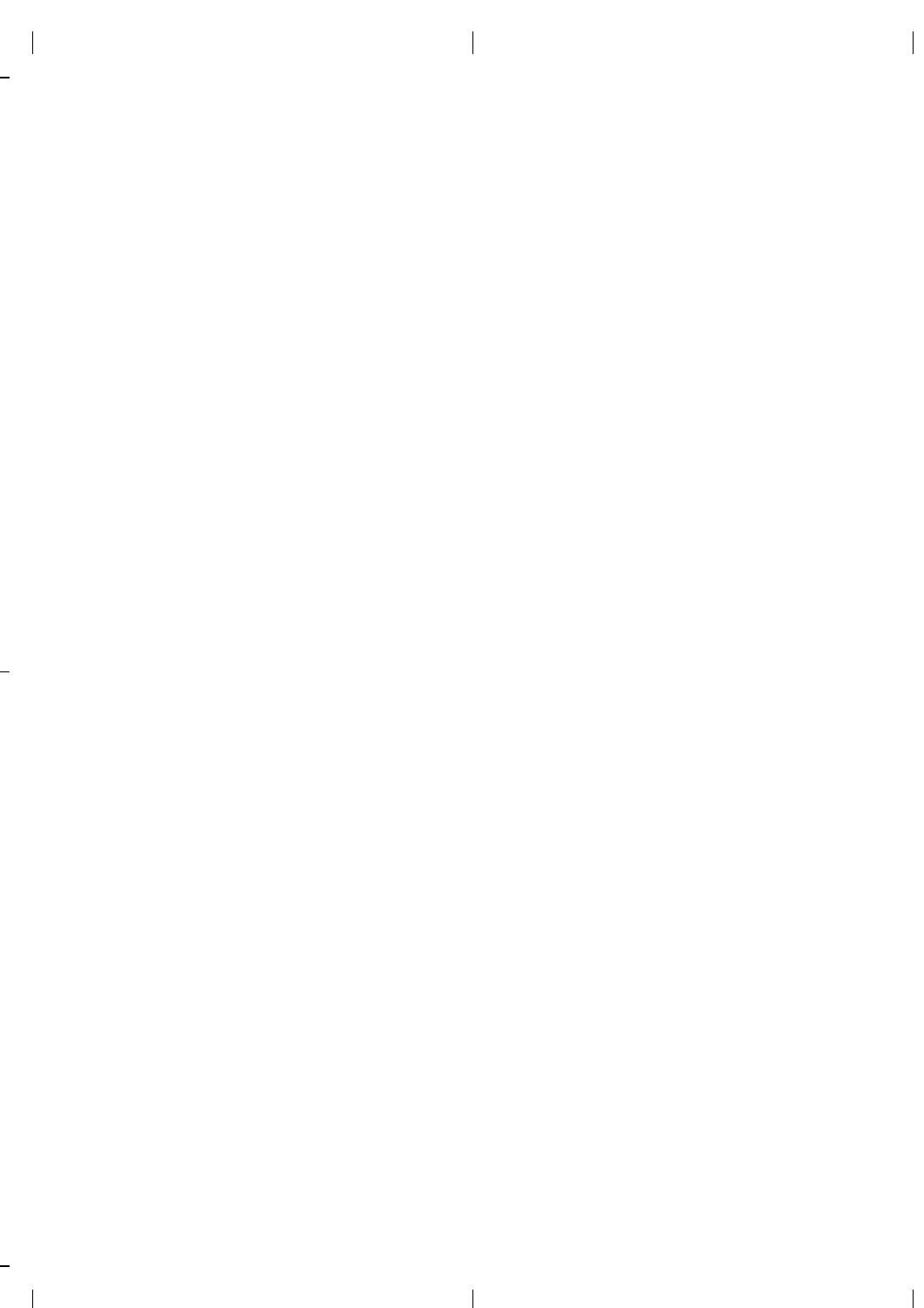#### **TABLE OF CONTENTS**

| 1.1.   |                                                                              |  |
|--------|------------------------------------------------------------------------------|--|
| 1.2.   |                                                                              |  |
|        |                                                                              |  |
| 2.1.   |                                                                              |  |
| 2.2.   |                                                                              |  |
| 2.3.   |                                                                              |  |
| 2.4.   | GROWTH ACCOUNTING AND MAIN ASSUMPTIONS UNDERLYING THE CONCEPTUAL FRAMEWORK18 |  |
| 2.5.   |                                                                              |  |
| 2.5.1. |                                                                              |  |
|        |                                                                              |  |
|        |                                                                              |  |
| 3.1.   |                                                                              |  |
| 3.1.1. |                                                                              |  |
| 3.1.2. |                                                                              |  |
| 3.1.3. |                                                                              |  |
| 3.2.   |                                                                              |  |
| 3.3.   |                                                                              |  |
| 3.3.1. |                                                                              |  |
| 3.3.2. |                                                                              |  |
| 3.3.3. |                                                                              |  |
| 3.4.   |                                                                              |  |
|        |                                                                              |  |
| 4.1.   |                                                                              |  |
| 4.2.   |                                                                              |  |
| 4.3.   |                                                                              |  |
| 4.4.   |                                                                              |  |
| 4.5.   |                                                                              |  |
|        |                                                                              |  |
| 5.1.   |                                                                              |  |
| 5.2.   |                                                                              |  |
| 5.3.   | MEASUREMENT OF THE PRODUCTIVE STOCK AND OF CAPITAL SERVICES  61              |  |
| 5.4.   |                                                                              |  |
|        |                                                                              |  |
| 5.4.2. |                                                                              |  |
| 5.5.   |                                                                              |  |
| 5.6.   |                                                                              |  |
| 5.7.   |                                                                              |  |
|        |                                                                              |  |
| 6.1.   |                                                                              |  |
| 6.2.   |                                                                              |  |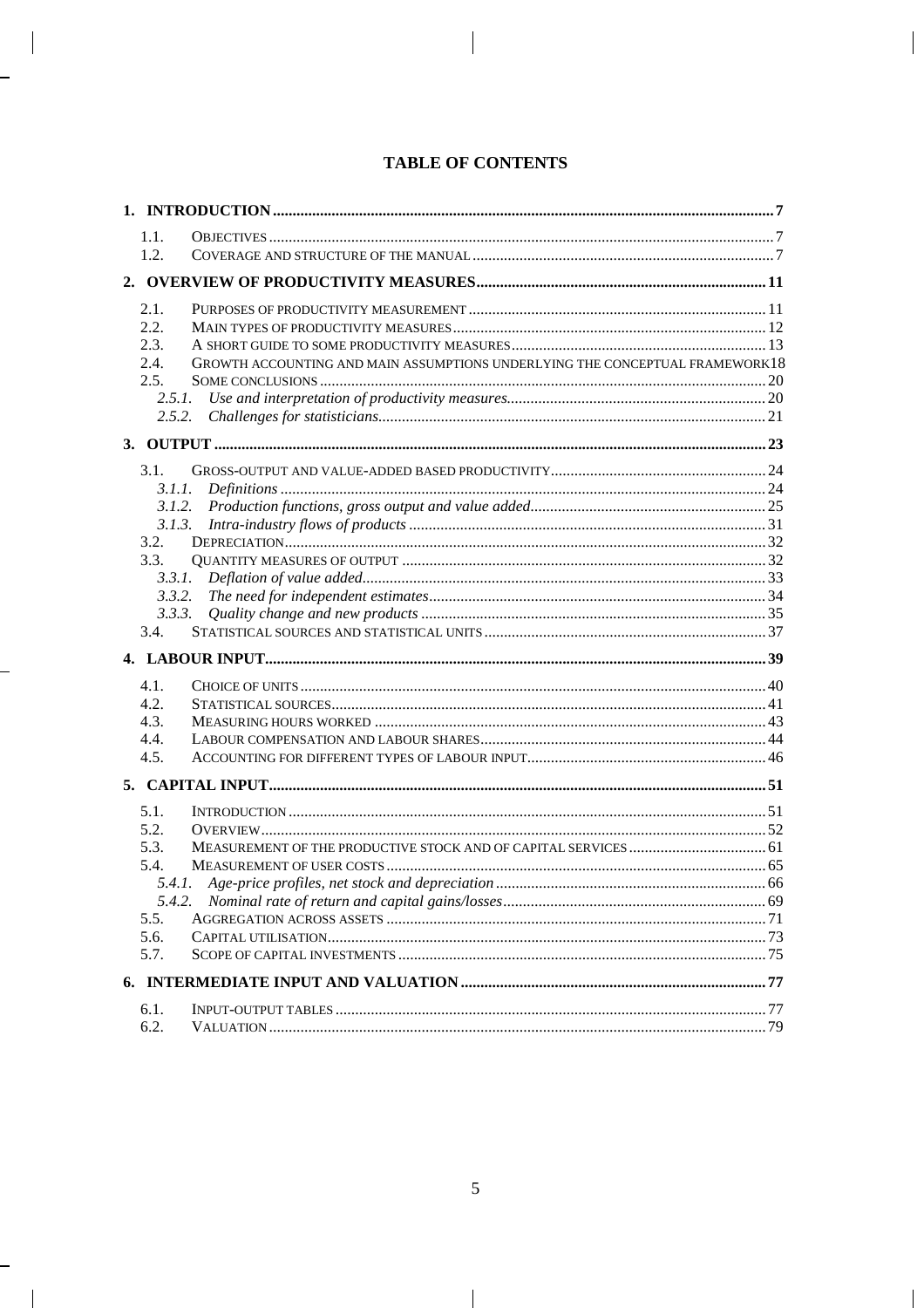| 7.1.  |                                                                     |  |
|-------|---------------------------------------------------------------------|--|
| 7.2.  |                                                                     |  |
| 7.3.  |                                                                     |  |
|       |                                                                     |  |
| 8.1.  |                                                                     |  |
| 8.2.  |                                                                     |  |
| 8.3.  | WEIGHTED AVERAGES: AGGREGATION OF VALUE-ADDED BASED PRODUCTIVITY 98 |  |
|       |                                                                     |  |
|       |                                                                     |  |
|       |                                                                     |  |
| 10.1. |                                                                     |  |
| 10.2. |                                                                     |  |
| 10.3. |                                                                     |  |
| 10.4. |                                                                     |  |
| 10.5. |                                                                     |  |
|       |                                                                     |  |
|       |                                                                     |  |
|       |                                                                     |  |
|       |                                                                     |  |
|       |                                                                     |  |
|       |                                                                     |  |
|       |                                                                     |  |
|       |                                                                     |  |

#### **Boxes**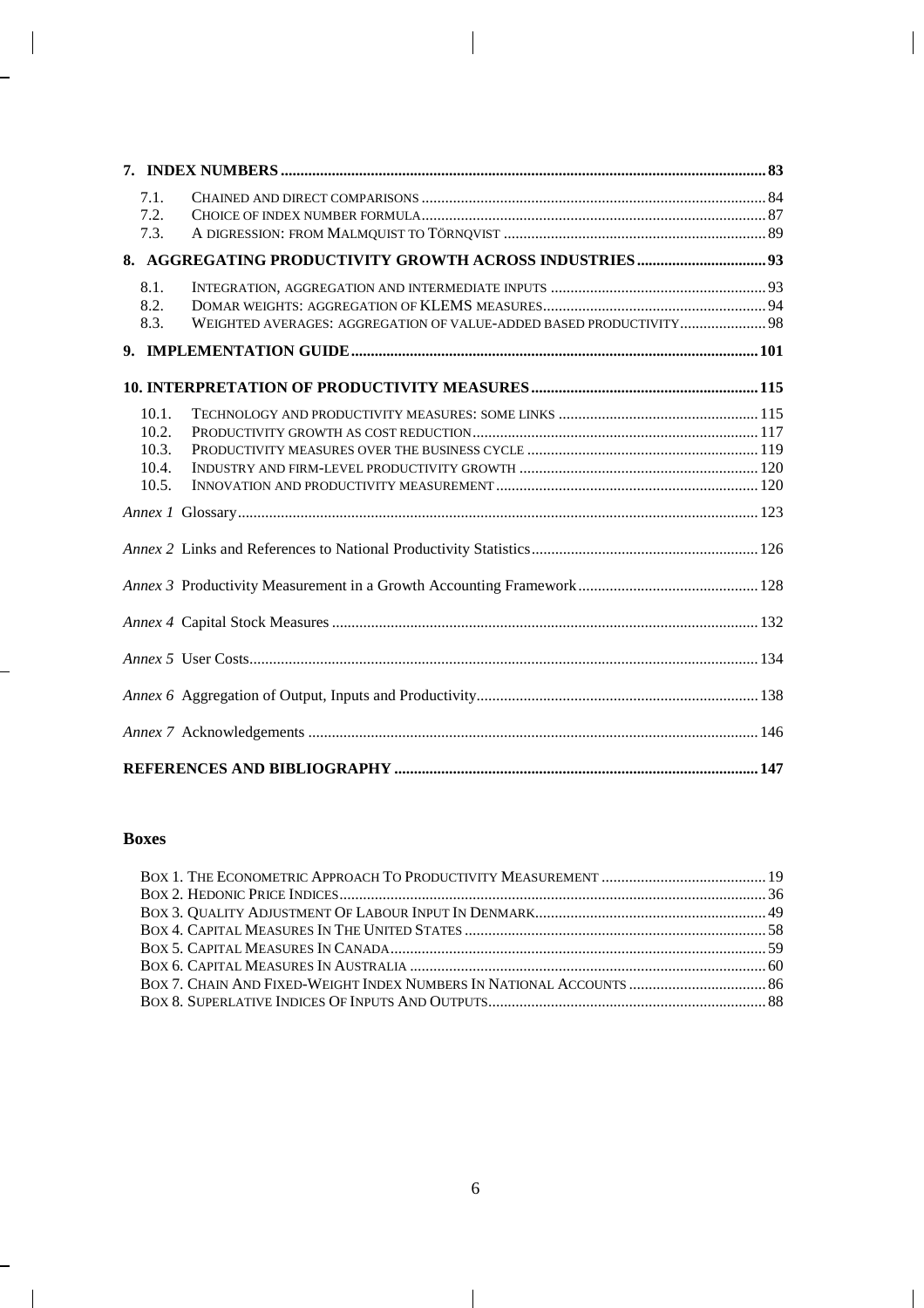### **1. INTRODUCTION**

#### **1.1. Objectives**

- 1. The main objectives of this manual are to:
	- Provide an accessible guide to productivity measurement for those involved in constructing and interpreting productivity measures, in particular statistical offices, other relevant government agencies and productivity researchers.
	- Improve international harmonisation: although there is no strong prescriptive element in the manual, it contains indications about desirable properties of productivity measures. Hence, when countries have a choice in constructing new measures or developing a system of indicators, the manual may provide guidance.
	- Identify desirable characteristics of productivity measures by reference to a coherent framework that links economic theory and index number theory. Desirable properties have to be assessed against the reality of data availability or the costs of producing statistics. Broad trends can often be discerned with tools that do not live up to full theoretical standards as long as they are interpreted with the necessary caution. However, the user has to be aware of simplifications that occur in the practice of productivity measurement.

#### **1.2. Coverage and structure of the manual**

- 2. The manual is focused in four ways:
	- First, the manual focuses on measures of productivity growth rather than on the international comparison of productivity levels. Although there may be few conceptual differences between growth and level comparisons (the former compares different points in time, the latter different points in space), there are practical differences between the two. In particular, productivity level comparisons between industries have to address the tricky issue of currency conversion.<sup>1</sup> Productivity growth measurement avoids this question and constitutes a useful starting point, given its frequent use in analysis and policy formulation.
	- Second, the manual focuses on the measurement of productivity at the industry level. This is a natural choice given that much of the underlying methodology relies on the theory of production and on the assumption that there are similar production activities across units of observation (firms or establishments). Because industries are defined as "a group of establishments engaged in the same, or similar, kinds of activity" (Commission of the European Communities, OECD, IMF, United Nations, World Bank, 1993, *System of National Accounts 1993*, paragraph 5.40 – SNA 93), the industry level is an appropriate level

j 1. See van Ark (1996) for a discussion of the main issues.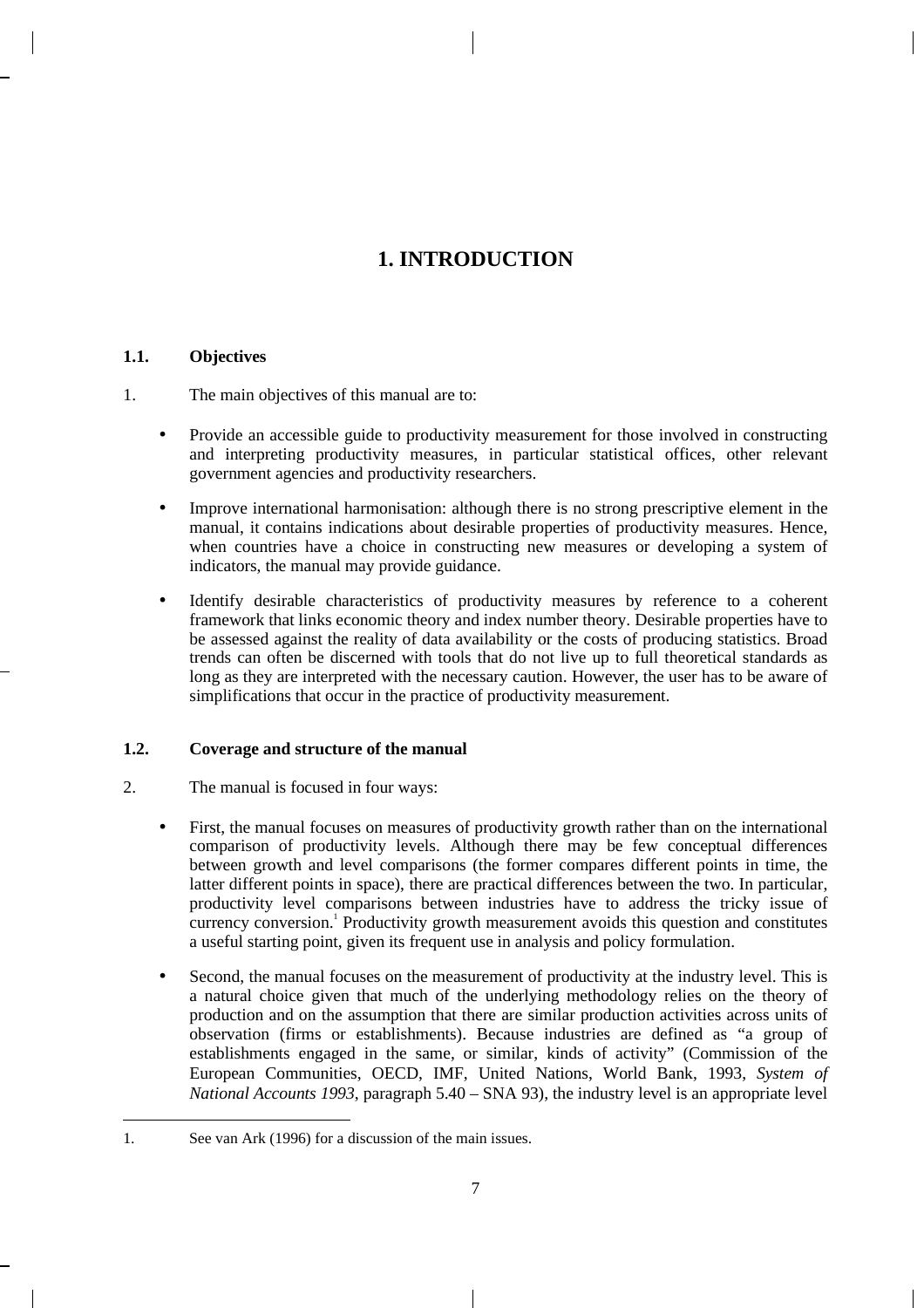of analysis. At the same time, an important part of the manual is also devoted to issues of aggregation across industries and the link to economy-wide or sector-wide measures of productivity growth.

- Third, the manual does not cover productivity measures of production activities beyond the production boundary of the System of National Accounts, in particular households' production. Within the SNA production boundary, emphasis is given to productivity measures of those industries that are characterised by a large share of market producers, leaving aside those activities where non-market producers dominate in many OECD countries.<sup>2</sup> These activities pose specific problems of productivity measurement, due to the difficulty or impossibility of observing and/or defining market prices or output.<sup>3</sup> Reference will be made when appropriate but an in-depth treatment of the output measurement in each of these industries would go beyond the scope of the present manual.<sup>4</sup>
- Fourth, the manual focuses on non-parametric methods of productivity measurement. This choice has been made because the manual's primary audience is statistical offices and other, regular producers of productivity series. Econometric methods, as opposed to non-parametric approaches to productivity measurement are a tool that is much more frequently used in the context of individual, academic research projects.

3. This manual is organised as follows. Chapter 2 starts out with an overview of those productivity measures that fall within the scope of the manual, as defined above. Chapter 3 then discusses measurement of output, followed by the measurement of labour input (Chapter 4), capital inputs (Chapter 5) and intermediate inputs (Chapter 6). Chapter 7 deals with index numbers, Chapter 8 with issues of aggregation. Chapter 9 is a short implementation guide. Chapter 10 addresses the interpretation and use of productivity measures and provides a synopsis of the different measures. Six annexes formulate many of the statements in the main text in a more rigorous way, and so provide a bridge to the more academically oriented literature.

-

<sup>2.</sup> As explained in the *System of National Accounts 1993*, paragraph 5.41: "An industry […] consists of a group of establishments engaged in the same type of productive activity, whether the institutional units to which they belong are market producers or not. […] For example, the health industry in a particular country may consist of a group of establishments, some of which are market producers while others are non-market producers that provide their services free or at prices that are not economically significant". Within the institutional classification of the SNA, market producers comprise non-financial corporations, financial corporations and households to the extent that they are engaged – as unincorporated enterprises – in the production of market goods and services.

<sup>3.</sup> Practices of deflation of output and value added of non-market activities are described in OECD (1996b). A more recent discussion can be found in Eurostat (2001), *Handbook on Price and Volume Measures in National Accounts*. When market prices are missing or when observed prices are not meaningful, techniques of data envelopment analysis (DEA) can play a useful role. Brief reference to DEA is made in Section 6.3, but a fuller treatment is beyond the scope of this manual.

<sup>4.</sup> The following activities are considered to possess a large share of non-market producers (ISIC Rev. 3, division 75-99): public administration and defence and compulsory social security, education, health and social work, sewage and refuse disposal, sanitation and similar activities, activities of membership organisations, private households with employed persons, extra-territorial organisations and bodies.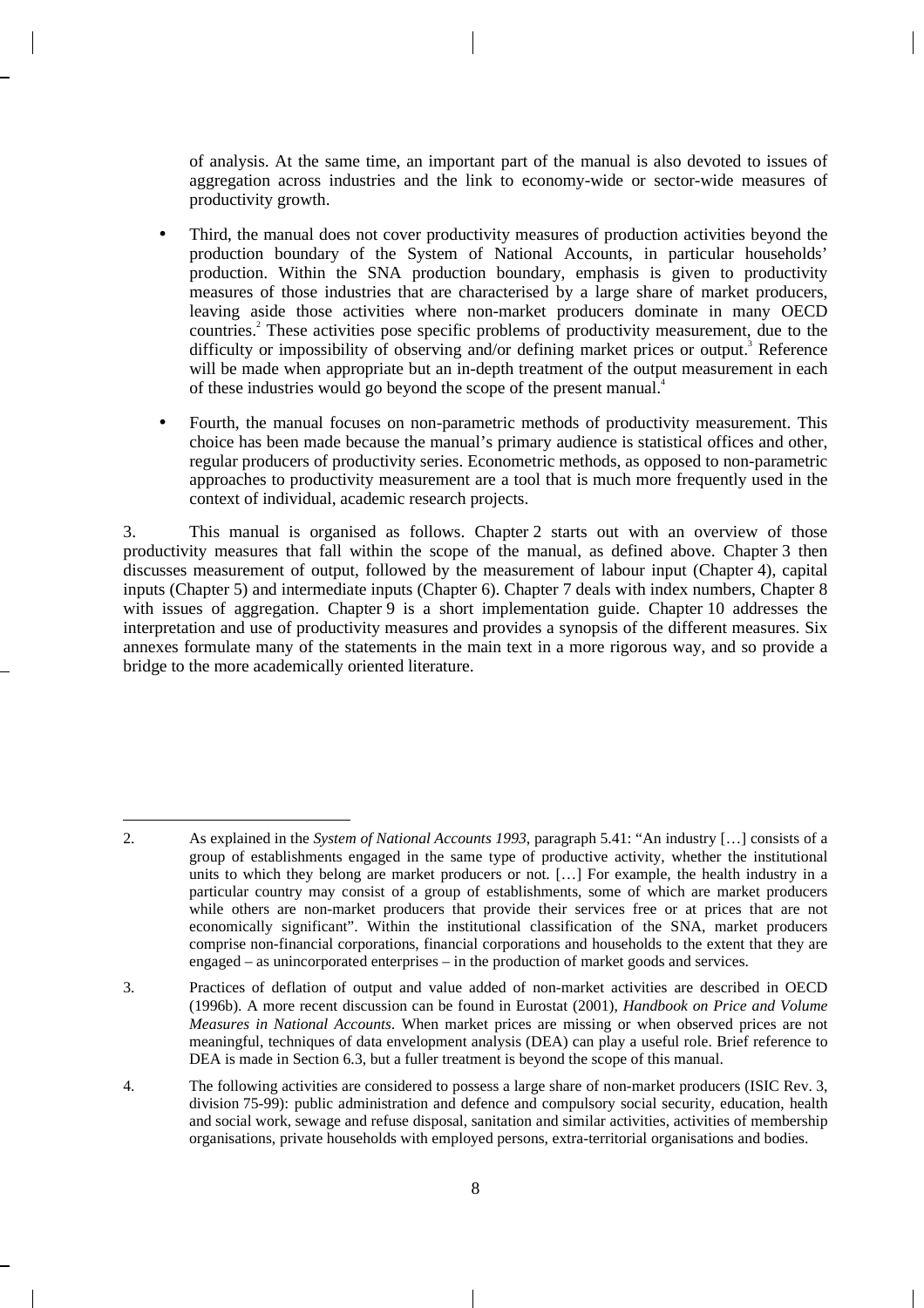4. Each of the main chapters on measuring output, inputs and on index numbers and aggregation starts out with an overview of the main concepts and conclusions, and with reference to those parts of the document that provide greater in-depth treatment of individual issues. It is hoped that this facilitates access and increases readability of the manual.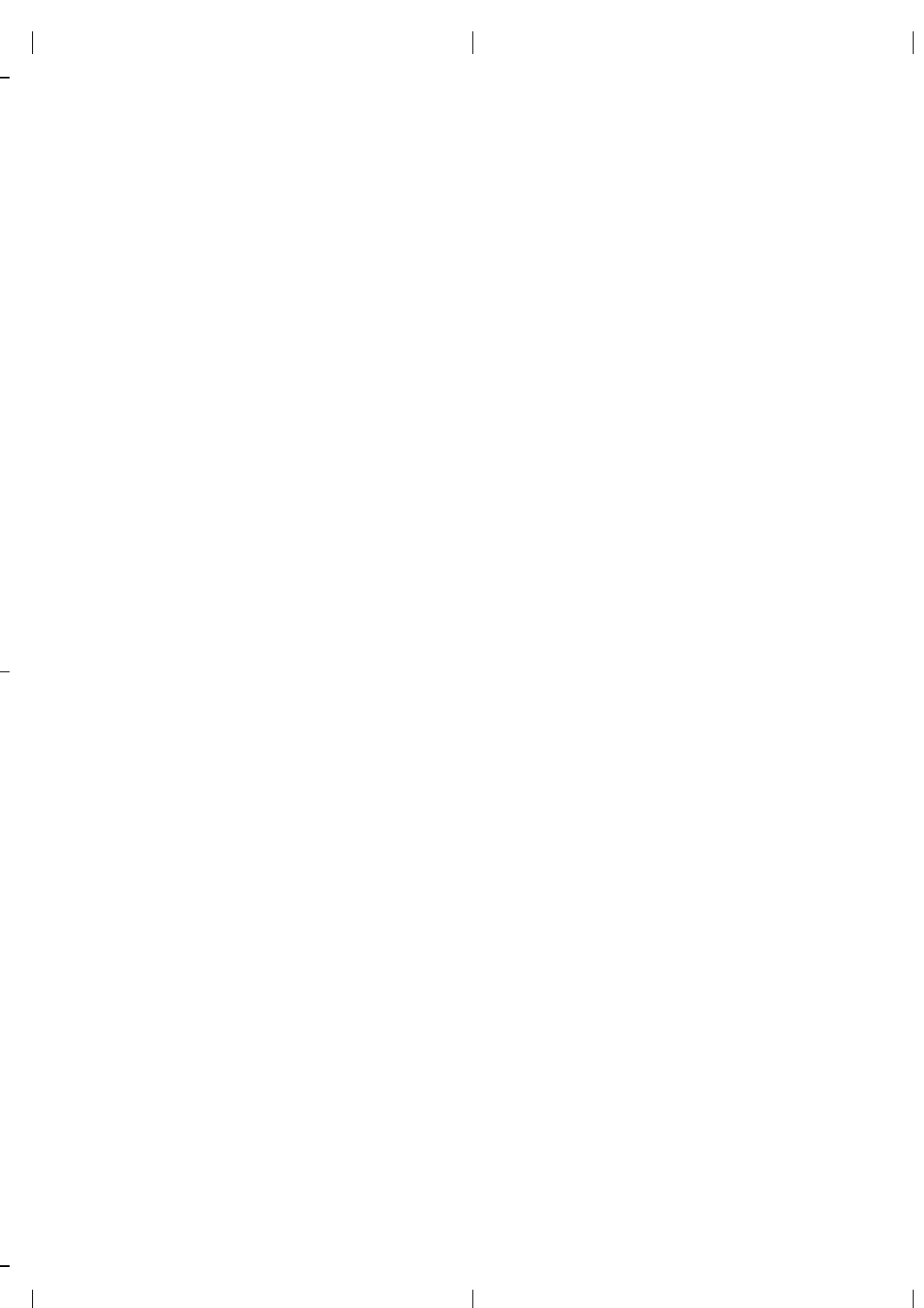### **2. OVERVIEW OF PRODUCTIVITY MEASURES**

#### **2.1. Purposes of productivity measurement**

5. Productivity is commonly defined as a ratio of a volume measure of output to a volume measure of input use. While there is no disagreement on this general notion, a look at the productivity literature and its various applications reveals very quickly that there is neither a unique purpose for, nor a single measure of, productivity. The objectives of productivity measurement include:

- *Technology.* A frequently stated objective of measuring productivity growth is to trace technical change. Technology has been described as "the currently known ways of converting resources into outputs desired by the economy" (Griliches, 1987) and appears either in its disembodied form (such as new blueprints, scientific results, new organisational techniques) or embodied in new products (advances in the design and quality of new vintages of capital goods and intermediate inputs). In spite of the frequent explicit or implicit association of productivity measures with technical change, the link is not straightforward.
- *Efficiency*. The quest for identifying changes in efficiency is conceptually different from identifying technical change. Full efficiency in an engineering sense means that a production process has achieved the maximum amount of output that is physically achievable with current technology, and given a fixed amount of inputs (Diewert and Lawrence, 1999). Technical efficiency gains are thus a movement towards "best practice", or the elimination of technical and organisational inefficiencies. Not every form of technical efficiency makes, however, economic sense, and this is captured by the notion of allocative efficiency, which implies profit-maximising behaviour on the side of the firm.<sup>5</sup> One notes that when productivity measurement concerns the industry level, efficiency gains can either be due to improved efficiency in individual establishments that make up the industry or to a shift of production towards more efficient establishments.
- *Real cost savings.* A pragmatic way to describe the essence of measured productivity change. Although it is conceptually possible to isolate different types of efficiency changes, technical change and economies of scale, this remains a difficult task in practice. Productivity is typically measured residually and this residual captures not only the above-mentioned factors but also changes in capacity utilisation, learning-by-doing and measurement errors of all kinds. Harberger (1998) re-stated the point that there is a myriad of sources behind productivity growth and labelled it the real cost savings. In this sense, productivity measurement in practice could be seen as a quest to identify real cost savings in production.

<sup>-</sup>5. The distinction and identification of technical change and efficiency change is at the heart of "data envelopment analysis" – a mathematical programming approach towards productivity measurement that was pioneered by Rolf Färe. For a survey of DEA methodologies, see Seiford and Thrall (1990) and Charnes *et al.* (1994). Diewert and Mendoza (1995) also discuss the DEA approach and compare it to the more traditional index number and econometric approaches. A recent application can be found in Ball *et al.* (2001).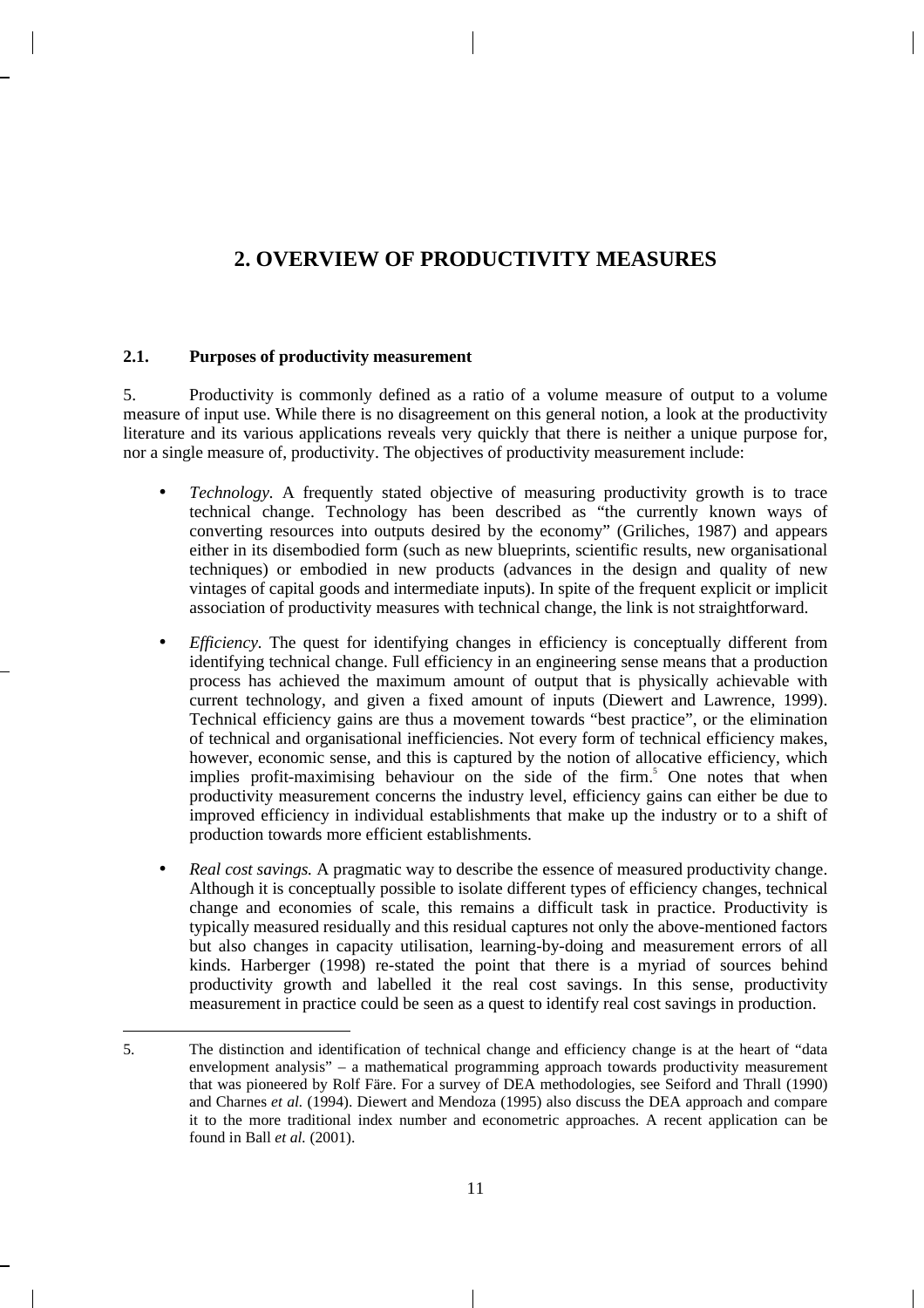- *Benchmarking production processes.* In the field of business economics, comparisons of productivity measures for specific production processes can help to identify inefficiencies. Typically, the relevant productivity measures are expressed in physical units (e.g. cars per day, passenger-miles per person) and highly specific. This fulfils the purpose of factory-tofactory comparisons, but has the disadvantage that the resulting productivity measures are difficult to combine or aggregate.<sup>6</sup>
- *Living standards.*<sup>7</sup> Measurement of productivity is a key element towards assessing standards of living. A simple example is per capita income, probably the most common measure of living standards: income per person in an economy varies directly with one measure of labour productivity, value added per hour worked. In this sense, measuring labour productivity helps to better understand the development of living standards. Another example is the long-term trend in multifactor productivity (MFP). This indicator is useful in assessing an economy's underlying productive capacity ("potential output"), itself an important measure of the growth possibilities of economies and of inflationary pressures.

#### **2.2. Main types of productivity measures**

6. There are many different productivity measures. The choice between them depends on the purpose of productivity measurement and, in many instances, on the availability of data. Broadly, productivity measures can be classified as single factor productivity measures (relating a measure of output to a single measure of input) or multifactor productivity measures (relating a measure of output to a bundle of inputs). Another distinction, of particular relevance at the industry or firm level is between productivity measures that relate some measure of gross output to one or several inputs and those which use a value-added concept to capture movements of output.

7. Table 1 uses these criteria to enumerate the main productivity measures. The list is incomplete insofar as single productivity measures can also be defined over intermediate inputs and labour-capital multifactor productivity can, in principle, be evaluated on the basis of gross output. However, in the interest of simplicity, Table 1 was restricted to the most frequently used productivity measures. These are measures of labour and capital productivity, and multifactor productivity measures (MFP), either in the form of capital-labour MFP, based on a value-added concept of output, or in the form of capital-labour-energy-materials MFP (KLEMS), based on a concept of gross output. Among those measures, value-added based labour productivity is the single most frequently computed productivity statistic, followed by capital-labour MFP and KLEMS MFP.

<sup>-</sup>6. For an example of such an approach, see Baily (1993).

<sup>7.</sup> A more extensive discussion of productivity and living standards can be found in Baumol *et al.* (1992).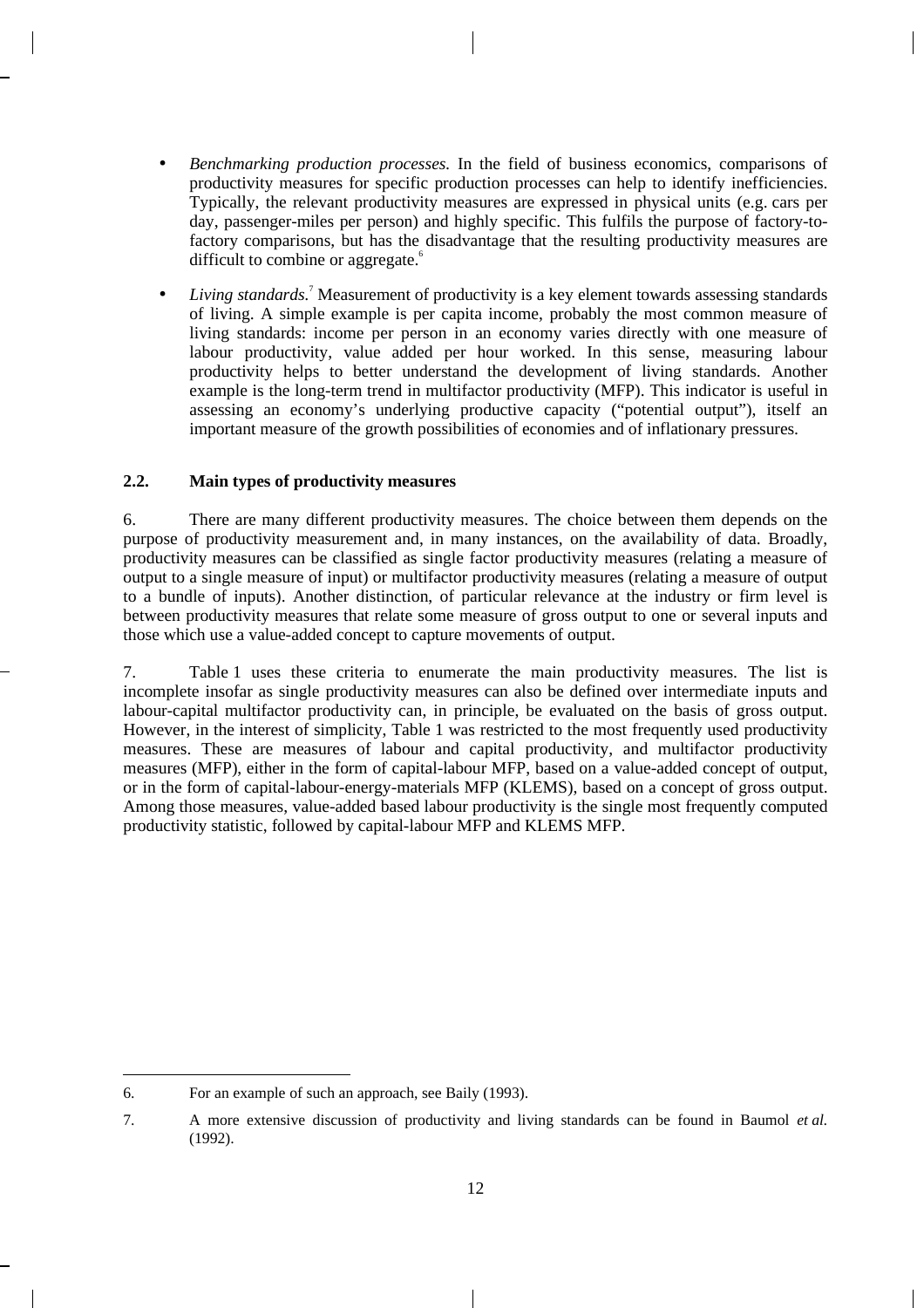|                              | <b>Type of input measure</b>                       |                                                    |                                                   |                                                                                |
|------------------------------|----------------------------------------------------|----------------------------------------------------|---------------------------------------------------|--------------------------------------------------------------------------------|
| Type of<br>output<br>measure | Labour                                             | <b>Capital</b>                                     | <b>Capital and labour</b>                         | Capital, labour and<br>intermediate inputs<br>(energy, materials,<br>services) |
| <b>Gross output</b>          | Labour productivity<br>(based on gross)<br>output) | Capital productivity<br>(based on gross<br>output) | Capital-labour MFP<br>(based on gross)<br>output) | <b>KLEMS</b> multifactor<br>productivity                                       |
| Value added                  | Labour productivity<br>(based on value)<br>added)  | Capital productivity<br>(based on value<br>added)  | Capital-labour MFP<br>(based on value<br>added)   |                                                                                |
|                              | <b>Single factor productivity measures</b>         |                                                    |                                                   | <b>Multifactor productivity (MFP) measures</b>                                 |

#### Table 1. **Overview of main productivity measures**

8. These measures are not independent of each other. For example, it is possible to identify various driving forces behind labour productivity growth, one of which is the rate of MFP change. This and other links between productivity measures can be established with the help of the economic theory of production.

9. Once productivity measures are conceptualised on the basis of economic theory, there are several ways to go about their empirical implementation. From a broad methodological viewpoint, parametric approaches can be distinguished from non-parametric ones. In the first case, econometric techniques are applied to estimate parameters of a production function and so obtain direct measures of productivity growth. In the second case, properties of a production function and results from the economic theory of production are used to identify empirical measures that provide a satisfactory approximation to the unknown "true" and economically defined index number. The growth accounting approach to productivity measurement is a prominent example for non-parametric techniques.

#### **2.3. A short guide to some productivity measures**

10. The following pages review the five most widely used productivity concepts. They point out major advantages and drawbacks and briefly interpret each measure. For a further discussion, see also Chapter 10.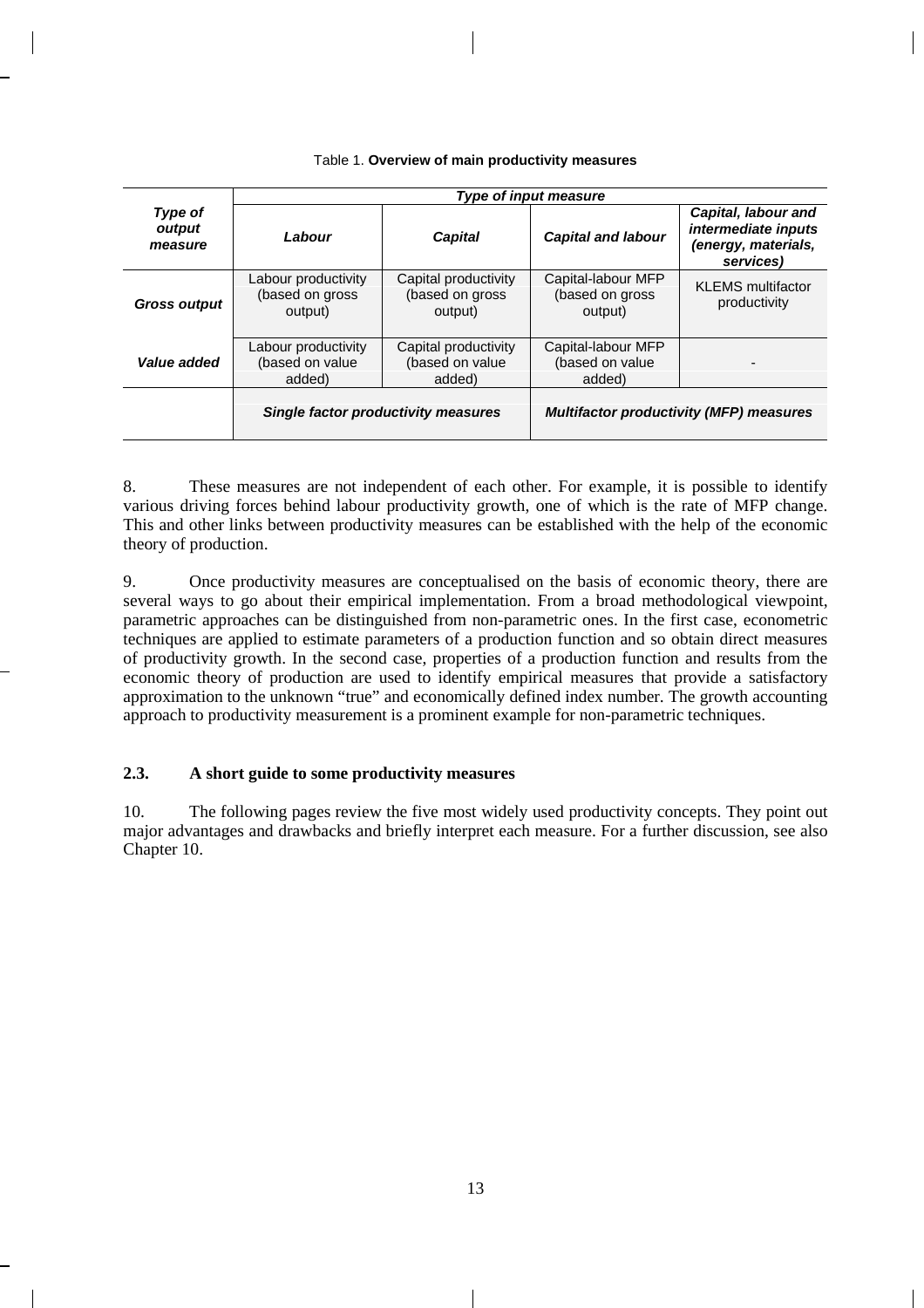| Labour productivity, based on gross output |                                                                                                                                                                                                                                                                                                                                                                                                                                                                                                                                                                                                                                                                                                                                                                                                                                                                        |  |  |
|--------------------------------------------|------------------------------------------------------------------------------------------------------------------------------------------------------------------------------------------------------------------------------------------------------------------------------------------------------------------------------------------------------------------------------------------------------------------------------------------------------------------------------------------------------------------------------------------------------------------------------------------------------------------------------------------------------------------------------------------------------------------------------------------------------------------------------------------------------------------------------------------------------------------------|--|--|
| Definition                                 | Quantity index of gross output                                                                                                                                                                                                                                                                                                                                                                                                                                                                                                                                                                                                                                                                                                                                                                                                                                         |  |  |
|                                            | Quantity index of labour input                                                                                                                                                                                                                                                                                                                                                                                                                                                                                                                                                                                                                                                                                                                                                                                                                                         |  |  |
| Interpretation                             | Shows the time profile of how productively labour is used to generate gross output.<br>Labour productivity changes reflect the joint influence of changes in capital, intermediate<br>inputs, as well as technical, organisational and efficiency change within and between<br>firms, the influence of economies of scale, varying degrees of capacity utilisation and<br>measurement errors.                                                                                                                                                                                                                                                                                                                                                                                                                                                                          |  |  |
|                                            | Labour productivity only partially reflects the productivity of labour in terms of the personal<br>capacities of workers or the intensity of their effort. The ratio between output and labour<br>input depends to a large degree on the presence of other inputs, as indicated above.                                                                                                                                                                                                                                                                                                                                                                                                                                                                                                                                                                                 |  |  |
|                                            | When measured as gross output per unit of labour input, labour productivity growth also<br>depends on how the ratio of intermediate inputs to labour changes. A process of<br>outsourcing, for example, implies substitution of primary factors of production, including<br>labour, for intermediate inputs. Gross-output based labour productivity rises as a<br>consequence of outsourcing and falls when in-house production replaces purchases of<br>intermediate inputs. Obviously, this does not reflect a change in the individual<br>characteristics of the workforce, nor does it necessarily reflect a shift in technology or<br>efficiency. Although some efficiency gain should be expected as a consequence of input<br>substitution, it cannot be captured by the measured change in labour productivity. MFP<br>measures are required for this purpose. |  |  |
|                                            | Because labour productivity measures reflect the combined effects of changes in capital<br>inputs, intermediate inputs and overall productivity, they do not leave out any direct<br>effects of technical change, be they embodied or disembodied. The former operates via<br>capital goods and intermediate inputs and so affects labour productivity; the latter<br>generally enhances production possibilities for a given set of inputs and so also affects<br>labour productivity.                                                                                                                                                                                                                                                                                                                                                                                |  |  |
| Purpose                                    | Gross-output based labour productivity traces the labour requirements per unit of<br>(physical) output. It reflects the change in the input coefficient of labour by industry and<br>can help in the analysis of labour requirements by industry.                                                                                                                                                                                                                                                                                                                                                                                                                                                                                                                                                                                                                      |  |  |
| Advantages                                 | Ease of measurement and readability. In particular, the gross-output measure requires<br>only prices indices on gross output, not on intermediate inputs as is the case for the<br>value-added based measure.                                                                                                                                                                                                                                                                                                                                                                                                                                                                                                                                                                                                                                                          |  |  |
| Drawbacks and<br>limitations               | Labour productivity is a partial productivity measure and reflects the joint influence of a<br>host of factors. It is easily misinterpreted as technical change or as the productivity of the<br>individuals in the labour force.                                                                                                                                                                                                                                                                                                                                                                                                                                                                                                                                                                                                                                      |  |  |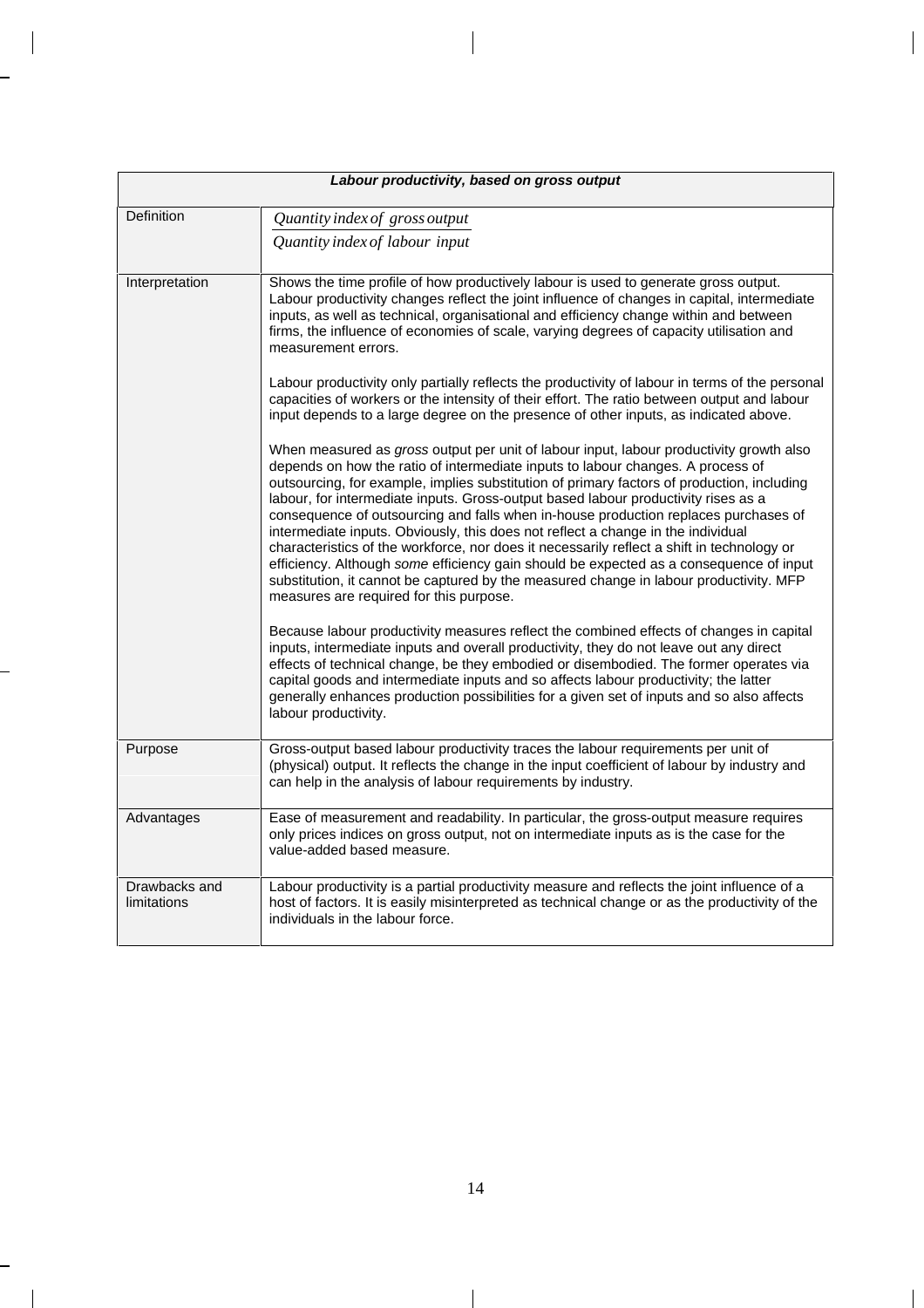| Labour productivity, based on value added |                                                                                                                                                                                                                                                                                                                                                                                                                                                                                                                                                                                                                                                                                                       |  |  |
|-------------------------------------------|-------------------------------------------------------------------------------------------------------------------------------------------------------------------------------------------------------------------------------------------------------------------------------------------------------------------------------------------------------------------------------------------------------------------------------------------------------------------------------------------------------------------------------------------------------------------------------------------------------------------------------------------------------------------------------------------------------|--|--|
| Definition                                | Quantity index of value added                                                                                                                                                                                                                                                                                                                                                                                                                                                                                                                                                                                                                                                                         |  |  |
|                                           | Quantity index of labour input                                                                                                                                                                                                                                                                                                                                                                                                                                                                                                                                                                                                                                                                        |  |  |
| Interpretation                            | Shows the time profile of how productively labour is used to generate value added.<br>Labour productivity changes reflect the joint influence of changes in capital, as well as<br>technical, organisational and efficiency change within and between firms, the influence of<br>economies of scale, varying degrees of capacity utilisation and measurement errors.                                                                                                                                                                                                                                                                                                                                  |  |  |
|                                           | Labour productivity only partially reflects the productivity of labour in terms of the personal<br>capacities of workers or the intensity of their effort. The ratio between output and labour<br>input depends to a large degree on the presence of other inputs, as mentioned above.                                                                                                                                                                                                                                                                                                                                                                                                                |  |  |
|                                           | In comparison with labour productivity based on gross output, the growth rate of value-<br>added productivity is less dependent on any change in the ratio between intermediate<br>inputs and labour, or the degree of vertical integration. For example, when outsourcing<br>takes place, labour is replaced by intermediate inputs. This leads to a fall in value added<br>as well as a fall in labour input. The first effect raises measured labour productivity; the<br>second effect reduces it. Thus, value-added based labour productivity measures tend to<br>be less sensitive to processes of substitution between materials plus services and labour<br>than gross-output based measures. |  |  |
|                                           | Because labour productivity measures reflect the combined effects of changes in capital<br>inputs, intermediate inputs and overall productivity, they do not leave out any direct<br>effects of technical change, be they embodied or disembodied. The latter operates via<br>capital goods and intermediate inputs and so affects labour productivity; the former<br>generally enhances production possibilities for a given set of inputs and so also affects<br>labour productivity.                                                                                                                                                                                                               |  |  |
| Purpose                                   | Analysis of micro-macro links, such as the industry contribution to economy-wide labour<br>productivity and economic growth.                                                                                                                                                                                                                                                                                                                                                                                                                                                                                                                                                                          |  |  |
|                                           | At the aggregate level, value-added based labour productivity forms a direct link to a<br>widely used measure of living standards, income per capita. Productivity translates<br>directly into living standards, by adjusting for changing working hours, unemployment,<br>labour force participation rates and demographic changes.                                                                                                                                                                                                                                                                                                                                                                  |  |  |
|                                           | From a policy perspective, value-added based labour productivity is important as a<br>reference statistic in wage bargaining.                                                                                                                                                                                                                                                                                                                                                                                                                                                                                                                                                                         |  |  |
| Advantages                                | Ease of measurement and readability.                                                                                                                                                                                                                                                                                                                                                                                                                                                                                                                                                                                                                                                                  |  |  |
| Drawbacks and<br>limitations              | Labour productivity is a partial productivity measure and reflects the joint influence of a<br>host of factors. It is easily misinterpreted as technical change or as the productivity of the<br>individuals in the labour force. Also, value-added measures based on a double-deflation<br>procedure with fixed-weight Laspeyres indices suffer from several theoretical and<br>practical drawbacks.                                                                                                                                                                                                                                                                                                 |  |  |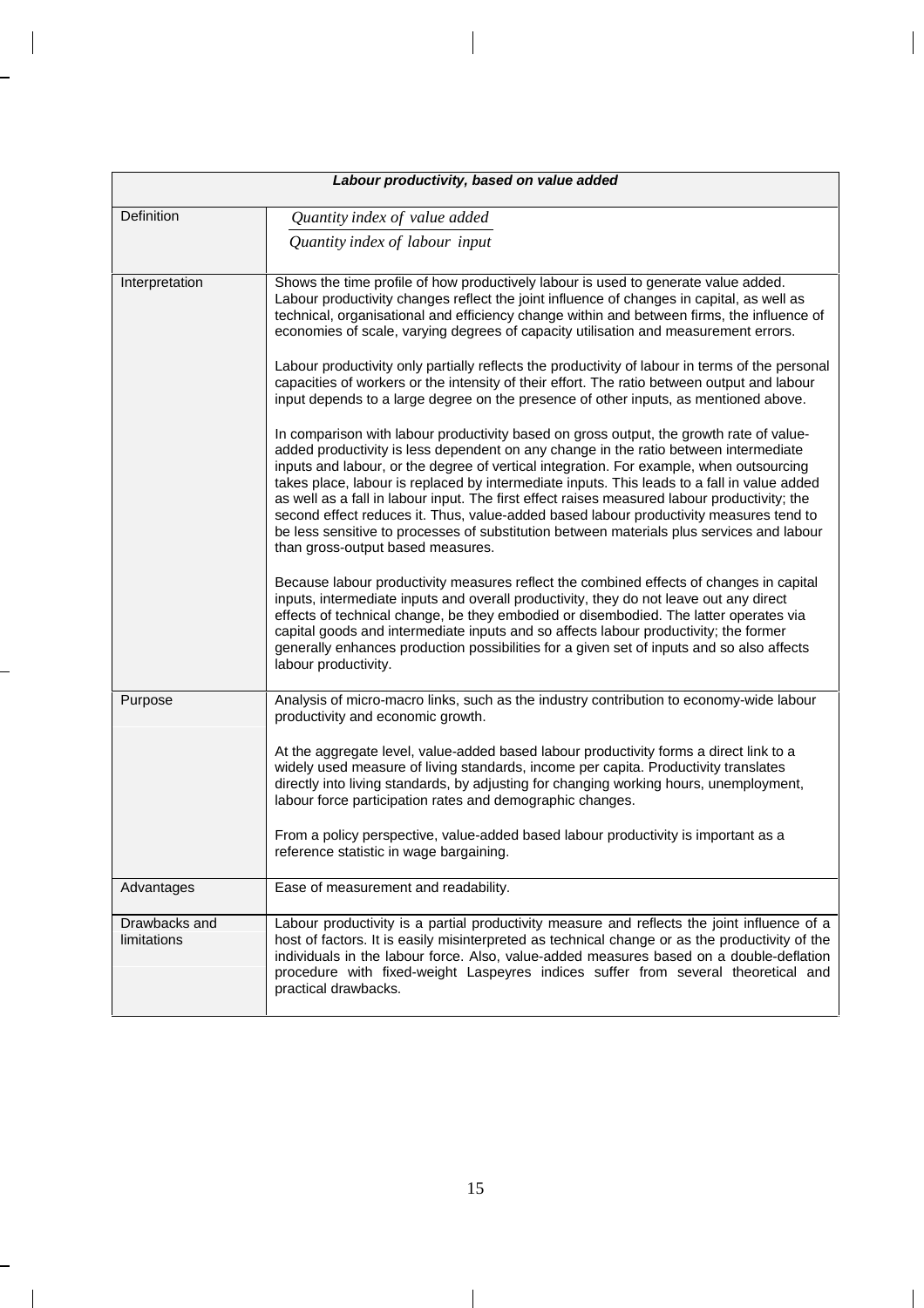| Capital-labour MFP based on value added            |                                                                                                                                                                                                                                                                                                                                                                                                                                                                                                                                                                                                                                                                                                                                                                                                                                                                                                                                         |  |
|----------------------------------------------------|-----------------------------------------------------------------------------------------------------------------------------------------------------------------------------------------------------------------------------------------------------------------------------------------------------------------------------------------------------------------------------------------------------------------------------------------------------------------------------------------------------------------------------------------------------------------------------------------------------------------------------------------------------------------------------------------------------------------------------------------------------------------------------------------------------------------------------------------------------------------------------------------------------------------------------------------|--|
| <b>Definition</b><br>Quantity index of value added |                                                                                                                                                                                                                                                                                                                                                                                                                                                                                                                                                                                                                                                                                                                                                                                                                                                                                                                                         |  |
|                                                    | Quantity index of combined labour and capital input                                                                                                                                                                                                                                                                                                                                                                                                                                                                                                                                                                                                                                                                                                                                                                                                                                                                                     |  |
|                                                    | Quantity index of combined labour and capital input = Quantity index of (different types of)<br>labour and capital, each weighted with its current-price share in total value added.                                                                                                                                                                                                                                                                                                                                                                                                                                                                                                                                                                                                                                                                                                                                                    |  |
| Interpretation                                     | Capital-labour MFP indices show the time profile of how productively combined labour<br>and capital inputs are used to generate value added. Conceptually, capital-labour<br>productivity is not, in general, an accurate measure of technical change. It is, however, an<br>indicator of an industry's capacity to contribute to economy-wide growth of income per<br>unit of primary input. In practice, the measure reflects the combined effects of<br>disembodied technical change, economies of scale, efficiency change, variations in<br>capacity utilisation and measurement errors. When the capital input measure is an<br>aggregator of detailed types of assets, each weighted by their respective user cost, and<br>based on capital goods prices that reflect quality change, the effects of embodied<br>technical change are picked up by the capital input term, and only disembodied technical<br>change affects MFP. |  |
| Purpose                                            | Analysis of micro-macro links, such as the industry contribution to economy-wide MFP<br>growth and living standards, analysis of structural change.                                                                                                                                                                                                                                                                                                                                                                                                                                                                                                                                                                                                                                                                                                                                                                                     |  |
| Advantages                                         | Ease of aggregation across industries, simple conceptual link of industry-level MFP and<br>aggregate MFP growth. Data directly available from national accounts.                                                                                                                                                                                                                                                                                                                                                                                                                                                                                                                                                                                                                                                                                                                                                                        |  |
| Drawbacks and<br>limitations                       | Not a good measure of technology shifts at the industry or firm level. When based on<br>value added that has been double-deflated with a fixed weight Laspeyres quantity index,<br>the measure suffers from the conceptual and empirical drawbacks of this concept.                                                                                                                                                                                                                                                                                                                                                                                                                                                                                                                                                                                                                                                                     |  |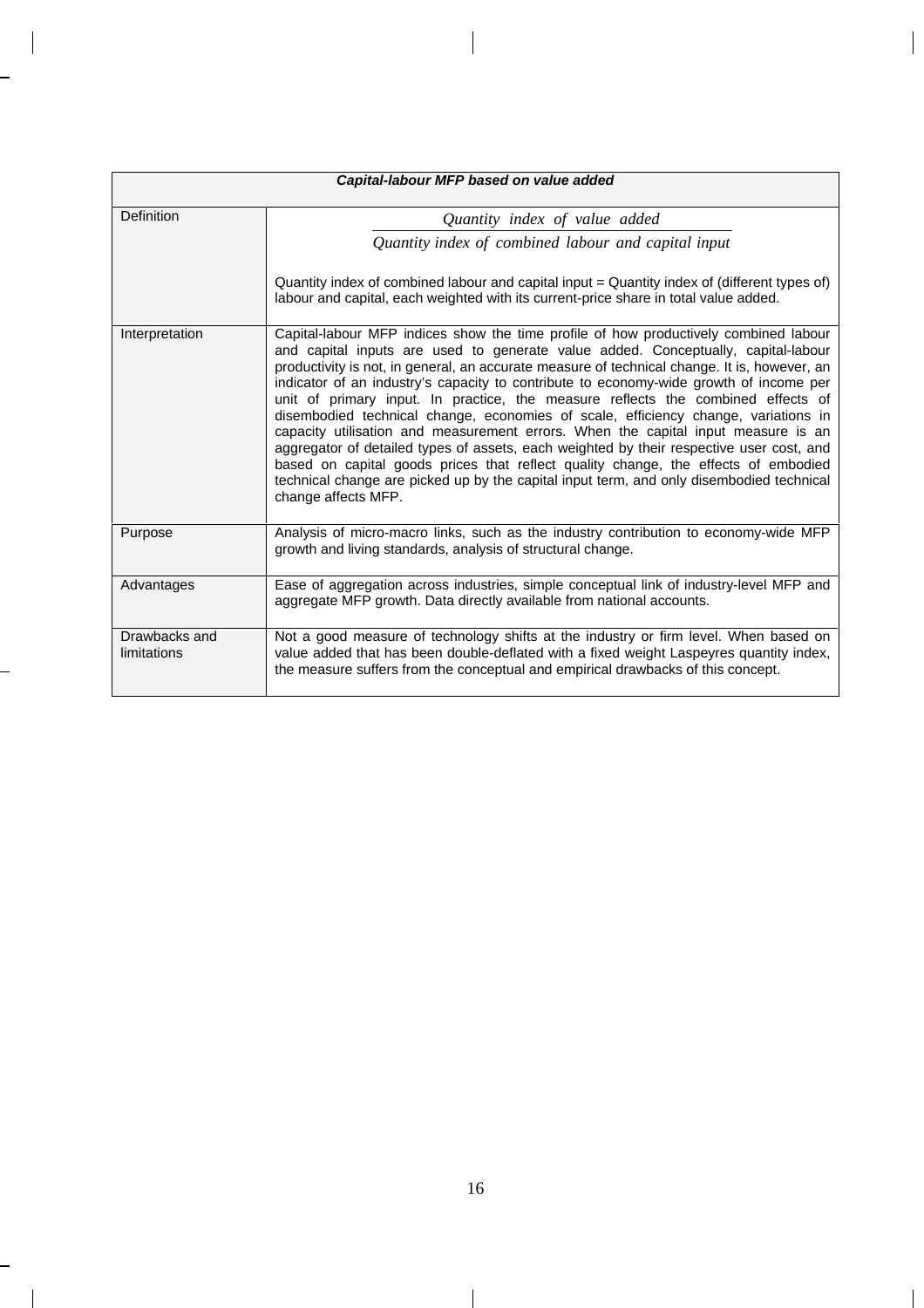| Capital productivity, based on value added         |                                                                                                                                                                                                                                                                                                                                                                                                                                                                                                                             |  |
|----------------------------------------------------|-----------------------------------------------------------------------------------------------------------------------------------------------------------------------------------------------------------------------------------------------------------------------------------------------------------------------------------------------------------------------------------------------------------------------------------------------------------------------------------------------------------------------------|--|
| <b>Definition</b><br>Quantity index of value added |                                                                                                                                                                                                                                                                                                                                                                                                                                                                                                                             |  |
|                                                    | Quantity index of capital input                                                                                                                                                                                                                                                                                                                                                                                                                                                                                             |  |
| Interpretation                                     | The capital productivity index shows the time profile of how productively capital is used to<br>generate value added. Capital productivity reflects the joint influence of labour,<br>intermediate inputs, technical change, efficiency change, economies of scale, capacity<br>utilisation and measurement errors.                                                                                                                                                                                                         |  |
|                                                    | Like labour productivity, capital productivity measures can be based on a gross-output or<br>a value-added concept. The same reasoning as for labour productivity applies between<br>gross-output and value-added based measures in the case of outsourcing and changing<br>vertical integration: value-added based capital productivity measures tend to be less<br>sensitive to processes of substitution between intermediate inputs and capital than gross-<br>output based measures.                                   |  |
|                                                    | When capital input is measured in its theoretically preferred form, <i>i.e.</i> as a flow of services<br>adjusted for changes in the quality of investment goods, the capital measure translates<br>embodied technical change (rising or falling quality of capital goods) into a larger or<br>smaller flow of constant-quality capital services. Thus, rising quality of capital goods<br>implies a larger amount of capital services. For the same rate of output growth, this<br>implies a fall in capital productivity. |  |
|                                                    | Capital productivity has to be distinguished from the rate of return on capital. The former<br>is a physical, partial productivity measure; the latter is an income measure that relates<br>capital income to the value of the capital stock.                                                                                                                                                                                                                                                                               |  |
| Purpose                                            | Changes in capital productivity indicate the extent to which output growth can be<br>achieved with lower welfare costs in the form of foregone consumption.                                                                                                                                                                                                                                                                                                                                                                 |  |
| Advantages                                         | Ease of readability.                                                                                                                                                                                                                                                                                                                                                                                                                                                                                                        |  |
| Drawback and limits                                | Capital productivity is a partial productivity measure and reflects the joint influence of a<br>host of factors. There is sometimes confusion between rates of return on capital and<br>capital productivity.                                                                                                                                                                                                                                                                                                               |  |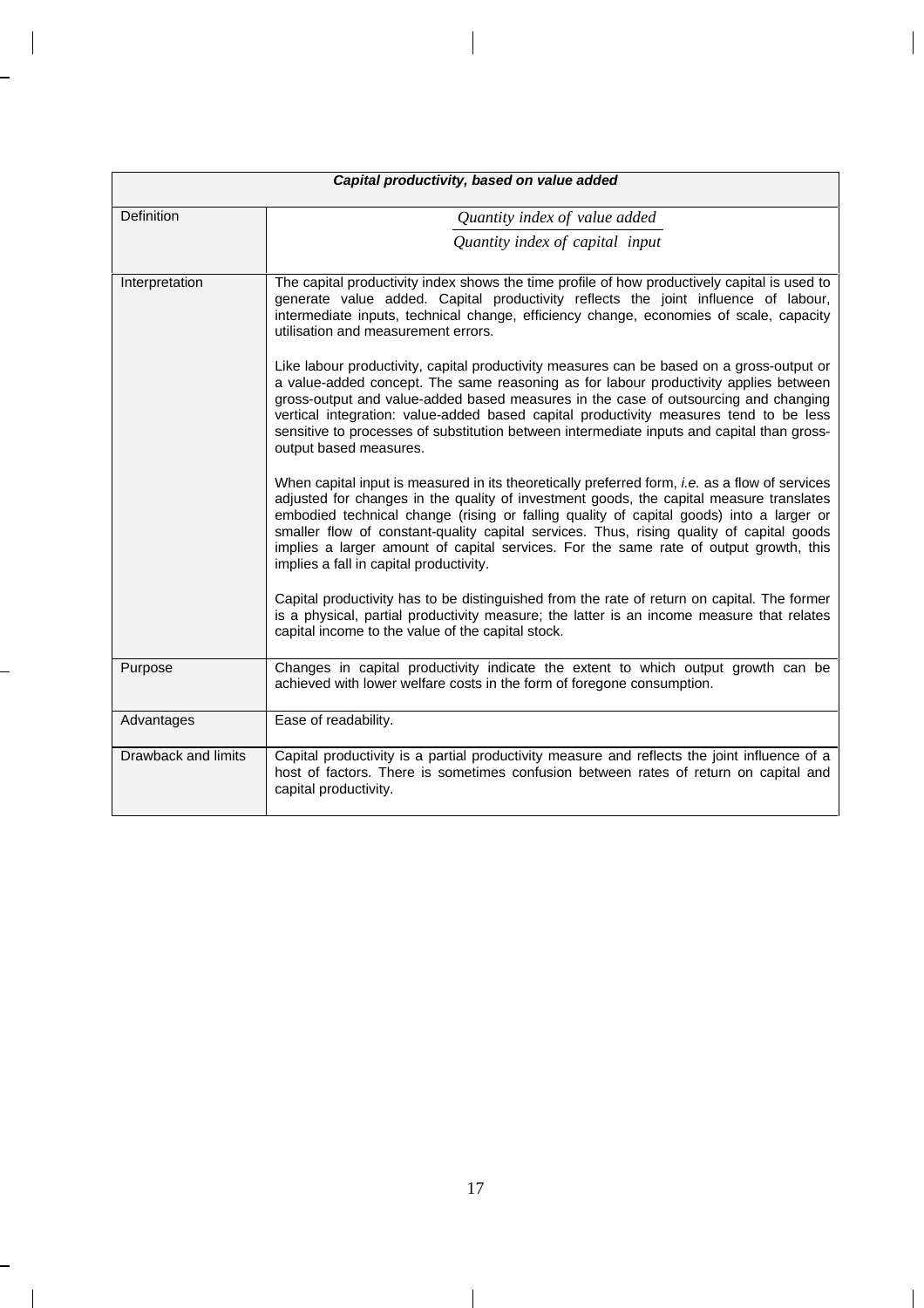|                                              | <b>KLEMS Multifactor productivity</b>                                                                                                                                                                                                                                                                                                                                                                                                                                                                                                                                                                                                                                                                                    |
|----------------------------------------------|--------------------------------------------------------------------------------------------------------------------------------------------------------------------------------------------------------------------------------------------------------------------------------------------------------------------------------------------------------------------------------------------------------------------------------------------------------------------------------------------------------------------------------------------------------------------------------------------------------------------------------------------------------------------------------------------------------------------------|
| Definition<br>Quantity index of gross output |                                                                                                                                                                                                                                                                                                                                                                                                                                                                                                                                                                                                                                                                                                                          |
|                                              | Quantity index of combined inputs                                                                                                                                                                                                                                                                                                                                                                                                                                                                                                                                                                                                                                                                                        |
|                                              | Quantity index of combined inputs = Quantity index of (different types of) labour, capital,<br>energy, services, each weighted with its current-price share in total gross output.                                                                                                                                                                                                                                                                                                                                                                                                                                                                                                                                       |
| Interpretation                               | Shows the time profile of how productively combined inputs are used to generate gross<br>output. Conceptually, the KLEMS productivity measure captures disembodied technical<br>change. In practice, it reflects also efficiency change, economies of scale, variations in<br>capacity utilisation and measurement errors. When capital and intermediate input<br>measures are aggregators of detailed types of assets and products, each weighted by<br>their respective share in total cost, and based on prices that reflect quality change, the<br>effects of embodied technical change are picked up by the capital and intermediate inputs<br>terms, and only disembodied technical change enters the MFP measure. |
| Purpose                                      | Analysis of industry-level and sectoral technical change.                                                                                                                                                                                                                                                                                                                                                                                                                                                                                                                                                                                                                                                                |
| Advantages                                   | Conceptually, KLEMS-MFP is the most appropriate tool to measure technical change by<br>industry as the role of intermediate inputs in production is fully acknowledged;<br>"Domar" aggregation of KLEMS-MFP across industries provides an accurate picture of<br>the contributions of industries to aggregate MFP change.                                                                                                                                                                                                                                                                                                                                                                                                |
| Drawback and<br>limitations                  | Significant data requirements, in particular timely availability of input-output tables that are<br>consistent with national accounts:<br>Inter-industry links and aggregation across industries more difficult to communicate than<br>in the case of value-added based MFP measures.                                                                                                                                                                                                                                                                                                                                                                                                                                    |

#### **2.4. Growth accounting and main assumptions underlying the conceptual framework**

11. The economic theory of productivity measurement goes back to the work of Jan Tinbergen (1942) and independently, to Robert Solow (1957). They formulated productivity measures in a production function context and linked them to the analysis of economic growth. The field has developed considerably since, in particular following major contributions by Dale Jorgenson, Zvi Griliches and Erwin Diewert. Today, the production theoretical approach to productivity measurement offers a consistent and well-founded approach that integrates the theory of the firm, index number theory and national accounts.

12. This manual largely adopts the index number approach in a production theoretic framework. This "growth accounting" technique examines how much of an observed rate of change of an industry's output can be explained by the rate of change of combined inputs. Thus, the growth accounting approach evaluates multifactor productivity (MFP) growth residually.

13. To construct an index of an industry's output, different types of outputs have to be weighted with their share in total output. To construct an index of combined inputs, the rates of change of different inputs (labour, capital, intermediate inputs) have to be weighted appropriately. Production theory tells us that, under some simplifying assumptions, factor income shares should be used as weights. These income shares (for example the share of employee compensation in total cost) approximate production elasticities or the effects of a 1% change in individual inputs on output. For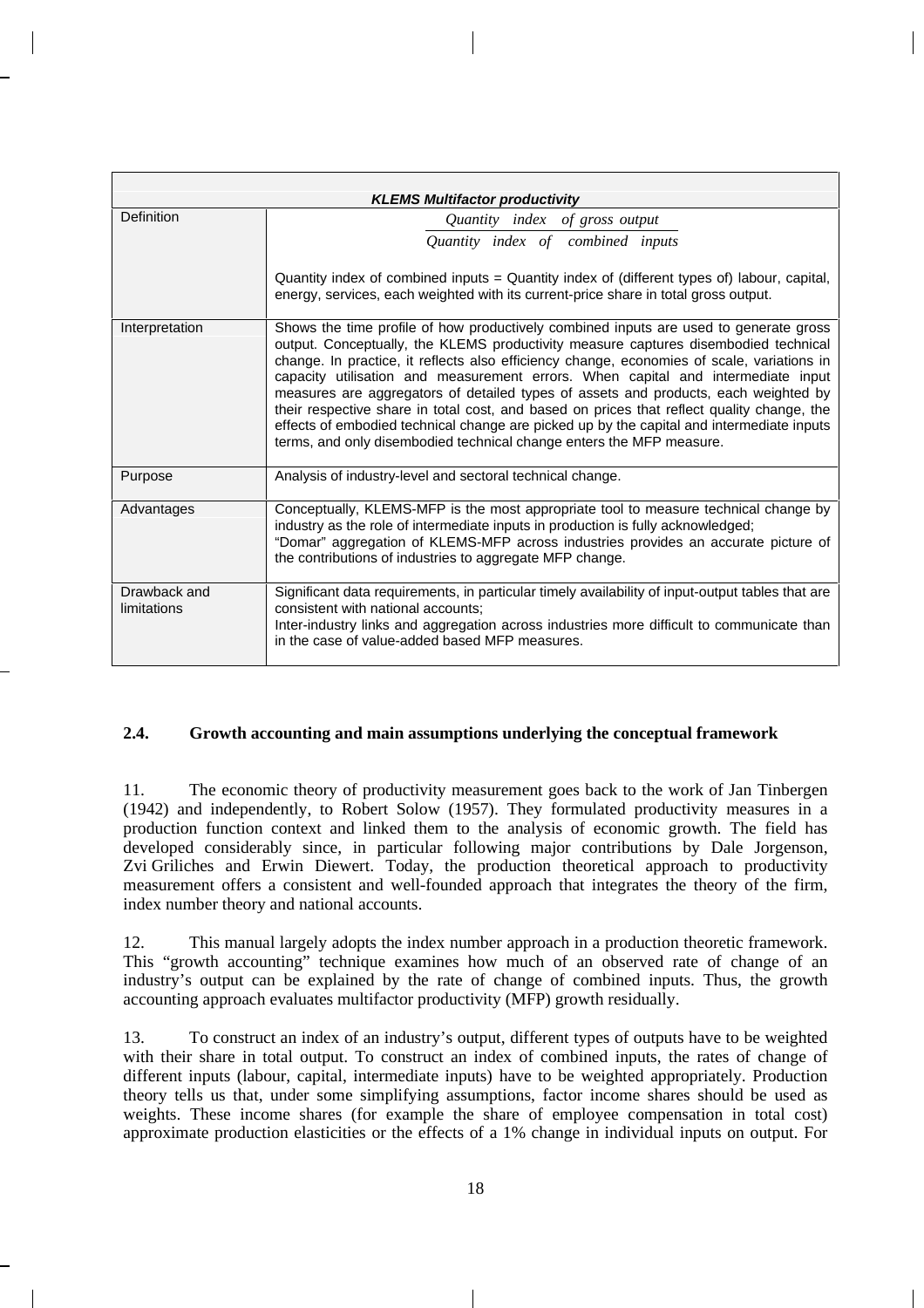every period under consideration, income shares are re-calculated and combined with the rates of change of factor inputs to obtain an index of combined inputs. Alternatively, an econometric approach could be chosen (see Box 1).

#### Box 1. **The econometric approach to productivity measurement**

The econometric approach to productivity measurement is only based on observations of volume outputs and inputs. It avoids postulating a relationship between production elasticities and income shares, which may or may not correspond to reality, and indeed puts researchers in a position of testing these relationships. Further possibilities arise with econometric techniques: allowance can be made for adjustment cost (the possibility that changes in factor inputs are increasingly costly the faster they are implemented) and variations in capacity utilisation. Furthermore, it is possible to investigate forms of technical change other than the Hicks-neutral formulation implied by the index number based approach; and there is no a priori requirement to assume constant returns to scale of production functions. The literature about the econometric approach is large, and examples of integrated, general models can be found in Morrison (1986) or Nadiri and Prucha (2001).

All these possibilities come at a cost, however. Fully-fledged models raise complex econometric issues and sometimes put a question mark on the robustness of results. Often, researchers are constrained by the sample size of observations, and have again to revert to a priori restrictions (for example constant returns to scale) to increase the degrees of freedom for estimation. From the point of view of statistical offices concerned with the publication of regular productivity statistics, complex econometric approaches bear little attractiveness because:  $i)$  updating involves full re-estimation of (systems of) equations;  $ii)$  methodologies are often difficult to communicate to a broad spectrum of users of productivity statistics; and *iii*) significant data requirements tend to reduce the timeliness of results.

Hulten (2001) points out that there is no reason why the econometric and the index number approach should be viewed as competitors; he quotes examples of synergism that proved particularly productive. Synergies arise in particular when econometric methods are used to further explain the productivity residual, thereby reducing the ignorance about the "measure of our ignorance".

Overall, econometric approaches are a tool that is best suited for academically oriented, single studies of productivity growth. Their potential richness and testable set-up make them a valuable complement to the nonparametric, index number methods that are the recommended tool for periodic productivity statistics.

14. However, in its simpler form, the growth accounting framework has to rely on several simplifying assumptions. These include in particular:

- Production processes can be represented by production or transformation functions at various levels of the economy. Production functions relate maximum producible output to sets of available inputs.
- Producers behave efficiently, *i.e.* they minimise costs and/or maximise revenues.
- Markets are competitive, and market participants are price-takers who can only adjust quantities but not individually act on market prices.

15. These conditions are not necessarily met in practice, but provide a reasonable approximation to many markets. Also, in many cases, productivity analysis has developed methods to deal with situations where one or several of these conditions do not prevail. Usually, however, this requires more complex methodology or enhanced data requirements. A case in point is the measurement of output and productivity in non-market activities, such as government, where markets may not be competitive or producers may not be efficient. (Chapter 7 sketches some methodologies for productivity measurement that might apply in such instances.)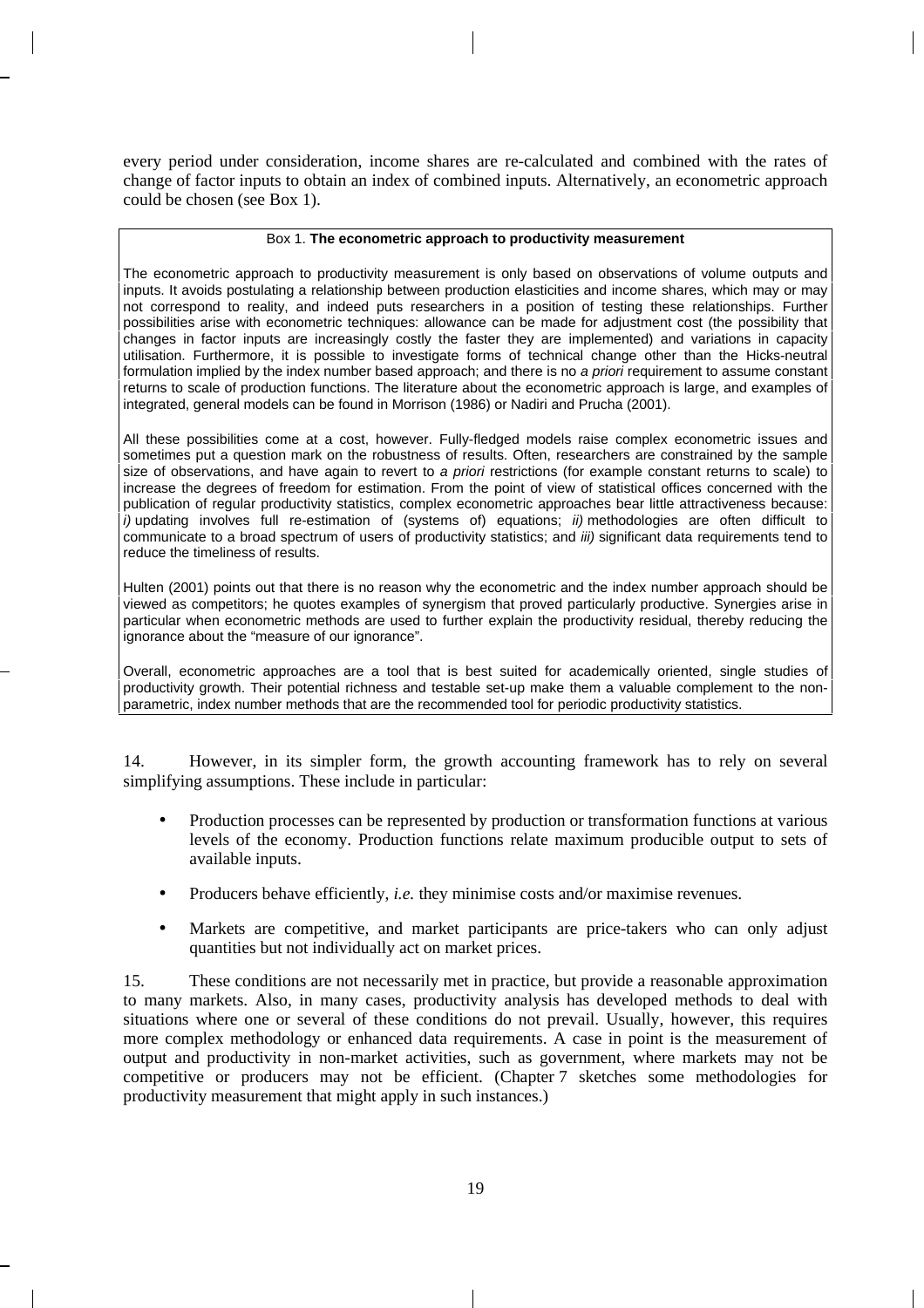16. However, if the above conditions hold approximately, they permit construction of productivity measures on the basis of price and quantity observations only which are frequently available in OECD countries. This is an advantage over econometric methods where larger data sets must be available.

#### **2.5. Some conclusions**

#### 2.5.1. Use and interpretation of productivity measures<sup>8</sup>

- Labour productivity is a useful measure: it relates to the single most important factor of production, is intuitively appealing and relatively easy to measure. Also, labour productivity is a key determinant of living standards, measured as per capita income, and from this perspective is of significant policy relevance. However, it only partially reflects the productivity of labour in terms of the personal capacities of workers or the intensity of their efforts. Labour productivity reflects how efficiently labour is combined with other factors of production, how many of these other inputs are available per worker and how rapidly embodied and disembodied technical change proceed. This makes labour productivity a good starting point for the analysis of some of these factors. One way of carrying out further analysis is to turn to multifactor productivity (MFP) measures.
- Multifactor productivity measurement helps disentangle the direct growth contributions of labour, capital, intermediate inputs and technology. This is an important tool for reviewing past growth patterns and for assessing the potential for future economic growth.
- However, one has to be aware that *not all technical change translates into MFP growth.* An important distinction concerns the difference between embodied and disembodied technological change. The former represents advances in the design and quality of new vintages of capital and intermediate inputs and its effects are attributed to the respective factor as long as the factor is remunerated accordingly. Disembodied technical change comes "costless", for example in the form of general knowledge, blueprints, network effects or spillovers from other factors of production including better management and organisational change. The distinction is important from a viewpoint of analysis and policy relevance.
- Further, in empirical studies, measured *MFP growth is not necessarily caused by technological change:* other non-technology factors will also be picked up by the residual. Such factors include adjustment costs, scale and cyclical effects, pure changes in efficiency and measurement errors.
- *MFP measures tend to understate the eventual importance of productivity change in stimulating the growth of output.* In static models of production such as the one used in this manual, capital is an exogenous input. In a dynamic context, this is not the case and feedback effects exist between productivity change and capital: suppose that technical change allows more output to be produced per person. The static MFP residual measures just this effect of technical change. However, additional output per person may lead to additional savings and investment, and to a rise in the capital-labour ratio. Then, a traditional growth accounting measure would identify this induced effect as a growth contribution of capital, although it can be traced back to an initial shift in technology. Thus, the MFP residual correctly measures the shift in production possibilities but does not capture the induced effects of technology on growth (Rymes, 1971; Hulten, 2001).

j 8. For a more extensive discussion, see Chapter 10.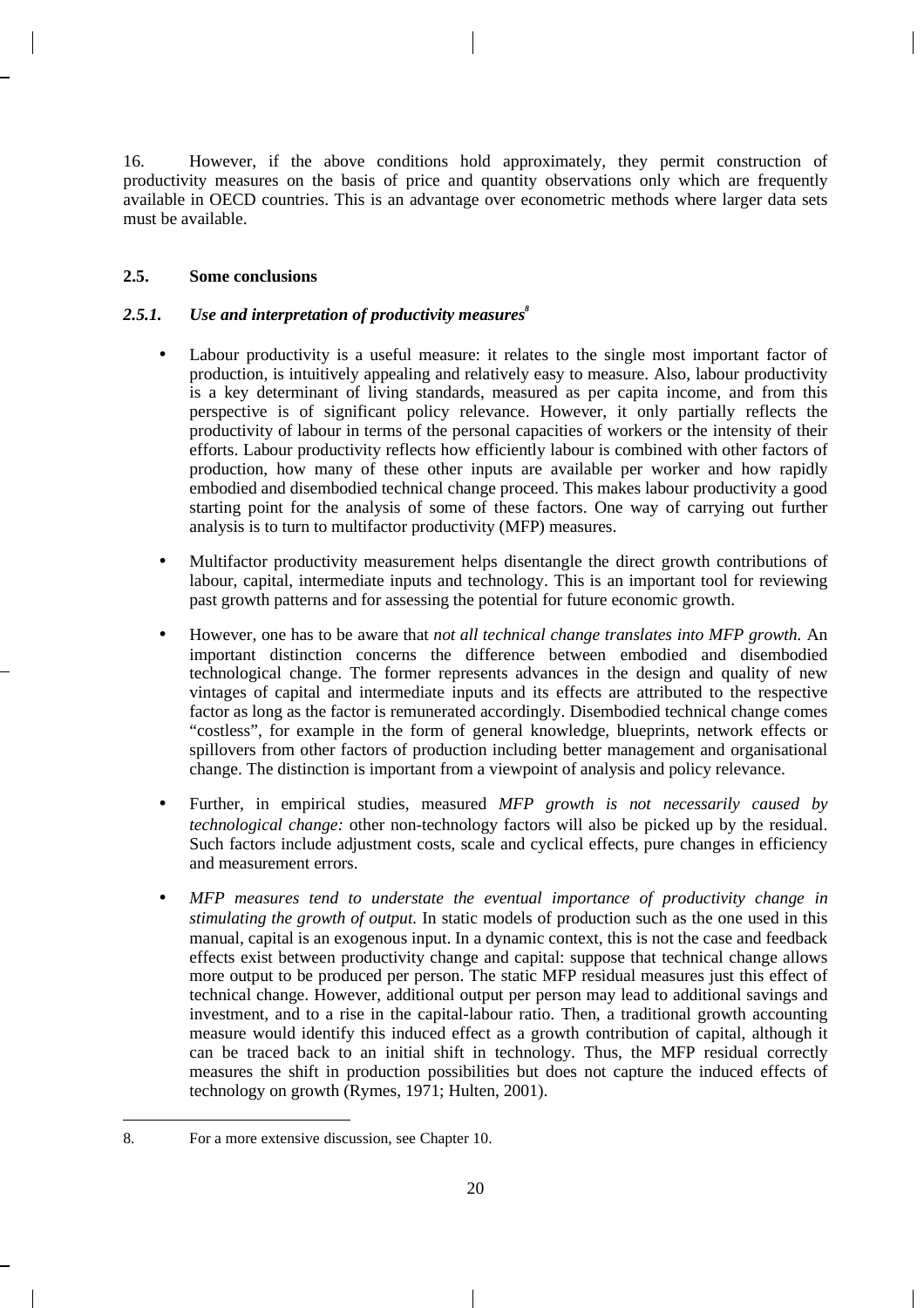• *Accounting is not explaining the underlying causes of growth.* Growth accounting and productivity measurement identifies the relative importance of different proximate sources of growth. At the same time, it has to be complemented by institutional, historical and case studies if one wants to explore the underlying causes of growth, innovation and productivity change.

#### *2.5.2. Challenges for statisticians*

17. From the perspective of productivity measurement, there are at least four areas with a specific need for further research and development of data and statistics:

- *Price indices for output measures* by industry, in particular for high-technology industries and difficult-to-measure but economically important services such as the financial sector, health care and education.
- Measurement of *hours worked* by industry, as labour is the single most important factor of production. Currently, there are many problems associated with the accurate measurement of hours worked, in particular when disaggregated by industry. Specific challenges in this context include successfully combining information from the two main statistical sources, enterprise and household surveys, and measuring labour input and compensation of selfemployed persons. A cross-classification of hours worked by productivity-relevant *characteristics of the workforce* (education, experience, skills, etc.) would also be highly desirable.
- The quality of existing measures of *capital input* typically suffers from an insufficient empirical basis. For example, there are too few and often outdated empirical studies to determine the service lives of assets and their age-efficiency and age-price profile. More generally, capital measures for productivity analysis (capital services) should be set up consistently with capital measures for asset balance sheets (wealth stocks), and consumption of fixed capital in the national accounts.
- *Input-output tables* are sometimes missing or dated, and not always integrated with national accounts. The development of a consistent set of supply, use and industry-by-industry tables and their full integration with national accounts at current and constant prices is an important element in deriving reliable productivity measures.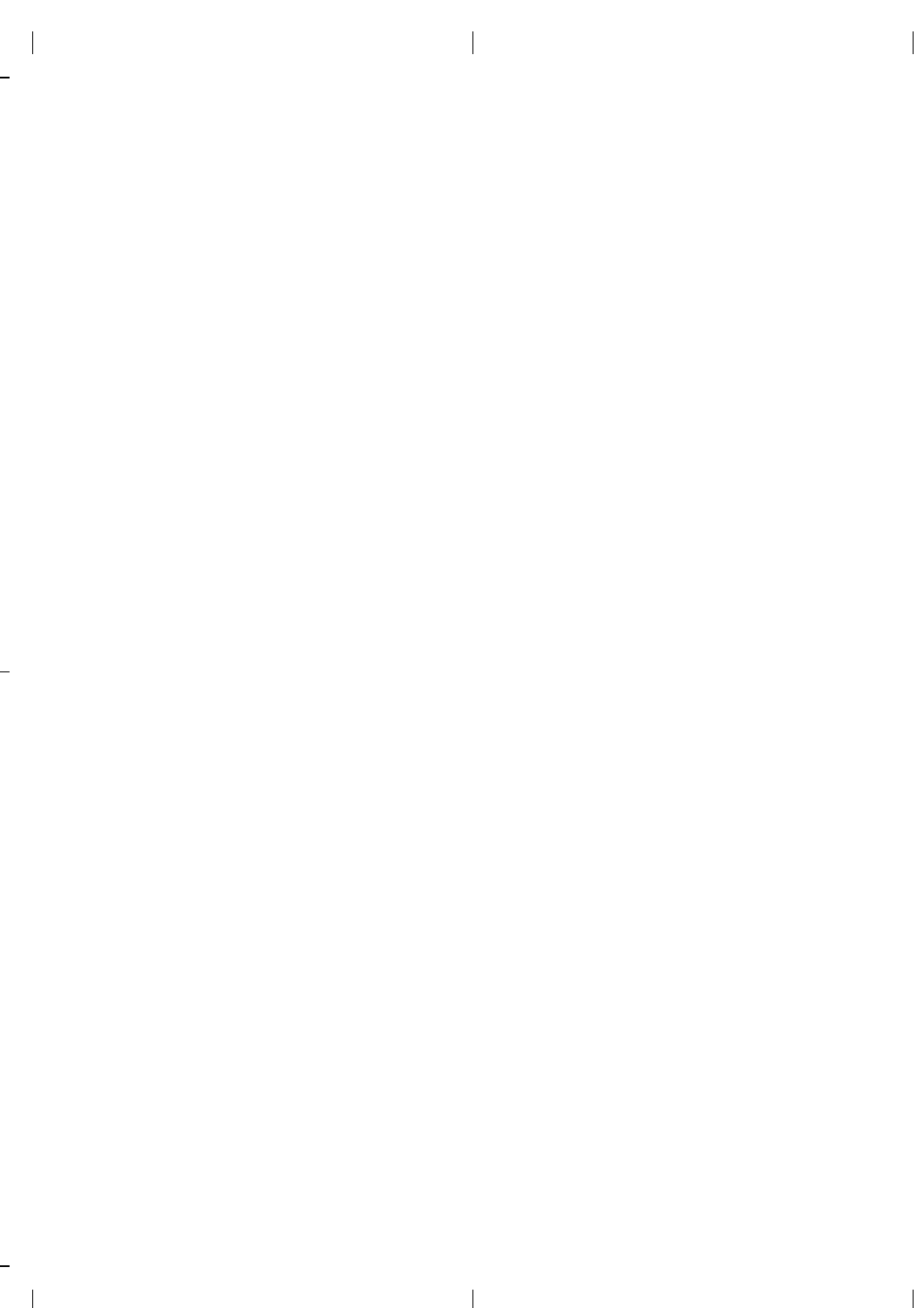# **3. OUTPUT**

| Overview: measures of output                                                       |                                                                                                                                                                                                                                                                                                                                                                                                                       |  |  |  |
|------------------------------------------------------------------------------------|-----------------------------------------------------------------------------------------------------------------------------------------------------------------------------------------------------------------------------------------------------------------------------------------------------------------------------------------------------------------------------------------------------------------------|--|--|--|
| <b>Gross-output</b><br>based<br>productivity<br>measures<br>capture<br>disembodied | For an individual firm or industry, measures of gross output, combined with labour, capital<br>and intermediate inputs, correspond directly to a specific model of a production function<br>with "neutral" or "output-augmenting" technical change. When multifactor productivity<br>measures are based on such a gross-output concept, MFP growth approximates the rate of<br>neutral, disembodied technical change. |  |  |  |
| technical<br>change.                                                               | Alternatively, MFP measures could be based on a value-added concept where value added<br>is considered a firm's output and only primary inputs are taken as a firm's input. Value-<br>added based productivity measures reflect an industry's capacity to contribute to economy-<br>wide income and final demand. In this sense, they are valid complements to gross-output<br>based measures.                        |  |  |  |
| Value-added<br>based<br>productivity:<br>meaningful in its<br>own right            | At the aggregate level of the economy, gross-output and value-added based measures<br>converge when gross-output measures are defined as sectoral output. Sectoral output is a<br>measure of production corrected for deliveries within a given sector. From this perspective<br>also, gross-output and value-added based measures are complements.                                                                   |  |  |  |
| and often<br>more easily<br>available.                                             | A useful strategy in the development of productivity measures is to start with aggregate<br>value-added based productivity measures: the necessary data tends to be relatively easily<br>available and the choice between gross output and value added makes less difference than<br>at the detailed industry level.                                                                                                  |  |  |  |
|                                                                                    | • More on the choice between gross output and value added in Section 3.1.                                                                                                                                                                                                                                                                                                                                             |  |  |  |
|                                                                                    | Further discussion on double-deflation and alternative quantity indices of value added in<br>Section 3.3.1.                                                                                                                                                                                                                                                                                                           |  |  |  |
|                                                                                    | ← Sectoral output is defined in Section 3.1.3.                                                                                                                                                                                                                                                                                                                                                                        |  |  |  |
| The preferred<br>source: national<br>accounts.                                     | National accounts constitute the preferred statistical source for productivity measurement.<br>The utility of national accounts for productivity analysis can be greatly enhanced when they<br>are set up jointly and consistently with an input-output framework.                                                                                                                                                    |  |  |  |
|                                                                                    | • More on sources in Section 3.2.                                                                                                                                                                                                                                                                                                                                                                                     |  |  |  |
|                                                                                    | More on input-output tables in Chapter 6.                                                                                                                                                                                                                                                                                                                                                                             |  |  |  |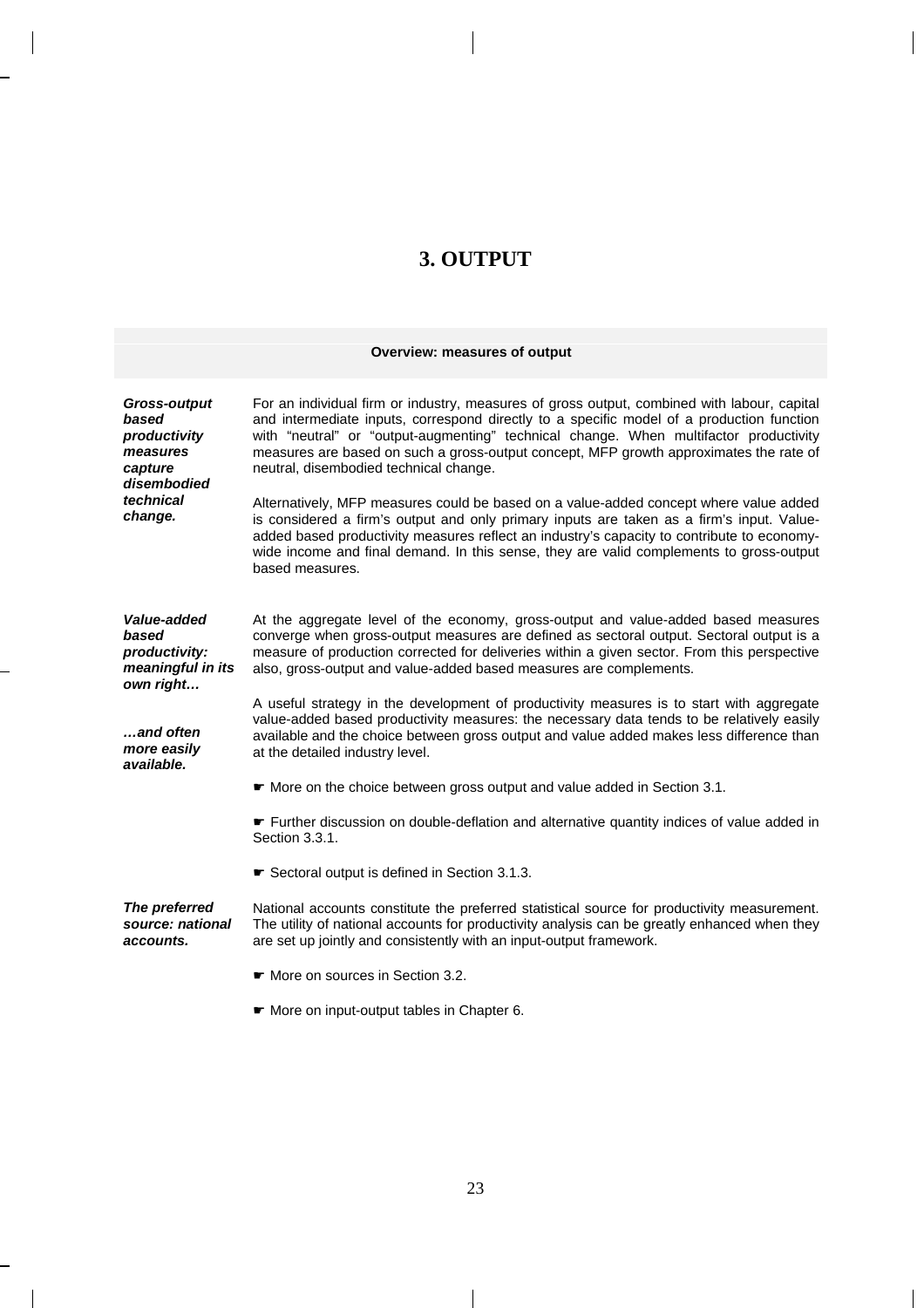| The quality of<br>price indices is<br>vital for<br>productivity<br>measurement<br>but often | Price indices to deflate current-price series of inputs and outputs play a major role in<br>productivity measurement. It is, for example, important that price statistics on inputs are<br>generated independently from price series for outputs. Input-based indicators that are used<br>to deflate output series generate an obvious bias in productivity measures: (labour)<br>productivity growth will either be zero by construction or will reflect any assumptions about<br>productivity growth made by statisticians. Occurrences of input-based extrapolation are<br>concentrated in activities where market output prices are difficult to observe. Difficult-to-<br>measure industries include increasingly important activities such as banking, insurance,<br>and distribution. |
|---------------------------------------------------------------------------------------------|----------------------------------------------------------------------------------------------------------------------------------------------------------------------------------------------------------------------------------------------------------------------------------------------------------------------------------------------------------------------------------------------------------------------------------------------------------------------------------------------------------------------------------------------------------------------------------------------------------------------------------------------------------------------------------------------------------------------------------------------------------------------------------------------|
| difficult to<br>achieve.                                                                    | While independence of input and output measures is important, so is their<br>correspondence – preferably, they should be based on the same statistical sources. In<br>practice, this is not always the case, and there is a risk of using unmatched input and<br>output data for productivity measurement.<br>More on extrapolation in Section 3.3.2.                                                                                                                                                                                                                                                                                                                                                                                                                                        |
| <b>Another issue:</b><br>treatment of<br>quality change<br>and new<br>products.             | The rapid development of information and communication technology products has brought<br>to centre-stage two long-standing questions of price measurement: how to deal with quality<br>changes of existing goods and how to account for new products in price indices. There is<br>no easy solution to these questions, although some countries have used "hedonic"<br>approaches to better capture quality change in computer prices. Different methodologies<br>can yield quite different profiles of price and quantity indices, and so reduce international<br>comparability of measures of output and productivity.                                                                                                                                                                    |
|                                                                                             | • More on quality change in Section 3.3.3.                                                                                                                                                                                                                                                                                                                                                                                                                                                                                                                                                                                                                                                                                                                                                   |

#### **3.1. Gross-output and value-added based productivity**

#### *3.1.1. Definitions*

18. Multifactor productivity measures can be computed for different representations of the production process. One such representation is a measure of gross output in relation to primary and intermediate inputs. Another representation relates value added to primary inputs. Whether one of these measures should be preferred over the other has been an issue of considerable debate. Before shedding further light on this topic, it is useful to clarify terms and to show the links to the system of national accounts.

19. Consider Table 2 below which shows a simplified production and generation of income account of an economic unit (a firm, industry, or sector). We call *gross output* the goods or services that are produced within a producer unit and that become available for use outside the unit. This is a gross measure in the sense that it represents the value of sales and net additions to inventories without, however, allowing for purchases of intermediate inputs. When purchases of intermediate inputs are deducted from gross output, one obtains a measure of *value added*. In this sense, value added is a net measure. It may not be considered a net measure in the sense that it includes the value of depreciation or consumption of fixed capital. However, throughout this manual, value added and gross output are understood to include the value of consumption of fixed capital.

20. On the income side, value added corresponds to the income generated by primary factors of production, labour and capital plus any net taxes on production. *Primary inputs* are those factors of production that are treated as exogenous in the framework of production analysis. In a static framework such as the one underlying this manual, primary inputs comprise capital and labour. In a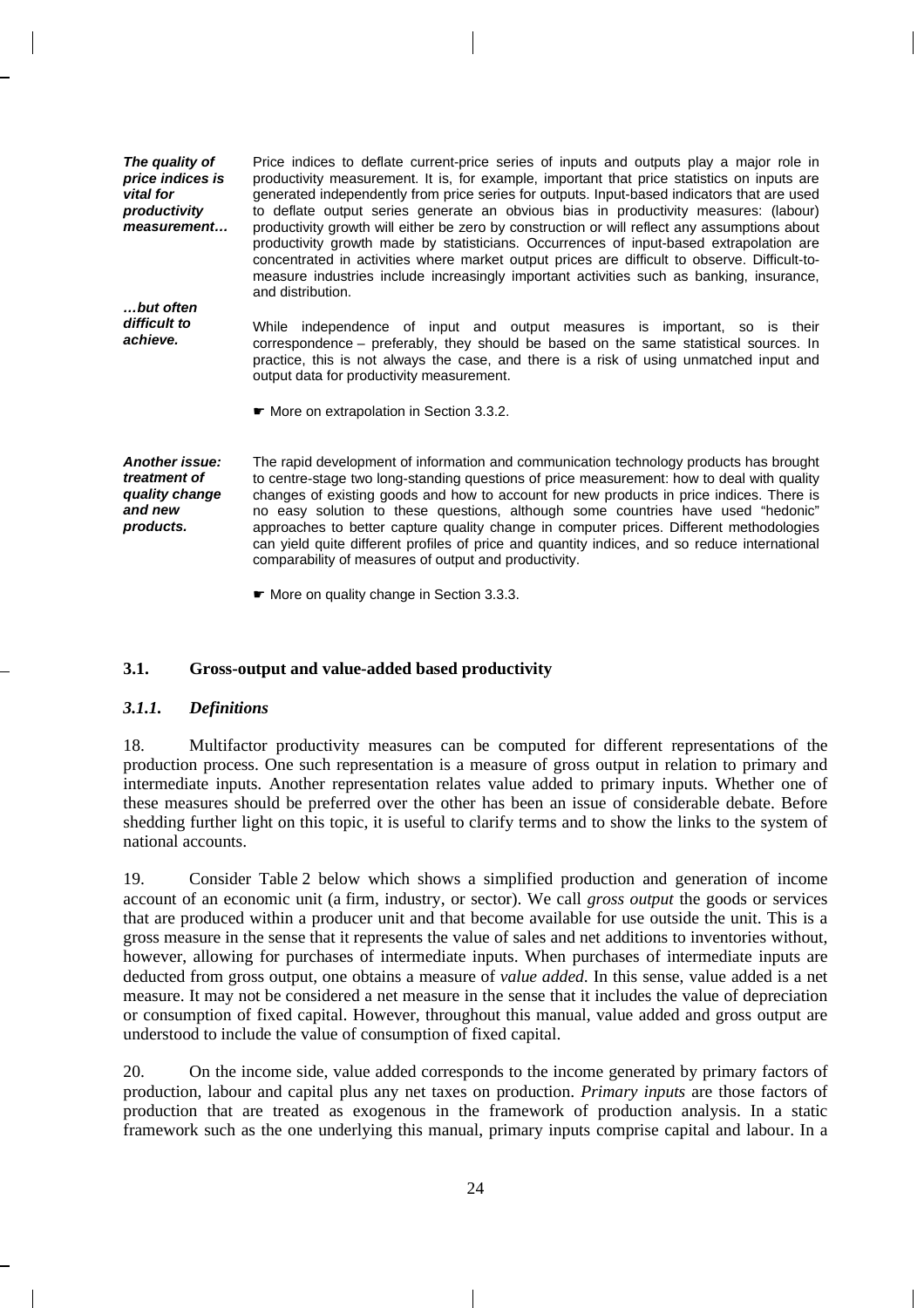dynamic framework, capital becomes an endogenous factor of production, but the treatment of this case is beyond the scope of the present document. *Intermediate inputs* are those factors of production that are endogenous to the present framework, *i.e.* those goods and services that are produced and transformed or used up by the production process within an accounting period.

| Uses                                     | Resources                    |
|------------------------------------------|------------------------------|
| Intermediate consumption                 | Output                       |
| (purchases of intermediate inputs)       | Market output                |
|                                          | For intermediate consumption |
| Gross value added                        | For final consumption        |
|                                          | Output for own final use     |
| Consumption of fixed capital             |                              |
| Compensation of employees                |                              |
| Other taxes less subsidies on production |                              |
| Operating surplus                        |                              |

#### Table 2. **Combined production and generation of income account<sup>1</sup>**

1. Details on the income components of gross value added are found in the generation of income account; the other elements in the table are found in the production account of corporations (SNA 93).

#### *3.1.2. Production functions, gross output and value added*

21. To discuss the different approaches towards productivity measures, it is useful to refer to a production function. A production function relates the maximum quantity of gross output (*Q*) that can be produced by all inputs, primary ones (*X*), *i.e.* labour and capital, and intermediate ones (*M*). The function also contains a parameter *A(t)* that captures disembodied technological shifts. Disembodied technical change can be the result of research and development that leads to improved production processes, or technical change can be the consequence of learning-by-doing, or imitation. It is called "disembodied" because it is not physically tied to any specific factor of production. Rather, it affects inputs proportionally. This form of technical change is also called "Hicks-neutral" and is "output augmenting" when it raises the maximum output that can be produced with a given level of primary and intermediate inputs, and without changing the relationship between different inputs. Under this assumption, the production function can be represented as:

$$
Q = H(A, X, M) = A(t) \cdot F(X, M)
$$
\n<sup>(1)</sup>

22. It is easy to see that the level of technology in (1) can be presented as the ratio of output over combined primary and intermediate inputs:  $A(t) = \frac{Q}{F(X,M)}$ . In terms of rates of change, MFP growth is positive when the rate of change in gross output exceeds the rate of change in all combined measured inputs. Put differently, a valid measure of technical change is the rate at which the production function shifts over time, or *t H* ∂  $\frac{\partial \ln H}{\partial \rho}$ . When technology is Hicks-neutral, this shift just equals the rate of change of the technology parameter: *t A t H*  $\frac{\partial \ln H}{\partial t} = \frac{\partial \ln A}{\partial t}$ .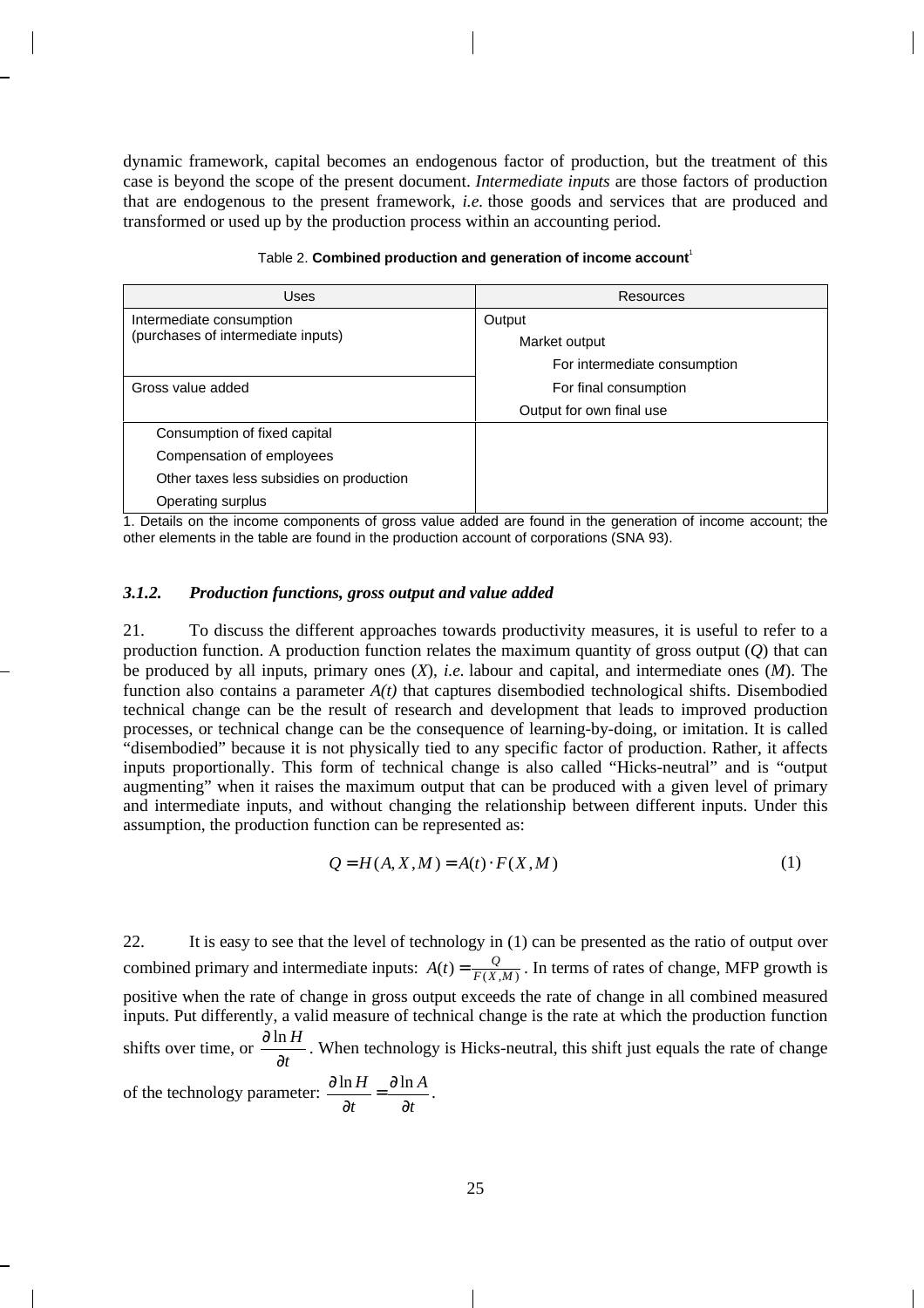23. Because the technology parameter cannot be observed directly, MFP growth is derived as the difference between the rate of growth of a Divisia index of output and a Divisia index of inputs, as shown below. The Divisia index of inputs is made up of the logarithmic rates of change of primary and intermediate inputs, weighted with their respective share ( $s_X$ ,  $s_M$ ) in overall outlays for inputs:

% change of gross-output based MFP = 
$$
\frac{\partial \ln H}{\partial t} = \frac{\partial \ln A}{\partial t} = \frac{d \ln Q}{dt} - s_X \frac{d \ln X}{dt} - s_M \frac{d \ln M}{dt}
$$
 (2)

24. Alternatively, one could define a *value-added function*. A value-added function presents the maximum amount of current-price value added that can be produced, given a set of primary inputs and given prices of intermediate inputs and output. Such a value-added function is an equivalent ("dual") representation of the technology described by a production function. For the present purpose, call the value-added function  $G = G(A(t), X, P_M, P)$ . Dependence of the value-added function on intermediate input prices  $P_M$  and on gross-output prices  $P$  signals that producers adjust the level of intermediate inputs when relative prices change. Just as the measure of technical change for the production function was defined as the shift of that function over time, productivity change could be defined as a shift of the value-added function, *i.e.* as the relative increase in value added that is associated with technical change. Parallel to the earlier statement regarding the production function, this can be formulated as *t G* ∂  $\frac{\partial \ln G}{\partial \rho}$ . Again, this change cannot be directly observed but it can be shown that it corresponds to the

difference between the growth rate of the Divisia volume index of value added<sup>9</sup> (called *VA*) and the growth rate of the Divisia index of primary inputs.

% change of value-added based MFP = 
$$
\frac{\partial \ln G}{\partial t} = \frac{d \ln VA}{dt} - \frac{d \ln X}{dt}
$$
 (3)

25. This is a common way of measuring MFP based on value added. It turns out that there is a direct relation between the gross-output and the value-added productivity measure (Bruno, 1978). Specifically, the rate of change of value-added based MFP equals the rate of change of gross-output based MFP, multiplied by the inverse of the nominal share of value added in gross output:

$$
\frac{\partial \ln G}{\partial t} = \frac{1}{s_{VA}} \cdot \frac{\partial \ln A}{\partial t} \quad \text{with} \quad s_{VA} = \frac{G}{P \cdot Q} \tag{4}
$$

9. There is of course no physical quantity that corresponds to value added. But it is always possible to define a volume index of value added as  $\frac{d \ln VA}{dt} \equiv \frac{1}{s_{va}} \left( \frac{d \ln Q}{dt} - s_M \frac{d \ln M}{dt} \right)$ *d Q s 1*  $\frac{d \ln V}{dt} \equiv \frac{I}{s_{VA}} \left( \frac{d \ln Q}{dt} - s_M \frac{d \ln M}{dt} \right)$  where  $s_{VA}$  is the share of value added in gross output and  $s_M$  is the share of intermediate inputs in gross output. One notes, however, that this volume index may depend on the level of primary inputs, for example if the share  $S_{VA}$  depends on *X*. This could be interpreted as an undesirable property because it makes the measurement of output (volume of value added in this case) dependent on the measure of input (capital and labour in this case). To qualify as a measure of output that is truly independent of inputs, the underlying production function has to be separable in primary and intermediate inputs. The required separability conditions (see Goldman and Uzawa, 1964) can be quite restrictive but the right choice of index number formulae can partly overcome this problem.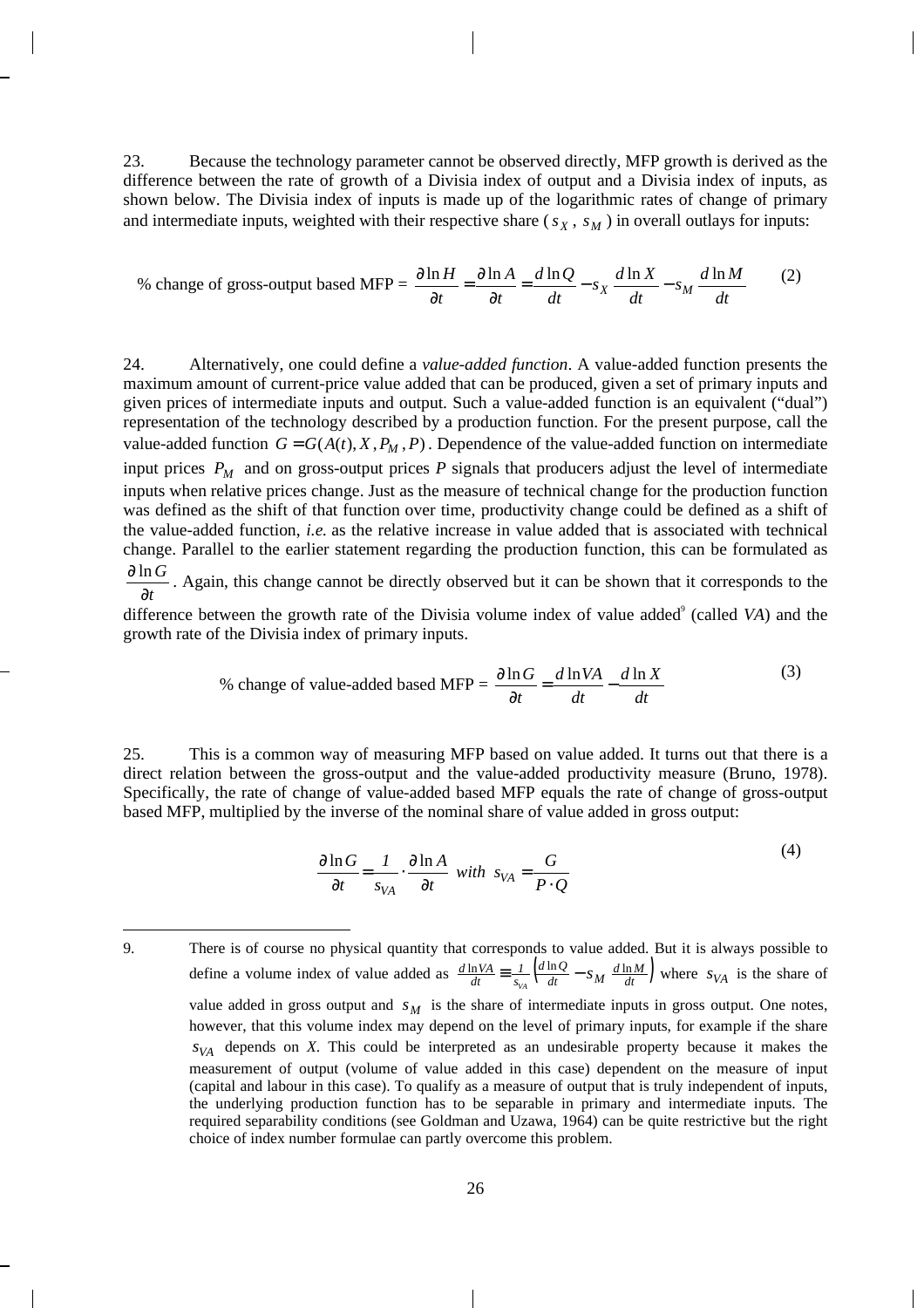#### Table 3. **Value-added and gross-output based productivity measures: an example**

|                                                       | 1990-98 | 1990-94  | 1994-98 |
|-------------------------------------------------------|---------|----------|---------|
| Gross output (deflated)                               | 10.1%   | 4.2%     | 16.0%   |
| Value added (deflated)                                | 9.5%    | 3.3%     | 15.8%   |
| Labour input (total hours)                            | 1.6%    | $-3.7\%$ | 6.9%    |
| Capital input (gross capital stock)                   | 3.0%    | 1.5%     | 4.5%    |
| Intermediate inputs (deflated expenditure)            | 10.4%   | 4.8%     | 16.1%   |
| Share of value added in gross output (current prices) | 37.0%   | 38.9%    | 33.4%   |
| Gross-output based productivity (KLEMS MFP)           | 2.7%    | 2.1%     | 3.3%    |
| Value-added based productivity (capital-labour MFP)   | 7.8%    | 5.7%     | 9.8%    |

Machinery and equipment industry, Finland Averages of annual rates of change

Note: The productivity estimates in this table are averages of annual data. As such, they cannot be exactly reproduced from the averages of the input-output data also presented in this table. Source: OECD, STAN database.

26. Because the share of value added in gross output is smaller than or equal to unity, valueadded based MFP growth for a particular industry will be systematically higher than gross-output based MFP measure for the same industry. Table 3 provides an empirical example from the Finnish machinery and equipment industry. The differences between value added and KLEMS MFP are quite large (corresponding to the inverted share of value added in gross output): over the 1990s, KLEMStype MFP grew by 2.7% on average, value-added based MFP by 7.8%. This does not constitute a bias, but calls for an interpretation that is different from the gross-output based productivity measure. Several points are noteworthy here.

## 27. **Value-added shares may not be constant**. The scaling factor  $\frac{1}{s_{VA}}$  that links the two

productivity measures is not in general constant over time. The numerator of the  $s_{VA}$  ratio, nominal value added, depends on the level of primary inputs and relative prices, as does current-price gross output, the denominator of this share. A constant rate of MFP growth measured on a gross-output basis could thus be perfectly consistent with an accelerating or decelerating rate of MFP growth measured on a value-added basis. This may be important, given that productivity analysts are often interested in the *acceleration* or *deceleration* of productivity growth, as for example in the case of the "productivity slowdown" in the years following 1973. The example from the Finnish machinery and equipment industry (Table 3) underlines this point. Between the first and the second half of the 1990s, the share of value added in current-price gross output dropped from 38.9% to 33.4%. A drop in the share of value added implies a rise in the scaling factor  $\frac{1}{s_{\nu A}}$ . Consequently, gross-output based productivity

growth and value-added based productivity growth accelerate at different speeds. The first measure rises from 2.1% to 3.3% per year between the first and the second half of the 1990s, or by 1.2 percentage points. The value-added measure rises from 5.7% to 9.8% – that is, by 4.1 percentage points and significantly faster than the gross-output measure.

28. Different forms of technical change. For the production technology (1) with Hicks neutrality, the gross-output based productivity measure is a valid representation of disembodied technical change. This is not the case for the associated value-added based measure which depends also on the share of value added in gross output, and thus on the time paths of inputs, outputs, prices as well as the level of technology in the period under consideration. Rather than technical change itself, the value-added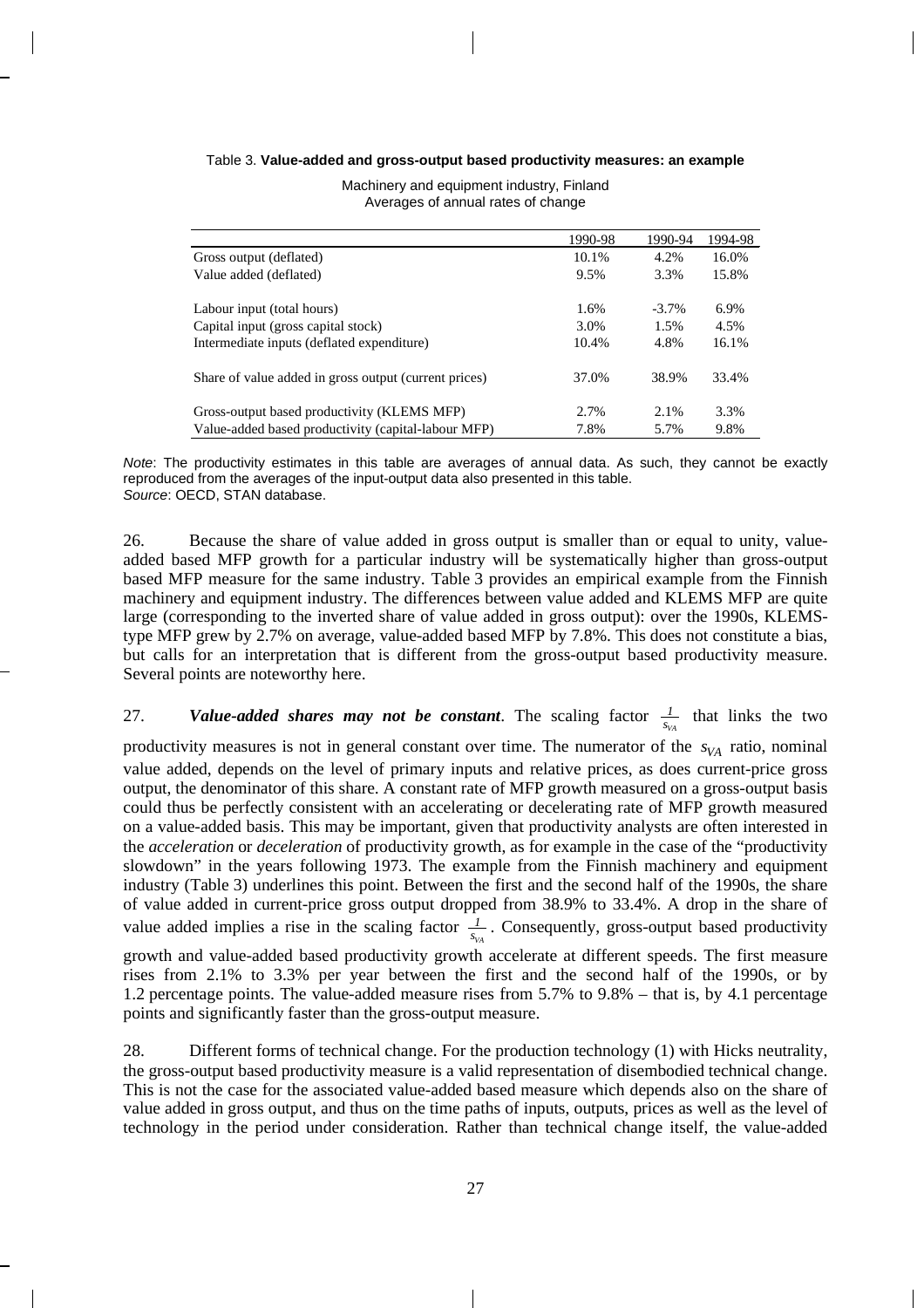based measure reflects an industry's capacity to translate technical change into income and into a contribution to final demand.

29. Note, however, that this interpretation of the gross-output and value-added based productivity statistics rests entirely on the assumption that the production function (1) is a valid representation of the production processes. Suppose that technical change does not affect all factors of production symmetrically ("output augmenting") but only operates on primary inputs ("primary input augmenting"). In this case, the value-added based measure becomes the independent and valid measure of technical change and the gross-output based measure loses its significance. Such a set-up requires that firms choose their input combinations in two stages: in a first stage, it is decided how to combine value added and intermediate inputs; in a second stage, a labour/capital mix is determined to generate value added.

30. The question arises as to which of the two formulations of technology, if any, commands sufficient empirical support. Generally, the hypothesis whereby technology affects only primary inputs has not held up to empirical verification. This makes it difficult to defend the value-added based productivity measure as an independent representation of disembodied technical change. However, the output-augmenting formulation of technical change, as represented by equation (1), has also not always been supported by econometric studies. This suggests a more complex working of technical change, with several, combined influences – one that affects all factors of production simultaneously ("output augmenting"), and others that affect individual factors of production separately ("labour, capital or intermediate input-augmenting"). Under such a general formulation it may well be that there is no independent productivity measure at all. Fortunately, the right choice of index number formulae can be of help here.

31. *Index numbers.* So far, the discussion has been conducted in continuous time (with Divisia indices). In practice, observations come in discrete intervals, and the statistician has to make choices about index number formulae so as to approximate the Divisia indices empirically. Later on in this manual (Chapter 7), it will be argued that "superlative" index numbers such as the Fisher Ideal or the Törnqvist index exhibit a number of advantageous features. One of these features is that, under certain conditions,<sup>10</sup> they provide a reasonable *approximation* to an independent measure of technical change even when technologies in practice do not show the simple, output-augmenting layout of equation (1).

32. *An example.* A numerical example is useful in this context. Consider the basic data in Table 4, which presents a simplified use table for two industries. Data are expressed in current prices, with the exception of employment that is given in hours worked. To keep things simple, only one primary factor, labour, is considered. Consequently, labour income equals value added in the present example. The data for the two time periods is set so as to reflect a process of outsourcing. Industry 1 uses products from industry 2 as an intermediate input. Between the two time periods, the price of product 2 declines relative to labour input, and industry 1 substitutes some of its labour input for the relatively cheaper intermediate inputs from industry 2. The converse holds for industry 2 that uses fewer intermediate inputs and more employment in period  $t_1$  than in  $t_0$ . Given this set-up, it is now possible to compute value added and gross-output based productivity measures. Each measure is calculated both with a Törnqvist and a Laspeyres index number formula. Details regarding the calculation of productivity indices can be found in Chapter 9 (Implementation Guide).

 10. Diewert (1980, 1983) and Diewert and Morrison (1986) use superlative index numbers and approximate measures of technical change even when the underlying production function is not strictly Hicks neutral.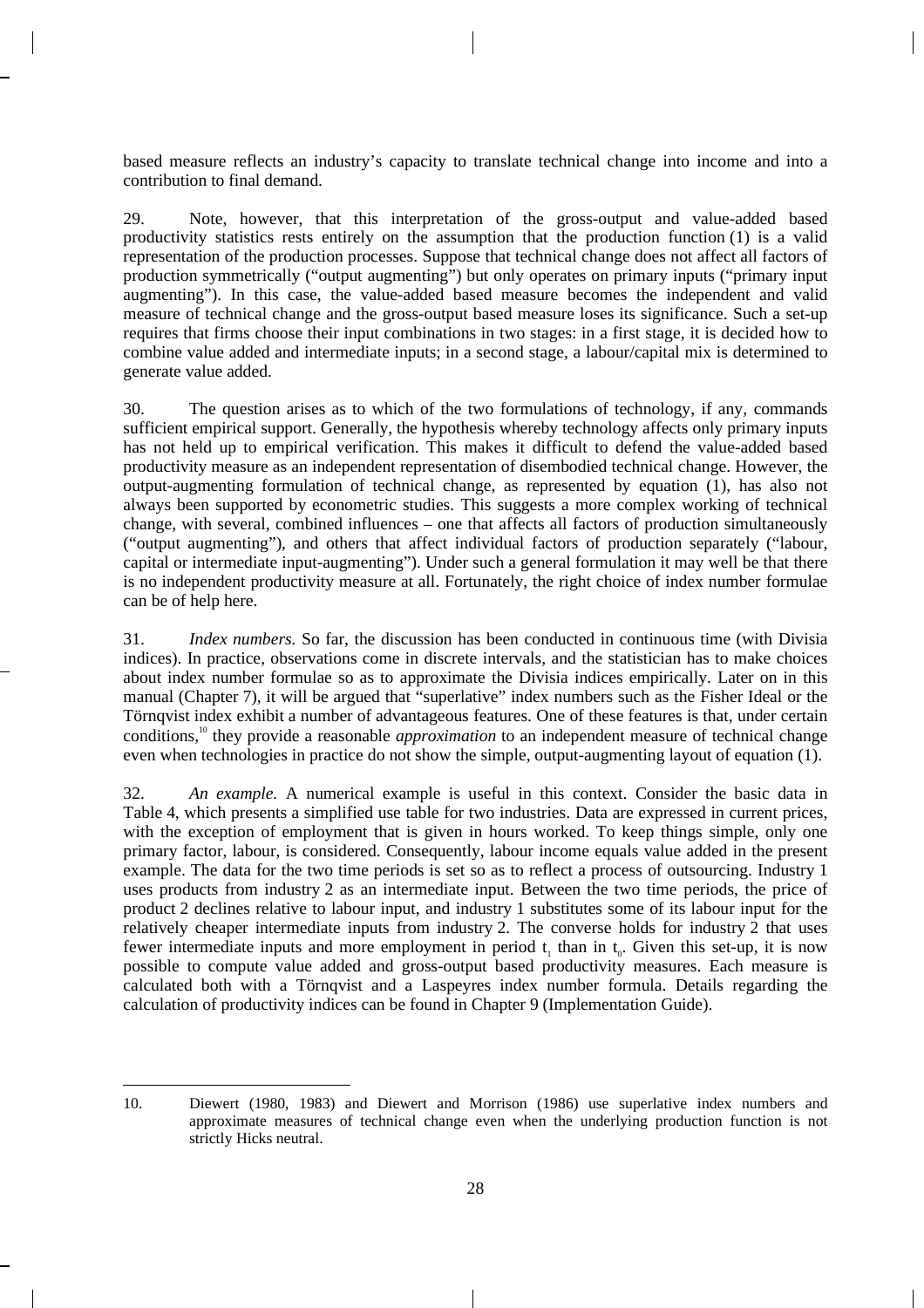| $t_0$                       | Industry |      |  |
|-----------------------------|----------|------|--|
| Commodity                   |          | 2    |  |
|                             | 0        | 10   |  |
| $\mathfrak{D}$              | 6        | 0    |  |
| Labour income               | 5        |      |  |
| Gross output                |          | 17   |  |
| Price index of gross output | 1.00     | 1.00 |  |
| Employment (hours)          | 10       | 8    |  |
|                             |          |      |  |
| $t_1$                       | Industry |      |  |
| Commodity                   |          | 2    |  |
|                             |          | 8    |  |
| 2                           |          |      |  |
| Labour income               | 4        | 7.5  |  |
| Gross output                | 11       | 15.5 |  |
|                             |          |      |  |
| Price index of gross output | 1.01     | 0.98 |  |

Table 4. **Numerical example: use tables for two industries**

33. Several observations can now be made regarding the productivity measures in Table 5. First, note that gross-output based MFP in industry 1 grows by 3.3%, whereas value-added based productivity grows by 8.0%, or more than twice as fast. If the gross-output measure reflects technical change, the rapid rise in the value-added based measure is due to outsourcing and not to an acceleration of technical change. However, the 8.0% productivity growth is an accurate reflection of that industry's increased capacity to translate technical change into a contribution to overall income and final demand. A different way of putting this same observation is that gross-output based productivity measures are less sensitive to the degree of outsourcing.

34. Second, just the opposite is true for *labour* productivity measures: on a gross-output basis, labour productivity of industry 1 increases by 34.7%, and that of industry 2 declines by 19%. The steep productivity rise in industry 1 reflects the fact that less labour is used and more intermediate inputs, but there is hardly a decline in gross output, so that gross output per hour worked rises very rapidly. Thus, when there is substitution between primary and intermediate inputs, this results in a change in labour productivity measured under a gross-output concept: gross output is unaffected and for each unit of labour there is now a larger amount of intermediate input. When labour productivity measures are based on value added, such a substitution reduces *both* labour input *and* value added and so reduces the sensitivity of labour productivity measures to the degree of vertical integration. Therefore, gross-output based labour productivity measures are more sensitive to the degree of vertical integration and outsourcing than value-added based labour productivity measures.<sup>11</sup>

 11. In the present numerical example, value-added based MFP growth equals value-added based labour productivity growth as there is only one primary input, labour. In practice, this is of course not the case.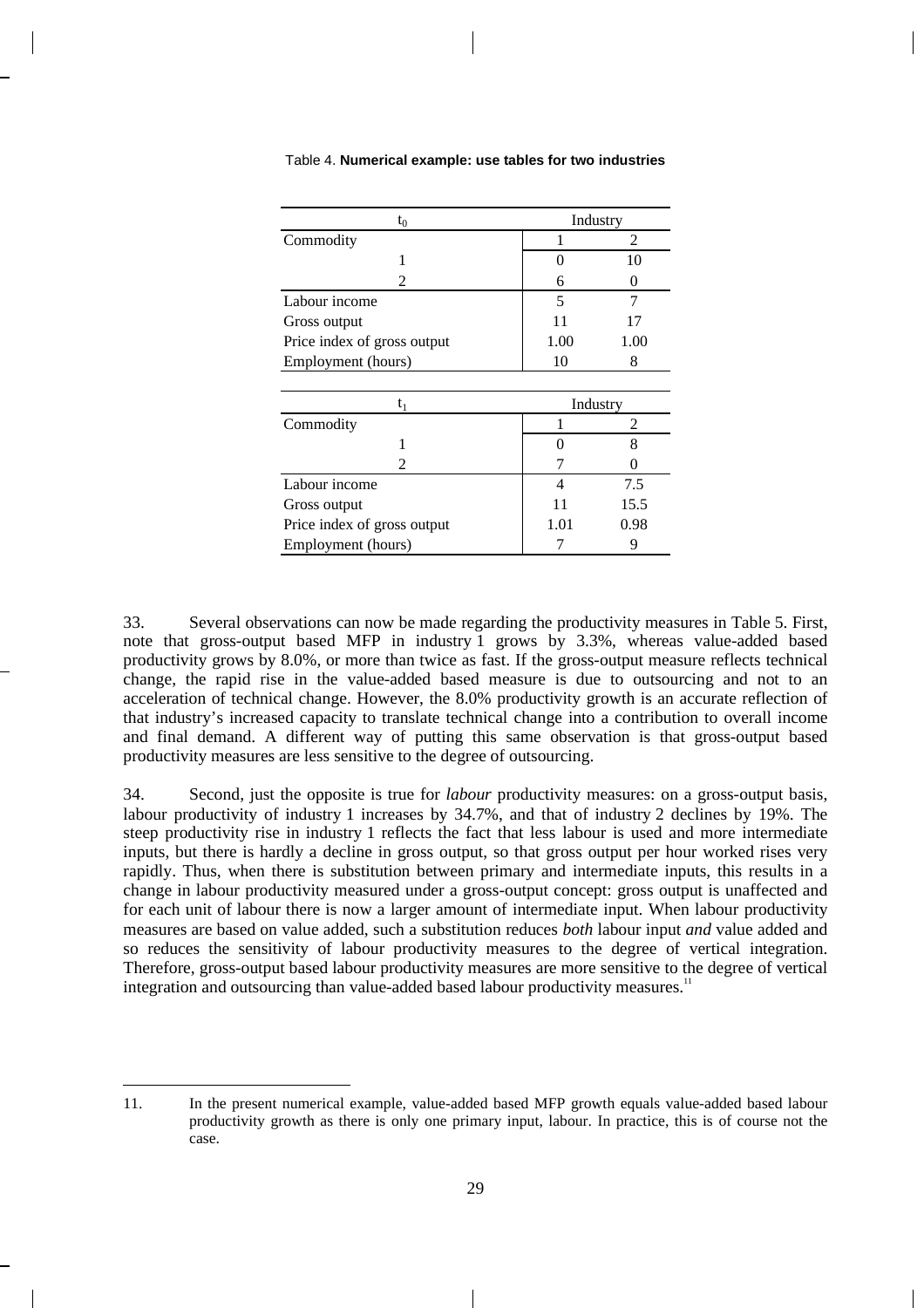#### Table 5. **Numerical example (cont'd.): various productivity measures for two industries**

|                                           | Industry |                |                                            | Industry |                |
|-------------------------------------------|----------|----------------|--------------------------------------------|----------|----------------|
|                                           | 1        | $\overline{c}$ |                                            | 1        | $\overline{c}$ |
| <b>Gross output</b>                       |          |                | Intermediate inputs                        |          |                |
| Value index                               | 1.00     | 0.91           | Value index                                | 1.17     | 0.80           |
| Price index                               | 1.01     | 0.98           | Price index                                | 0.98     | 1.01           |
| Indirect quantity index                   | 0.99     | 0.93           | Indirect quantity index                    | 1.19     | 0.79           |
| Level of gross output at constant $t_{0}$ |          |                | Level of intermediate inputs at            |          |                |
| prices                                    | 10.9     | 15.8           | constant $t_0$ prices                      | 7.14     | 7.92           |
| Index of gross output at constant $t_0$   |          |                | Index of intermediate inputs at            |          |                |
| prices                                    | 0.99     | 0.93           | constant $t_0$ prices                      | 1.19     | 0.79           |
| Labour input                              |          |                | Value added                                |          |                |
| Index of employment                       | 0.70     | 1.13           | Index of value added at current prices     | 0.80     | 1.07           |
|                                           |          |                | Price index of value added                 | 1.05     | 0.94           |
| Share of value added in gross output      |          |                | Index of deflated value added              | 0.76     | 1.13           |
| $t_0$                                     | 0.45     | 0.41           |                                            |          |                |
| $t_1$                                     | 0.36     | 0.48           | Level of value added at constant t0 prices | 3.75     | 7.90           |
| Average                                   | 0.41     | 0.45           | Index of value added at constant t0 prices | 0.75     | 1.13           |
| <b>Gross-output based MFP growth</b>      |          |                | Value-added based productivity growth      |          |                |
| Tornqvist index of combined labour        |          |                | Tornqvist index of combined labour         |          |                |
| and intermediate inputs                   | 0.96     | 0.93           | and intermediate inputs                    | 0.96     | 0.93           |
| Laspeyres index of combined labour        |          |                | Laspeyres index of combined labour         |          |                |
| and intermediate inputs                   | 0.97     | 0.93           | and intermediate inputs                    | 0.97     | 0.93           |
|                                           |          |                | Tornqvist index of productivity            |          |                |
| Tornqvist index of productivity growth    | 1.03     | 1.01           | growth                                     | 1.08     | 1.01           |
| Tornqvist index: % change                 | 3.3%     | 0.5%           | Tornqvist index: % change                  | 8.0%     | 0.9%           |
|                                           |          |                | Laspeyres index of productivity            |          |                |
| Laspeyres index of productivity growth    | 1.02     | 1.00           | growth                                     | 1.07     | 1.00           |
| Laspeyres index: % change                 | 2.3%     | 0.1%           | Laspeyres index: % change                  | 6.9%     | 0.3%           |
| Addendum:                                 |          |                |                                            |          |                |
| Gross-output based labour productivity    |          |                | Value-added based labour productivity      |          |                |
| Tornqvist index                           | 1.41     | 0.83           | Tornqvist index                            | 1.08     | 1.01           |
| Tornqvist index: % change                 | 34.7%    | $-19.0%$       | Tornqvist index: % change                  | 8.0%     | 0.9%           |
| Laspeyres index                           | 1.41     | 0.83           | Laspeyres index                            | 1.07     | 1.00           |
| Laspeyres index: % change                 | 34.7%    | $-19.0%$       | Laspeyres index: % change                  | 6.9%     | 0.3%           |

35. Third, the present example shows the sizeable differences between index numbers. Grossoutput based MFP in industry 1, calculated with a Törnqvist index, rises by 3.3%, whereas the Laspeyres-type calculation produces a mere 2.3% change. For industry 2, the Törnqvist case of 0.5% compares with a Laspeyres-type measure of 0.1%. Differences in the results based on different index number formulae are also sizeable for value-added based productivity measures.<sup>12</sup>

 12. There are no differences for gross-output based labour productivity measures because a single, homogenous output and a single type of labour input appear in the numerical example. Otherwise, the measures would not coincide.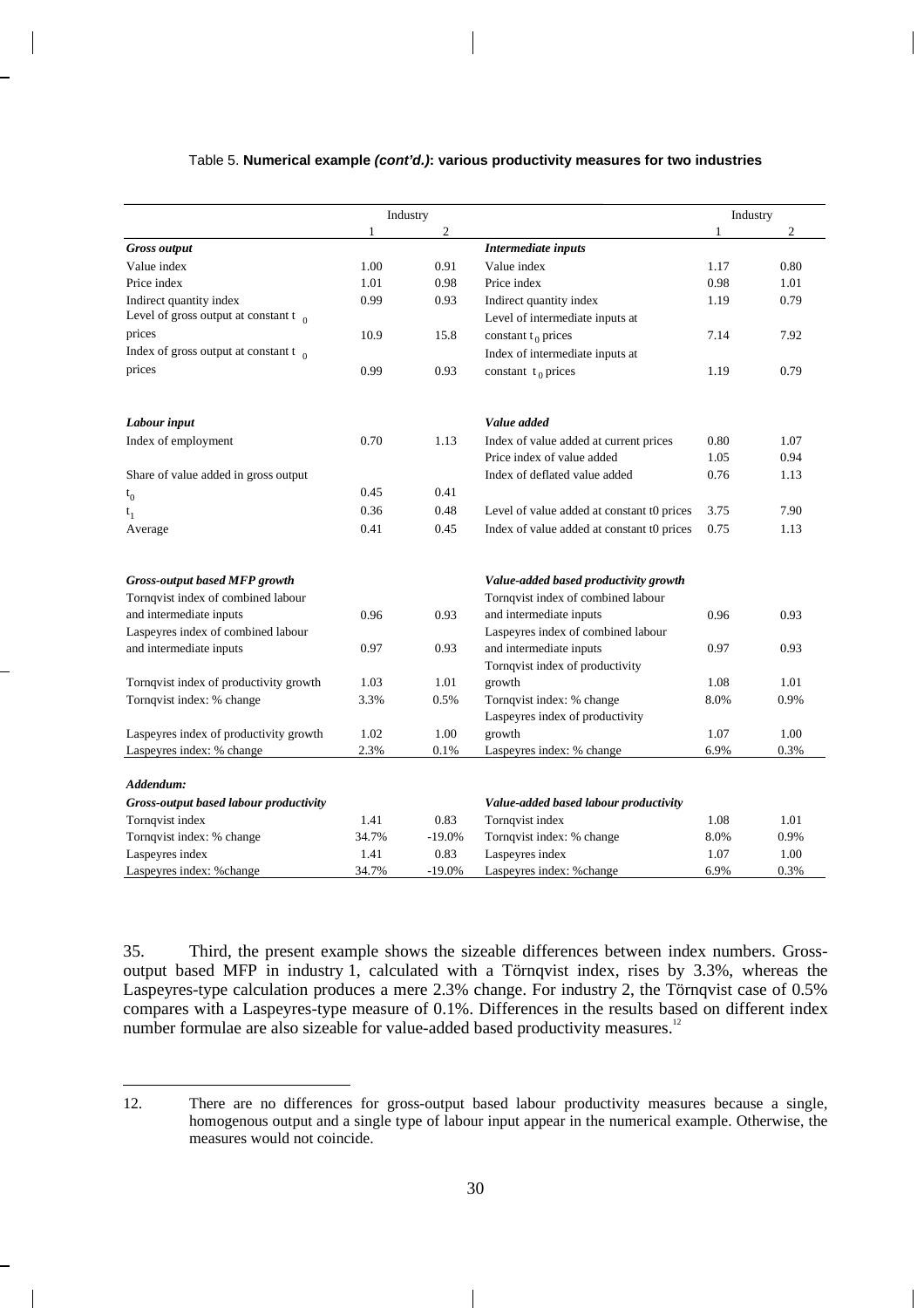36. In conclusion, it would appear that gross-output and value-added based MFP measures are useful complements. When technical progress affects all factors of production proportionally, the former is a better measure of technical change. Empirically, it is important to base productivity calculations on superlative index number formulae because they provide approximations to independent measures of outputs, inputs and technical change. Generally, gross-output based *MFP measures* are less sensitive to situations of outsourcing, *i.e.* to changes in the degree of vertical integration between industries. Value-added based MFP measures vary with the degree of outsourcing and provide an indication of the importance of the productivity improvement for the economy as a whole. They indicate how much extra delivery to final demand per unit of primary inputs an industry generates. When it comes to *labour productivity*, value-added based measures are less sensitive to changes in the degree of vertical integration than gross-output based measures. Practical aspects also come into play. Measures of value added are often more easily available than measures of gross output although in principle, gross-output measures are necessary to derive value-added data in the first place. Consistent sets of gross-output measures require dealing with intra-industry flows of intermediate products, which may be difficult empirically (see Section 3.1.3).

#### *3.1.3. Intra-industry flows of products*

37. When a gross-output concept is adopted for productivity measurement at the industry level, the question arises how to treat those transactions that occur within industries, *i.e.* intra-industry deliveries of intermediate inputs. It is not difficult to see that the inclusion of intra-industry flows of intermediate products adds identically to both the input and output side of an industry production function [as in (1) where both *Q* and *M* change with the inclusion or exclusion of intra-industry deliveries]. This is a form of double-counting and, in principle, output and intermediate inputs can be made larger and larger by basing industry aggregates on increasingly smaller statistical units: an industry-output measure based on establishments would be larger than one based on firms and one based on firms larger than one based on groups, etc.<sup>13</sup> The exclusion of intra-industry deliveries circumvents these problems. Industry-level output measures that exclude intra-industry deliveries have been labelled *sectoral output* (Gollop, 1979; Gullickson and Harper, 1999b).

38. Conceptually, adoption of such measures of sectoral output (and the corresponding measures of sector input) amounts to a process of *integration* of different units or industries – as one moves up the hierarchy of the activity classification, larger and larger units are formed and treated as if they were single firms. At every level of aggregation, only flows out of or into the sector are considered. Sectoral output is also consistent with the notion of "output" in the SNA 93 that defines it as those goods and services that become available for use *outside* the establishment (industry). At the level of the entire economy, measures of sector output and of value added converge, although not entirely in the presence of imported intermediate inputs. The sector output concept offers one possibility for consistent aggregation of gross-output based MFP growth across industries.

39. One implication of using a concept of sectoral output is, however, that growth rates of components cannot be compared to their aggregate. As discussed in greater detail in Chapter 8 on aggregation, productivity measures for aggregates are built up as weighted *sums* (but not *averages*) from their components. Thus, a 1% growth of MFP in all individual industries may lead to a 1.5% increase of the (integrated) total economy. This reflects the fact that the new aggregate cumulates productivity gains from intra-industry deliveries. Under these circumstances, it is difficult to compare

 13. Strictly speaking, this statement is only correct when all firms of a group of firms are classified in the same industry and when all establishments of a firm are classified in the same industry. This is not the case in practice but the basic point of dependency on the choice of units remains.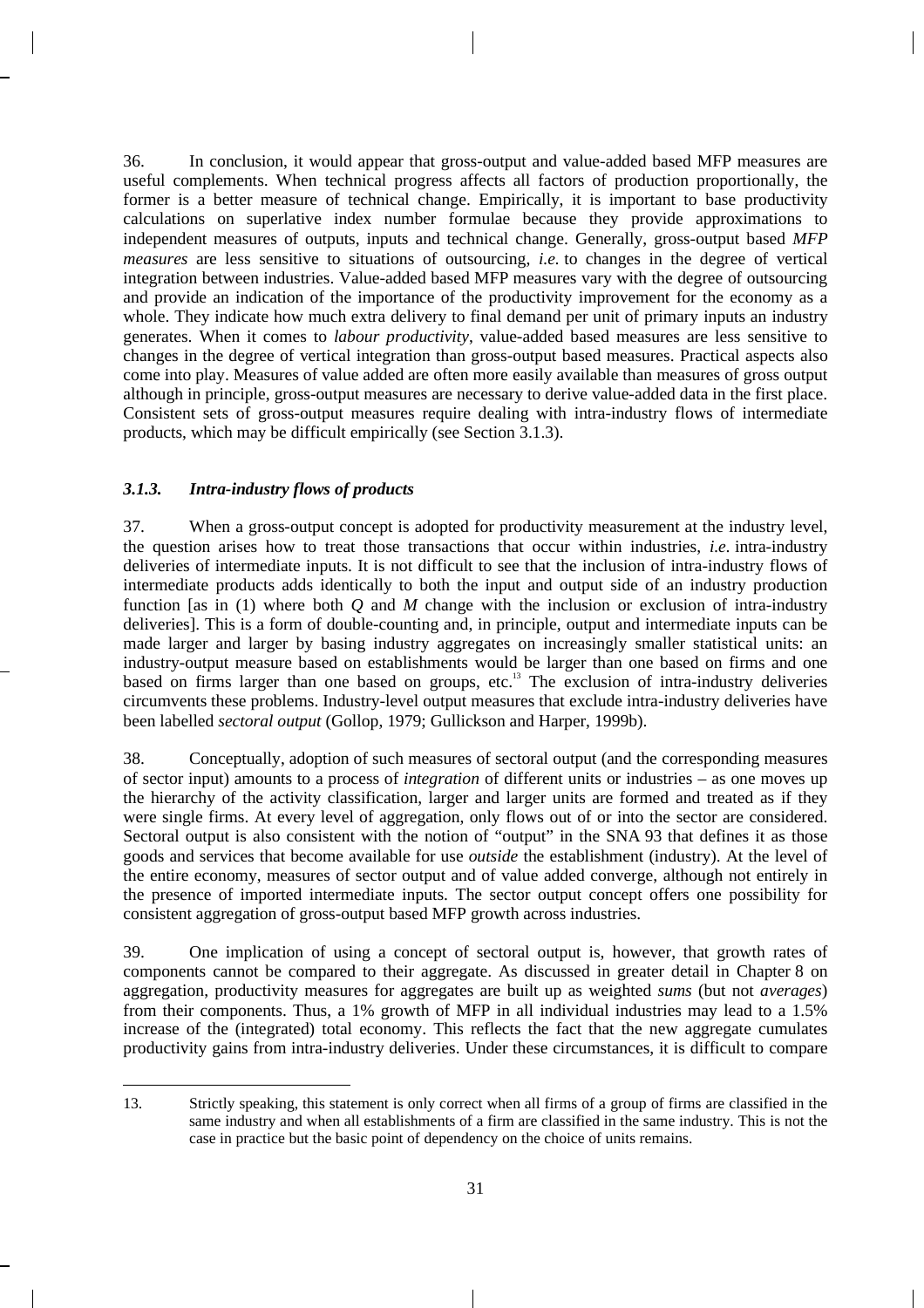productivity growth of component industries with that of the aggregate. Value-added based productivity measurement is a way to avoid dealing with intermediate inputs in the process of aggregation. Current-price values of value added can simply be summed up across different units, without regard to any inter-industry flows of inputs. Quantity indices of value added can be aggregated by forming weighted *averages*, with weights adding to unity. Value-added based productivity measures of aggregates are also weighted averages of their components and can be compared across levels of aggregation.

#### **3.2. Depreciation**

40. Another point of debate in the 1970s and 1980s was whether output should be measured net or gross of *depreciation*. Depreciation measures the loss of the market value of a capital good between consecutive periods. One notes that this gross/net distinction of output relates to depreciation and not to the treatment of intermediate inputs. Denison (1974) advocated a concept of output net of economic depreciation on the grounds that it traces improvements in welfare more closely than output measures that are gross of depreciation. A group of researchers, including Dale Jorgenson and Zvi Griliches, on the other hand, argued that output must be measured gross of depreciation if it is to conform to the logic of production theory. Hulten (1973) provided a theoretical underpinning for the Jorgenson/Griliches approach. Today, a large majority of productivity research uses output measures gross of depreciation. $\frac{1}{4}$ 

#### **3.3. Quantity measures of output**

41. Different methodologies to obtain quantity series of output can significantly shape the outcome of productivity measurement. Quantity indices of output are normally obtained by dividing a current-price series or index of output by an appropriate price index (deflation). Only in a minority of instances<sup>15</sup> are quantity measures derived by direct observation of volume output series. Measurement of volume output is therefore tantamount to constructing price indices – a task whose fuller description far exceeds the scope of the present manual. We refer to the *Eurostat Handbook on Price and Volume Measures in National Accounts* (Eurostat, 2001) for a more in-depth treatment of these issues. The following sections will focus on the more general issues of single and double deflation and address the treatment of quality change in products in Box 2*.* Closely related to the calculation of price indices are matters of index number formulae – a topic dealt with in Chapter 7.

 14. One of the reasons for advocating an output measure gross of depreciation has been the need for a consistent treatment of capital input as a flow of capital services (see Chapter 5). The price of capital services (user costs) includes a depreciation component, and if depreciation is part of an input measure, it should also be part of the output measure. However, in a comment on a draft of this manual, Erwin Diewert points out that the user cost term could be split into two parts: depreciation – which could then appear as an intermediate input; and the net real return to capital (nominal interest less capital gains or losses) – which could be considered the primary input cost of capital. The overall quantities of capital services would remain unchanged and a measure of output net of depreciation would be compatible with a measure of capital services and user costs.

<sup>15.</sup> For a discussion regarding the United States, see Eldridge (1999).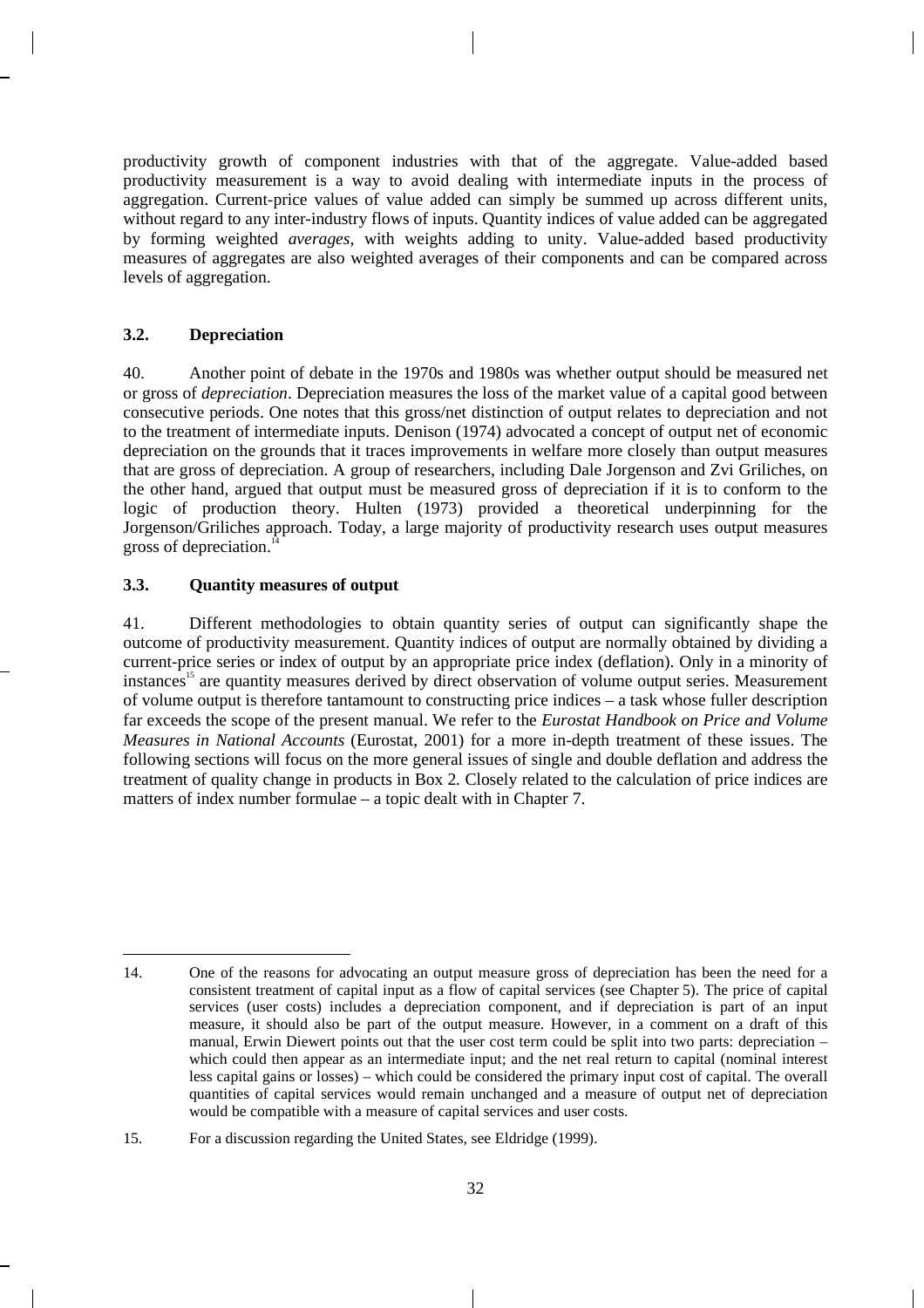#### *3.3.1. Deflation of value added*

42. Deflation of gross output is conceptually straightforward. An index of the nominal value of output is divided by an output price index to yield an (indirect) volume or quantity index of gross output. Deflation becomes somewhat more complicated when output measures are based on value added. As indicated earlier in this chapter, production theory leads the way to consistently defined price and quantity indices of value added. Specifically, the volume change in value added can be defined<sup>16</sup> as an average of the volume change of gross output  $\left(\frac{\partial \ln Q}{\partial t}\right)$  $\frac{\partial \ln Q}{\partial t}$ ) and the volume change of intermediate inputs  $\left(\frac{\partial \ln M}{\partial t}\right)$  $\frac{\partial \ln M}{\partial t}$ ). The volume change of intermediate inputs is weighted by the share of intermediate inputs in gross output ( $\frac{P_M M}{PQ}$ ) and the entire expression is multiplied by the inverted share of value added in gross output ( $\frac{PQ}{P_{VA}VA}$  $\frac{PQ}{V_A V_A}$ ). This is shown in expression<sup>17</sup> (5).

$$
\frac{d \ln VA}{dt} = \frac{PQ}{P_{VA}VA} \left( \frac{d \ln Q}{dt} - \frac{P_M M}{PQ} \frac{d \ln M}{dt} \right)
$$
\n(5)

43. Because the volume change for value added combines the volume change for gross output and intermediate inputs, it constitutes a general-form double deflation. However, to turn Divisia indices into operational measures, they have to be approximated empirically. One procedure is doubledeflation in a more narrow sense, where the volume measure of value added is obtained by *subtracting* a constant-price value of intermediate inputs from a constant-price value of gross output. This corresponds to an approximation of the Divisia index by a fixed-weight Laspeyres quantity index. In this case, expression (5) is measured as in equation (6) where all variables are expressed in prices of a specific base year:

$$
\frac{\Delta VA_t}{VA_{t-1}} = \frac{Q_{t-1}}{VA_{t-1}} \left( \frac{\Delta Q_t}{Q_{t-1}} - \frac{M_{t-1}}{Q_{t-1}} \frac{\Delta M_{t-1}}{M_{t-1}} \right)
$$
(6)

44. This form of double deflation requires that constant price values of intermediate inputs can be subtracted from constant price values of gross output<sup>18</sup> ( $VA<sub>t</sub> = Q<sub>t</sub> - M<sub>t</sub>$ ) – and this is only possible with Laspeyres quantity indices (or Paasche price indices). As mentioned earlier (Section 3.1.2), the use of fixed-weight Laspeyres quantity indices raises a number of problems, and implicitly poses restrictive assumptions on the underlying production technology. The situation is different when the empirical approximation to the Divisia quantity index is based on superlative index numbers such as the Törnqvist index (see Chapter 9, Implementation sheet 3).

-

<sup>16.</sup> As pointed out earlier, it is always possible to construct this volume index of value added, which, conceptually, constitutes a measure of output. Depending on the form of the underlying production function, this output index may or may not be independent of primary inputs.

<sup>17.</sup> Alternatively, a price index of value added could be defined and then used to deflate the current price value. In continuous time, the two approaches yield the same result. In empirical approximations, this need not be the case.

<sup>18.</sup> For an alternative measure of real value added, see Durand (1994).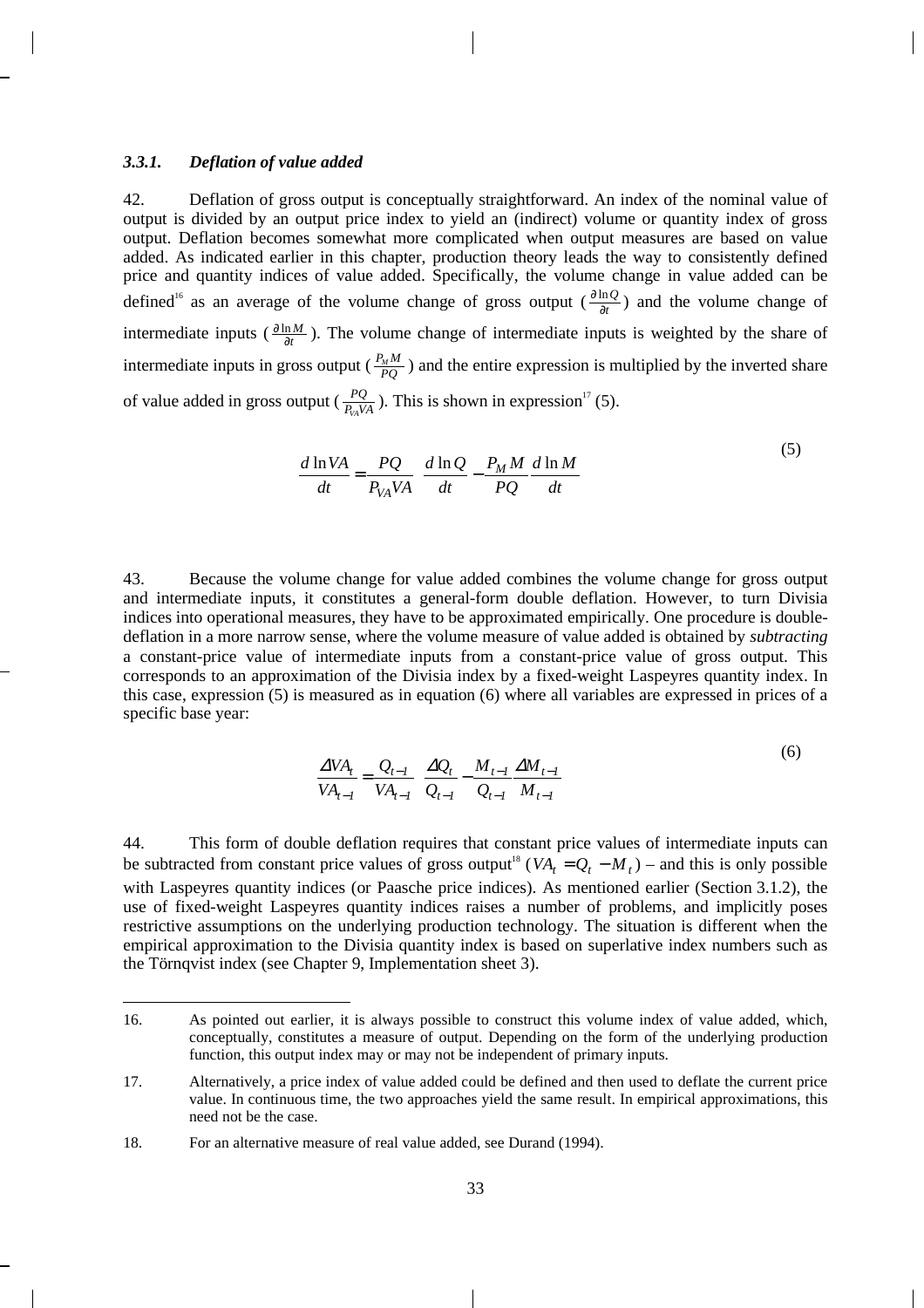45. *Possibility of negative values*. Another issue is the occasional occurrence of negative valueadded figures when double deflation operates with Laspeyres quantity indices. Nothing ensures that the subtraction of constant-price intermediate inputs from constant-price gross output yields a positive number. The SNA 93 notes that negative real value added can occur when relative prices change: "a process of production which is efficient at one set of prices, may not be very efficient at another set of relative prices. If the other set of prices is very different, the inefficiency of the process may reveal itself in a very conspicuous form, namely negative value added". Despite this insight, the fact remains that such data are difficult to interpret and use in a context of productivity measurement. In these circumstances, a different accounting method should be used to estimate an aggregate like value added, such as the methods based on "superlative" index numbers.<sup>19</sup>

46. *Sensitivity to value-added shares in gross output*. A third issue associated with double deflation is the sensitivity of the growth rates of value added with respect to the rate of change of gross output or intermediate input when the share of intermediate inputs in gross output is large.<sup>20</sup> For a small value of the share of value added in gross output  $(\frac{P_{VA}VA}{PQ})$ , the inverse of this expression becomes

very large and may give rise to significant variations in the rate of change of deflated value added, even if the rates of change of gross output and intermediate inputs vary only by little. For example, a 2% rise in gross output and a 1% rise in intermediate inputs leads to an 11% rise in value added, if the initial share of value added in gross output is 10%. Value added grows by only 7.7% if its share of gross output is 15% while a 7% share of value added raises value-added growth to over 15%. The likelihood of the occurrence of small value-added shares rises with the level of industry detail and disappears at the aggregate level of the economy.

47. Methods of single deflation use a single price index to deflate current-price series of value added. The price index used for single deflation is a gross-output price index, a consumer price index, or its relevant components. It is not difficult to show that as the wedge between double-deflated and single-deflated value added increases, the less stable the share of intermediate inputs in gross output becomes. In general, single deflation constitutes an inferior alternative to double deflation, especially when the latter uses a chained or superlative index number formula.

#### *3.3.2. The need for independent estimates*

48. An important point for the validity of productivity measures is that price and quantity indices of output should be constructed independently of price and quantity indices of inputs. Such dependence occurs, for example, when quantity indices of outputs are based on extrapolation of some input series. Extrapolation relates to applying quantity indicators to carry forward and backward real value-added series. Such quantity indicators may be inputs to the industry under consideration, in particular observations on employment. For example, data on the total production for an industry sometimes comprise estimates for those establishments which have not been included in the survey that serves as the main statistical source for the national accounts estimate. Estimates for those missing establishments are sometimes made by applying productivity assumptions to employment statistics from Labour Force Surveys. Input-based extrapolation is more frequent and quantitatively more important for service industries than for other parts of the economy (see OECD, 1996b, for a survey of methods in OECD countries).

<sup>-</sup>19. To be precise, the occurrence of negative values from double deflation is an indication that the additive form of the production function that double deflation implies is not consistent with the data. If this is the case, the specification error implicit in double deflation yields negative values.

<sup>20.</sup> This point was raised by Hill (1971).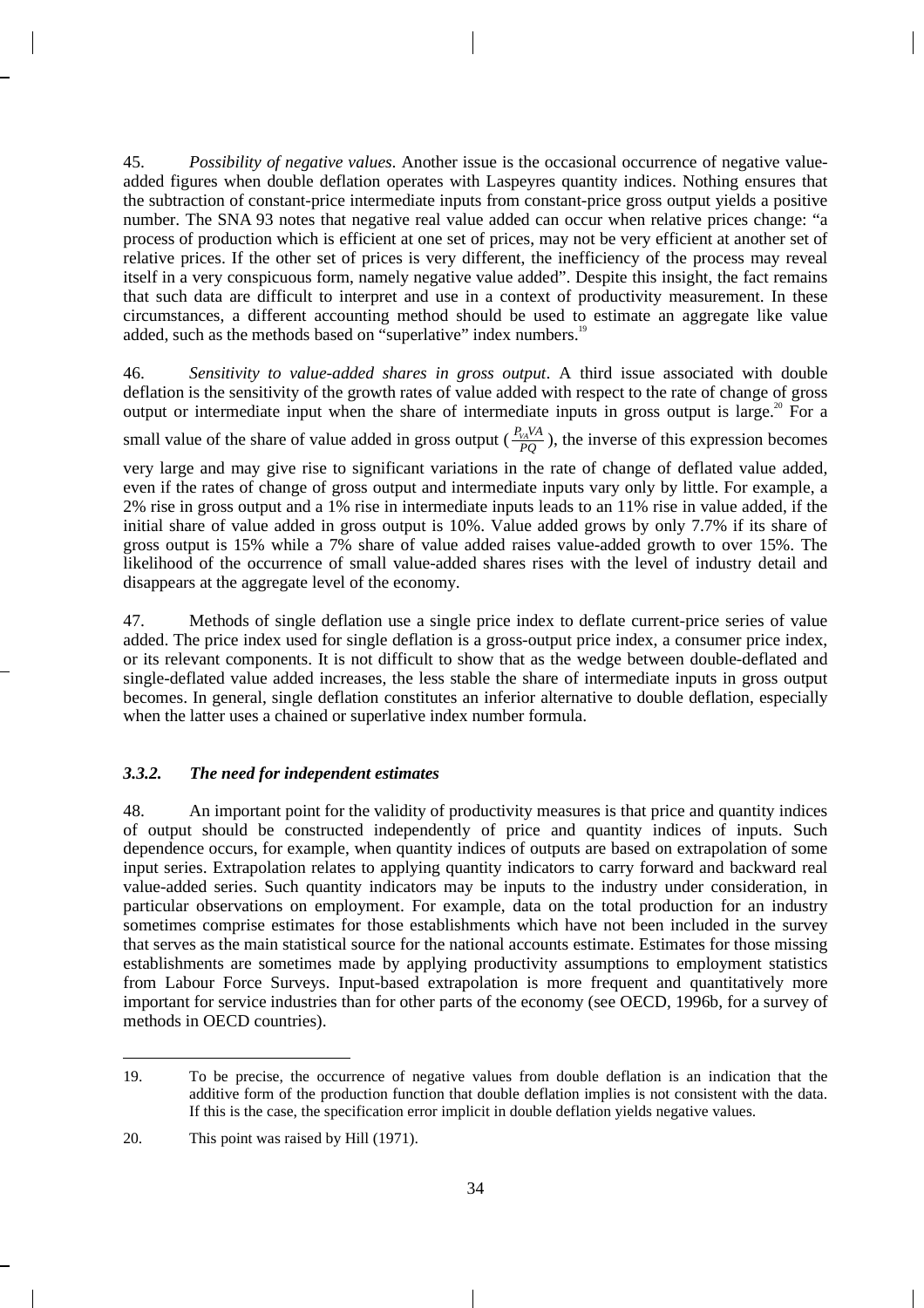49. In other instances, output-related measures are used to extrapolate real value added. Though often imperfect, it is apparent that the implied bias for productivity measurement is less severe than in the case of input-based extrapolation. For example, Eldridge (1999) reports that, in the United States, the quantity indicator for auto insurance expenditure is the deflated value of premiums, where deflation itself is based on a component index of the CPI. In other instances, physical output data are used as the quantity indicator: the United States quantity indicator for brokerage charges is based primarily on BEA estimates of orders derived from volume data from the Security and Exchange Commission and trade sources (Eldridge, 1999).

50. From the perspective of productivity measurement, the independence of statistics on inputs and outputs is key. Input-based indicators that are used to deflate output series generate an obvious bias in productivity measures: (labour) productivity growth will either be zero by construction or will reflect any assumption about productivity growth made by statisticians. Occurrences of input-based extrapolation are concentrated in activities where market output prices are difficult to observe. This may create a case for excluding from productivity measurement those industries that are characterised by a large share of non-market producers, thereby avoiding potential biases in output measurement.

51. Genuinely new items within a product group are normally linked into the sample of observations some time after their occurrence on the market. However, in technologically dynamic industries, new products' prices often fall very rapidly and before they are linked into the sample. A price index will then not pick up the initial fall in prices. Immediate introduction of new items, on the other hand, poses the problem of reservation prices, *i.e.* the imputation of hypothetical prices for the new items in the preceding period when they were still unavailable. One method to obtain such hypothetical prices, both for new goods and for existing ones, is the hedonic method (see Box 2).

#### *3.3.3. Quality change and new products*

52. The rapid development of information and communication technology products has brought to centre-stage two long-standing questions of price measurement: how to deal with quality changes of existing goods and how to account for new goods in price indices.<sup>21</sup> The distinction between these two issues is blurred because it is unclear where to draw the borderline between a "truly" new good and a new variety of an existing good. $^{22}$ 

53. Economically, new varieties of existing goods as well as quality improvement of existing goods can be considered as special cases of "new goods" if this notion is defined broadly enough: the emergence of new varieties of existing goods is a case of horizontal differentiation, quality improvement a case of vertical differentiation (where the product with inferior quality may or may not disappear) and the emergence of entirely new goods spans a new dimension in product space. There is a continuum from simple varieties of existing goods (such as producing the same car in an additional colour), over their quality improvement (such as supplying more powerful computers) to entirely new products (DVD players, mobile phones).

j 21. See the *OECD Handbook on the Quality Adjustment of Price Indices for ICT Products* (OECD, forthcoming) and the *Eurostat Handbook on Price and Volume Measures in National Accounts* (Eurostat, 2001).

<sup>22.</sup> For an overview, see Bresnahan and Gordon (1996).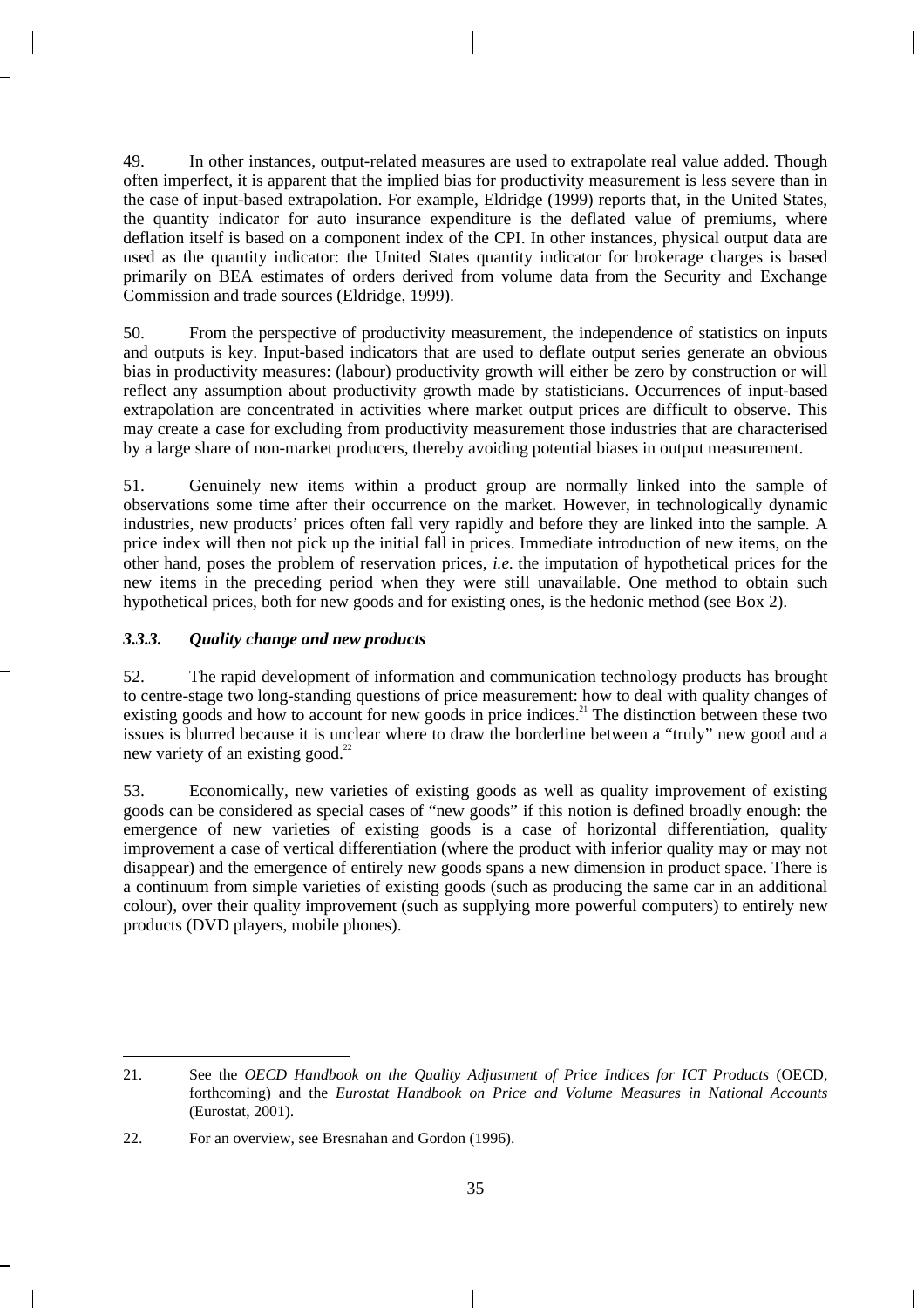#### Box 2. **Hedonic price indices**

The dramatic improvements in the quality and technical capacity of many information and communication technology products constitute a significant challenge for statisticians. The traditional comparison of identical models between two periods may not capture price movements that take place for all models, in particular those that newly enter the market. When non-identical models are compared it is often difficult to separate price and quality change.

The hedonic approach is one of the tools for quality-adjustment.\* Essentially, it redefines goods in terms of their characteristics so that modified or new models do not open up a new product category but simply represent a new combination of characteristics. Thus, to some extent, the shift to characteristics does away with the question of how to deal with new goods; at least as long as new goods do not incorporate fundamentally new characteristics. In the case of computers, for example, typical characteristics are speed, memory size and so forth. Empirically, a hedonic function is estimated, relating observations of prices of computer "boxes" to their respective characteristics. One of the uses of the hedonic function is to estimate so-called "reservation prices" of new models, i.e. an indication of how much a new model would have cost in a previous period had it been available. Alternatively, price changes can be obtained directly from hedonic regressions.

Despite its interesting features, the systematic uptake of hedonic methods in national price statistics has so far been confined to a small number of countries and products. One of the reasons\*\* is that the construction of hedonic deflators tends to be costly for statistical offices because a sizeable amount of primary data must be gathered, evaluated by specialists and treated using a comparatively resource-demanding econometric methodology. This gives rise to fixed costs that weigh more heavily in the statistics budget of small countries than larger ones. Reservations against hedonic price indices also exist when they are used in the context of fixedweight price indices. The substitution bias implicit in fixed-weight price indices is compounded when there are large changes of relative prices such as the ones induced by rapidly falling computer prices. This bias is minimised when price or quantity indices are based on index numbers with flexible weights, such as the Fisher ideal index or the Törnqvist index (see Section 7.1).

To illustrate, consider the graph below which plots the United States (investment) price index for office, computing and accounting machinery (based on hedonic methods) against the closest equivalent component of the German producer price index (not based on hedonic methods). Differences are striking and show that international comparisons of output and productivity measures in information technology industries have to be interpreted very cautiously.



See Triplett (1989) for a comprehensive treatment.

OECD (forthcoming), OECD Handbook on the Quality Adjustment of Price Indices for ICT Products.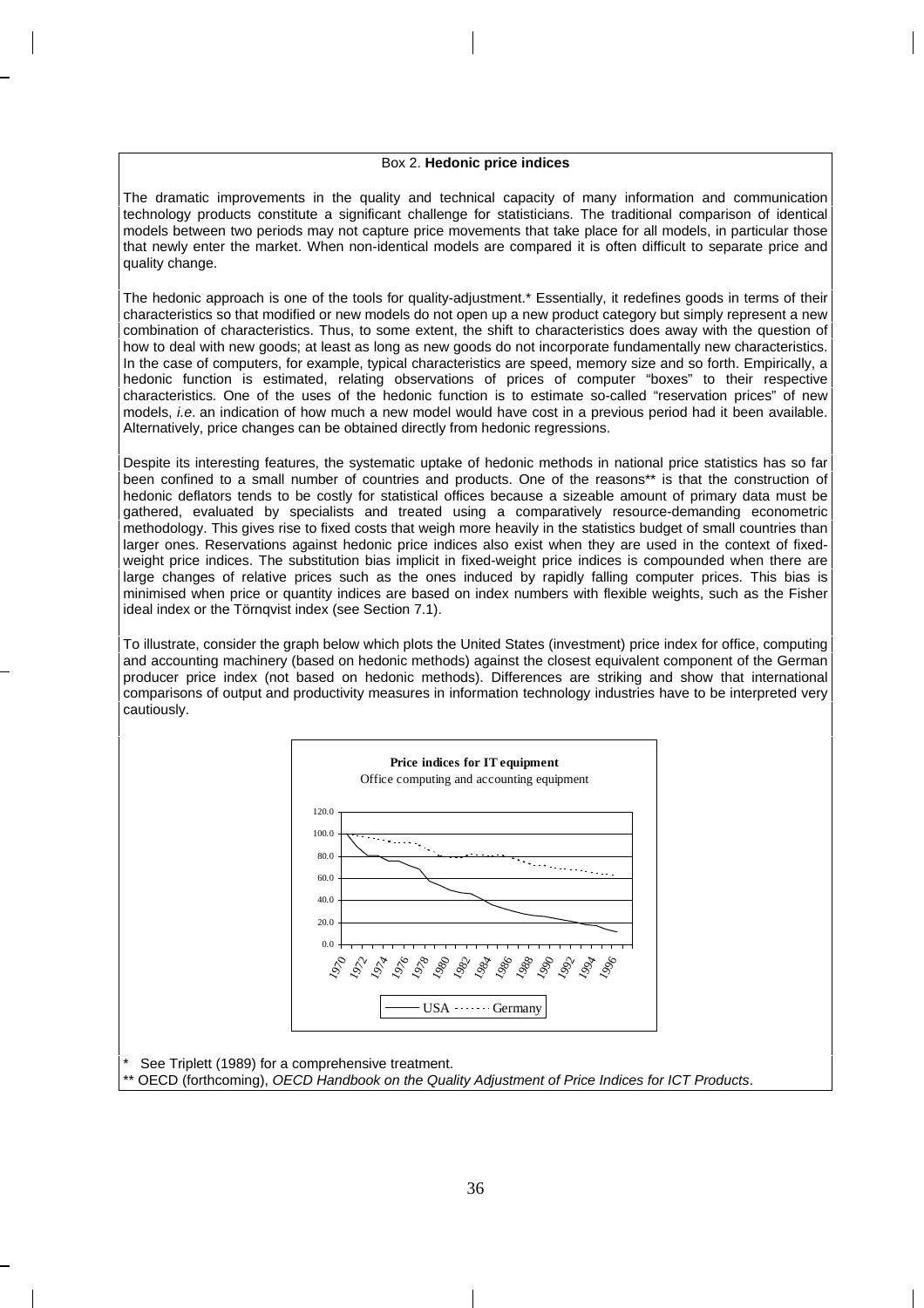54. Typically, statistical agencies derive price indices for products by observing price changes of items in a representative sample. New products, quality change and new variants are common phenomena in the observation of price changes of items and statistical offices have well-established procedures to deal with them.<sup>23</sup>

55. A frequent occurrence is the need for substitution of particular items that are replaced by new models. The new model or variety is compared to the old one, and a judgement is made to which extent any price difference between the two should be considered a change in quality or a change in prices. However, if quality improvements are larger than the observed price difference, quality changes will be under-valued and price changes overstated. This can only be avoided through the explicit imputation of a quality-adjusted price (derived, for instance, from hedonic methods) for the replacement item. Restricting the sample to models that are identical between two periods can isolate pure price changes of these established models but fails to be representative for an entire product group if the established models' price changes fail to duplicate the price changes of new models  $- a$ situation that is frequently encountered in markets for information technology products.

56. A related problem is the judgement about the nature of new items: are they highly substitutable with existing ones or are they actually a new type of item within a product class? In the first case, they should be treated jointly with another item; in the second case, a separate sub-category should be opened for them. This choice can have a sizeable influence on the resulting price index as was shown by Berndt *et al.* (1996) for the case of branded and generic pharmaceuticals.

57. The treatment of quality change has far-reaching consequences for productivity measurement. One obvious impact is on the volume measures of output where understatement of quality change leads to an understatement of output and productivity growth. Moreover, measures of real inputs – capital input or intermediate inputs – are also implicated. Understatement of quality change in these products implies an understatement of real inputs and an overstatement of productivity growth. There is no straightforward answer to the eventual effects on industry-level productivity measures and a more complete assessment requires analysis based on input-output techniques.<sup>24</sup>

58. Finally, it should be pointed out that treatment of quality change in the price indices of individual outputs and inputs cannot be dissociated from the choice of index numbers. Dean *et al.* (1996) examine how different forms of index numbers carry over to the assessment of trends in outputs, inputs and productivity in the United States, and conclude that effects are substantial. A more extensive discussion of index numbers can be found in Chapter 7.

# **3.4. Statistical sources and statistical units**

59. The prime statistical source for industry-level measures of output is the production side of national accounts. Conceptually embedded in a wealth and income accounting system, it provides a link to other statistical tools, in particular input-output tables. It is broken down by activity, following classifications such as ISIC (at the international level), NACE (in the European Union), NAICS (in NAFTA countries), or national systems of industry classification. Nonetheless, in practice, production accounts can suffer from certain shortcomings. For examples, some countries construct industry-level value added top-down, *i.e.* starting from an aggregate measure of GDP that is based on the income or

<sup>-</sup>23. For example, Lowe (1996) provides an overview of how quality change is handled in the Canadian National Accounts.

<sup>24.</sup> See Gullickson and Harper (1999a, 1999b) for a general treatment or Triplett (1996a) for the computer industry.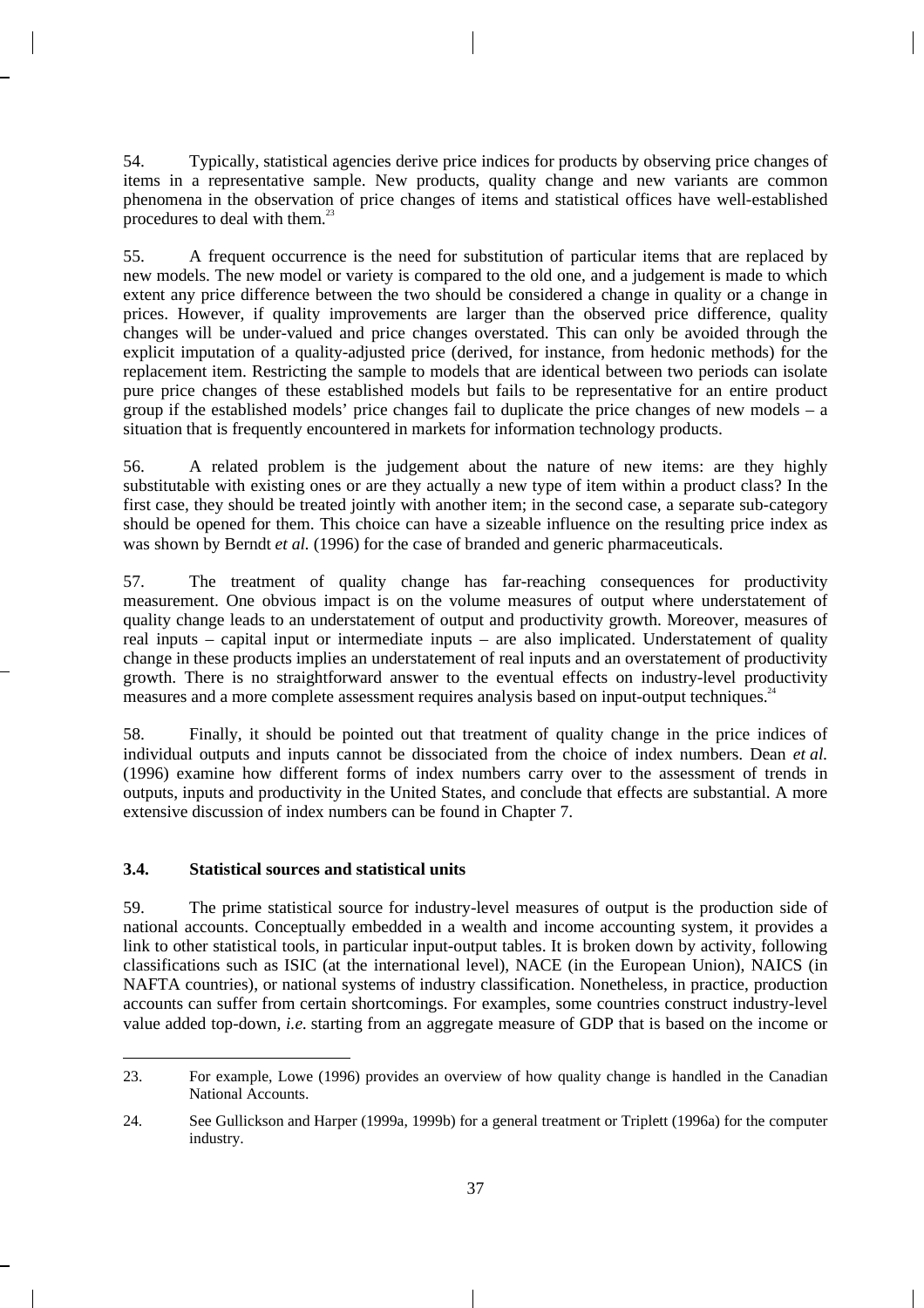expenditure side of national accounts. Also, the quality of the concordance of industry-level measures of output and input can be uncertain, because primary sources for data on production may be different from primary sources on employment, investment, or intermediate inputs.

60. The direct use of censuses and annual surveys has also been suggested as an alternative source of input and output data (Gersbach and van Ark, 1994). Surveys such as the structural business surveys in EU countries constitute a single data source for both inputs and outputs. Although surveys are themselves the major source for national accounts estimates, their direct use ensures that observations on inputs and outputs relate to exactly the same population of firms or establishments. Also, business surveys typically offer significantly greater industry detail than those used and published in national accounts. Of course, survey data may suffer from the fact that its coverage of statistical units within each industry is sometimes incomplete and potentially biased when underlying samples comprise only firms or establishments with certain characteristics, such as minimum size. Nonetheless, survey data are, if not a substitute, a valuable complement for the user of national accounts.

61. Productivity measures, in particular by industry, are sensitive to the choice of statistical units. The choice of the statistical unit relates to the question of partitioning enterprises into smaller and more homogenous units with a view to forming industry groupings of similar activities. In this context, the SNA  $93^{25}$  defines enterprises, establishments, local units and kind-of-activity units. The latter stand for a part of an enterprise, which engages only in one kind of productive activity or in which the principal productive activity accounts for most of the value added. Each enterprise must, by definition, consist of one or more kind-of-activity units. Each of these units must be more homogenous with respect to output, cost structure and technology than the enterprise as a whole. Local units relate to the parts of an enterprise that engage in productive activity from one particular location. The establishment combines the kind-of-activity and the locality dimension as that part of an enterprise that is situated in a single location and in which only a single productive activity is carried out or in which the principal productive activity accounts for most of value added. Establishments are designed to be units that provide data suitable for analyses of production in which the technology of production plays an important role.<sup>26</sup> This makes the establishment and the kind-of-activity unit a particularly suitable choice for productivity analysis.

62. However, not all countries' national accounts are based on establishments or kind-of-activity units. When accounts are based on enterprises, this may limit international comparability with productivity statistics that are based on establishments: for any given industry or activity class, establishment-based data represent a more homogenous group of units than enterprise-based data because the latter comprise both primary and secondary activities of units. No statements can be made about size and direction of the difference between establishment- and enterprise-based productivity statistics and international comparisons have to be interpreted with the necessary caution.

-

<sup>25.</sup> *System of National Accounts 1993*, paras. 5.17-5.47.

<sup>26.</sup> *System of National Accounts 1993*, para. 5.23.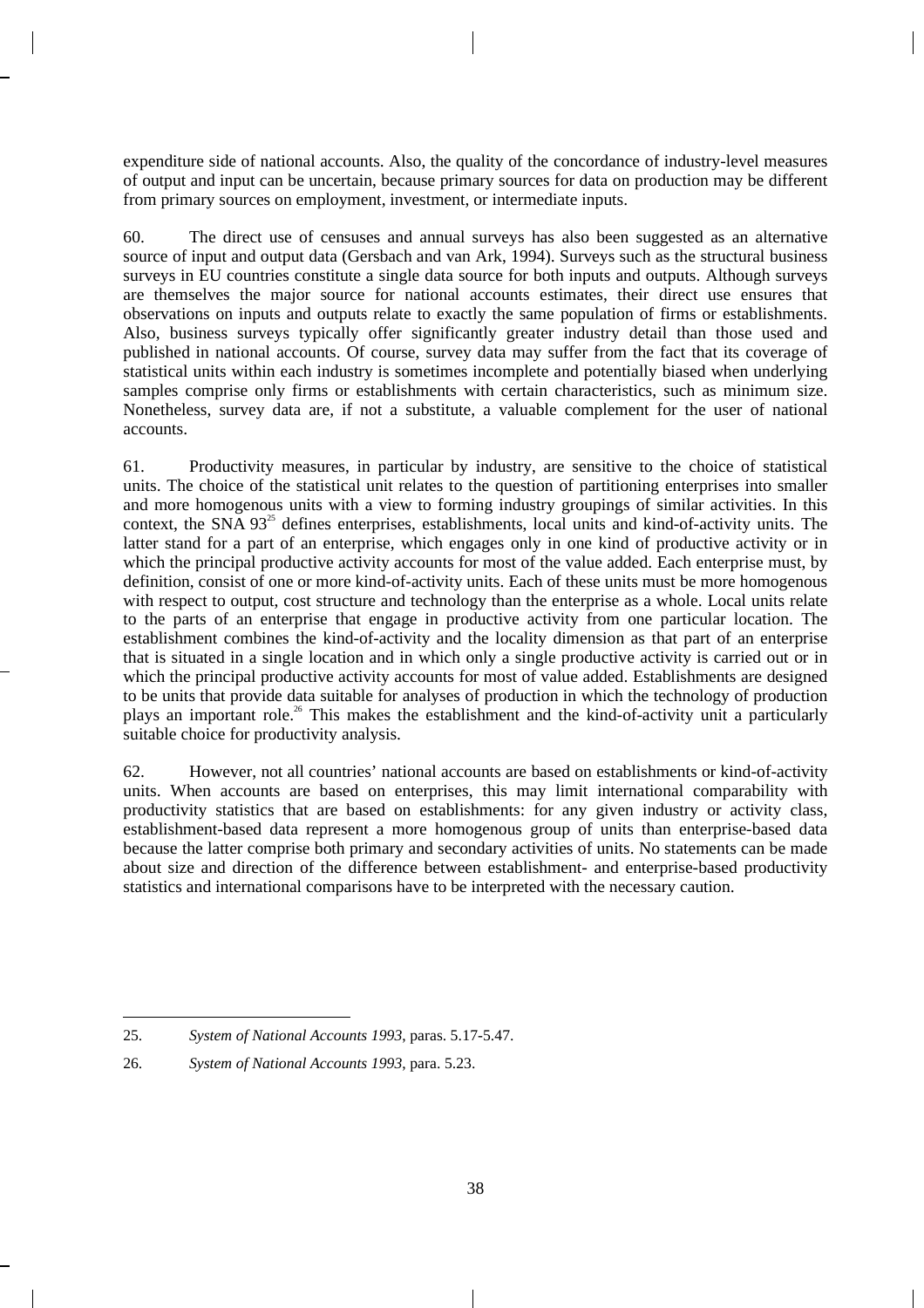# **4. LABOUR INPUT**

#### **Overview: labour input measures**

**The quantity of labour input in production is best measured by hours worked…**

Labour remains the single most important input to many production processes. From a perspective of production analysis, and ignoring quality differences for the moment, labour input is most appropriately measured as the total number of hours worked. Simple headcounts of employed persons will hide changes in average hours worked, caused by the evolution of part-time work or the effect of variations in overtime, absence from work or shifts in normal hours. However, a number of statistical issues arise regarding the measurement of hours actually worked. One of them is the best use of available statistical sources, in particular establishment and household surveys. Consequently, the quality of hours-worked estimates, and their degree of international comparability, are not always clear.

Notwithstanding some of the measurement issues, it is recommended that hours actually worked be the statistical variable used to measure labour input, as opposed to simple head counts of employed persons. Hours paid and full-time equivalent persons can provide reasonable alternatives. Significant differences in country practices for calculating hours worked and full-time equivalent persons persist, and raise issues of international comparability.

- ☛ More on the choice of units for measuring labour input in Section 4.1.
- ☛ More on alternative statistical sources in Section 4.2.
- ☛ More on measurement issues associated with hours worked in Section 4.3.

**…and its price by average compensation per hour.**

Conceptually, labour income and labour shares should reflect the compensation paid to labour from a producer's point of view, *i.e.* including supplements to wages and salaries such as employers' contributions to social security payments. However, as with "hours actually worked", a seemingly straightforward concept gives rise to many conceptual and empirical questions when it actually comes to measuring it. This concerns issues such as the treatment of non-wage parts of income for employees (e.g. stock options) or the treatment of the self-employed.

Specifically, the calculation of labour shares in income has to allow for the fact that labour income of self-employed persons is only a part of the "mixed income" assigned to them in the national accounts. A simple procedure to adjust labour shares is based on the assumption that the self-employed earn the same average compensation as employees in the same industry.

☛ More on the measurement of compensation in Section 4.4.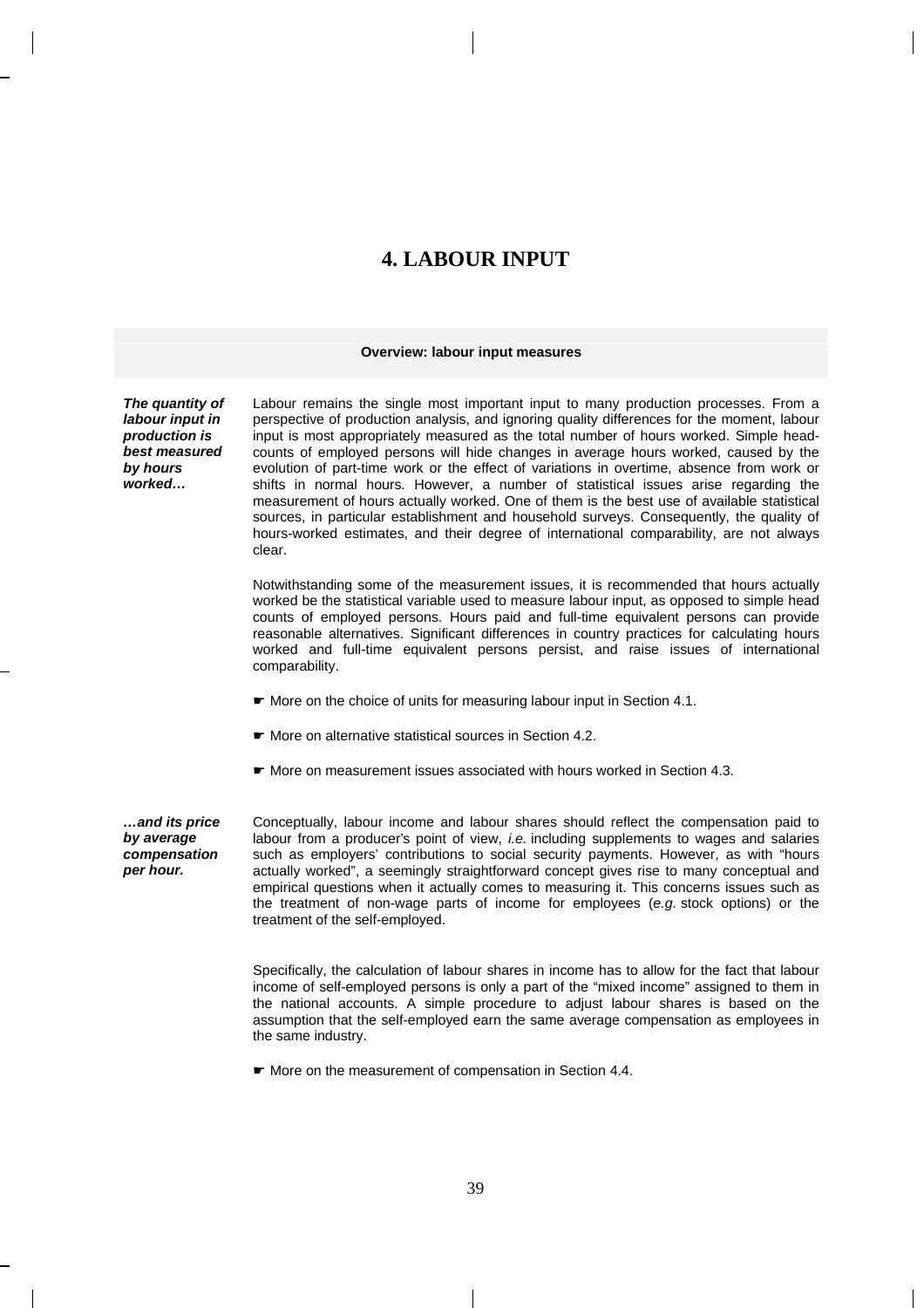**Desirable but difficult: differentiation of labour input by skill category.**

Because a worker's contribution to the production process consists of his/her "raw" labour (or physical presence) and services from his/her human capital, one hour worked by one person does not necessarily constitute the same amount of labour input as one hour worked by another person. There may be differences in skills, education, health and professional experience that lead to large differences in the contribution of different types of labour. A differentiation of labour input by type of skills is particularly desirable if one wants to capture the effects of a changing quality of labour on the growth of output and productivity. Explicit differentiation is, however, data- and research-intensive. As a minimum, time series of hours worked, broken down by one differentiating characteristic have to be available, alongside corresponding statistics for average compensation, broken down by the same characteristic. Measurement problems are compounded when explicit differentiation of labour input by industry is sought. Aggregation of undifferentiated labour input across detailed industries can provide some form of implicit differentiation.

☛ More on differentiation between different types of labour in Section 4.5.

# **4.1. Choice of units**

63. In the spirit of production theory, and disregarding quality differences for the moment, labour input for an industry is most appropriately measured as the number of hours actually worked. The simplest, though least recommended, measure of labour input is a head count of employee jobs. Such a measure neither reflects changes in the average work time per employee nor changes in multiple job holdings and the role of self-employed persons (nor in the quality of labour).

64. A first refinement to this measure is its extension to total employment, comprising both wage and salary earners, and the self employed (including contributing family members). A second refinement is the conversion from simple job (or person) counts to estimates of total "hours actually worked". Rates of change of the number of persons employed differ from the rates of change of total hours worked when the number of average hours worked per person shifts over time. Such shifts may be due to a move towards more paid vacations, shorter "normal" hours for full-time workers and greater use of part-time work. These developments have taken place in many OECD countries and underline the importance of choosing "hours actually worked" as the variable for labour input in productivity measurement because it bears a closer relation to the amount of productive services provided by workers than simple head counts.

65. An example of the impact on labour productivity measures of choosing different measures for employment is given in Figure 1 below. For France, for the period 1987-98, labour productivity indices were calculated using total hours, the number of full-time equivalent persons, the number of employed persons (head counts) and the number of employees (head counts). Results are presented for industry (comprising mining, manufacturing and construction) and for market services. Not surprisingly, the productivity measures based on total hours rise significantly faster than those based on other employment measures. In industry, correcting for part-time employment hardly changes the productivity series. This is quite different for the service sector where part-time employment plays a more important role. Even more pronounced are the effects of including or excluding the selfemployed in the service sector, as reflected by the differences in productivity estimates based on total employment and based on the number of employees only.

66. Full-time equivalent jobs (or persons) is another variable sometimes used for measuring labour input. By definition, full-time equivalent employment is the number of total hours worked divided by average annual hours actually worked in full-time jobs. Conceptually, then, in full-time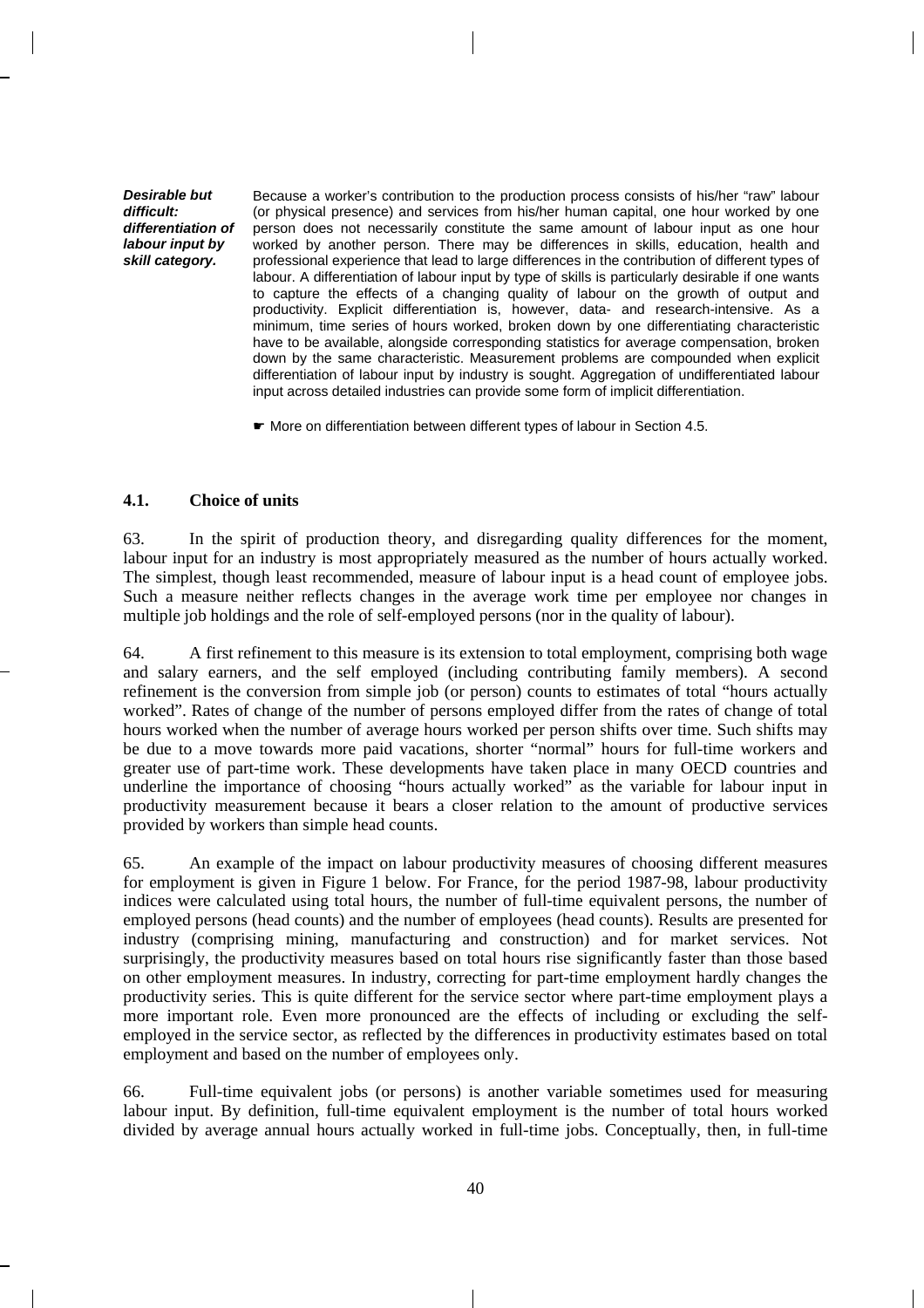equivalent measures, part-time employed persons are counted with a smaller weight than are persons working full time. Consequently, the full-time equivalent measure should avoid the bias arising from a shifting share of part-time employment in the workforce but will not adjust for changes in the number of hours which constitutes a full-time job, *e.g.* as a consequence of changes in legislation or collective agreements. In addition, methodologies underlying the construction of full-time equivalent persons (or jobs) are not always transparent and may vary internationally. For example, crude estimates are sometimes made whereby the number of part-time jobs (themselves often defined as all jobs with less than normal working hours) is simply counted as half a full-time job.

### Figure 1. **Labour productivity<sup>1</sup> based on different measures of employment in France**

Mining, manufacturing and construction industry entity and Market services





1. Output is measured as a quantity index of value added. Source: INSEE.

# **4.2.** Statistical sources<sup>27</sup>

67. There are several statistical sources for measures of labour input, including *household-based labour force surveys* (LFS) and *establishment or firm-based surveys* (ES). LFS are typically conducted from a socio-economic perspective to provide reliable information about personal characteristics of the labour force, such as educational attainment, age, or the occurrence of multiple job holdings, as well as information about the jobs (*e.g.* occupation and type of contract). Also, LFS have the advantage of full coverage of the economy, although for purposes of domestic productivity measurement, some adjustment may be needed in cases where the number of cross-border workers or workers in institutional households is important.

68. *Establishment-based or enterprise surveys* are conducted from a production perspective, and describe labour as an input factor. One distinguishing feature of establishment surveys is that they gather information on jobs rather than on persons employed, thus persons who have jobs in more than

<sup>-</sup>27. Most of the information presented here draws on work carried out by the OECD Directorate for Education, Employment, Labour and Social Affairs. In particular, use is made of a 1998 document prepared for the Working Party on Employment and Unemployment Statistics on *Annual Hours of Work: Definitional and Comparability Issues* and of the notes to the annual *OECD Employment Outlook.*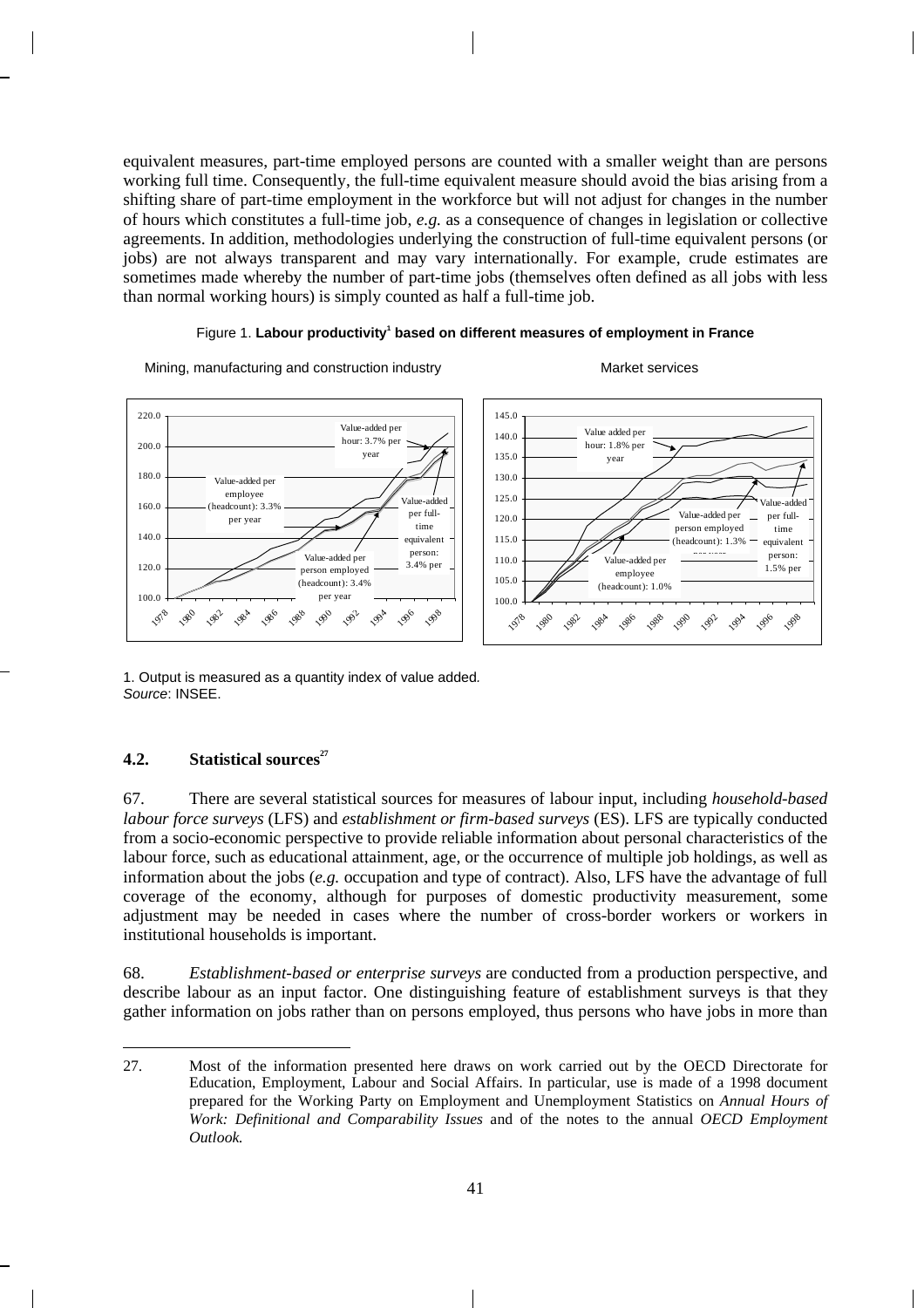one establishment will be counted more than once. Another feature is that ES will often only cover a subset of all establishments in an industry, normally those above a certain size limit. If establishments included in the survey have systematically higher productivity levels than those excluded, productivity estimates based on ES will inadequately reflect the effects of the size composition in an industry. Along with the number of jobs, information is normally also gathered on labour compensation.

69. The respective strengths and weaknesses of LFS and ES as statistical sources must be carefully evaluated with the use of these statistics for estimating a measure of "hours actually worked" for an industry. The advantage of LFS-based statistics are better coverage of all establishments and jobs and the better and more complete information about productivity-relevant characteristics of the workers, such as age, experience, educational attainment and occupation. This also includes more accurate information about the hours actually worked during the reference period for the survey. Depending upon the frequency and scheduling of the LFS during the period for which productivity estimates are to be produced, it may be necessary to adjust the direct estimates to take into account, for example vacation periods, if they are not included in the surveys.

70. In addition to the concordance of units for the production and employment variables, the main advantages of the ES are linked to the fact that in most cases the information about the units are provided on the basis of written audited records for the whole reference period for which the productivity estimates are made, normally a calendar year. When the accounting period is linked to the fiscal year, which may be different from the statistical reference period, adjustments are necessary. Other, sometimes complicated ,adjustments may have to be made because the records which firms keep reflect the information that they themselves and the regulatory and fiscal authorities consider important and which do not necessarily correspond to the information required for valid and reliable statistics. For example, information on unpaid overtime is not easily obtained from firms' records, which tend to record "hours paid" rather than hours actually worked, and thus may include periods of paid vacation and other paid absences. Another potentially weak point of ES is their dependence on business registers whose quality shapes the quality of the business survey, and tend to vary between industries. Finally, ES rarely include the self-employed even in those establishments which are covered and often omit certain sectors of the economy (*e.g.* agriculture).

71. It is also important to be aware of differences between the coding of "industry" in LFS and ES. In LFS, industry coding is either done entirely on the basis of information given by the respondent about the type of product, service or function provided by his/her place of work, or it is partly obtained through a link to the business register based on information about the name and address of the place of work. In an ES, the coding is directly based on information from the reporting unit about its main product, services and functions and their relative importance. Alternatively, coding in ES uses similar information from the business register to determine the correct industry code. Thus, ES tend to provide better statistics on the industry distribution of employment, although the quality of this information depends directly on the quality of the business register and the coverage of units.

72. In a number of OECD countries, statistical offices combine the different sources to obtain industry-level information on employment for national accounts. From the perspective of the productivity analyst, it follows that national accounts data on employment that makes use of the comparative advantages of different statistical sources should generally be preferred over employment data from any single source.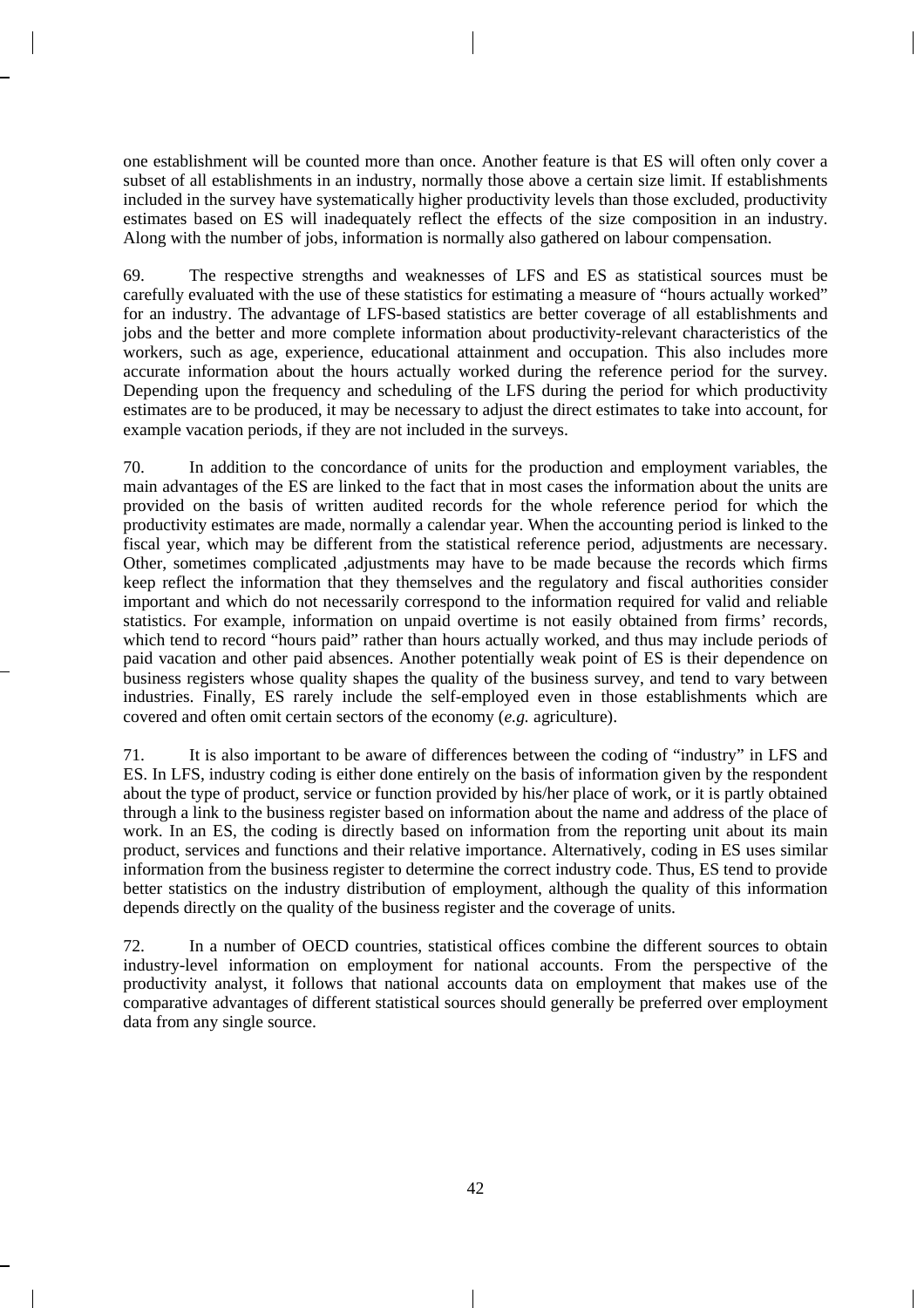



Source: OECD.

# **4.3. Measuring hours worked**

73. *Normal hours.* When starting from statistics provided by establishment surveys, one may want to use as a starting point the concept of "normal hours". In ES, this corresponds to negotiated or contractual hours for staff that normally are not entitled to paid overtime, and paid hours which may include overtime hours for those that are entitled to such pay. In LFS, questions are usually asked about actual hours worked during the reference period and about usual or normal hours of work. Uncertainties about the exact nature of data on both "actual" and "normal" hours arise especially for persons who are not paid on an hourly basis and who may or may not include as "normal hours" regularly occurring hours of overtime, whether paid or unpaid, in their responses. Conceptually, normal hours in labour force surveys typically include regularly occurring hours of overtime. Where evidence exists on "normal hours" from both establishment and household surveys, the latter tend to exceed the former, consistent with the inclusion of regular overtime in labour force statistics.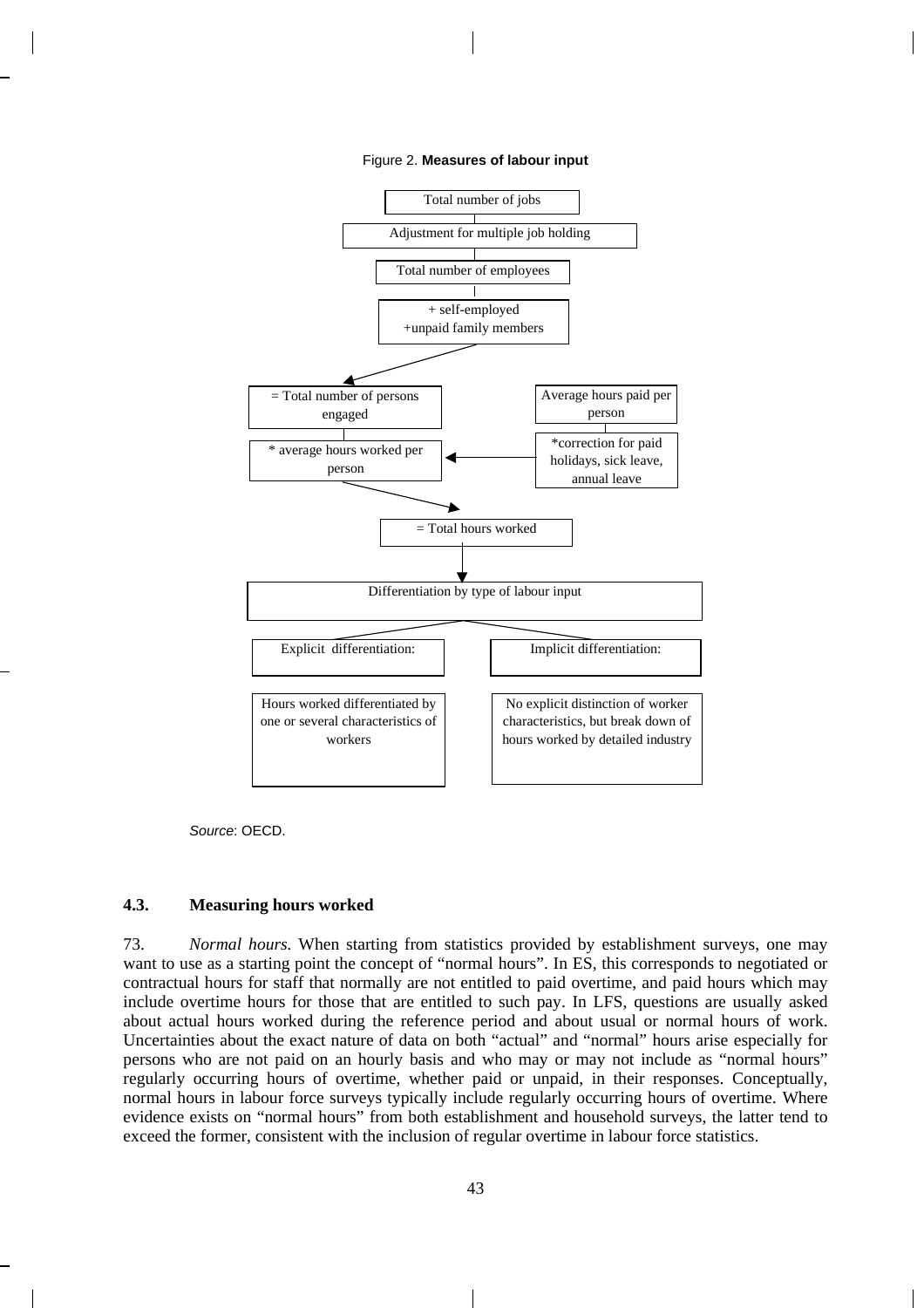74. *Overtime and absences*. In a second step, variations from standard hours are assessed to obtain measures of actual hours worked. In establishment surveys, reporting on hours typically shows paid hours of work and paid hours of absence. The difference between those two will, in general, correspond to actual hours of work only for workers paid on an hourly basis. The situation may be less clear for salaried workers, supervisory personnel and managers for whom the paid hours reported may correspond to a conventional norm which may not represent the actual hours worked by persons in this group.

75. The most important forms of absences from work are holidays, sick leave and vacation time. Country practices vary in the estimation of these items, partly reflecting differences in their status and prevalence in different industries. For example, vacation and holiday time may be estimated on the basis of specifications in legislation or wage agreements, or may actually be derived from information obtained in labour force surveys. Labour force surveys potentially pick up extra hours worked by managers and professionals that are over and above the conventional hours. At the same time, there is evidence, from time use surveys, that persons who report working long hours tend to overestimate their working time. In the aggregate this may be offset to some extent, but not necessarily in the same industry, by a tendency for respondents to LFS to under-estimate part-week absences, in particular those due to illness and holidays.

76. In sum, it is difficult to draw any firm conclusions about the quality and international comparability of the statistics on annual hours actually worked. It has to be kept in mind, however, that possible biases have to change over time in order to affect measures of labour input growth. Efforts by statistical offices to combine information from both establishment and household surveys, with a view to making use of the most reliable aspects of each of the surveys, appears to be a most promising avenue towards improving the quality and consistency of data on labour input.

# **4.4. Labour compensation and labour shares**

77. With "hours worked" as the quantity measure of labour services, average compensation per hour will be its price component. Average hourly compensation corresponds to the wage rate from a producer's point of view, provided it includes all supplements to wages and salaries. The generation of income accounts in the national accounts provide data on the compensation of employees, and (residually) on capital income where the latter includes mixed income of the self-employed, consumption of fixed capital and the operating surplus of the corporate sector, net of taxes on production minus subsidies. Several issues arise in the measurement of labour compensation.

78. *Allocating mixed income*. The residual capital income in the generation of income account has two components: one is the net operating surplus of corporate and quasi-corporate enterprises and as such undoubtedly part of capital income, the other is "mixed income" or the income that accrues to unincorporated enterprises owned by members of households, *i.e.* to self-employed persons.

*"In a few cases it may be possible to estimate the wage or salary element implicitly included with mixed income, but there is usually not enough information available about the number of hours worked or appropriate rates of remuneration for values to be imputed systematically. Thus, mixed income contains an unknown element of remuneration for work done by the owner of the enterprise […] as well as the surplus accruing from production. The element of remuneration could be predominant in some cases." (System of National Accounts, 1993, paragraph 7.85)*

79. Thus, the treatment of income generated by self-employed persons constitutes an issue in the calculation of labour and capital shares in total income. Clearly, part of "mixed income" is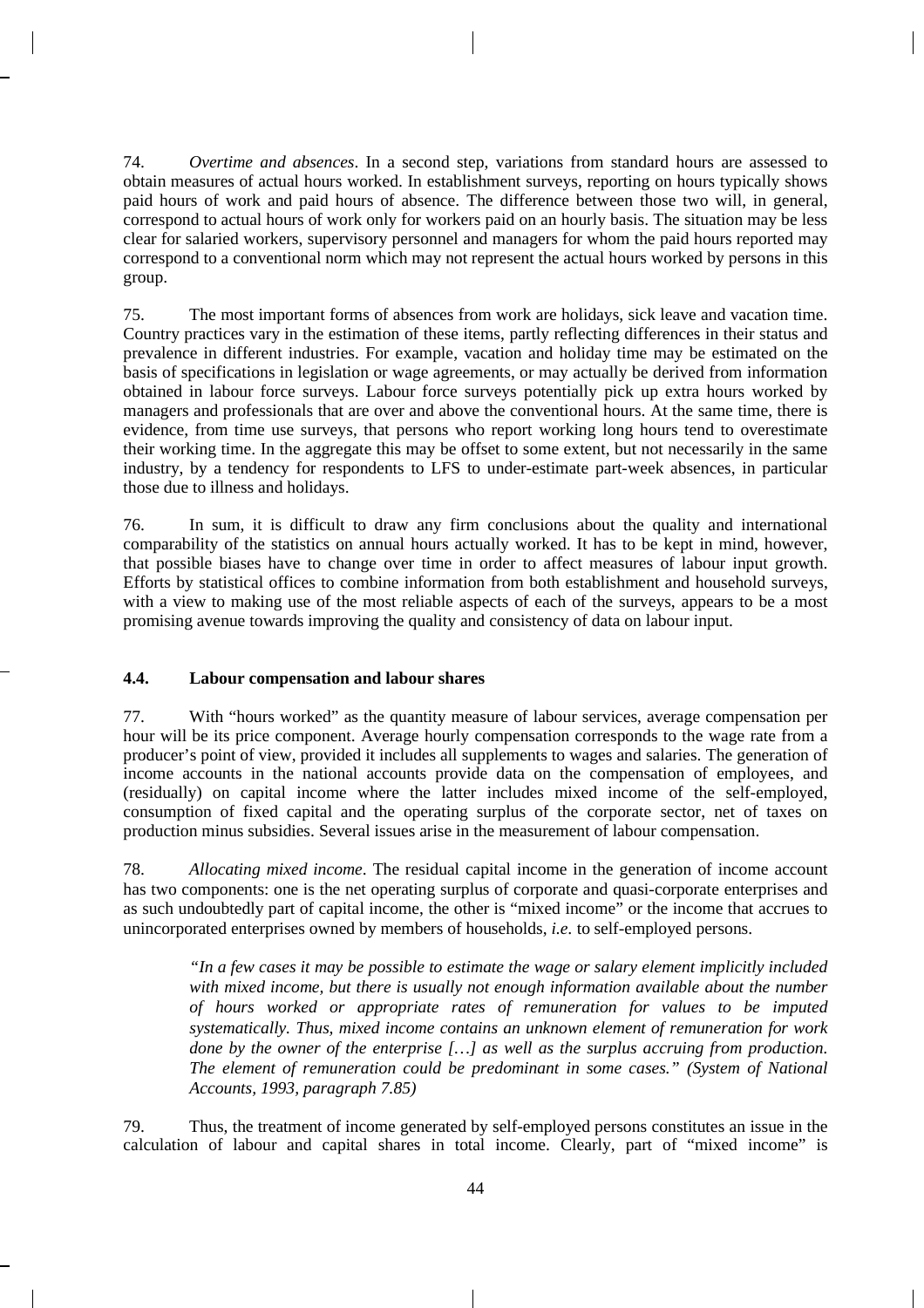remuneration of labour and should be allocated to the labour share to be consistent with the recommendation that labour input quantities should comprise hours worked by self-employed persons.

80. A common way to deal with this point is to assume that the average compensation per hour of a self-employed person equals that of a wage earner.<sup>28</sup> It is then possible to adjust the share of labour in total income (total value added) as follows:

*Adjusted labour share = initial labour share \* (Employees + Self-employed)/Employees* (7)

81. Alternatively, a common rate of return could be assumed to the capital of corporate and quasi-corporate firms and the capital of the self-employed. This allows capital income of the selfemployed to be computed and labour income to be adjusted residually. The two methods do not necessarily yield the same results and on theoretical grounds it is difficult to recommend one over the other.<sup>29</sup> On practical grounds, however, the first method (assuming a common average compensation between self-employed and wage and salary earners) is simpler to implement than the second method, which requires the computation of a rate of return. The calculation of rates of return is itself not free of ambiguity and may, in some cases, be unnecessary.<sup>30</sup> A combination of imputing wage rates and rates of return is used by some countries. For example, the Australian Bureau of Statistics imputes both labour and capital components and then applies a pro-rata adjustment to ensure that the two components sum to gross mixed income. In any case, strong assumptions are used that may not be justified. Over the longer term, improved estimates can only be obtained from surveys of the selfemployed or from census questions that specifically target the self-employed.

82. *Training expenses*. Distinguishing labour from capital income is but one of a number of other measurement issues associated with the measurement of labour compensation. One such issue concerns training expenses that constitute a form of investment in human capital. The acquisition of knowledge, skills and qualifications increases the productive potential of the individual concerned and is a source of future economic benefit to them and to their employer. Different from physical assets, however, investment in training does not lead to the acquisition of assets by an employer that can be easily identified, quantified and valued for balance-sheet purposes. Thus, the SNA 93 states that they continue to be classified as intermediate consumption, even though it is recognised that they may bring future benefits. $31$ 

83. *Non-wage portion of compensation*. The non-wage portion of labour compensation, in particular social contributions payable by employers, is another element that is often difficult to include adequately in labour compensation. The SNA 93 specifies that employers' social contributions are part of the compensation of employees. Two types of contributions are distinguished: employers' actual contributions and imputed contributions. Actual contributions are those payments made by

<sup>-</sup>28. Whether this an accurate procedure remains open: long hours and below-average remuneration are often found among small business owners, implying a lower average compensation than those for employees.

<sup>29.</sup> The US Bureau of Labor Statistics uses both methods and reconciles them at a later stage (Bureau of Labor Statistics, 1983).

<sup>30.</sup> When capital input measures do not discriminate between different types of assets and when production is based on a constant returns to scale function, the contribution of capital to output growth and MFP can be evaluated without the need to calculate a rate of return on capital (see Chapter 5 on capital input).

<sup>31.</sup> *System of National Accounts 1993*, paragraph 1.51.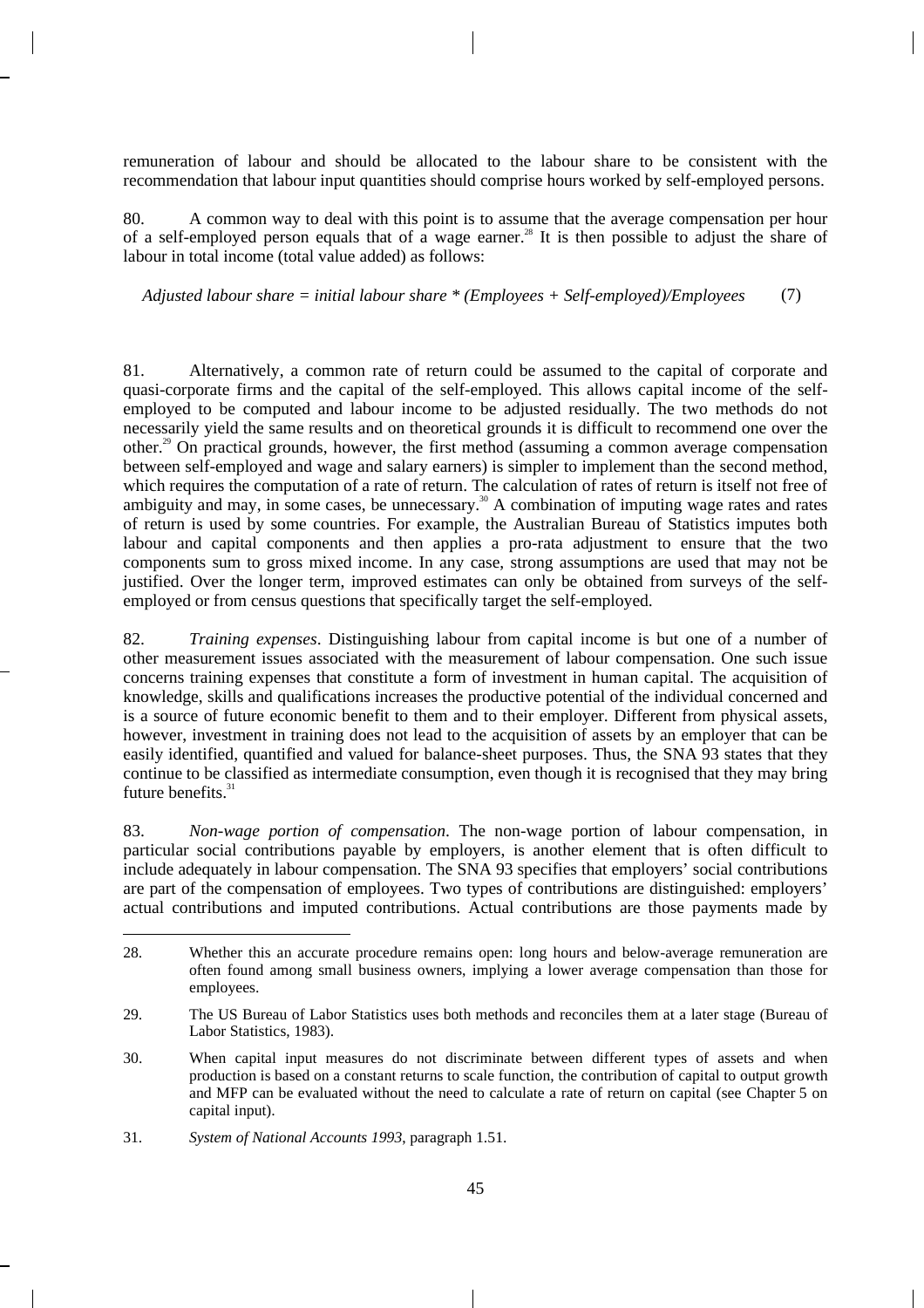employers to social security funds, insurance enterprises and the like for the benefit of their employees. Accordingly, employees should be treated as being remunerated by an amount equal to the value of these contributions.<sup>32</sup> When employers provide social benefits themselves directly without involving an insurance enterprise or autonomous pension fund, the SNA  $93<sup>33</sup>$  recommends imputing an amount to the remuneration of employees. This imputation should be equal to the amount of social contributions that would be needed to secure the *de facto* entitlements to the social benefits that employees accumulate. In practice, it may be difficult to decide how large such imputed contributions should be. According to the SNA 93, the only practical alternative to obtaining direct estimates by firms may be to use the unfunded social benefits payable by the enterprise during the same accounting period as an estimate of the imputed remuneration of this type.

84. As a final example for an emerging measurement issue, consider the increasingly frequent practice of firms of offering *stock options* to their employees. The right to exercise an option is given to employees as part of a compensation package and as such constitutes compensation in exchange of labour input provided by employees. At the same time, there is an entrepreneurial component because the employee bears the risk of not gaining any benefit from the option. Thus, even if statisticians knew the extent and market value of stock options with sufficient reliability, it would be next to impossible to separate the pure wage component from the entrepreneurial component. The SNA 93 provides indications about the treatment of options and financial derivatives in the financial accounts of the economy, $34$  but makes no recommendations about possible imputations to the compensation of employees. However, the consequences for productivity estimates can be illustrated by the following example. Suppose that a large number of employees accept stock options in lieu of fixed salaried income. Everything else equal, and given usual accounting practices, $35$  this implies a lower share of labour income in total income in the economy. Because the measured contribution of labour to output growth is the product of this labour share multiplied by rate of change of labour input, there is a potential downward bias to the contribution of labour to output growth. More generally, no fully satisfactory solution has yet been found for the treatment of stock options in national accounts, nor is the current view of labour compensation as simply the price of labour services in current production satisfactory, and the discussion continues.

# **4.5. Accounting for different types of labour input**

85. Labour input reflects the time, effort and skills of the workforce. While data on hours worked capture the time dimension, they does not reflect the skill dimension. When total hours worked are the simple sum of all hours of all workers, no account is taken of the heterogeneity of labour. In the context of productivity measurement, Jorgenson *et al.* (1987), Denison (1985) and the US Bureau of Labor Statistics have tackled this issue:

*"Labour productivity measures have traditionally defined labour input as the sum of all hours worked by employees, proprietors and unpaid workers. As a result, an hour worked by a highly experienced surgeon and an hour worked by a newly hired teenager at a fast food restaurant are treated as equal amounts of labour. It does not matter who was actually*

-

<sup>32.</sup> *System of National Accounts 1993*, para. 7.44.

<sup>33.</sup> *System of National Accounts 1993*, para. 7.45.

<sup>34.</sup> *System of National Accounts 1993*, para. 11.38.

<sup>35.</sup> Some countries, for example Canada, include the value of stock options in labour compensation. Stock options are valued at the time they are exercised. Even so, there is an issue of timing: should the value be recorded when stock options are exercised or when they are granted?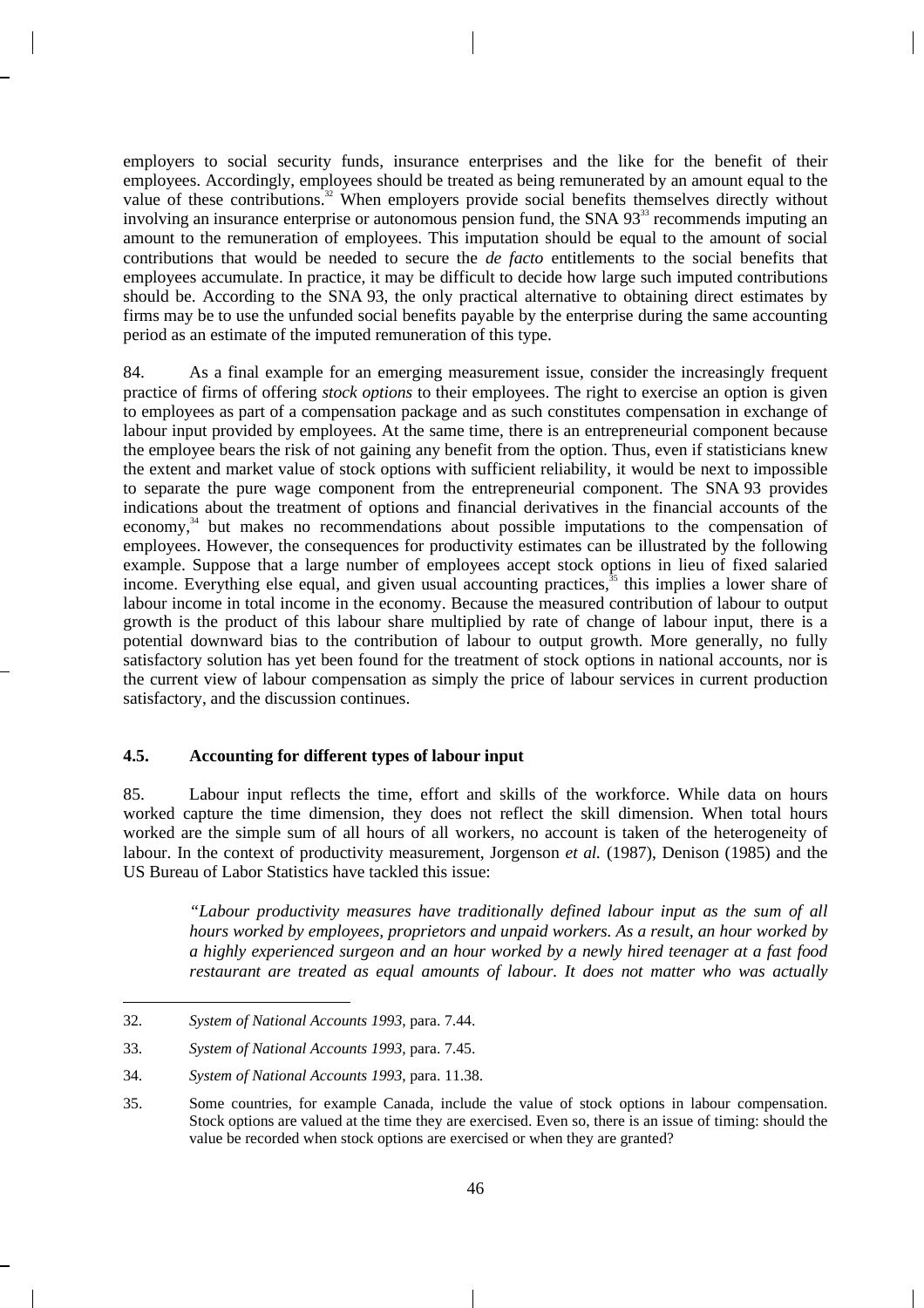*working or what kind of job workers held. All workers are treated as if they were identical" (Bureau of Labor Statistics, 1993)*

86. For the estimation of productivity changes, the question is whether, over time, the composition of the labour force changes, *i.e.* whether there is an increase or decrease in the average quality of labour input. By most measures, there has been a steady increase in the quality of labour (OECD, 1998a). An increase in the average quality of labour implies that a quality-adjusted measure of labour input would rise faster than an unadjusted measure of labour input. Successful quality adjustment is tantamount to measuring labour in constant-quality units. Measuring constant-quality labour input is interesting from several perspectives.

87. First, it provides a more accurate indication of the contribution of labour to production. This has implications for productivity measures and growth accounting. One recalls that MFP measures the residual growth in output that cannot be explained by the rate of change in the services of labour, capital and intermediate inputs. Growth accounting is a different way of looking at the same equation: growth in output is attributed to labour, capital, intermediate inputs and residual changes in MFP. When quality-adjusted measures of labour input are used in growth accounting instead of unadjusted hours worked, a larger share of output growth will be attributed to the factor "labour" instead of the residual factor "productivity growth". In other words, substituting quality-adjusted labour input measures for simple ones can shift the appreciation of the sources of growth, from externalities or spillovers captured by the productivity residual to the effects of investment in human capital (see also Section 10.1).

88. Second, a comparison of an adjusted and unadjusted measure of labour input yields a measure of the corresponding compositional or quality change of labour input. This can usefully be interpreted as one aspect in the formation of human capital. As such it is a step towards measuring one important aspect of the effects of "intangible investment".

89. In the literature and in statistical practice there have been different approaches to explicit differentiation of labour input. Differences between these approaches are closely linked to how "skills" are measured. One possibility is to assume a direct relation between skills and occupations, to rank occupations by their skill intensity and then use information on the occupational distribution of hours worked to derive differentiated measures of labour input. This is, for example the approach taken by Lavoie and Roy (1998) for the case of Canada, or by OECD (1998a) for a broader number of OECD countries.

90. The assumption of capturing all relevant differences in skills by looking at occupations may, however, not be correct. Other differentiating characteristics such as age, health or educational attainment can reasonably be considered significant traits. Jorgenson *et al.* (1987) have used as many as five characteristics (age, education, class of workers, occupation and gender) to cross-classify labour input by detailed industry. Because the different characteristics are correlated, the resulting labour composition measure reflects both the direct contributions of these characteristics to output growth and the interaction effects between them.

91. Another possibility is to use a small number of differentiating characteristics but choose them so as to minimise the correlation between them. This is the approach adopted by the US Bureau of Labor Statistics: hours worked are cross-classified only by educational attainment and work experience. Further, there is no differentiation by industry. This reduces interaction effects between variables and facilitates identification of independent sources of the change in labour quality (Bureau of Labor Statistics, 1993).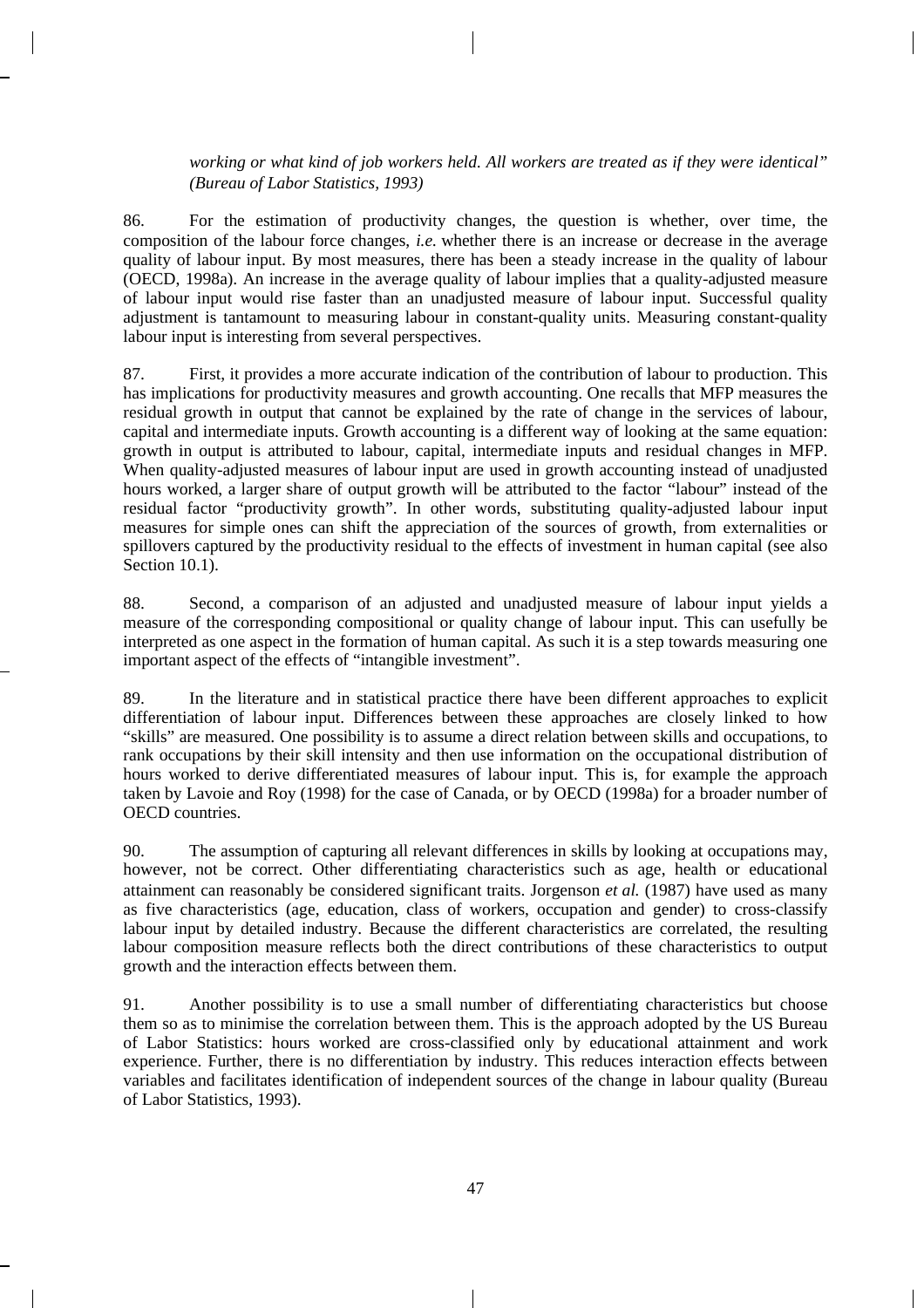92. Regardless of whether there is one or a number of differentiating traits, hours of highly skilled persons and hours worked of unskilled persons cannot simply be added to obtain an aggregate measure of labour input – they have to be weighted by their respective relative productivity to account for differences in skills. The theory of the firm stipulates that, under certain conditions (the firm is a price-taker on labour markets and aims at minimising its total costs), labour of a certain type will be hired up to the point where the cost of an additional hour of labour is just equal to the additional revenue that using this labour generates (see Annex 3 for a more technical derivation). This equality implies that, for a measure of total labour input, the individual labour inputs of different quality can be weighted with the respective relative wage rate, or more specifically, with the share that each type of labour occupies in total labour compensation.

93. Thus, the growth rate of total, quality-adjusted labour input *L* is measured as in (8), where  $L_i$  stands for a particular type of labour, and where  $v_i$  is the share that labour type *i* occupies in total labour compensation:

$$
\frac{d\ln L}{dt} = \sum_{i=1}^{M} v_i \frac{d\ln L_i}{dt}
$$
 (8)

94. Note that even when only a simple trait such as occupation is chosen to differentiate labour input, information requirements are severe: data are needed that distribute the number of total hours worked across different occupations, by individual industry and by individual year. In addition, quantity measures of labour input (hours worked) have to be accompanied by price measures (relative average compensation) to construct weights for aggregation. Such rich data sets are normally both difficult and costly to collect and therefore not readily available in practice.

95. In this case, implicit differentiation can provide one, although incomplete substitute. Implicit differentiation arises when labour input (simple hours worked) is measured by detailed industry without, however, distinguishing between different types of labour within each industry. When the rate of change in hours worked by industry is aggregated to the economy-wide level and when each industry's share in total labour compensation is the aggregation weight, these weights will be comparatively large for industries that pay above-average wages and relatively small for industries with below-average wages. Assuming that above-average wages reflect above-average skills of the workforce, some of the quality change of labour input is taken into account.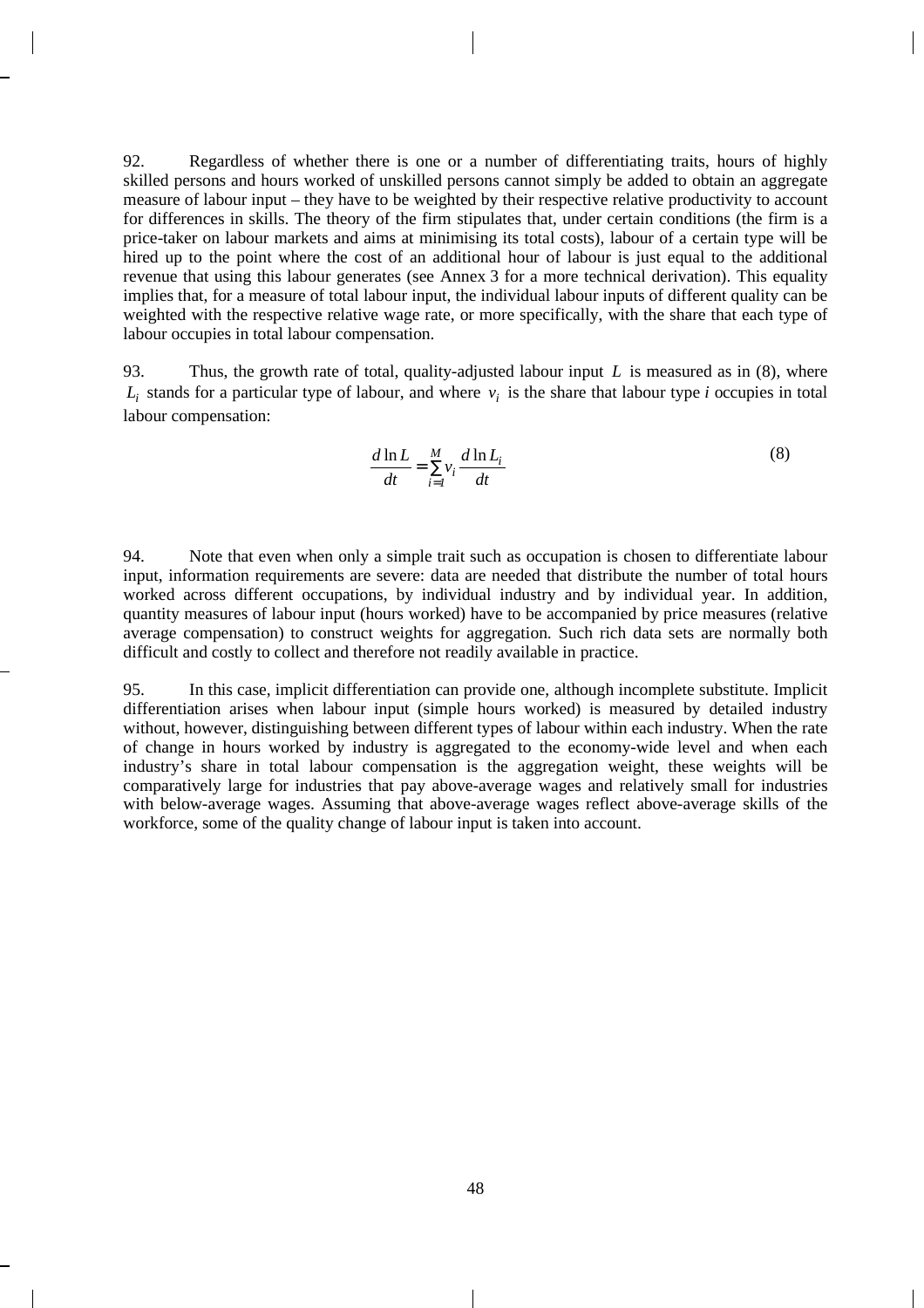#### Box 3. **Quality adjustment of labour input in Denmark**

Productivity researchers in the Danish Ministry of Trade and Industry have constructed measures of qualityadjusted labour input, very much in line with the methodology outlined in this manual. The underlying data concern all Danish individuals. They are collected on the first of November each year and concern this date. Income information, however, originates from tax registrations and excludes capital income.

The data permits to cross-classify individuals by 124 industries; by gender; by eight age groups (0-15, 16-24, 25- 34, 35-44, 45-54, 55-64, 65-75, 75+); by 29 types of educational attainment; by four employment classes (selfemployed, employer, co-working family member, employee), and by hours worked. The latter were established on the basis of pension payments, with nine categories covering full-time and different lengths of part-time employment. No information on overtime or length of the working week was available from this source.

In a first step, individuals were aggregated into full-time equivalent persons, using the information on hours worked. At present, the information on hours worked is not considered sufficiently reliable to establish series on total hours. The aggregation and cross-classification gives rise to roughly 90 000 non-zero cells for each year covering the period 1980-97. The industry classification changed in 1993 such that a number of new industries appeared from 1993 onwards that had previously been recorded as part of other industries. This gives rise to a break in the series that make use of the industry dimension. In the figure below, this break has, however, been removed. In a second step, self-employed, employers and co-working household members were assigned the same wages as employees within the same industry, age, sex, and education class. This permitted construction of the necessary weights for aggregation. The rate of change of the (quality-adjusted) labour input, was computed using a share-weighted average of the rates of change of each type of labour input, *i.e.* for each cell of the cross classification by six criteria.

The graph below shows results in the form of three indices: a) quantity of labour input – this is the time profile of the simple sum of full-time equivalent employment; b) total labour input – this is the time profile of the qualityadjusted measure of labour input;  $c$ ) quality of labour input – this is the time profile of the differential effect between the total and the quantity measure of labour input. It represents the compositional change in the use of labour and its re-allocation between industries. As for other countries, this effect is positive and comparatively strong (0.42% per year). It accounts for about as much of total labour input growth as the quantity effect (0.47% per year). Thus, labour productivity based on the quality adjusted measure grew by about 0.4% per year less than labour productivity based on simple full-time equivalents. This is not negligible, given a rate of GDP growth in Denmark of about 2% over the same period 1980-97.

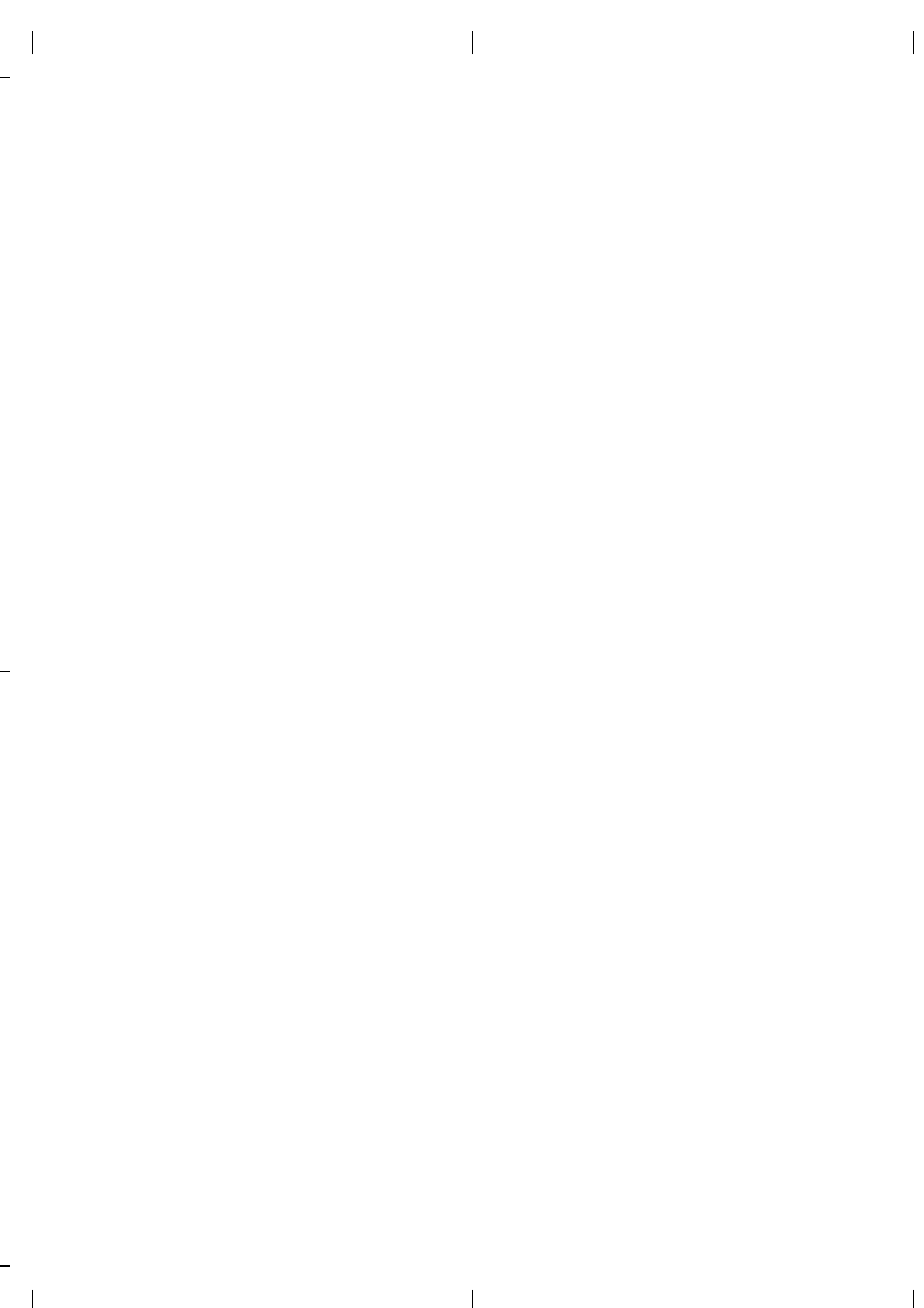# **5. CAPITAL INPUT**

### **5.1. Introduction**

96. In a production process, labour, capital and intermediate inputs are combined to produce one or several outputs. Conceptually, there are many facets of capital input that bear a direct analogy to measures of labour input (Table 6). Capital goods that are purchased or rented by a firm are seen as carriers of capital services that constitute the actual input in the production process. Similarly, employees hired for a certain period can be seen as carriers of stocks of human capital and therefore repositories of labour services. Differences between labour and capital arise because producers usually own capital goods. When the capital good "delivers" services to its owner, no market transaction is recorded. The measurement of these implicit transactions – whose quantities are the services drawn from the capital stock during a period and whose prices are the user costs or rental prices of capital – is one of the challenges of capital measurement for the productivity analyst. We also note that there has been a longstanding academic debate about the fundamental nature of capital and its role in production. One approach, also adopted in this manual, is centred around prices and volumes of capital services. Another approach considers as fundamental the services not of the capital good, but of "waiting", *i.e.* the act of foregoing today's consumption in favour of building up capital goods and future consumption (see Rymes, 1971, for a discussion).

97. Because of a sometimes-conflicting use of terminology and concepts, the main notions are laid out first. They build on work by Hulten (1990 and 1996), Triplett (1996b and 1998), Jorgenson (1996), Biorn *et al.* (1989) and the *OECD Manual on Capital Stock Measurement* where more detail can be found on specific aspects of capital measurement.

|                                               | Labour input                                                                   | <b>Capital input</b>                                                                                                    |
|-----------------------------------------------|--------------------------------------------------------------------------------|-------------------------------------------------------------------------------------------------------------------------|
| Stock measures                                | Human capital                                                                  | Physical capital                                                                                                        |
| Services to production from<br>input factors: |                                                                                |                                                                                                                         |
| Quantity                                      | Labour services, measured as total<br>person hours worked                      | Capital services, measured as total<br>machine hours (typically, assumed to<br>be in fixed proportion to capital stock) |
| Prices                                        | Compensation per hour                                                          | User cost of capital per unit of capital<br>service                                                                     |
| Differentiation                               | By industry and by type of labour input                                        | By industry and by type of capital<br>asset                                                                             |
| Factor cost or factor<br>income               | Compensation per hour * total hours                                            | User costs * productive capital<br>services                                                                             |
| Aggregation weights                           | Industry-specific and labour quality-<br>specific shares in total compensation | Industry-specific and asset-specific<br>shares of user costs of capital                                                 |

#### Table 6. **Labour and capital inputs**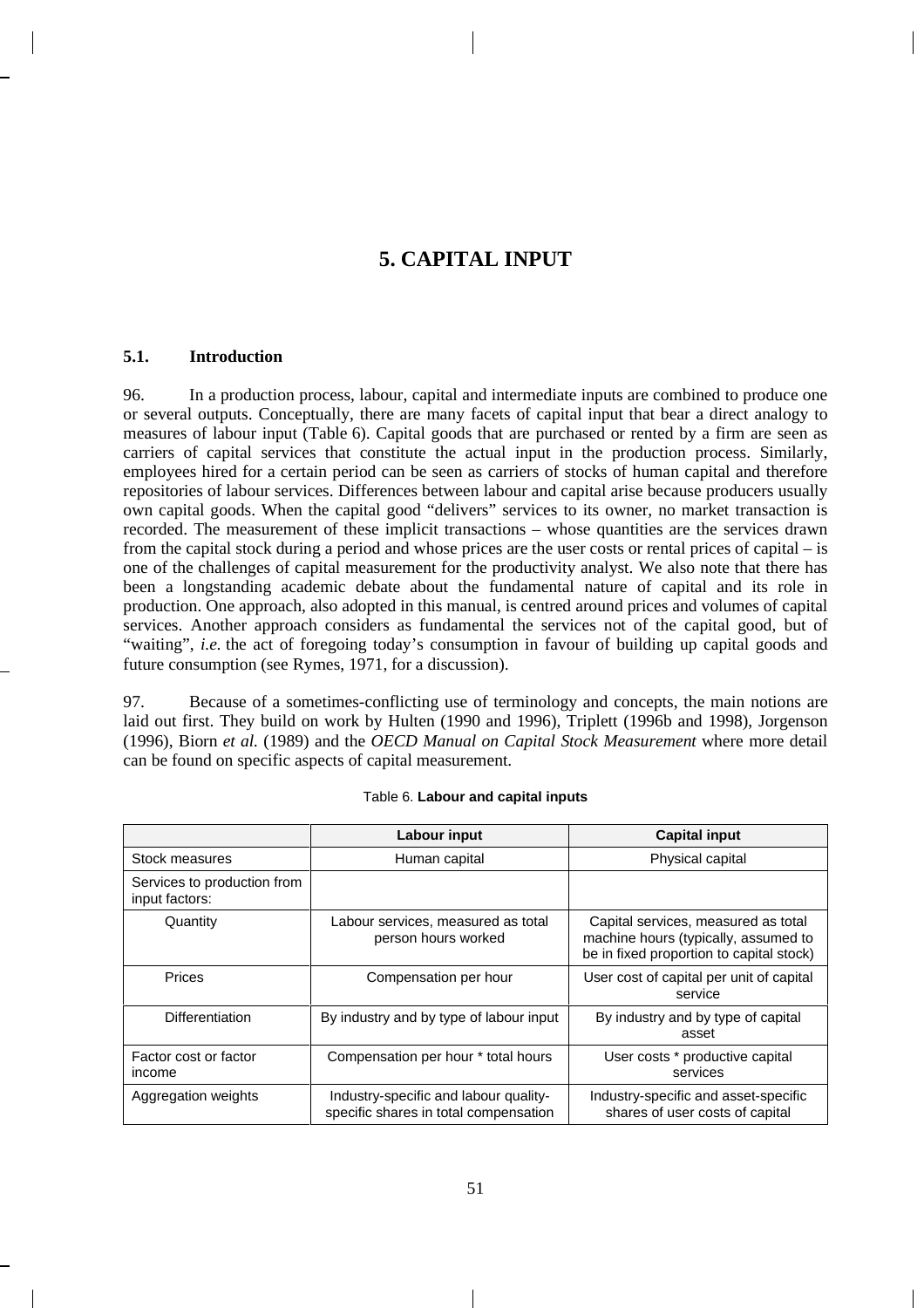# **5.2. Overview**

#### **Overview: capital input measures for a single asset type**

**The quantity of capital input in production is measured by capital services…**

For any given type of asset, there is a flow of productive services from the cumulative stock of past investments. This flow of productive services is called capital services of an asset type and is the appropriate measure of capital input for production and productivity analysis. Conceptually, capital services reflect a quantity, or physical concept, not to be confused with the value, or price concept of capital. To illustrate, take the example of an office building. Service flows of an office building are the protection against rain, the comfort and storage services that the building provides to personnel during a given period.

Because flows of the quantity of capital services are not usually directly observable, they have to be approximated by assuming that service flows are in proportion to the stock of assets after each vintage has been converted into standard "efficiency" units. The so-computed stock is referred to as the "productive stock" of a given type of asset. Thus, the importance of capital stock measures in productivity analysis derives from the fact that they offer a practical tool to estimate flows of capital services – were the latter directly observable, there would be no need to measure capital stocks. In terms of the above example, the assumption is that the services per year of an office building are fixed. If a second building of the same type is bought, this is tantamount to saying that services have doubled, although only the number of buildings has been observed. Note an immediate practical difficulty in defining the physical unit of capital services of an office building: do they arise only when there are actually office workers around? Or is the flow of services a permanent one? A case can probably be made for both, and is of relevance in the context of the discussion on capital utilisation.

**…and their price by the user costs of capital.** The price of capital services is measured as their rental price. If there were complete markets for capital services, rental prices could be directly observed. In the case of the office building, rental prices do indeed exist and are observable on the market. This is, however, not the case for many other capital goods that are owned and for which rental prices have to be imputed. The implicit rent that capital good owners "pay" themselves gives rise to the terminology user costs of capital.

- ☛ More about the calculation of user costs in Section 5.4.
- ☛ For a more technical exposition, see Annex 4.

**Productive and net (wealth) stock of a particular asset** Productive services of an asset are typically taken as a proportion of the *productive stock of* a particular asset. The productive stock should reflect the productive capacity of capital and is thus appropriate to gauge the quantity of capital services in production analysis. By contrast, the net or wealth capital stock is the current market valuation of an industry's (a country's) productive capital. One of the purposes of the wealth stock is measuring (economic) depreciation or the loss in value of an asset as it ages. Total depreciation across all vintages of an asset is exactly the amount by which the value of the net capital stock of an asset declines as an effect of ageing. However, it is not the appropriate tool to capture the quantity side of capital services.

- ☛ More about the calculation of the productive capital stock in Section 5.3 and in Annex 3.
- ☛ More about the calculation of the net capital stock in Section 5.4.1 and in Annex 3.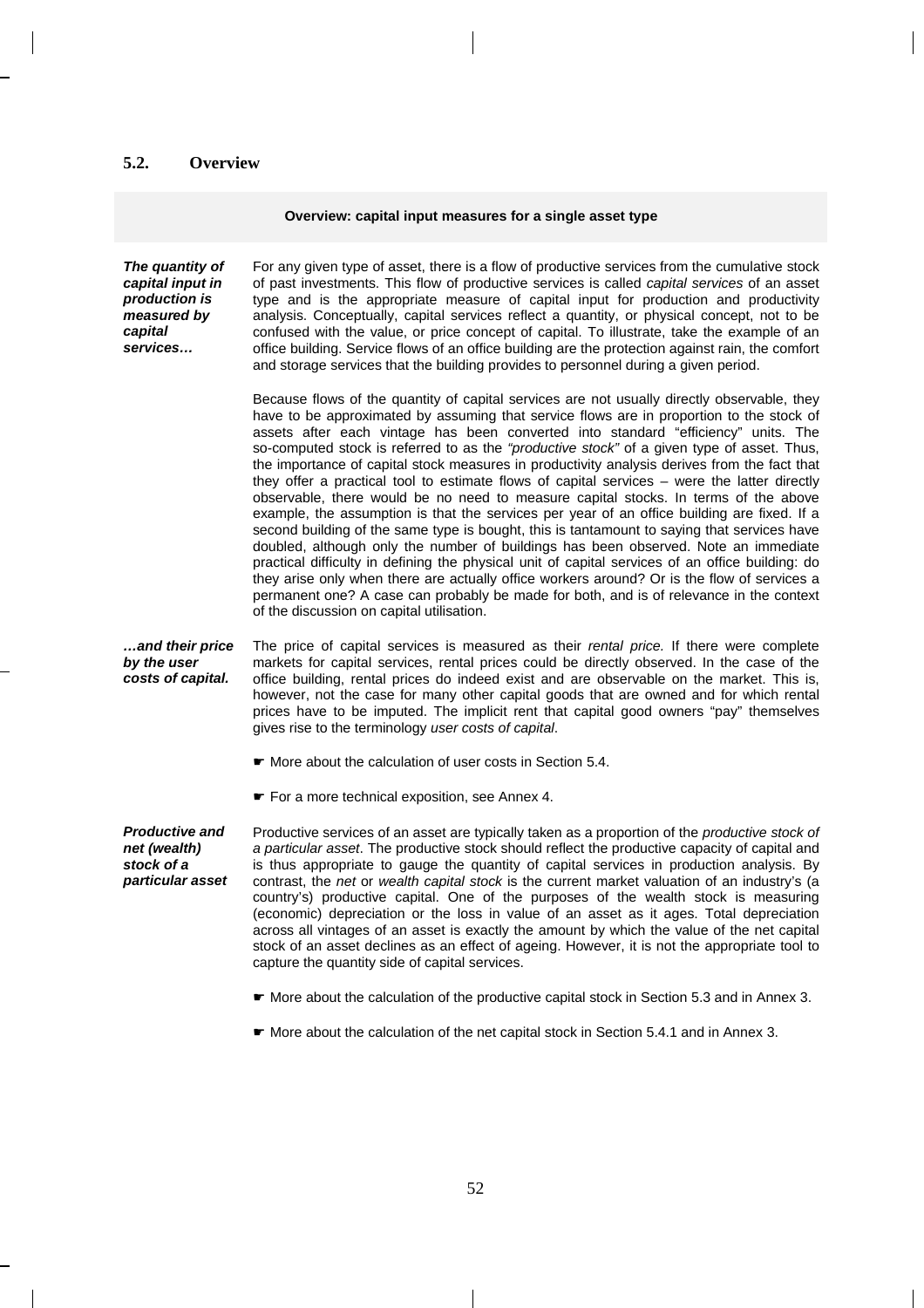- **Decay and depreciation** Depreciation measures the loss in value of a capital good as it ages. It is therefore associated with the net (wealth) capital stock and has to be distinguished from *decay* or efficiency decline that reflects the loss of productive services that can be drawn from a capital good. Efficiency decline or decay is associated with the productive capital stock. Patterns of depreciation pertain to the age-price profile of an asset, and patterns of decay to its age-efficiency profile.
	- ☛ More about the definition of depreciation and its link to the SNA in Section 5.4.1.
- **Age-price profile** The loss in value of a capital good as it ages is shown in its age-price profile or the pattern of relative prices for different vintages of the same (homogenous) capital good. How steeply the price of a capital good falls as it ages depends on several factors, including the rate of loss of productive capacity and the remaining service life. Obsolescence is another source for the loss of value of an old asset because a newly introduced asset of the same class contains improvements in productiveness or efficiency (Triplett, 1998). Note that obsolescence affects the value of a used asset but not necessarily its productive characteristics. The market value of a five-year old truck is much lower than that of a new one, because the older truck has suffered from wear and tear and because its remaining service life is five years less than that of the new vehicle.

☛ More about the empirical evidence on age-price profiles in the OECD Manual on Capital Measurement.

☛ More about age-price profiles, depreciation and the net stock in Section 5.4.1.

**Age-efficiency profile** The loss in productive capacity of a capital good over time is shown in its age-efficiency profile or the rate at which the physical contributions of a capital good to production decline over time, as a result of wear and tear. The age-price profile and age-efficiency profile of a specific type of capital good are not necessarily identical, but they are related. Thus, they cannot be defined independently of each other.

> A one-year old truck may have lost 20% of its market value but it has not necessarily lost 20% of its capacity to ship goods from one place to another. Indeed, the trucking services of a one-year old vehicle are probably nearly identical to those of a new one. Nonetheless, a change in service life or a different rate of efficiency loss will necessarily influence the value of existing assets. This illustrates the link between the age-price and age-efficiency patterns.

**Retirement pattern** A retirement pattern describes how assets are withdrawn from service (scrapped, discarded). Typically, a retirement pattern is a distribution around the expected or mean service life. One notes the difference between retirement pattern and age-efficiency or ageprice patterns: the former determines simply the survival probability of a particular capital good while the latter depicts the productive capacities or the market value, conditional on survival. Each truck in a fleet of identical vehicles of the same age has the same expected service life. In practice, some of the trucks will be retired or scrapped before the expected service life, others later. This phenomenon is described by the retirement pattern.

**Relationship with "gross stock" and "net stock"** The "gross capital stock" is the cumulative flow of investments, corrected for the retirement pattern. It constitutes thus an intermediate step in the calculation of the productive stock that takes account of the withdrawal of assets but does not correct the assets in operation for their loss in productive capacity. Alternatively, gross capital stocks can be considered a special case of the productive stock, where the age-efficiency profile follows a pattern where an asset's productive capacity remains fully intact until the end of its service life (sometimes called "one-hoss-shay"). As indicated above, the "net capital stock" is synonymous with the wealth capital stock. "Wealth stock" is sometimes considered a more precise terminology, however, because there are other forms of "net" stock, in particular the productive stock which is the gross stock "net" of efficiency declines in productive assets.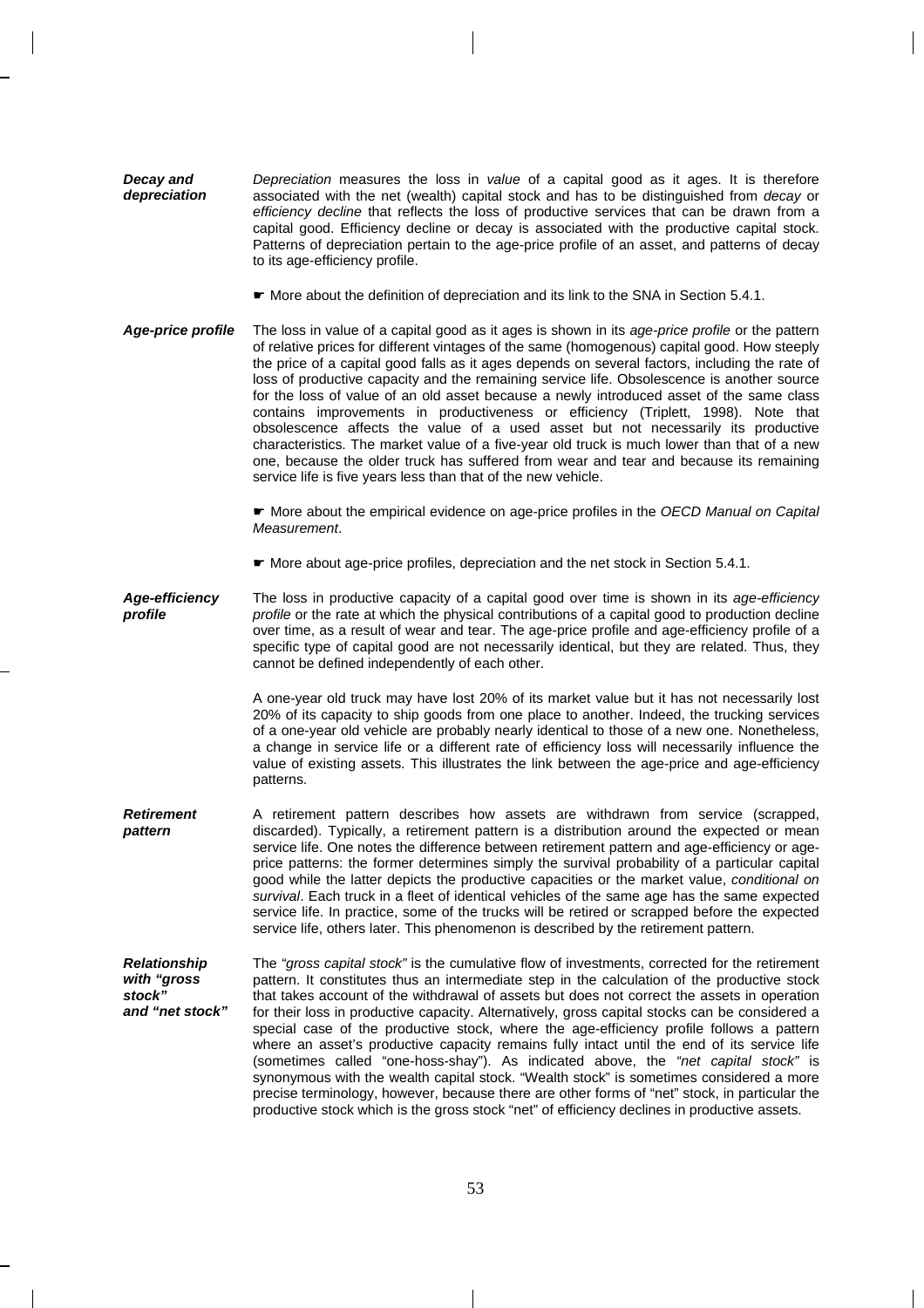**Valuation of stocks and their interpretation**

Three valuations of capital stocks exist: at historical prices, at constant prices, and at current prices, but only the latter two are of relevance in productivity measurement.

Productive capital stock measures at constant prices are quantity-type estimates for each asset. If all assets were truly homogenous, this measure would be expressed in physical units. That is rarely the case, however, and capital stock measures at real prices are then expressed as quantity indices (or in prices of a fixed base year, if a Laspeyres-type index is used).

Productive capital stock measures at current prices express these quantity measures in prices of each year. They are to be interpreted as the expenditure on new investment that would be necessary to produce the same amount of output as the productive stock at constant prices is able to produce. This interpretation explains the synonymous use of the notion "capital stock at replacement costs".

The net (wealth) capital stock at current prices has a natural interpretation as the market value of assets in a given year, expressed in prices of that year. It is typically assumed that the market value of an asset equals the discounted future revenues that the asset is expected to generate.

The net (wealth) capital stock at constant prices equals the market value of an asset, expressed in prices of a base year, or as a volume index. However, because net stocks are inherently value measures, a "quantity" interpretation is not very helpful. The quantity ("physical") interpretation of net stocks at constant prices is only meaningful when age-price and age-quantity profiles coincide, in which case the net and the productive capital stock are identical. Otherwise, net measures at constant prices are best interpreted as a market value of assets, relative to the price index of an investment good.

☛ More about the calculation of the productive and net stocks with different valuations in Section 5.3 and in Annex 3.

#### **Overview: aggregation across different types of capital goods**

**Total capital input is a weighted average of inputs from individual assets.** Because many different types of capital goods are used in production, an aggregate measure of the capital stock or of capital services must be constructed. For net (wealth) stocks this is a straightforward matter of summing estimates for different types of assets. In so doing, market prices serve as aggregation weights. The situation is different in productivity analysis. Typically, each type of asset is associated with a specific flow of capital services and strict proportionality is assumed between capital services and capital stocks at the level of individual assets. This ratio is not the same, however, for different kinds of assets, so that the aggregate stock and the flows covering different kinds of assets must diverge. A single measure cannot serve both purposes, except when there is only one single homogenous capital good (Hill, 1999a).

**Weights can be based on user cost…** Jorgenson (1963) and Jorgenson and Griliches (1967) were the first to develop aggregate capital service measures that take the heterogeneity of assets into account. They defined the flow of quantities of capital services individually for each type of asset, and then applied asset-specific user costs as weights to aggregate across services from the different types of assets. User costs are prices for capital services and, under competitive markets and equilibrium conditions, these prices reflect the marginal productivity of the different assets. User cost weights thus provide a means to effectively incorporate differences in the productive contribution of heterogeneous investments as the composition of investment and capital changes.

- ☛ More about user costs in Section 5.4.
- ☛ For a more technical exposition, see Annex 4.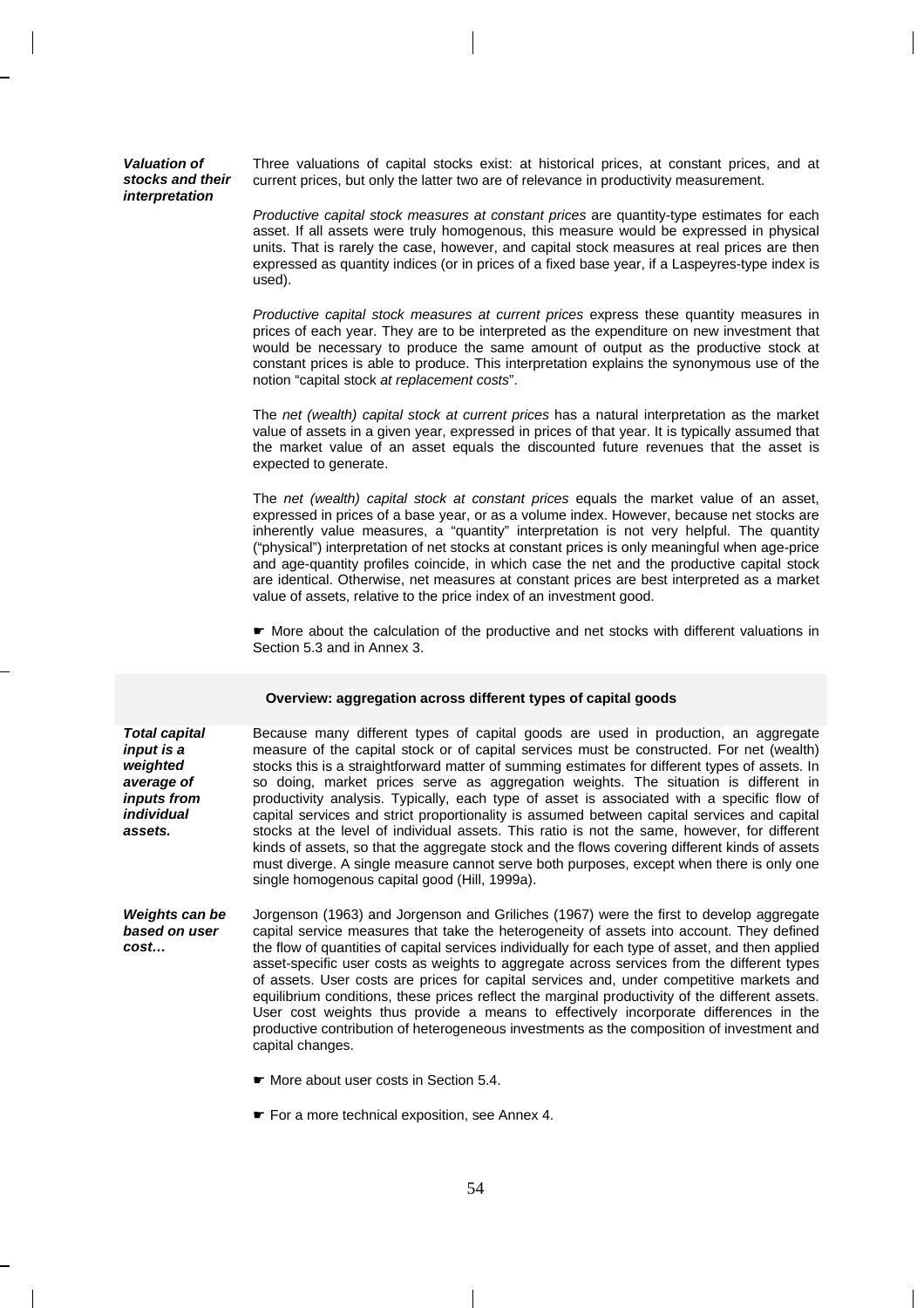**…or on market prices.** An aggregate measure of the capital stock, on the other hand, uses market prices of individual assets to weight its components. Consequently, the difference between an aggregate index of capital services and an aggregate index of a capital stock can be seen in the sets of weights – the former is based on user costs, the latter on the market prices of the assets. In statistical practice, aggregate capital stock is often computed by summing up the stocks of individual assets, each measured at prices of a given base year. Over time, the quantity index of the capital stock will represent a Laspevres-type index of aggregate capital, with market prices of a base year as weights.

☛ More about aggregation with different weights in Section 5.5.

**Index number formulae** This leads to a final distinction between empirical capital measures, the choice of the index number formula in aggregation. The economics literature<sup>36</sup> recommends the use of index numbers with flexible weights. Such index number formulae include the Fisher ideal index, and the Törnqvist index. The Laspeyres formula, on the other hand, has often been formulated as a fixed-weight index number. $37$  The advantage of flexible forms is that they use a set of weights (user costs or market prices) that remains up to date and hence reflects relative prices on which producer's decisions are based. In times of rapid changes in relative prices, the weights in fixed-weight Laspeyres indexes can quickly become obsolete and so give rise to biased quantity indexes.

☛ More about index numbers in Section 7.2.

**dimensions to** Overall, then, there are at least three dimensions by which capital measures can be categorised (Table 7):

- The form of the age-efficiency or age-price function for each type of asset.
- The nature of the weights that are used to aggregate across different types of assets.
- The index number formula by which this aggregation takes place.

**Three**

j

**categorise capital measures**

<sup>36.</sup> See Diewert (1987a). For a discussion of index numbers and capital measurement in the United States Bureau of Labour Statistics, see Dean *et al.* (1996).

<sup>37.</sup> Increasingly, and following recommendations of the *System of National Accounts 1993*, chain Laspeyres indices are used in official statistics. Chain Laspeyres indices update price weights on a yearly basis and often result in measures that are close to Fisher or Törnqvist indices.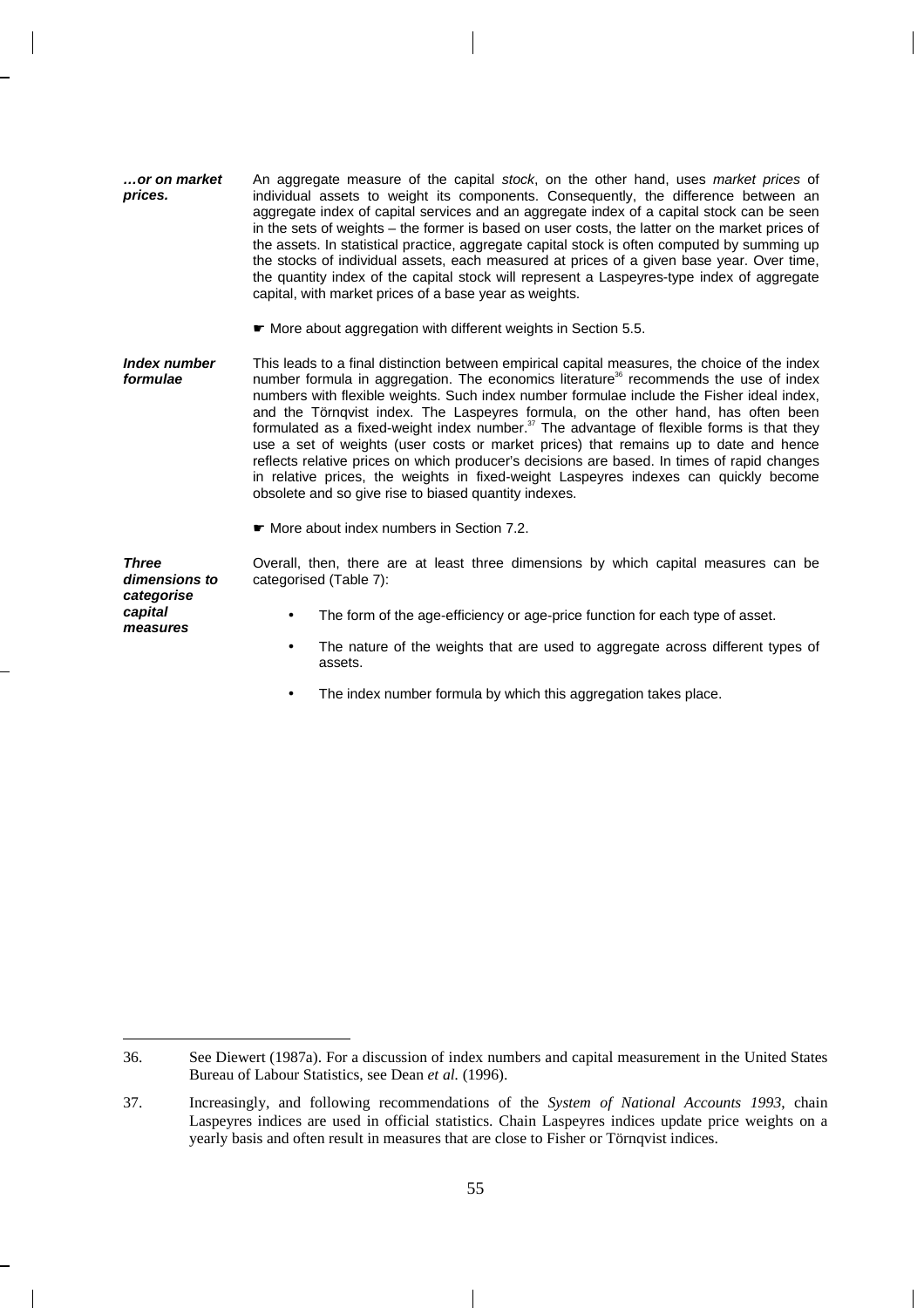#### **Overview: capital utilisation**

**Utilisation of capital goods is rarely uniform over several periods…**

**…but standard capital measures make this assumption.** There are many reasons why the rate of utilisation of capital, or more generally, the rate of utilisation of capacity of a firm varies over time: a change in demand conditions, seasonal variations, interruptions in the supply of intermediate products or a breakdown of machinery are all examples of factors that lead to variations in the flow of capital services drawn from a stock of assets. And yet, it is frequently assumed (for want of better information on utilisation rates) that the flow of services is a constant proportion of the capital stock. This is one of the reasons for the pro-cyclical behaviour of productivity series: variations in output are reflected in the data series, but the corresponding variations in the utilisation of capital (and labour) inputs are inadequately captured. If machine hours were measured, adjustments could be made. However, in practice, the required data do not exist and consequently, swings in demand and output are picked up by the residual productivity measure.

There have been several attempts to deal with this issue, but a generally accepted solution – if desirable – has yet to crystallise. In practice, statistical offices make no attempt to adjust their standard productivity measures for changes in the rate of capital and capacity utilisation.

☛ More about capital utilisation in Section 5.6.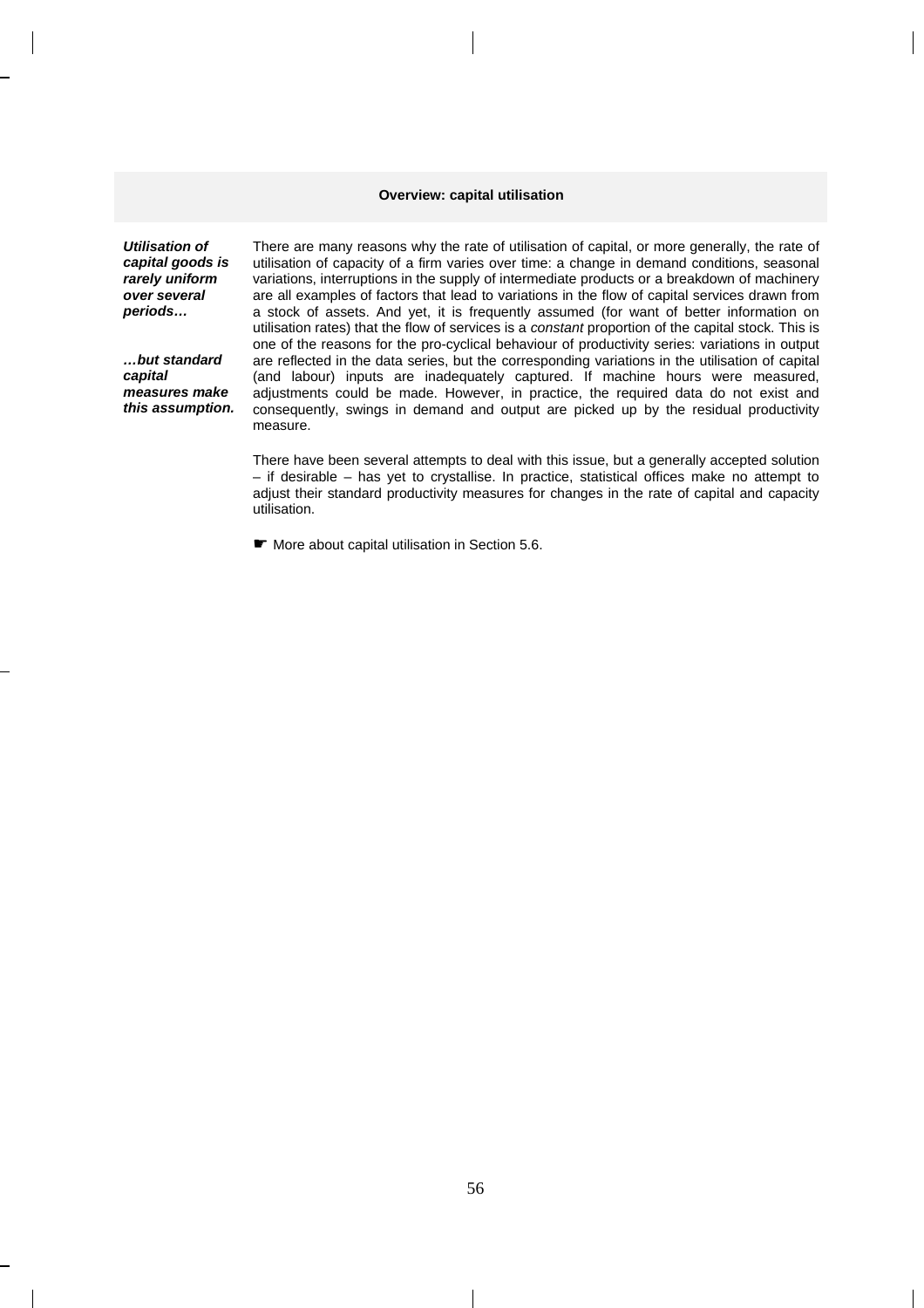|                                                                                     | Type of age-efficiency or age-price profile                                                                                                            |                                                                                                                                                                                       |                      |                                                                          |                                                          |                                                                                                                |  |
|-------------------------------------------------------------------------------------|--------------------------------------------------------------------------------------------------------------------------------------------------------|---------------------------------------------------------------------------------------------------------------------------------------------------------------------------------------|----------------------|--------------------------------------------------------------------------|----------------------------------------------------------|----------------------------------------------------------------------------------------------------------------|--|
|                                                                                     | One-hoss-shay (O) or<br>hyperbolic (H)                                                                                                                 |                                                                                                                                                                                       |                      | Straight-line                                                            | Geometric                                                |                                                                                                                |  |
|                                                                                     | User cost<br>weights                                                                                                                                   | Market prices<br>as weights                                                                                                                                                           | User cost<br>weights | Market prices<br>as weights                                              | User cost<br>weights                                     | Market<br>prices as<br>weights                                                                                 |  |
| <b>Fixed-weight</b><br>index<br>number                                              |                                                                                                                                                        | Typical "gross<br>stock"<br>measure in<br><b>OECD</b><br>countries (O)<br><b>Statistics</b><br>Canada's net<br>capital stock<br>measure with<br>hyperbolic<br>depreciation<br>profile |                      | Typical "net"<br>capital stock<br>measure in<br><b>OECD</b><br>countries |                                                          | <b>Statistics</b><br>Canada's<br><b>MFP</b><br>capital<br>input<br>measure                                     |  |
| <b>Flexible</b><br>weight index<br>number<br>(e.g. Fisher,<br>Törnqvist<br>indices) | US Bureau of<br>Labor<br>Statistics'<br>Capital<br>services<br>measure (H)<br>Australian<br>Bureau of<br>Statistics'<br>capital service<br>measure (H) | Australian<br>Bureau of<br>Statistics' net<br>capital stock<br>measure<br>(age-price<br>profile based<br>on hyperbolic<br>age-efficiency<br>profile)                                  |                      |                                                                          | Jorgenson<br>(1989)<br>measure of<br>capital<br>services | <b>US Bureau</b><br>of<br>Economic<br>Analysis'<br>Fixed<br>Reprod-<br>ucible<br>Tangible<br>Wealth<br>measure |  |

# Table 7. **Overview of capital measures**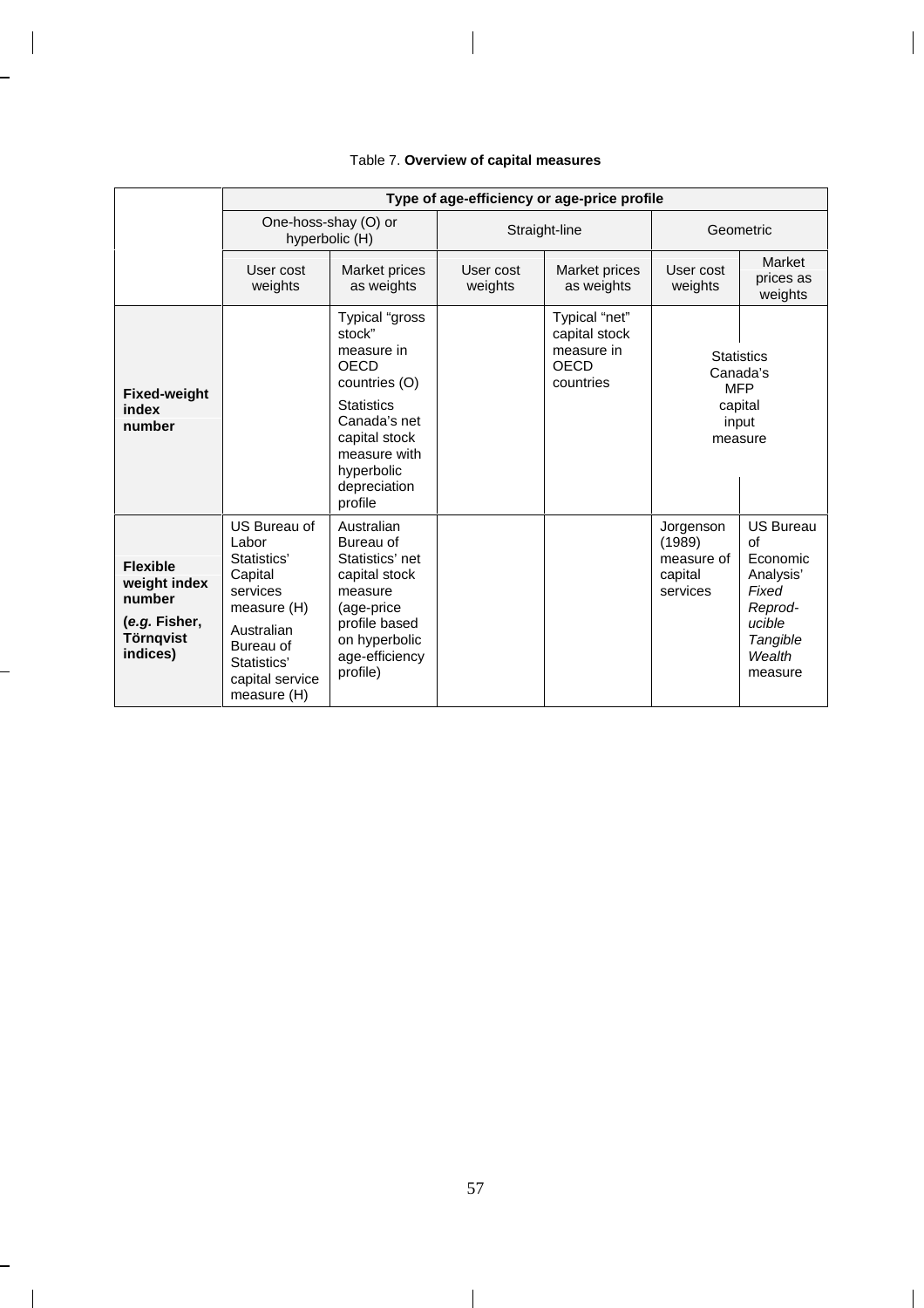#### Box 4. **Capital measures in the United States**

Two official sources for capital measures are currently available in the United States:

- The Bureau of Economic Analysis' series on Fixed Reproducible Tangible Wealth.
- The Bureau of Labor Statistics' series on Capital Services in the context of its Annual Multifactor Productivity statistics.

BEA produces a wealth capital stock that represents the value of fixed reproducible assets. These stock estimates and their associated estimates of depreciation are used in studies of national income, product and wealth. In terms of the three dimensions identified above, BEA's net stock in most cases uses: i) a geometric ageprice profile; *ii*) market prices as aggregation weights; and *iii*) a Fisher index number formula in aggregation across assets. There is no explicit retirement function in BEA's estimates. The geometric depreciation rates applied to each type of asset are based on empirical estimates that reflect both the loss in value of an individual asset and the pattern of retirement across all identical assets in a particular cohort.

BLS' capital services measure is based on: i) a hyperbolic age-efficiency function (assuming that efficiency losses of an individual asset are relatively slow at the beginning of its service life and accelerate thereafter), combined with a normally-distributed retirement function; ii) user costs of capital as aggregation weights; and iii) a Törnqvist index number formula in aggregation across assets.

In light of the differences in the treatment of individual assets (geometric vs. hyperbolic) and in aggregation (market prices vs. user costs), it is not surprising that the BLS capital services series grows at a different rate than the BEA wealth stock (see graph). For a more extensive discussion of methodology, see Bureau of Labor Statistics Handbook of Methods at http://stats.bls.gov/opub/hom/homtoc.htm, and Bureau of Economic Analysis Fixed Reproducible Tangible Wealth on http://www.bea.doc.gov/bea/mp.htm.



Other capital measures have come out of academia, for example Jorgenson (1989). He uses a geometric ageefficiency/age-price profile and aggregation across assets is carried out with flexible weight (Törnqvist) indices, and based on user-cost weights.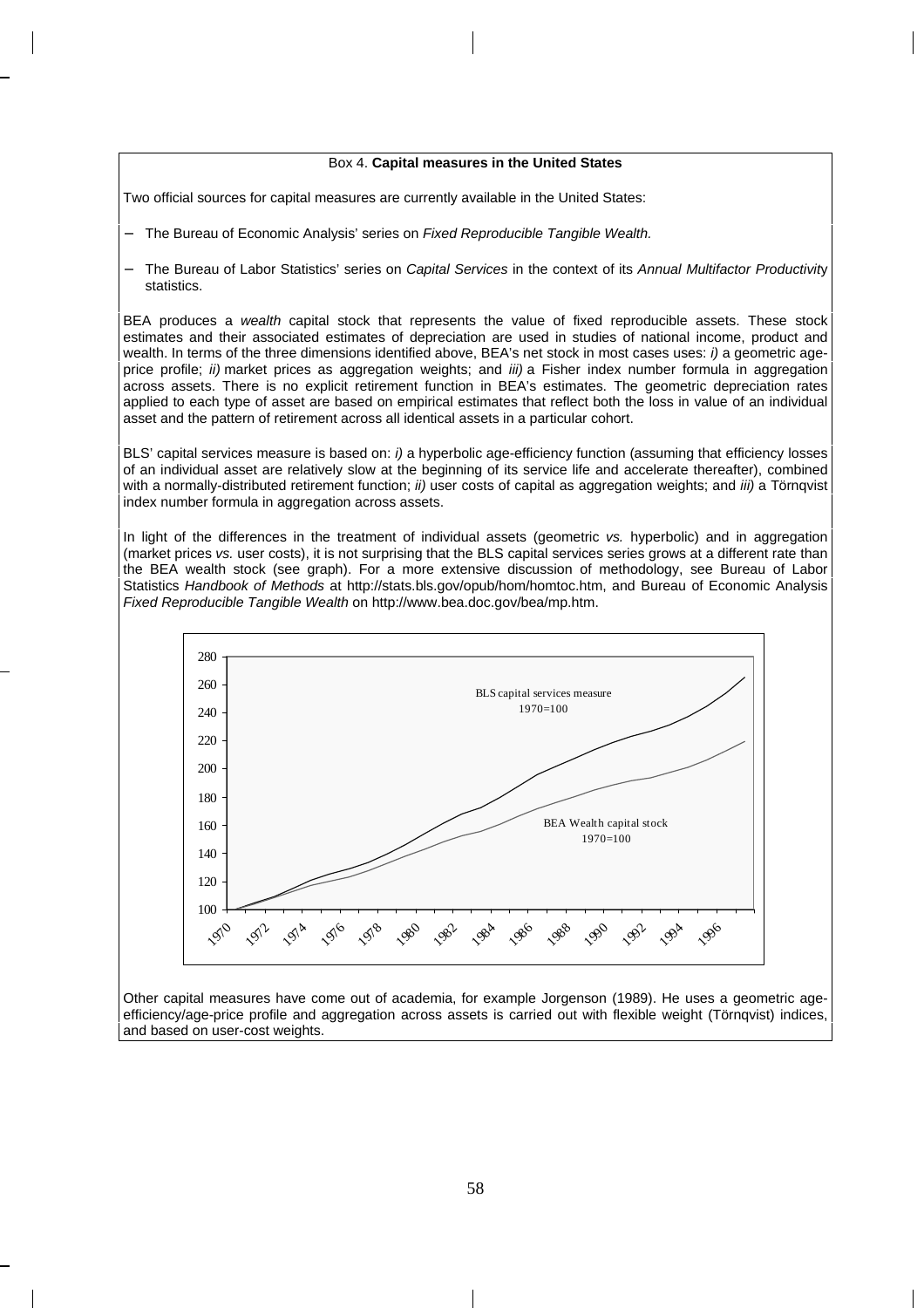#### Box 5. **Capital measures in Canada**

Two official sources for capital measures are currently available in Canada:

- Several measures of the business sector capital stock are produced by Statistics Canada's Fixed Capital Flows and Stocks statistics. Apart from the gross stock measure (reflecting a one-hoss-shay pattern) three different measures of the net stock reflect different assumptions about age-efficiency patterns: a hyperbolic pattern, a straight-line pattern and a modified geometric pattern. All three measures have in common that aggregation is based on market prices and that the underlying index number is of a Laspeyres-type, with 1992 market prices as weights.
- In its MFP series for the business sector, Statistics Canada publishes a capital input series with the following characteristics: for each industry, capital stock measures are based on the Fixed Capital Flows and Stocks statistics, and more specifically, on the data reflecting a geometric age-efficiency (or age-price) pattern. Thus, at the level of each industry, aggregation across different assets uses 1992 market prices as weights and a Laspeyres quantity index. However, the aggregation across industries to a measure of capital input for the total business sector is (implicitly) based on user cost weights and on a Fisher-type index for aggregation.

A comparison of the rate of change of Canada's gross capital stock (the measure based on a one-hoss-shay ageefficiency profile and on an aggregation based on 1992 prices) and its measure of capital input for the period 1970-97 shows that differences are relatively small. These small differences reflect, however, two partly offsetting effects. First, the capital input measures are based on a geometric age-efficiency pattern and hence rise by much less than the one-hoss-shay type. Second, capital input measures of different industries are aggregated with a Fisher index number formula and with user cost weights. For the period under consideration, this aggregation yields faster growth than the aggregation with fixed-weight 1992 market prices. For more comprehensive information and source data, see Statistics Canada's publications on http://www.statcan.ca/start.html.

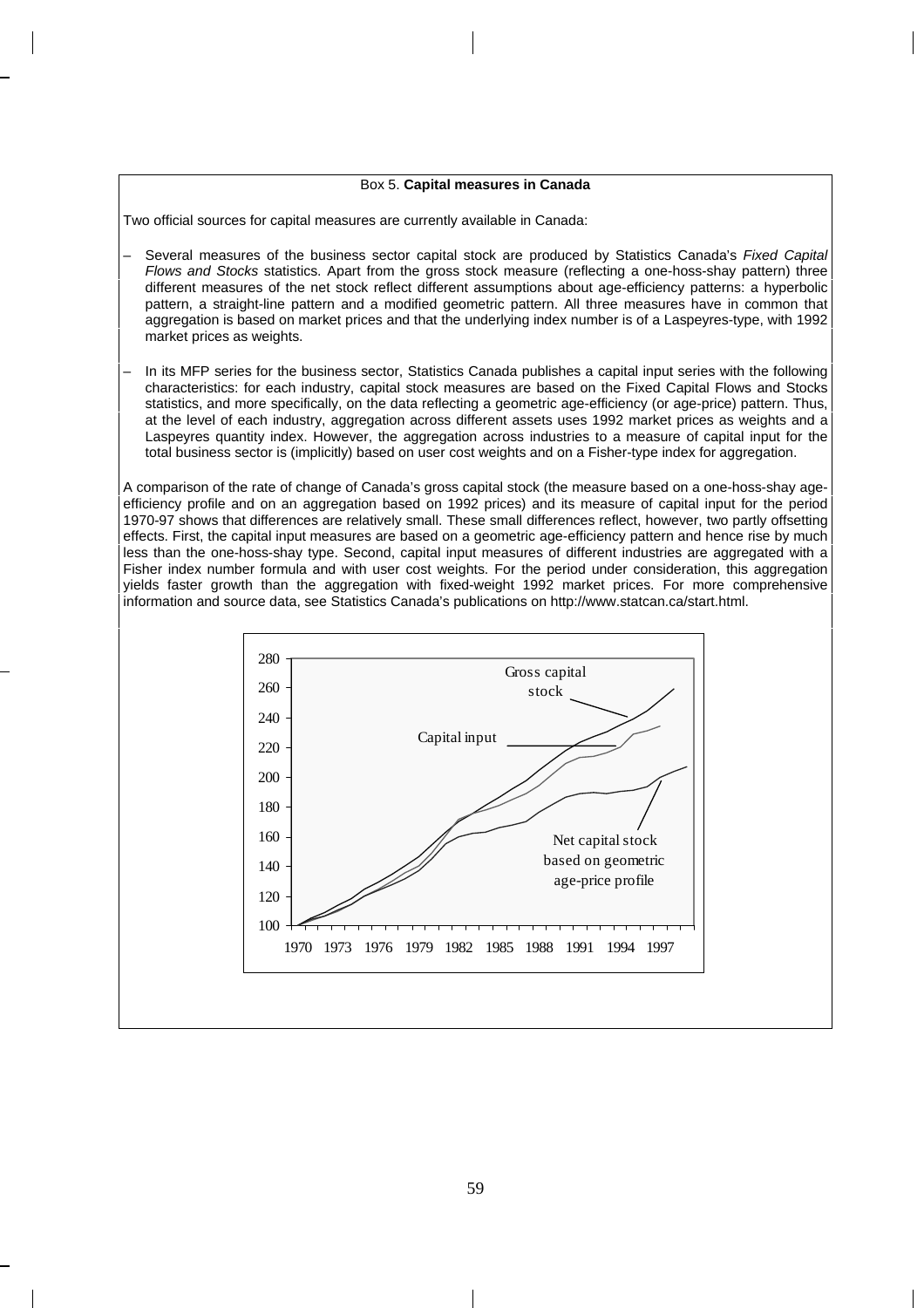#### Box 6. **Capital measures in Australia**

The Australian Bureau of Statistics publishes two distinct and complementary capital measures. The Australian methodology stands out in that it ensures full consistency between the different measures:

- A measure of capital services, as part of ABS' multifactor productivity series.
- − An end-year net capital stock, as part of the Australian System of National Accounts.

Conceptually, ABS' measure of capital services matches closely that of the United States' Bureau of Labor Statistics (BLS). For each asset, capital services are taken as proportional to the productive capital stock, itself based on hyperbolic age-efficiency functions and a symmetric retirement function. ABS distinguishes six types of machinery and equipment, buildings and structures, four types of intangible assets, inventories and land. Aggregation across asset types is based on user cost shares, and on a flexible weight (Törnqvist) index.

The net capital stock is a measure of wealth, and based on age-price profiles for each type of asset that are derived from (and hence fully consistent with) the age-efficiency profiles used in the construction of the productive capital stock and capital services. The derived age-price functions are all of a convex form. As appropriate for a measure of wealth, aggregation uses market prices as weights and is carried out with a flexible weight index number. Measures are presented at current prices and at constant prices ("chain volume measures").

In light of the differences between the form of the age-efficiency function and the age-price function and given the differences in aggregation (market prices vs. user costs), the capital services series grows at a rate that is different from that of the wealth stock series. For a more extensive discussion, see Section 23 of Australian Bureau of Statistics, Australian National Accounts: Concepts, Sources and Methods.

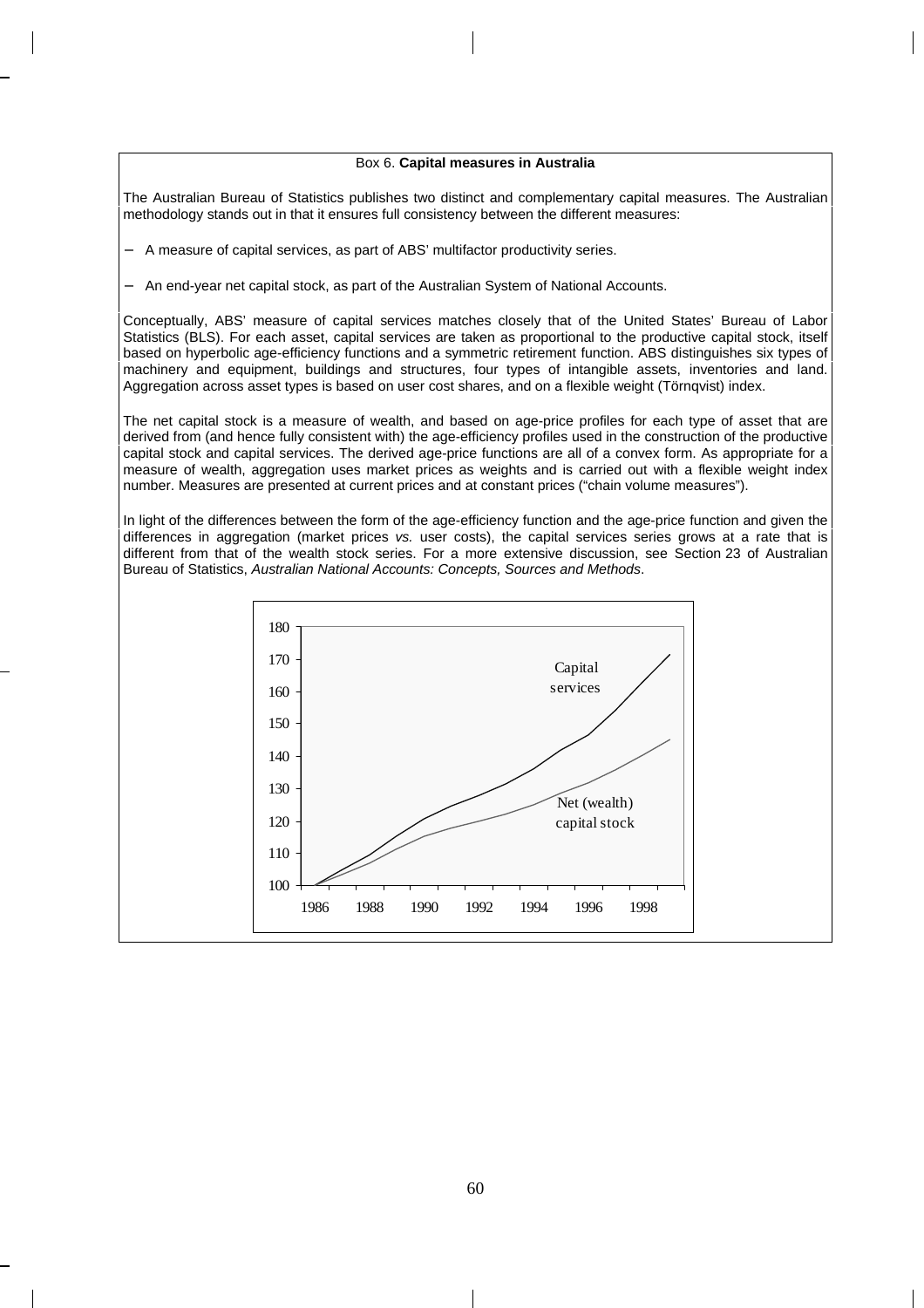# **5.3. Measurement of the productive stock and of capital services**

98. In the absence of directly observable flows of capital services, these are approximated as a proportion of the productive capital stock. Thus, construction of the productive stock for each type of asset constitutes the first step towards measuring the quantity of capital services. This is done with the perpetual inventory method, described below. The step-by-step description relates to a particular type of asset and is accompanied by a numerical example. A more formal presentation can be found in Annex 4.

99. For a particular asset, four basic ingredients are required to construct an empirical measure of its productive capital stock:

- A time series of *investment expenditure* on the asset. Although theory is based on the notion of a homogenous asset, in practice, a particular "type" of asset will always consist of several different assets, and so exhibit a certain degree of heterogeneity. Such heterogeneity should be minimised, however, by applying as narrow a definition as possible of what constitutes an asset type. In this context it is important to note that heterogeneity can also arise over time, in particular in the form of quality change of an asset. Capital theory tells us (Hulten, 1990) that the practice of aggregating investment of different vintages should take into account the changes in quality with a view to aggregating across different years in a common "efficiency" unit. For example, technological progress embodied in information technology capital goods should be reflected in the productive capital stock of computers. When price indices of investment goods are carefully constructed, they are the appropriate tools to convert capital expenditure on different vintages into a common efficiency-weighted unit.
- Thus, the second key ingredient for the computation of productive capital stocks is *producer price indices* of investment goods to deflate investment expenditure series and to obtain constant-quality volume measures of vintage investment. The numerical example presented below (Table 8) uses two assets, A and B and five periods of observation, from year 0 to year 4. For simplicity, it is assumed that current price investment expenditure equals 100 in all periods and for both assets.

|         | Year           | Investment<br>expenditure at<br>current prices | Price index<br>οf<br>investment<br>good | Investment<br>expenditure at<br>constant<br>prices |
|---------|----------------|------------------------------------------------|-----------------------------------------|----------------------------------------------------|
| Asset A | $\theta$       | 100.0                                          | 1.00                                    | 100.0                                              |
|         | 1              | 100.0                                          | 1.05                                    | 95.1                                               |
|         | 2              | 100.0                                          | 1.11                                    | 90.5                                               |
|         | 3              | 100.0                                          | 1.16                                    | 86.1                                               |
|         | 4              | 100.0                                          | 1.22                                    | 81.9                                               |
| Asset B | $\theta$       | 100.0                                          | 1.00                                    | 100.0                                              |
|         | 1              | 100.0                                          | 0.82                                    | 122.1                                              |
|         | $\mathfrak{D}$ | 100.0                                          | 0.67                                    | 149.2                                              |
|         | 3              | 100.0                                          | 0.55                                    | 182.2                                              |
|         | 4              | 100.0                                          | 0.45                                    | 222.6                                              |

# Table 8. **Numerical example: investment data**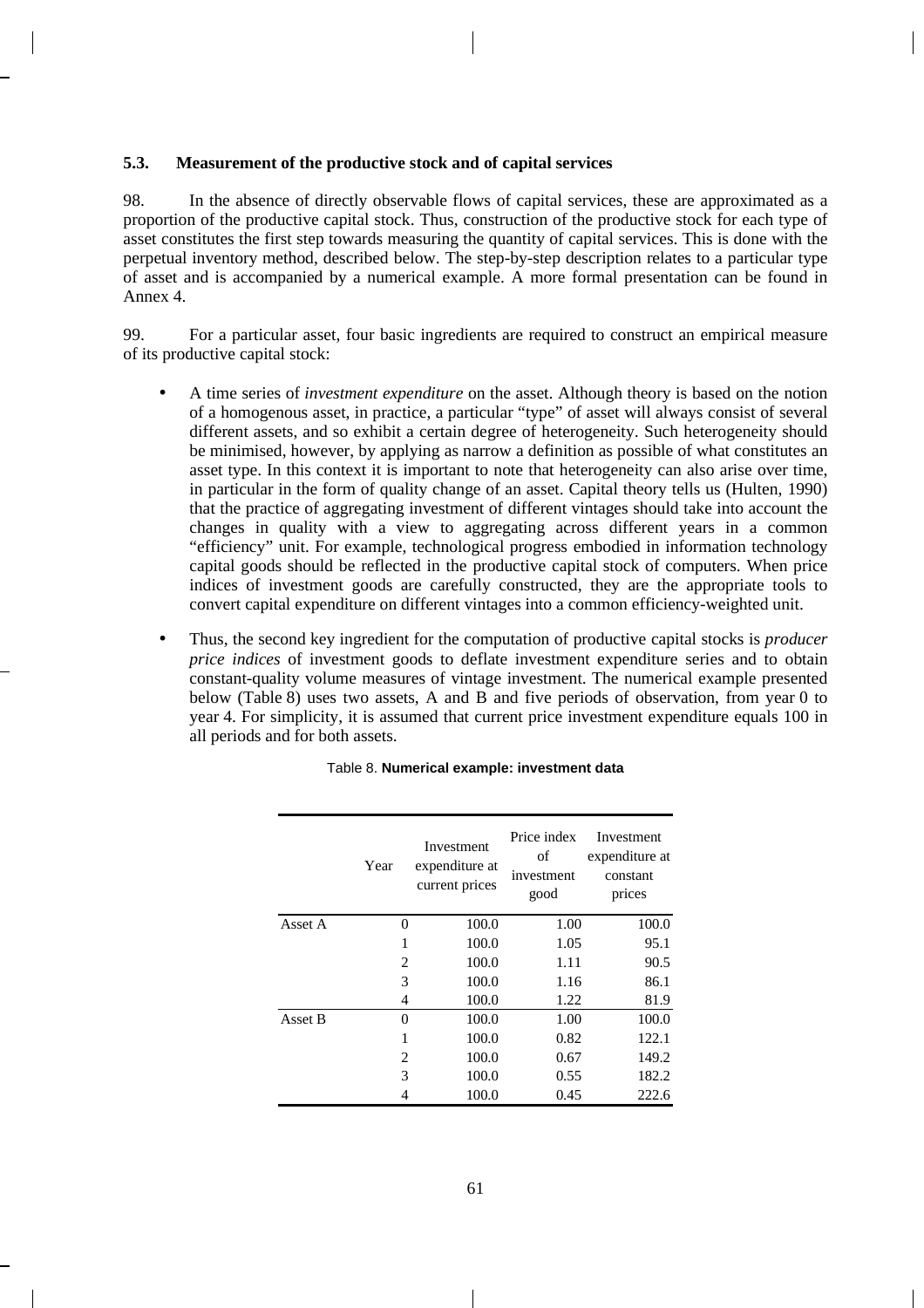• The third piece of information is *retirement patterns* to account for discarded assets. Constructing retirement patterns involves a decision about the service life of different assets and an assumption about the distribution around this service life. Many empirical issues arise in the choice of the retirement pattern and the reader is referred to the OECD Manual on Capital Stock Measurement for an in-depth discussion. To keep things simple, a normal distribution around average expected service life is chosen here. Average service lives are (unrealistically) taken as three years for asset A and two years for asset B. This gives rise to the distribution shown in Table 9: after three years (asset A) and two years (asset B), half of all capital goods of a particular cohort have been retired.

| Share of cohort<br>investment<br>remaining after<br>year | Asset A | Asset B |
|----------------------------------------------------------|---------|---------|
|                                                          | 1.00    | 1.00    |
| 1                                                        | 1.00    | 0.98    |
| 2                                                        | 0.91    | 0.50    |
| 3                                                        | 0.50    | 0.02    |
| 4                                                        | 0.09    | 0.00    |
| 5                                                        | 0.00    | 0.00    |

#### Table 9. **Numerical example (cont'd.): retirement pattern**

Retirement function (normal distribution)

- In many OECD countries, gross capital stock series are routinely constructed. For individual assets, only the retirement pattern and investment and asset price series are needed to construct a gross stock measure. For an individual asset, the gross capital stock can thus be considered an intermediate step towards deriving a productive capital stock. Alternatively, the gross capital stock is interpreted as a special type of productive capital stock where all assets exhibit a one-hoss-shay efficiency profile: as long as assets exist, their productive capacity remains fully intact and drops to zero when they are retired. For a given type of asset, the use of gross capital stocks in productivity analysis has to be assessed from this perspective. To the extent that a one-hoss-shay pattern is plausible, the gross capital stock measure of an asset provides a reasonable substitute for the productive capital stock. It has, for example, been argued that the efficiency profile of computers can usefully be described with a one-hoss-shay pattern. For other assets, decay is a fact, and using the gross capital stock in productivity analysis would therefore over-estimate the quantity of services drawn from a particular asset. Table 10 shows the gross stock calculation for asset A: each cohort of real investment expenditure is multiplied by the retirement function in Table 9. For example, investment in year 1 amounts to 95.1 units. After two years (i.e. in year 3), 91% of this investment are still in operation, corresponding to 86.4 units.
- Fourth, *age-efficiency patterns* have to be defined to account for the loss of productive capacity of capital goods as they age. Age-efficiency patterns map the decline in productive services from an asset as it ages. They are designed to capture the effects of wear and tear. Age-efficiency patterns in combination with retirement patterns reflect deterioration, the combined effects of wear and tear and retirement. A plausible age/efficiency pattern to many kinds of assets is a hyperbolic pattern where productive services of a capital good fall slowly in earlier periods and at an increasing rate in later periods. The US Bureau of Labor Statistics uses such a hyperbolic pattern in its construction of a productive capital stock. Other authors, for example Jorgenson (1989), have extensively used a geometric age-efficiency pattern. The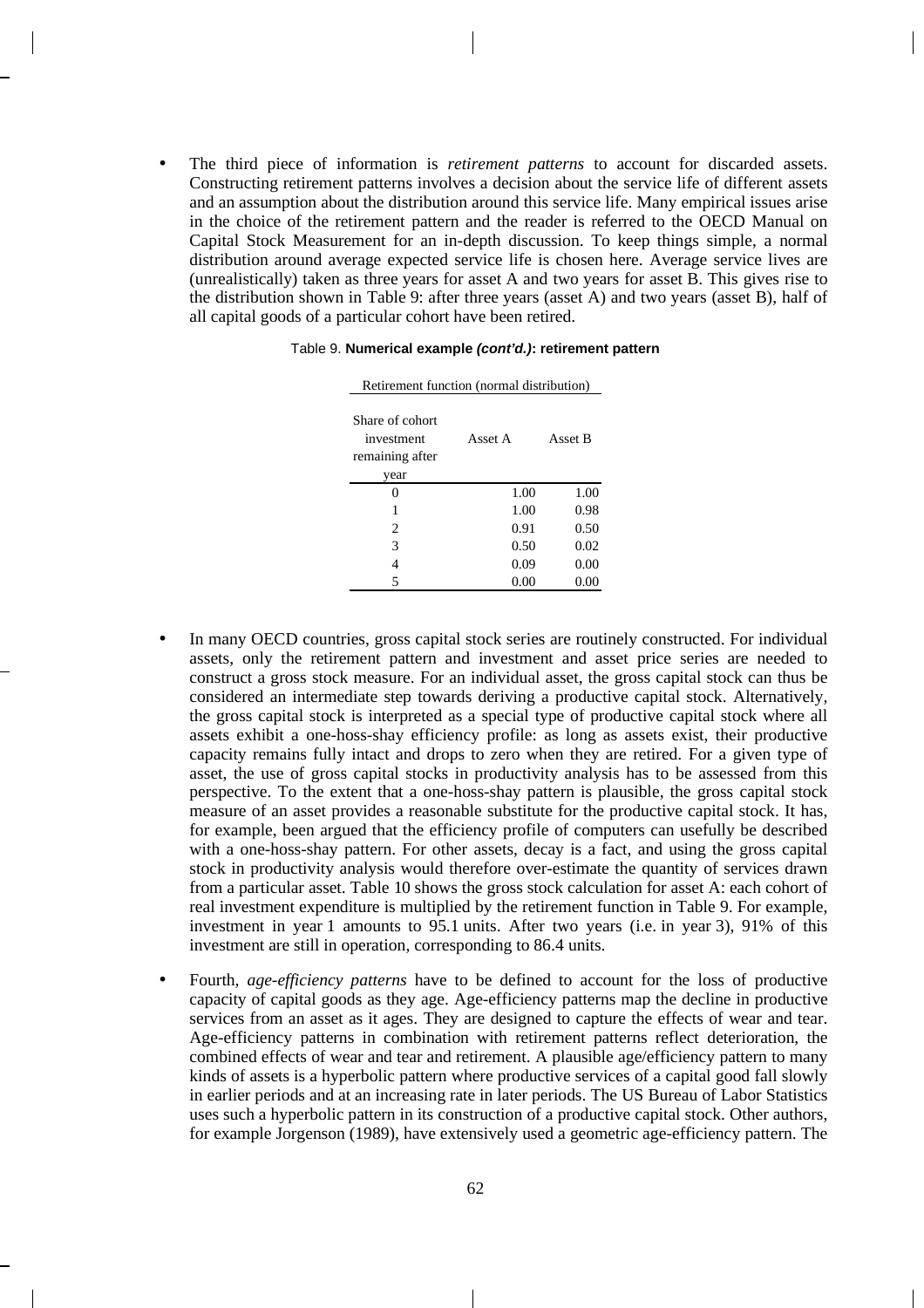key advantage of a geometric pattern is its analytical tractability. Its use greatly facilitates the computation and treatment of depreciation, and, for a single, homogenous asset, the distinction between net (wealth) and productive capital stock disappears. For the present numerical example, a hyperbolic age-efficiency function has been used (Table 12).

|          | Investment at constant prices          |          | Of which remaining at the end of year |       |       |          |
|----------|----------------------------------------|----------|---------------------------------------|-------|-------|----------|
| Year     | Amount                                 | $\Omega$ |                                       | 2     | 3     | 4        |
| $\Omega$ | 100.00                                 | 100.0    | 99.6                                  | 90.9  | 50.0  | 9.1      |
|          | 95.12                                  |          | 95.1                                  | 94.8  | 86.4  | 47.6     |
| 2        | 90.48                                  |          |                                       | 90.5  | 90.1  | 82.2     |
| 3        | 86.07                                  |          |                                       |       | 86.1  | 85.7     |
| 4        | 81.87                                  |          |                                       |       |       | 81.9     |
|          |                                        |          |                                       |       |       |          |
|          | Gross capital stock at constant prices |          | 194.7                                 | 276.1 | 312.7 | 306.5    |
| % change |                                        |          | 66.7%                                 | 34.9% | 12.4% | $-2.0\%$ |
|          |                                        |          |                                       |       |       |          |
|          | Gross capital stock at current prices  |          | 204.7                                 | 305.2 | 363.2 | 374.4    |

# Table 10. **Numerical example (cont'd.): gross stock asset A**

# Table 11. **Numerical example (cont'd.): gross stock asset B**

|      | Investment at constant prices          |          | Of which remaining at the end of year |       |       |                |
|------|----------------------------------------|----------|---------------------------------------|-------|-------|----------------|
| Year | Amount                                 | $\Omega$ |                                       |       | 3     | $\overline{4}$ |
| 0    | 100.00                                 | 100.0    | 97.7                                  | 50.0  | 2.3   | 0.0            |
|      | 122.14                                 |          | 122.1                                 | 119.4 | 61.1  | 2.8            |
| 2    | 149.18                                 |          |                                       | 149.2 | 145.8 | 74.6           |
| 3    | 182.21                                 |          |                                       |       | 182.2 | 178.1          |
| 4    | 222.55                                 |          |                                       |       |       | 222.5          |
|      |                                        |          |                                       |       |       |                |
|      | Gross capital stock at constant prices |          | 219.9                                 | 318.5 | 391.3 | 478.0          |
|      | % change                               |          | 78.8%                                 | 37.1% | 20.6% | 20.0%          |
|      |                                        |          |                                       |       |       |                |
|      | Gross capital stock at current prices  | 100.0    | 180.0                                 | 213.5 | 214.8 | 214.8          |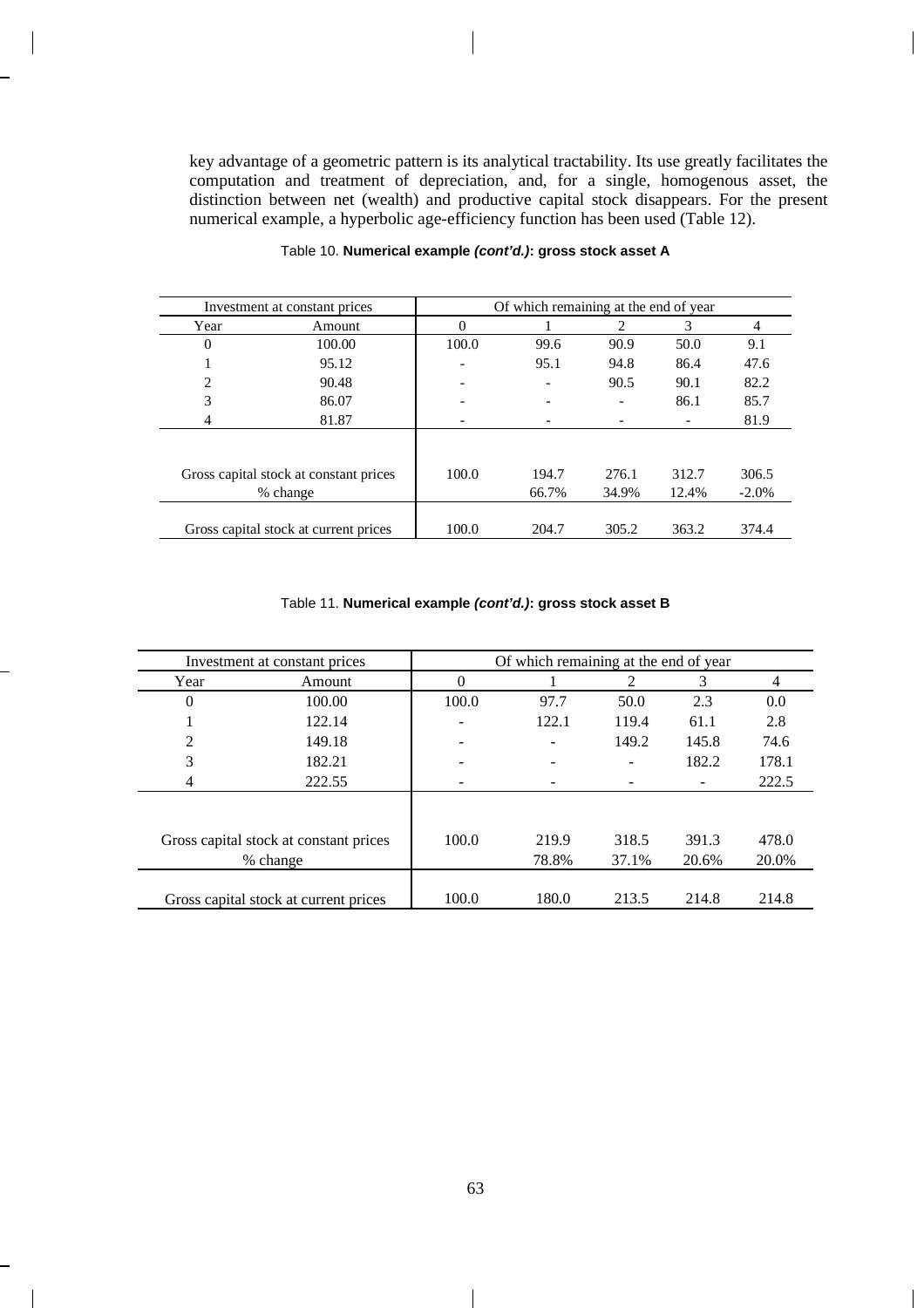| Share of<br>productive<br>capacity<br>remaining at<br>the beginning<br>of year | Asset A | Asset B | 1.00<br>Asset A<br>0.80<br>0.60<br>Asset B<br>0.40         |
|--------------------------------------------------------------------------------|---------|---------|------------------------------------------------------------|
| $\theta$                                                                       | 1.00    | 1.00    | 0.20                                                       |
|                                                                                | 0.89    | 0.80    |                                                            |
| $\overline{c}$                                                                 | 0.75    | 0.50    | 0.00                                                       |
| 3                                                                              | 0.57    | 0.00    | 3<br>$\overline{c}$<br>$\mathbf{0}$<br>5<br>$\overline{4}$ |
| 4                                                                              | 0.33    |         | Year                                                       |
|                                                                                | 0.00    |         |                                                            |

Table 12. **Numerical example (cont'd.): age-efficiency profile**

It should be restated here that the age-efficiency profile of a capital good is in general not identical with its age-price profile. The age-efficiency profile of a particular asset may decline slowly in early years of the asset's service life and faster towards the end; yet the age-price profile may show an inverted shape with fast rates of price declines in early years that level off towards the end of the service life. Only in the case of geometric decay does the age-price profile have the same shape as the age-efficiency profile. This greatly facilitates its analytical tractability. However, a geometrically declining age-efficiency profile is of little intuitive appeal. Yet, it has been pointed out by Wykoff (1989) and Hulten (1990) that if  $$ for a given vintage – there are sub-cohorts of the otherwise homogenous capital good with different retirement dates, the average efficiency decline across sub-cohorts may well take a geometric shape that is different from that for each individual asset.

| Investment at constant prices |                                    | Of which remaining at the end of year |       |       |       |          |
|-------------------------------|------------------------------------|---------------------------------------|-------|-------|-------|----------|
| Year                          | Amount                             | $\Omega$                              |       | 2     | 3     | 4        |
| $\overline{0}$                | 100.00                             | 100.0                                 | 88.5  | 68.2  | 28.6  | 3.0      |
|                               | 95.12                              |                                       | 95.1  | 84.2  | 64.8  | 27.2     |
| $\overline{c}$                | 90.48                              |                                       |       | 90.5  | 80.1  | 61.7     |
| 3                             | 86.07                              |                                       |       |       | 86.1  | 76.2     |
| $\overline{4}$                | 81.87                              |                                       |       |       |       | 81.9     |
|                               |                                    |                                       |       |       |       |          |
|                               | Productive stock at constant       |                                       |       |       |       |          |
|                               | prices                             | 100.0                                 | 183.7 | 242.9 | 259.6 | 250.0    |
|                               | % change                           |                                       | 60.8% | 27.9% | 6.7%  | $-3.8\%$ |
|                               |                                    |                                       |       |       |       |          |
|                               | Productive stock at current prices | 100.0                                 | 193.1 | 268.4 | 301.6 | 305.3    |

#### Table 13. **Numerical example (cont'd.): productive stock of asset A**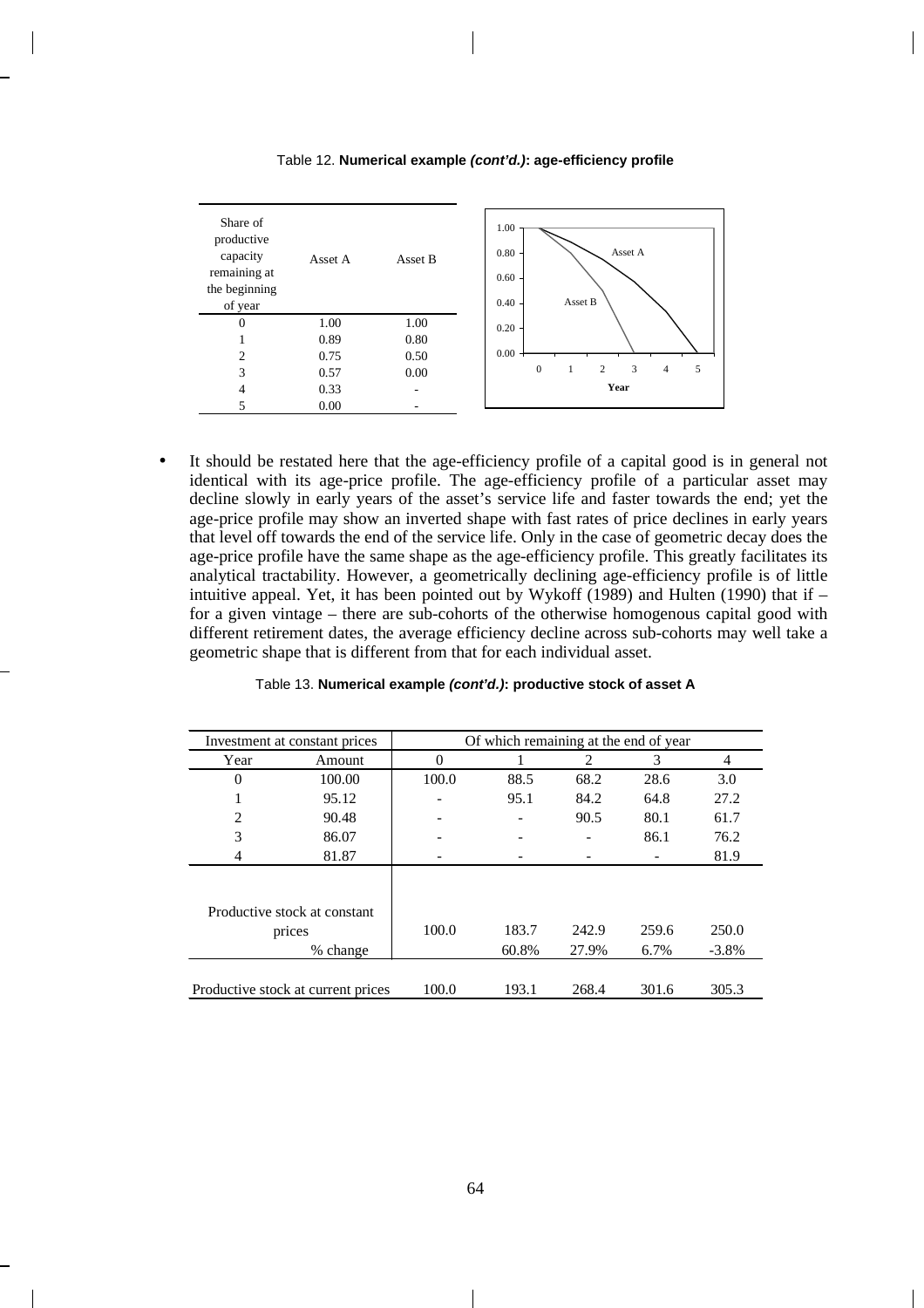| Investment at constant prices |                                    | Of which remaining in year |       |       |       |       |
|-------------------------------|------------------------------------|----------------------------|-------|-------|-------|-------|
| Year                          | Amount                             | $\Omega$                   |       | 2     | 3     | 4     |
| 0                             | 100.00                             | 100.0                      | 78.2  | 25.0  | 0.0   | 0.0   |
| 1                             | 122.14                             |                            | 122.1 | 95.5  | 30.5  | 0.0   |
| $\overline{2}$                | 149.18                             |                            |       | 149.2 | 116.6 | 37.3  |
| 3                             | 182.21                             |                            |       |       | 182.2 | 142.5 |
| 4                             | 222.55                             |                            |       |       |       | 222.5 |
|                               | Productive stock at constant       |                            |       |       |       |       |
|                               | prices                             | 100.0                      | 200.3 | 269.7 | 329.4 | 402.3 |
|                               | % change                           |                            | 69.5% | 29.7% | 20.0% | 20.0% |
|                               |                                    |                            |       |       |       |       |
|                               | Productive stock at current prices | 100.0                      | 164.0 | 180.8 | 180.8 | 180.8 |

#### Table 14. **Numerical example (cont'd.): productive stock of asset B**

• To derive the productive stock for each asset, each cell in the matrix for the gross capital stock computation is multiplied by the age-efficiency profile. For the present numerical example, the result is shown in Table 13. For example, real investment in year 1 amounted to 95.1 units. After two years (i.e. at the end of year 3), the productive capacity of this cohort has shrunk to 64.8 units, the combined effects of retirement (only 91% remain as shown in Table 9) and of efficiency losses (reduced to 75%, taken from Table 12). Similar, a productive stock can be computed for asset B (Table 14).

# **5.4. Measurement of user costs**

100. Capital services have been described as the flow of services from capital goods into the production process. Associated with the quantity component of capital services comes a price component, the user cost or rental price of capital as formulated by Jorgenson (1963), and in an early form by Walras  $(1874)^{38}$  User costs represent the amount of rent that would have been charged in order to cover costs of *q* dollars' worth of an asset (Bureau of Labor Statistics, 1983). In their simplest form, they are expressed as:

$$
\mu_t = q_t \cdot (r_t + d_t) - (q_t - q_{t-1}).
$$

101. In this expression, the user cost of capital of an asset,  $\mu_t$ , is the per-period cost of using the services of the asset.  $q_t$  designates the market price of a new asset,  $d_t$  is the rate of depreciation and  $r<sub>t</sub>$  is some measure of the cost of financial capital such as the market rate of interest.

102. The first term of the user cost expression,  $q_t \cdot (r_t + d_t)$ , measures the cost of financing the asset. It comprises  $q_t r_t$ , the interest payment if a loan was taken out to acquire the asset or the opportunity cost of employing capital elsewhere than in production if the acquisition of the asset was financed from equity capital.  $r_t$  has also been called "internal rate of return" or "net rate of return". To

<sup>-</sup>38. This early reference was pointed out by Erwin Diewert who quotes W. Jaffé (1954), translation of L. Walras (1874), *Elements of Pure Economics*, Homewood, Illinois, R.D. For an explicit user cost formula, see p. 269.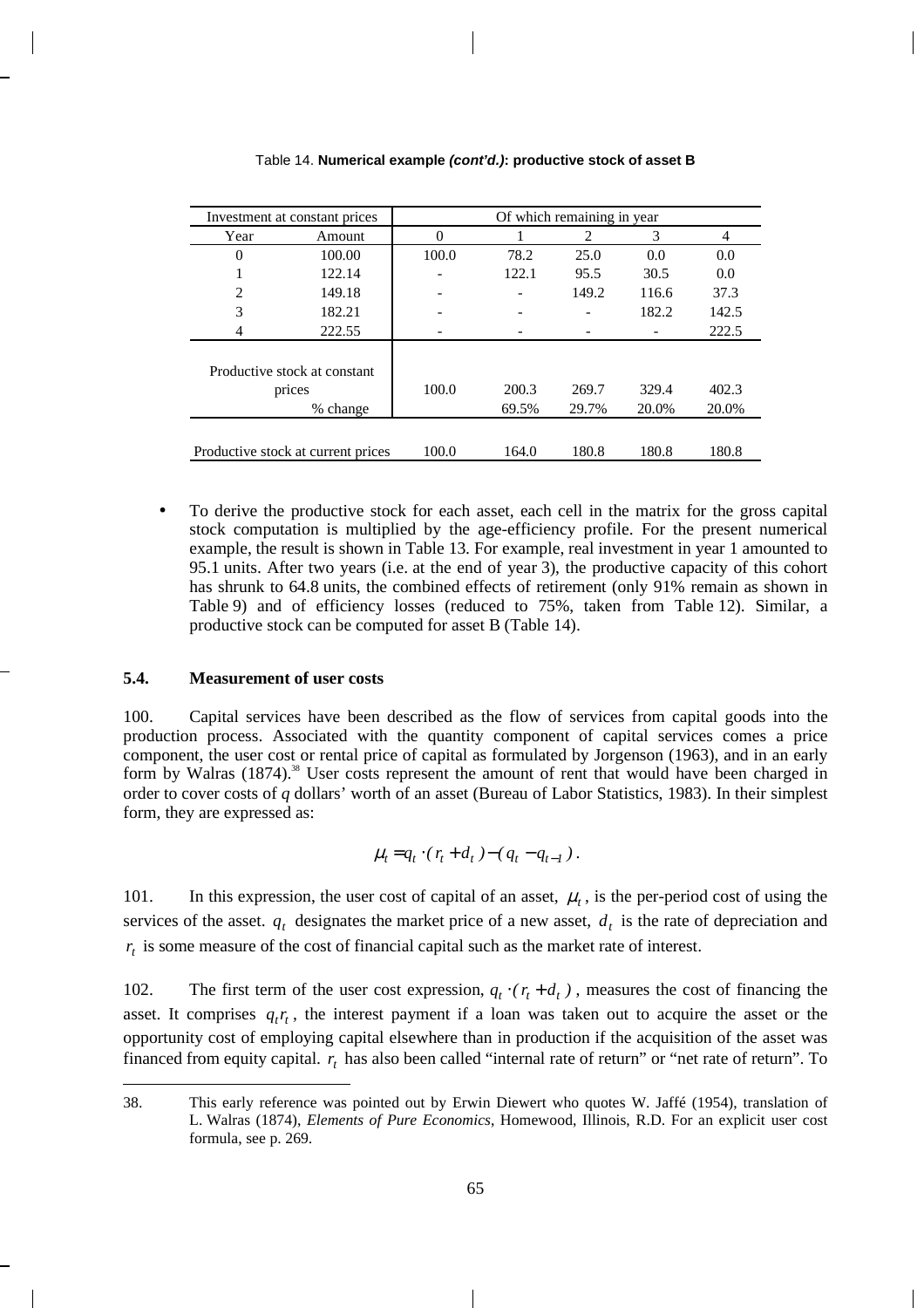the interest cost has to be added  $q_t d_t$ , the cost of depreciation or the loss in value of the machine because it ages. The loss in value reflects physical decay or efficiency loss of the asset, but also the fact that its expected service life has declined by one period.

103. The second term of the user cost expression  $(q_t - q_{t-1})$  measures capital gains or losses, or re-valuation of an asset. This is the change in value that corresponds to a rise or fall in the price of that asset, independent of the effects of ageing. Independence of ageing effects arise because  $(q_t - q_{t-1})$  is a comparison of prices of *new* capital goods in two different periods. Thus, any difference that may be observed cannot be due to wear and tear of the asset, but only due to other effects such as general price changes or obsolescence. There are several possibilities for the empirical implementation of this term, each with potentially different results. This is further discussed in Section 5.4.2.

104. Note the implicit definition of "depreciation" in this manual, which is confined to the change in value because of ageing. Thus, a one-year depreciation rate corresponds to comparing the price of a one-year old asset in year *t* to the price of a new asset in the same year *t*. This notion of "depreciation" excludes the change in value of an asset that is due to a change in its market price from one period to the next. The latter effect, which may be due to obsolescence, is incorporated in the capital gains/loss term discussed below. Hill (2000) points out that the SNA 93 uses a broader notion of "depreciation" to describe the entire "foreseen" or "normal" change in value of an asset between the beginning and the end of an accounting period:<sup>39</sup> "...the decline, during the course of the accounting period, in the current value of the stock of fixed assets owned and used by a producer as a result of physical deterioration, normal obsolescence or normal accidental damage." This type of depreciation is also called "consumption of fixed capital". A useful way to distinguish the two concepts is to label the more narrowly defined depreciation (as used in this manual) as "cross-section depreciation" and to use the term "time-series depreciation" when both ageing and capital gains/losses are included.

105. It should be noted that the formula  $\mu_t = q_t \cdot (r + d_t) - (q_t - q_{t-1})$  abstracts from all effects of taxation. The Australian Bureau of Statistics and the United States Bureau of Labor Statistics, for example, augment the user cost expression to incorporate effects of corporate income taxes, tax depreciation allowances, investment tax credits and indirect taxes.<sup>40</sup> It is apparent that the inclusion of tax variables comes at a non-negligible cost. For a full implementation, historical and current tax laws have to be monitored, by type of asset and by industry, along with assumptions of assets' tax lives and estimates of business income tax rates.

# *5.4.1. Age-price profiles, net stock and depreciation*

106. Given these concepts, how are rates of depreciation, and net rates of return actually measured? The following paragraphs provide again a step-by-step description of implementation.

• Age-price profile. There are at least three possible ways to obtain information about ageprice profiles. First, there are econometric studies of used asset markets such as Hulten and Wykoff (1980). Unfortunately, such studies are scarce and, by their very nature, cannot capture price profiles of capital goods for which there are no second-hand markets. A second possibility is to assume a certain price/age pattern. In the case of a geometrically declining

<sup>-</sup>39. *System of National Accounts 1993*, para. 6.179.

<sup>40.</sup> For details, see Bureau of Labor Statistics (1983), p. 49.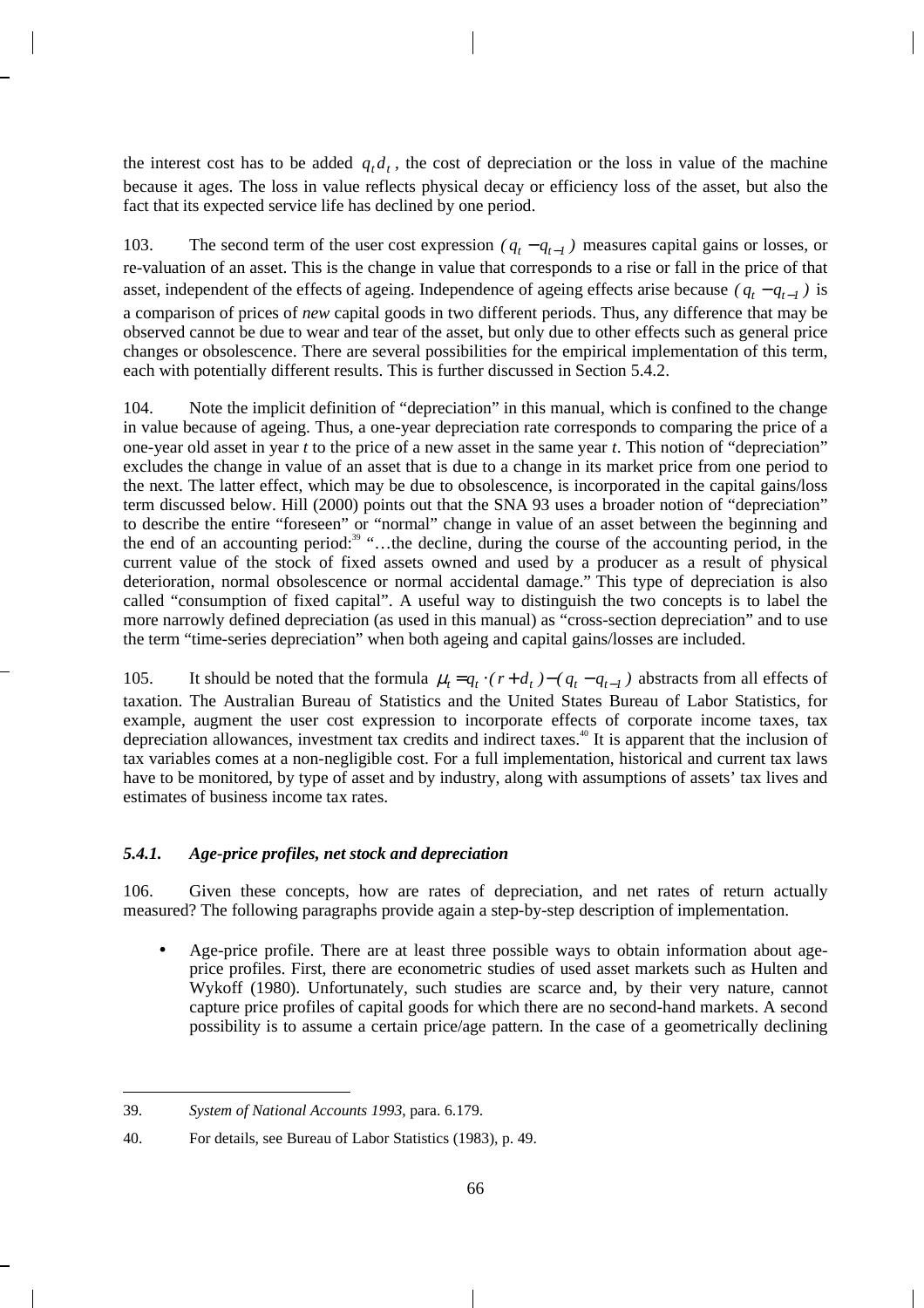pattern, the (constant) rate of depreciation can be computed, $4<sup>41</sup>$  given a measure for the asset's service life. A third possibility is to formulate an hypothesis about the form of the ageefficiency profile and then infer the age-price profile.

- If age-price profiles are empirically determined or assumed, then there is an implication for the corresponding age-efficiency profile. In the case of a strictly geometric age-price profile, the age-efficiency profile will take the same geometric form. For other versions of ageefficiency profiles, the relationship is more complicated and, even in a simplified form requires assumptions on interest rates. By this link, every age-efficiency profile gives rise to a specific age-price profile and parameters have to be chosen so as to ensure consistency. This includes the frequently encountered case of a linear age-price profile or straight-line depreciation, which is not normally consistent with a linear age-efficiency profile and vice versa. One notes also that the combined retirement and age-efficiency pattern may have a form that is similar to a geometric age-price profile. For example, the French statistical office combines lognormal retirement functions and straight-line depreciation patterns. This results in figures that are close to those obtained when assuming geometric patterns of depreciation for the overall group of assets (Mairesse, 1972).
- If the third possibility is adopted, an hypothesis is first adopted about the form of the ageefficiency profiles and the age-price profiles are then inferred from the age-efficiency pattern. Of course, this implies replacing one set of assumptions (about age-price profiles) by another one (about age-efficiency profiles). The example presented here follows this approach (Table 15). Age-price profiles are derived from the age-efficiency profiles with the help of a simplified version of a fundamental asset market equilibrium condition. This condition, which states that the price of an asset equals the discounted stream of its future services, has a long history in economics (Hill, 1999b) with its origins going back at least to Hotelling (1925). A more comprehensive presentation of this condition and of its simplified version to compute the age-price profile is given in Annex 4.

| Value of an<br>asset of age x<br>compared to a<br>new asset | Asset A | Asset B |
|-------------------------------------------------------------|---------|---------|
| 0                                                           | 1.00    | 1.00    |
|                                                             | 0.73    | 0.57    |
| $\overline{c}$                                              | 0.48    | 0.22    |
| 3                                                           | 0.27    | 0.00    |
| 4                                                           | 0.10    | 0.00    |
| 5                                                           | 0.00    | 0.00    |

#### Table 15. **Numerical example (cont'd): age-price profile of assets**

• Depreciation rates. Given an age-price profile for a particular asset, its net stock can be constructed. The procedure is symmetric to the one for the productive stock: starting from the gross stock measure, the age-price profile is applied to the various vintages of investment. For the present numerical example, the outcomes for assets A and B are given

j

<sup>41.</sup> This is commonly done with the method of the "double declining balance", where the rate of depreciation is evaluated as 2 divided by the service life.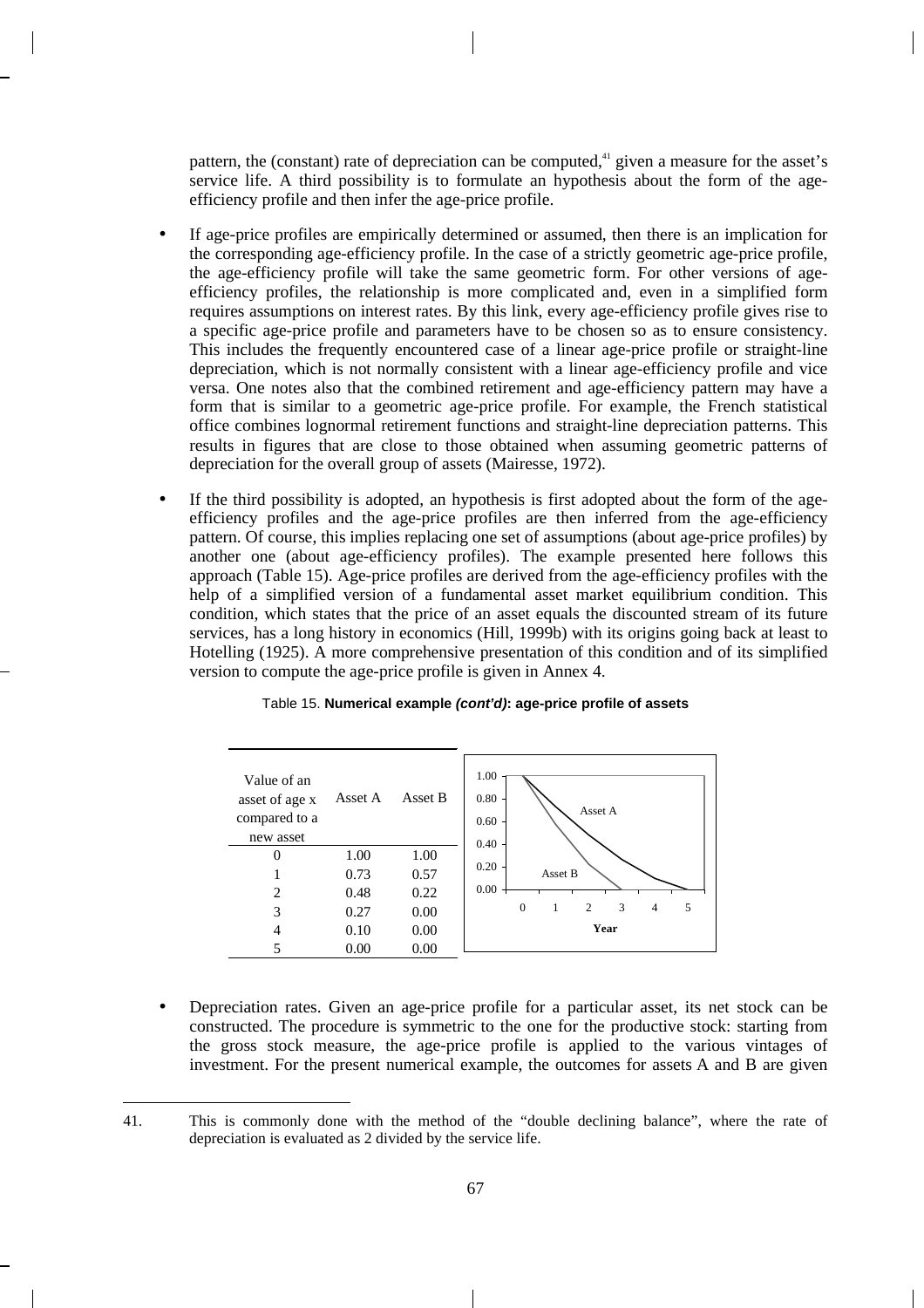below (Table 16 and Table 17). In a first instance, the net (wealth) stock is expressed at constant prices, and then inflated to yield market values of assets at current prices. When expressed in real terms, the year-to-year change of the net (wealth) stock has two components: additions to the net (wealth) stock due to new investment, and deductions from it due to depreciation. Because depreciation is expressed in real terms here, it only reflects the effects of ageing, and does not pick up any re-valuation effects. This is the same concept of depreciation as the one underlying the depreciation term  $d_{i,t}$  in the user cost equation. The ratio of the level of depreciation to the net (wealth) stock can therefore be used to yield an estimate for the rate of depreciation, or  $d_{it}$  in the user cost term. Depreciation rates in the numerical example are quite high due to the short life spans that were assumed for the two assets. The tables also show a line entry "consumption of fixed capital" to point to the link with the SNA93 production and wealth accounts.

|                                   | Investment at constant prices         |          | Of which remaining (real) value at the end of year |       |       |                |
|-----------------------------------|---------------------------------------|----------|----------------------------------------------------|-------|-------|----------------|
| Year                              | Amount                                | $\Omega$ |                                                    | 2     | 3     | $\overline{4}$ |
| 0                                 | 100.0                                 | 100.0    | 72.6                                               | 43.7  | 13.3  | 0.9            |
|                                   | 95.1                                  |          | 95.1                                               | 69.1  | 41.6  | 12.7           |
| 2                                 | 90.5                                  |          |                                                    | 90.5  | 65.7  | 39.6           |
| 3                                 | 86.1                                  |          |                                                    |       | 86.1  | 62.5           |
| 4                                 | 81.9                                  |          |                                                    |       |       | 81.9           |
|                                   |                                       |          |                                                    |       |       |                |
| Wealth stock at constant prices   |                                       | 100.0    | 167.7                                              | 203.3 | 206.7 | 197.5          |
| Change between adjacent years     |                                       |          | 67.7                                               | 35.5  | 3.4   | $-9.2$         |
| $=$ investment at constant prices |                                       |          | 95.1                                               | 90.5  | 86.1  | 81.9           |
|                                   | minus depreciation at constant prices |          | 27.4                                               | 54.9  | 82.6  | 91.0           |
| Depreciation rate*                |                                       |          | 0.16                                               | 0.27  | 0.40  | 0.46           |
| Wealth stock at current prices    |                                       | 100.0    | 176.3                                              | 224.6 | 240.1 | 241.3          |
| Change between adjacent years     |                                       |          | 76.3                                               | 48.3  | 15.5  | 1.1            |
| $=$ Investment at current prices  |                                       |          | 100.0                                              | 100.0 | 100.0 | 100.0          |
|                                   | minus consumption of fixed capital    |          | 23.7                                               | 51.7  | 84.5  | 98.9           |

| Table 16. Numerical example (cont'd): net (wealth) stock and depreciation rates of asset A |  |
|--------------------------------------------------------------------------------------------|--|
|--------------------------------------------------------------------------------------------|--|

\*Depreciation rate = depreciation at constant prices/wealth stock at constant prices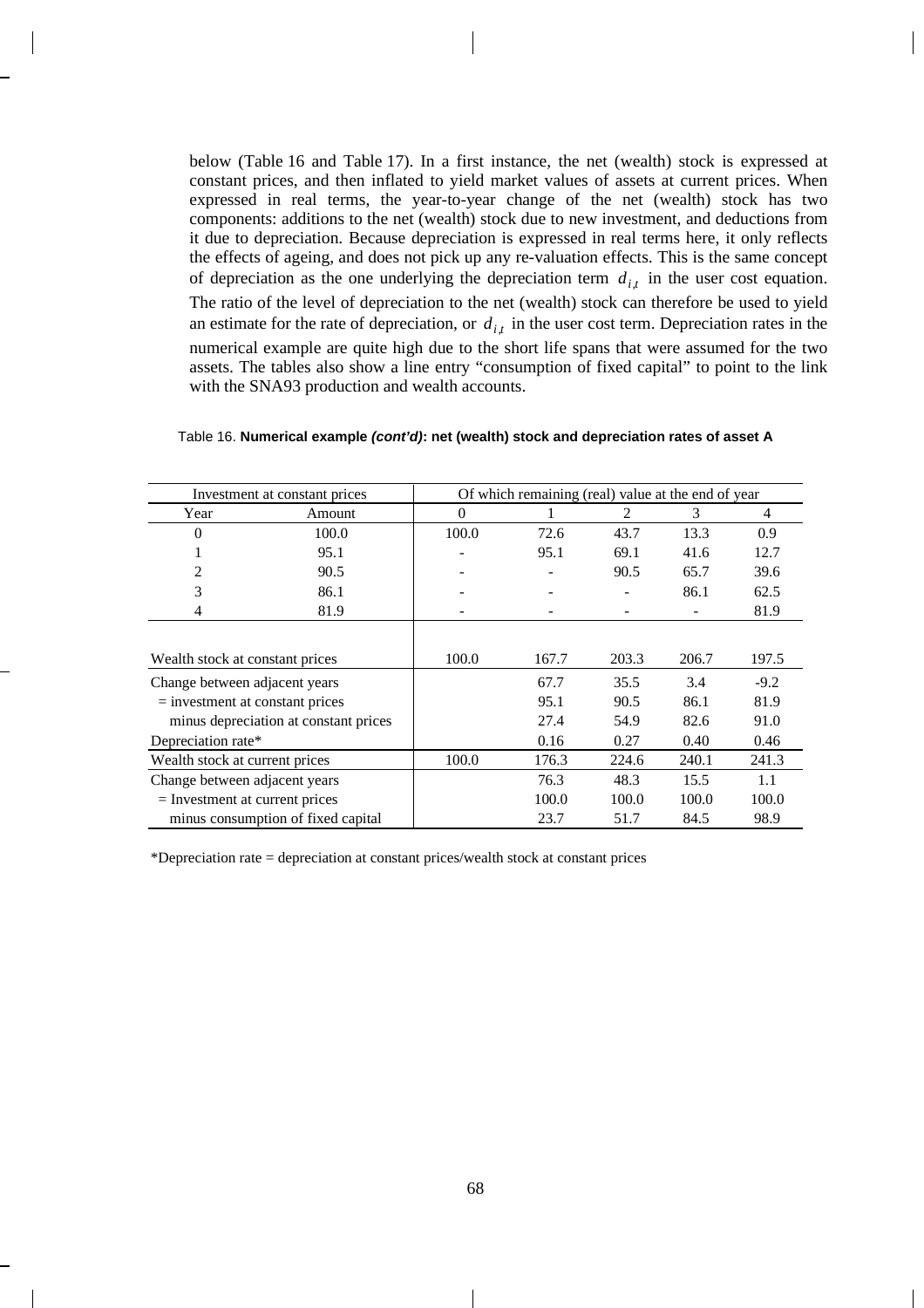#### Table 17. **Numerical example (cont'd): net (wealth) stock and depreciation rates of asset B**

| Investment at constant prices         |                                    | Of which remaining (real) value at the end of year |       |                |       |       |  |
|---------------------------------------|------------------------------------|----------------------------------------------------|-------|----------------|-------|-------|--|
| Year                                  | Amount                             | $\Omega$                                           |       | $\mathfrak{D}$ | 3     | 4     |  |
| $\theta$                              | 100.00                             | 100.0                                              | 56.1  | 11.2           | 0.0   | 0.0   |  |
|                                       | 122.14                             |                                                    | 122.1 | 68.5           | 13.7  | 0.0   |  |
| 2                                     | 149.18                             |                                                    |       | 149.2          | 83.7  | 16.7  |  |
| 3                                     | 182.21                             |                                                    |       |                | 182.2 | 102.2 |  |
| 4                                     | 222.55                             |                                                    |       |                |       | 222.5 |  |
| Wealth stock at constant prices       |                                    | 100.0                                              | 178.2 | 228.9          | 279.6 | 341.5 |  |
| Change between adjacent years         |                                    |                                                    | 78.2  | 50.7           | 50.7  | 61.9  |  |
| $=$ investment at constant prices     |                                    |                                                    | 122.1 | 149.2          | 182.2 | 222.6 |  |
| minus depreciation at constant prices |                                    |                                                    | 43.9  | 98.5           | 131.5 | 160.7 |  |
| Depreciation rate*                    |                                    |                                                    | 0.25  | 0.43           | 0.47  | 0.47  |  |
| Wealth stock at current prices        |                                    | 100.0                                              | 145.9 | 153.4          | 153.4 | 153.4 |  |
| Change between adjacent years         |                                    |                                                    | 45.9  | 7.5            | 0.0   | 0.0   |  |
| $=$ Investment at current prices      |                                    |                                                    | 100.0 | 100.0          | 100.0 | 100.0 |  |
|                                       | minus consumption of fixed capital |                                                    | 54.1  | 92.5           | 100.0 | 100.0 |  |

\*Depreciation rate = depreciation at constant prices/wealth stock at constant prices

# *5.4.2. Nominal rate of return and capital gains/losses*

107. Theory provides no specific guidance as to the measurement of the nominal rate of return, *r*. Depending on a firm's financing pattern, *r* could be measured as the interest rate at which a firm can raise funds or it could be measured as a return on government bonds, *i.e.* the risk-less opportunity cost of investment, if investment is financed from retained earnings. For purposes of productivity measurement, such distinctions are rarely made, $4^2$  and there are two basic approaches towards measuring the rate of return.

108. This first approach, in the spirit of Hall and Jorgenson (1967) estimates the internal rate of return with the help of an accounting identity: total non-labour income is the difference between value added and labour compensation. Non-labour income is equated with capital income. Given this estimate for the total value of capital services, in conjunction with a measure of the capital stock, of depreciation and of capital gains, the rate of return can be computed residually. More specifically, suppose there is only one type of asset, and let  $\mu K^P$  be capital income. Capital income is calculated residually as the difference between gross value added and labour compensation.<sup>43</sup> It equals the value of capital services, or the product of the user cost of capital (called  $\mu$  here) times the quantity of

capital services, that are proportional to the productive capital stock at constant prices,  $K^P$ . Given capital income  $\mu_t K_t^P$ , as well as a measure of depreciation and the price index for capital goods, *r* can

<sup>-</sup>42. In general, financing and investment decisions of firms are interdependent and capturing these links implies modelling efforts that are clearly beyond the scope of non-parametric productivity measurement. See Nickel (1978) for a discussion of issues.

<sup>43.</sup> In practice, this is less straightforward. In particular, mixed income of self-employed persons has to be allocated between labour and capital. See Section 4.4 for a discussion.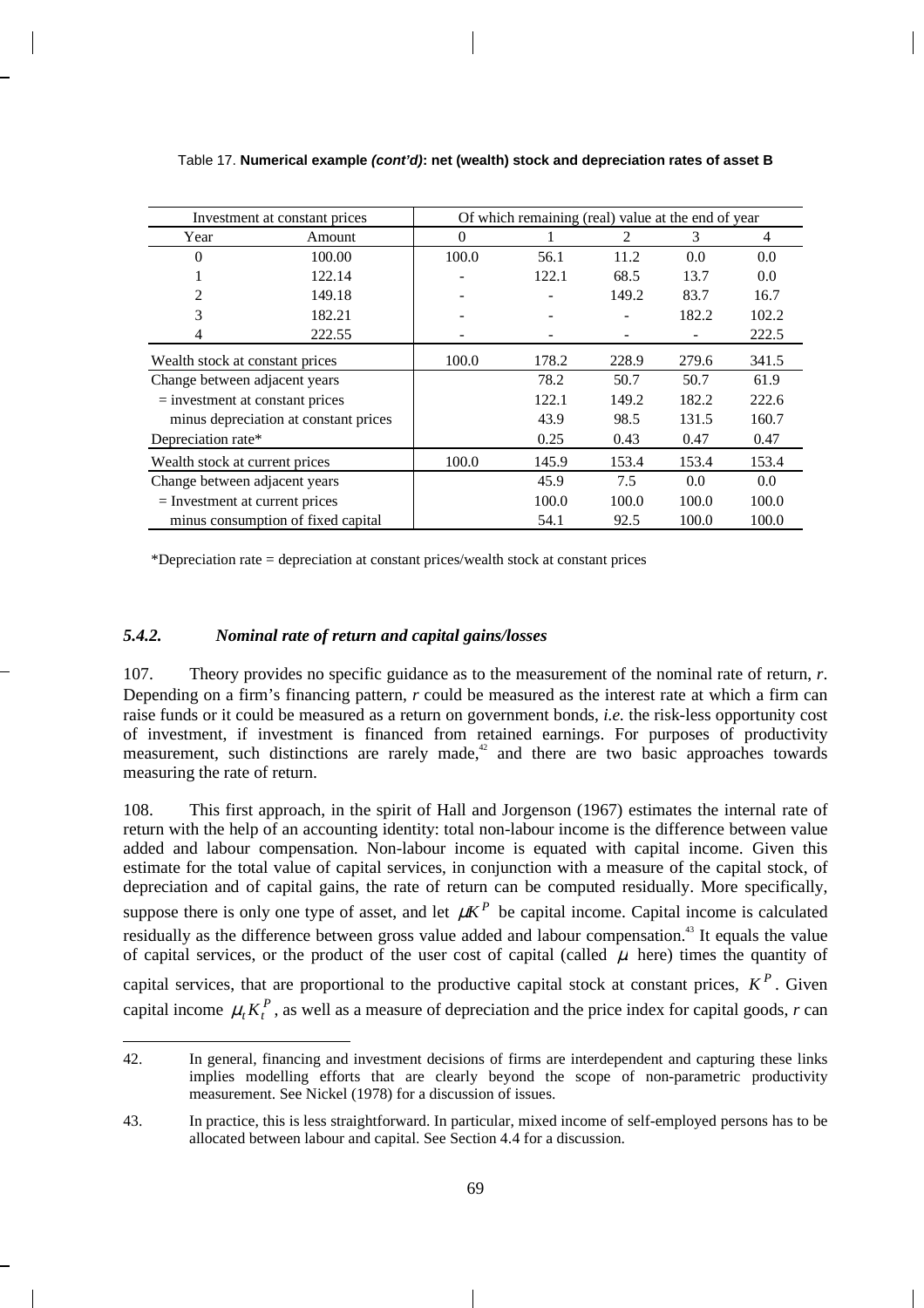be computed from the relationship  $\mu_t K_t^P = q_t (r_t + d_t - \frac{q_t - q_{t-1}}{q_t}) \cdot K_t^P$ *t*  $t_t K_t^P = q_t (r_t + d_t - \frac{q_t - q_{t-1}}{q_t}) \cdot K_t$  $\mu_t K_t^P = q_t (r_t + d_t - \frac{q_t - q_{t-1}}{P}) \cdot K_t^P$ . This way, the rate of return is computed as an endogenous variable.

109. A different way of interpreting the same relationship is to call  $(r_t + d_t - \frac{q_t - q_{t-1}}{q}) = GRR_t$ *t*  $\frac{d}{dt} + d_t - \frac{q_t - q_{t-1}}{q_t} = GRR$  $(r_t + d_t - \frac{q_t - q_{t-1}}{q_t}) = GRR_t$  a

gross rate of return and to state that capital income (user costs times the productive real stock) equals the gross return on the current price productive stock, where gross return is computed as the gross rate of return applied to the current price capital stock:  $\mu_t K_t^P = GRR_t \cdot q_t K_t^P$ . If there are several types of assets, it is assumed that  $r$  is the same across assets and a similar procedure applies.<sup>44</sup>

110. To illustrate, consider Table 18. It starts with a total capital income of 300 currency units at current prices, taken from the production account of the national accounts. Following the procedure outlined in the preceding paragraph, an *ex post* internal or net rate of return is computed that is equal across all assets. When the rate of depreciation is added to, and the rate of capital gains/losses is deducted from, the internal rate of return, the gross rate of return to the capital stock follows. Multiplication of the gross rate with the current price productive stock yields capital income by asset. By construction, the sum across assets equals exactly the total capital income (300 units in the present example). It was also shown earlier that capital income equals the value of the real productive stock multiplied by its service price, or user cost of capital. Hence, an asset's share in total capital income is also its share in total user costs.

| Year           | Capital       | Net (internal)<br>rate of return | Gross rate of return |         | Productive stock at<br>current prices |         | Capital income |         |       |
|----------------|---------------|----------------------------------|----------------------|---------|---------------------------------------|---------|----------------|---------|-------|
|                | <i>n</i> come |                                  | Asset A              | Asset B | Asset A                               | Asset B | Asset A        | Asset B | Total |
| 0              | 300.0         |                                  |                      |         |                                       |         |                |         |       |
|                | 300.0         | 0.6                              | 0.7                  | 1.0     | 193.1                                 | 164.0   | 132.7          | 167.3   | 300.0 |
| $\overline{c}$ | 300.0         | 0.3                              | 0.5                  | 0.9     | 268.4                                 | 180.8   | 135.0          | 165.0   | 300.0 |
| 3              | 300.0         | 0.2                              | 0.5                  | 0.8     | 301.6                                 | 180.8   | 151.3          | 148.7   | 300.0 |
| 4              | 300.0         | 0.1                              | 0.5                  | 0.8     | 305.3                                 | 180.8   | 159.0          | 141.0   | 300.0 |

Table 18. **Numerical example (cont'd.): user costs and capital income**

111. While this approach is quite common and easy to implement, it requires that the underlying production function exhibit constant returns to scale, that markets are competitive and that the expected rate of return equal the *ex post*, realised rate of return. A practical problem can also arise when capital income in the national accounts (gross operating surplus) is small and rates of return turn negative.

112. A second possibility is to use some exogenous value for the rate of return, for example interest rates for government bonds or as indicated in the *OECD Manual on Capital Stock Measurement,* as an average of the borrowing and lending rates faced by producers. Such an external measure can be a plausible alternative to the internal measure outlined above. One of its consequences is that the external rate fully defines the user cost term. Consequently, the total value of capital

-44. For several assets *i,* the rate of return is determined from the equation  $- wL = \mu K_t^P = \sum_i (r + d_{i,t} - \frac{q_{i,t} - q_{i,t-1}}{q_{i,t}})$  $\sum_{i,t}^P K_{i,t}^P$ *i,t*  $\sum_{i}^{P} = \sum_{i} (r + d_{i,t} - \frac{q_{i,t} - q_{i,t-1}}{q_{i,t}}) q_{i,t} K$  $PQ - wL = \mu K_t^P = \sum (r + d_{i,t} - \frac{q_{i,t} - q_{i,t-1}}{q_{i,t}})q_{i,t}K_{i,t}^P$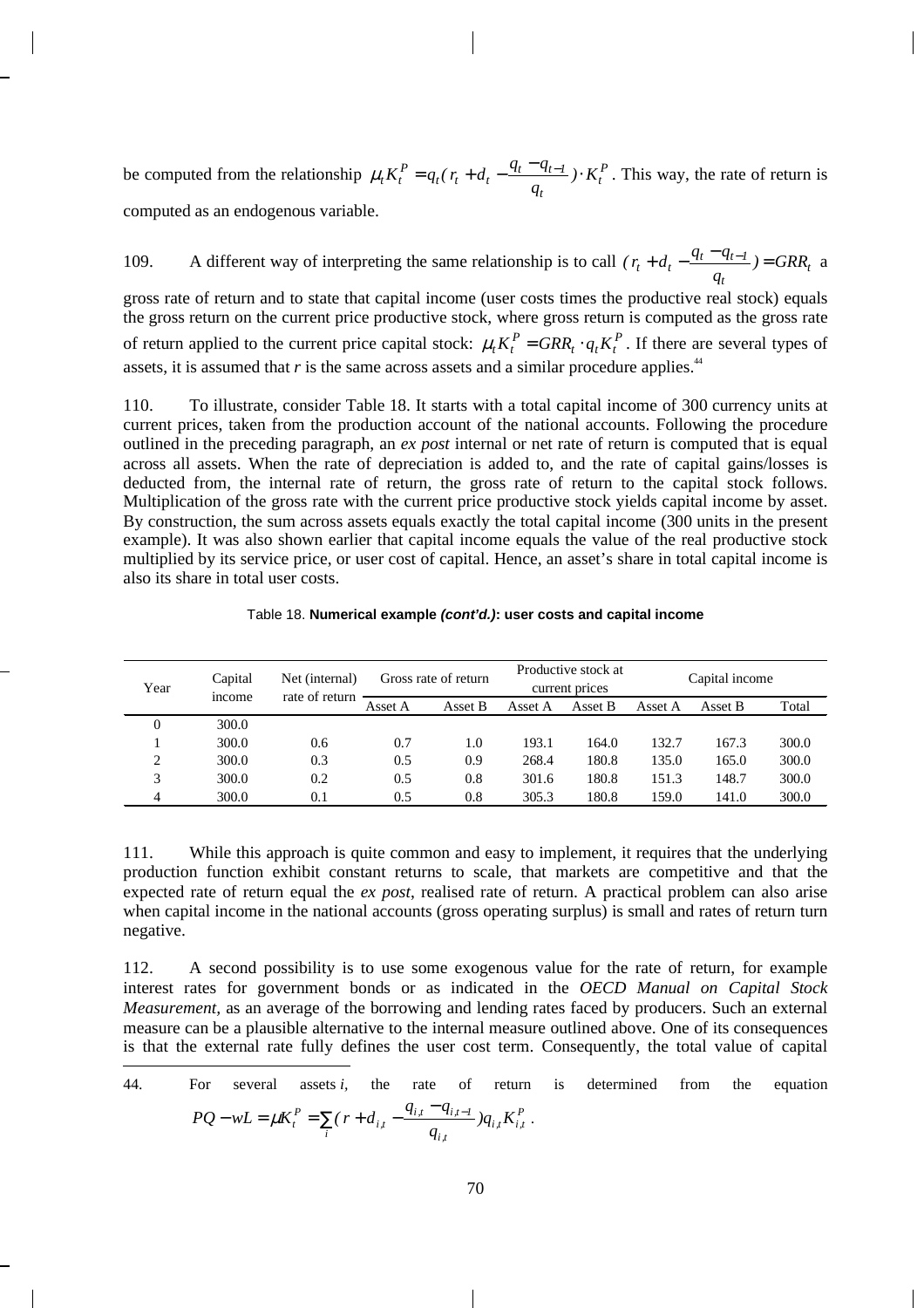services (user costs times capital stock) is in general not equal to non-labour income as determined in the national accounts. This discrepancy can either be interpreted as a "surprise term", capturing differences between expected and actual user costs, as an expression of non-constant returns to scale, of market imperfections or of a combination of these causes. Identification of these causes requires econometric analysis – typically outside the realm of standard productivity statistics.

113. Harper *et al.* (1990) carried out a thorough investigation into the different ways of estimating rates of return and their impact on user cost measures. They compared effects from using external rates of return with those based on the capital income identity and find significant differences in the resulting user costs. Overall, and based on several performance measures (such as the share of negative rental prices, or the volatility of measures) as well as on theoretical considerations, the authors express a certain preference for the approach based on the income identity. However, no strong conclusion has been reached on the matter and much speaks for solutions that are governed by data availability.

114. *Capital gains/losses*. Related to the choice of the rate of return is the measurement of the capital gains or losses and the overall asset inflation. The most common approach consists in approximating expected asset price inflation by the observed change in the price index for (new) assets of type *i*. The implication is that asset price changes have been perfectly anticipated by agents. Alternatively, expressions for expected asset price changes could be formed, for example by using smoothed series. The advantage of using smoothed series is the reduction in volatility of the user cost terms. Another solution is to use constant real rates of return, combining the nominal rate and capital gains. This eliminates the possibility of negative user costs but remains somewhat arbitrary. Yet another option is to leave the capital gains term out of the user cost expression. This is only a justifiable procedure when the internal rate of return is calculated endogenously. Harper *et al*. (1990) show that, in the case of several assets, this procedure is equivalent to assuming that average capital gains (across all assets) are employed in the asset-specific user cost equations.

# **5.5. Aggregation across assets**

115. To this point, capital measures have been discussed at the level of individual asset types, and the question arises how to aggregate them with a view to obtaining an overall measure of capital services or wealth. In aggregating, two choices have to be made. The first one relates to the nature of aggregation weights. More specifically, such weights can be the share of individual assets in total capital income (in which case weights reflect user costs), or weights could be the share of individual assets in the constant or current value of the capital stock (in which case weights reflect constant or current market prices). The second choice relates to the specific index number formula that is used for aggregation.

116. *Aggregate capital services*. Production theory is very clear on the appropriate aggregation procedure to obtain total capital services: it should be based on user cost weights and carried out with a superlative index number. Employing user cost terms for aggregation amounts to giving greater weight to those assets that depreciate quickly, compared to the weights that would result from a direct aggregation, or simple addition of the asset-specific stocks. The rationale for placing more weight on rapidly depreciating assets is that investors must collect more rents on a dollar's worth of short-lived assets to compensate for their higher depreciation costs (Dean and Harper, 2001). The rationale for a superlative index number such as the Törnqvist or Fisher index derives from its property as an approximation to general functional forms of the production function (see Chapter 7 on index numbers).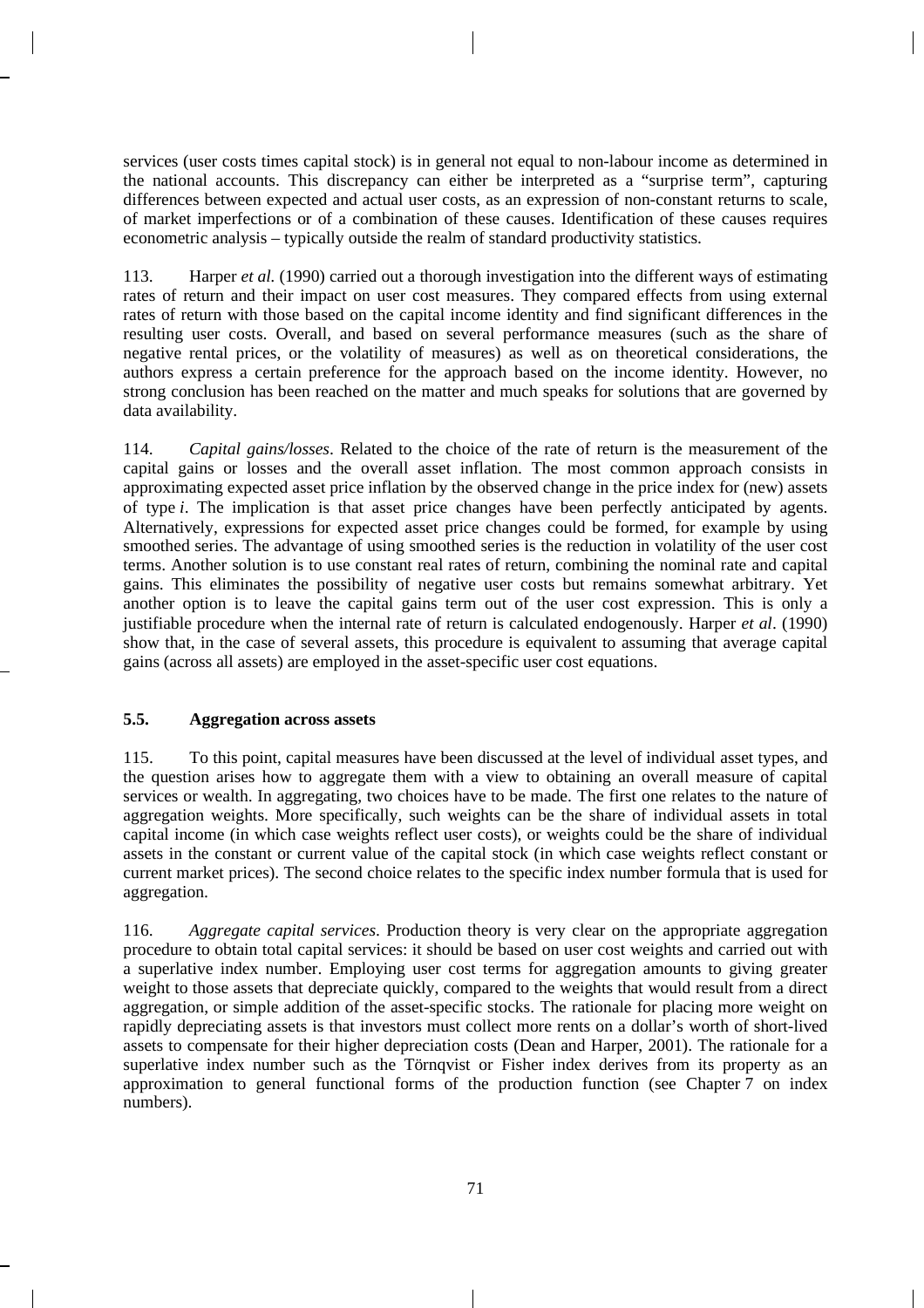117. For example, given observations on the productive capital stock for different types of assets, and given a set of user cost weights, a Törnqvist index of total capital services is given by the expression below. As earlier,  $K_{i,t}^P$  stands for the productive stock of asset type *i*, and  $\mu_{i,t}$  for the user cost of this asset. This formulation is, for example, used in the capital service measure as derived by the US Bureau of Labor Statistics and the Australian Bureau of Statistics (see also placement in Table 7). With the same type of data, it is also possible to construct a Fisher index of aggregate capital services and experience has shown that results will be very similar:

*Tornqvist quantity index of aggregate capital services* = 
$$
\prod_{i} \left( \frac{K_{i,t}^{P}}{K_{i,t-1}^{P}} \right)^{\overline{V_i}}
$$
,

where 
$$
\overline{v}_i = 0.5(v_{i,t} + v_{i,t-1})
$$
 and  $v_{i,t} = \frac{\mu_{i,t} K_{i,t}^P}{\sum_{i} \mu_{i,t} K_{i,t}^P}$ .

118. *Aggregate gross capital stock*. For purposes of comparison, suppose that aggregation takes place by summing up the gross stocks at constant prices of individual assets. The result is simply the standard gross capital stock measure at constant prices. By necessity, this quantity index is of the fixed-weight Laspeyres type; otherwise simple summation across real values would not be feasible. In this index, weights are given by the shares in period  $t - 1$  of each asset in the total value of all assets, expressed in prices of period *t-1*:

Laspeyres quantity index of aggregate gross capital stock = 
$$
\sum_i w_{i,t-1} \frac{K_{i,t}^G}{K_{i,t-1}^G}
$$
, where  $w_{i,t-1} = \frac{K_{i,t-1}^G}{\sum_i K_{i,t-1}^G}$ .

119. The difference between the quantity index of the gross stock and that of capital services reflects several effects: first, the gross capital stock is based on a one-hoss-shay assumption, the productive stock takes into account decay of the capital good. If only this effect were present, the gross stock measure would evolve more rapidly than the capital service measure. But there are other differences. One arises from the differences in index numbers. The gross stock series is often based on a Laspeyres-type index with prices of a fixed base year whereas the capital service series is typically based on flexible-weight index numbers. For years following the base year, the fixed-weight Laspeyres index will tend to rise faster than the flexible-weight index. For years preceding the base year, the converse holds. The difference is the substitution bias of fixed-weight indices. There is another difference associated with weights. In the case of capital services, these are based on user costs whereas gross stocks are aggregated with weights that reflect market prices. The resulting difference in capital series reflects the compositional change of assets. Generally, the choice of user costs over market prices tends to lead to a more rapid growth in the capital service series. For the United States, for example, Dean *et al.* (1996) find that over the period 1948-94, the average annual rate of increase in the input-to-stock ratio was 0.9%. As the authors point out, this reflects an increased annual rate of service flows from the "average" asset and resulted from a shift in the composition of assets towards assets with higher estimated rental prices. This trend is considerably influenced by a long-term trend towards shorter-lived asset types (such as computers) which yield their services over a shorter life span and have higher annual user costs.

120. Table 19 spells out the results for the numerical example. To construct the aggregate index of capital services, year-to-year changes in each asset's productive stock are weighted with the current user cost shares. This measure of capital services can then be compared with other capital measures, as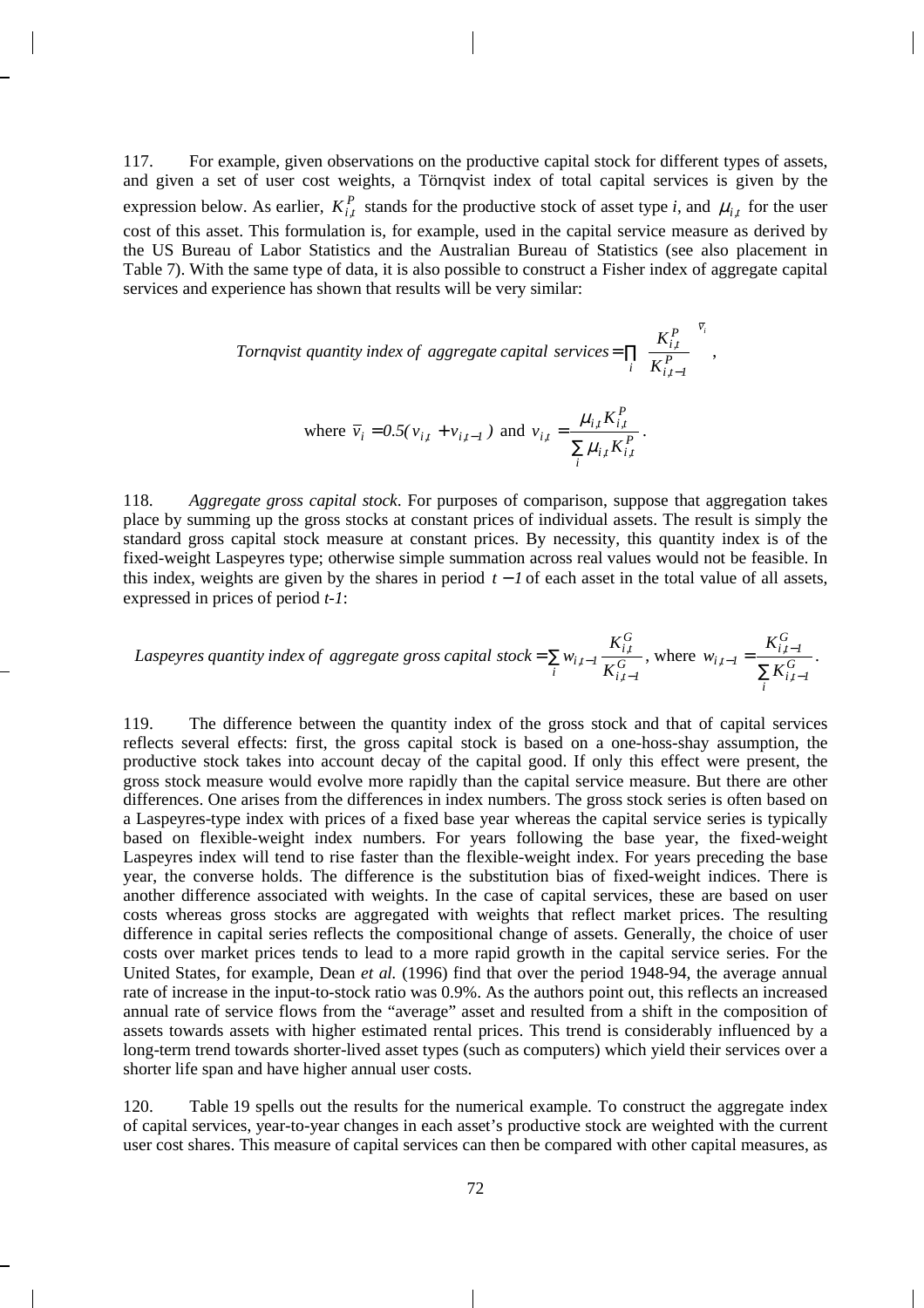described above. Table 20 draws the link between a simple additive, constant price gross capital stock and the capital service index. In so doing, the various effects are identified: the impact of using an ageefficiency profile different from the one-hoss-shay assumption (negative effect), the effect due to the choice of index numbers (negative) and the composition effect (positive). In the numerical example, the negative effects outweigh the positive ones, leading to a more rapid growth of the simple gross capital stock measure over the capital services index. In practice, this is not necessarily the case, and the net effect may well be positive.

|          | Productive capital stock at constant prices | <b>Tornqvist index of</b><br>aggregate capital<br>services |         |                              |         |                |                |      |
|----------|---------------------------------------------|------------------------------------------------------------|---------|------------------------------|---------|----------------|----------------|------|
| Level    |                                             | Index between adjacent<br>years                            |         | Share in total user<br>costs |         | <b>Between</b> | Year $0 = 1$   |      |
| Year     | Asset A                                     | Asset B                                                    | Asset A | Asset B                      | Asset A | Asset B        | adjacent years |      |
| $\theta$ | 100.0                                       | 100.0                                                      |         |                              |         |                |                | 1.00 |
| 1        | 183.7                                       | 200.3                                                      | 1.84    | 2.00                         | 0.44    | 0.56           | 1.93           | 1.93 |
| 2        | 242.9                                       | 269.7                                                      | 1.32    | 1.35                         | 0.45    | 0.55           | 1.34           | 2.57 |
| 3        | 259.6                                       | 329.4                                                      | 1.07    | 1.22                         | 0.50    | 0.50           | 1.15           | 2.95 |
| 4        | 250.0                                       | 402.3                                                      | 0.96    | 1.22                         | 0.53    | 0.47           | 1.08           | 3.19 |

#### Table 19. **Numerical example (cont'd): index of aggregate capital services**

| Table 20. Numerical example (cont'd.): comparison of capital measures |
|-----------------------------------------------------------------------|
|-----------------------------------------------------------------------|

|          | Productive stock by asset, aggregation with<br>current acquisition prices |                                               |                                       |                             |                                    |                         |                                                                  |  |
|----------|---------------------------------------------------------------------------|-----------------------------------------------|---------------------------------------|-----------------------------|------------------------------------|-------------------------|------------------------------------------------------------------|--|
|          | <b>Laspeyres</b><br>quantity<br>index, gross<br>capital stock             | <b>Effect of age</b><br>efficiency<br>pattern | <b>Laspeyres</b><br>quantity<br>index | <b>Substitution</b><br>bias | <b>Torngvist</b><br>quantity index | Composi-<br>tion effect | capital<br>services,<br>aggregation<br>with user<br>cost weights |  |
| Year     |                                                                           |                                               | Index                                 |                             |                                    |                         |                                                                  |  |
| $\Omega$ | 1.00                                                                      | 0.00                                          | 1.00                                  | 0.00                        | 1.00                               | 0.00                    | 1.00                                                             |  |
| 1        | 2.07                                                                      | $-0.15$                                       | 1.92                                  | $-0.01$                     | 1.91                               | 0.02                    | 1.93                                                             |  |
| 2        | 2.97                                                                      | $-0.41$                                       | 2.56                                  | $-0.02$                     | 2.55                               | 0.03                    | 2.57                                                             |  |
| 3        | 3.52                                                                      | $-0.58$                                       | 2.94                                  | $-0.08$                     | 2.87                               | 0.08                    | 2.95                                                             |  |
| 4        | 3.92                                                                      | $-0.66$                                       | 3.26                                  | $-0.24$                     | 3.02                               | 0.17                    | 3.19                                                             |  |

121. In summary, then, quantity indices of capital services are the appropriate measure of capital input in production analysis. When, in empirical research, only measures of gross stocks are available, the differences between the two series have to be kept in mind when interpreting results. However, when both measures exist, their comparison gives rise to a meaningful interpretation as the rate of compositional change of capital assets.

## **5.6. Capital utilisation**

122. Capital services in production analysis are assumed to be proportional to the capital stock. If the factor of proportionality does not change over time, the growth rate of capital services is identical to the rate of growth of the capital stock. This is clearly an unrealistic assumption, given the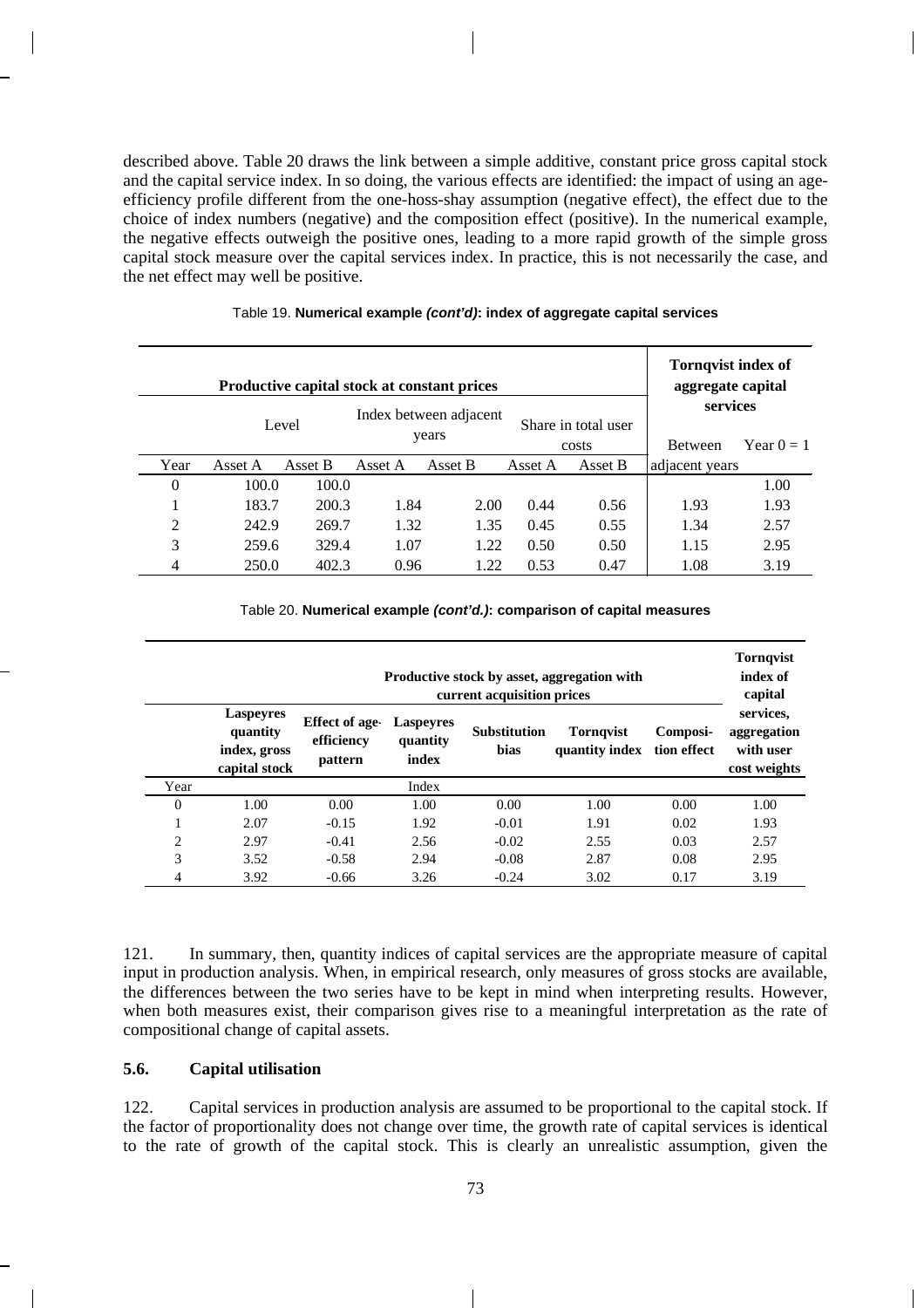documented variations in the rates of capacity utilisation of capital stocks. One of the consequences of the constant proportionality assumption is that measured multifactor productivity rates exhibit strong pro-cyclical swings: variations in output are reflected in the data series, but the corresponding variations in the utilisation of capital (and labour) inputs are inadequately captured. Consequently, swings in demand and output are picked up by the residual productivity measure.<sup>45</sup>

123. The simplest way to minimise the influence of cyclical effects on measures of capital and productivity is to examine productivity growth between similar points in the business cycle. In other words, periods are selected for which, on average, capacity utilisation is close to normal. An obvious drawback of this peak-to-peak adjustment method is the fact that only entire business cycles can be described. This reduces the timeliness of the information on productivity growth in between peaks. It also poses a problem with international data when countries' business cycles are not synchronised, as cross-country comparisons would be based on different time periods.

124. Another way to correct this problem is to use some external measure of capacity utilisation to adjust capital stock series. This avenue has been followed by several productivity analysts, who correct estimates of multifactor productivity using electricity consumption as a proxy for capital utilisation. This idea, which dates back to Foss (1963), suffers, however, from an instability of the relationship between electricity consumption and capacity utilisation over time (Denison, 1969). Other authors have used capacity utilisation indices based, for example, on industry surveys. It is not always clear, however, that such indices relate exclusively or mainly to capital input – they are typically measures of *capacity* utilisation as opposed to measures of *capital* utilisation.<sup>46</sup> On theoretical grounds, the direct adjustment of capital input measures is at variance with the equilibrium model underlying the basic growth accounting approach.

125. It has also been unclear how changes in capacity utilisation should be reflected in the user costs of capital. Berndt and Fuss (1986) resolved this issue by treating capital as a quasi-fixed input, *i.e.* as a factor of production that cannot be instantly adjusted in response to output shocks. The authors then go on to show that in such a situation, income accruing to quasi-fixed capital is correctly measured residually, or *ex post*. This amounts to an implicit adjustment of the capital weights in productivity measurement and, in principle, makes an adjustment of capital quantities superfluous. The Berndt-Fuss results thus provide a theoretical justification for this widely used procedure in productivity analysis (Hulten, 1986). Berndt and Fuss also derive revised productivity estimates without, however, fully removing the pro-cyclical component of the productivity residual in practice.<sup>47</sup>

126. Finally, there is a large body of research using econometric techniques to identify variations in utilisation of capital and, possibly, distinguish them from changes in product mark-ups or varying returns to scale. Examples of such work include Beaulieu and Mattey (1998) or Basu and Fernald (2001). None of these approaches is, however, in the realm of the non-parametric approach to productivity measurement that provides the frame for the present manual.

127. A different way of interpreting variations in capital utilisation is to argue that it is not only a measurement issue. After all, a machine incurs certain costs independent of whether it is used or not. Examples include the costs of financing (such as interest payments) or the costs associated with

<sup>-</sup>45. Apart from variable utilisation, the literature has identified several other reasons for the pro-cyclicality of productivity measures but a treatment of these points is beyond the scope of this manual. For a recent study on the subject, see Basu and Fernald (2001).

<sup>46.</sup> See Beaulieu and Mattey (1998) for this distinction as well as for an overview of the different strands of literature on capacity utilisation.

<sup>47.</sup> Also, strictly speaking, the Berndt-Fuss approach is only valid for a single homogenous asset.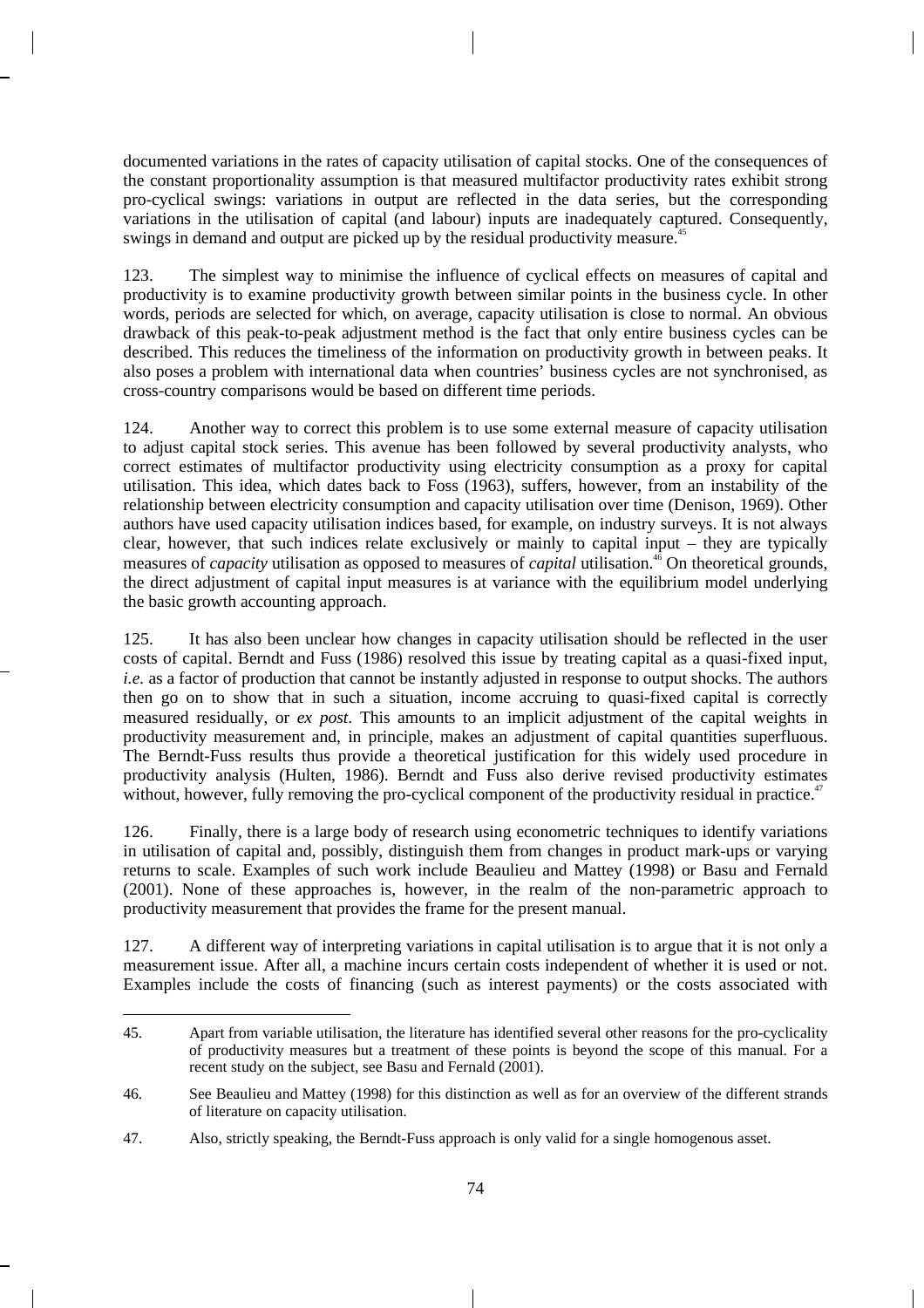technical obsolescence. Thus, if MFP is to reflect real cost changes, cyclical terms are clearly part of the productivity measure: in times of recession, user costs of capital are spread over a smaller number of actual machine hours and consequently, real cost savings are limited. In times of cyclical upswings, the same user costs are spread over a larger number of machine hours and lead to more rapid real cost savings.

128. Put differently, adjusting capital stock series for their rate of utilisation is correct if one seeks to measure productivity in the sense of technical change or outward shifts of a production function.<sup>48</sup> If productivity measures strive to identify real cost changes, the occurrence of fluctuations seems not out of place: in periods of recession, capital is under-utilised because demand has shifted unexpectedly and real unit costs of production can rise or fall at a slower rate than in periods of boom when equipment is fully utilised. A formal elaboration along similar lines can be found in Hulten (1986), who shows how measured productivity growth can be decomposed into a true multifactor productivity residual and a capacity utilisation term.

# **5.7. Scope of capital investments**

129. The SNA 93 describes<sup>49</sup> gross fixed capital formation as the acquisition less disposal of fixed assets. Fixed assets are produced assets (mostly machinery, equipment, buildings or other structures, but also including some intangible assets) that are used repeatedly or continuously in production over several accounting periods. In the context of productivity measurement, several issues arise.

130. The first issue is the treatment of *residential investment* and, consequently, residential capital. The system of national accounts stipulates that the activity of gross fixed capital formation is restricted to institutional units in their capacity as producers. Thus, there is no gross fixed capital formation of households, unless they are producers. One consequence is that persons who own the dwellings in which they live are treated as unincorporated enterprises that produce housing services that are consumed by the household to which the owner belongs. For practical purposes, it seems preferable to exclude the formation of owner-occupied residential capital from the range of assets that are usefully included in productivity analysis. At the same time, the imputed income generated by the fictitious unincorporated enterprises should also be excluded from the production side of the accounts, *i.e.* all or part of "Real estate activities with own or leased property" (group 701 in ISIC Rev. 3).

131. At the same time, the part of residential investment that is carried out by specialised producers of market services should be included in measures of capital input. Broadly, this corresponds to "Real estate activities on a fee or contract basis" (group 702 in ISIC Rev. 3). In practice, and for purposes of aggregate productivity measurement, the distinction between residential capital that corresponds to an actual production process and owner-occupied residential capital that corresponds to a fictitious production process may be difficult. In this case, a decision has to be made whether to entirely include or entirely exclude residential investment from measures of capital formation and capital input.

132. A second issue concerns activities that are at the *borderline between intermediate consumption and capital formation*. Some of these are highly relevant for productivity analysis. For

<sup>-</sup>48. As Griliches (1990) points out: "[procyclical] fluctuations in 'productivity' do not make sense if we want to interpret them as a measure of the growth in the level of technology or the state of economically valuable knowledge of an economy. The US economy did not 'forget' 4% of its technology between 1974 and 1975."

<sup>49.</sup> *System of National Accounts 1993*, para. 1.49.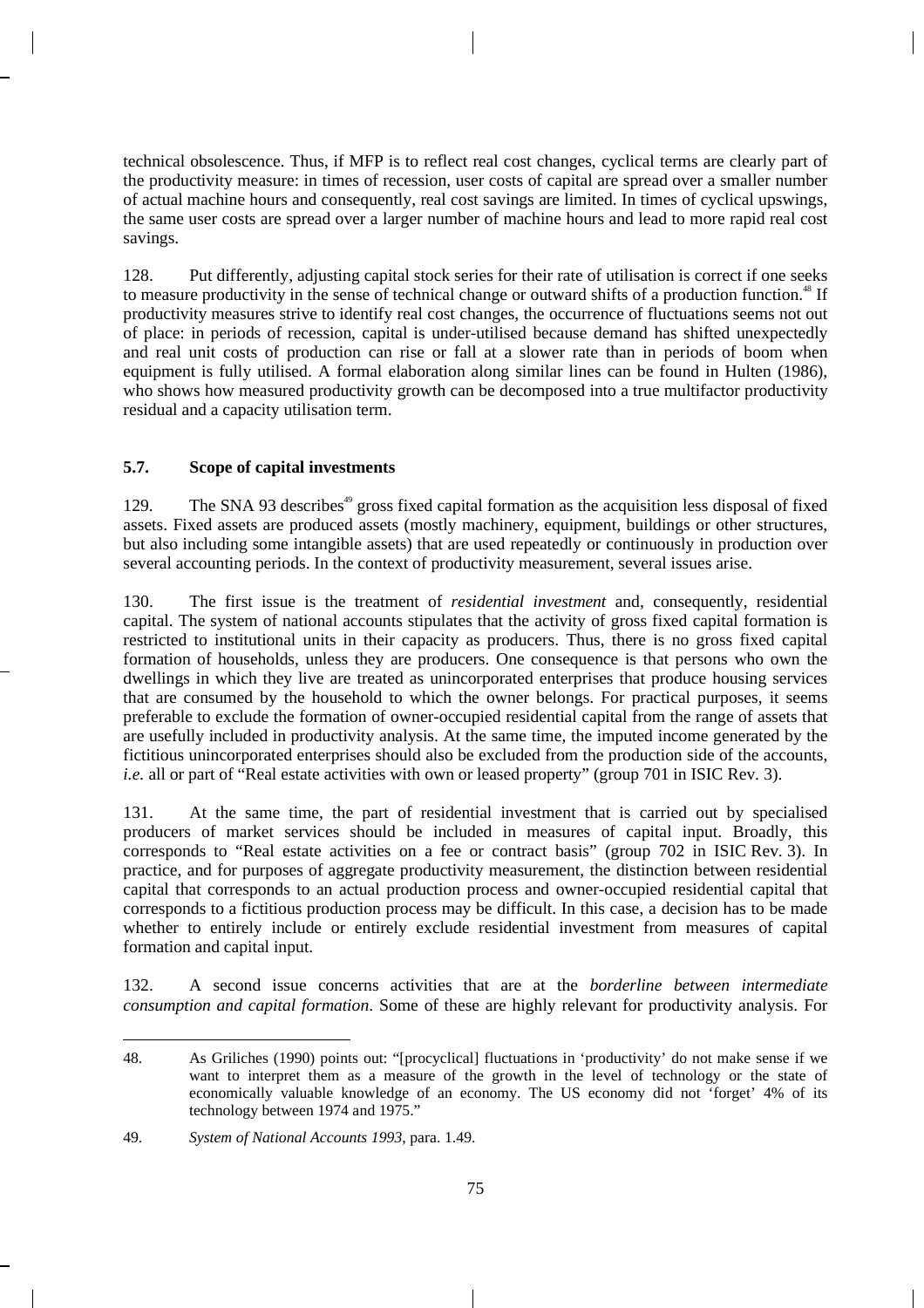example, expenditures by enterprises on staff training or research and development are intermediate inputs in the current period, but with the expectation of higher productivity or a greater range of production possibilities in the future, in much the same way as expenditure on machinery, equipment, buildings and other structures. However, expenditures on training and research and development do not lead to the acquisition of assets that can be easily identified, quantified and valued for balancesheet purposes. Such expenditures continue to be classified as intermediate consumption, therefore, even though it is recognised that they may bring future benefits.<sup>50</sup> The economics literature has explored the role of such "intangible" assets and, for example, constructed stocks of R&D capital, very much in parallel to stocks of physical, "tangible" capital.<sup>51</sup> While useful, such efforts remain in the realm of research and are not presently recommended as standard practice for productivity measurement.

133. Another example with more immediate practical implications concerns the treatment of software: SNA 93 has extended the asset boundary to include intangible assets in software, formerly part of intermediate inputs, and several countries have started to implement this extension. Effects on gross fixed capital measures can be sizeable: in the Netherlands, for example, newly introduced software raised 1997 investment in producer durable equipment by about 5%. Changes to the asset boundary in the national accounts will affect productivity measurement through their impact on capital stock measures and on the level and industry distribution of value added.

134. No mention has been made of *inventories* and *land* as factors of production. Neither is part of gross fixed capital formation and therefore often neglected in capital and productivity measures. This can bias measured rates of return industries where inventories are large, such as retail and wholesale industries. Including inventories in capital measures is quite difficult from an empirical perspective, however, because the quality of data on changes in inventory in national accounts is often poor. Land is treated as a non-produced asset in the national accounts and not part of capital formation. Only acquisitions that lead to major improvements in the quantity, quality or productivity of land are treated as gross fixed capital formation, for example reclamation of land from the sea or clearance of forest to enable land to be used for the first time. However, as Diewert (2000) points out, the quantity of land in use by any particular firm or industry may change over time, and its price may change over time, causing shifts in user costs of capital. As with inventories, there are many empirical problems with the treatment of land as a factor of production. This explains why they have rarely been included in productivity analysis.

<sup>50.</sup> *System of National Accounts 1993*, para. 1.51.

<sup>51.</sup> See, for example, Stoneman (ed.) (1996).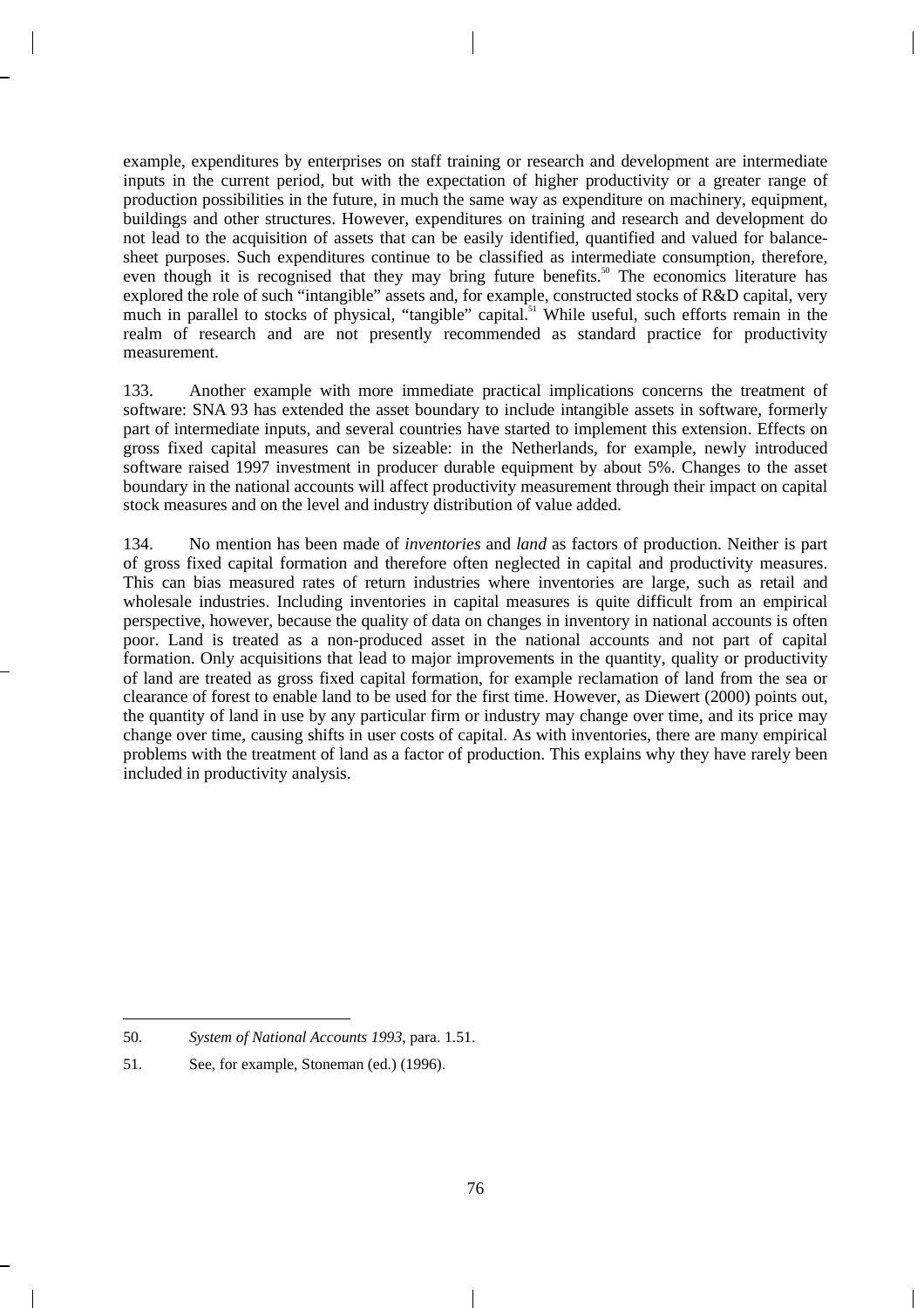# **6. INTERMEDIATE INPUT AND VALUATION**

#### **Overview: intermediate inputs**

| Information on<br>intermediate<br><i>inputs is</i><br>required for<br>most | Measurement of value-added based productivity or gross-output based productivity<br>requires information on prices and quantities of the flow of intermediate inputs bought by a<br>firm, industry or sector. Even at the level of the entire economy, imported intermediate<br>inputs constitute an important data element for productivity measurement.                                                                                                                                                                                                                            |
|----------------------------------------------------------------------------|--------------------------------------------------------------------------------------------------------------------------------------------------------------------------------------------------------------------------------------------------------------------------------------------------------------------------------------------------------------------------------------------------------------------------------------------------------------------------------------------------------------------------------------------------------------------------------------|
| productivity<br>measures                                                   | Yet, in many statistical systems, availability of a full set of intermediate input price and<br>quantity indices is far from guaranteed. The main tool towards achieving this objective is<br>the development and the maintenance of input-output tables.                                                                                                                                                                                                                                                                                                                            |
| input-output<br>tables are key in<br>this respect.                         | Consistent KLEMS but also value-added calculations require that input-output tables are<br>available to statisticians and researchers, as does the tackling of additional analytical<br>issues. Although input-output tables are costly to produce and to maintain, their value as a<br>tool for analysis is difficult to overstate and goes far beyond productivity analysis. Input-<br>output tables are also increasingly used as a tool for the construction of consistent national<br>accounts. Such developments are highly welcome and, indeed, recommended in the<br>SNA 93. |

#### **Overview: valuation**

**Valuation should reflect the price that is most relevant for the producer's decision making.** Input-output tables are also instrumental in valuing outputs and inputs consistently. Valuation concerns the treatment of taxes and subsidies on products and on production. From the perspective of productivity measurement, the choice of valuation should reflect the price that is most relevant for the producer's decision making; regarding both inputs and outputs. Therefore, it is suggested that output measures are best valued at basic prices, i.e. excluding net taxes on products, whereas inputs are best valued at purchaser's prices, i.e. including net taxes on products as well as trade and transport margins.

#### **6.1. Input-output tables**

135. Multifactor productivity measurement – be it in the form of KLEMS or in the form of valueadded based measures of productivity – requires information on the flows of intermediate inputs: explicitly, as a factor of production in KLEMS; or implicitly, as a building block to construct measures of value added. In KLEMS measures, energy, materials and services are broken out separately. This ensures a consistent treatment of intermediate and primary inputs: quantity indices of intermediate products are weighted with their current-price share in total inputs, allowing for substitution effects between different inputs.

136. The level of aggregation at which intermediate inputs are identified is primarily governed by the availability of price and quantity series for intermediate inputs. Generally, the most detailed level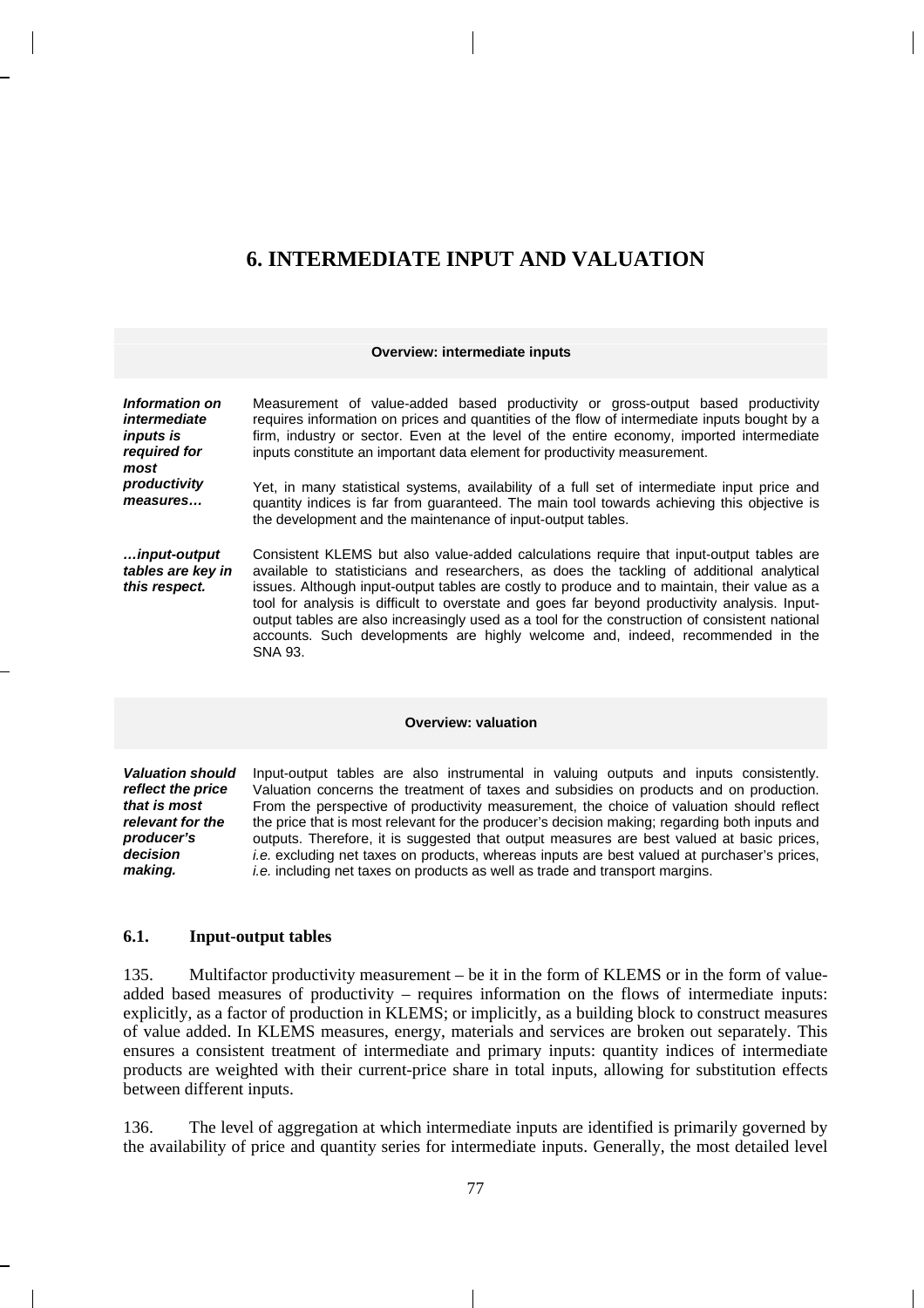of aggregation should be used. Input-output tables are ideal tools for such purposes. They provide a consistent accounting tool where individual cells of matrices show the flow of different intermediate products to individual industries. Ideally, there is also an industry-product specific time series of price indices. The table below illustrates the use of industry-by-industry input-output tables. Each column depicts the deliveries of intermediate products from industry *j* to industry *i*,  $X_{ij}$ , as well as primary inputs labour and capital. Table 21 shows – in schematic form<sup>52</sup> – the current-price deliveries of intermediate products.

137. When input-output tables are integrated with the system of national accounts, they are provide powerful tool for obtaining measures of value added and productivity.<sup>53</sup> In the context of KLEMS productivity measures, they are an indispensable source for the identification, measurement and weighting of intermediate inputs. In the same context, they are also required to measure *sectoral output*, *i.e.* gross output by industry net of intra-industry deliveries (see Section 3.1.3).

138. An input-output framework for productivity measurement raises two major practical questions:

- − *Availability and timeliness of input-output tables*. Not every country's statistical system features input-output tables and where this tool is available, there is a significant time lag (often three to ten years) between the year of observation and the publication of the tables. In addition, benchmark tables are not established on a yearly basis, making it difficult to construct annual time series observations for intermediate inputs. Intermediate years between benchmark tables and recent years have to be estimated with interpolation methods such as the RAS procedure. Alternatively, it is possible to base productivity computations exclusively on available benchmark tables, calculating average annual rates of change of inputs, outputs and productivity between available years. In any event, the establishment and maintenance of inputoutput tables is costly for statistical offices.
- − *Consistency with other statistical sources.* A second point of concern is the consistency of input-output tables with other statistical sources, in particular national accounts. In principle, consistency should prevail, and the link between input-output tables and national accounts is described in detail in the SNA 93. In a number of countries (*e.g.* Australia, Canada, France, United Kingdom, the Netherlands, Denmark), this integration exists but in other countries these statistical tools are only partly integrated. Inconsistency can lead to different sets of productivity figures, or biased results if sources are mixed.

<sup>-</sup>52. A more comprehensive illustration would build on both "use" and "make" matrices of input-output tables. "Use" matrices show the flow of intermediate deliveries, classified by type of *product* to individual industries. "Make" matrices show which industries produce which products. "Make" and "use" matrices can be combined to yield an industry-by-industry presentation such as in Table 21.

<sup>53.</sup> For an integrated approach, see Gullickson and Harper (1999b).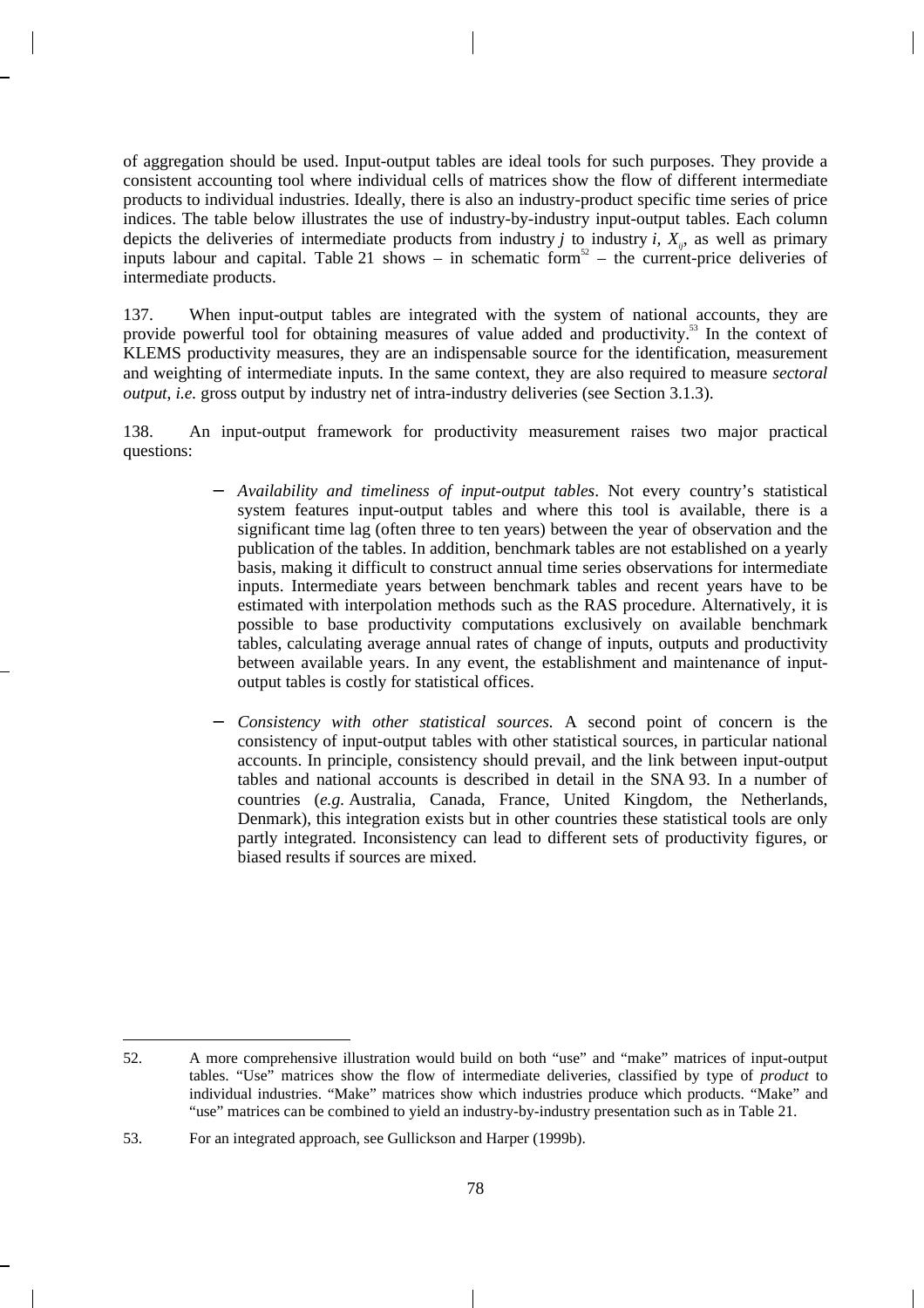|                                                                                                                   |                                                                              |                                   |                             | To industry:                                                                   |                      |                                                     |
|-------------------------------------------------------------------------------------------------------------------|------------------------------------------------------------------------------|-----------------------------------|-----------------------------|--------------------------------------------------------------------------------|----------------------|-----------------------------------------------------|
|                                                                                                                   | From industry:                                                               | $\mathfrak{1}$                    | $\overline{c}$              | $\mathfrak{Z}$                                                                 | $\therefore$         | $\boldsymbol{N}$                                    |
|                                                                                                                   | $\mathfrak{1}$                                                               | $\theta$                          | $P'X'^2$                    | $P'X'^3$                                                                       | $\cdot$              | P' X''                                              |
|                                                                                                                   | $\overline{c}$                                                               | $P^2 X^{2I}$                      | $\theta$                    | $P^2 X^{22}$                                                                   | $\cdot$              | $P^2 X^{2N}$                                        |
|                                                                                                                   | $\overline{3}$                                                               | $P^3 X^{31}$                      | $P^3 X^{32}$                | $\theta$                                                                       | $\therefore$         | $P^3 X^{3N}$                                        |
|                                                                                                                   | ÷                                                                            | $\cdot$                           | $\cdot$                     | $\cdot$                                                                        | $\theta$             | $\ddot{\cdot}$                                      |
| $\boldsymbol{N}$                                                                                                  |                                                                              | $P^{N} X^{N}$                     | $P^N X^{N2}$                | $P^{N} X^{N3}$                                                                 | $\ddot{\cdot}$       | $\theta$                                            |
| Sum of above $=$ intermediate<br>inputs at basic prices (but<br>including trade margins and<br>transport charges) |                                                                              | $\Sigma P^{k} X^{k}$              | $\sum P^k X^{k2}$           | $\sum P^k X^{k3}$                                                              | $\ddot{\cdot}$       | $\sum P^k X^{kN}$                                   |
|                                                                                                                   |                                                                              |                                   |                             | +Taxes (including non-deductible VAT) minus subsidies on intermediate products |                      |                                                     |
|                                                                                                                   | Sum of above $=$ intermediate<br>inputs at purchaser's prices<br>$(\hat{P})$ | $\Sigma \bar{P}^k X^{kI}$         | $\sum \widehat{P}^k X^{k2}$ | $\Sigma \tilde{P}^k X^{k3}$                                                    | $\ddot{\cdot}$       | $\sum \bar{P}^k X^{kN}$                             |
|                                                                                                                   | Taxes minus<br>subsidies on<br>production                                    | $T^{\prime}$                      | $T^2$                       | $T^3$                                                                          | $\ddot{\cdot}$       | $T^{N}$                                             |
| Value<br>added at<br>basic<br>prices                                                                              | Consumption of<br>fixed capital and<br>net operating<br>surplus              | $\mu$ <sup>'</sup> K <sup>'</sup> | $\mathcal{U} K^2$           | $\mu$ <sup>3</sup> $K$ <sup>3</sup>                                            | $\ddot{\phantom{a}}$ | $\mu^N K^N$                                         |
|                                                                                                                   | Labour<br>compensation                                                       | $w^{\prime}L^{\prime}$            | $w^2L^2$                    | $w^3L^3$                                                                       |                      | $w^n L^n$                                           |
| Gross output at basic prices                                                                                      |                                                                              | P'Q'                              | $P^2O^2$                    | $P^3Q^3$                                                                       |                      | $P^{\scriptscriptstyle N} O^{\scriptscriptstyle N}$ |

### Table 21. **Intermediate inputs in a simplified input-output table**

### **6.2. Valuation**

139. Valuation concerns the decision to include or exclude taxes, subsidies and transport costs in the price of outputs and inputs. From the perspective of productivity measurement, the choice of valuation should reflect the price that is most relevant for the producer's decision making; regarding both inputs and outputs. This raises issues of data availability in input-output tables and of consistency between different national accounts aggregates that enter productivity calculations.

140. The SNA 93 distinguishes between valuations at basic prices, at producer's prices and at purchaser's prices. The basic price is intended to measure the amount actually retained by the producer. It therefore excludes taxes payable, but includes subsidies receivable, as a consequence of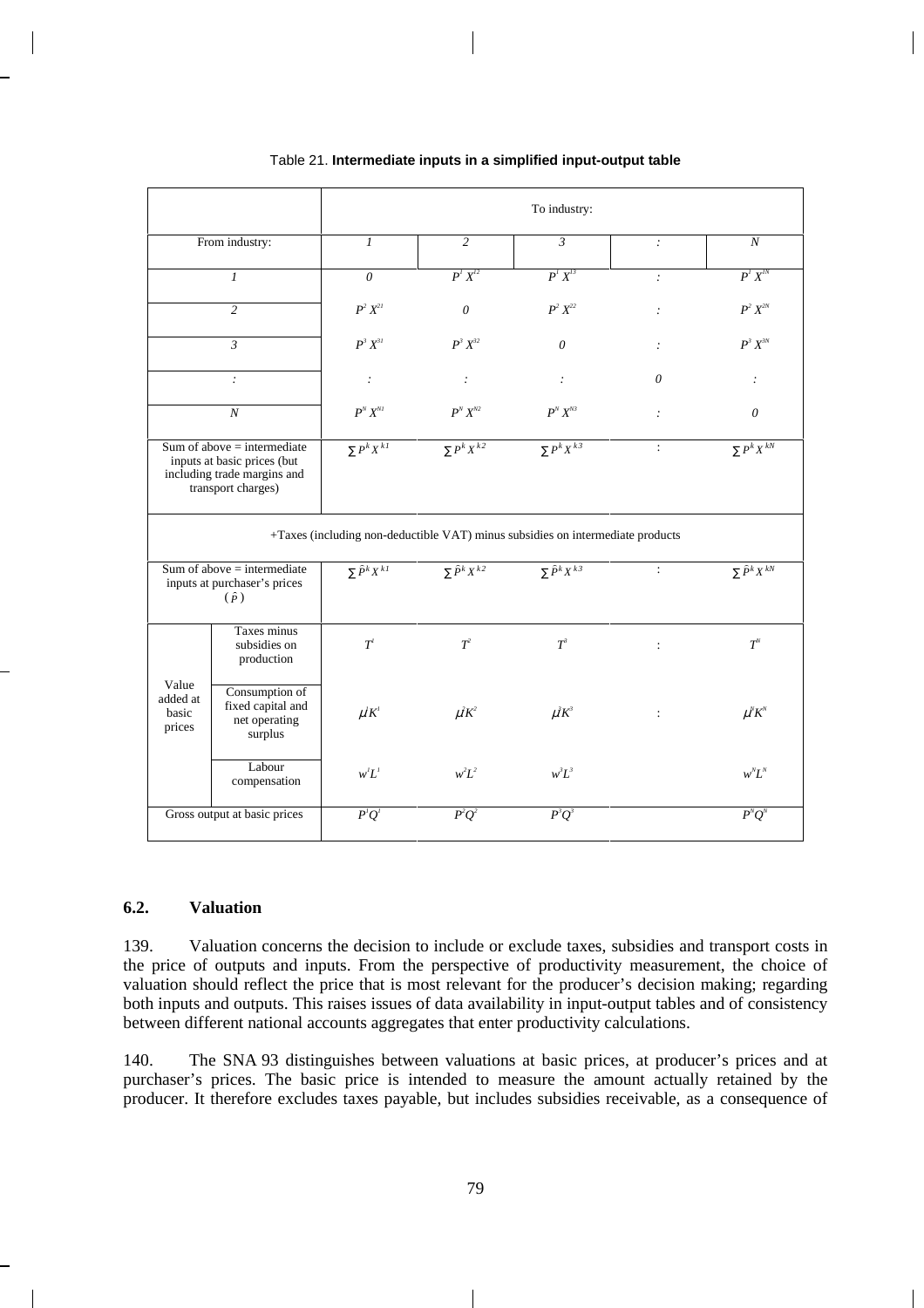production or sale. It excludes any transport charges invoiced separately by the producer.<sup>54</sup> Because the basic price measures the amount retained by the producer, it is the price most relevant for his decision taking. Consequently, the SNA 93 states that valuation at basic prices is the preferred method for the valuation of output, especially when a system of VAT, or similar deductible tax, is in operation.<sup>55</sup>

141. Another valuation of output is at producer's prices. Contrary to basic prices, this valuation includes taxes on products and excludes subsidies on products. It thus moves the valuation from a measurement of the amount actually retained by the producer (the basic price) to an amount at which transactions take place or at which a transaction is concluded.

142. The third valuation is at purchaser's prices. It measures the amount actually expensed by the purchaser to take possession of a particular good or service at a specific place and time. Thus, purchaser's prices are the prices relevant for purchasing decisions. Consequently, for expenditure by enterprises on goods or services intended to be used for intermediate consumption, the SNA 93 recommends valuation at purchaser's prices.



143. The economics literature frequently uses a valuation of output at factor cost for productivity measurement. Valuation at factor cost is not a concept used explicitly in the SNA 93. However, valuation at factor cost is readily related to the SNA concept of basic prices, the difference being "other taxes less subsidies on production". As stated in the SNA  $93$ ,<sup>56</sup> these consist mostly of current taxes or subsidies on the labour or capital employed in the enterprise, such as payroll taxes or current taxes on vehicles or buildings. Such taxes or subsidies on production cannot be eliminated from input and output prices and thus, despite its traditional name, gross value added at factor cost is not strictly a

j 54. When output is recorded at basic prices, any tax (subsidy) on the product actually payable on the output is treated as if it were paid (received) by the purchaser directly to the government instead of being an integral part of the price paid to the producer.

<sup>55.</sup> *System of National Accounts 1993*, para. 6.218.

<sup>56.</sup> *System of National Accounts 1993*, paras. 6.229-6.230.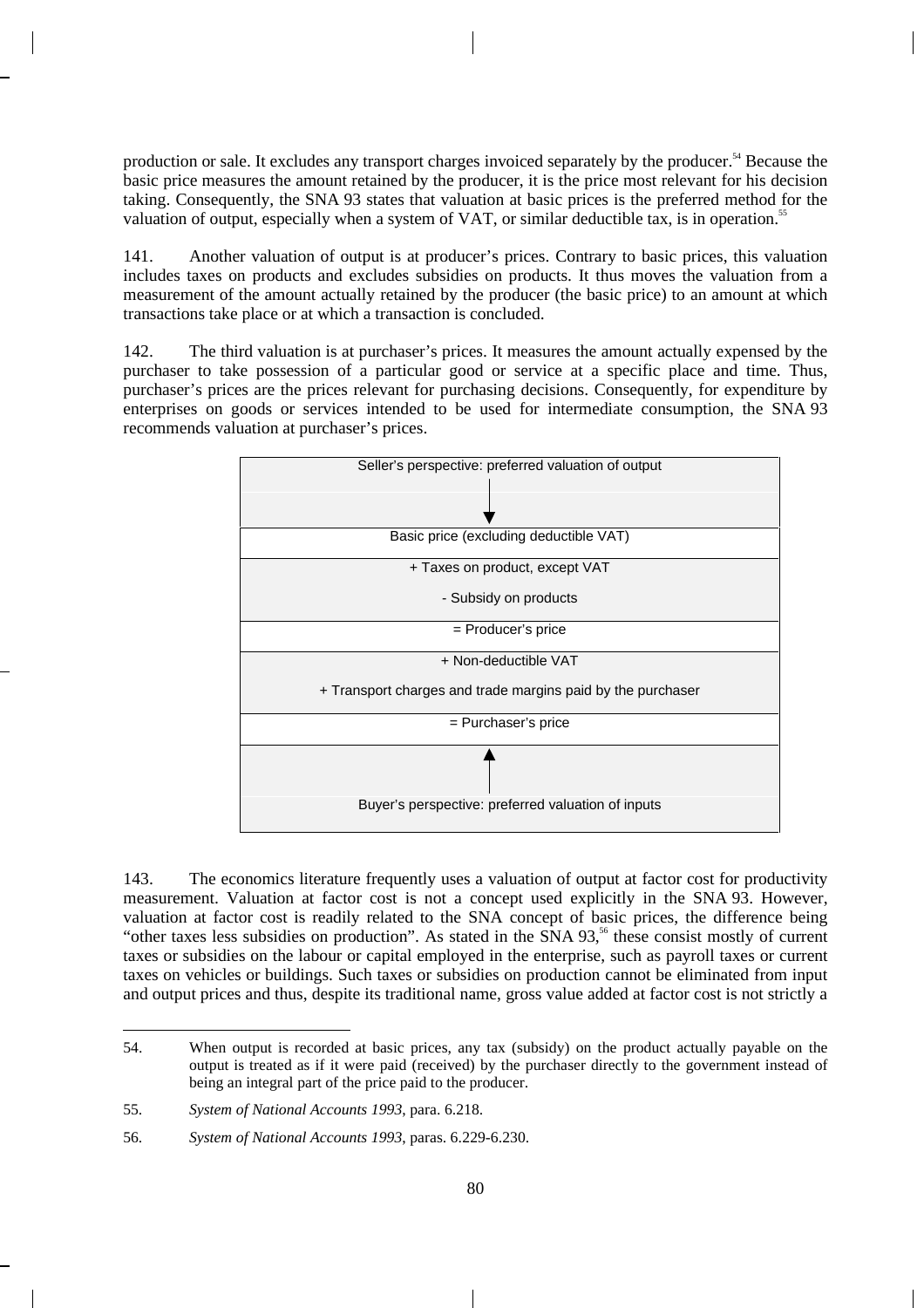measure of value added or output but essentially a measure of income. However, factor cost valuation is a useful substitute for valuation at basic prices. Another traditional concept of valuation, that of recording transactions at "market prices", is close to valuation at purchasers' prices, the main difference being the treatment of VAT or similar deductible taxes. Hence, valuation at market prices may be a reasonable substitute for purchaser's price valuation of input measures.

144. Whereas valuation of gross output at basic prices and of intermediate inputs at purchaser's prices is the correct approach from the perspective of an individual industry, the presence of taxes and subsidies raises several accounting issues:

- First, net taxes exist not only on products but also on production. While the latter play no role in the distinction between basic and purchaser's prices, they are part of gross value added and somehow have to be allocated to primary factors of production. Where possible, this should be done with regard to the nature of these taxes and subsidies. For example, payroll taxes are related to labour, taxes on motor vehicles are specific to capital. When such identification is not possible, net taxes on production have to be allocated proportionally to labour and capital income. This is further described in implementation sheet 8 in Chapter 9. Alternatively, the factor cost definition of value added could be used. This avoids the oftenarbitrary apportionment of net taxes on production to labour and capital but implies foregoing full consistency between the accounting framework and productivity measures.
- Second, the presence of taxes complicates the accounting relationships between industrylevel and aggregate productivity. For example, it can be seen from Table 21 that an industry's gross output at basic prices equals value added at basic prices and intermediate consumption at purchaser's prices. At the same time, gross output at basic prices equals deliveries to other industries at basic prices and deliveries to final demand at basic prices. The implication is that, at the aggregate level, final demand at basic prices equals value added at basic prices plus net taxes on the products used in intermediate consumption. To preserve consistency with an aggregate transformation function where the total value of final demand is allocated among factors of production, a re-definition of the valuation of final demand is required that amounts to subtracting net taxes on products from the final demand expression at basic prices.<sup>57</sup> Alternatively, the original valuation of final demand at basic prices is maintained and net taxes on products are simply excluded from the variables that enter productivity measurement.
- The same issue regarding the treatment of net product taxes arises when sectoral output (and input) measures are formed. This is further explained in Section 8.1 under the topic of aggregation.

 57. For a similar treatment, see Ezaki and Jorgenson (1995).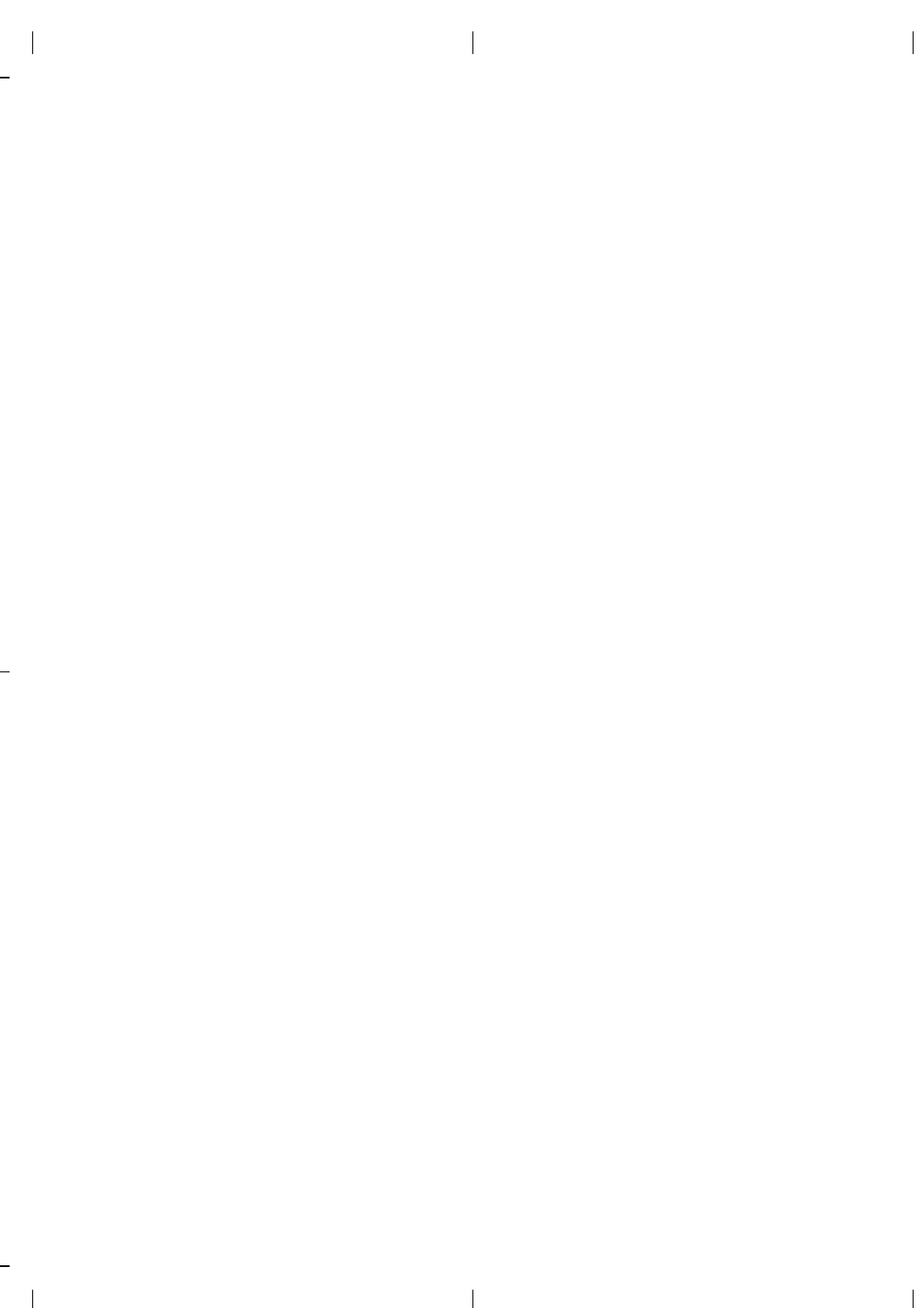# **7. INDEX NUMBERS**

#### **Overview: index numbers The SNA 93 recommends chain index number formulae.** Productivity is usually measured as a quantity index of output over a quantity index of inputs. Indices are required because the heterogeneity of goods and services does not permit simply adding up units of different types of commodities. However, results of index aggregation are in general sensitive to the choice of a specific index number formula and formulae should therefore be chosen on conceptual and on practical grounds. A first choice that must be made for comparisons over several periods is whether to compare two periods directly (say, between period 0 and period 2) or indirectly (in which case the change between period 0 and 2 is derived from the change between period 0 and 1, combined with that from period 1 to 2). The economics literature as well as the SNA 93 are quite unanimous in this respect: for inter-temporal comparisons, changes over longer periods should be obtained by chaining: i.e. by linking the year-to-year movements. ☛ More on chain and direct comparisons in Section 7.1. **When tested against a number of criteria, the Fisher and the Törnqvist index come out first… …and the choice between these two seems to be of little empirical consequence.** A second choice pertains to the specific index number formula. The most widely used index number formulae are the Laspeyres and Paasche indices (the former uses base-period weights, the latter current-period weights), the Fisher index (a geometric average of the Laspeyres and Paasche indices) and the Törnqvist index (a weighted geometric average of its components). To help decide between different index number formulae, a series of intuitively meaningful criteria, or tests, have been developed in the index number literature. The different formulae can be checked against these criteria. Another approach makes use of economic theory to derive formulae that approximate theoretically defined indices. In particular, one assesses whether a particular index number formula can be derived from an economically meaningful relationship, such as a production or cost function. From such considerations, the Fisher and the Törnqvist index come out first on most criteria. Empirically, it turns out that the choice between these two index numbers matters little and can thus be left to the individual researcher. ☛ More on the properties of the different index numbers in Section 7.2. **Digression: the importance of assumptions about producer behaviour.** In practice, many productivity indices rely implicitly or explicitly on simplifying assumptions about production technology and producer behaviour. For example, it is commonly assumed that production processes are subject to constant returns to scale and that production takes place efficiently. Relaxing these assumptions opens a wide array of possible alternative productivity indices. Unless there are sufficient empirical observations to employ econometric or similar techniques, it is not possible to choose between the different approaches. However, if one accepts the hypothesis of efficient producers, it lends further support to the use of Törnqvist or Fisher type index numbers.

☛ More on alternative productivity indices in Section 7.3.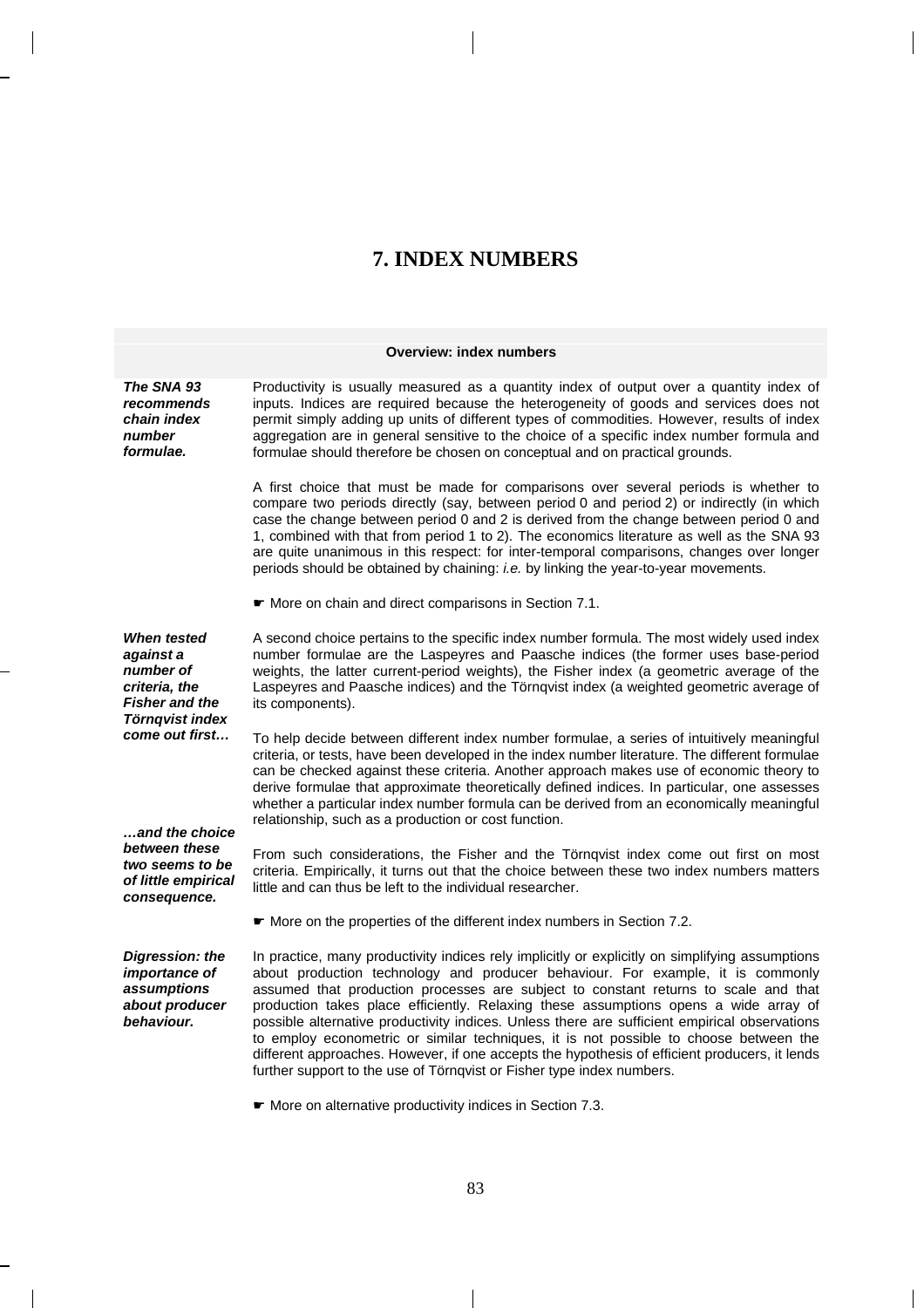# **7.1. Chained and direct comparisons**

145. An important distinction between index numbers draws on whether they establish chained or direct comparisons. In a time-series context, whenever price or quantity indices of two non-adjacent periods have to be compared, the question arises as to which period should be chosen as a basis for comparison. Options include choosing the first or the last observation as the base, or using the chain principle. The chain principle makes use of the natural order provided by the march of time: for every index for period *t*, period *t-1* provides the base. In a time-series context, *i.e*. for the measurement of the rates of change of outputs, inputs and productivity, there is a strong preference in the literature in favour of chained indices.<sup>58</sup>

146. One main advantage of chained indices is that they minimise the substitution bias that is potentially present in direct comparisons, for example in fixed-based (Laspeyres-type) indices. When relative prices of individual inputs or outputs that make up the index, change, fixed-weighted indices tend to place too much weight on goods or services for which relative prices have fallen and too little emphasis on items for which relative prices have risen. Chain weighted indices, on the other hand, successively reduce the weight of items whose relative prices fall and increase the weight of items whose relative prices rise. Hence, they are much less prone to a substitution bias than fixed-weight indices. The wedge between fixed and chain-weighted indices became specifically visible with the rising importance of information technology products, in particular computers. Computer prices have fallen very rapidly relative to other goods while their volumes have been growing more rapidly than other goods and services, on average. Therefore, price or quantity indices that include computers as one item can move quite differently, according to whether they are chained or fixed-weight series. A similar point could be made for direct comparisons with Paasche-type indices that are based on weights of the current year. In what follows, the differences between chain and direct comparisons will be discussed with respect to the Laspeyres-type formula, as the most frequently encountered (volume) index number in the national accounts.

147. Coelli *et al.* (1998) also point out that since the chain index involves only comparisons with consecutive periods, the index is measuring smaller changes. Therefore, some of the approximations involved in the derivation of theoretically meaningful productivity indices are more likely to hold. Another advantage (Diewert, 1978) is that the Laspeyres-Paasche spread is likely to be small, indicating that the choice between individual index number formulae is less consequential than in the case of fixed-base indices.

148. Szulc (1983) discusses some of the drawbacks of chain indices, notably their behaviour when prices "bounce", due to cyclical or seasonal variations, in the interval from the base to the current period. In particular, it can be shown that even if there are identical prices and quantities in the base and current period, a chain index may turn out to take a value different from unity whereas a fixed-weight index is (trivially) equal to one. At the same time, Szulc (1983) observes that such bouncing is unlikely to be important in practice, in particular with respect to aggregates composed of numerous commodities, as is typically the case in industry-level measures of inputs and outputs.

149. Chain quantity indices are also attractive in that they use those prices as weights that are actually relevant for quantity decisions of economic agents. With fixed-weight Laspeyres indices, the

j 58. The case for chained index numbers is less clear in a cross-section context, such as the comparison of output, input or productivity *levels* between countries. In particular, there is no natural order between countries, akin to the course of time in a time-series context. Milana and Fujikawa (1996) provide a discussion of index numbers in international productivity level comparisons. For a more general discussion of the relative merits of fixed and chain-weighted indices, see Szulc (1983) and Hill (1988).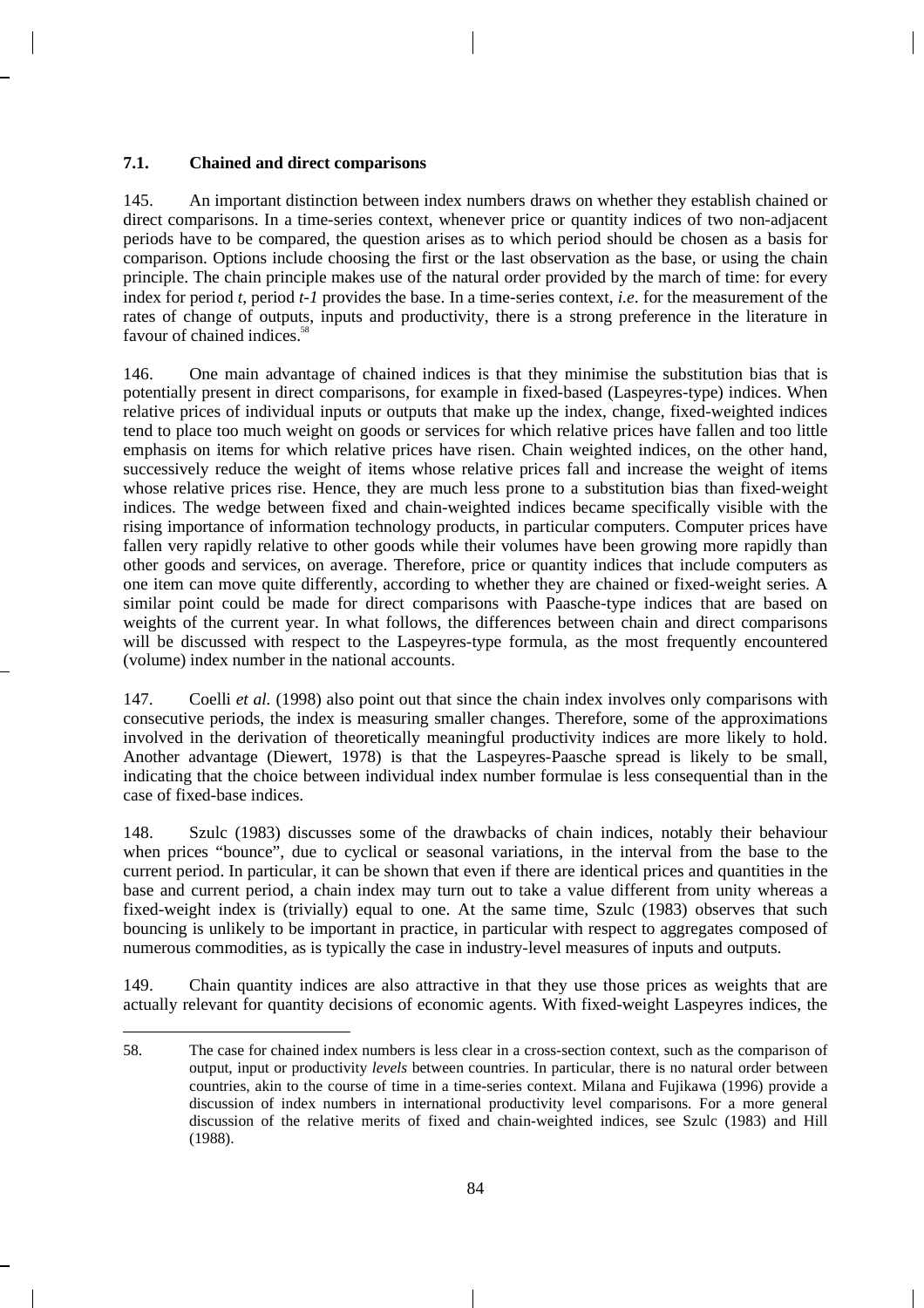years of the price structure and the year at which quantities are observed can be far apart and so combine price weights with unrelated observations on quantities. This can yield results of modest analytical value such as negative constant-price value added under double deflation.

150. A frequently mentioned disadvantage of chain indices lies in their lack of additive consistency: non-additivity means that when the current values in the reference year are extrapolated backwards or forwards using a chain index, the extrapolated values of the components of some aggregate do not sum identically to the extrapolated value of the aggregate. From a perspective of measuring productivity growth, the lack of additivity is inconsequential. It may come into play in the context of macroeconomic models that contain interdependent variables that are linked by accounting relationships between their constant-price levels.

151. A practical disadvantage of fixed-weight indices arises when they are linked. Periodically, base-years for fixed-weight indices are changed and in many countries, Laspeyres indices based on the new price structure are only constructed for years from the new base year onwards. Indices of years preceding the base year are obtained by "linking in" the series based on the previous base year. Linking is carried out by multiplying the old index through with an adjustment factor that corresponds to the ratio of the old index and the new index in an overlapping year – typically this is the new base year. Then a decision must be taken about the level of aggregation at which linking takes place. One possibility is to link at the aggregate level and to apply the same linking factor to constant price values at all lower levels of aggregation. The magnitude of the adjustment factor could be quite large when considering rapid changes in prices and shifts in price relatives. This procedure preserves additivity and keeps aggregate growth rates unchanged when data are expressed in constant-price levels of the new base year. However, the procedure forces the aggregate adjustment factors to all levels of the economy, although industry-specific adjustment factors might well be different. Consequently, this approach preserves additive consistency but distorts the linked comparisons at a detailed level. A second approach uses adjustment factors at the component level, and so preserves the validity of linked comparisons at the detailed level of aggregation. By adding up constant dollar values of components, additivity can be preserved but at the cost of changing the headline growth rates for years prior to the new base year. A third option consists of linking at every level of aggregation, thereby preserving the validity of comparisons for every component, but foregoing additivity. The SNA  $93^{59}$ expresses a preference for the latter approach, given its transparency and given that the main purpose of linking is to obtain good measures of price and volume change. None of the solutions is, however, entirely satisfactory, and this supplies an additional argument in favour of chain indices.

j

<sup>59.</sup> *System of National Accounts 1993*, para. 16.39.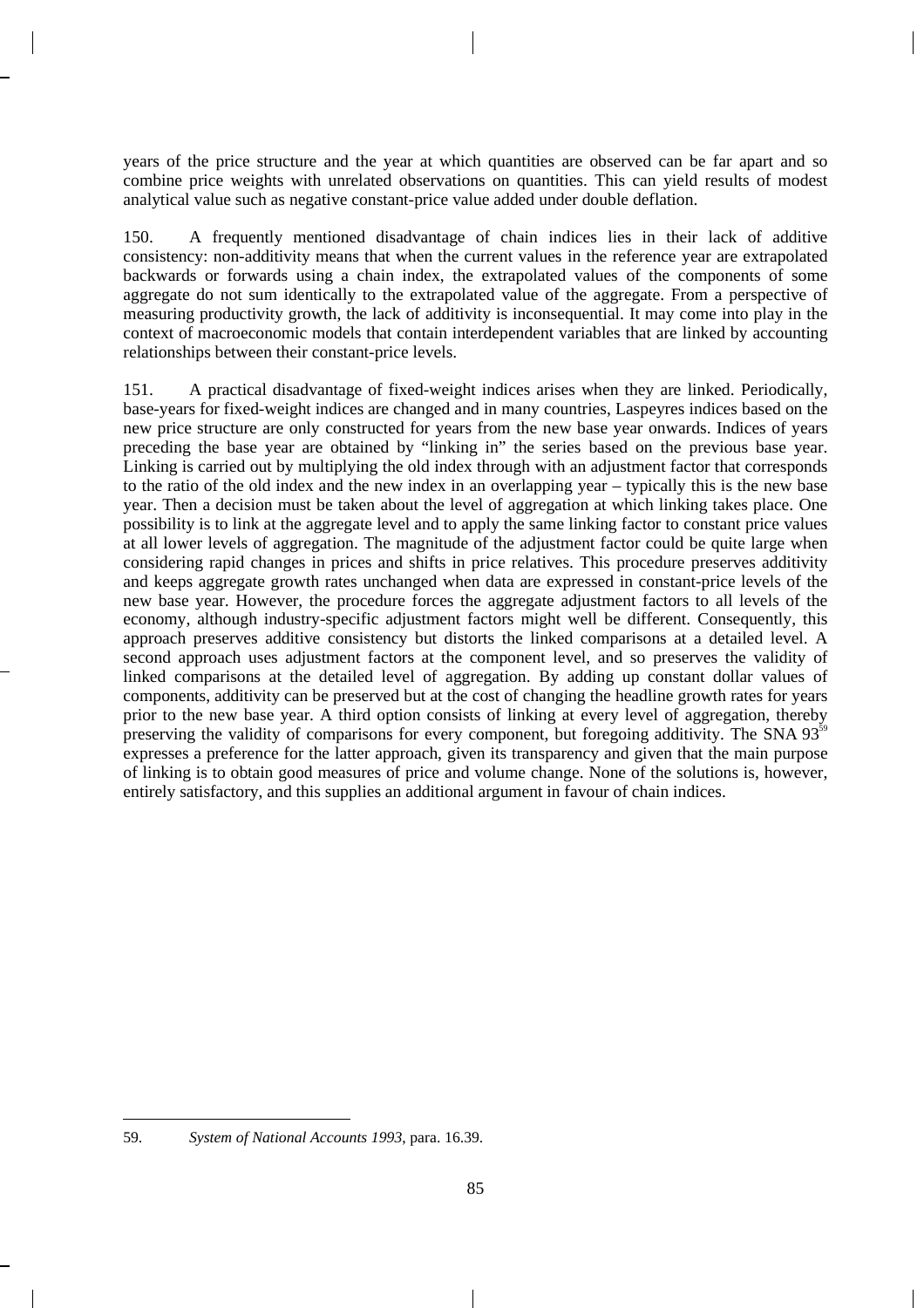#### Box 7. **Chain and fixed-weight index numbers in national accounts**

The introduction of chain-weighted indices in OECD Member countries' national accounts can have marked implications on the time path of growth rates, in particular in years where the base year of a fixed-weight index is remote from the reference year and/or in periods when there are marked shifts in relative prices. Two examples of comparisons between output measures based on fixed and chain-weighted indices support this statement.

In Australia, the latest fixed-weight index uses the constant prices of 1989/90 to calculate data covering the period since 1984/85. These fixed-weight data can be compared with a chained (Fisher) index. The comparison shows that, while differences between the fixed-weight and the chained index are comparatively modest for years close to the base year, they increase for reference years that are further away from the base year. Also, differences between index numbers widen as one considers individual components of GDP. For example, volume growth of gross fixed capital formation between 1986 and 1987 is 2.2% based on a fixed-weighted index and 4.1% based on a chained index.

Statistics Netherlands introduced chain-weighted volume indices into its annual national accounts from the reporting year 1981 onwards. Broadly, results confirm the observations made for Australia, including increased discrepancy between index numbers at lower levels of aggregation as the example of the chemical industry shows.

|                                                    |                                                      |                                           | <b>Australia</b>   |                                                      |                                           |                   |  |
|----------------------------------------------------|------------------------------------------------------|-------------------------------------------|--------------------|------------------------------------------------------|-------------------------------------------|-------------------|--|
|                                                    |                                                      | <b>GDP</b>                                |                    | Gross fixed capital formation                        |                                           |                   |  |
| Fiscal year                                        | Fixed<br>1989/90<br>weights<br>(Laspeyres<br>index)  | Annual<br>weights<br>(Fisher<br>index)    | <b>Difference</b>  | Fixed<br>1989/90<br>weights<br>(Laspeyres<br>index)  | Annual<br>weights<br>(Fisher<br>index)    | <b>Difference</b> |  |
| 1985-86                                            | 4.5                                                  | 4.6                                       | $-0.1$             | $-1.4$                                               | 0.2                                       | $-1.6$            |  |
| 1986-87                                            | 2.4                                                  | 2.7<br>$-0.3$                             |                    | 2.2                                                  | 4.1                                       | $-1.9$            |  |
| 1989-90                                            | 3.2<br>0.1<br>3.3                                    |                                           | $-4.7$             | $-4.8$                                               | 0.1                                       |                   |  |
| 1993-94                                            | 3.8                                                  | 3.7                                       | 0.1                | 8.2                                                  | 6.0                                       | 2.2               |  |
| 1994-95                                            | 3.7                                                  | 4.0                                       | $-0.3$             | 21.4                                                 | 19.4                                      | 2.0               |  |
|                                                    |                                                      |                                           | <b>Netherlands</b> |                                                      |                                           |                   |  |
| <b>GDP</b><br>Value-added, petro-chemical industry |                                                      |                                           |                    |                                                      |                                           |                   |  |
| Year                                               | <b>Fixed 1986</b><br>weights<br>(Laspeyres<br>index) | Annual<br>weights<br>(Laspeyres<br>index) | Difference         | <b>Fixed 1986</b><br>weights<br>(Laspeyres<br>index) | Annual<br>weights<br>(Laspeyres<br>index) | Difference        |  |
| 1987                                               | 1.4                                                  | 1.4                                       | 0.0                | 1.2                                                  | 1.2                                       | 0.0               |  |
| 1988                                               | 3.4                                                  | 2.6                                       | 0.8                | $-0.6$                                               | 5.6                                       | $-6.2$            |  |
| 1989                                               | 4.8                                                  | 4.7                                       | 0.1                | 9.6                                                  | 4.0                                       | 5.6               |  |
| 1990                                               | 4.2                                                  | 4.1                                       | 0.1                | 9.0                                                  | 6.7                                       | 2.3               |  |
| 1991                                               | 2.3                                                  | 2.3                                       | 0.0                | $-2.8$                                               | $-8.2$                                    | 5.4               |  |
| 1992                                               | 2.0                                                  | 2.0                                       | 0.0                | $-2.8$                                               | $-1.6$                                    | $-1.2$            |  |
| 1993                                               | 1.3                                                  | 0.8                                       | 0.5                | 5.1                                                  | 2.7                                       | 2.4               |  |

Source: Australian Bureau of Statistics (1997), Development of Annually Re-weighted Chain Volume Indexes in Australia's National Accounts, paper presented at the 1997 OECD/Eurostat meeting of National Accountants. De Boer, Sake, Jan van Dalen and Piet Verbiest (1997), The Use of Chain Indices in the Netherlands: Statistics Netherlands, paper presented at the 1997 OECD/Eurostat meeting of National Accountants.

152. Table 22 surveys the practice concerning index numbers in OECD countries. It shows that an increasing number of countries have implemented chain-weighted indices, following the recommendation in SNA 93 or in ESA 1995. However, when countries move to chain indices, they differ in the degree to which accounts are established retroactively under the new methodology. Also, the finest level of detail at which volume aggregates are formed varies greatly between countries. This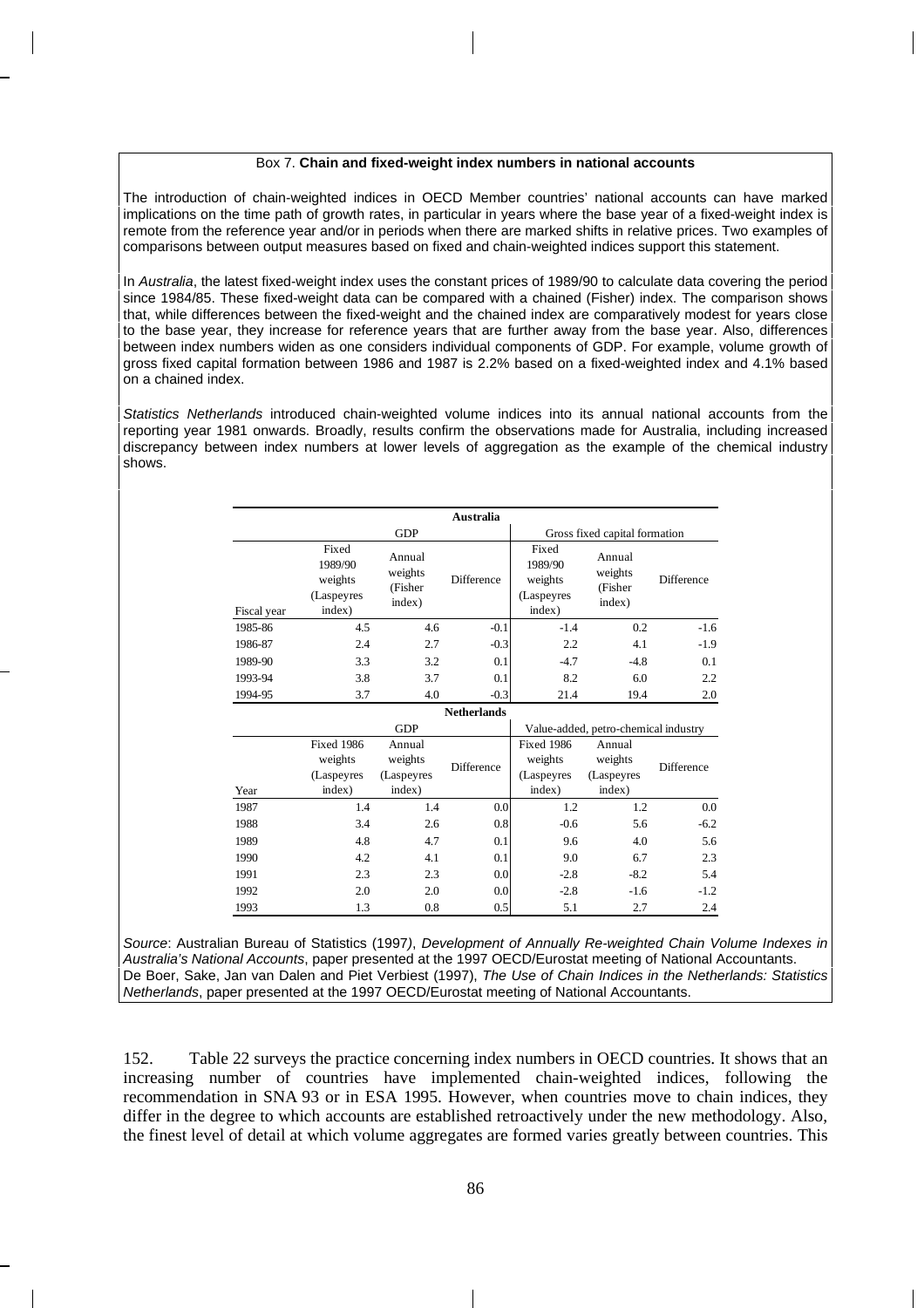reduces comparability because index numbers are generally sensitive to the level of detail from which they are built up. In addition, countries' practices diverge as to whether volume GDP data is constructed from the demand side, supply side or on the basis of input-output tables.

| <b>Country</b>        | <b>Price base</b>                       | Number of<br>bases since<br>1970 |
|-----------------------|-----------------------------------------|----------------------------------|
| Australia             | Annually-weighted                       |                                  |
| Belgium               | Fixed-weighted                          | 3                                |
| Canada                | Annually-weighted and<br>fixed-weighted |                                  |
| Denmark               | Annually-weighted                       | 5                                |
| Finland               | Fixed-weighted                          | 5                                |
| France                | Annually-weighted and<br>fixed-weighted | 2                                |
| Germany               | Fixed-weighted                          | 5                                |
| Greece                | Annually-weighted                       |                                  |
| <b>Ireland</b>        | Fixed-weighted                          | 5                                |
| Italy                 | Fixed-weighted                          | 4                                |
| <b>Netherlands</b>    | Annually-weighted                       |                                  |
| Norway                | Annually-weighted                       |                                  |
| Portugal              | Annually-weighted                       |                                  |
| Sweden                | Annually-weighted                       | 5                                |
| <b>United Kingdom</b> | Fixed-weighted                          | 5                                |
| <b>United States</b>  | Annually-weighted                       |                                  |

### Table 22. **Index numbers in national accounts**

Source: Report of Eurostat Taskforce on Volume Measures, paper presented at the 1997 OECD/Eurostat meeting of National Accountants and updated country information.

### **7.2. Choice of index number formula**

153. The above discussion suggested the use of chain index numbers in productivity analysis. This still leaves open the question of the specific index number formula, of which the most frequent are the Laspeyres, Paasche, Fisher and Törnqvist indices. The choice between these need not be arbitrary since economic and index number theory provide guidance on the matter.

154. A strong argument can be made in favour of the Törnqvist and Fisher indices, and indeed, of a whole family of "superlative" index numbers. Diewert (1976) rationalised their use on the grounds that they could be directly derived from so-called "flexible aggregators". Flexible aggregators are functional forms that provide a second-order approximation to an arbitrary, twice differentiable linear homogenous function. Such functions include a wide range of utility, production, cost or revenue functions. For example, the Törnqvist index can be directly derived (is "exact") for the translog flexible functional form – a widely used specification in empirical economics. Similar propositions can be derived for Irving Fisher's (1922) ideal index number. The latter is exact for a quadratic functional form (see Box 8).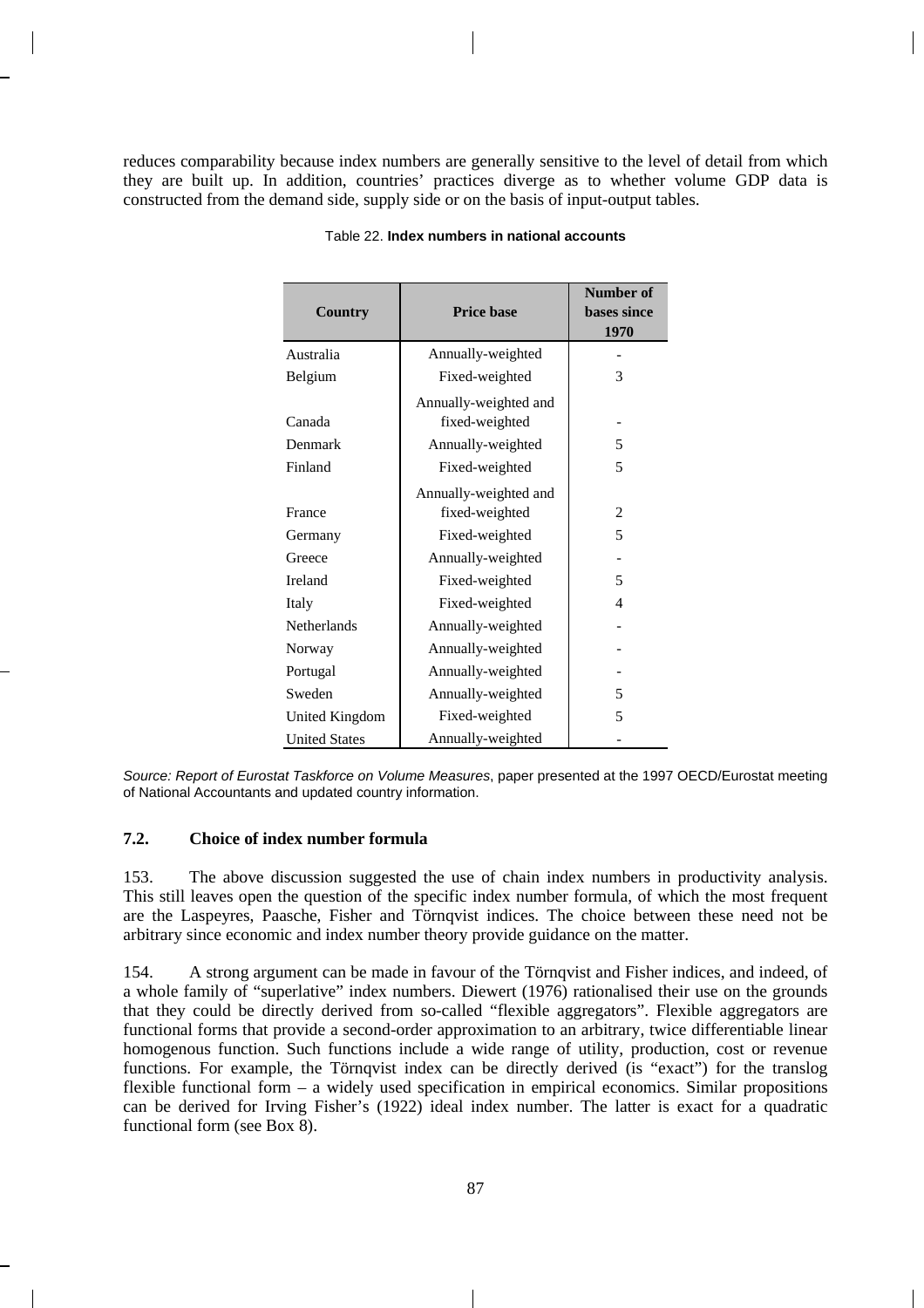#### Box 8. **Superlative indices of inputs and outputs**

"Superlative" index numbers were developed as part of the economic approach to index numbers. Under this approach, the microeconomic theory of producers or consumers serves as a rationale for choosing between index numbers. Diewert (1976) introduced the notion of "flexible aggregators". These are functional forms that provide a second-order approximation to an arbitrary, twice differentiable linear homogenous function. Flexible aggregators can be interpreted as functional forms that cover a wide range of utility, production, distance, cost or revenue functions. Furthermore, Diewert calls index numbers "exact" when they can be directly derived from a particular flexible aggregator. For example, the Törnqvist index is exact for the translog flexible functional form – a widely used specification in empirical economics. Thus, if one accepts a translog form as an approximation to a production function, and uses standard assumptions about producer behaviour, the Törnqvist quantity index provides an exact formulation for inputs and outputs. An index that is exact for a flexible functional form is called "superlative".

However, Diewert also showed that the translog flexible aggregator is only a special case of a broader family of functional forms, the quadratic mean of order r aggregator function  $f<sub>r</sub>$  defined by:

$$
f_r = \left(\sum_i \sum_j a_{ij} X_i^{r/2} X_j^{r/2}\right)^{(1/r)} (r \neq 0).
$$

For example, for  $r=2$ ,  $f_r$  is a quadratic function for which the Fisher ideal index is "exact". In this case, the components  $X_i$  could, for example, be interpreted as factor inputs and  $f<sub>r</sub>$  as a production function. The resulting Fisher quantity index of inputs, index  $X<sup>F</sup>$  between period t and period t-1 is defined as:

$$
X^F = \left[ X^L \cdot X^P \right]^{\frac{1}{2}}.
$$

where  $X^L = \sum$  $L = \sum_{i} v_{i,t-1} \frac{A_{i,t}}{X_{i,t-1}}$ *X*  $X^{L} = \sum v_{i,t-l} \frac{X_{i,t}}{X}$  is a Laspeyres index (with base year *t*-1); ∑ =  $i$  *X*  $i, t-1$  $\frac{1}{i}$  /  $\frac{1}{\mathbf{v}}$ *P X*  $v_{i,t}$  /  $\frac{X}{X}$  $X^P = \frac{I}{X}$  is a Paasche index and

 $v_i$  represents the share of input *i* in the total value of inputs.

Alternatively, if r tends to zero,  $f_r$  takes the form of a translog function for which the Törnqvist index is exact. If the components  $X_i$  are interpreted as factor inputs and  $f_r$  as a production function, the resulting Törnqvist quantity index of inputs between period  $t$  and period  $t - 1$  is given by:

$$
X^T = \prod_{i=1}^N (X_{i,t} / X_{i,t-1})^{\frac{1}{2}(v_{i,t} + v_{i,t-1})},
$$

where  $v_i$  represents the share of input *i* in the total value of inputs.

155. These relationships can be applied for various price or quantity indices. For example, if one postulates that production technologies can be reasonably represented by a translog specification, then, under standard assumptions about producer behaviour, the Törnqvist quantity index provides an exact formulation for an output quantity index.<sup>60</sup> Or, if one postulates that technologies are characterised by translog cost functions, and under standard assumptions about producer behaviour, the Törnqvist input price index is exact.

j

<sup>60.</sup> This was shown by Caves, Christensen and Diewert (1982). Balk (1998) generalised the result.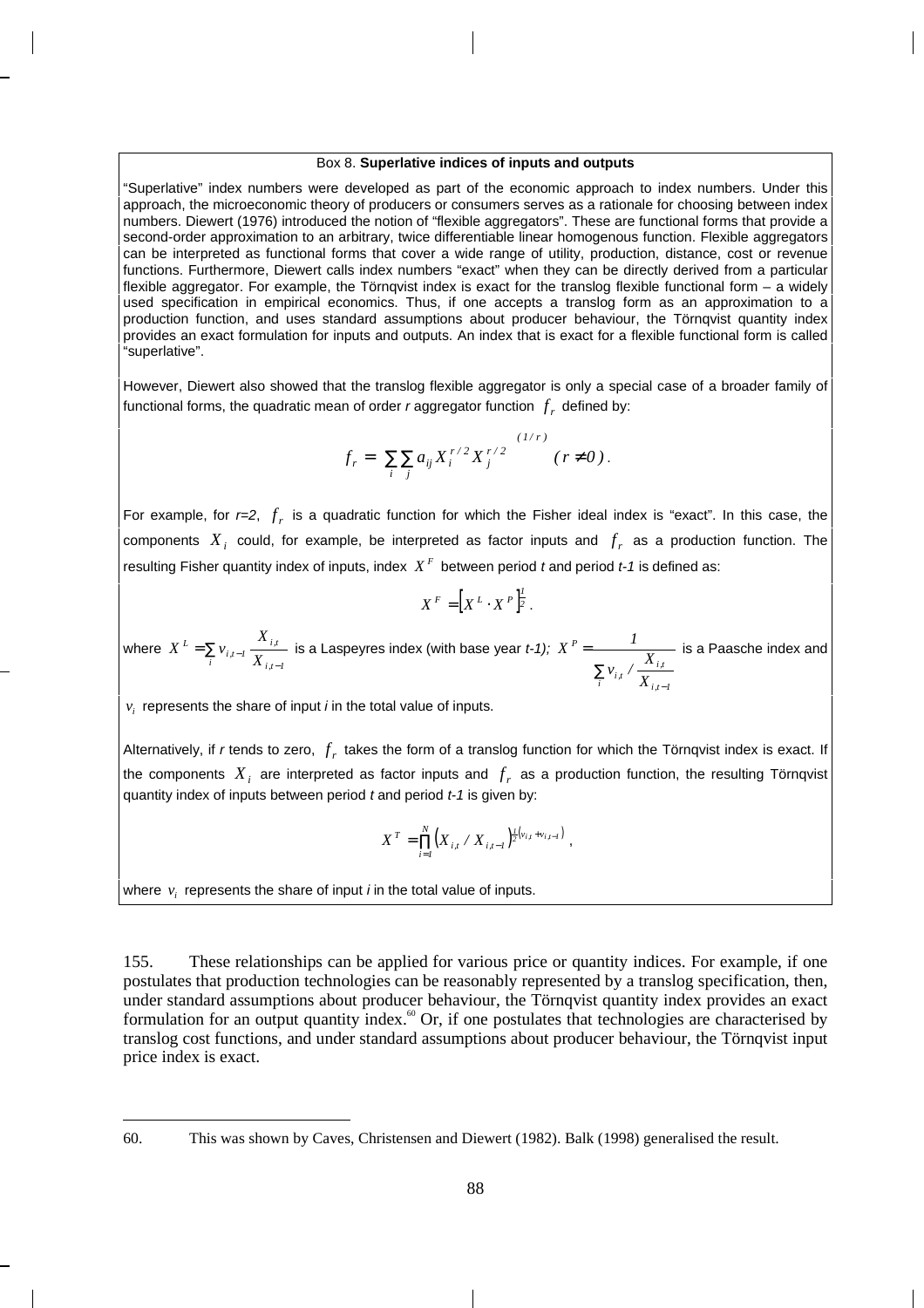156. Diewert (1992) examined the relative merits of the Törnqvist and Fisher indices in the measurement of inputs, outputs and productivity. He concludes that there is an equally strong economic justification for Törnqvist and Fisher indices but that the Törnqvist index does not pass all the (axiomatic) tests passed by the Fisher index. Also, the Fisher index has greater intuitive appeal because it combines the well-known Laspeyres and Paasche formulae. At the same time, the translog form of production and cost functions has been a widely used and tested tool in econometric analysis. This favours the Törnqvist formulation. Overall, it appears that there is no strong reason to prefer one form to the other – even more so as empirical results from the two functional forms tend to be very similar. $61$ 

157. One notes in passing that using a Laspeyres or Paasche index to calculate output (or input) indices implies an underlying fixed-coefficient technology for the production structure – clearly a strongly simplifying assumption because it excludes the possibility of substitution between inputs or outputs, and implies constant marginal products throughout. At best, these indices provide bounds for the true underlying quantity or price indices.

# **7.3. A digression: from Malmquist to Törnqvist**

158. *Malmquist indices.* Implicitly or explicitly, many of the statements about index number properties have so far relied on two important assumptions about firms' behaviour and technology: *i)* firms or establishments are economically efficient; and *ii)* technologies exhibit global constant returns to scale. Economic efficiency has two distinct components, "allocative" efficiency and "technical" efficiency (Farrell, 1957). Technical efficiency is the ability of a firm to obtain maximum output from a given set of inputs ("output technical efficiency") or to use minimum inputs for a given set of outputs ("input technical efficiency"). Allocative efficiency relates to a firm's ability to use inputs in optimal proportions, given a set of input prices, or to produce outputs in optimal proportions, given a set of output prices. Constant returns to scale occur when a proportional increase in all inputs results in the same proportional increase in output.

159. It is plausible that there are inefficiencies in firms' operations. The analysis of these inefficiencies, however, may be complicated. For example, production function presentations of technologies typically imply that firms are operating technically efficiently, and to allow for inefficiencies, they have to be replaced by their generalised counterpart, "distance functions".<sup>22</sup> Distance functions are an important tool in index number theory, and form the basis for Malmquist indices of prices, quantities and productivity. Consider the Malmquist quantity index as an example.

160. The *Malmquist (1953)* quantity index is based on the concept of a *distance function.* An output distance function describes the factor by which the production of all output quantities could be increased while still remaining within the feasible production possibility set for a given input level. Similarly, an input distance function indicates by how much input use can be reduced for a given output level and within the production possibilities. In this general formulation, a distance function is very much an engineering-type relationship. In its most general form, it requires neither assumptions about efficient producer behaviour nor about constant returns to scale technology. This property makes it a very versatile tool that is also suited for the measurement of non-market input, output and productivity.

<sup>-</sup>61. See, for example, the empirical results in Diewert (1978).

<sup>62.</sup> See Coelli *et al.* (1998) for an introduction, and Balk (1998) for a more advanced treatment.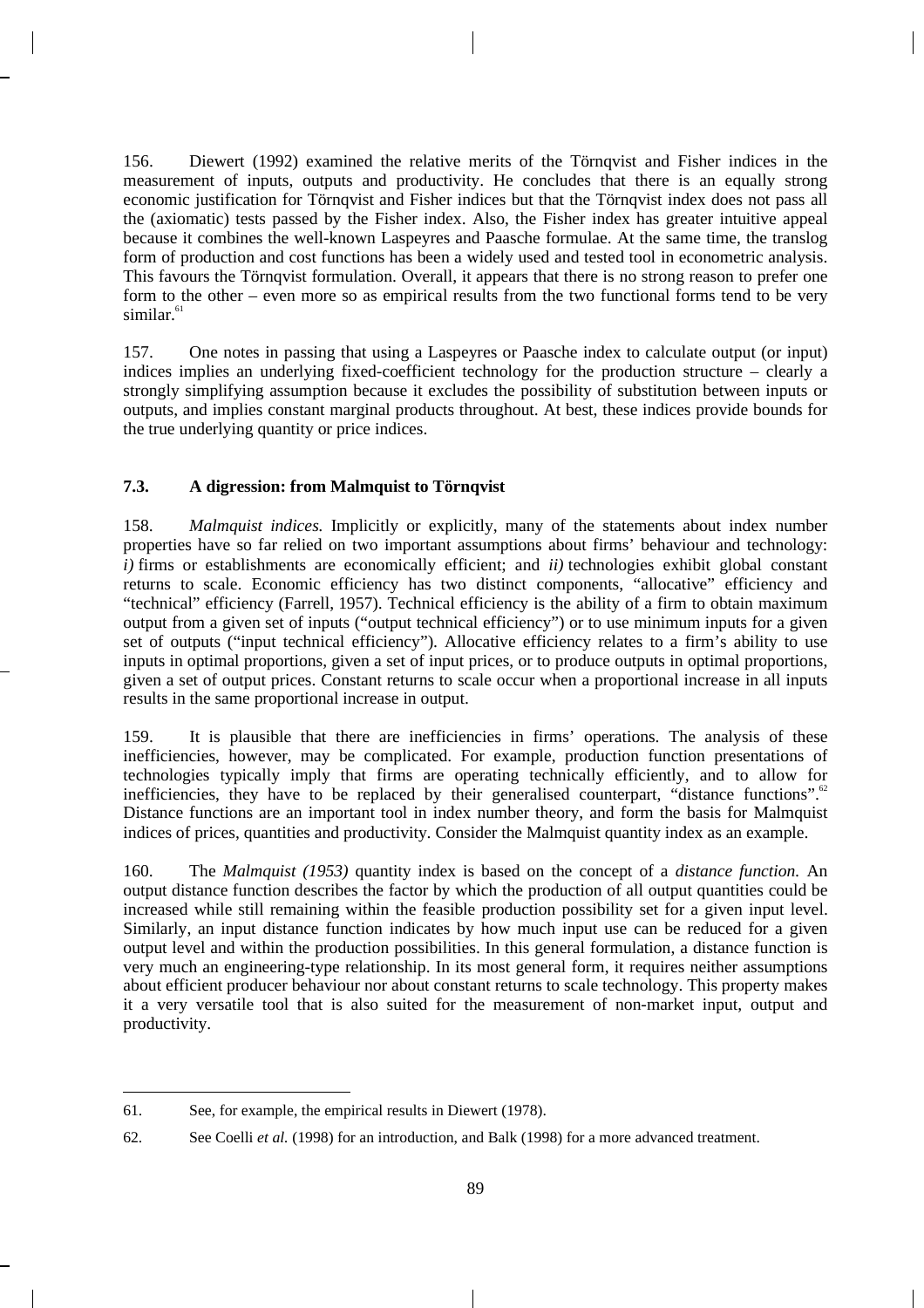161. Somewhat more precisely,<sup>63</sup> an output distance function  $D_o^t(Q^t, X^t)$  indicates the output technical efficiency of an observed production process where a vector of input quantities in period *t*,  $X<sup>t</sup>$ , produces output quantities,  $Q<sup>t</sup>$  under a technology (the production possibilities) prevailing at time *t*. The distance function takes a value of one when production is technically efficient, *i.e.* when the output vector  $Q^t$  is the maximum output achievable with inputs  $X^t$ . Malmquist (1953) defined an

output quantity index as  $Q_o^t \equiv \frac{D_o^t(Q^t, X)}{D_o^t(Q^{t-1}, X)}$  $t_o^t = \frac{D_o^t(Q^t, X)}{D_0^t(Q^{t-1} \mid X)}$  where *X* is an arbitrary reference vector of inputs. It is a

measure of the "distance" between  $Q^t$  and  $Q^{t-1}$  and reduces to the ratio  $\frac{Q^t}{Q^{t-1}}$ *Q*  $\frac{Q^t}{Q^{t-1}}$  when there is only one

output. Note that the specific form of the distance function is generally unknown. Also, the Malmquist quantity index as presented here depends on the reference technology in year *t* and on the vector of inputs. Conceivably, an output index could also be defined for the distance functions at *t-1*, *i.e.* for a

different reference technology. It would then be formulated as  $Q_o^{t-1} \equiv \frac{D_o^{t-1}(Q^t, X)}{D_o^{t-1}(Q^{t-1}, X)}$ . Because there

is no obvious reason to choose one over the other, it is common to take a geometric average of the two indices:  $Q_o = (Q_o^t Q_o^{t-1})^{0.5}$ . Further, there are many possible input vectors *X* and hence a whole family of possible output quantity indices, conditional on reference technology and reference inputs.

162. How is it possible to empirically implement a Malmquist quantity index, if all one has are price and/or quantity observations for two or more periods?

163. Suppose that only quantity observations are available for inputs and outputs. This could, for example, be the case for non-market activities where either no price exists or where an existing price has little economic meaning, as in the case of subsidised health or education services.<sup>64</sup> Output (input, and productivity) indices can nonetheless be established but require econometric or linear programming techniques, such as those present in *Data Envelopment Analysis*. With these tools, underlying technologies and efficiency frontiers can be identified and measured productivity growth can be split up into efficiency changes and into shifts in the technology frontier. The price of applying these techniques is that a sufficient number of observations must be available in each period.

164. In the context of market activities, economic theory helps implementation. If one accepts cost minimising or revenue maximising behaviour, *i.e.* efficiency, on behalf of firms, the search for the right empirical formulation is significantly facilitated. For example, it can be shown<sup>65</sup> that the Laspeyres output quantity index is a lower bound for the Malmquist output quantity index defined over the technology of period *t-1*, and the Paasche output quantity index is an upper bound for the Malmquist output quantity index defined over the technology of period *t*. The geometric mean of the Laspeyres and Paasche indices (*i.e.* the Fisher Ideal Index) then constitutes an approximation to the Malmquist quantity index  $Q_0$  defined above.

165. Alternatively, an assumption can be made about the functional form of the distance function. One common functional form is the translog output distance function. Under this characterisation, the

<sup>-</sup>63. For a full discussion, see, for example, Balk (1998).

<sup>64.</sup> See Coelli *et al.* (1998) for examples of application.

<sup>65.</sup> Balk (1998).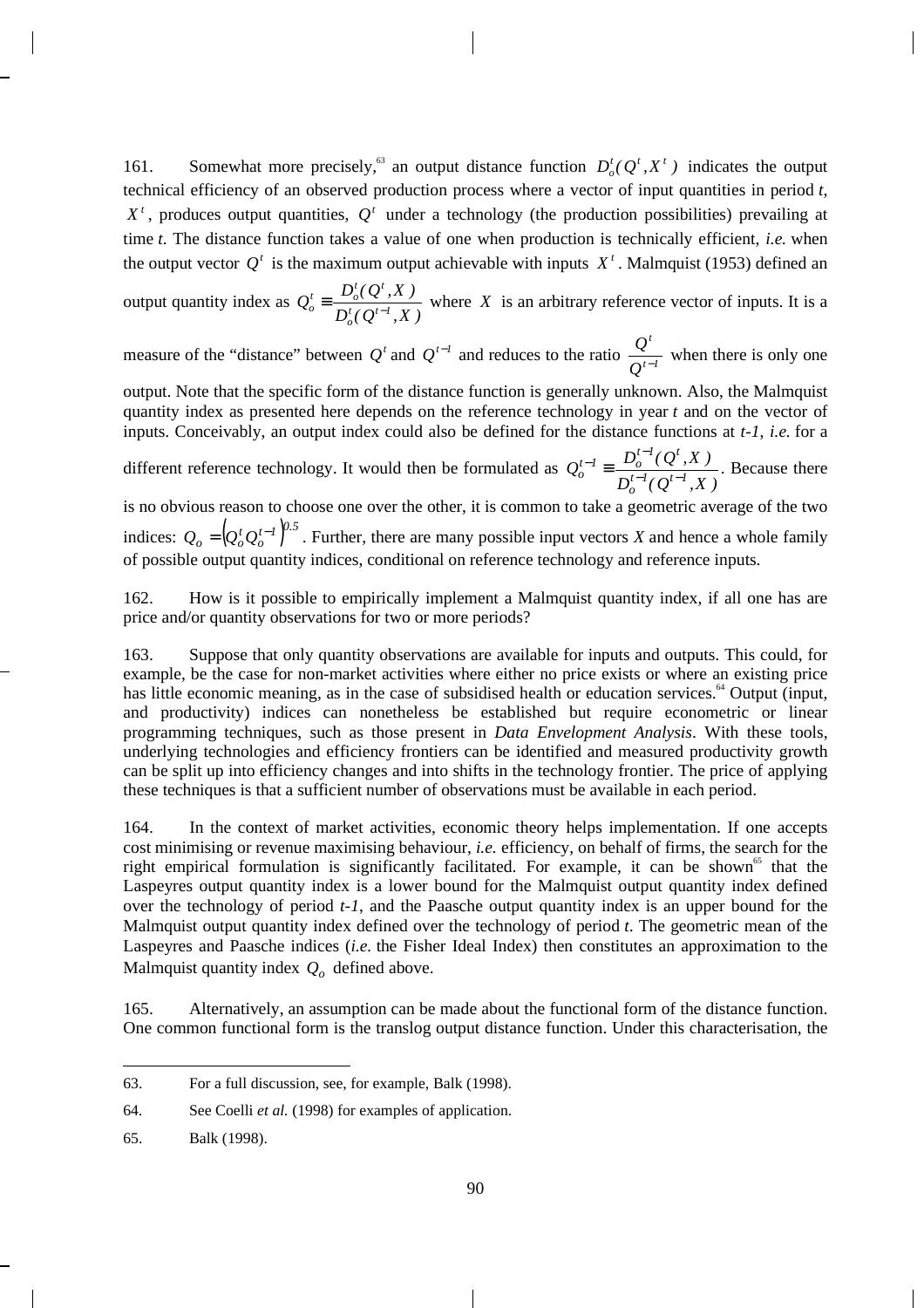Törnqvist output quantity index is an exact representation<sup>66</sup> of the Malmquist output quantity index *Qo* . Other plausible functional forms exist, for example quadratic forms, which give rise to the Fisher index as an exact representation of the Malmquist quantity index. These are two applications of the theory of *exact* and *superlative* index numbers (see Box 8). By a similar reasoning, it is possible to show that the Törnqvist input quantity index is an exact representation of the Malmquist input quantity index  $Q_i = (Q_i^t Q_i^{t-1})^{0.5}$ . Thus, the Törnqvist productivity index is a valid representation of the ratio of a Malmquist output quantity over a Malmquist input quantity index. This is an important relation because it provides another underpinning for the use of Törnqvist (or other superlative) index numbers:

 $\int_{i}^{t} Q_{i}^{t-1}$   $\rho^{0.5}$  $_{o}^{t}Q_{o}^{t-l}$   $)^{0.5}$ *i o*  $(Q_i^tQ_i^{t-1})$  $(Q_o^t Q_o^{t-1})$ *Q Q Malmquist input quantity index Malmquist output quantity index Tornqvist input quantity index Tornqvist output quantity index* − −  $=\frac{120\times10^{10} \text{ m s}^2}{25} = \frac{120\times10^{10} \text{ s}}{25} = \frac{120\times10^{10} \text{ s}}{25}$ 

166. *Malmquist productivity index*. Measuring productivity as a ratio of an output to an input index (the "Moorsteen-Hicks approach") is a common, but by no means the only, way to define productivity. Other possibilities exist, notably different versions of the Malmquist productivity index. In the most general case, where one allows for inefficiencies and non-constant returns to scale, one such productivity index could be computed as the ratio of output distance functions, for example:

 $D_{o}^{t}(Q^{t-1}, X^{t-1})$  $D_o^{t-1}(Q^{t-1}, X^{t-1})$  $D_o^{t-1}(Q^{t-1}, X^{t-1})$  $D^t_o(\,Q^t,X^t\,)$  $_{o}^{t}$  (  $Q^{t-l}$  ,  $X^{t-l}$  $a_{o}^{t-1}(Q^{t-1}, X^{t-1})$  $a_{o}^{t-l}$  (  $Q^{t-l}$  ,  $X^{t-l}$  $\int_{a}^{t}$  (  $Q^{t}$  ,  $X^{t}$  $-l \nabla t$ −  $-l$   $\Omega^{t-l}$   $V^{t-1}$ <sup>−</sup> <sup>−</sup> <sup>−</sup> . The first part of this expression shows changes in efficiency

between the two periods, the second part shows technical change (for a given set of inputs and outputs, what is the maximum production achievable in period *t* as opposed to period *t-1*?). Other combinations are possible, for example a measure of technical change with respect to the reference period *t*, rather than *t-1*.

167. It is equally justifiable to define productivity measures with respect to input distance functions, and, without further restrictions on technology, there is no guarantee that input-related productivity measures yield the same result as output-related ones. The equivalence of input and output-related measures is only ensured under constant returns to scale of the production technology, and herein lies much of the attractiveness of this simplifying assumption.

168. Even under the assumption of constant returns to scale, there is again the question of how to implement the Malmquist productivity measure, expressed as distance functions, in practice. As before, there are essentially two choices: if sufficient observations are available to the researcher, econometric or linear programming techniques can be applied to estimate underlying production frontiers. Alternatively, one accepts efficient behaviour on the side of producers as well as a translog (or other general quadratic) functional form of distance functions. With constant returns to scale, the Malmquist productivity index then turns out to be identical to the Törnqvist or the Fisher productivity indices.

j

<sup>66.</sup> Caves *et al.* (1982).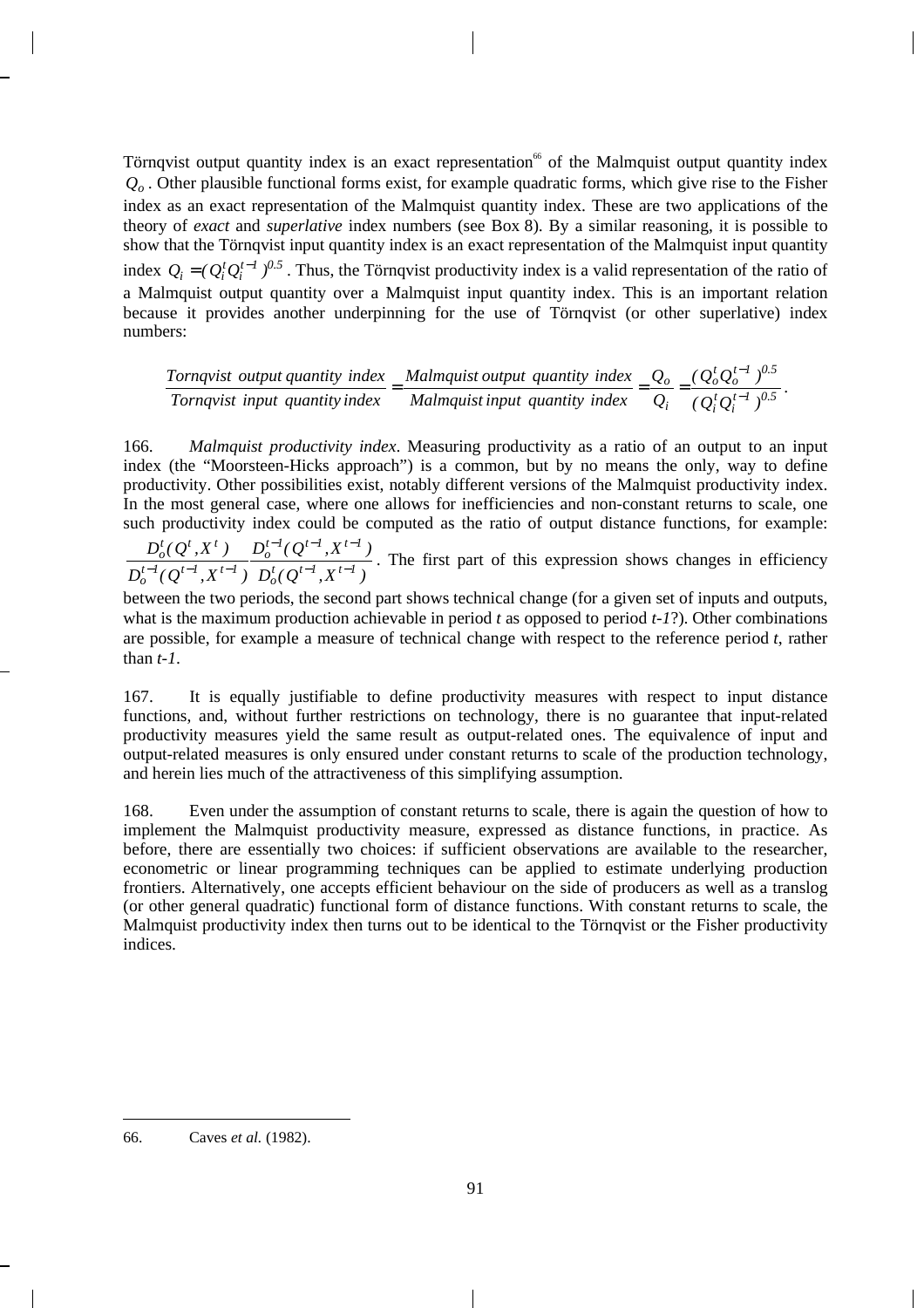169. This brings the more general Malmquist approach back to the operational Fisher and Törnqvist indices. It also shows that under the simplifying assumptions prevailing throughout this manual (in particular, constant returns to scale and efficient producer behaviour), the various approaches towards productivity measurement converge. However, it also points to the methodologies that can be adopted if these assumptions are not deemed realistic, as in the case of non-market activities. The relevant methods are well established but typically require a larger amount of empirical observations to be put to work.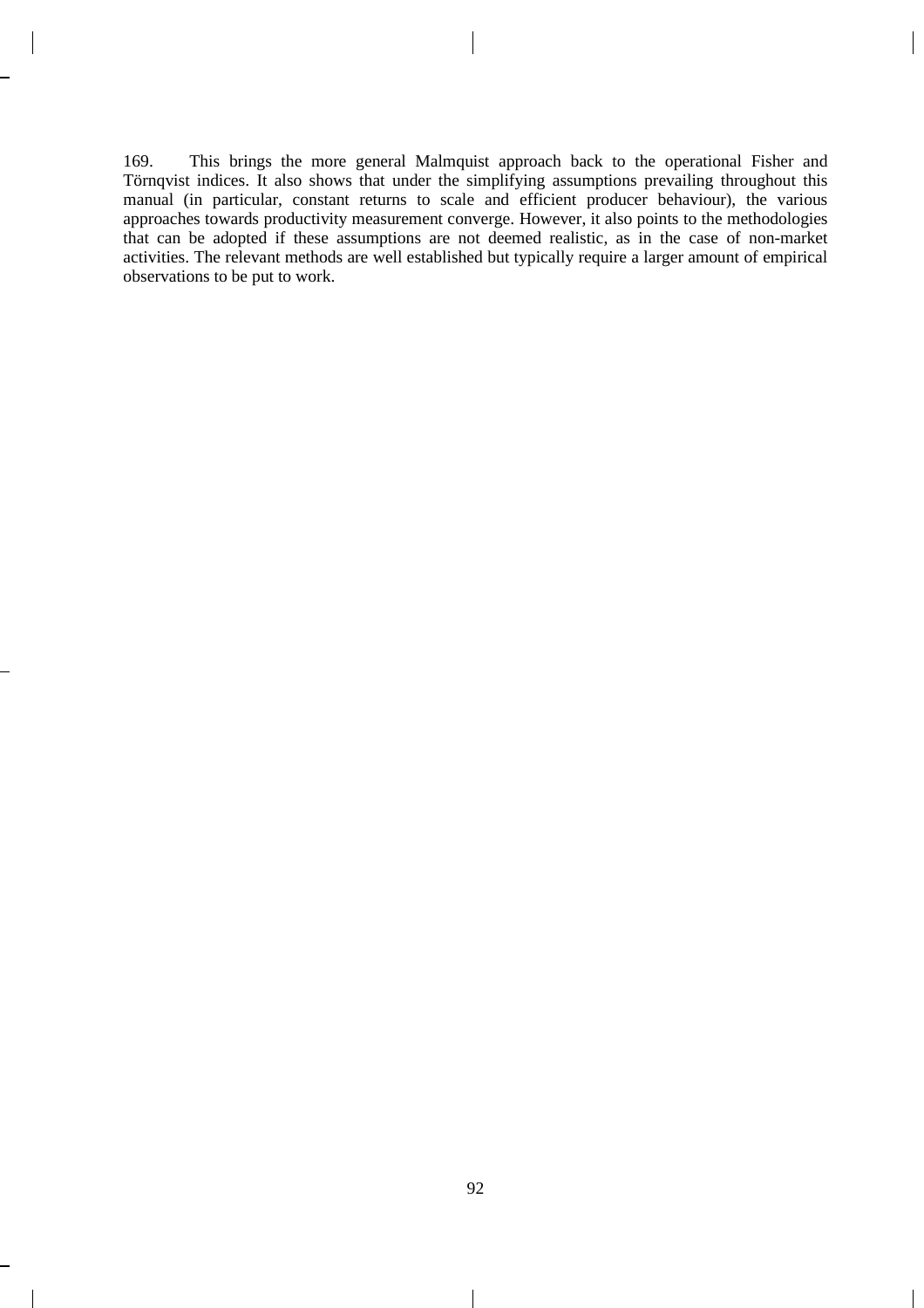# **8. AGGREGATING PRODUCTIVITY GROWTH ACROSS INDUSTRIES**

#### **Overview: aggregation of productivity measures**

**From individual industries to the aggregate economy.** The relation between industry-level and aggregate productivity measures is of significant interest to analysts and policy-makers because it establishes a link between the micro and macro levels of the economy and helps answer questions about, for example, the contribution of individual industries to overall productivity growth.

☛ More on aggregation and integration in Section 8.1.

**In the presence of intermediate inputs, aggregation…** To form an overall picture, simple weighted averages of industry-level productivity growth could be formed but such aggregation does not necessarily account for the links that exist between industries. In particular, they are connected via flows of intermediate products. Forming productivity measures at higher levels of aggregation often entails *integration* of individual industries into increasingly larger units. In the process of integration, intra-industry deliveries are netted out to obtain consistent higher-level productivity measures. This concept of sectoral outputs and inputs treats every level of aggregation as if it were a single unit of production, with its specific technology and productivity pattern. At the level of the entire economy, sectoral output coincides with final demand, and a consistent link is established between industry-level and aggregate observations on productivity growth.

**…leads to the use of "Domar" weights.** Rates of growth of industry-level KLEMS MFP measures can be summed to form their aggregate counterparts. Summation weights are given by each industry's gross output relative to economywide value added. The sum of these weights exceeds unity, and signals that productivity gains of the integrated economy exceed the average productivity gains across industries. This occurs because flows of intermediate inputs between industries contribute to aggregate productivity by allowing productivity gains in successive industries to augment one another.

- ☛ More on Domar weights in Section 8.2.
- ☛ More on aggregation of capital-labour MFP in Section 8.3.
- ☛ For a more technical exposition, see Annex 5.

#### **8.1. Integration, aggregation and intermediate inputs**

170. Aggregation relates to forming consistent totals from components. In the context of productivity measurement, aggregation concerns the relationship between industry-level (or firmlevel) productivity measures and their counterparts at the macroeconomic level. Consistent aggregation is, for example, necessary to answer questions about the contribution of individual industries to overall productivity growth. An important consideration is whether or not to take existing upstream and downstream relationships between industries into account in the process of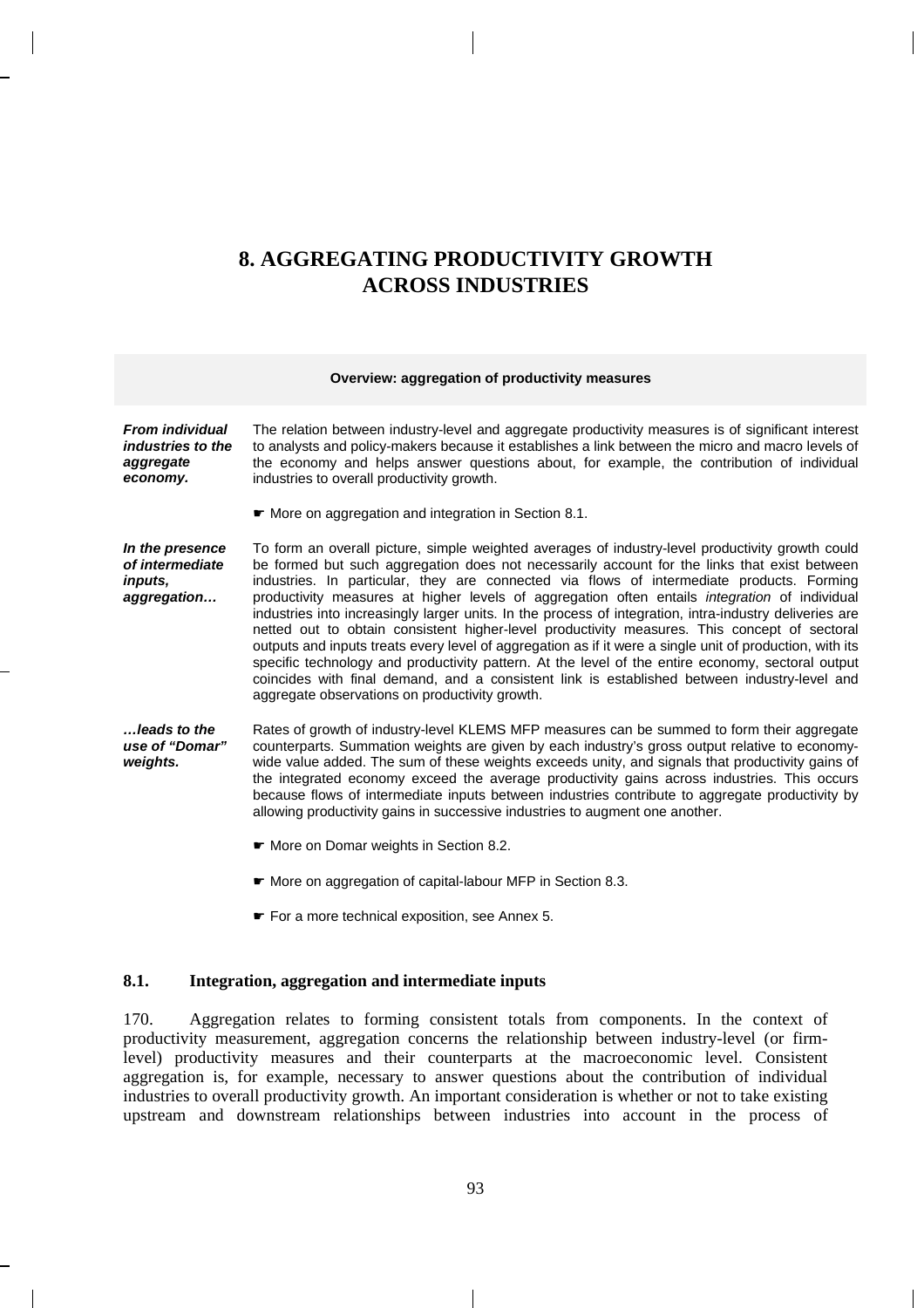aggregation.<sup>67</sup> If these relationships are taken into account, aggregation is accompanied by *integration*. Integration is the process whereby several industries or units are combined so that they form a new industry or unit whose output consists only of deliveries outside the new unit and whose inputs comprise only the inputs from outside the new unit. Thus, intra-industry flows are netted out in the process of integration and the newly formed aggregate is treated as a single, integrated unit. If inputs and outputs of different industries are simply added without netting out intra-industry flows, aggregation proceeds without integration.

171. By way of example, suppose that there are two firms and let firm 1 (a leather factory) only produce intermediate inputs for firm 2 (a shoe producer). Firm 2 itself produces only final output. Simple aggregation of the flows of outputs and inputs is still possible, but is not the right procedure to obtain measures of output and input of the shoe and leather industry *as a whole*. There is double counting of outputs and inputs because of the intermediate flows between the leather and the shoe producer. In the process of integration, these flows are netted out. Thus, the output of the integrated shoe and leather industry consists only of the shoes produced, and integrated intermediate inputs consist only of the purchases of the leather industry and non-leather purchases of the shoe industry.<sup>68</sup>

172. This integration leads directly to the notion of *sectoral output* introduced in Chapter 3. Sectoral output was defined as an industry's gross output net of all intra-industry deliveries. Similarly, sectoral input was defined as an industry's intermediate inputs net of all purchases from within that industry. In terms of the present example, integration has led to forming measures of sectoral output and input of the integrated shoe and leather industry. Further integration with other industries is possible, and as before, this involves netting out intermediate inputs between industries that are merged. This process of integration can continue to the point of the total economy. In the case of a closed economy, sectoral output at the most aggregate level is identical to total value added, and sectoral input equals total primary inputs as all intermediate flows become intra-industry flows and disappear from the computations.

# **8.2. Domar weights: aggregation of KLEMS measures**

173. The process of vertical aggregation has important implications for productivity measurement. Assume that both the shoe and the leather producers' MFP growth is 1%. The simple (weighted) average of the shoe and leather producers' MFP growth will be 1%. However, productivity

<sup>-</sup>67. Some researchers, for example Durand (1996), stress this distinction between "integration" and "aggregation". The former relates to combining individual units to a larger unit, or to a single activity; the latter to forming weighted averages of the individual units, without however modifying these units. The consequence is that aggregation does not necessarily imply integration. Thus, aggregate productivity measures could be a simple weighted average of industry-level productivity measures. Although this involves double counting, it has analytical meaning. Alternatively, integration proceeds with aggregation, implying that the sub-components are consolidated into a single new aggregate unit. This is the avenue pursued in the present manual.

<sup>68.</sup> Note another aggregation issue here: given input or output price or quantity indices for single establishments or firms, under which conditions is it possible to combine them so that the industrywide observations can be treated as if they came from a single unit? This is far from obvious. For example, Fisher and Shell (1998) point out that "an industry as a whole will typically face upwardsloping curves for input factors, whereas the individual firm takes no account when making their decisions. As a result, […] it follows that [an] industry-wide production-theoretic output price index cannot be built up from the firm-level indexes." The problem is absent in the case where the industry even as a whole is a small buyer or supplier. Such an assumption is realistic at a very low level of aggregation, and/or when industries are fully open to international competition. It will be maintained throughout this manual.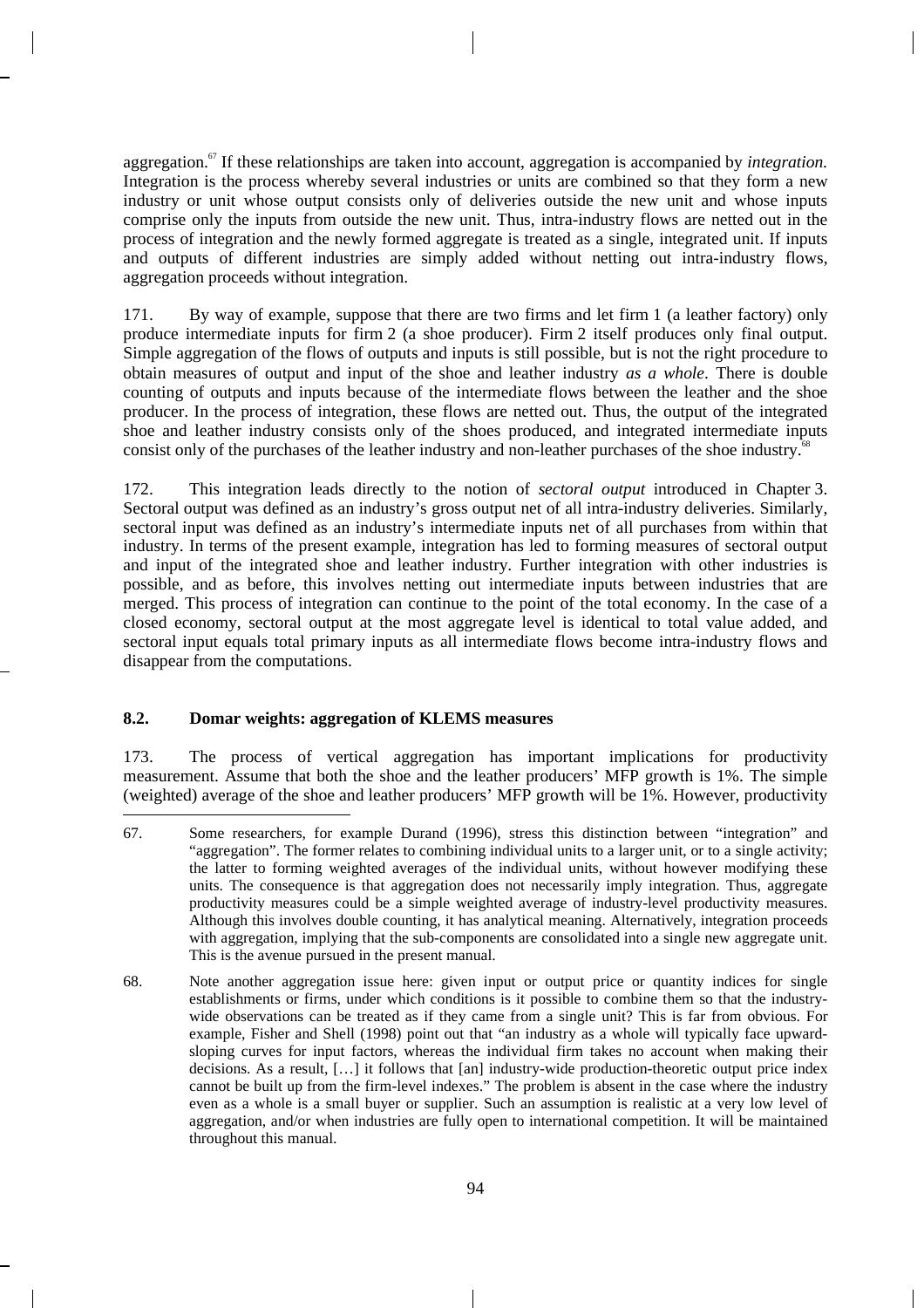growth of the integrated shoe and leather industry will be more than 1%, because the shoe producer's productivity gains cumulate with those of the leather producer as the former buys inputs from the latter.

174. The link between aggregate and industry-level productivity measures was explored by Domar (1961) and further developed by Hulten (1978). Domar showed that economy-wide rates of MFP changes can be expressed as a weighted sum of industry-specific MFP growth where the weights are the ratio of each sub-industry's gross output to its value added (for a more explicit derivation see Annex 6: Aggregation of Output, Inputs and Productivity). This ratio is always greater than or equal to unity, implying that, in the presence of intermediate inputs, aggregate productivity growth will exceed the weighted average of the growth of its component industries. This is tantamount to saying that "Domar weights" reflect the combined effects of productivity growth within individual industries and the induced effects on those downstream industries that benefit from more efficiently produced intermediate inputs.<sup>69</sup>

|                        |    | Industry (commodity) | Final<br>demand | Gross<br>output | Price<br>index |
|------------------------|----|----------------------|-----------------|-----------------|----------------|
| Industry (commodity)   |    | $\mathfrak{D}$       |                 |                 |                |
|                        |    | 10                   |                 | 15              | 1.00           |
|                        |    | $\theta$             | 14              | 16              | 1.00           |
| Value added, of which: | 13 | 6                    | 19              |                 |                |
| Labour income          | 10 | 4                    |                 |                 | 1.00           |
| Capital income         |    | 2                    |                 |                 | 1.00           |
| Gross output           | 15 | 16                   |                 | 31              |                |

### Table 23. **Numerical example: basic data for individual industries**

| tı                     |    | Industry (commodity) |    | Gross<br>output | Price<br>index |
|------------------------|----|----------------------|----|-----------------|----------------|
| Industry (commodity)   |    |                      |    |                 |                |
|                        |    | 11                   |    | 15              | 1.01           |
|                        |    |                      | 12 | 15              | 0.98           |
| Value added, of which: | 12 | 4                    | 16 |                 |                |
| Labour income          | 10 |                      |    |                 | 1.02           |
| Capital income         |    |                      |    |                 | 1.03           |
| Gross output           | 15 | 15                   |    | 30              |                |

175. To demonstrate some of the steps involved in aggregation, consider a numerical example with basic data presented in Table 23. There are two industries, and for simplicity, each industry produces exactly one commodity. The economy is closed, and intra-industry flows have been netted out, but there are inter-industry deliveries of intermediate products. For example, in period  $t_0$ , industry 1 supplies inputs of value 10 to industry 2. Current-price value added is the difference between gross output and purchases of intermediate inputs, and amounts to 13 currency units in industry 1 and in the base period. Along with current-price input-output flows comes a set of deflators for each industry's output and for primary inputs labour and capital services. With the information in

j 69. In this sense, Hulten (1978) distinguishes between productivity change *originating in* a sector and the *impact* of productivity change *on* the sector. Similarly, in Durand's (1996) framework, Domar weights combine the effects of (narrowly defined) aggregation and vertical integration.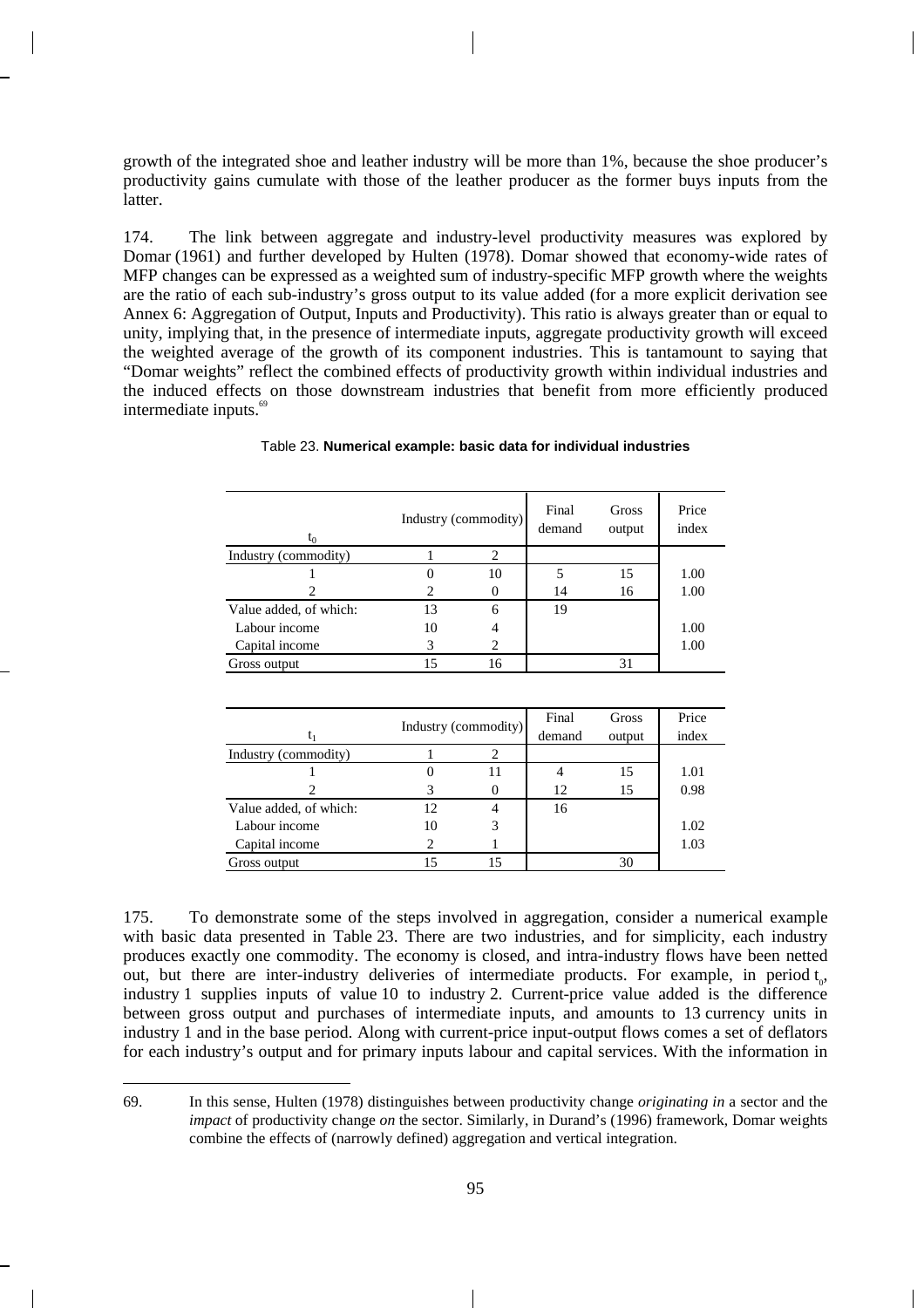Table 23, it is possible to obtain gross-output based productivity measures for individual industries as well as the Domar weights to aggregate the industry-level MFP indices.

176. Before following this route, consider Table 24. It shows again the input-output flows of the stylised economy, but after vertically integrating the two industries. The entire economy is now treated as a single unit. In line with the concept of sectoral output, commodity flows between industry 1 and 2 have been netted out because they now constitute intra-industry deliveries. Consequently, the value of gross output in the integrated economy is smaller than the sum of each industry's gross output in the decentralised economy, although value added and total income have remained unchanged. It is now possible to obtain measures of MFP growth for the integrated industries (in the second column of Table 25). It can then be demonstrated that this result coincides with the aggregate measure based on applying Domar weights to individual industries' MFP indices.

| t۵              | Industry |      | Final<br>demand | Gross<br>output | Price index |
|-----------------|----------|------|-----------------|-----------------|-------------|
| Industry        |          | 1&82 |                 |                 |             |
|                 |          |      |                 |                 | 1.00        |
|                 |          |      | 14              |                 | 1.00        |
| Value added, of |          | 19   | 19              |                 |             |
| Labour          |          | 14   |                 |                 | 1.00        |
| Capital         |          |      |                 |                 | 1.00        |
| Gross           |          |      |                 |                 |             |

### Table 24. **Numerical example (cont'd.): basic data for integrated industries**

|                 | Final<br>demand | Gross<br>output | Price index |    |      |
|-----------------|-----------------|-----------------|-------------|----|------|
| Industry        |                 | 1&82            |             |    |      |
|                 | O               |                 |             |    | 1.01 |
|                 |                 |                 | 12          | 12 | 0.98 |
| Value added, of |                 | 16              | 16          |    |      |
| Labour          |                 | 13              |             |    | 1.02 |
| Capital         |                 |                 |             |    | 1.03 |
| Gross           |                 | 16              |             |    |      |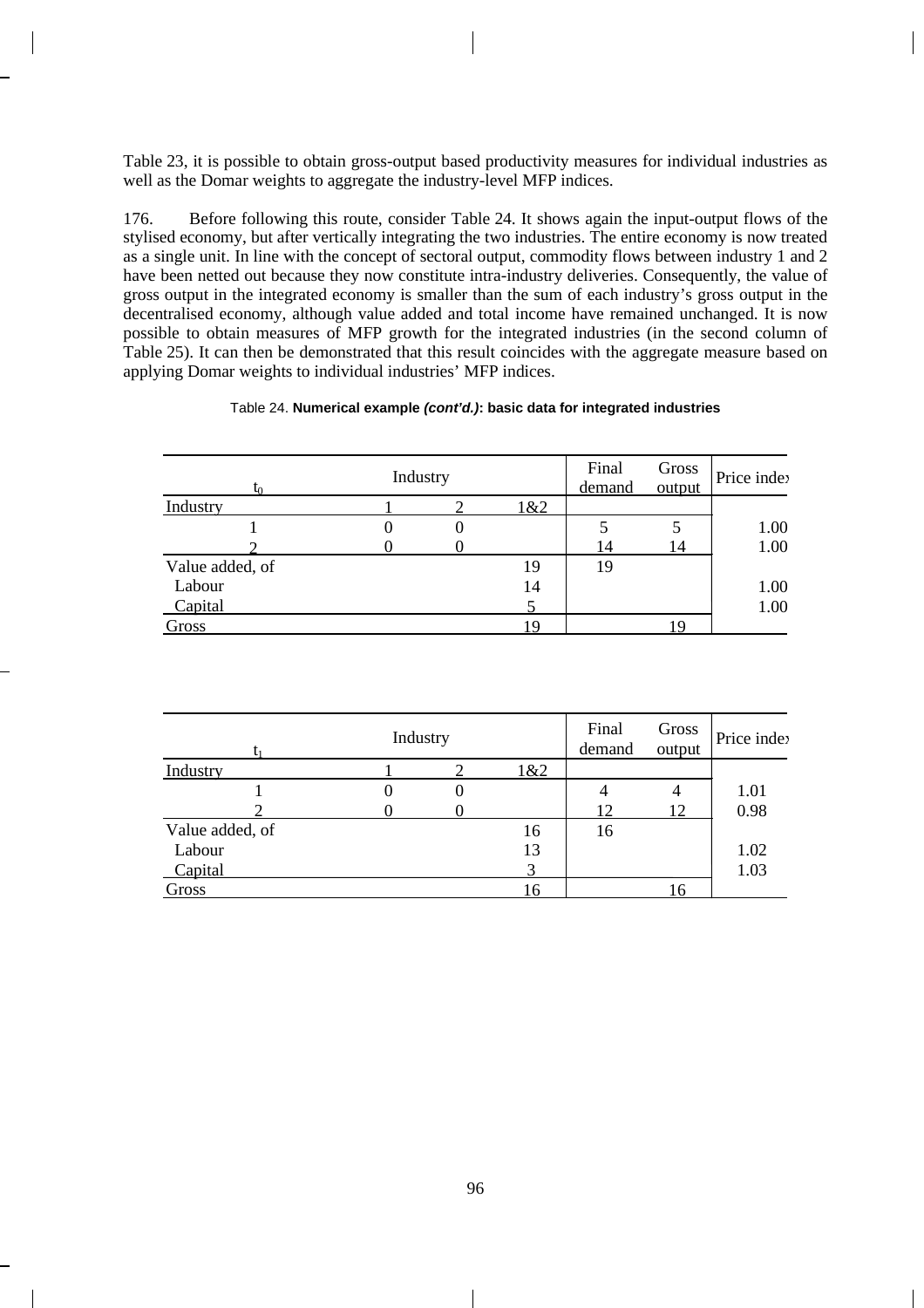#### Table 25. **Numerical example (cont'd.): MFP calculations**

| <b>Individual industries</b> |                      |                            | Integrated industries 1 and 2                                |       |  |
|------------------------------|----------------------|----------------------------|--------------------------------------------------------------|-------|--|
|                              |                      | <b>Output</b>              |                                                              |       |  |
|                              | Industry (commodity) |                            |                                                              |       |  |
|                              | 1                    | 2                          |                                                              |       |  |
|                              |                      |                            | Share in final demand (average over 2 periods)               |       |  |
| Indirect quantity index of   |                      |                            |                                                              |       |  |
| gross output                 | 0.990                | 0.957                      | Commodity 1                                                  | 0.26  |  |
| Indirect quantity index of   |                      |                            |                                                              |       |  |
| intermediate inputs          | 1.531                | 1.089                      | Commodity 2                                                  | 0.74  |  |
|                              |                      |                            | Indirect quantity indices                                    |       |  |
|                              |                      |                            | Commodity 1                                                  | 0.792 |  |
|                              |                      |                            | Commodity 2                                                  | 0.875 |  |
|                              |                      |                            | Tornqvist quantity index of final                            |       |  |
|                              |                      |                            | demand                                                       | 0.853 |  |
|                              |                      |                            | Indirect quantity index of primary inputs                    |       |  |
| Labour                       | 0.980                | 0.735                      | Labour                                                       | 0.910 |  |
| Capital                      | 0.647                | 0.485                      | Capital                                                      | 0.583 |  |
| Tornqvist quantity index of  |                      |                            | Tornqvist quantity index of                                  |       |  |
| primary inputs               | 0.903                | 0.651                      | primary inputs                                               | 0.823 |  |
|                              |                      |                            | Share in current-price value added (average over 2 periods)  |       |  |
| Labour                       | 0.80                 | 0.71                       | Labour                                                       | 0.77  |  |
| Capital                      | 0.20                 | 0.29                       | Capital                                                      | 0.23  |  |
|                              |                      |                            | Share in current price gross output (average over 2 periods) |       |  |
| Value added                  | 0.83                 | 0.32                       | Value added                                                  | 1.00  |  |
| Intermediate inputs          | 0.17                 | 0.68                       | Intermediate inputs                                          | 0.00  |  |
|                              |                      | <b>Tornqvist MFP</b> index |                                                              |       |  |
| By industry, gross-output    |                      |                            |                                                              |       |  |
| based                        | 1.004                | 1.036                      |                                                              |       |  |
| Domar weights                | 0.86                 | 0.89                       |                                                              |       |  |
| Aggregate economy            |                      | 1.036                      | Integrated industries 1 and 2                                | 1.036 |  |

Indices relate to base year  $t_0 = 1$ 

177. Consider now the computation of gross-output based MFP measures for each industry, as shown in the first column of Table 25. Several steps are required:

• First, from the available price indices and the changes in current-price values of commodity flows, implicit quantity indices are obtained for the gross output of both industries and for each industry's intermediate inputs. Thus, industry 1's purchases of intermediate inputs from industry 2 can be described by a quantity index, obtained by dividing the value change in purchases by the price index for commodity  $2:(3/2)/0.98=1.531$ . Computation of quantity indices for labour and capital input proceeds along similar lines. Given the respective shares of labour and capital in current price value added, a Törnqvist quantity index of primary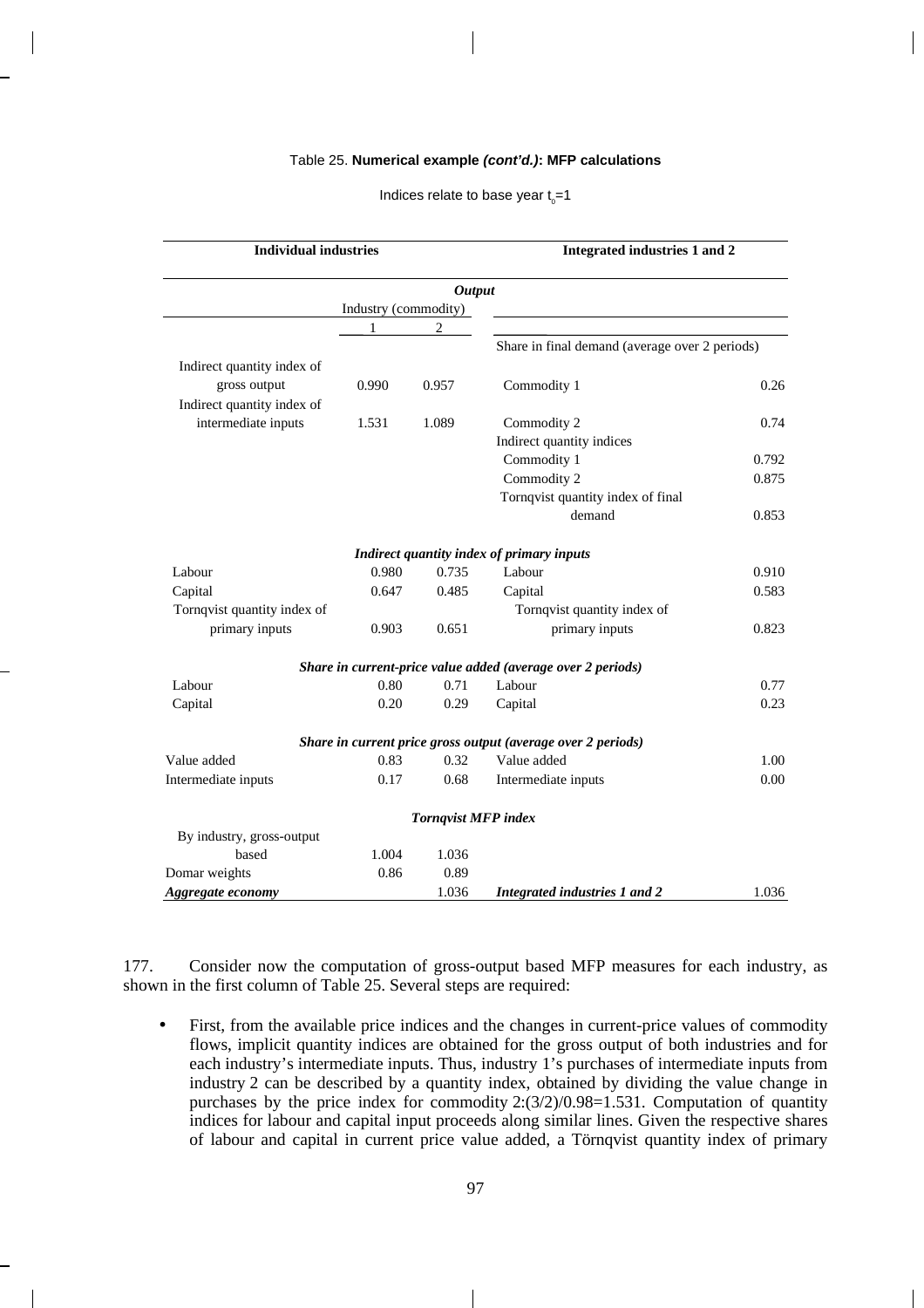inputs can be formed. In the example, quantities of labour and capital both fell in industry 2, its weighted geometric average, the Törnqvist index of primary inputs, dropped to 0.651.

- Second, division of the quantity index of gross output by the geometrically-weighted average of primary and intermediate inputs yields the KLEMS MFP measure for each industry: by way of the numerical example, productivity growth rises by 0.4 % in industry 1 and by 3.5% in industry 2.
- Third, Domar weights are computed as the ratio between each industry's gross output and economy-wide value added. The weights sum up to more than unity  $(0.86+0.89=1.75)$ , and applying them to each industry's MFP index yields an aggregate index of productivity change of 1.036, *i.e.* a 3.6% rise in economy-wide MFP. This result can be compared with the MFP calculation for the integrated industry, carried out directly in the right column of Table 23. The integrated industry produces a composite output, and a quantity index of this output is built up using current-price shares in deliveries to final demand. Akin to the individual industries, an index of aggregate primary inputs can be computed, based on valueadded shares of labour and capital. For the integrated industry, there are no intermediate inputs. As expected, and in line with the more formal derivation in Annex 6, the aggregated industry's productivity grows at  $3.6\%$  – *i.e.* at the same rate as the one obtained by applying Domar weights to industry-level MFPs.

# **8.3. Weighted averages: aggregation of value-added based productivity**

178. A different way of dealing with intermediate inputs is to base productivity measurement on a value-added concept. This approach has been discussed in Section 3.1. A value-added based measure of productivity growth is computed as the difference between the rate of growth of deflated value added and the rate of growth of primary inputs. It was also pointed out earlier that, although not an accurate measure of disembodied technical change, value-added based productivity could be interpreted as an industry's capacity to contribute to economy-wide productivity and final demand. This characteristic comes out quite clearly in the process of aggregation. Current-price industry-level value added sums to aggregate value added and this aggregation is unaffected by intermediate inputs. It is therefore straightforward to aggregate industry-level productivity growth to an economy-wide measure. Aggregation weights are simply each industry's current price share in total value added and, unlike Domar weights, these aggregation weights sum to unity. One accepts, however, that the components of this weighted average, value-added based productivity growth by industry, are not in general a valid representation of disembodied technical change in the individual industries.

179. Value-added based MFP calculations are carried out in Table 26. In line with the description in Section 3.1.2, a first step consists in computing a value-added deflator. This is obtained by subtracting a price change of intermediate inputs from a price change of gross output, the first one weighted with the inverse share of value added in gross output, the second one with the ratio of intermediate inputs over value added [see equation (5)]. In the present example, the price index of value added takes a value of 1.016 in industry 1 and 0.917 in industry 2. Division of the current price index of value added by its price index yields the deflated (quantity) index of value added. Further division by the quantity index of primary inputs produces the value-added based productivity index (1.006 and 1.116 in industries 1 and 2, respectively).

180. It was shown earlier that there is a direct link between an industry's value-added based MFP growth and its gross-output based MFP growth. More specifically, the former differs from the latter by a factor that equals the ratio of an industry's gross output over its value added. In the numerical example above, these ratios are 0.83 and 0.32 in the two industries. Then, the gross-output based MFP growth of industry 1 can directly be derived from the value-added based MFP growth by multiplying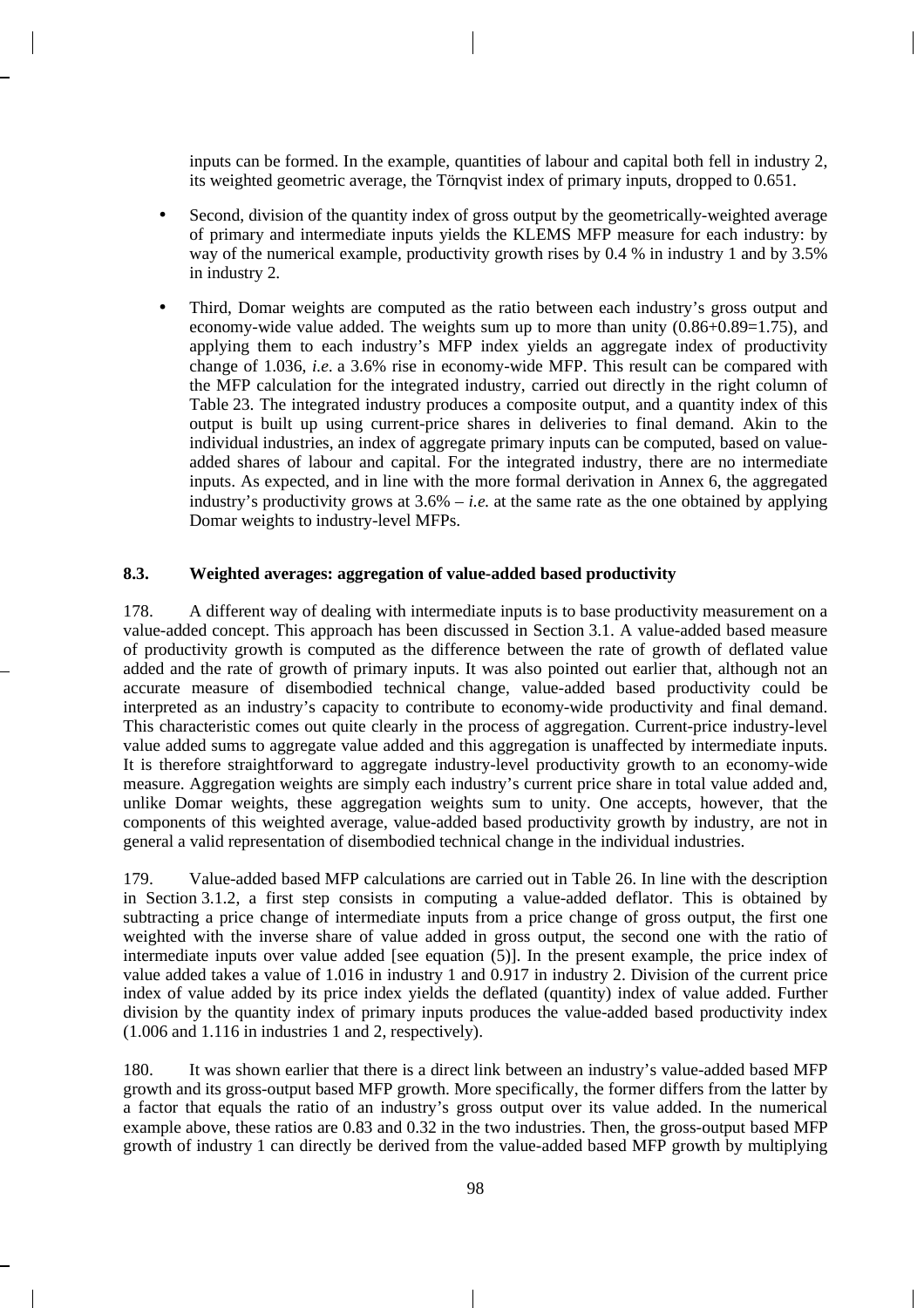100\*ln(1.006)\*0.833=0.52%. Similarly, the gross-output based MFP growth in industry 2 is obtained as  $100*ln(1.116)*0.32=3.5%$ . These growth rates are very close to the gross-output based MFP measures calculated in Table 26 (last panel). Differences arise exclusively because the empirical approximation of the continuous Divisia index by a discrete Törnqvist index is not quite complete.

#### Table 26. **Numerical example (cont'd.): Value-added based MFP**

|                                                                | Industry |                |
|----------------------------------------------------------------|----------|----------------|
|                                                                |          | $\mathfrak{2}$ |
| Price index of gross output                                    | 1.010    | 0.980          |
| Price index of intermediate inputs                             | 0.980    | 1.010          |
| Share of value added in gross output                           |          |                |
| $t_{0}$                                                        | 0.87     | 0.38           |
| $t_1$                                                          | 0.80     | 0.27           |
| Average over two periods                                       | 0.83     | 0.32           |
| Tornqvist price index of value added                           | 1.016    | 0.917          |
| Value index of value-added                                     | 0.923    | 0.667          |
| Tornqvist index of deflated value added                        | 0.908    | 0.727          |
| Tornqvist quantity index of primary inputs                     | 0.903    | 0.651          |
| Value-added based Tornqvist productivity index                 | 1.006    | 1.116          |
| Value-added based Tornqvist productivity index: rate of change | 0.6%     | 11.0%          |
| <b>Gross-output based Tornqvist MFP index</b>                  | 1.005    | 1.036          |
| Gross-output based Tornavist MFP: rate of change               | 0.52%    | 3.53%          |

Indices relate to base year  $t_0$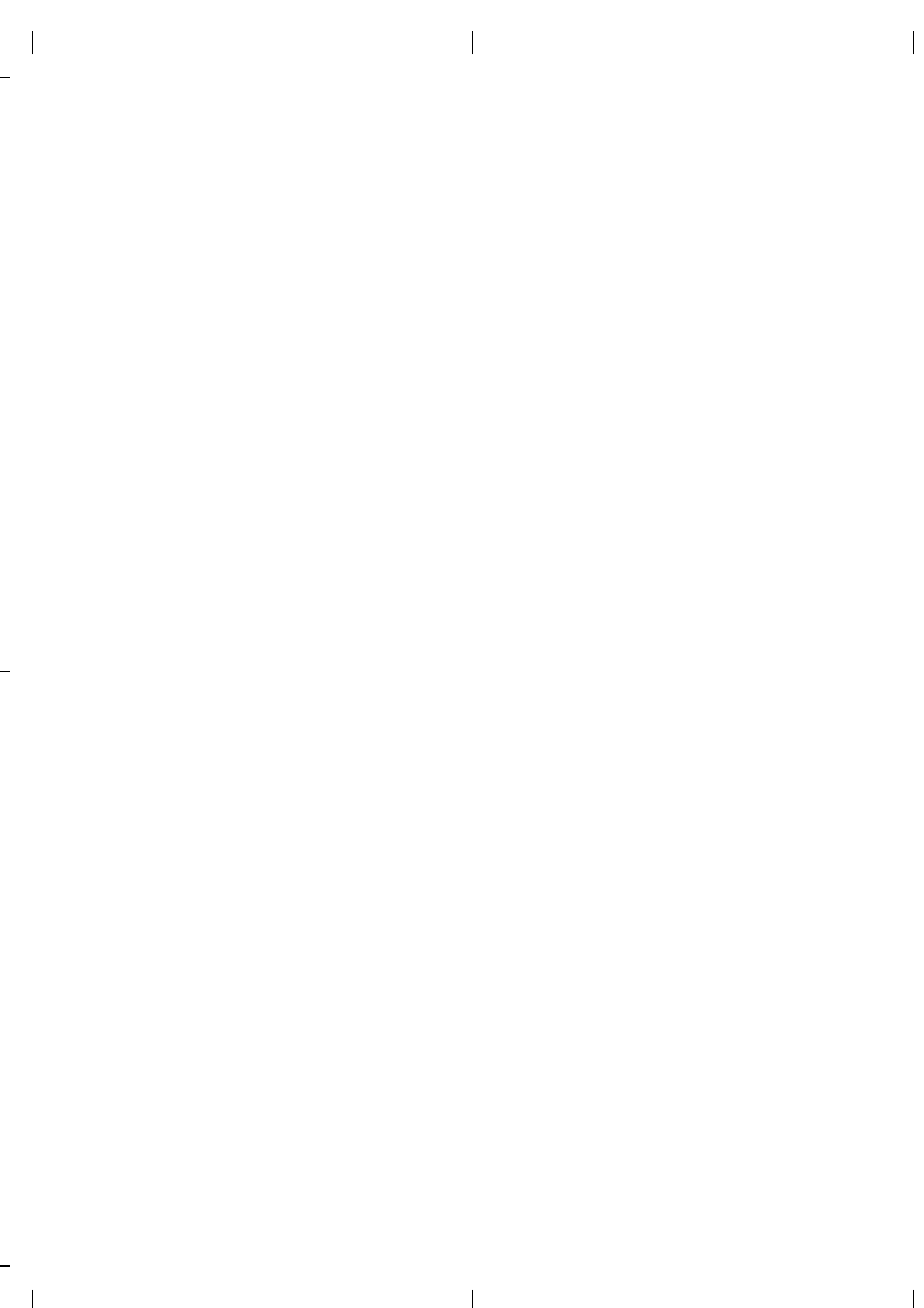# **9. IMPLEMENTATION GUIDE**

181. The following pages provide a short guide to implementing the most frequently used productivity measures. Presentation follows a flow diagram, with more detailed explanations in a sequence of "implementation sheets".

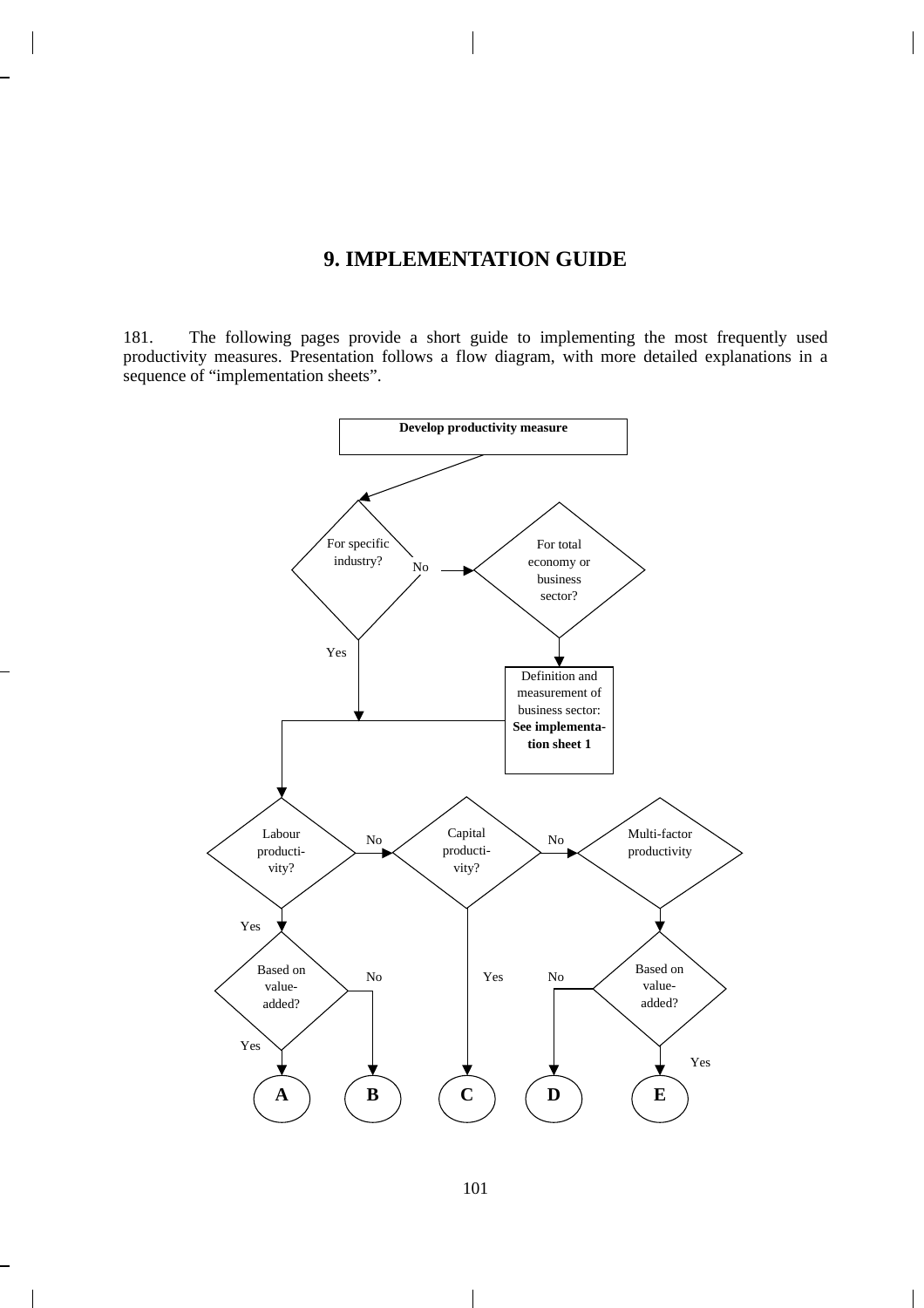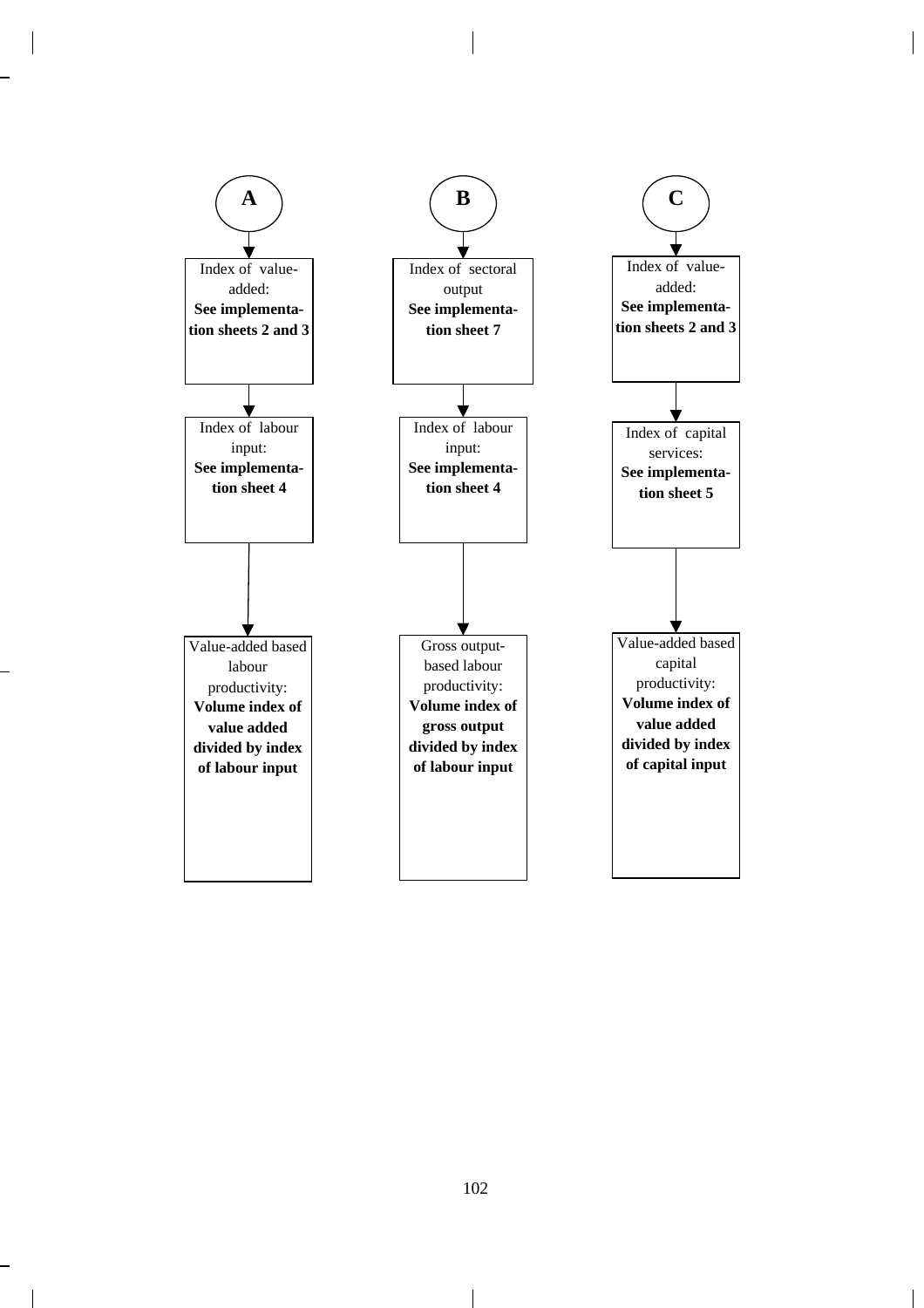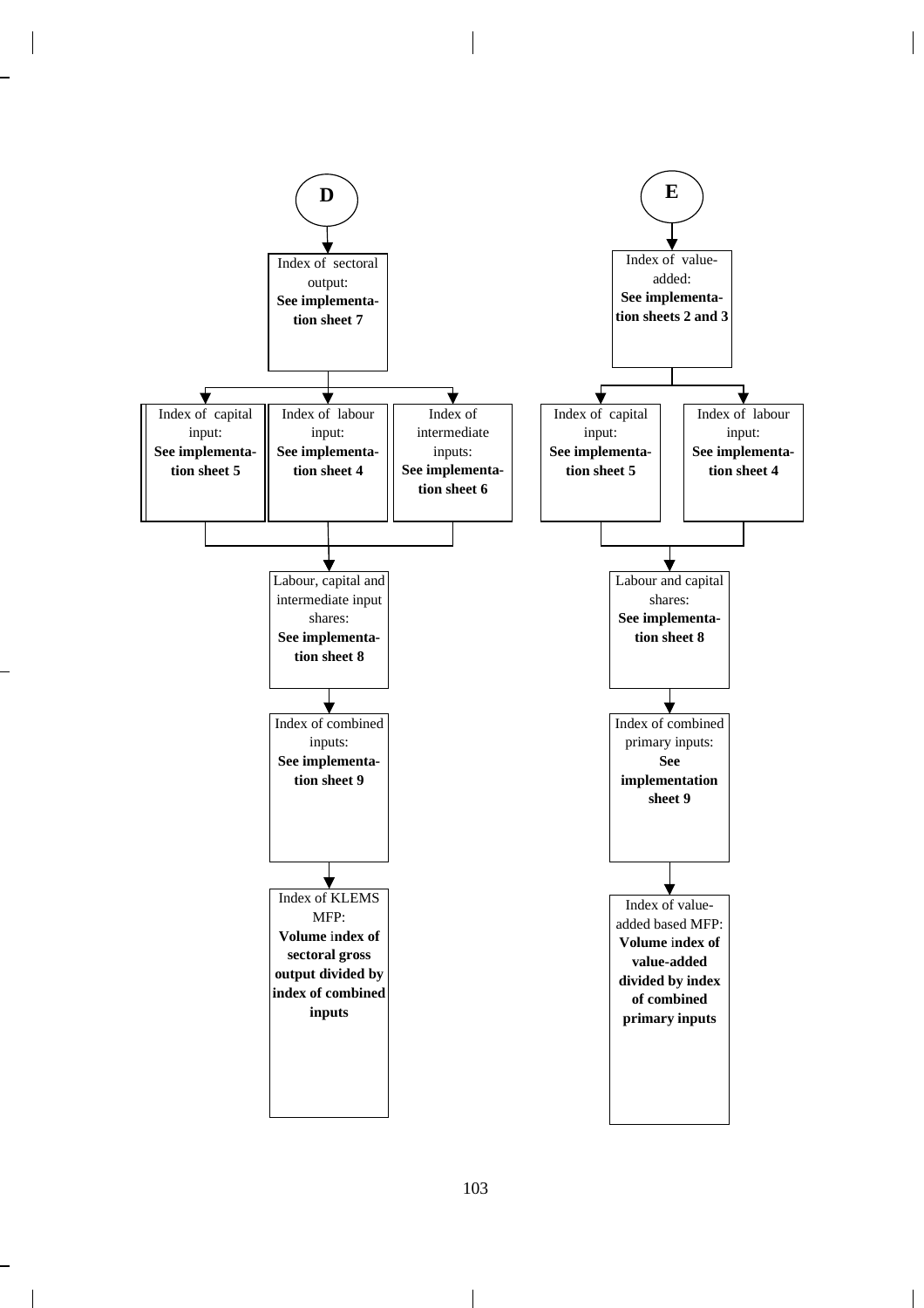| Implementation sheet 1: Definitions of the "business sector" |                                                                                                                                                                                                                                                                                                                                                                                                                                                                                                                                                                                                                                                                                                                                                                                                                                  |  |
|--------------------------------------------------------------|----------------------------------------------------------------------------------------------------------------------------------------------------------------------------------------------------------------------------------------------------------------------------------------------------------------------------------------------------------------------------------------------------------------------------------------------------------------------------------------------------------------------------------------------------------------------------------------------------------------------------------------------------------------------------------------------------------------------------------------------------------------------------------------------------------------------------------|--|
| Data situation                                               | Method                                                                                                                                                                                                                                                                                                                                                                                                                                                                                                                                                                                                                                                                                                                                                                                                                           |  |
| Case $1$ :<br>Activity-based<br>definition                   | The "business sector" is not an internationally defined notion. However, productivity measures are<br>often calculated for this aggregate, on the ground that it reflects productive activities in a market<br>environment where competitive conditions are more likely to prevail than in other parts of the<br>economy.                                                                                                                                                                                                                                                                                                                                                                                                                                                                                                        |  |
|                                                              | One way to define the business sector is by way of activities. Given observations on outputs and<br>inputs by industry (i.e. in an activity-based classification such as ISIC or NAICS), the business<br>sector could be defined as a grouping of all industries except Public administration, defence and<br>compulsory social security (ISIC Rev. 3 Category L), and Private households (ISIC Rev. 3<br>Category P). Depending on the country, other service activities such as Education (Category M),<br>health (Category N) and parts or all of Other community, social and personal service activities<br>(Category O) could also be excluded. Often, owner-occupied dwellings (part of the real estate<br>industry) are also excluded from the business sector in productivity studies.                                   |  |
|                                                              | <b>Comment:</b> Even if service industries such as health and education are dominated by market<br>producers, there are often significant problems involved in measuring volume output in these<br>industries. This can make productivity indicators unreliable or meaningless. For this reason, the<br>exclusion of categories M, N, O and P in the definition of the business sector constitutes a<br>pragmatic solution. It also helps international comparisons, which are otherwise hampered by the<br>different institutional arrangements in industries such as health and education. Of course, if it is<br>possible to distinguish between establishments that are market producers and those that are not,<br>an activity-based grouping of market producers would be a preferred option for productivity<br>analysis. |  |
| Case 2:<br>Institutional<br>definition                       | An alternative way of defining the "business sector" is by way of institutional sectors and<br>institutional units. In this context, the "business sector" could be defined as the "corporate sector",<br>and measured like all financial and non-financial corporations, including quasi-corporations, as<br>defined in the SNA 93. A "top-down" computation of the corporate sector would then consist of the<br>total economy minus the general government sector, the households sector and all non-profit<br>institutions, whether they operate in the corporate sector or not.                                                                                                                                                                                                                                             |  |
|                                                              | <b>Comment:</b> This institutional definition of the business sector is close to that used by the United<br>States' Bureau of Labor Statistics. It has the advantage of more closely targeting market producers<br>than an activity-based approach. Its drawback is that there is no direct link to industry-level<br>productivity measures which follow an activity-based approach.                                                                                                                                                                                                                                                                                                                                                                                                                                             |  |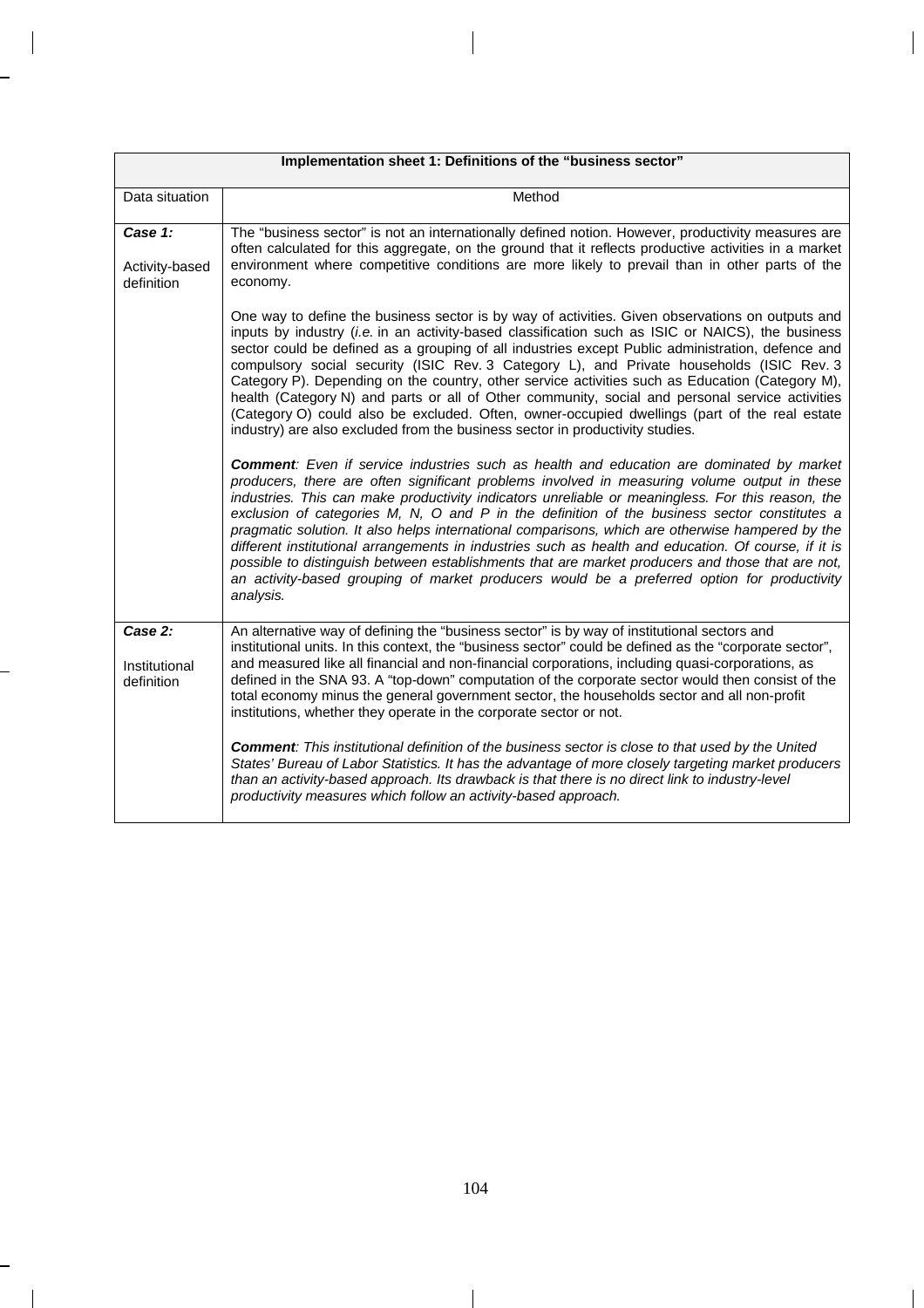| Implementation sheet 2: Measuring aggregate constant price value added                     |                                                                                                                                                                                                                                                                                                                                                                                                                                                                                 |  |
|--------------------------------------------------------------------------------------------|---------------------------------------------------------------------------------------------------------------------------------------------------------------------------------------------------------------------------------------------------------------------------------------------------------------------------------------------------------------------------------------------------------------------------------------------------------------------------------|--|
| Data situation                                                                             | Method                                                                                                                                                                                                                                                                                                                                                                                                                                                                          |  |
| Case 1:<br>Industry-level<br>data are<br>available at<br>current and<br>constant<br>prices | Aggregate (e.g. business sector) value added at constant prices should be calculated "bottom-up",<br>(reflecting the lowest level of aggregation for which data are available) and based on a superlative<br>index number. The Törnqvist index is a correct and computationally simple index number formula<br>for this purpose. Steps required:                                                                                                                                |  |
|                                                                                            | a) Calculation of annual indices of constant price value added $(\frac{VA_t^J}{VA_{t-}^J})$ for each industry <i>j</i> (see                                                                                                                                                                                                                                                                                                                                                     |  |
|                                                                                            | implementation sheet 3).                                                                                                                                                                                                                                                                                                                                                                                                                                                        |  |
|                                                                                            | <b>Comment:</b> Industry-level value added at constant prices is often based on index numbers that are<br>not superlative, in particular the Laspeyres formula. In many cases, the implied bias will have to be<br>accepted by users of national accounts statistics.                                                                                                                                                                                                           |  |
|                                                                                            | b) Calculation of annual series of current price shares of each industry $(s_t^j)$ in total value added:                                                                                                                                                                                                                                                                                                                                                                        |  |
|                                                                                            | $s_t^j = \frac{P_{VA,t}^j VA_t^j}{\sum_i P_{VA,t}^j VA_t^j}.$                                                                                                                                                                                                                                                                                                                                                                                                                   |  |
|                                                                                            | c) Calculation of annual Törnqvist indices of constant price value added for the desired (business<br>sector) aggregate: $\frac{VA_t^B}{VA_{t-1}^B} = \prod_j \left( \frac{VA_t^j}{VA_{t-1}^j} \right)^{\frac{1}{2}(s_t^j + s_{t-1}^j)}$ .                                                                                                                                                                                                                                      |  |
|                                                                                            | <b>Comment:</b> The resulting index of business sector constant price value added may be different<br>from the "official" index directly taken from the national accounts if the latter is based on a different<br>index number formula such as the Laspeyres formula. When national accounts are based on a<br>superlative index (such as the Fisher index number in the case of the United States), the Törnqvist<br>aggregation will closely approximate the official index. |  |
| Case 2:                                                                                    | Business sector constant price value added is taken directly from the national accounts source, by<br>way of a "top-down" approach.                                                                                                                                                                                                                                                                                                                                             |  |
| Industry-level<br>data not<br>available                                                    | Comment: While simple, and by definition consistent with official data, this procedure may imply a<br>substitution bias if accounts are based on fixed-weight Laspeyres quantity indices.                                                                                                                                                                                                                                                                                       |  |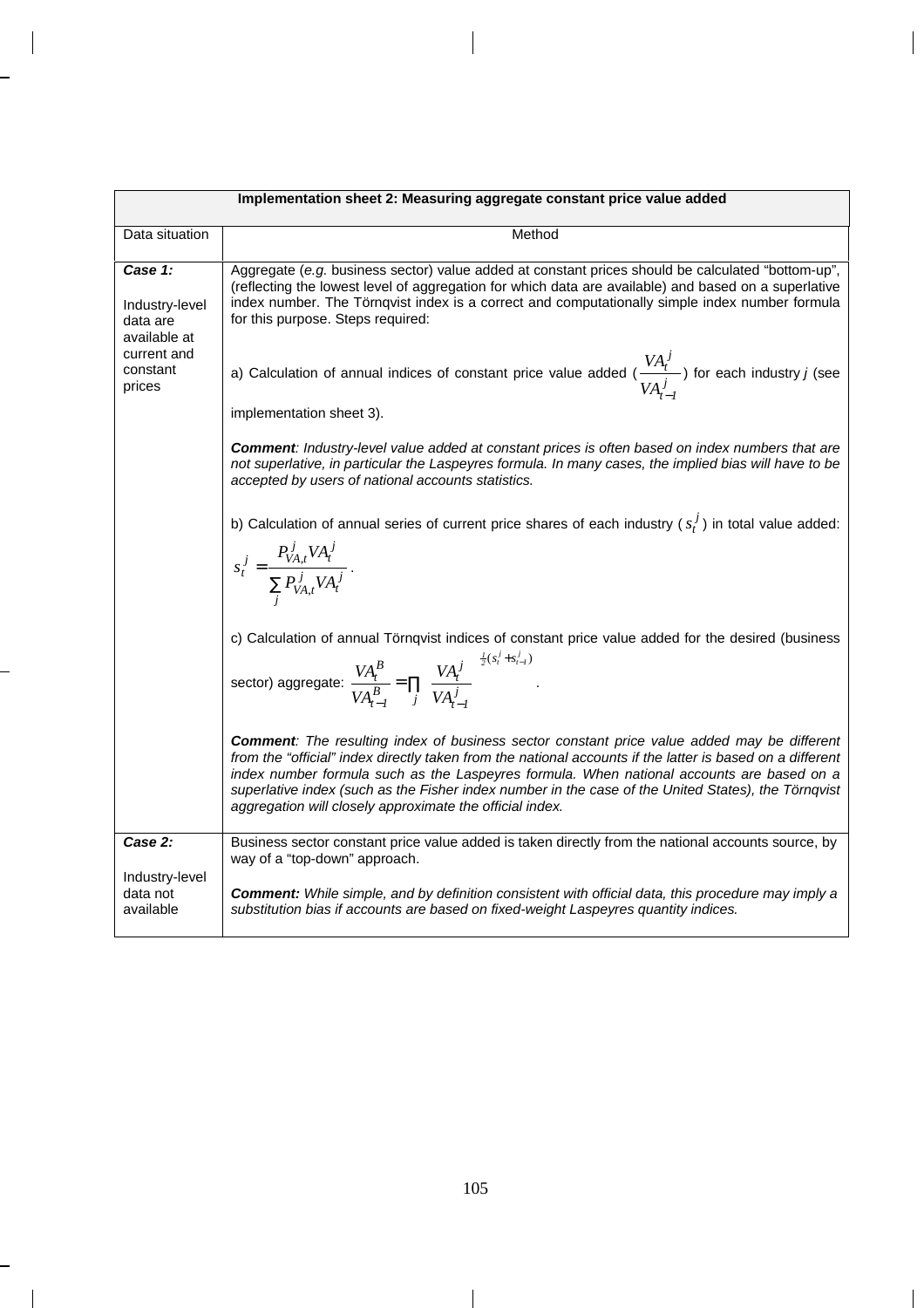| Implementation sheet 3: Measuring constant price value added by industry                                                                                    |                                                                                                                                                                                                                                                                                                                                                                                                                                                                                                                                                                                                                                                                                                                                        |  |
|-------------------------------------------------------------------------------------------------------------------------------------------------------------|----------------------------------------------------------------------------------------------------------------------------------------------------------------------------------------------------------------------------------------------------------------------------------------------------------------------------------------------------------------------------------------------------------------------------------------------------------------------------------------------------------------------------------------------------------------------------------------------------------------------------------------------------------------------------------------------------------------------------------------|--|
| Data situation                                                                                                                                              | Method                                                                                                                                                                                                                                                                                                                                                                                                                                                                                                                                                                                                                                                                                                                                 |  |
| Case 1:                                                                                                                                                     | Preferred method, computation of a volume series for value added based on a superlative index<br>number. Steps required:                                                                                                                                                                                                                                                                                                                                                                                                                                                                                                                                                                                                               |  |
| Price indices<br>and current<br>price<br>observations<br>for gross<br>output and<br>intermediate<br>inputs are<br>available for<br>individual<br>industries | a) Calculation of price indices of gross output and intermediate inputs for each industry. Price<br>indices of intermediate inputs are weighted averages of price indices of intermediate products<br>used by a given industry, with current-price cost shares of each input as weights. In the case of a<br>Törnqvist index, the weights are geometric, and averaged across the comparison periods.<br>Similarly, a price index of gross output should be constructed as a weighted average of the price<br>indices of different products produced by an industry. In the case of the Törnqvist index, geometric<br>weights represent the current price share of each product in total output, averaged across<br>comparison periods. |  |
|                                                                                                                                                             | b) Calculation of indirect volume indices of gross output $(\frac{Q_t^j}{Q_{t-l}^j})$ and of intermediate inputs                                                                                                                                                                                                                                                                                                                                                                                                                                                                                                                                                                                                                       |  |
|                                                                                                                                                             | $(\frac{M_t^j}{M_{t-1}^j})$ for each industry <i>j</i> , by dividing the current-price index of gross output and the current-                                                                                                                                                                                                                                                                                                                                                                                                                                                                                                                                                                                                          |  |
|                                                                                                                                                             | price index of intermediate inputs by their respective price indices.                                                                                                                                                                                                                                                                                                                                                                                                                                                                                                                                                                                                                                                                  |  |
|                                                                                                                                                             | c) Calculation of annual series of current-price shares of value added in gross output for each<br>industry ( $s_{VA,t}^j$ ) in total value added: $s_{VA,t}^j = \frac{P_t^j Q_t^j - P_{M,t}^j M_t^j}{P_t^j O_t^j}$ . In this expression, $P_t^j Q_t^j$ is the                                                                                                                                                                                                                                                                                                                                                                                                                                                                         |  |
|                                                                                                                                                             | current-price value of industry is gross output and $P_{M,t}^{j}M_t^{j}$ the current-price value of all its<br>intermediate inputs, domestic and imported. The share of intermediate inputs in gross output is<br>given by $s_{M,t}^{\,J} = 1 - s_{VA,t}^{\,J}$ .                                                                                                                                                                                                                                                                                                                                                                                                                                                                      |  |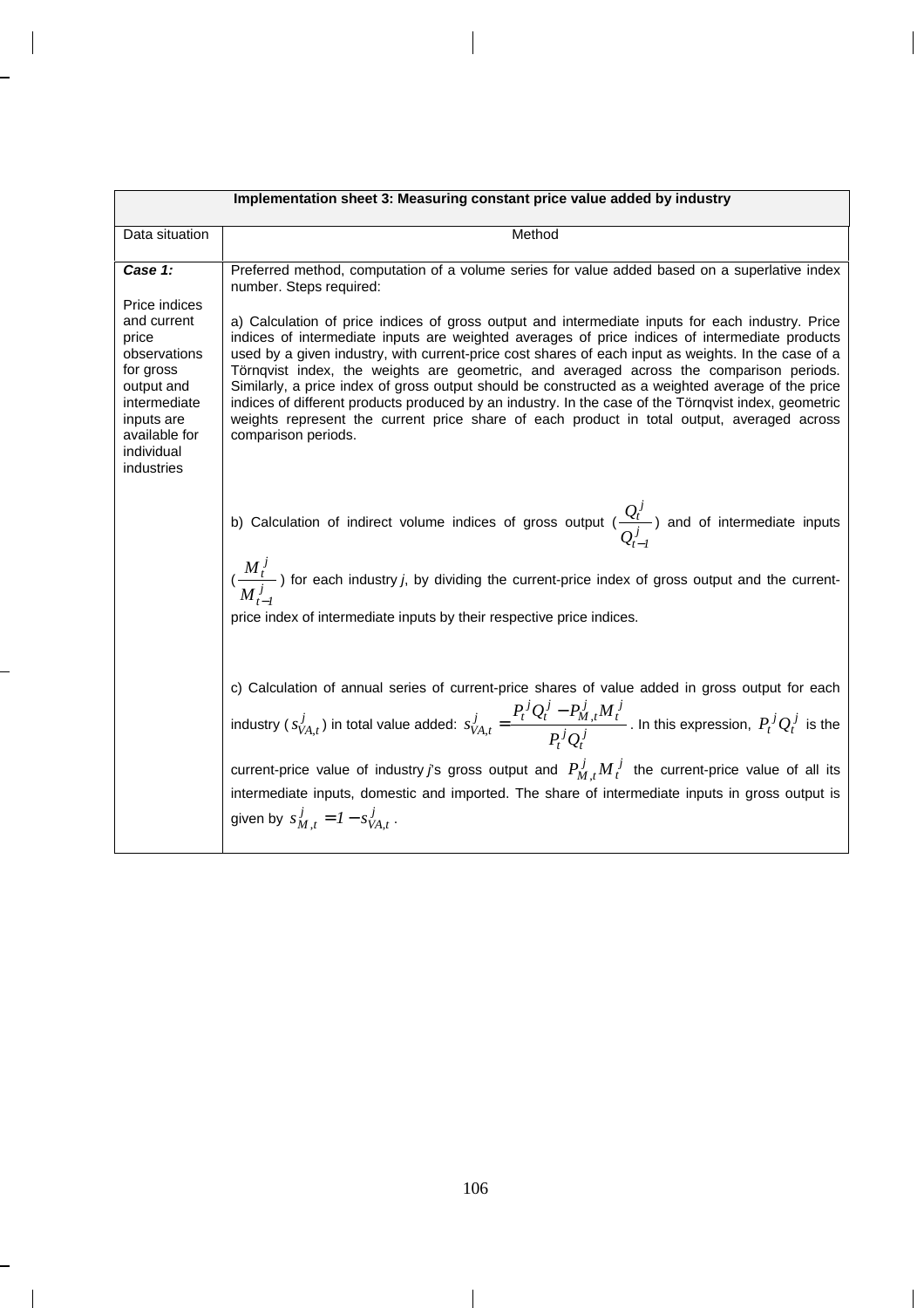| Implementation sheet 3 (cont'd.): Measuring constant price value added by industry |                                                                                                                                                                                                                                                                                                                                                                                                                                                                                                                                                                                      |  |  |
|------------------------------------------------------------------------------------|--------------------------------------------------------------------------------------------------------------------------------------------------------------------------------------------------------------------------------------------------------------------------------------------------------------------------------------------------------------------------------------------------------------------------------------------------------------------------------------------------------------------------------------------------------------------------------------|--|--|
|                                                                                    | Calculation of annual Törnqvist volume indices of value added<br>d)<br>industry <i>j</i> :<br>for<br>$\frac{VA_t^j}{VA_{t-1}^j} = \left( \frac{Q_t^j}{Q_{t-1}^j} \cdot \left( \frac{M_t^j}{M_{t-1}^j} \right)^{-\frac{1}{2}(s_{M,t}^j + s_{M,t-1}^j)} \right)^{\frac{1}{\frac{1}{2}(s_{VA,t}^j + s_{VA,t-1}^j)}}.$                                                                                                                                                                                                                                                                   |  |  |
|                                                                                    | <b>Comment:</b> The resulting volume index of value added constitutes the Törngvist version of double-<br>deflation. It is in general different from the more narrowly defined double-deflation with a<br>Laspeyres index. In that case, constant-price value added is also a difference between the<br>constant price index of gross output and the constant price index of intermediate inputs, but<br>weights do not enter as geometric weights and are expressed in prices of the base period. The<br>Törnqvist formulation uses geometric weights, expressed in current prices. |  |  |
| Case 2:<br>Price and<br>volume series<br>intermediate<br>inputs not<br>available   | It occurs that price indices for intermediate inputs are not available. In this case, statistical offices<br>estimate constant-price value-added series by extrapolating reference year estimates of current-<br>price value added using a volume indicator of output such as an index of production. This has<br>implications for the quality and interpretation of the constant-price value-added series but the latter<br>can still serve as a useful measure of output in productivity calculations.                                                                             |  |  |
|                                                                                    | When constant-price value-added series are based on extrapolation of volume inputs<br>(e.g. employment), they cannot be used in productivity analysis.                                                                                                                                                                                                                                                                                                                                                                                                                               |  |  |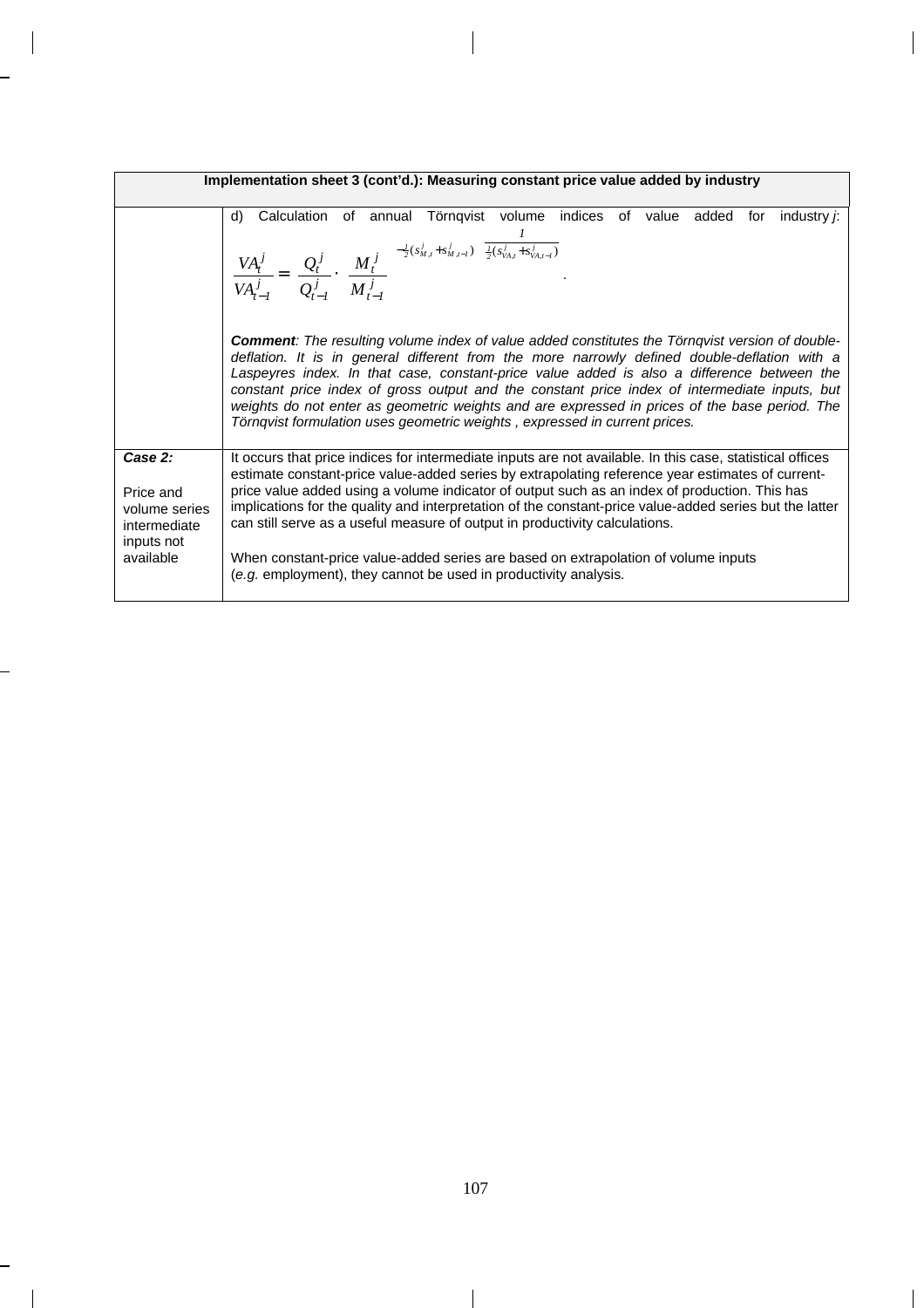|                                                                  | Implementation sheet 4: Measuring labour input                                                                                                                                                                                                                                                                                                                                                                                                         |
|------------------------------------------------------------------|--------------------------------------------------------------------------------------------------------------------------------------------------------------------------------------------------------------------------------------------------------------------------------------------------------------------------------------------------------------------------------------------------------------------------------------------------------|
| Data situation                                                   | Method                                                                                                                                                                                                                                                                                                                                                                                                                                                 |
| Case 1:                                                          | Hours worked are the preferred measure for the quantity of labour input. Hours worked by industry                                                                                                                                                                                                                                                                                                                                                      |
| Data on hours<br>worked are<br>available by<br>industry          | $(L_t^j)$ are measured as the product of employment and average hours worked $(L_t^j = E_t^j \cdot h_t^j)$ .<br>Where time series of such data exist, they are readily expressed as an index of labour input for<br>industry $j$ , $\frac{L^{j}_{t}}{L^{j}_{t-1}} = \frac{E^{j}_{t}}{E^{j}_{t-1}} / \frac{h^{j}_{t}}{h^{j}_{t-1}}$ .                                                                                                                   |
|                                                                  | Aggregation of hours worked across industries often proceeds by simple addition of hours worked<br>in individual industries. A preferred way of constructing an index of aggregate hours worked is to<br>attach weights to the industry-specific index. These weights should reflect each industry's share in<br>total compensation at current prices. In the case of a Törnqvist index, the resulting aggregate<br>index of labour input is given by: |
|                                                                  | $\frac{L_t}{L_{t-1}} = \prod_j \left( \frac{L_t^j}{L_{t-1}^j} \right)^{\frac{1}{2}(s_{L,t}^j + s_{L,t-1}^j)}$                                                                                                                                                                                                                                                                                                                                          |
|                                                                  | <b>Comments:</b>                                                                                                                                                                                                                                                                                                                                                                                                                                       |
|                                                                  | a) Hours worked by industry are difficult to come by, especially for individual industries. In many<br>countries, information on average hours per employed person exists only for major aggregates or<br>the entire economy. Even where industry-level data are available, their international comparability<br>is often hampered by differences in countries' methodologies to derive average hours per person.                                      |
|                                                                  | b) This implementation guide does not dwell on the issue of differentiating labour input by different<br>types of labour quality. This reflects practical considerations, not a judgement on the importance of<br>the issue. Differentiating labour input by skills requires substantive investment in data and<br>methodology. A useful and extensive reference is BLS (1993).                                                                        |
| Case 2:<br>Only data on<br>full-time<br>equivalent               | Usage of the number of full-time equivalent (FTE) employed persons constitutes a second-best<br>approach to the measurement of labour input. Aggregation across industries should follow the<br>method outlined above, i.e. as a geometrically-weighted average of industry-specific indices of<br>FTEs with each industry's current-price share in total compensation as weights.                                                                     |
| employment is<br>available by<br>industry                        | Comment: FTE data are more frequently available than hours worked. As in the case of hours<br>worked, there may be significant variations between countries in their practices to compute FTE<br>series. As a consequence, international comparisons have to be interpreted with care.                                                                                                                                                                 |
| Case 3:<br>Only data on<br>numbers<br>employed are<br>available. | Numbers employed constitute the least preferable measure of labour input because they neither<br>reflect shifts in the composition of part- and full-time work or changes in the average number of<br>hours worked by full-time employees.                                                                                                                                                                                                             |
|                                                                  | <b>Comment:</b> These shortcomings imply a possible bias in labour input measures. However, as<br>such, their international comparability is likely to be better than that for hours worked or FTE<br>persons.                                                                                                                                                                                                                                         |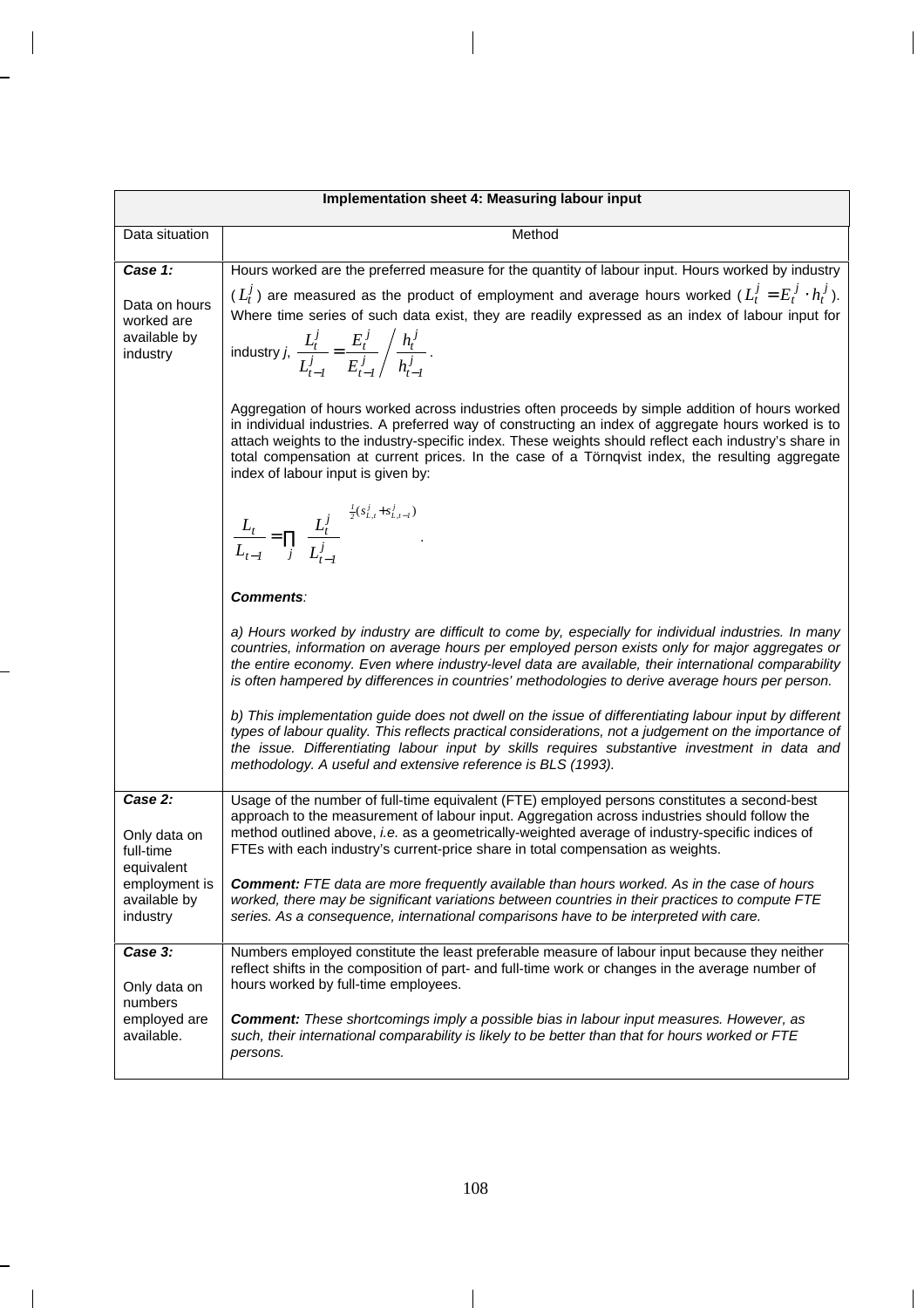| Implementation sheet 5: Measuring capital input        |                                                                                                                                                                                                                                                                                                                                                                                                                                                                                                                                                           |  |
|--------------------------------------------------------|-----------------------------------------------------------------------------------------------------------------------------------------------------------------------------------------------------------------------------------------------------------------------------------------------------------------------------------------------------------------------------------------------------------------------------------------------------------------------------------------------------------------------------------------------------------|--|
| Data situation                                         | Method                                                                                                                                                                                                                                                                                                                                                                                                                                                                                                                                                    |  |
| Case 1:<br>Data on<br>capital                          | Capital services are the preferred measure for capital input. As a rule, time series of capital<br>services do not exist as statistics independent from productivity measurement. They have to be<br>constructed for this purpose and a step-by-step guide can be found in Chapter 5 of the manual.                                                                                                                                                                                                                                                       |  |
| services are<br>already                                | <b>Comments:</b>                                                                                                                                                                                                                                                                                                                                                                                                                                                                                                                                          |  |
| available                                              | a) A satisfactory measure of capital services requires investment series by type of asset.<br>Moreover, the accuracy of the capital services measure increases with a rising degree of asset<br>detail. By implication, industry-level measures of capital services require data on investment by<br>industry, cross-classified by type of asset. This type of information is rarely available. A useful and<br>important first step is therefore to compile capital service indices at the level of the entire economy<br>or the entire business sector. |  |
|                                                        | b) It is important to note, however, that the data requirements for capital services measures hardly<br>exceed those for other measures of capital, such as the gross and net (wealth) stock. Ideally, all<br>three capital measures are established jointly and consistently – each with their specific purpose.                                                                                                                                                                                                                                         |  |
| Case 2:<br>Only the gross                              | Measures of gross and net stocks of capital clearly constitute an inferior measure of capital input<br>compared to capital service series. Both measures have routinely been used in productivity studies<br>but are likely to produce a biased measure of the contribution of capital to growth.                                                                                                                                                                                                                                                         |  |
| and/or the net<br>stock of<br>capital are<br>available | <b>Comment:</b> Empirically, indices of gross and net capital stocks tend to rise less rapidly than<br>measures of capital services. The implication is a tendency to understate capital's contribution to<br>output growth and to overstate the residual MFP index.                                                                                                                                                                                                                                                                                      |  |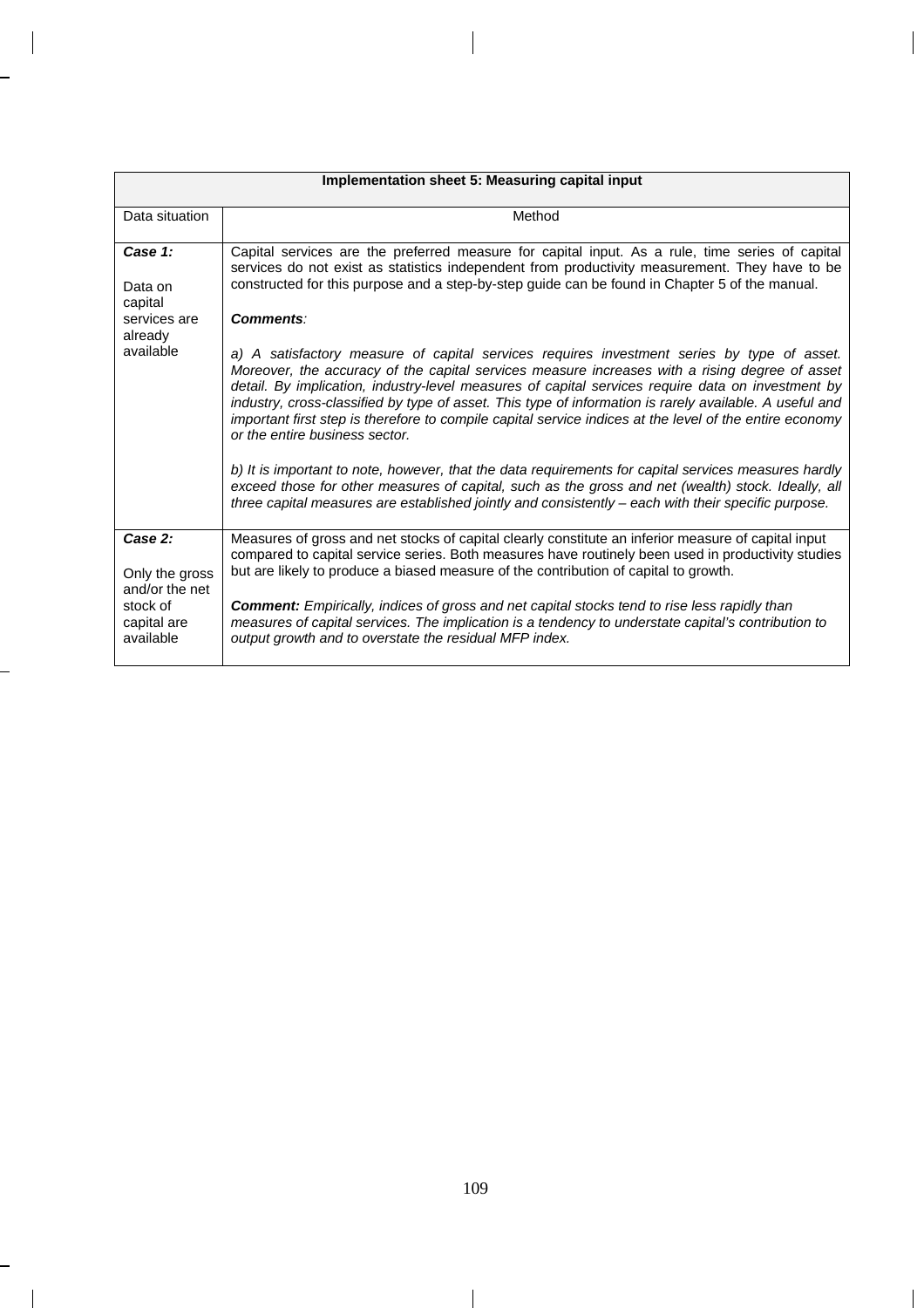| Implementation sheet 6: Measuring intermediate inputs                                        |                                                                                                                                                                                                                                                                                                                                                                                                                                                                                                                                                                                                                                                                                                                                                                                                                                                                                                                                                                                                                                                                                                                                                                                                                                                                                    |  |
|----------------------------------------------------------------------------------------------|------------------------------------------------------------------------------------------------------------------------------------------------------------------------------------------------------------------------------------------------------------------------------------------------------------------------------------------------------------------------------------------------------------------------------------------------------------------------------------------------------------------------------------------------------------------------------------------------------------------------------------------------------------------------------------------------------------------------------------------------------------------------------------------------------------------------------------------------------------------------------------------------------------------------------------------------------------------------------------------------------------------------------------------------------------------------------------------------------------------------------------------------------------------------------------------------------------------------------------------------------------------------------------|--|
| Data situation                                                                               | Method                                                                                                                                                                                                                                                                                                                                                                                                                                                                                                                                                                                                                                                                                                                                                                                                                                                                                                                                                                                                                                                                                                                                                                                                                                                                             |  |
| Case 1:<br>Use tables<br>and price<br>indices for<br>individual<br>products are<br>available | The statistical source for intermediate inputs is a use table, specifying the flow of products used in<br>different industries. Constant price data for intermediate inputs are obtained by deflating current-<br>price expenditure on intermediate inputs by an industry-specific price index for intermediate inputs.<br>This price index $\left(\frac{P_{M,t}^j}{P_{M,t-1}^j}\right)$ is a weighted average of the price indices of individual products $k$<br>consumed by industry $j\left(\frac{P_{M,t}^{j,k}}{P_{M,t-1}^{j,k}}\right)$ . Weights should reflect the share of each input $k$<br>total expenditure for intermediate inputs at current prices ( $s_{M,t}^{j,k}$ ). In the present manual, the use of<br>a Törnqvist index is recommended. It is defined as $\frac{P^j_{M,t}}{P^j_{M,t-1}} = \prod_k \left( \frac{P^{j,k}_{M,t}}{P^{j,k}_{M,t-1}} \right)^{\frac{1}{2}\left(S^{j,k}_{M,t} + S^{j,k}_{M,t-1}\right)}$ .<br><b>Comments:</b> The level of detail at which individual inputs can be distinguished for each industry<br>varies between countries. This concerns current price data as well as price indices. As a general<br>rule, the greatest possible product detail should be used to compute price or volume indices of<br>intermediate inputs. |  |
|                                                                                              |                                                                                                                                                                                                                                                                                                                                                                                                                                                                                                                                                                                                                                                                                                                                                                                                                                                                                                                                                                                                                                                                                                                                                                                                                                                                                    |  |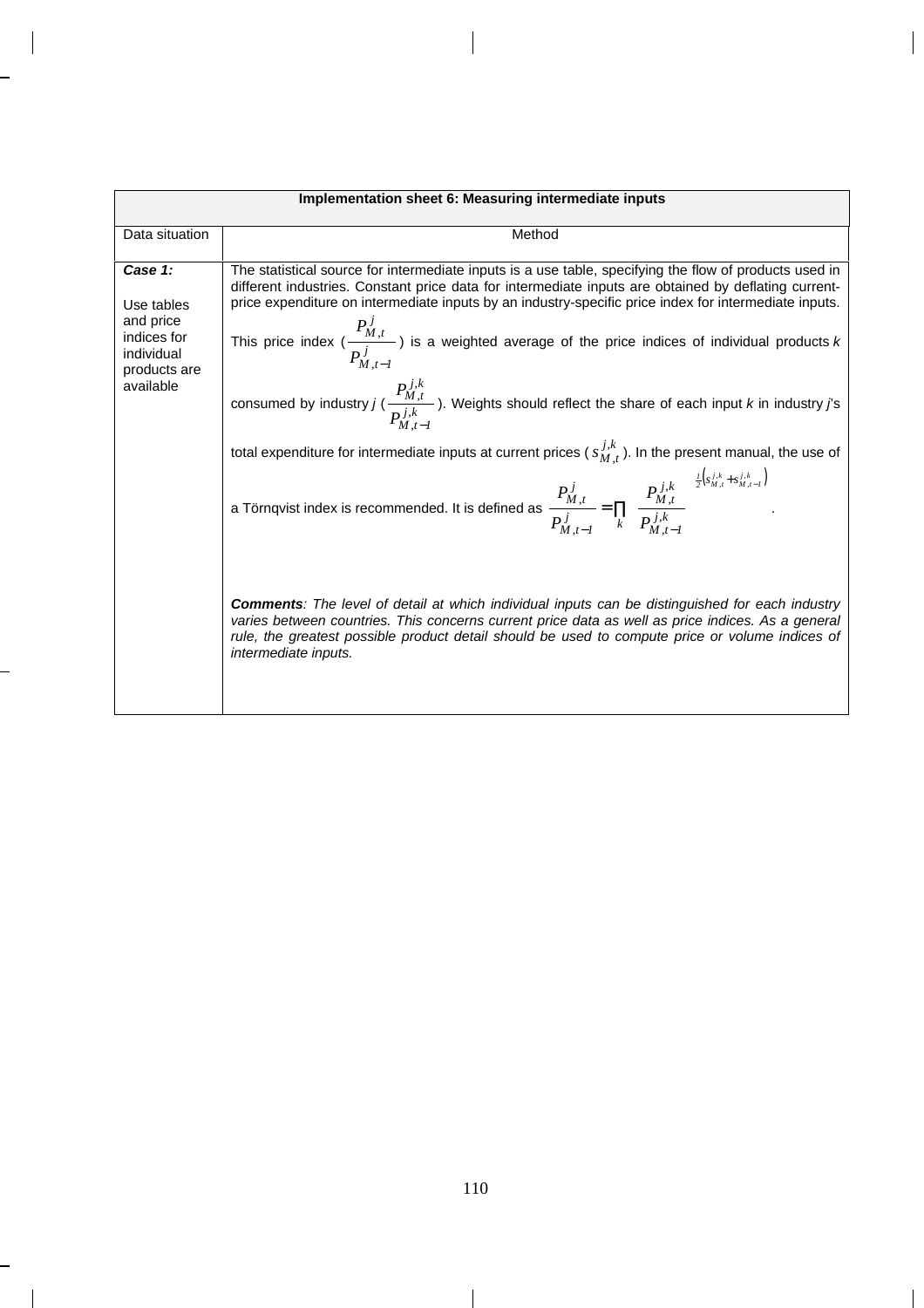| Implementation sheet 7: Measuring sectoral output                |                                                                                                                                                                                                                                                                                                                                                                                                                                                                                                                                                                                     |  |
|------------------------------------------------------------------|-------------------------------------------------------------------------------------------------------------------------------------------------------------------------------------------------------------------------------------------------------------------------------------------------------------------------------------------------------------------------------------------------------------------------------------------------------------------------------------------------------------------------------------------------------------------------------------|--|
| Data situation                                                   | Method                                                                                                                                                                                                                                                                                                                                                                                                                                                                                                                                                                              |  |
| Case $1$ :<br>Industry-by-<br>industry<br>symmetric              | Sectoral output is a measure of an industry's gross output but excluding intra-industry deliveries.<br>For example, manufacturing sectoral output excludes shipments from one manufacturing<br>establishment to another. Sectoral output constitutes the preferred measure of gross output for<br>KLEMS MFP indices at different levels of aggregation.                                                                                                                                                                                                                             |  |
| input-output<br>tables are<br>available with<br>imports          | To remove intra-industry deliveries from total gross output, information on these intra-industry<br>shipments has to be available. This requires availability of a symmetric, industry-by-industry input-<br>output table.                                                                                                                                                                                                                                                                                                                                                          |  |
| identified<br>separately                                         | <b>Comments:</b>                                                                                                                                                                                                                                                                                                                                                                                                                                                                                                                                                                    |  |
|                                                                  | a) For aggregate sectors, such as the total business sector, sectoral output and value added<br>converge, if imported intermediate inputs are relatively unimportant. This may not be the case for<br>small open economies where imports of intermediate inputs can be significant.                                                                                                                                                                                                                                                                                                 |  |
|                                                                  | b) To identify intra-industry deliveries, industry-by-industry symmetric input output tables are<br>required on an annual basis. In the statistical practice, such symmetric tables have to be derived<br>from supply and use tables. This derivation requires several, often restrictive assumptions. If these<br>assumptions are not met in reality, the resulting industry-by-industry tables may be of mixed<br>quality. This generates a trade-off in comparison with input and output measures gross of intra-<br>industry deliveries where such assumptions are unnecessary. |  |
| Case 2:<br>No industry-by                                        | In the absence of input-output tables by industry, intra-industry transactions cannot be identified.<br>In this case, gross-output data inclusive of intra-industry deliveries presents an alternative. This<br>information is typically available from national accounts statistics and/or from supply-use tables.                                                                                                                                                                                                                                                                 |  |
| industry<br>symmetric<br>input-output<br>tables are<br>available | <b>Comment:</b> Netting out intra-industry flows amounts to treating the entire industry or sector as a<br>single producing unit. If intra-industry flows are not netted out, no such "integration" is implied and<br>the output measure reads as a weighted average of gross output of all individual units present in<br>the industry.                                                                                                                                                                                                                                            |  |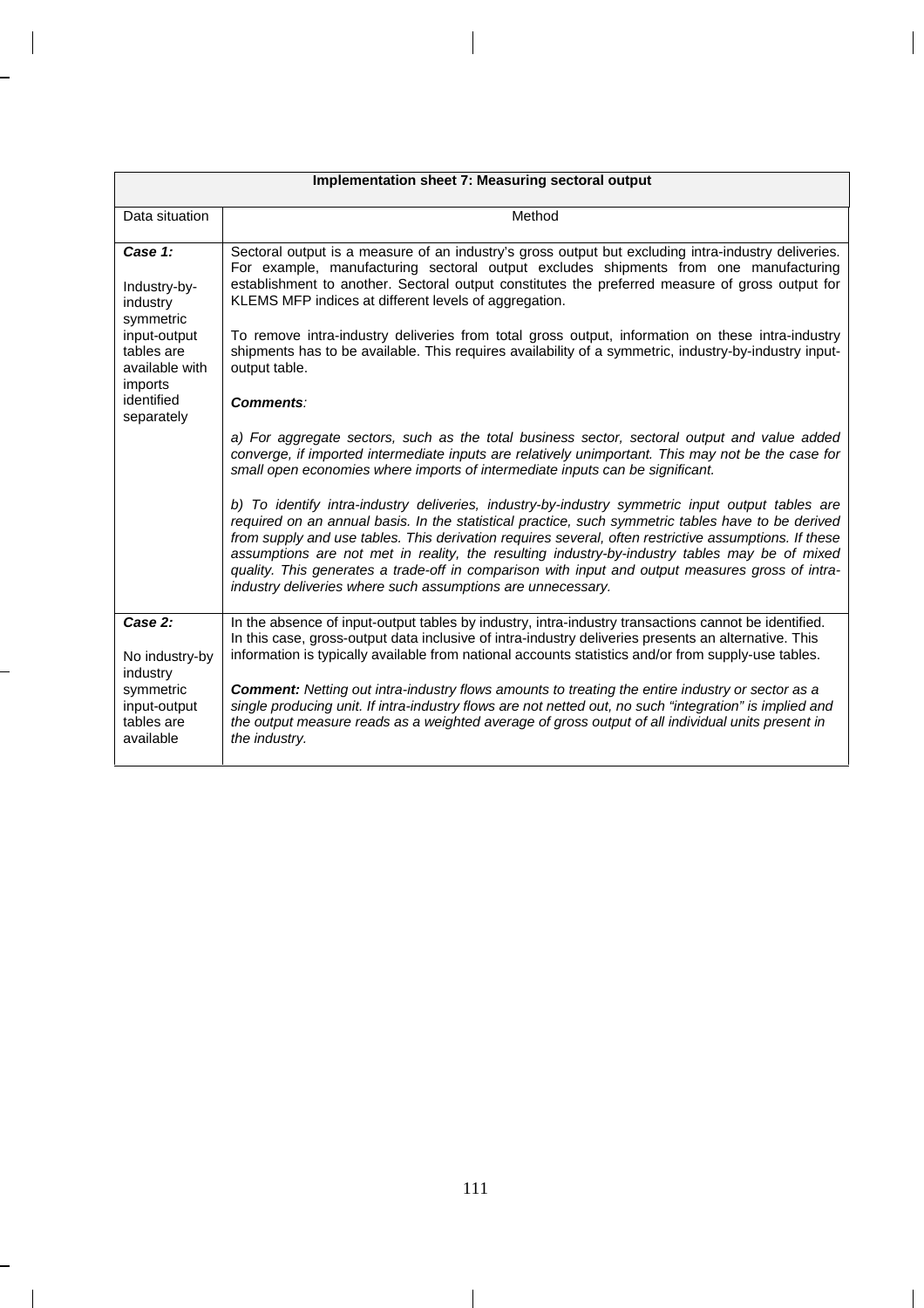| Implementation sheet 8: Measuring factor shares |                                                                                                                                                                                                                                                                                                                                                                                                                                                                                                                                  |  |
|-------------------------------------------------|----------------------------------------------------------------------------------------------------------------------------------------------------------------------------------------------------------------------------------------------------------------------------------------------------------------------------------------------------------------------------------------------------------------------------------------------------------------------------------------------------------------------------------|--|
| Purpose                                         | Method                                                                                                                                                                                                                                                                                                                                                                                                                                                                                                                           |  |
| Value-added<br>based MFP<br>measures            | The following simplified methodology is recommended to compute shares of labour and capital in<br>gross value added.                                                                                                                                                                                                                                                                                                                                                                                                             |  |
|                                                 | a) From the production account or supply-use framework, one distinguishes the following<br>component of gross value added:                                                                                                                                                                                                                                                                                                                                                                                                       |  |
|                                                 | Compensation of employees $(W)$ ;                                                                                                                                                                                                                                                                                                                                                                                                                                                                                                |  |
|                                                 | Other taxes less subsidies on production and imports $(T)$ ;                                                                                                                                                                                                                                                                                                                                                                                                                                                                     |  |
|                                                 | Gross mixed income $(I)$ ;                                                                                                                                                                                                                                                                                                                                                                                                                                                                                                       |  |
|                                                 | Gross operating surplus $(GOS)$ .                                                                                                                                                                                                                                                                                                                                                                                                                                                                                                |  |
|                                                 | b) To split gross mixed income into a labour and capital component, it is recommended to assign<br>the same average compensation to self-employed as to employees. Calling the labour component                                                                                                                                                                                                                                                                                                                                  |  |
|                                                 | of gross mixed income $I_L$ , this implies $I_L = \frac{W}{Emblovees}$ . Selfemployed . Employees and                                                                                                                                                                                                                                                                                                                                                                                                                            |  |
|                                                 | self-employed are either measured in numbers of full-time equivalents or in terms of hours worked.<br>Given $I_L$ , the capital part of mixed income is calculated residually: $I_K = I - I_L$ .                                                                                                                                                                                                                                                                                                                                 |  |
|                                                 | c) Net taxes on production and imports are allocated proportionately to labour and capital. For this<br>purpose, call $t_L$ the share of labour in net taxes and $I - t_L$ the share of capital. Proportional                                                                                                                                                                                                                                                                                                                    |  |
|                                                 | allocation implies that $t_L = \frac{W + I_L}{W + I + GOS}$ .                                                                                                                                                                                                                                                                                                                                                                                                                                                                    |  |
|                                                 | d) The share of labour in gross value added is then given by: $\frac{W+I_L+t_L \cdot T}{W+I+T+GOS}$ ;                                                                                                                                                                                                                                                                                                                                                                                                                            |  |
|                                                 | The share of capital in gross value added is $\frac{W+I_K+(I-t_L)\cdot T}{W+I+T+GOS}$ .                                                                                                                                                                                                                                                                                                                                                                                                                                          |  |
|                                                 | <b>Comment:</b> The procedure described here is specifically simple. It can be improved in two ways.<br>First, the split of mixed income could start with two estimates, one for the labour and one for the<br>capital portion with subsequent reconciliation. Second, taxes and subsidies on production could be<br>at least partly allocated to labour and capital by their nature. For example, land tax or motor<br>vehicle registration are capital-related taxes, taxes on payrolls or fringe benefits are labour-related. |  |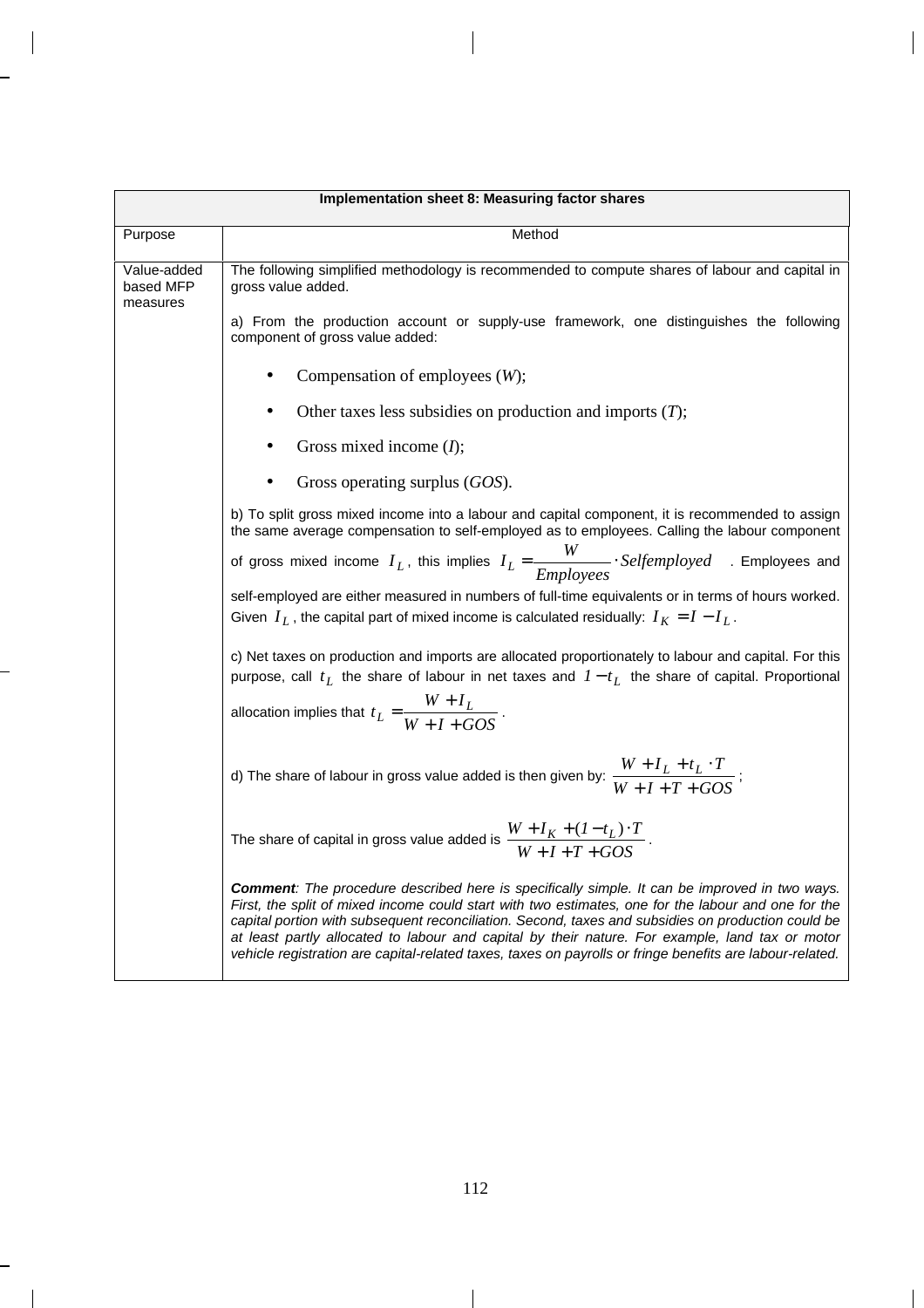| Implementation sheet 8 (cont'd.): Measuring factor shares |                                                                                                                                                                                                                                                                                                                                                                                                                                   |  |
|-----------------------------------------------------------|-----------------------------------------------------------------------------------------------------------------------------------------------------------------------------------------------------------------------------------------------------------------------------------------------------------------------------------------------------------------------------------------------------------------------------------|--|
| Purpose                                                   | Method                                                                                                                                                                                                                                                                                                                                                                                                                            |  |
| Gross-output<br>based MFP<br>measures                     | For a gross-output based MFP measure, factor shares are computed with regard to total costs, not<br>value added. This requires an extension of the calculations above. Letting M be the expenditure<br>on intermediate inputs at purchaser's prices (i.e. including taxes minus subsidies on products),<br>factor shares are now given by the following relationships:<br>Labour share = $\frac{W+I_L+t_L \cdot T}{W+I+T+GOS+M};$ |  |
|                                                           | Capital share = $\frac{W+I_L+t_L \cdot T}{W+I+T+GOS+M};$                                                                                                                                                                                                                                                                                                                                                                          |  |
|                                                           | Share of intermediate inputs = $\frac{M}{W+I+T+GOS+M}$ .                                                                                                                                                                                                                                                                                                                                                                          |  |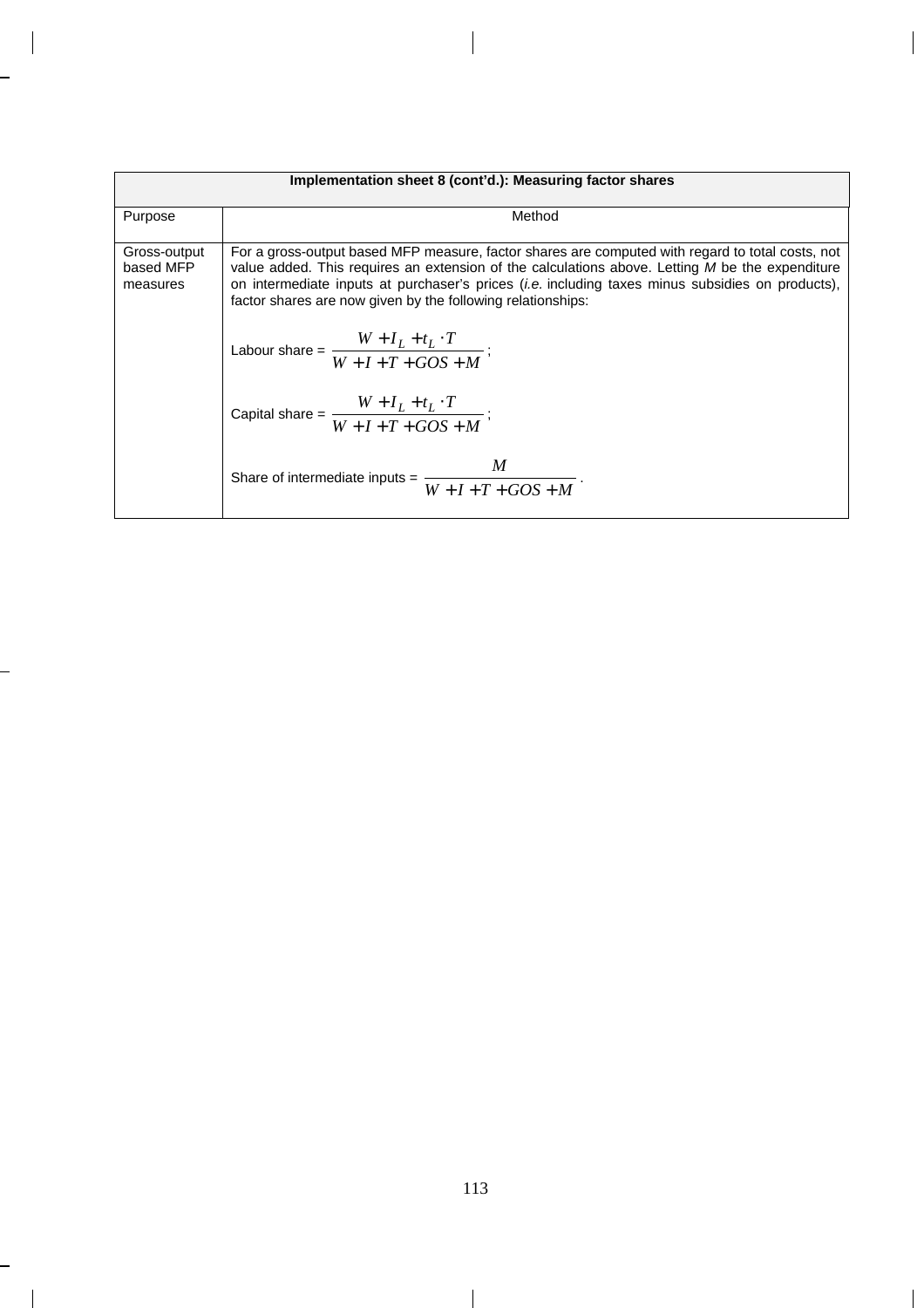| Implementation sheet 9: Index of combined inputs |                                                                                                                                                                                                       |  |
|--------------------------------------------------|-------------------------------------------------------------------------------------------------------------------------------------------------------------------------------------------------------|--|
| Purpose                                          | Method                                                                                                                                                                                                |  |
|                                                  |                                                                                                                                                                                                       |  |
| Gross-output<br>based MFP<br>measures            | In the case of a gross-output based MFP measure, the recommended procedure in this manual for<br>an index of combined labour, capital and intermediate inputs is to use a Törnqvist formula:          |  |
|                                                  | Quantity index of combined inputs in industry $j = \left(\frac{L_t^j}{L_{t-1}^j}\right)^{s'_L} \cdot \left(\frac{K_t^j}{K_{t-1}^j}\right)^{s'_k} \cdot \left(\frac{M_t^j}{M_{t-1}^j}\right)^{s'_M}$ , |  |
|                                                  | $L_t^j$ = labour input in industry k and period t,<br>where:                                                                                                                                          |  |
|                                                  | $K_t^j$ = capital input in industry k and period t,                                                                                                                                                   |  |
|                                                  | $M_t^{\ j}$ = intermediate inputs in industry k and period t,                                                                                                                                         |  |
|                                                  | $\overline{s}^J_L = \frac{1}{2}(s^J_{L,t} + s^J_{L,t-1}); s^J_{L,t}$ = labour share in total cost;                                                                                                    |  |
|                                                  | $\overline{s}_{K}^{J} = \frac{1}{2}(s_{K,t}^{J} + s_{K,t-1}^{J}); s_{K,t}^{J} =$ capital share in total cost;                                                                                         |  |
|                                                  | $\overline{s}_{M}^{J} = \frac{1}{2}(s_{M,t}^{J} + s_{M,t-1}^{J}); s_{M,t}^{J} =$ intermediate input share in total cost.                                                                              |  |
| Value-added<br>based MFP<br>measure              | In the case of a value-added based MFP measure, the recommended procedure in this manual for<br>an index of combined labour and capital inputs is to use a Törnqvist formula:                         |  |
|                                                  | Quantity index of combined inputs in industry $j = \left(\frac{L_t^j}{L_{t-1}^j}\right)^{s_L^j} \cdot \left(\frac{K_t^j}{K_{t-1}^j}\right)^{s_R^j}$                                                   |  |
|                                                  | $L_t^j$ = labour input in industry k and period t;<br>where:                                                                                                                                          |  |
|                                                  | $K_t^j$ = capital input in industry k and period t;                                                                                                                                                   |  |
|                                                  | $\widetilde{\tilde{s}}_L^j = \frac{1}{2}(\widetilde{s}_{L,t}^j + \widetilde{s}_{L,t-l}^j); \widetilde{s}_{L,t}^j$ = labour share in gross value added;                                                |  |
|                                                  | $\widetilde{\vec{s}}_K^{\ j} = \frac{1}{2}(\widetilde{s}_{K,t}^{\ j} + \widetilde{s}_{K,t-1}^{\ j}); \widetilde{s}_{K,t}^{\ j} =$ capital share in gross value added.                                 |  |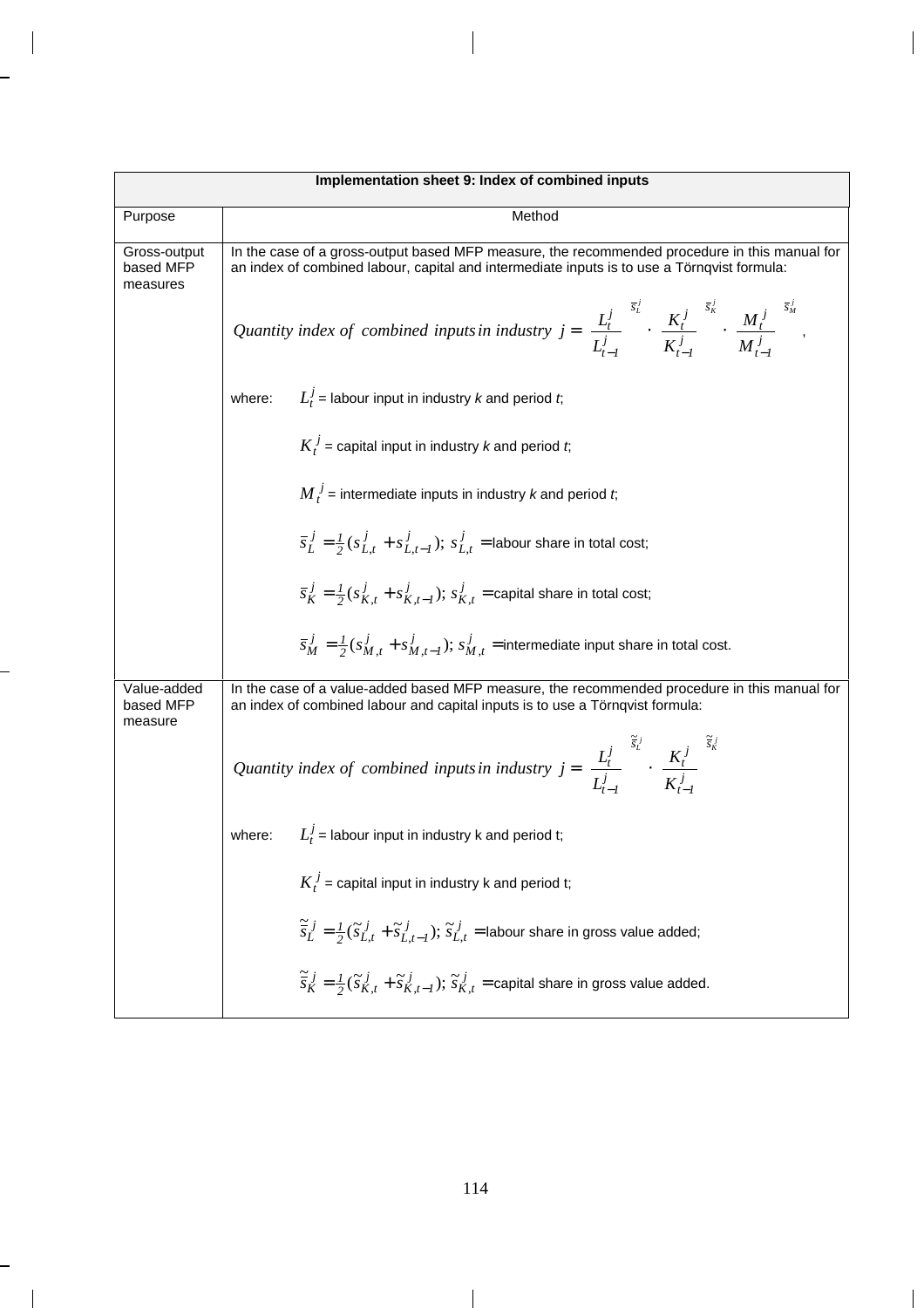# **10. INTERPRETATION OF PRODUCTIVITY MEASURES**

## **10.1. Technology and productivity measures: some links**

182. Technological change drives long-term economic growth and improved standards of living. This is a well-documented observation (OECD, 1998a, 2000). Frequently, however, the measurement of technical change is reduced to observing the rate of MFP growth, whereas closer inspection, both from a conceptual and from an empirical angle, shows that MFP is not necessarily technology, nor does technological change exclusively translate into changes in MFP. Consider these two points in turn.

183. *Technological change does not necessarily translate into MFP growth.* Economic theory and empirical work have accorded great importance to the distinction between embodied and disembodied technology. Embodied technological changes are advances in the design and quality of new vintages of capital and intermediate products: machinery and equipment embody the fruits of research performed by the capital goods-producing industry, and other sectors obtain access to the outcome of this research through the purchase of new capital equipment or intermediate goods. Disembodied technical change, on the other hand, relates to the advances in science, to blueprints and formulae and to the diffusion of knowledge of how things are done, including better management and organisational change. The distinction is important because the diffusion of embodied technical change is dependent on market transactions: investment in the improved capital or intermediate good will be undertaken until its marginal contribution to revenue generation just equals its user cost, itself dependent on the market price of the capital good. The diffusion of disembodied technical change is not necessarily associated with market transactions: information may circulate freely and its use by one person does not normally restrict its use by another one.

184. The distinction between embodied and disembodied technical change can have significant implications for analysis and for the formulation of technology policies.<sup>70</sup> To explore the link to productivity measurement, it is useful to re-state the growth-accounting approach: the rate of change of output,  $\frac{d \ln Q}{dt}$  is a weighted average of the rate of growth of labour input  $\frac{d \ln L}{dt}$ , the rate of growth of capital input,  $\frac{d \ln K}{dt}$ , intermediate inputs,  $\frac{d \ln M}{dt}$ , and technical change, designated  $\frac{d \ln A}{dt}$ . Weights correspond to the current-price shares of each factor in total costs, and sum to unity.

$$
\frac{d\ln Q}{dt} = s_L \frac{d\ln L}{dt} + s_K \frac{d\ln K}{dt} + s_M \frac{d\ln M}{dt} + \frac{d\ln A}{dt}
$$
\n(9)

j 70. See OECD (1998b) for a discussion.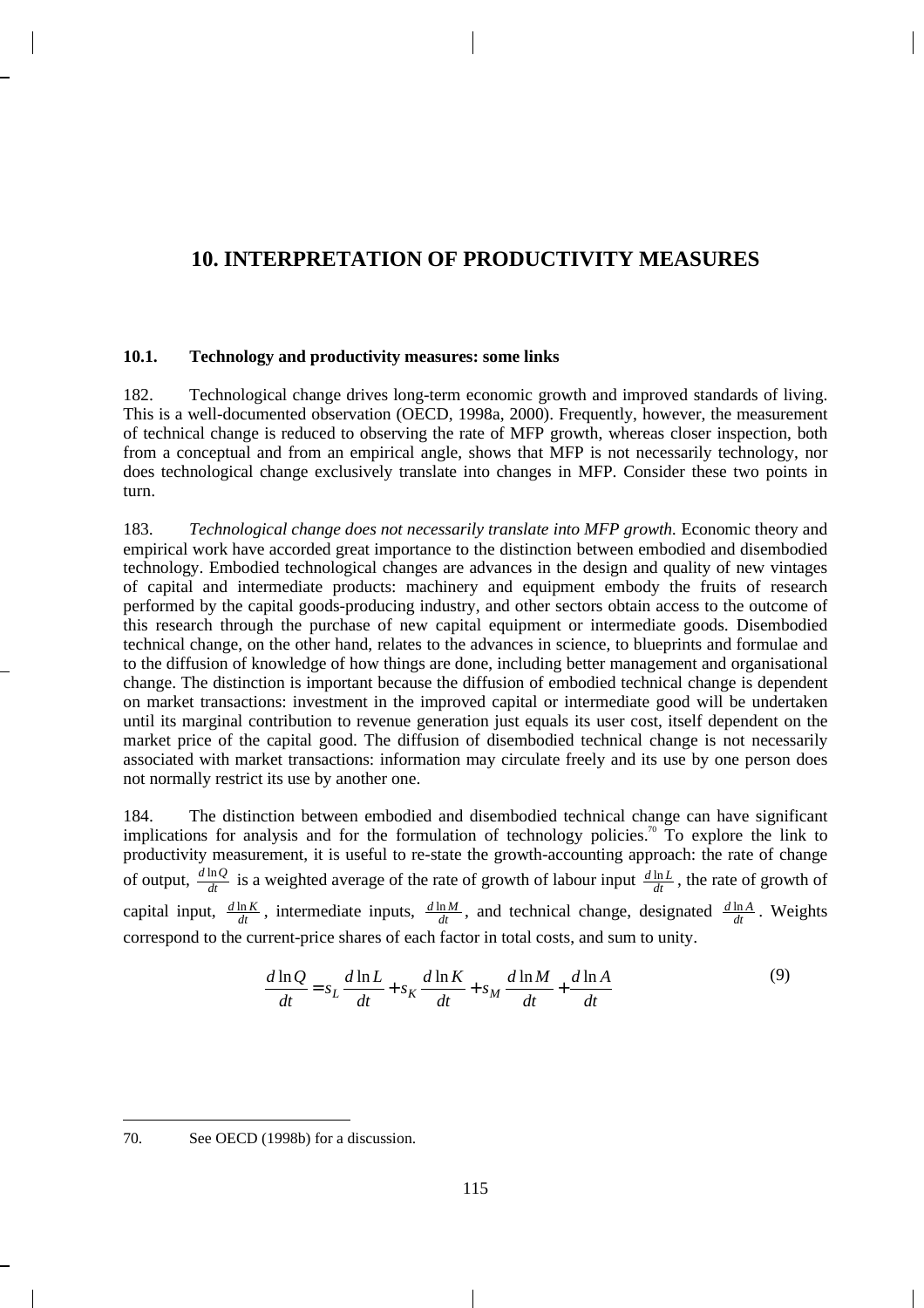185. When capital inputs are measured as indicated by production theory, with a differentiation between types of assets, and based on price indices of capital goods that reflect the improvement in quality and design between vintages, the capital term  $\frac{d \ln K}{dt}$  captures both changes in the quantity and in the quality of capital as an input to production. A similar point can be made for labour input, and for intermediate inputs. When  $\frac{d \ln L}{dt}$  is a measure based on different types of labour input, differentiated by skills and aggregated with the skill-specific share in total wages, the contribution of labour to output growth captures both changes in the quantity of labour (simple hours worked) and changes in the skill composition of labour. It follows that when labour and capital are carefully measured, taking into account their heterogeneity and quality change, the effects of embodied technical change (in capital and intermediate inputs) and of improved human capital (in labour) should be fully reflected in the measured contributions of each factor of production. It also follows that the MFP term *A* does not reflect the effects of embodiment. It does, however, capture the effects of disembodied technological change.

186. In the above framework, the MFP term also picks up *spillover effects* from capital, labour and intermediate inputs. Economically, spillovers are costless additions to overall productivity generated by certain types of physical or human capital employed in production. They are costless, because they occur in addition to the remunerated contribution of factor inputs to production – remuneration being captured by the income share of labour and capital.

187. Conceptually, and following the distinction drawn by Jorgenson (1995a), the productivity term *A* reflects all those effects on output growth that are *not* investment, where investment is understood as the commitment of current resources in the expectation of future returns, implying that these returns can be internalised by the investor.

188. More often than not, data and resource constraints do not permit a careful differentiation and full coverage of all labour and capital inputs. As a consequence, some of the embodiment effects of technological change and some or all of the changes in the skill composition of labour input are picked up by the MFP residual. To see this, it is useful to disentangle the quality and quantity effects of labour and capital inputs. The compositional effect or quality component of labour input can be computed as the difference between the growth in total labour input and the growth of unadjusted hours:  $\frac{d \ln L^{\mathcal{Q}}}{dt} = \frac{d \ln L}{dt} - \frac{d \ln L}{dt}$ *dt d L*  $\frac{d \ln L^0}{dt} = \frac{d \ln L}{dt} - \frac{d \ln L^U}{dt}$ . Along the same lines, capital input *K* can be split up into a quality change term  $K<sup>q</sup>$  and into a term that reflects the quantity of capital, unadjusted for differences in its design between different vintages,  $K^u$ . This is inserted into the above growth decomposition and yields the following expression:

$$
\frac{d\ln Q}{dt} = s_L \frac{d\ln L^U}{dt} + s_k \frac{d\ln K^U}{dt} + s_k \frac{d\ln M^U}{dt} + \frac{d\ln A^Q}{dt}
$$
\nwhere 
$$
\frac{d\ln A^Q}{dt} = s_L \frac{d\ln L^Q}{dt} + s_K \frac{d\ln K^Q}{dt} + \frac{d\ln A}{dt}
$$
\n(10)

189. It becomes apparent that the use of unadjusted labour and capital input measures in the calculation of the productivity residual leads to a situation where the new MFP term  $A^Q$  captures the effects of both embodied and disembodied technical change.<sup>71</sup> Thus, the correct interpretation of the

j 71. Denison (1989), in his discussion of the treatment of quality change in capital goods, describes an approach following Rymes (1971), where capital input is measured in terms of the consumption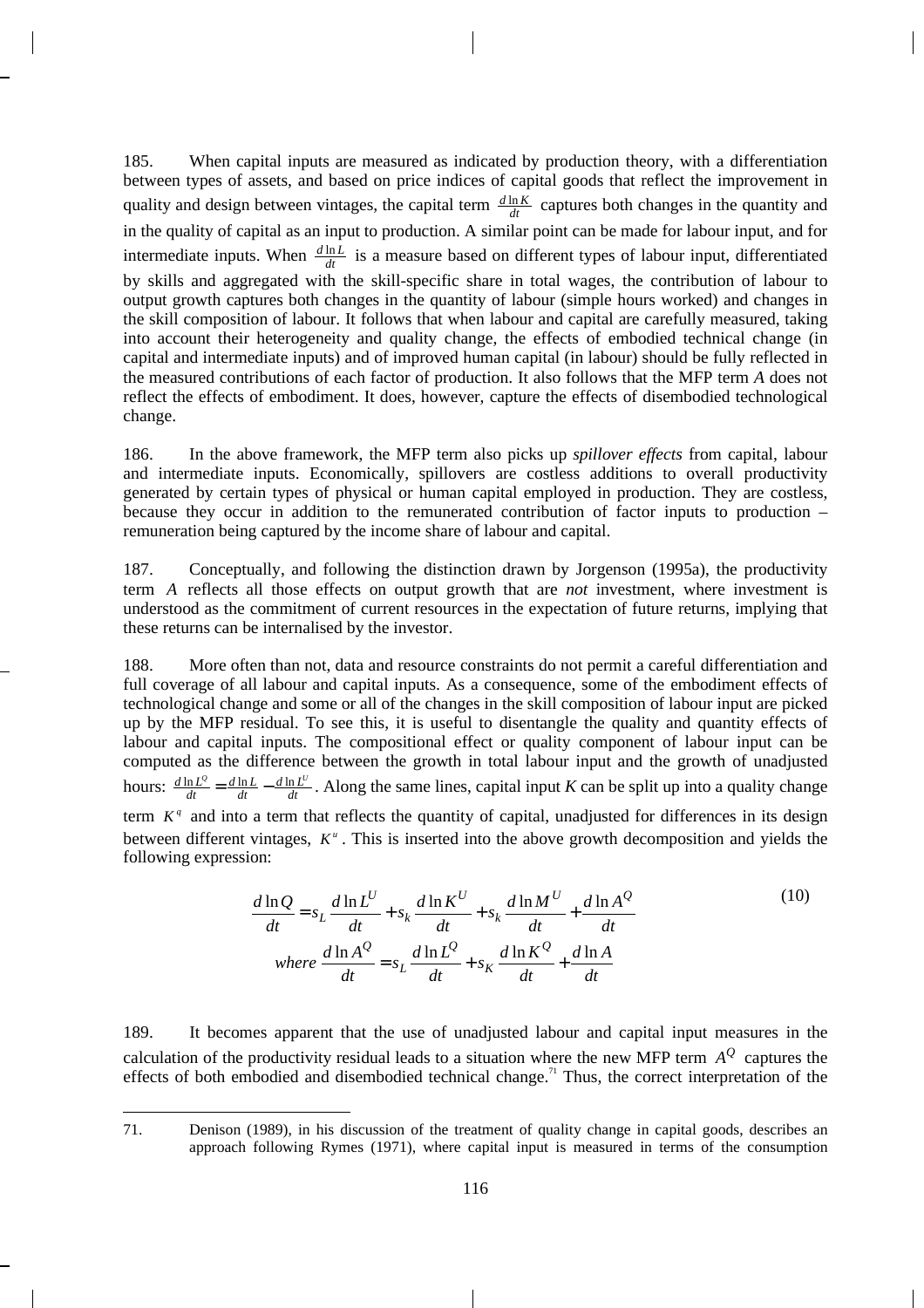productivity term with respect to technological change requires knowledge about the methodology used to compute time series of capital and labour input.

190. *Empirically, MFP growth is not necessarily caused by technological change.* The preceding paragraphs argued that all facets of technological change are not necessarily captured by the MFP residual. Even where the residual reflects all technology shifts, other non-technology factors will also bear on measured MFP. Such factors include adjustment costs, economies of scale, cyclical effects, changes in efficiency and measurement errors. This is confirmed by econometric studies that link MFP growth to technology variables, in particular research and development and patents<sup> $\alpha$ </sup> or those that explicitly control for adjustment costs or allow for non-constant returns to scale. Research and development expenditure, for example, tends to show a statistically significant relationship to productivity growth, but only explains a relatively small part of the overall annual movements in MFP. This indicates the presence of other factors.

191. Strictly speaking, however, the presence of such factors invalidates the assumptions underlying the simple growth-accounting model. For example, the standard MFP computation assumes constant returns to scale in production and is therefore badly suited to dealing with the empirical occurrence of non-constant returns to scale. Similarly, pure changes in efficiency (as opposed to shifts in the technology frontier) are common empirical phenomena. Yet, the standard MFP calculation assumes that every establishment operates technically efficiently, thereby excluding the gains from elimination of inefficiencies.

192. *MFP measures tend to understate the eventual importance of productivity change in stimulating the growth of output*. This reflects the fact that in growth-accounting models such as the ones used in this manual, capital is considered an exogenous input to the production process. In a dynamic context, this is no longer the case, and further considerations about the role of technology and its eventual effects on growth enter the picture. In a dynamic context, a feedback effect exists between productivity change and capital: suppose that technical change allows more output to be produced per person. The static MFP residual measures just this effect of technical change. Typically, however, additional output per person will lead to additional savings and investment, and to a rise in the capitallabour ratio. A traditional growth-accounting measure would identify this induced effect as a growth contribution of capital, although it can be traced back to an initial shift in technology. Thus, the MFP residual correctly measures the shift in production possibilities but does not capture the induced effects of technology on growth (Rymes, 1971; Hulten, 2001).

# **10.2. Productivity growth as cost reduction**

193. Productivity and growth-accounting measures described in this manual have been discussed with the help of production functions and quantity measures of inputs and outputs. There exists an equivalent, and intuitively appealing "dual" approach to express advances in productivity as shifts of a cost function.<sup>73</sup> A cost function shows the minimum input cost of producing a certain level of output, given a set of input prices. Under relatively weak regularity conditions, cost functions can be derived

72. Griliches (1996b) provides an overview.

j

foregone to provide the amount of savings needed to permit capital accumulation. In practice, this would imply the use of a private consumption deflator in the perpetual inventory method. The effect is to relegate all advances in knowledge (embodied and disembodied) explicitly to the productivity residual. See also Durand (1996) on this point.

<sup>73.</sup> Key properties of cost functions were first derived by Shephard (1953) – many other developments followed. For an overview, see Diewert (1987b).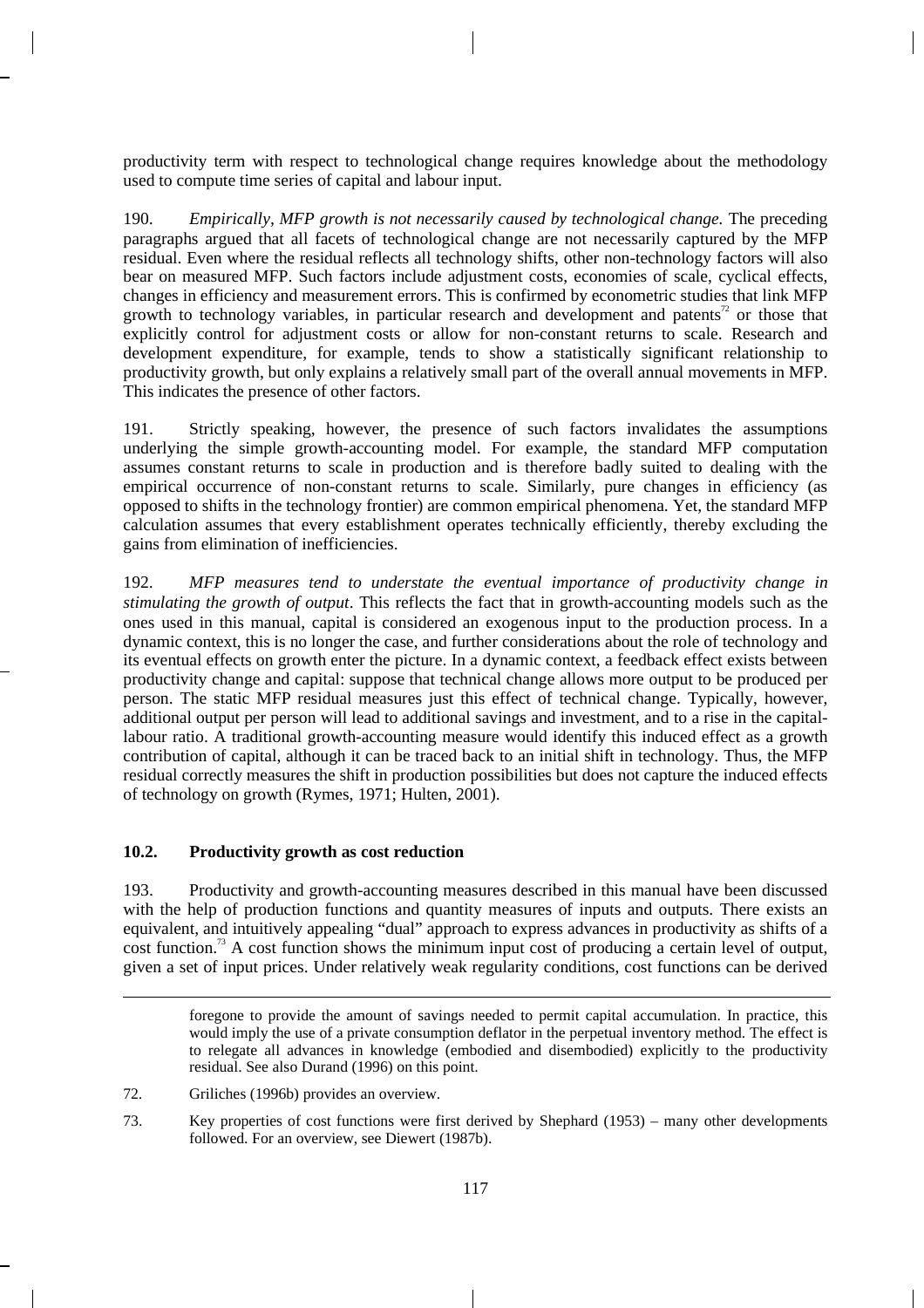from production functions, and vice versa – there is duality. To illustrate this point, one expresses a simple cost function *C* as  $C = B \cdot Q \cdot c(w_1, w_2, ..., w_N)$ , where *C* is total cost that varies as a function of the level of output,  $Q$ , of unit costs  $c$  (themselves dependent on input prices  $w_i$ ) and of a parameter *B* . This parameter plays a role similar to the productivity parameter *A* in the production function  $Q = A \cdot F(X_1, X_2, \dots, X_N)$ . It can indeed be shown that  $\frac{a \ln A}{dt} = -\frac{a \ln B}{dt}$ *d B dt*  $\frac{d \ln A}{d} = -\frac{d \ln B}{d}$ . Thus, the MFP productivity residual can be measured either as the residual growth rate of output not explained by the growth rate of inputs or as the residual growth rate of average costs not explained by change in input prices:<sup>74</sup>

$$
\frac{d\ln C}{dt} - \frac{d\ln Q}{dt} = \sum_{i} s_i \frac{d\ln w_i}{dt} - \frac{d\ln A}{dt}
$$
 (11)

194. The expression in (11) states that the rate of growth of average costs equals the rate of growth of aggregate input prices, reduced by advances in multifactor productivity. A slightly different formulation is that productivity growth equals the diminution in total costs that is neither explained by a fall in output nor by substitution of inputs that have become relatively more expensive for those whose relative price has fallen.

195. This formulation of MFP in terms of average costs lends a richer interpretation to technological change. It is intuitively plausible that total and average costs can be reduced by many means including technological innovations in an engineering sense but also by organisational innovations, learning-by-doing, and managerial efforts.

196. The cost approach also shows how average cost can decline as a consequence of embodied technological change only: suppose that one of the inputs (*e.g.* computer services) exhibits falling prices (user costs) relative to other inputs as a consequence of (embodied) technical change. Most likely, a substitution process will take place where computer services replace other factors of production. The ensuing decrease in aggregate input prices leads to a fall in average costs, even if disembodied technology does not grow at all  $\left(\frac{d \ln A}{dt} = 0\right)$ .

197. Finally, the above formulation points to another representation and measurement of disembodied technical change; namely, the difference between the growth rate of output prices and that of input prices. In a competitive market, prices evolve in line with marginal cost. Further, under constant returns to scale, average costs of production equal marginal costs and consequently, the rate of change of average costs of production equals the rate of change of the market price of output, or the expression on the left-hand side of equation (11). At the same time, the share-weighted average of the price changes of all inputs is an input price index, and its rate of change appears as the first expression on the right-hand side of (11). It is then easy to see that the rate of disembodied technical change is the difference between the rate of change of the input price index and the output price index:

-

<sup>74.</sup> In expression (11),  $s_i$  are the shares of each input in total costs. Each input share is equal to the elasticity of total costs with respect to the price of the corresponding input:  $\frac{\partial C}{\partial w_i} \frac{w_i}{C} = \frac{w_i X_i}{C} = s_i$ *C w*  $\frac{\partial C}{\partial w_i} \frac{w_i}{C} = \frac{w_i X_i}{C} = s_i$ . This follows from Shephard's lemma ( $\frac{\partial C}{\partial w_i} = X_i$ ) and from the assumption of cost-minimising behaviour.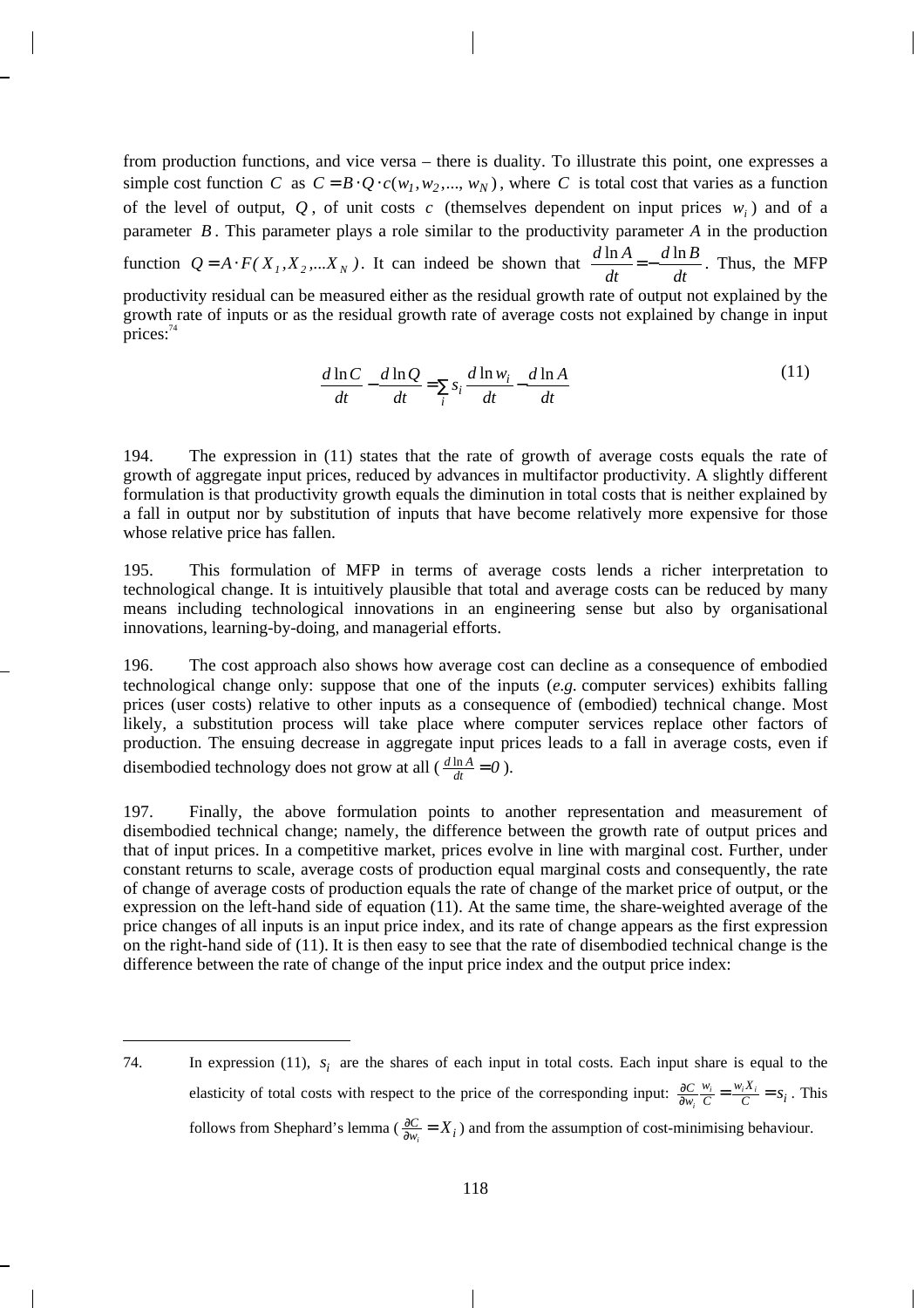$$
\frac{d\ln A}{dt} = \frac{d\ln P_I}{dt} - \frac{d\ln P}{dt} \text{ where } \frac{d\ln P_I}{dt} = \sum_i s_i \frac{d\ln w_i}{dt}; \frac{d\ln P}{dt} = \frac{d\ln C}{dt} - \frac{d\ln Q}{dt}
$$
 (12)

## **10.3. Productivity measures over the business cycle**

198. In the discussion on capital and capacity utilisation in Section 5.6, allusion was made to the pro-cyclicality of many productivity measures: productivity growth tends to accelerate during periods of economic expansion and decelerate during periods of recession. One explanation given earlier was one of measurement: while variations in volume output tend to be relatively accurately reflected in economic statistics, variations in the rate of utilisation of inputs are at best partially picked up in data series. In particular, the rate of utilisation of capital equipment, *i.e.* the measurement of machine hours, is rarely accomplished. Labour input, if measured by hours actually worked, is better suited to reflect the changing rate of utilisation of manpower, but remains an imperfect measure. Consequently, a higher rate of capacity utilisation in periods of expansion is accompanied by output measures that may show rapid growth whereas input measures may remain stable or grow less rapidly. The result is a rise in measured productivity growth. The converse holds for periods of recession.

199. However, even if capacity utilisation were accurately measured, the standard productivity model is not easily fitted to the realities of the business cycle. Because much of the economic and index number theory relies on long-term, equilibrium relationships, with little or no unforeseen events for economic actors, the economic model of productivity measurement is easier to implement and to interpret during periods of continued, and moderate expansion than during rapidly changing phases of the business cycle. This has implications for the interpretation of productivity measures. In particular, it means that year-to-year changes in productivity growth should not be interpreted *prima facie* as shifts in disembodied technology. For this purpose it is preferable to examine productivity growth patterns over longer periods of time – and best between years that mark the same position in the business cycle.

200. Short-term productivity measures are nonetheless useful, even when they mirror the business cycle. Although they should not be interpreted as reflections of technical change, short-term productivity data can, for example, shed light on the relationship between short-term changes in output, employment and average weekly hours. Econometric analysis of high-frequency productivity measures over the business cycle can yield useful insights. For example, the decomposition of labour productivity into cyclical and trend components has important implications for macroeconomic analysis. Historical decompositions allow the dating of business cycle peaks and troughs, while "realtime" decompositions make it possible to judge the current phase of the cycle, increasing the reliability of economic predictions. The measurement of trend productivity and output can be used to compute "gaps" which contribute to the understanding of the fiscal policy stance and, when interpreted as deviations from potential, are expected to determine many important macroeconomic variables such as wage and price inflation (Nicoletti and Reichlin, 1993).

201. There are a number of econometric techniques to deal with disentangling short-term from long-term movements in productivity growth. They may be pure time-series and filtering techniques or involve more explicit modelling approaches. For example, Guellec and Pottelsberghe (2001) use an error correction mechanism in their analysis of the determinants of MFP growth. This permits both a quantification of the relative importance of the determinants of productivity growth (research and development efforts, domestic and abroad, etc.) and a separation of long-term and short-term productivity shifts. Morrison (1986) provides another econometric treatment to quantify productivity growth in the presence of adjustment costs and disequilibria.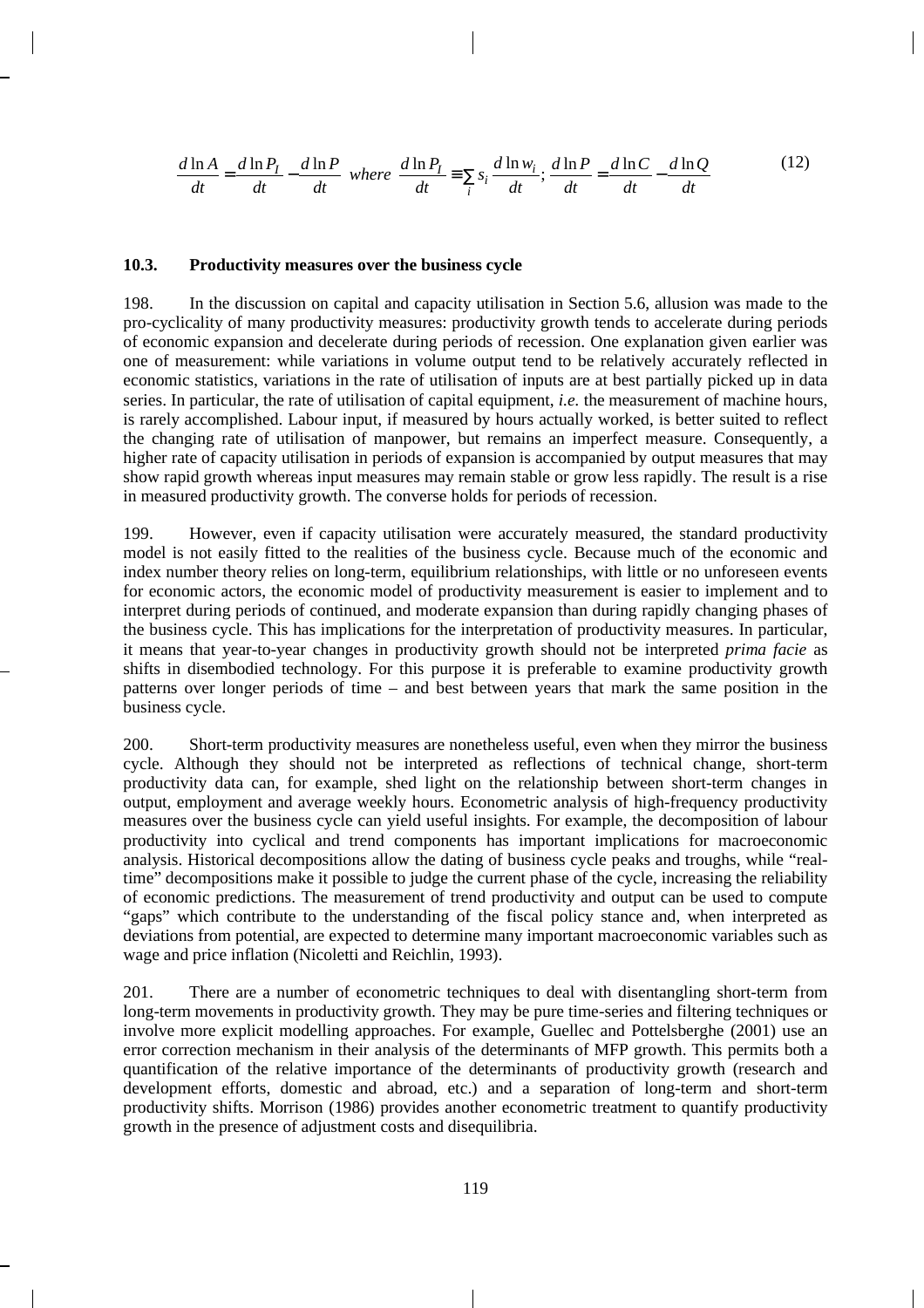# **10.4. Industry and firm-level productivity growth**

202. The main focus of this manual has been productivity measurement at the industry and aggregate level of the economy. Industries and branches are themselves made up of individual firms and establishments and new micro-level databases have greatly enhanced the possibilities for empirical research to better understand individual units' productivity performance carries over to what is observed at the industry level. Several important conclusions have arisen from a signficant body of studies (Haltiwanger, 2000; Bartelsman and Doms, 2000). First, there are large differences in productivity performance between individual units. Second, there is a continuous and large-scale re-allocation of outputs and inputs between producers, including within industries. Third, this re-allocation contributes significantly to aggregate productivity growth. For example, Haltiwanger reports that for the United States manufacturing sector, roughly half of multifactor productivity growth over the course of a decade can be accounted for by the re-allocation of outputs and inputs away from less productive to more productive businesses.

203. These findings do not invalidate the theory of productivity measurement in this manual whereby an industry, a sector or even the entire economy is essentially treated as if it were a single firm. Rather, such treatment adds to the understanding and interpretation of measured productivity growth. For example, it points to one mechanism by which an industry *as a whole* implements technical change: if new technology is mainly adopted by new establishments, productivity growth occurs with entry and exit, and this requires re-allocation. Technical advances at the industry level are then associated with the diffusion of new technology among establishments rather than with a simultaneous shift in the production frontier of an existing set of businesses. This provides an extra interpretation of changes in the productivity residual at the industry level. Micro-level data studies with their focus on firm dynamics, entry and exit and re-allocation of resources also form a natural link to the question of how innovation and "creative destruction" (see section below) translate into industry-level productivity growth. Nonetheless, micro-level approaches cannot replace the more aggregate type of productivity measurement. This has to do with data quality at the firm or establishment level (*e.g.* for capital input), the timeliness and exhaustiveness of the available data sets. However, micro-level studies undoubtedly enhance our understanding about some of the underlying drivers and dynamics of productivity growth.

# **10.5. Innovation and productivity measurement**

204. Growth accounting and most other approaches to measuring productivity are firmly rooted in a standard neo-classical equilibrium concept. Equilibrium conditions are very important because they help to guide measurement of parameters that would otherwise be difficult to identify. An obvious example is the use of cost shares instead of output elasticities – the former are observable, the latter are not, but theory shows that, in competitive equilibrium, one must equal the other.

205. Although its usefulness is generally recognised, it has been argued that an equilibrium approach sits uneasily with the notion of innovation and productivity growth. Evolutionary economists (*e.g.* Dosi, 1988; Nelson and Winter, 1982; Nelson, 1981), in the tradition of Schumpeter, argue that innovation and technical change occur as a consequence of information asymmetries and market imperfections. In a quite fundamental sense, innovations and information asymmetries are one and the same phenomenon. Indeed, such asymmetries can scarcely be termed market imperfections when they are necessary conditions for any technical change to occur in a market economy (Metcalfe, 1996). The point made by evolutionary economists is that equilibrium concepts may be the wrong tools to approach the measurement of productivity change, because if there truly was equilibrium, there would be no incentive to search, research and innovate, and there would be no productivity growth.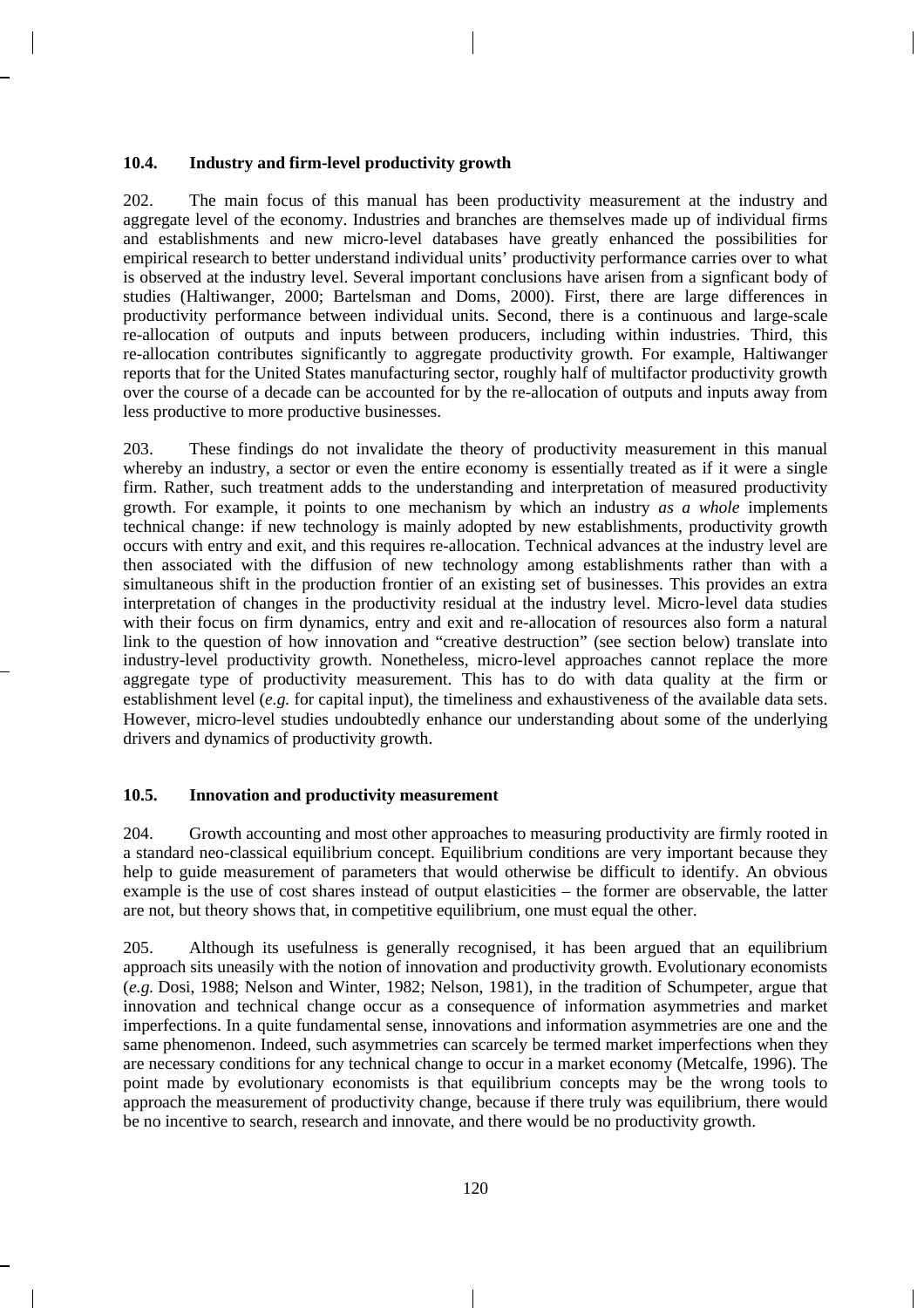206. Such criticism has to be taken seriously in the interpretation and use of productivity measures. An important lesson from this debate is that *accounting is not explaining the underlying causes of growth:* Griliches (1997) makes a related point:

*"We can take productivity growth calculation and allocate it in great detail to the various missed components, reducing thereby the role of the "unallocated" residual. But this, while very instructive and valuable, only shifts the problem to a new set of questions: why was there all this investment in human capital? Will it continue? Where did the improvements in capital equipment come from? […] Real explanations will come from understanding the sources of scientific and technological advances and from identifying the incentives and circumstances that brought them about and that facilitated their implementation and diffusion. Explanation must come from comprehending the historical detail."*

207. This does not invalidate the usefulness of the equilibrium approach towards productivity measurement, but it does alert us to some of its limits. What emerges as a conclusion is the complementarity of approaches: (growth) accounting and productivity measurement allows one to quantify – in a systematic and consistent way – the proximate sources of growth. It has explanatory power in that it captures the workings of supply of, demand for and substitution between categories of measurable inputs. At the same time, growth accounting has to be complemented by institutional, historical and case studies if one wants to explore some of the underlying causes of growth, innovation and productivity change.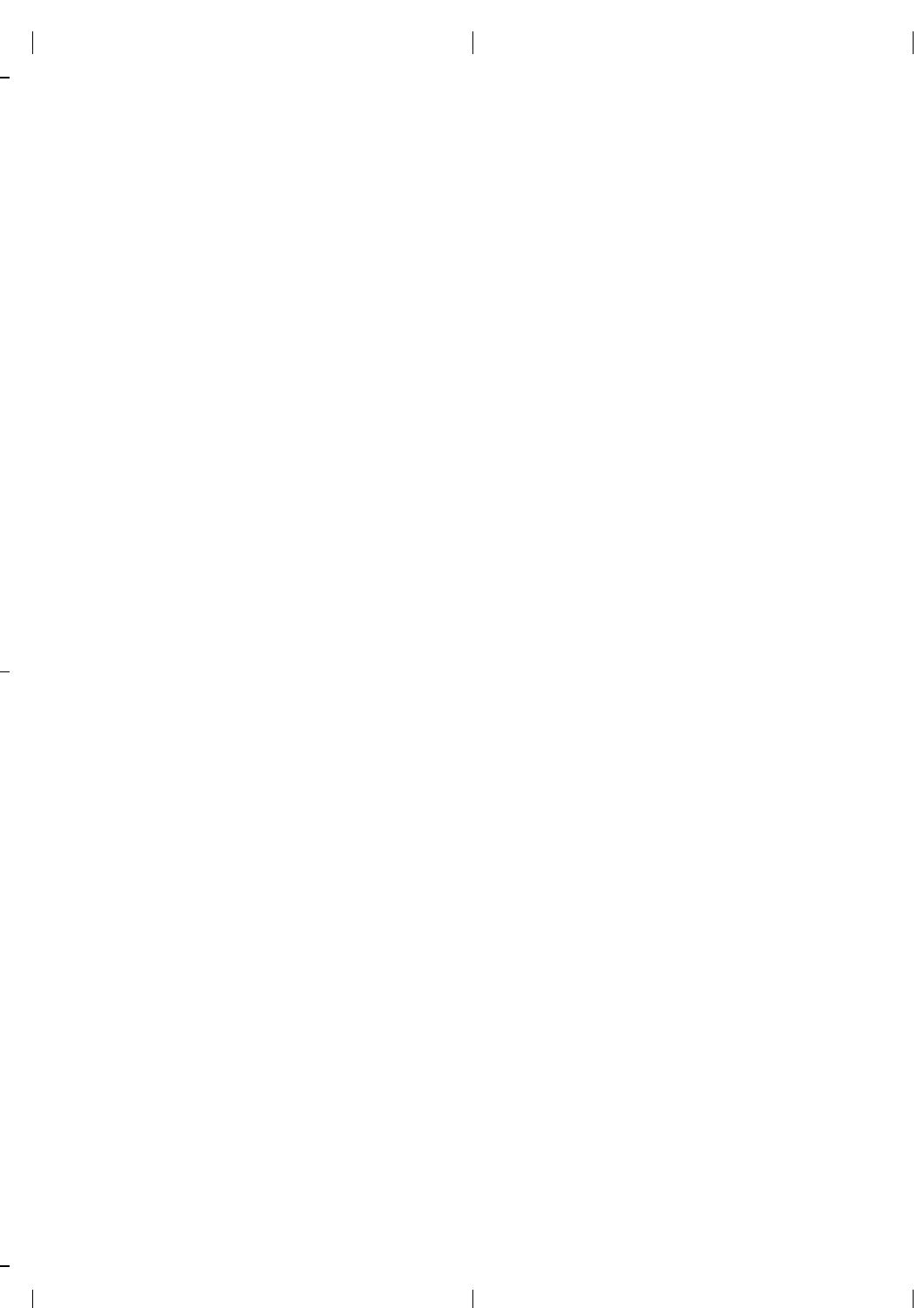### **GLOSSARY**

#### **Glossary of main terms and their usage**

**Age-efficiency profile** Shows the loss in productive capacity of a capital good over its life time, or the rate at which the physical contribution of a particular asset declines over time, as an effect of wear and tear. **Age-price profile** Shows the loss in value of a capital good as it ages, or the pattern of relative prices for different vintages of the same (homogenous) capital good. **Basic price** The basic price is the amount receivable by the producer from the purchaser for a unit of a good or service produced as output minus any tax payable, and plus any subsidy received, on that unit as a consequence of its production or sale; it excludes any transport charges invoiced separately by the producer. **Capital-labour MFP** Productivity measure that relates value added to primary (capital and labour) inputs. **Capital services** The flow of productive services provided by an asset that is employed in production. Capital services reflect a (physical) quantity, not to be confused with the value, or price, concept of capital. Capital services are the appropriate measure of capital input in production analysis. **Consumption of fixed capital** Loss in value of an asset over an accounting period. CFC comprises the effects of ageing and the effects of capital gains or losses (foreseen obsolescence). **Depreciation** Loss in value of an asset due to ageing. This definition (which is common in the productivity literature) is different from the definition of depreciation, or consumption of fixed capital (CFC) as defined by the 1993 System of National Accounts. Depreciation in the SNA comprises both the loss in value due to ageing and the effects of foreseen obsolescence. In the productivity literature, value changes due to obsolescence are reflected in the capital gains/loss term of the user cost formula. **Domar weights** Weights to combine industry-level, gross-output based MFP (KLEMS) to higher-level aggregates. Domar weights are special in that they do not normally add to one. This reflects the combined effects of integration and aggregation. **Double deflation (broadly defined)** Procedure to obtain a measure of deflated value added that is based on a price index that combines the price index of gross output with the price index of intermediate inputs. **Double deflation (narrowly defined)** Procedure to obtain a volume measure of value added by subtracting intermediate inputs at constant prices from gross output at constant prices. Subtraction of levels implies that constant prices reflect Laspeyres-type quantity indices.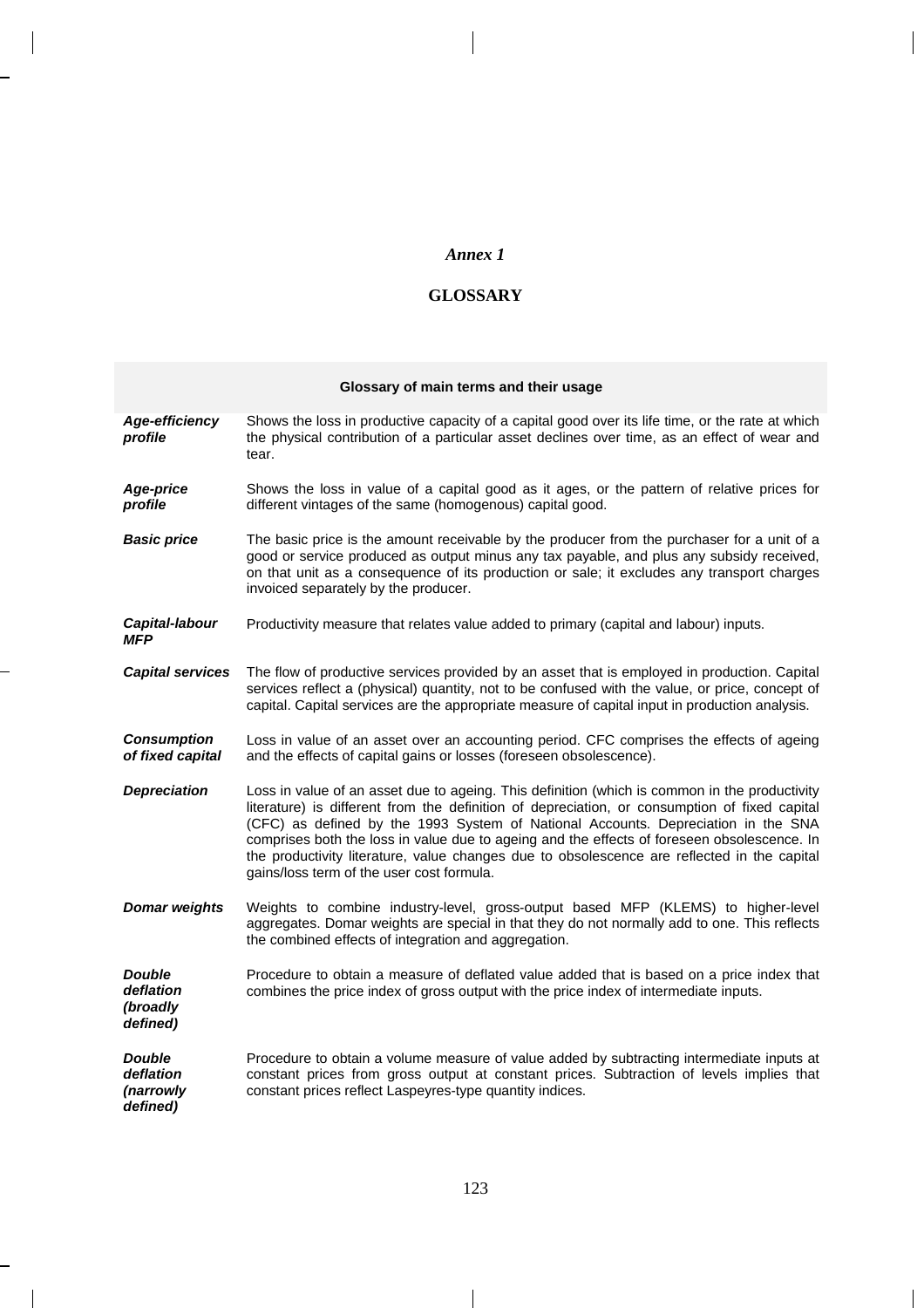| <b>Efficiency</b>                           | Degree to which a production process reflects "best practice", either in an engineering sense<br>("technical efficiency") or in an economic sense ("allocative efficiency"). Full technical<br>efficiency characterises a production process where the maximum possible output has been<br>achieved, given a fixed set of inputs and given a certain technology. Full allocative efficiency<br>prevails when the input-output combination is cost-minimising and/or profit-maximising. |
|---------------------------------------------|----------------------------------------------------------------------------------------------------------------------------------------------------------------------------------------------------------------------------------------------------------------------------------------------------------------------------------------------------------------------------------------------------------------------------------------------------------------------------------------|
| <b>Gross capital</b><br>stock               | The cumulative flow of volume investments, corrected for retirement. In the gross stock,<br>assets are treated as new until they are retired: it is assumed that they retain their full<br>productive capacity until removed from the stock.                                                                                                                                                                                                                                           |
| <b>Gross output</b>                         | Synonym for output.                                                                                                                                                                                                                                                                                                                                                                                                                                                                    |
| <b>Gross-output</b><br>based MFP            | Synonym for KLEMS MFP.                                                                                                                                                                                                                                                                                                                                                                                                                                                                 |
| <b>Integration</b>                          | Statistical process whereby units or industries are combined to a larger unit on the basis of<br>the flows of intermediate deliveries that may exist between the individual units. Output of the<br>new, integrated unit is net of intra-industry flows and represents only deliveries outside of the<br>unit. Similarly, input of the integrated unit is net of intra-industry deliveries. Integration is a<br>necessary step in the computation of sectoral output measures.         |
| <b>Intermediate</b><br>inputs               | Those factors of production that are produced and transformed or used up by the production<br>process within an accounting period.                                                                                                                                                                                                                                                                                                                                                     |
| <b>KLEMS MFP</b>                            | Productivity measure that relates gross output to primary (capital and labour) and<br>intermediate inputs (energy, other intermediate goods, services).                                                                                                                                                                                                                                                                                                                                |
| <b>Multifactor</b><br>productivity<br>(MFP) | Relates a change in output to several types of inputs. MFP is often measured residually as<br>that change in output that cannot be accounted for by the change in combined inputs.                                                                                                                                                                                                                                                                                                     |
| Net (wealth)<br>capital stock               | Current market valuation of an industry's or an economy's productive stock.                                                                                                                                                                                                                                                                                                                                                                                                            |
| <b>Output</b>                               | Goods or services that are produced within a producer unit and that become available for<br>use outside the unit plus any goods and services for own final use.                                                                                                                                                                                                                                                                                                                        |
| <b>Primary inputs</b>                       | Those factors of production that are treated as exogenous in the framework of production<br>analysis. In a static framework such as the one underlying this manual, primary inputs<br>comprise capital and labour.                                                                                                                                                                                                                                                                     |
| <b>Producer's</b><br>price                  | The producer's price is the amount receivable by the producer from the purchaser for a unit<br>of a good or service produced as output minus any VAT, or similar deductible tax, invoiced<br>to the purchaser; it excludes any transport charges invoiced separately by the producer.                                                                                                                                                                                                  |
| <b>Production</b>                           | Activity in which an enterprise or establishment uses inputs to produce output.                                                                                                                                                                                                                                                                                                                                                                                                        |
| <b>Production</b><br>function               | The maximum set of output(s) that can be produced with a given set of inputs. Use of a<br>production function implies technical efficiency. Synonym for production frontier, the<br>technically efficiency part of a feasible production set, the set of all input-output<br>combinations that are feasible (but not necessarily efficient).                                                                                                                                           |
| <b>Productive</b><br>capital stock          | The stock of a particular, homogenous, asset expressed in "efficiency" units. The importance<br>of the productive stock derives from the fact that it offers a practical tool to estimate capital<br>services. Typically, the latter are assumed to be proportional to the former.                                                                                                                                                                                                     |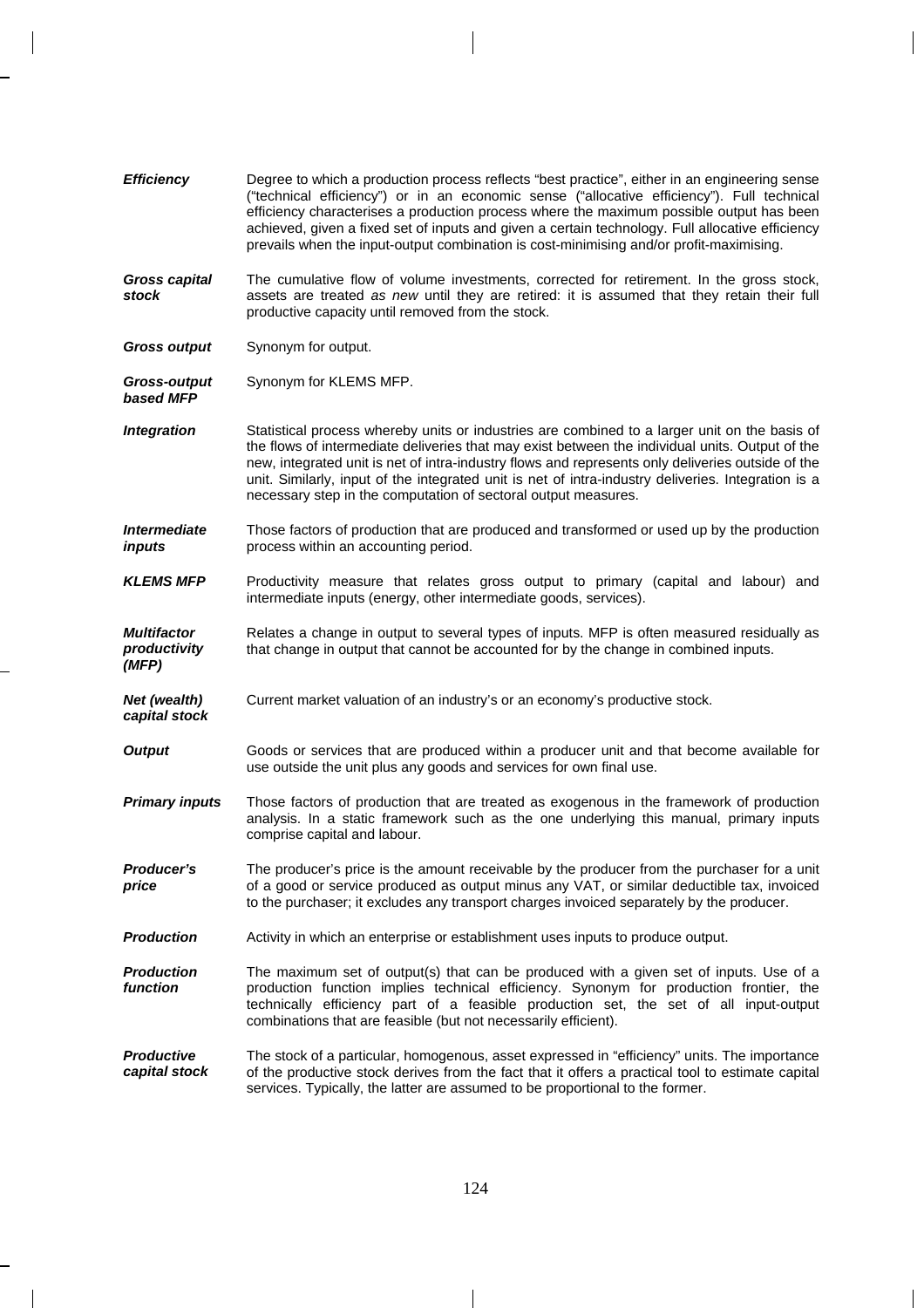- **Productivity change** Conceptually, the combined effects of changes in technical efficiency, allocative efficiency, disembodied technical change and economies of scale. When measured residually, additional factors bear on the residual, in particular the rate of capacity utilisation and measurement errors.
- **Purchaser's price** The amount paid by the purchaser, excluding any deductible VAT or similar deductible tax, in order to take delivery of a unit of a good or service at the time and place required by the purchaser; the purchaser's price of a good includes any transport charges paid separately by the purchaser to take delivery at the required time and place.
- **Returns to scale** The rate by which output changes if all inputs are changed by the same factor. Constant returns to scale: a k-fold change in all inputs leads to a k-fold change in output. Under increasing returns to scale, the change in output is more than k-fold, under decreasing returns to scale; it is less than  $k$ -fold.
- **Sectoral output** Output of an industry at a given level of aggregation that only reflects deliveries outside of the industry. Sector output is the output of an integrated industry.
- **Separability** Mathematical property of a (production) function. In productivity analysis, it is sometimes assumed that production functions are weakly separable between primary and intermediate inputs. This means that the marginal rate of substitution between any pair of primary inputs is independent of the amount of intermediate inputs used. In other words, the demand for any two primary inputs depends only on the price ratio of primary inputs, and is independent from prices of intermediate inputs.
- **Single-factor productivity** Synonym for partial productivity measure. It relates output to one particular type of input.
- **Superlative indices** Price or quantity indices that are "exact" for a flexible aggregator. A flexible aggregator is a second-order approximation to an arbitrary production, cost, utility or distance function. Exactness implies that a particular index number can be directly derived from a specific flexible aggregator.
- **Technology** The state of knowledge concerning ways of converting resources into outputs.
- **Technical change, disembodied** The shift in the production function (production frontier) over time. Disembodied technical change is not incorporated in a specific factor of production.
- **Technical** Improvements in the design or quality of new capital goods or intermediate inputs.

**change, embodied**

**capital**

- **Total factor productivity** Synonym for multifactor productivity (MFP). This manual uses the MFP acronym to signal a certain modesty with respect to the capacity of capturing all factors' contribution to output growth.
- **User cost of** The price per unit of capital service. Often used as synonymous to rental price.
- **Value-added function** Indicates the maximum amount of current-price value added that an establishment or industry can generate, given a set of prices for its output and for its intermediate inputs, and given a certain quantity of primary inputs.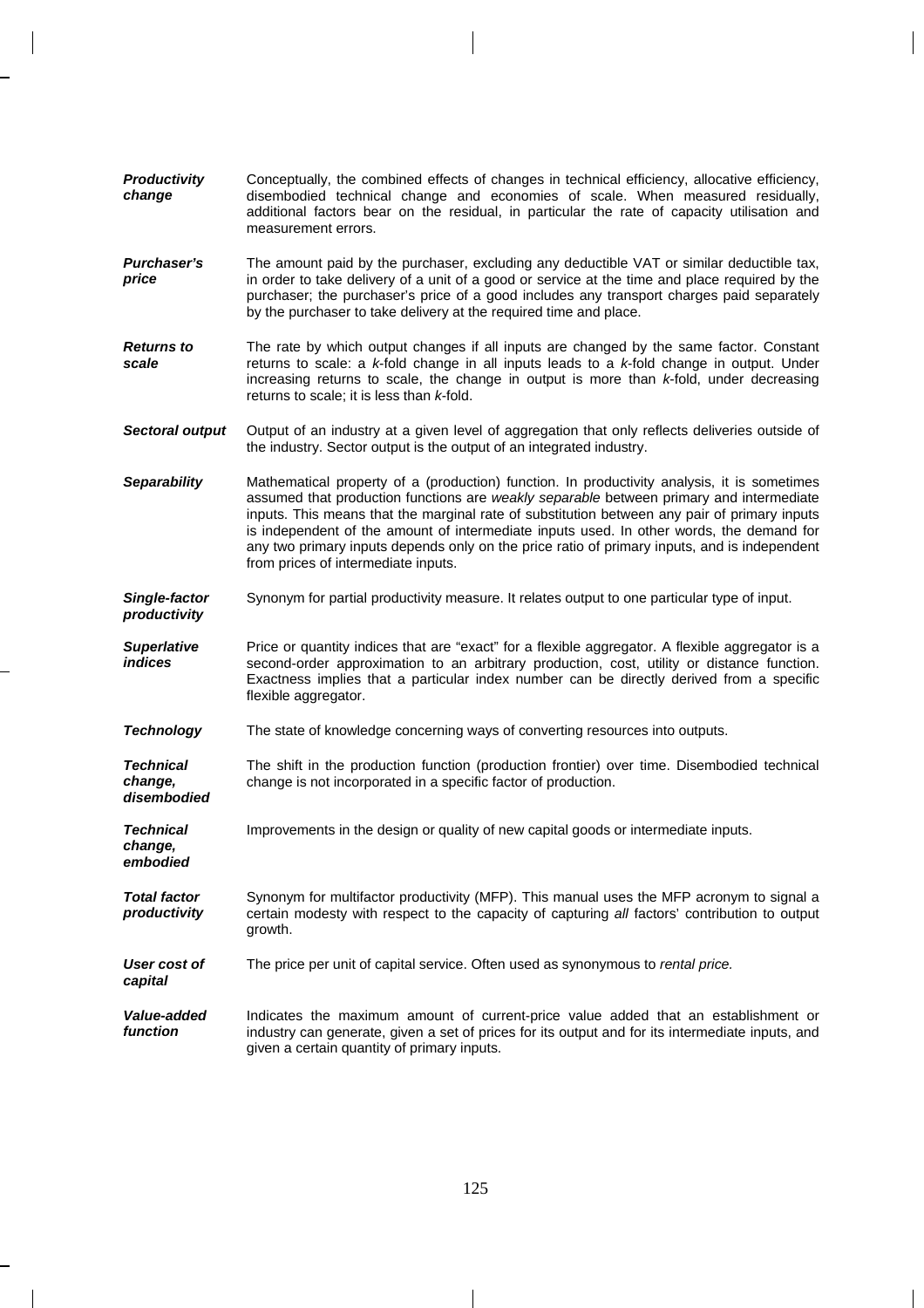# **LINKS AND REFERENCES TO NATIONAL PRODUCTIVITY STATISTICS**

| Institution                                     | Publication or link                                                                                                                                                                                                                                                                      |
|-------------------------------------------------|------------------------------------------------------------------------------------------------------------------------------------------------------------------------------------------------------------------------------------------------------------------------------------------|
| <b>Australian Bureau of Statistics</b>          | Value-added based labour productivity<br>Capital-labour MFP<br>Capital productivity<br>http://www.abs.gov.au                                                                                                                                                                             |
| <b>Statistics Canada</b>                        | Value-added based labour productivity<br>Value-added based MFP<br>Gross-output based MFP with exclusion of intra-<br>industry transaction<br>Gross-output based MFP including intra-industry<br>transactions<br>http://www.statcan.ca/start.htm                                          |
| <b>Statistical Office of the Czech Republic</b> | Gross-output based labour productivity by activity for<br>mining, manufacturing and utility industries<br>Statistical Yearbook of the Czech Republic                                                                                                                                     |
| <b>Statistics Finland</b>                       | Value-added based labour productivity:<br><b>National Accounts of Finland</b><br>Labour productivity, capital productivity and MFP:<br>annual publication Tuottavuuskatsaus (Productivity<br>Report - Finnish language only)                                                             |
| <b>Statistisches Bundesamt (Germany)</b>        | Value-added based labour productivity (per employed<br>person and per hour worked) by detailed mining and<br>manufacturing industry<br>Value-added based labour productivity (per employed<br>person and per hour worked) by major activity<br>http://statistik-bund.de/zeitreih/def.htm |
| <b>Korea Productivity Centre</b>                | Gross-output and value-added based labour<br>productivity index:<br>(quarterly publication Productivity Review);<br>Analysis of value added for Korean companies: (yearly<br>publication)<br>http://www.kpc.or.kr/                                                                       |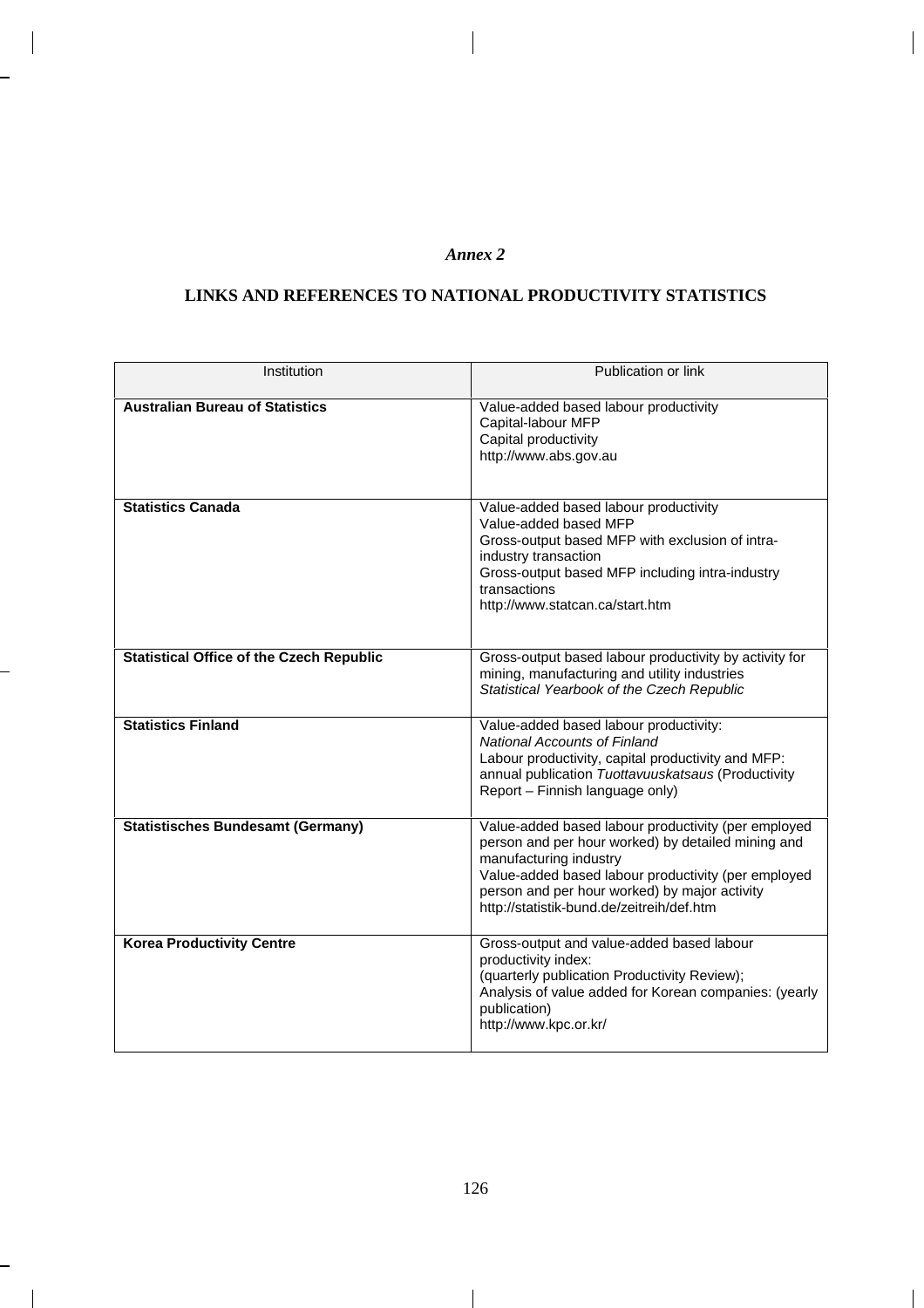| <b>Hungarian Central Statistical Office</b>           | Gross-output based labour productivity published in:<br>Monthly Report of Industry<br>Monthly Bulletin of Statistics<br><b>Statistical Yearbook</b><br>Yearbook of Industry and Construction Statistics.                             |
|-------------------------------------------------------|--------------------------------------------------------------------------------------------------------------------------------------------------------------------------------------------------------------------------------------|
| <b>Central Statistical Office of Poland</b>           | Gross-output based labour productivity in selected<br>primary industries:<br>Statistical Yearbook                                                                                                                                    |
| <b>Office of National Statistics (United Kingdom)</b> | Value-added based labour productivity for total<br>economy, "production" industries, and manufacturing<br>industry<br>Economic Trends                                                                                                |
| <b>United States Bureau of Labor Statistics</b>       | Gross-output based labour productivity<br>Value-added based labour productivity<br>Gross-output based MFP<br>Capital productivity<br>International comparisons of manufacturing<br>productivity<br>http://stats.bls.gov/iprdata1.htm |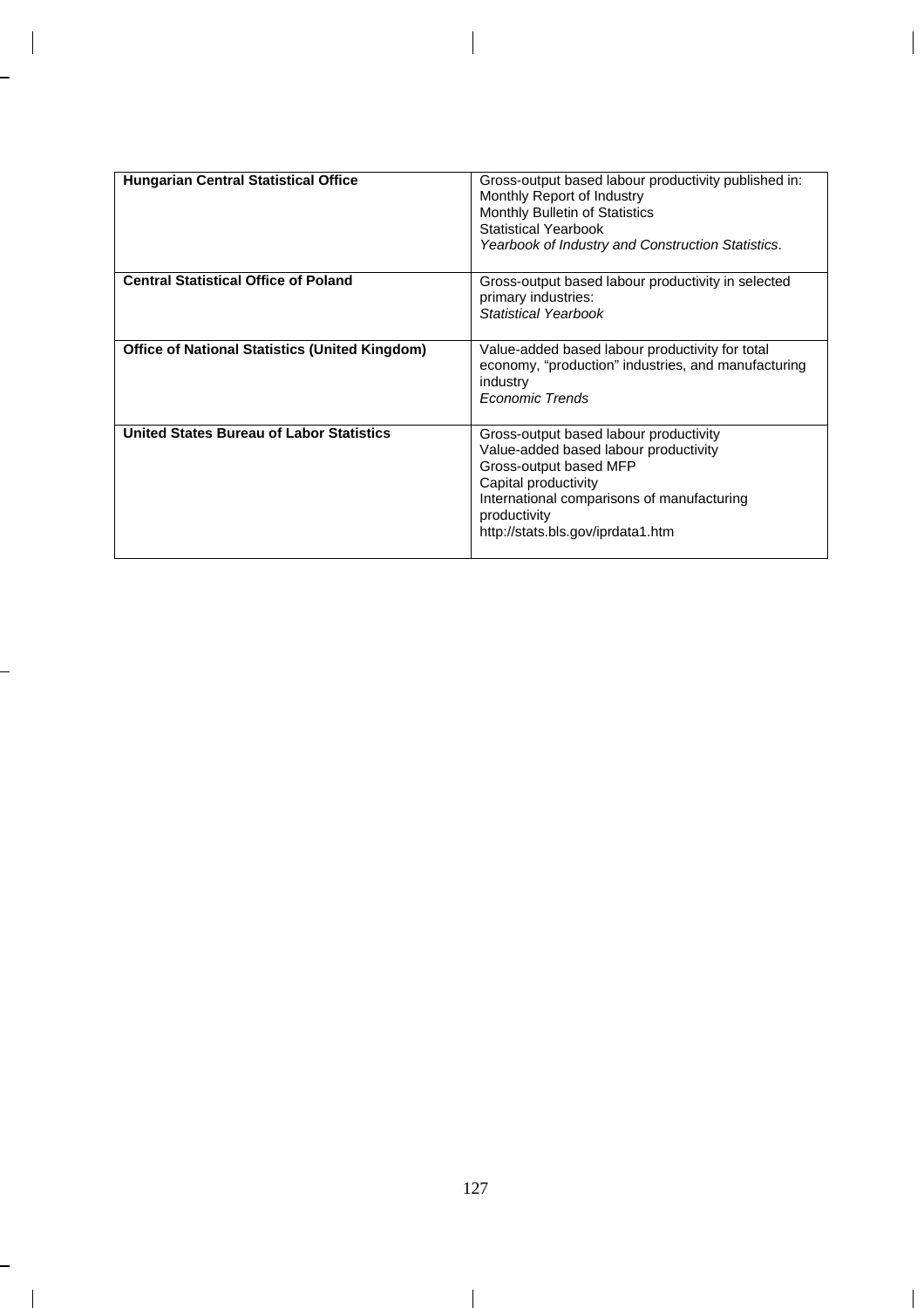# **PRODUCTIVITY MEASUREMENT IN A GROWTH-ACCOUNTING FRAMEWORK**

## **1. The growth-accounting model**

1. The theoretical framework for the growth-accounting approach is rooted in the economic theory of production. An explicit derivation of the expressions that enter the growth-accounting framework has two advantages: it spells out some of the assumptions that enter MFP calculations and it ensures consistency for empirical work. For example, production theory provides a clear indication about how to value capital input and its contribution to output growth. Theory provides also guidance to the consistent treatment of different types of labour and capital inputs, their aggregation and the appropriate choice of index numbers.

2. The standard model presented here is based on the seminal work by Tinbergen (1942) and Solow (1957) and its development, in particular by Zvi Griliches, Dale Jorgenson, and Erwin Diewert.<sup>75</sup> The standard growth-accounting model is based on the microeconomic theory of production<sup>76</sup> and rests on a number of assumptions stated below. Most of these assumptions can be relaxed and the economics literature has gone a long way in doing so. At times, such generalisations come at the price of considerable complexity that is beyond the scope and purpose of this manual.

- There exists a production technology that can be represented by a production function, relating gross output,  $Q$ , to primary inputs labour  $\overline{L}$  and capital services  $K$  as well as intermediate inputs such as material, services or energy (*M*).
- The production function exhibits constant returns to scale.
- Neither labour nor capital inputs are necessarily homogenous. There are *N* different types (qualities) of labour,  $L_1, L_2, \ldots, L_N$ ; *M* different types of capital services  $K_1, K_2, \ldots, K_M$ , and *R* different types of intermediate inputs  $M_1, M_2, \ldots, M_p$ :

$$
Q = H(L_1, L_2, \dots, L_N, K_1, K_2, \dots, K_M, M_1, M_2, \dots, M_R, t)
$$
\n(A.1)

• Productivity changes are of a Hicks-neutral type, *i.e.* they correspond to an outward shift of the production function, captured by a parameter *A* and (A.1) becomes:

$$
Q = A \cdot F(L_1, L_2, \dots, L_N, K_1, K_2, \dots, K_M, M_1, M_2, \dots, M_p)
$$
 (A.2)

j

<sup>75.</sup> See, for example, Jorgenson and Griliches (1967), Jorgenson (1995a, 1995b), Diewert (1976).

<sup>76.</sup> See, for example, Varian (1984), or Nadiri (1998).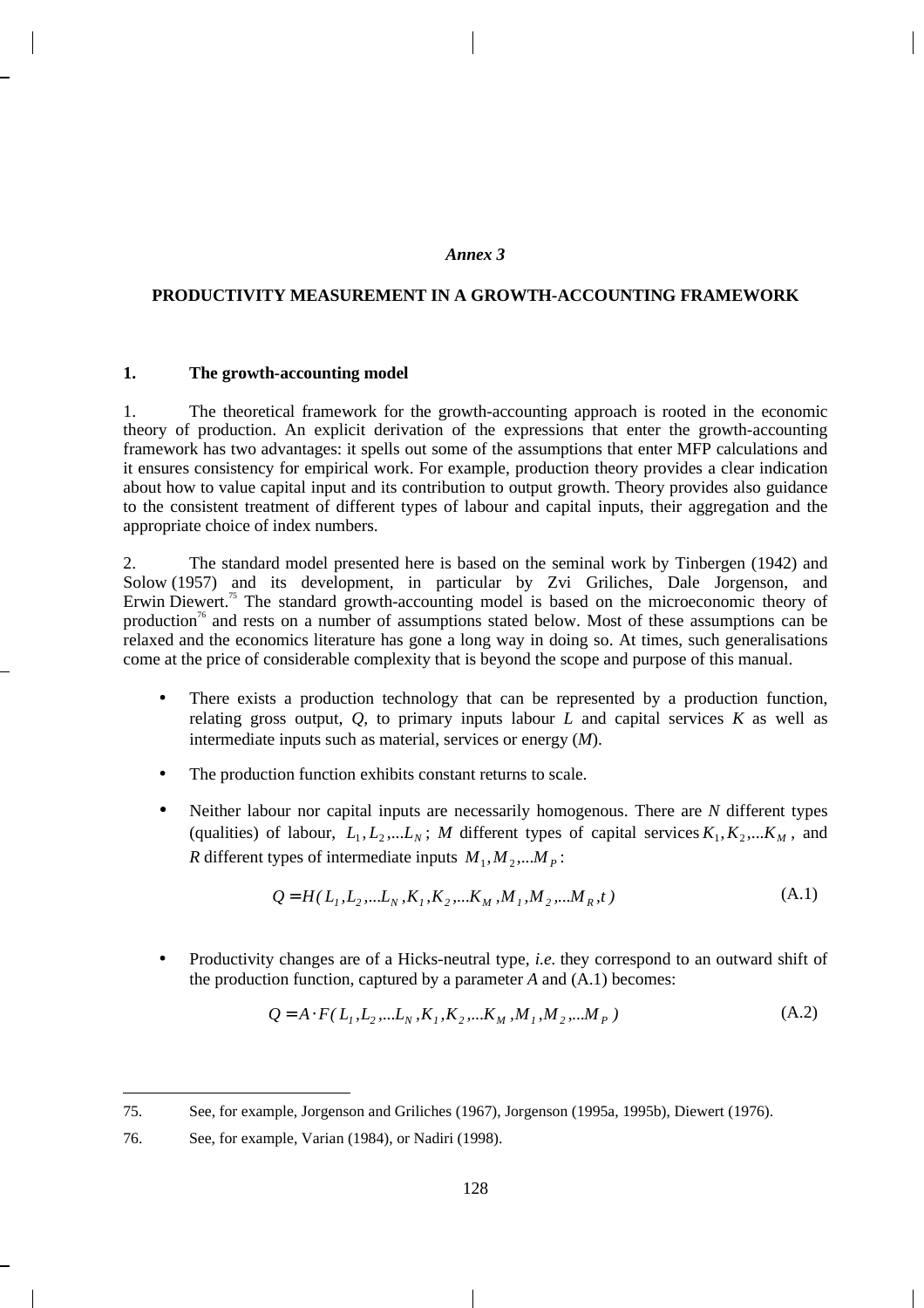- For any desired level of output, the firm minimises costs of inputs, subject to the production technology shown above. Factor input markets are competitive, so that the firm takes factor prices as given and adjusts quantities of factor inputs to minimise costs.
- Labour and intermediate inputs can be hired at any moment at the market rates  $w_i$  (*i* = 1, 2, ...*N*) for labour and  $p_m$  (*i* = 1, 2, ..., *R*) for intermediate inputs.
- Provision of capital services requires investment in the different types of capital or the hiring of a capital good for one period. Every investment adds to the productive capital stock from which capital services are derived. Because there is a decline in capital services yielded by an individual capital good as it ages, or a full loss of its services because it retires, these types of efficiency losses or deterioration must be taken into account. Deterioration, a required net rate of return and the losses or gains from a change in the market price of capital goods together constitute the user cost of capital (see Annex 4 for a more complete treatment). The user cost of capital ( $\mu$ ) is the price for capital services that flow from the productive capital stock of each type of capital asset.
- There are no adjustment costs associated with investment. Alternatively, all adjustment costs are strictly proportional to the volume of investment.

3. This set-up gives rise to a standard optimisation problem, where labour, intermediate inputs and capital services are chosen so as to minimise total costs:

$$
Min\ C = \sum_{i=1}^{N} w_i L_i + \sum_{i=1}^{M} \mu_i K_i + \sum_{i=1}^{R} p_{M_i} M_i
$$
\n(A.3)

subject to:

$$
Q = A \cdot F(L_1, L_2, \dots L_N, K_1, K_2, \dots K_M, M_1, M_2, \dots M_R)
$$

4. The solution to this problem produces the usual optimality conditions, whereby:

 $w_i$ ;  $i = 1,2,...N$  $P \cdot A \frac{\partial F}{\partial L_i} = w_i$  $\cdot A \frac{\partial F}{\partial L_i} = w_i$ ; *i* = *1*,2,...*N* : labour is hired until the marginal revenues it generates equal the wage rate *w* where *P* stands for the price of output; (A.4)

*;i 1,2,...M*  $P \cdot A \frac{\partial F}{\partial K_i} = \mu_i$  $\cdot A \frac{\partial F}{\partial K_i} = \mu_i$ ; *i* = *1*,2,...*M* : investment in capital is undertaken (capital assets are hired) until

the marginal revenues it generates equal the user costs of capital  $\mu_i$ ;<sup>77</sup>

*p ; i 1,2,...R*  $P \cdot A \frac{\partial F}{\partial M_i} = p_{M_i}; i = 1, 2, \dots R$ : intermediate inputs are purchased up to the point where the marginal revenues they generate equal the purchasing price for intermediate inputs,  $p_M$ .

77. See Annex 5 for a derivation and description of the user cost term.

j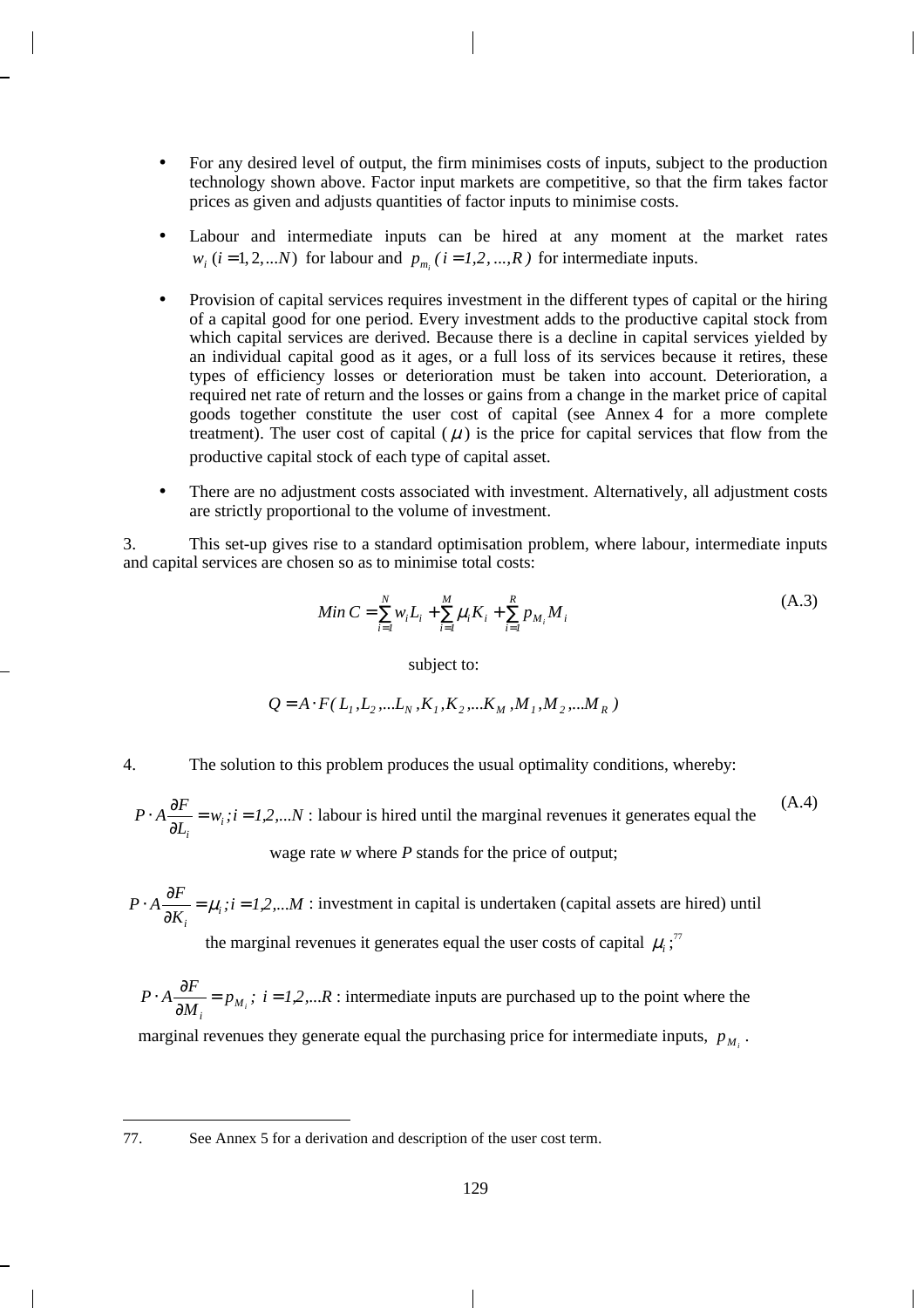5. As a next step, the production function is differentiated with respect to time. This yields the following expression:

$$
\frac{d\ln Q}{dt} = \sum_{i=1}^{N} \frac{F_{L_i} L_i}{F} \frac{d\ln L_i}{dt} + \sum_{i=1}^{M} \frac{F_{K_i} K_i}{F} \frac{d\ln K_i}{dt} + \sum_{i=1}^{R} \frac{F_{M_i} M_i}{F} \frac{d\ln M_i}{dt} + \frac{d\ln A}{dt}
$$
(A.5)

6. It shows that the rate of growth of output is a weighted average of the rates of growth of the various inputs, and of the multifactor productivity term, *A*. The weights attached to each input are the output elasticities for each factor of production, *i.e.* the percentage change in output that can be attributed to a 1% addition of that input. Output elasticities cannot be directly observed, however, and econometric techniques are necessary to yield the corresponding parameters. Alternatively, in non-parametric approaches, the optimality conditions (A.4) are employed to obtain observable measures. For example, when the optimality condition for input of labour type *i*,  $PAF_L = w_i$  is

inserted into  $\frac{F_{L_i} L_i}{F}$ , this gives  $\frac{F_{L_i} L_i}{F} = \frac{w_i L_i}{PAF} = \frac{w_i L_i}{PQ}$ *PAF*  $w_i L$ *F*  $\frac{F_{L_i} L_i}{F_{i j}} = \frac{w_i L_i}{F_{i j j}} = \frac{w_i L_i}{F_{i j j}}$ , or the share of labour type i in the total value of

production. The same relation can be used for other factors and gives rise to the next expression:

$$
\frac{d \ln Q}{dt} = \sum_{i=1}^{N} \frac{w_i L_i}{PQ} \frac{d \ln L_i}{dt} + \sum_{i=1}^{M} \frac{\mu_i K_i}{PQ} \frac{d \ln K_i}{dt} + \sum_{i=1}^{R} \frac{P_{M_i} M_i}{PQ} \frac{d \ln M_i}{dt} + \frac{d \ln A}{dt}
$$
(A.6)

7. Expression (A.6) is then turned around to compute, as a residual, the rate of change of MFP:

$$
\frac{d \ln A}{dt} = \frac{d \ln Q}{dt} - \sum_{i=1}^{N} \frac{w_i L_i}{PQ} \frac{d \ln L_i}{dt} - \sum_{i=1}^{M} \frac{\mu_i K_i}{PQ} \frac{d \ln K_i}{dt} - \sum_{i=1}^{R} \frac{P_{M_i} M_i}{PQ} \frac{d \ln M_i}{dt}
$$
(A.7)

#### **2. Measures of the compositional change of inputs**

8. The basic model presented above allows for multiple types of labour, capital and intermediate inputs. This takes account of the fact that a working hour of labour or capital is not a homogenous input but varies, for example, with the experience or educational background of the employee or with the specific type of capital asset. In general, each type of labour, capital or intermediate input has its specific marginal productivity and is therefore remunerated accordingly. Consistent growth rates of aggregate labour, capital and intermediate inputs can be computed by weighting the rate of change of each type of input by its marginal productivity or its share in total outlays for labour, capital or intermediate inputs:

$$
\frac{d \ln L}{dt} = \sum_{i=1}^{N} \frac{w_i L_i}{w L} \frac{d \ln L_i}{dt}; \ wL = \sum_{i=1}^{N} w_i L_i;
$$
\n
$$
\frac{d \ln K}{dt} = \sum_{i=1}^{M} \frac{\mu_i K_i}{\mu K} \frac{d \ln K_i}{dt}; \ \mu = \sum_{i=1}^{M} \mu_i K_i
$$
\n(A.8)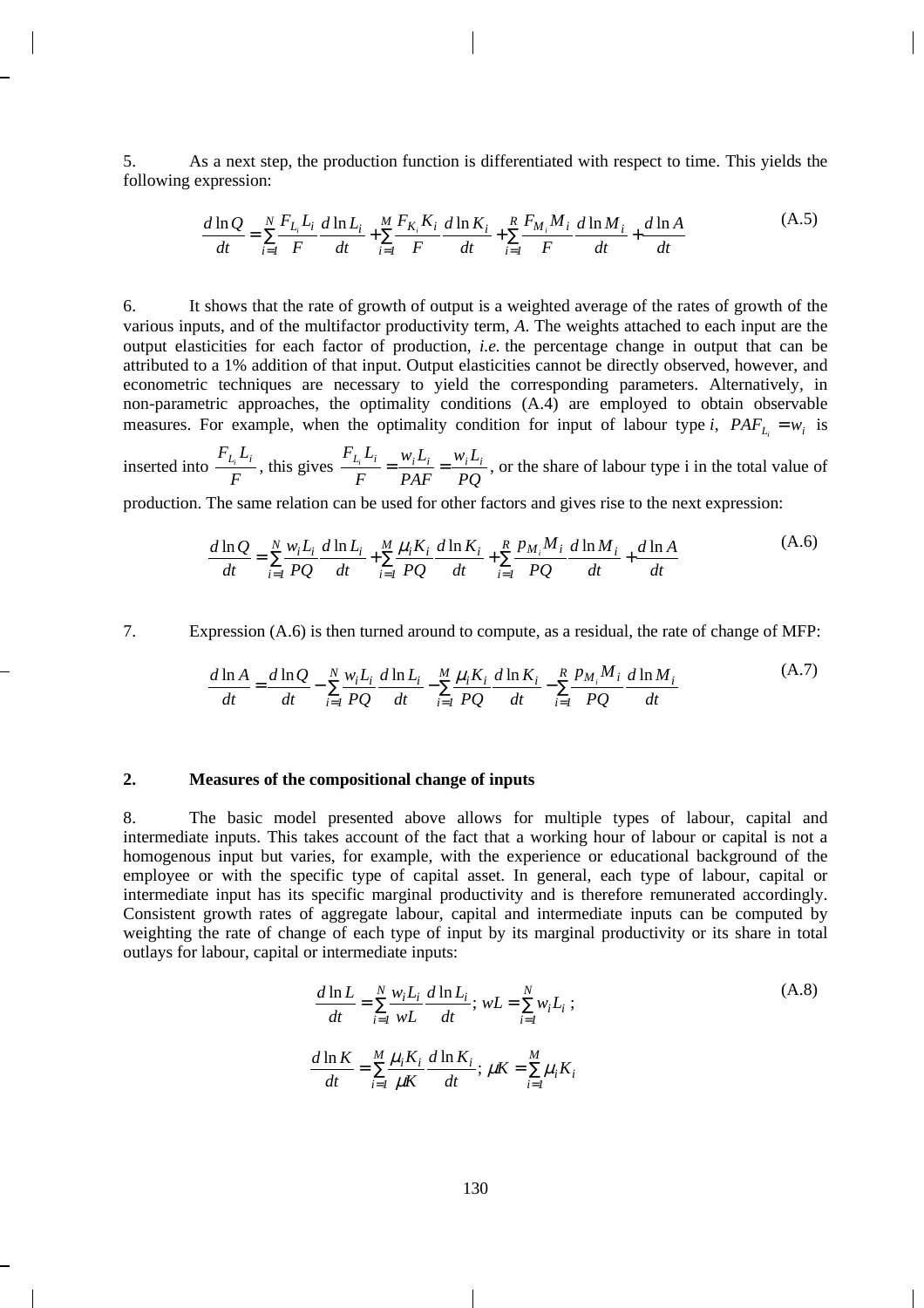$$
\frac{d \ln M}{dt} = \sum_{i=1}^{R} \frac{p_{M_i} M_i}{p_M M} \frac{d \ln M_i}{dt}; \ p_M M = \sum_{i=1}^{R} p_{M_i} M_i
$$

9. Alternatively, consider an un-weighted index of labour, capital or intermediate inputs, such as  $L' = \sum_{i=1}^{\infty}$  $\mathbf{v} = \sum_{i=1}^{N}$  $L' = \sum_{i=1}^{\infty} L_i$ , a simple sum of undifferentiated hours worked. Its rate of change is given by

*dt*  $d \ln L$ *L L dt*  $\frac{d \ln L'}{d \ln L_i} = \sum_{i=1}^{N} \frac{L_i}{d \ln L_i}$  $rac{\ln L'}{dt} = \sum_{i=1}^{N} \frac{L_i}{L'} \frac{d \ln L}{dt}$ = . The difference between the weighted and un-weighted measure of labour input

is readily interpreted as an index of compositional change of the employed labour force (see Bureau of Labor Statistics, 1993, for an application). Similarly, it is possible to produce measures of compositional change of capital and intermediate inputs. Finally, the notation in (A.8) leads to a simplified presentation of the growth-accounting equation (A.7):

$$
\frac{d\ln Q}{dt} = s_L \frac{d\ln L}{dt} + s_K \frac{d\ln K}{dt} + s_M \frac{d\ln M}{dt} + \frac{d\ln A}{dt},
$$
\n(A.9)

10. In (A.9),  $s_L = \frac{wL}{PQ}$ ,  $s_K = \frac{\mu K}{PQ}$ ,  $s_M = \frac{p_M M}{PQ}$ *PQ*  $s_K = \frac{\mu K}{R}$ *PQ*  $s_L = \frac{wL}{pQ}$ ,  $s_K = \frac{\mu K}{pQ}$ ,  $s_M = \frac{p_M M}{pQ}$  are the current-price shares of labour, capital and

intermediate inputs in gross output. Under constant returns to scale, these income shares add to unity.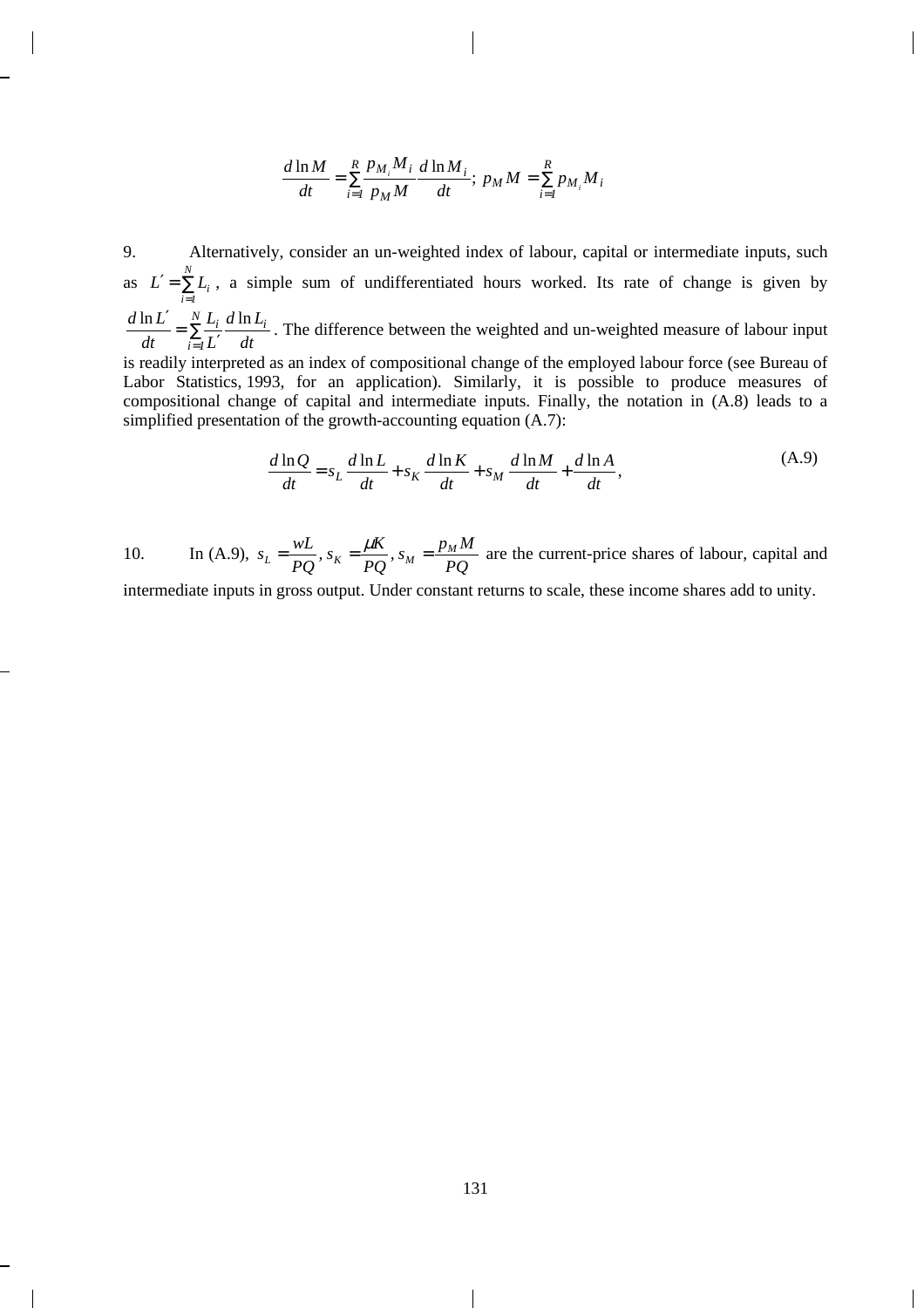### **CAPITAL STOCK MEASURES**

1. This section presents a more formal derivation of the productive capital stock and capital services, as described in Section 5.3. It refers to a single type of asset, in theory a truly homogenous capital. Because capital services are difficult to observe directly, it is assumed that capital services are proportional to the productive stock of asset *i*,  $K_{i,t}^G$ . The productive stock for a particular, homogenous, asset is constructed with the perpetual inventory method, which consists of cumulating past investment expenditure. Weights are attached to each vintage investment to reflect the decline in productive efficiency, and the retirement of investment cohorts:

$$
K_{i,t}^{P} = \sum_{\tau=0}^{T} h_{i,\tau} \cdot F_{i,\tau} \frac{I N_{i,t-\tau}}{q_{i,t-\tau,0}}
$$
(A.10)

2. *IN*<sub>it</sub> is nominal investment expenditure on asset type *i* at time *t*. Real investment is obtained by division by an investment price index  $q_{i,t,0}$  where subscripts indicate a price index for asset *i* of age zero (a new asset) in year t.  $F_{i\tau}$  is a *retirement function* that spells out the share of assets of age  $\tau$ that are still in service.  $F_{i\tau}$  is declining and takes values between unity (when all assets are in existence) and zero (when all assets of a particular vintage have been retired). *T* is the maximum service life of asset type *i*, *i.e.* the amount of years after which all capital goods of a particular vintage are retired. This is equivalent to stating that  $F_{i,T} = 0$ .

3. *h<sub>τ</sub>* is an *age-efficiency profile*, tracing the loss in productive efficiency as an asset ages.  $h<sub>z</sub>$  is declining and takes values between unity (when an assets is new) and zero (when it has lost its entire productive capacity).  $h_{\tau}$  exceeds  $h_{\tau_{+1}}$  by an amount that depends on the specific age profile of asset efficiency. Profiles used in the literature include a linear declining balance, a hyperbolic profile and a geometric one. Implicit in the above formulation is the assumption that the capital stock is measured at the beginning of a period. Hence, only investment during the preceding year and before contributes to the size of the stock.

4. From (A.10), a direct link can be made to the *gross capital stock*. The difference between productive and gross capital stock lies in the effects of wear and tear, captured by  $h<sub>r</sub>$ . The gross capital stock is simply a special case of the productive capital stock where no allowance is made for wear and tear – only the retirement of assets is taken into account: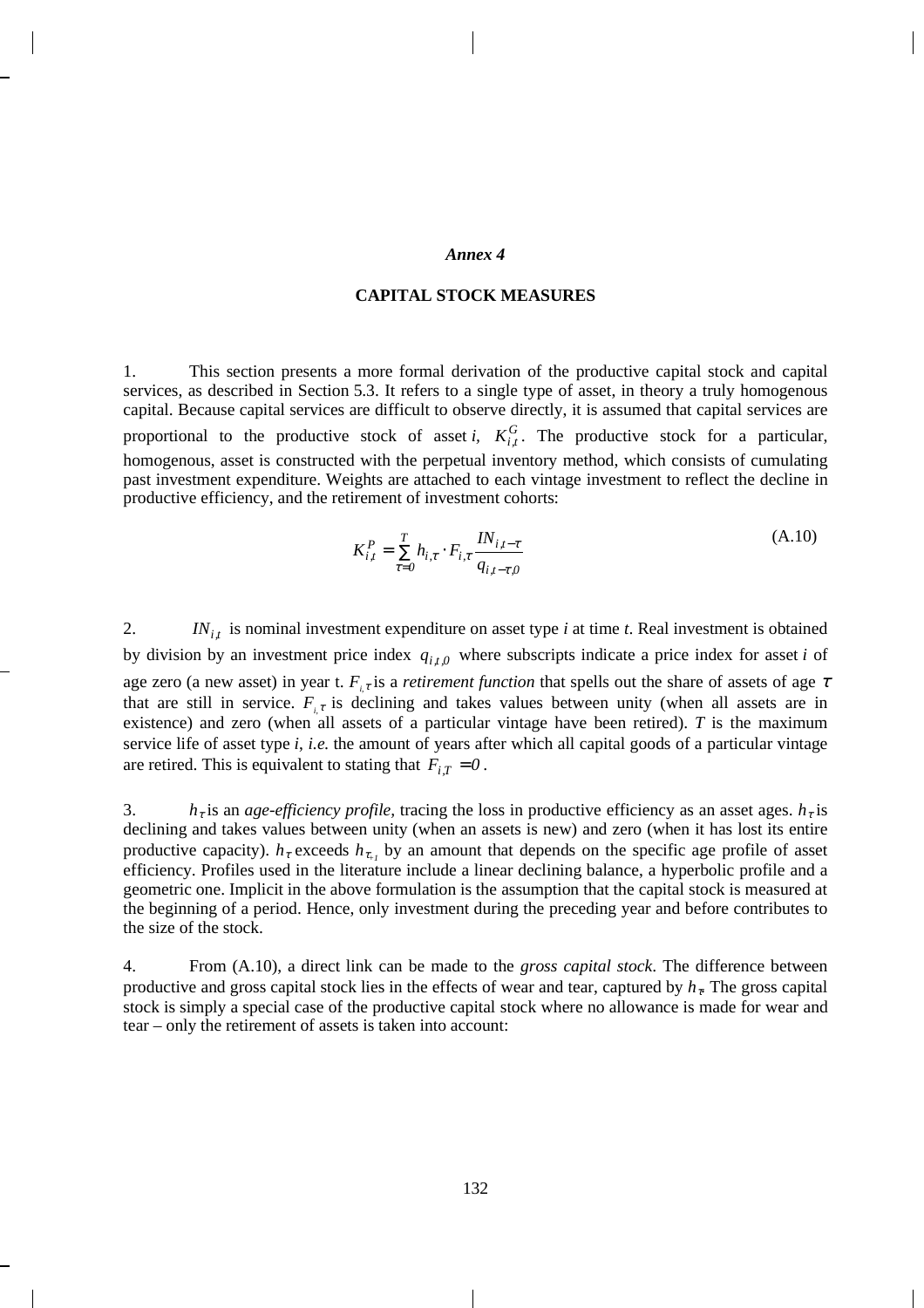$$
K_{i,t}^G = \sum_{\tau=0}^T F_{i,\tau} \frac{I N_{i,t-\tau-1}}{q_{i,t-\tau-1,0}}
$$
(A.11)

5. Both the productive and gross capital stocks presented above are valued at *constant prices* (in the terminology introduced in overview Section 5.1) and so reflect a quantity concept. Multiplication of the expressions above with the market price of a new capital good at time  $t$  ( $q_{i,t,0}$ ) yields a measure of the productive stock (of the gross stock) at *current prices*.

6. *Net (wealth) capital stock*. The net (wealth) capital stock of a particular asset is the value of all vintages to their owner. Valuation takes place via  $q_{i,t,\tau}$  the market price at time *t* for an asset of age  $\tau$  :

$$
K_{i,t}^{N} = \sum_{\tau=0}^{T} q_{i,t,\tau} \cdot F_{i,\tau} \frac{I N_{i,t-\tau}}{q_{i,t-\tau,0}}
$$
(A.12)

7. In (A.12), the net (wealth) capital stock is expressed in *current prices*. One notes that the ratio of the prices for a  $\tau$  year old asset and a new asset, *i,t,0 i,t, q*  $q_{i,t,\tau}$  is precisely the age-price profile as described in Section 5.1. In practice, this age-price profile is often taken as time-invariant. Expressing such a time-invariant age-price profile as *i,t,0 i,t,*  $i, \tau = \frac{a}{q}$  $z_{i,\tau} = \frac{q_{i,t,\tau}}{q}$ , one obtains:

$$
K_{i,t}^{N} = \sum_{\tau=0}^{T} q_{i,t,0} \cdot z_{i,\tau} \cdot F_{i,\tau} \frac{I N_{i,t-\tau}}{q_{i,t-\tau,0}}
$$
(A.13)

8. This net capital stock at current prices can easily be expressed in *constant prices*, by dividing through the current market price for new assets,  $q_{it,0}$ . A comparison of the resulting expression with (A.10) demonstrates that the productive stock at constant prices and the net (wealth) stock at constant prices will only be identical if  $h_{i,\tau} = z_{i,\tau}$ , in other words, if the age-efficiency profile and the ageprofile coincide.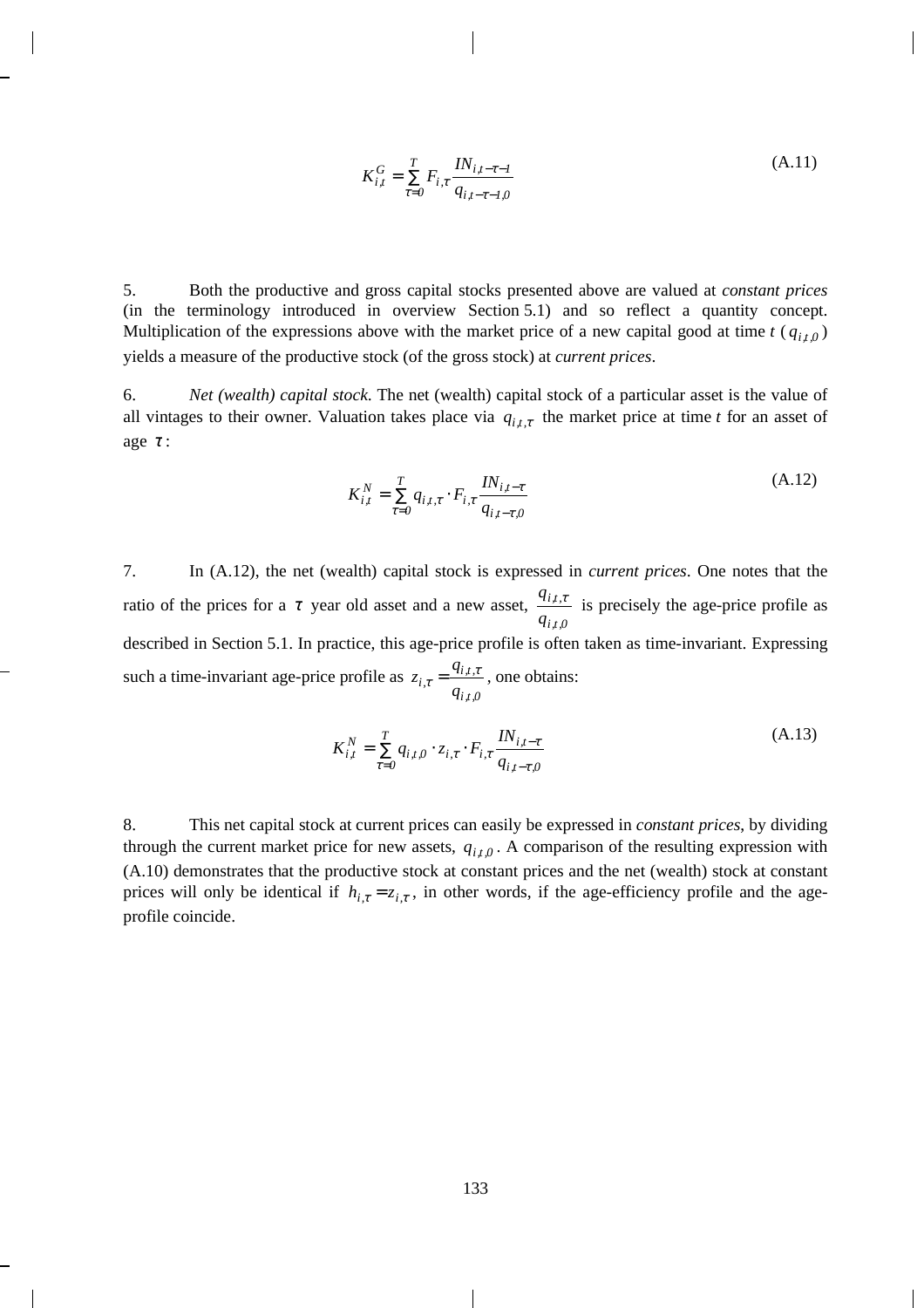### **USER COSTS**

1. A key relationship in capital theory states that the value (market price) of an asset depends on the expected stream of revenues that the asset provides over its service life. More specifically, in a well-functioning market, and in equilibrium, the market price of an asset of age *s* at time  $t$  ( $q_{i,t,s}$ ) should equal the discounted sum of future revenues generated by the asset. But at any point in time, cost-minimisation will lead to equality between this marginal revenue from a particular asset and its marginal cost. Marginal costs of an asset of age *s* in period *t* are the user costs or rental prices of this asset:  $\mu_{i,t,s}$ . The price of an asset at time *t* can then be written as:

$$
q_{i,t,s} = \sum_{\tau=0}^{T} \mu_{i,t+\tau,\tau+s} / (1+r)^{\tau+1}
$$
 (A.14)

2. Note another relationship, that between user costs and the age-efficiency profile of an asset. At any point in time, the ratio between the user costs of two vintages of the same asset corresponds to the relative productive efficiencies of the two vintages, weighted by their survival probability. This relation arises from the implicit assumption that different vintages of the same asset type are perfect substitutes for each other  $-$  if this is the case, they are distinguishable only by their relative efficiency and their rental prices must exactly reflect this:

$$
\frac{\mu_{i,t,s}}{\mu_{i,t,0}} = h_{i,s} F_{i,s}
$$
\n(A.15)

 $(A, 16)$ 

3. With this relation between relative user costs, the asset market equilibrium condition (A.14) can then be written in terms of the user costs of a new asset, and the age-efficiency profile, because  $\mu_{i,t,s} = \mu_{i,t,0} \cdot h_{i,s} \cdot F_{i,s}$ 

$$
q_{i,t,s} = \sum_{\tau=0}^{T} \mu_{i,t+\tau,0} h_{i,\tau+s} F_{i,\tau+s} / (1+r)^{\tau+1}
$$
\n(A.10)

4. Expression (A.16) can be solved for the user cost term:

$$
\mu_{i,t,s} = q_{i,t,s}r + (q_{i,t,s} - q_{i,t,s+1}) - (q_{i,t+1,s+1} - q_{i,t,s+1})
$$
\n(A.17)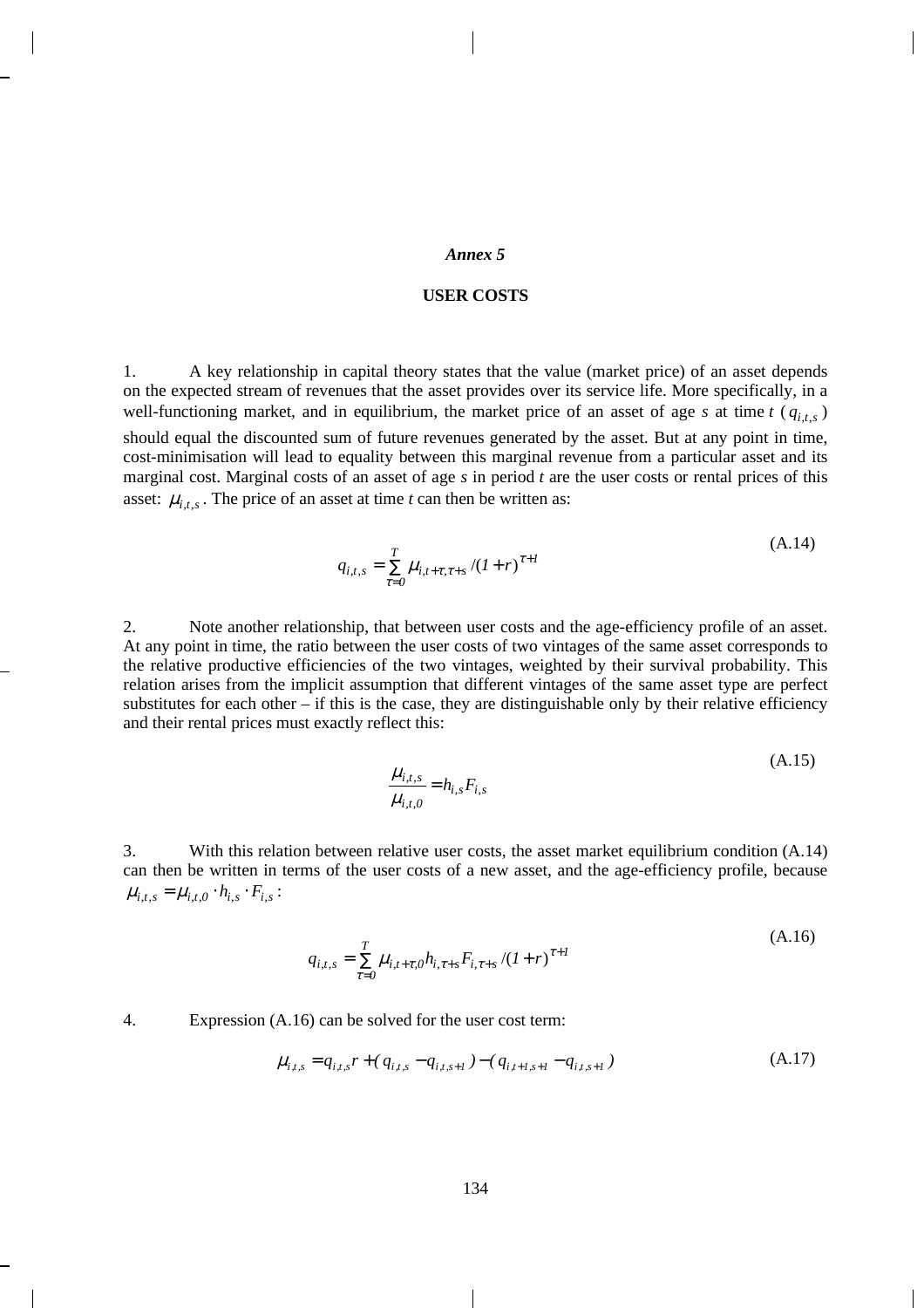5. (A.17) is a common formulation for the user costs of an asset of age *s* at time *t* (Hulten, 1990 or 1996). It has three distinct components: *(a)* the net return on investment  $q_{i,t,s}$ , or the financing costs of the asset if  $r$  stands for the borrowing rate; *(b)* a depreciation<sup>78</sup> component that captures the effects of ageing or the difference between the value of an  $s$ -year old asset ( $q_{i,t,s}$ ) and the value of an  $s+1$ -year old asset ( $q_{i,t,s+1}$ ) *in the same year t;* (*c*) a capital gains or losses term capturing general movements of the capital goods price, *i.e.* the difference between an *s*-year old asset in year *t+1*,  $(q_{i,t+1,s})$  and an *s*-year old asset in year *t*,  $(q_{i,t,s})$ .

6. It is useful to re-formulate the user cost expression in terms of the rate of depreciation and the rate of capital gains/losses. To this purpose, define the rate of depreciation as *i,t,s*  $i_{i,t,s} = 1 - \frac{q_{i,t,s+1}}{q_{i,t,s}}$  $d_{i,t,s} = 1 - \frac{q_{i,t,s+1}}{q_{i,t,s+1}}$  and

the rate of capital gains/losses as  $\rho_{i,t} = \frac{\gamma_{i,t+1,s+1}}{n} - 1$ *q q i,t ,s*  $\rho_{i,t} = \frac{q_{i,t+1,s+1}}{q} - 1$ . The user cost term above can then be expressed

as:

$$
\mu_{i,t,s} = q_{i,t,s} \left( r + d_{i,t,s} - \rho_{i,t} + d_{i,t,s} \rho_{i,t} \right)
$$
\n(A.18)

7. For a new asset  $(s = 0)$ , this is nearly identical to the user cost expression described in Section 5.4. The one difference lies in the interaction term between depreciation rate and capital gains,  $d_{i,t,s}$ , which arises here due to the specific assumptions about the timing of investment (beginning or end of the period) and the timing of its effectiveness as a capital good (immediately operational or only at the next period).

8. *Calculating the rate of depreciation*. For practical purposes,  $\rho_{i,t}$  is directly measured as the rate of change of the price index of new capital goods but the rate of depreciation has to be calculated. One possibility is to use the change in the net (wealth) stock at constant prices to derive a consistent rate of depreciation.

9. The change in the net (wealth) capital stock at current prices from one period to the next, before adding new investment, presents the change in the value of existing assets. This change in value between two periods (or between the beginning and the end of one period), reflects both depreciation (the loss in value due to ageing) and re-valuation (or capital gains/losses, *i.e.* the change in value due to price changes of the asset that are not associated with the ageing of the capital stock). To control for re-valuation effects, and to single out depreciation, the change in value of the net stock at constant prices is considered. In line with the definition of the net (wealth) stock in expression (A.12), the net (wealth) stock at the beginning of period *t* in prices of period *t* is given by  $K_{i,t}^{N}$ . The net (wealth) stock one period earlier, again at current prices, is  $K_{i,t-1}^N$ . A comparison in constant prices requires that  $K_{i,t-1}^{N}$  be expressed in prices of period *t* (or vice versa). The change in the net (wealth) stock at constant prices of year *t* is then given by:

j 78. Here, "depreciation" is used in line with conventions in the productivity literature. This is different to the national accounts convention that includes the capital gains/loss term.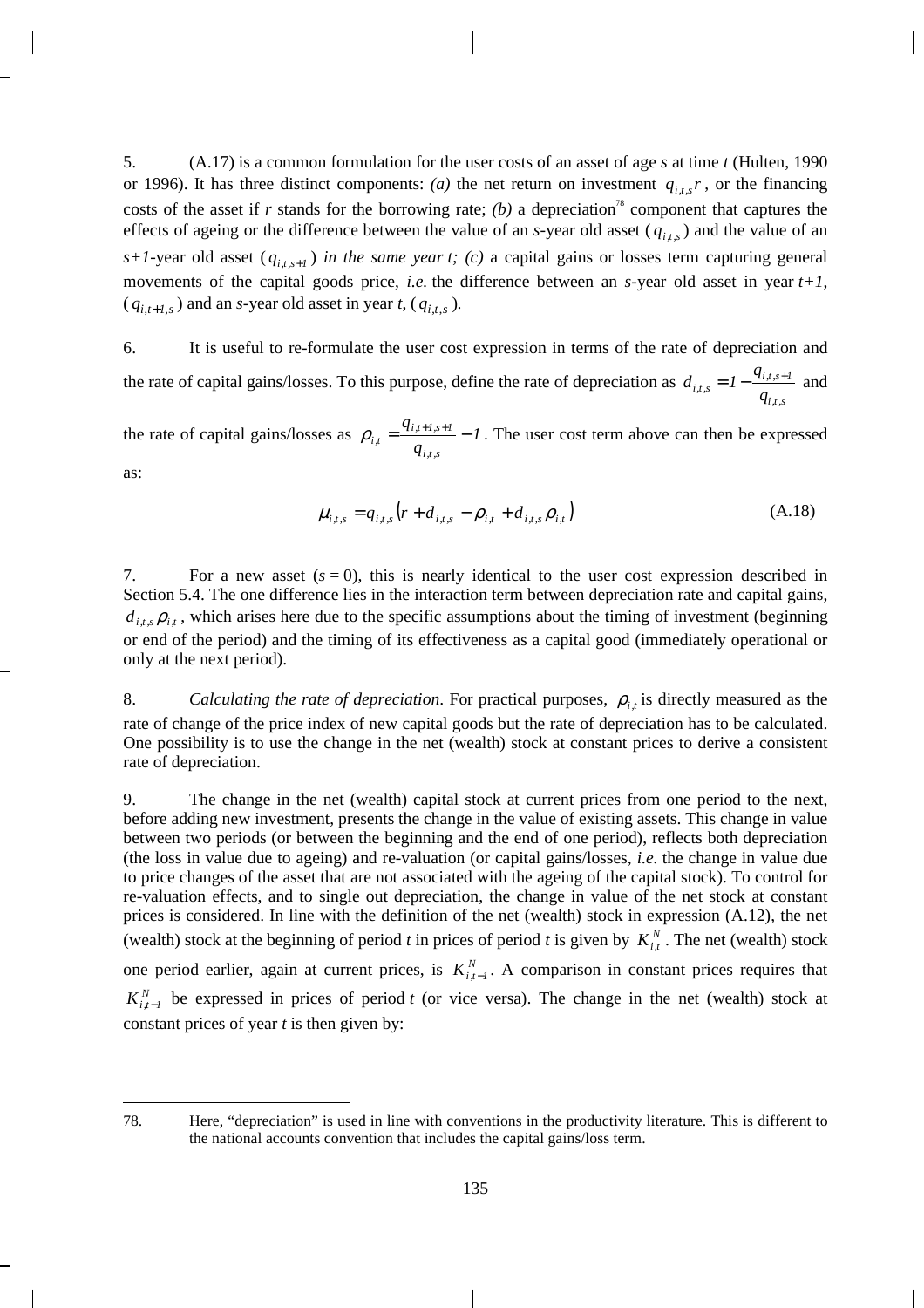$$
K_{i,t}^{N} - K_{i,t-1}^{N} \frac{q_{i,t,0}}{q_{i,t-1,0}} = IN_{i,t,0} + q_{i,t,0} D_{i,t}
$$
\nwhere  $D_{i,t} = \sum_{\tau=0} \left( z_{i,\tau} F_{i,\tau} - z_{i,\tau+1} F_{i,\tau+1} \right) \frac{IN_{i,t-\tau-1}}{q_{i,t-\tau-1}}$ 

10. This change in the net (wealth) stock has two components: the value of new investment during *t*,  $IN_{i,t,0}$  and the real depreciation term,  $D_{i,t}$ . The rate of depreciation, the term that forms part of the user cost expression, is then calculated as the ratio between real depreciation and the real net

(wealth) stock, or  $d_{i,t} = \frac{\sum_{i,t}^{N}}{K_{i,t}^{N}}$ *i,t*  $\frac{1}{K}$   $\frac{1}{K}$ *D*  $d_{i,t} = \frac{L_{i,t}}{L_{i,t}}$ .

11. The estimate for the depreciation rate  $d_{i,t}$  is one that reflects the average depreciation, across all vintages of the asset. It is thus influenced by the vintage composition of the asset and may therefore vary over time. Alternatively, and exactly following the theoretical set-up [as developed in equation (A.18)], the rate of depreciation in the user cost term for a new asset is exclusively governed by the ratio in value of a new and a one-year old capital good. This ratio can be directly taken from the first element of the age-price profile,  $z_{i,l}$  (see below) and this provides an alternative way of obtaining a rate of depreciation in the user cost term.

12. *From age-efficiency to age-price profiles.* A relatively straightforward way to obtain ageprice profiles from a set of age-efficiency profiles is to make use of a simplified version of the asset price equilibrium condition (A.16). Recalling that the age-price profile of an asset was given by

*i,t,0 i,t,*  $i, \tau = \frac{a}{q}$  $z_{i,\tau} = \frac{q_{i,t,\tau}}{q}$ , and inserting the asset price equilibrium condition yields:

$$
z_{i,s} = \frac{q_{i,t,s}}{q_{i,t,0}} = \frac{\sum_{\tau} \mu_{i,t+\tau,0} h_{i,\tau+s} F_{i,\tau+s} / (1+r)^{-(1+\tau)}}{\sum_{\tau} \mu_{i,t+\tau,0} h_{i,\tau} F_{i,\tau} / (1+r)^{-(1+\tau)}}
$$
(A.20)

13. At this point, the simplifying assumption is made that  $\mu_{i,t+\tau,0}$ , the nominal future income of a new asset follows a path of constant growth at the rate  $\beta$ :  $\mu_{t+\tau,0} = \mu_{t+\tau-1,0} (1+\beta)$ . Successive use of this relation shows that the future nominal income  $\tau$  periods ahead,  $\mu_{t+\tau,0}$  is equal to the nominal income in period *t*, multiplied by the rate  $(I + \beta)^{\tau}$ :  $\mu_{t+\tau,0} = \mu_{t,0}(I + \beta)^{\tau}$ . This relation is now used in equation (A.20):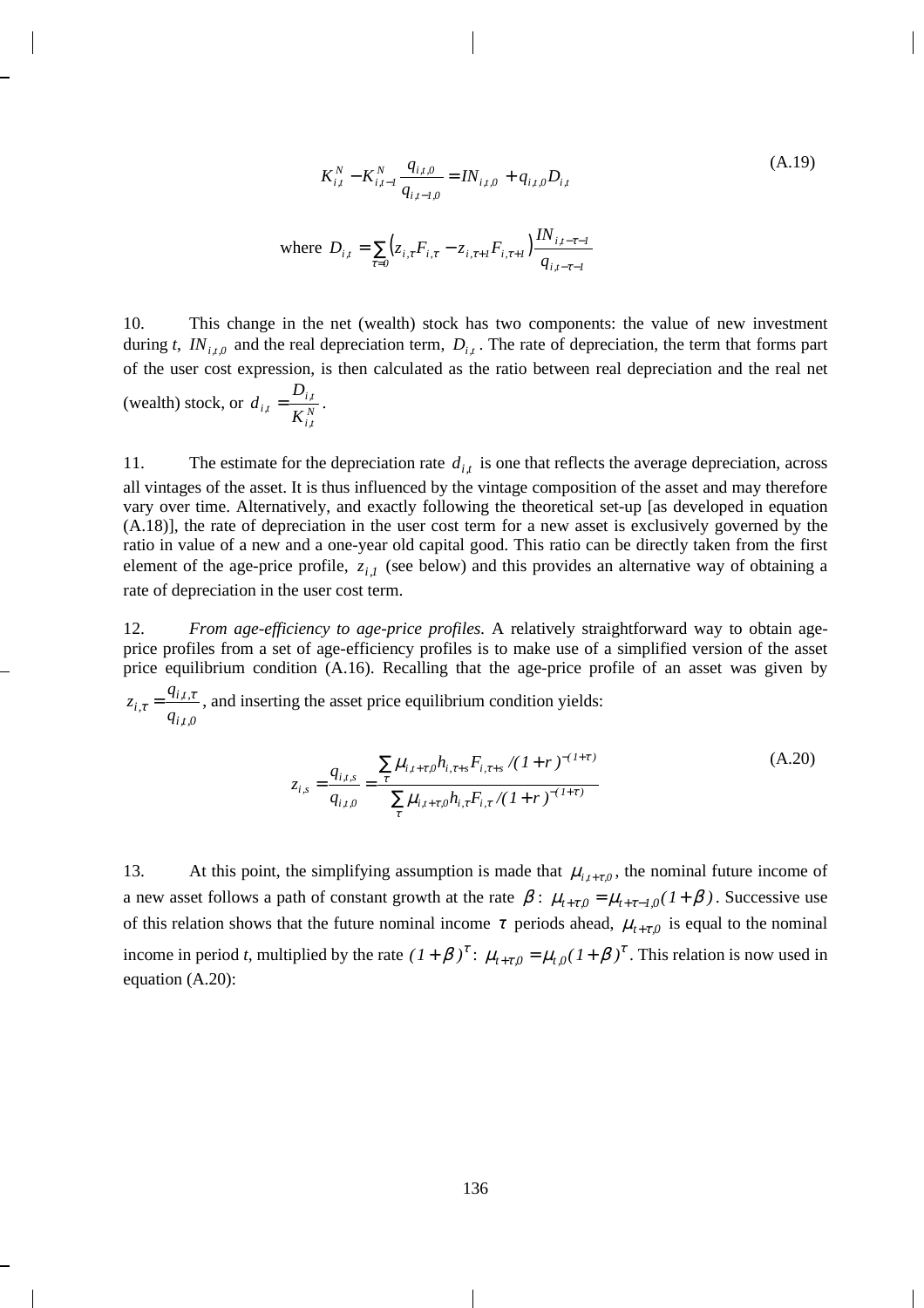$$
z_{i,s} = \frac{q_{i,t,s}}{q_{i,t,0}} = \frac{\sum_{\tau} \mu_{i,t,0} (1+\beta)^{\tau} h_{i,\tau+s} F_{i,\tau+s} / (1+r)^{-(1+\tau)}}{\sum_{\tau} \mu_{i,t,0} (1+\beta)^{\tau} h_{i,\tau} F_{i,\tau} / (1+r)^{-(1+\tau)}} =
$$
\n
$$
= \frac{\mu_{i,t,0} (1+\beta)^{-1} \sum_{\tau} h_{i,\tau+s} F_{i,\tau+s} (\frac{1+r}{1+\beta})^{-(1+\tau)}}{\mu_{i,t,0} (1+\beta)^{-1} \sum_{\tau} h_{i,\tau} F_{i,\tau} (\frac{1+r}{1+\beta})^{-(1+\tau)}}
$$
\n(A.21)

14. The first terms in the numerator and denominator cancel out of (A.21). Given assumptions about the age-efficiency profile  $h_{i,\tau}$ , the retirement profile  $F_{i,\tau}$ , the discount rate *r*, and  $\beta$ , it is possible to derive an age-price profile  $z_{i,s}$ . Rather than setting individual parameters for *r* and  $\beta$ , it is practical to choose a "real" discount rate,  $+$   $\beta$ + *1*  $\frac{1+r}{1-r}$ . In empirical applications, this rate has frequently been set at 4 %. In this case, the final expression for deriving the age price profile is:

$$
z_{i,s} = \frac{q_{i,t,s}}{q_{i,t,0}} = \frac{\sum h_{i,\tau+s} F_{i,\tau+s} (1.04)^{-(1+\tau)}}{\sum_{\tau} h_{i,\tau} F_{i,\tau} (1.04)^{-(1+\tau)}}
$$
(A.22)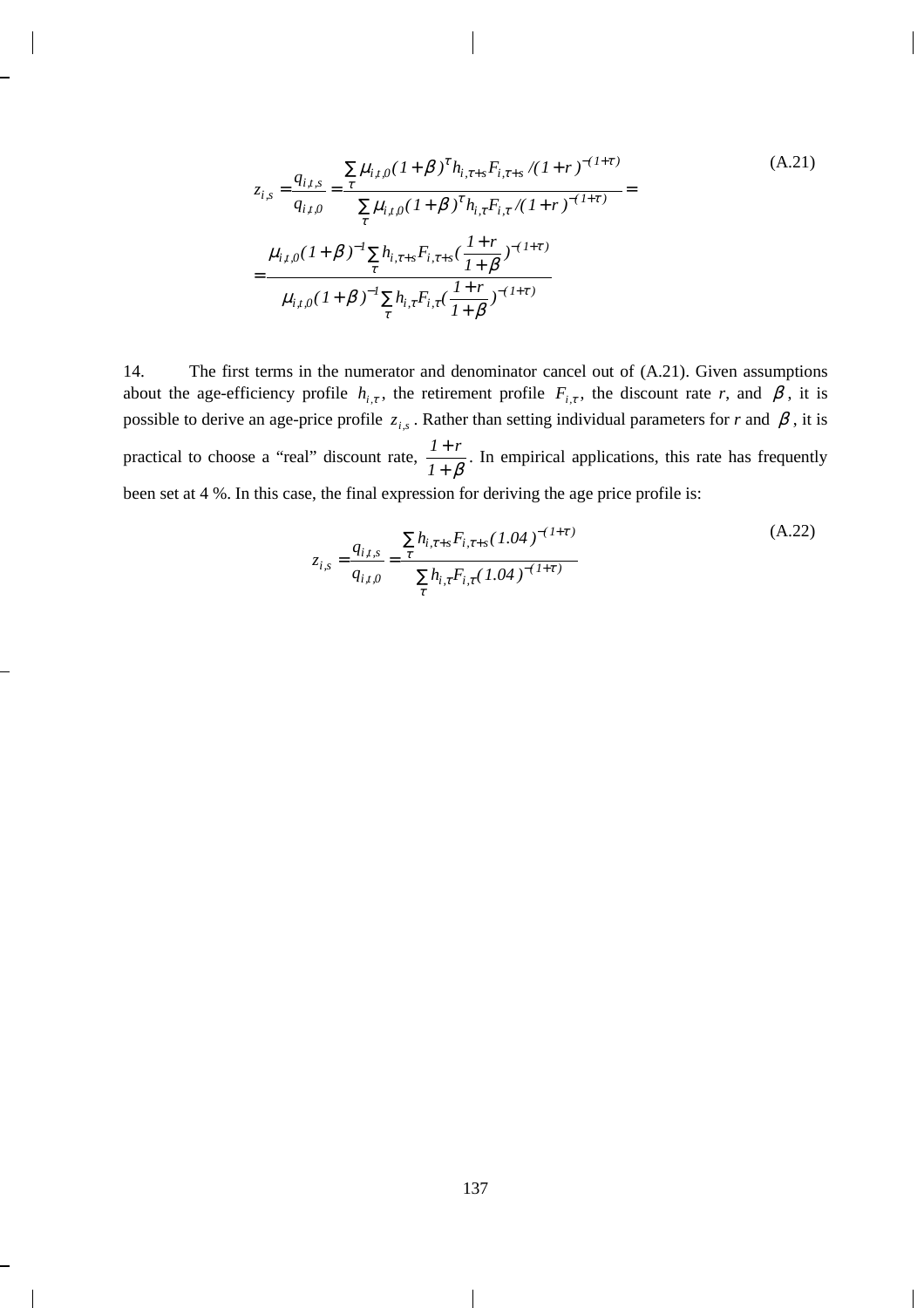### **AGGREGATION OF OUTPUT, INPUTS AND PRODUCTIVITY**

1. So far, the discussion of the theoretical model has been conducted at the level of an individual (representative) firm or industry. However, there is considerable interest in constructing measures of productivity growth for more aggregate sectors such as total manufacturing or for the entire economy. Several approaches towards aggregation exist, which may or may not yield identical results at the aggregate level, depending, for example, on whether an open or a closed economy is considered. As was explained in the main text, aggregation is understood here as a process where increasingly larger parts of the economy are lumped together in a process of integration. Thus, at every level of aggregation, productivity measures are computed based on the flows of outputs from the relevant sector to the rest of the economy and on flows of inputs from outside into the relevant sector. Treating each level of aggregation as an integrated unit of production implies affirming the existence of some production possibility function at each level of aggregation, including at the level of the entire economy. In what follows, exposition will be limited to aggregation of industry-level productivity measures to the level of the entire economy, although it would be possible to generalise the description to cover aggregation at some intermediate level.

### **1. Domar aggregation**

2. One approach towards constructing the link between aggregate and industry-level measures was explored by Domar (1961) and further elaborated by Hulten (1978). They start with KLEMS-type industry-level measure of productivity and ask how they can be combined to yield an economy-wide equivalent. For an economy-wide equivalent, one has to postulate the existence of an economy-wide production possibility function that relates available primary inputs to total final output, *i.e.* to deliveries to final demand. This production possibility frontier can be represented as a function *H* with arguments *FD* (an index of deliveries to final demand), *X* (an index of combined primary inputs labour and capital services),  $M_{\mu}$  (an index of imported intermediate inputs), and the parameter  $A$ , to indicate shifts of the function over time:

$$
H(FD, X, M_M, A) = 0
$$
\n<sup>(A.23)</sup>

3. Aggregate productivity change is defined as a shift of the aggregate production possibility frontier over time, or the rate of change of *A*. In competitive equilibrium, it can be measured as the difference between the rate of change in total final demand and the rate of change in primary and imported intermediate inputs.

$$
\frac{d\ln A}{dt} = \frac{d\ln FD}{dt} - \frac{P_x X}{P_{FD} FD} \frac{d\ln X}{dt} - \frac{P_{MM} M_M}{P_{FD} FD} \frac{d\ln M_M}{dt}
$$
(A.24)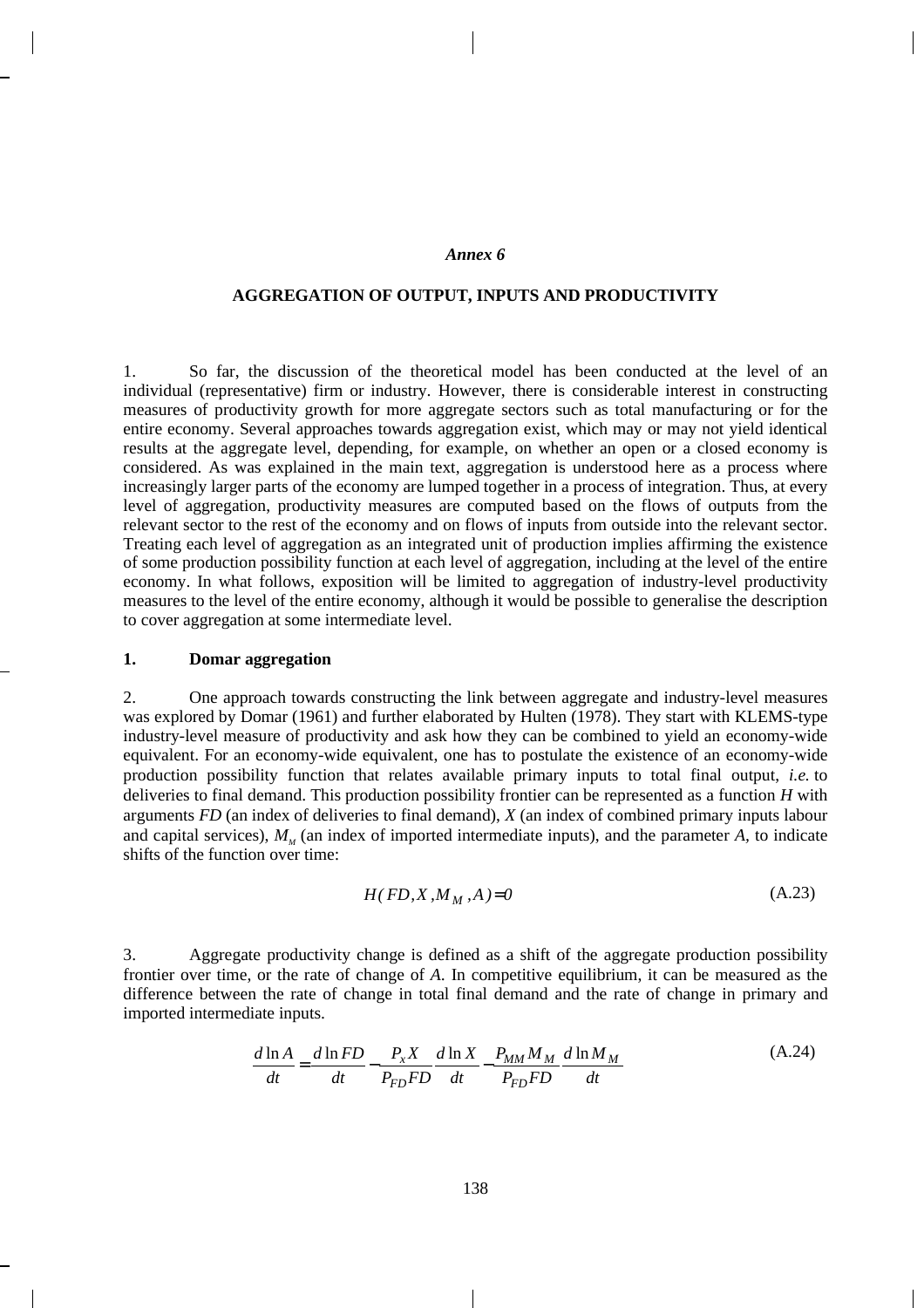4. In this expression,  $\frac{P_x X}{P_{FD} F D}$ *FD*  $\frac{x^A}{\overline{x}}$  is the current-price share of primary inputs in total final demand,

and *P FD*  $P_{MM}M$ *FD*  $\frac{MM^M M}{D}$  the share of imported intermediate inputs. These shares sum to one because at the level

of the total economy, deliveries to final demand are equal to total income or factor payments, part of which accrue to domestic primary inputs and part of which accrue to foreign suppliers of intermediate products. The aggregate rate of change in final demand and in primary and intermediate inputs are themselves weighted averages of deliveries to final demand from different industries and of primary and imported inputs used in individual industries. The precise relation will be spelled out presently.

5. At the industry level, one starts from the familiar production function  $Q^{j} = A^{j}F^{j}(X^{j}, M^{j}, M^{j}_{M})$ , that links industry-level gross output to the primary inputs labour and capital used by industry *j* (as above, these primary inputs are combined in the quantity index  $X^j$ ), to domestically produced intermediate inputs  $M^{j}$  and to imported intermediate inputs,  $M^{j}_{M}$ . Note that domestically produced inputs  $M<sup>j</sup>$ , do not figure in the production possibility function of the entire economy – they disappear at that level of aggregation because they represent intra-industry flows that are netted out in a process of vertical integration. Given competitive markets and constant returns to scale technologies, industry-level productivity growth is given by:

$$
\frac{d\ln A^j}{dt} = \frac{d\ln Q^j}{dt} - \frac{P_x^j X^j}{P^j Q^J} \frac{d\ln X^j}{dt} - \frac{P_M^j M^j}{P^j Q^J} \frac{d\ln M^j}{dt} - \frac{P_{MM}^j M_M^j}{P^j Q^J} \frac{d\ln M_M^j}{dt}
$$
(A.25)

6. Furthermore, at the level of each industry, two accounting identities hold. One breaks down the total value of industry output into deliveries to other industries and into deliveries to final demand. For simplicity but without much loss of generality, it is assumed here that each industry produces exactly one final demand commodity and that it charges the same output price to all buyers. The other identity states that the value of gross output is used to pay for primary and intermediate inputs, domestic and foreign. In national accounts' terms, the two identities represent an industry's production account. Some additional notation is needed to write down these two identities. In expression (A.26),  $Q^{kj}$  stands for industry *j*'s deliveries of its product to industry *k* and *FD*<sup>*j*</sup> marks industry *j*'s deliveries to final consumers.

$$
P^{j}Q^{j} = \sum_{k} P^{j}Q^{kj} + P^{j}FD^{j}
$$
\n
$$
P^{j}Q^{j} = P_{X}^{j}X^{j} + P_{M}^{j}M^{j} + P_{MM}^{j}M_{M}^{j}
$$
\n(A.26)

(A.25)

7. Based on the first accounting relationship in (A.26), it is possible to define an expression for the rate of change of the final demand deliveries of industry *j*, as spelled out in (A.27). The rate of growth in final demand deliveries by industry *j* is the difference between the rate of growth of total gross output and the rate of change of a quantity index of deliveries to other industries, scaled by the ratio of the value of gross output to final demand deliveries: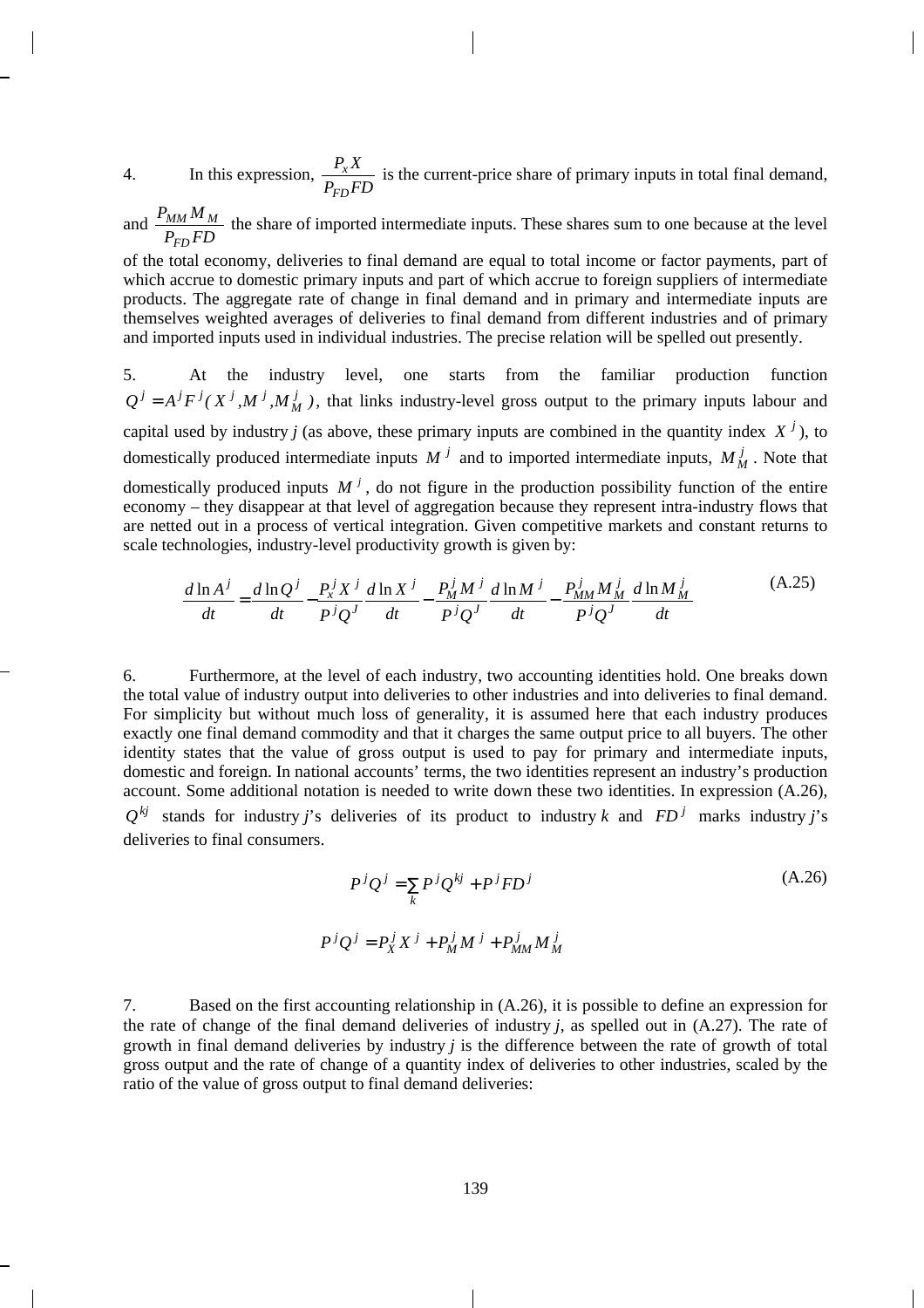$$
\frac{d\ln FD^j}{dt} = \frac{P^j Q^j}{P^j FD^j} \left( \frac{d\ln Q^j}{dt} - \sum_k \frac{P^j Q^{kj}}{P^j Q^j} \frac{d\ln Q^{kj}}{dt} \right)
$$
(A.27)

8. Given the relations at the economy-wide and at the industry level, it is of interest to link industry-specific productivity growth measures in (A.25) with those for the entire economy in (A.24). To set up this relationship, one observes that: *i)* aggregate final demand can be expressed as a weighted average of industries' deliveries to final demand, as shown in the first expression in (A.28); *ii*) aggregate primary input use can be expressed as a weighted average of each industry's primary input use; and *iii)* aggregate imported intermediate inputs can be expressed as a weighted average of each industry's imported intermediate inputs:

$$
\frac{d \ln FD}{dt} = \sum_{j} \frac{P^{j} FD^{j}}{P_{FD} FD} \frac{d \ln FD^{j}}{dt}
$$
\n
$$
\frac{d \ln X}{dt} = \sum_{j} \frac{P_{X}^{j} X^{j}}{P_{X} X} \frac{d \ln X^{j}}{dt}
$$
\n
$$
\frac{d \ln M_{M}}{dt} = \sum_{j} \frac{P_{MM}^{j} M_{M}^{j}}{P_{MM} M_{M}} \frac{d \ln M_{M}^{j}}{dt}
$$
\n(A.28)

9. The expressions for aggregate final demand, primary and imported intermediate inputs in (A.28) can now be inserted into the expression for economy-wide productivity growth (A.24). After some manipulations, this yields:

$$
\frac{d\ln A}{dt} = \text{(A.29)}
$$
\n
$$
= \sum_{j} \frac{P^{j}Q^{j}}{P \cdot FD} \left(\frac{d\ln Q^{j}}{dt} - \sum_{k} \frac{P^{j}Q^{kj}}{P^{j}Q^{j}} \frac{d\ln Q^{kj}}{dt}\right) - \frac{P_{x}X}{P \cdot FD} \sum_{j} \frac{P_{x}^{j}X^{j}}{P_{x}X} \frac{d\ln X^{j}}{dt} - \frac{P_{MM}M_{M}}{P \cdot FD} \sum_{j} \frac{P_{MM}^{j}M_{M}^{j}}{P_{MM}M_{M}} \frac{d\ln M_{M}^{j}}{dt}
$$

10. Each delivery of industry *k* to industry *j* is also recorded as an intermediate input by industry *j*:  $Q^{kj} = M^{jk}$ , and consequently  $\frac{d \ln Q^{kj}}{dt} = \frac{d \ln M}{dt}$ *dt*  $\frac{d \ln Q^{kj}}{dt} = \frac{d \ln M^{jk}}{dt}$ . It is then possible to form the following expression:

$$
\sum_{j} \sum_{k} \frac{P^j Q^{kj}}{P \cdot FD} \frac{d \ln Q^{kj}}{dt} = \sum_{k} \sum_{j} \frac{P^j M^{jk}}{P \cdot FD} \frac{d \ln M^{jk}}{dt}
$$
 (A.30)

11. Observing (A.30), (A.29) can be re-written as in (A.31):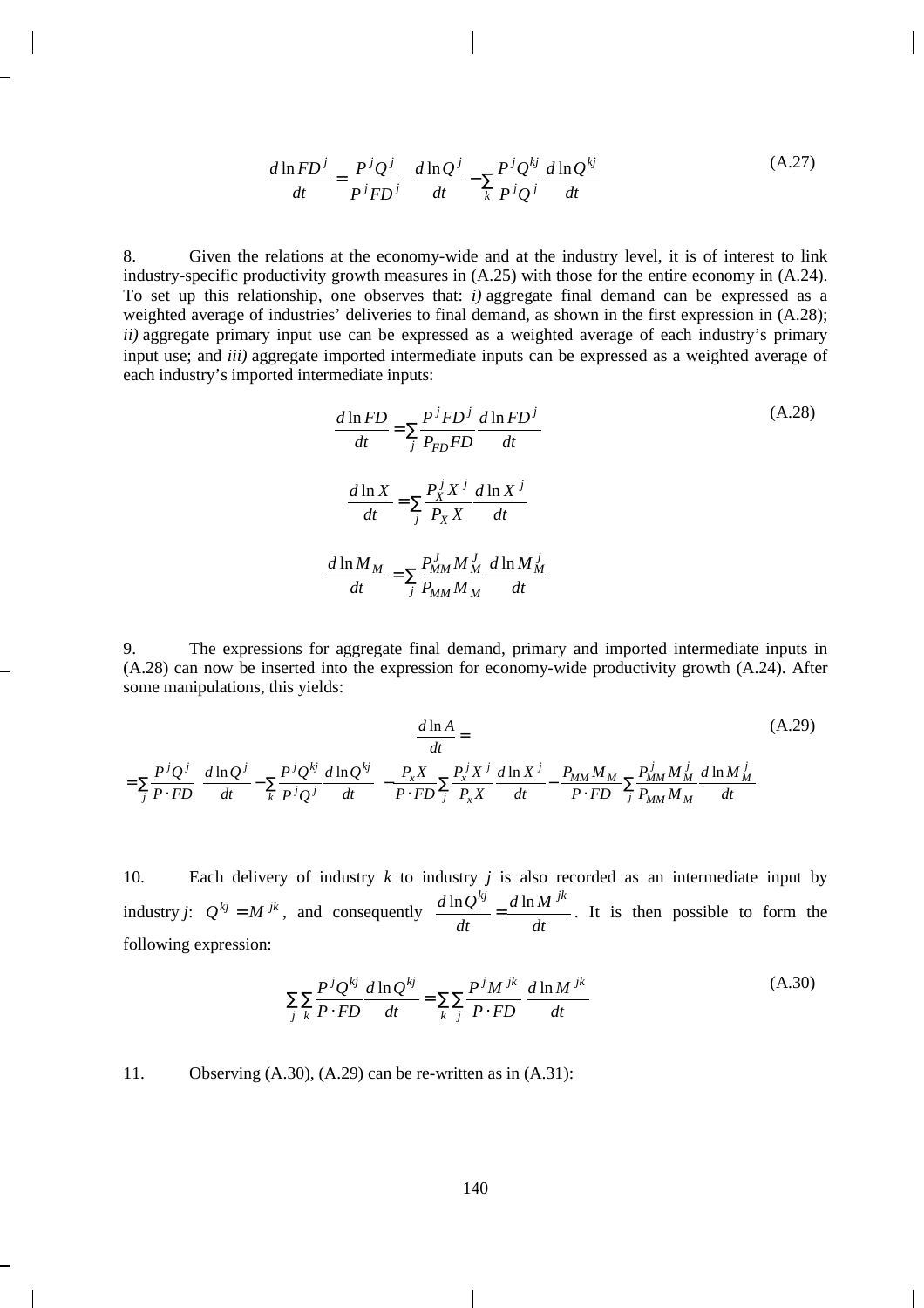$$
\frac{d\ln A}{dt} = \sum_{j} \frac{P^{j} Q^{j}}{P \cdot FD} \left( \frac{d\ln Q^{j}}{dt} - \frac{P_{M}^{j} M^{j}}{P^{j} Q^{j}} \frac{d\ln M^{j}}{dt} - \frac{P_{X}^{j} X^{j}}{P^{j} Q^{j}} \frac{d\ln X^{j}}{dt} - \frac{P_{MM}^{j} M_{M}^{j}}{P^{j} Q^{j}} \frac{d\ln M_{M}^{j}}{dt} \right)
$$
(A.31)

12. A comparison with (A.25) shows that the aggregate shift in technology can be represented as a weighted sum of industry-level productivity change. Each industry's productivity change is weighted by the ratio of its gross output to overall final demand, as shown in the first expression in (A.32). In a closed economy, total value of final demand is equal to total value added (itself always equal to total income of primary factors of production) and in this case the aggregation procedure can be written as in the second expression in (A.32). This is Domar's aggregation formula:

$$
\frac{d \ln A}{dt} = \sum_{j} \frac{P^{j} Q^{j}}{P \cdot FD} \frac{d \ln A^{j}}{dt}
$$
\n(A.32)\n
$$
\frac{d \ln A}{dt} = \sum_{j} \frac{P^{j} Q^{j}}{P_{X} X} \frac{d \ln A^{j}}{dt}
$$

13. Several points are noteworthy here: $\frac{79}{12}$ 

- Industry-level productivity measures are of a KLEMS type, linking gross output to primary and intermediate inputs. Implicitly, intra-industry flows of intermediate inputs have been netted out. The same concept applies to the aggregate level where gross output takes the form of deliveries to final demand, and where inputs consist of primary domestic and intermediate imported inputs only. All intra-economy flows of domestically produced output are netted out.
- A direct consequence of this process of integration is that weights in (A.32) do not sum to unity. They exceed unity, implying that productivity growth amounts to more than a weighted average of industry-level productivity growth. As explained in the text (Section 8.2), this reflects the fact that productivity gains in the production of intermediate inputs do not only have an "own" effect but in addition they lead to reduced input prices in downstream industries, and effects cumulate.

## **2. Aggregation of capital-labour MFP**

14. A different way of linking industry-level and aggregate measures of productivity growth rests on a value-added concept of productivity measurement. Before showing the links between industry and aggregate level, it is helpful to briefly recall definition and interpretation of value-added measures. The same notation as in the section above applies, and in addition  $P_{VA}^j VA^j$  denotes the current-price (index) of value added, composed of a price index  $P_{VA}^{j}$  and a quantity index  $VA^{j}$ . Note first the accounting identity that defines value added at current prices as the difference between gross output ( $P^{j}Q^{j}$ ) and intermediate inputs – domestically produced ( $P^{j}_{M}M^{j}$ ) and imported ( $P^{j}_{MM}M^{j}_{M}$ ).

j 79. For an exposition in relation to the United States productivity measures, see Gullickson and Harper (1999a).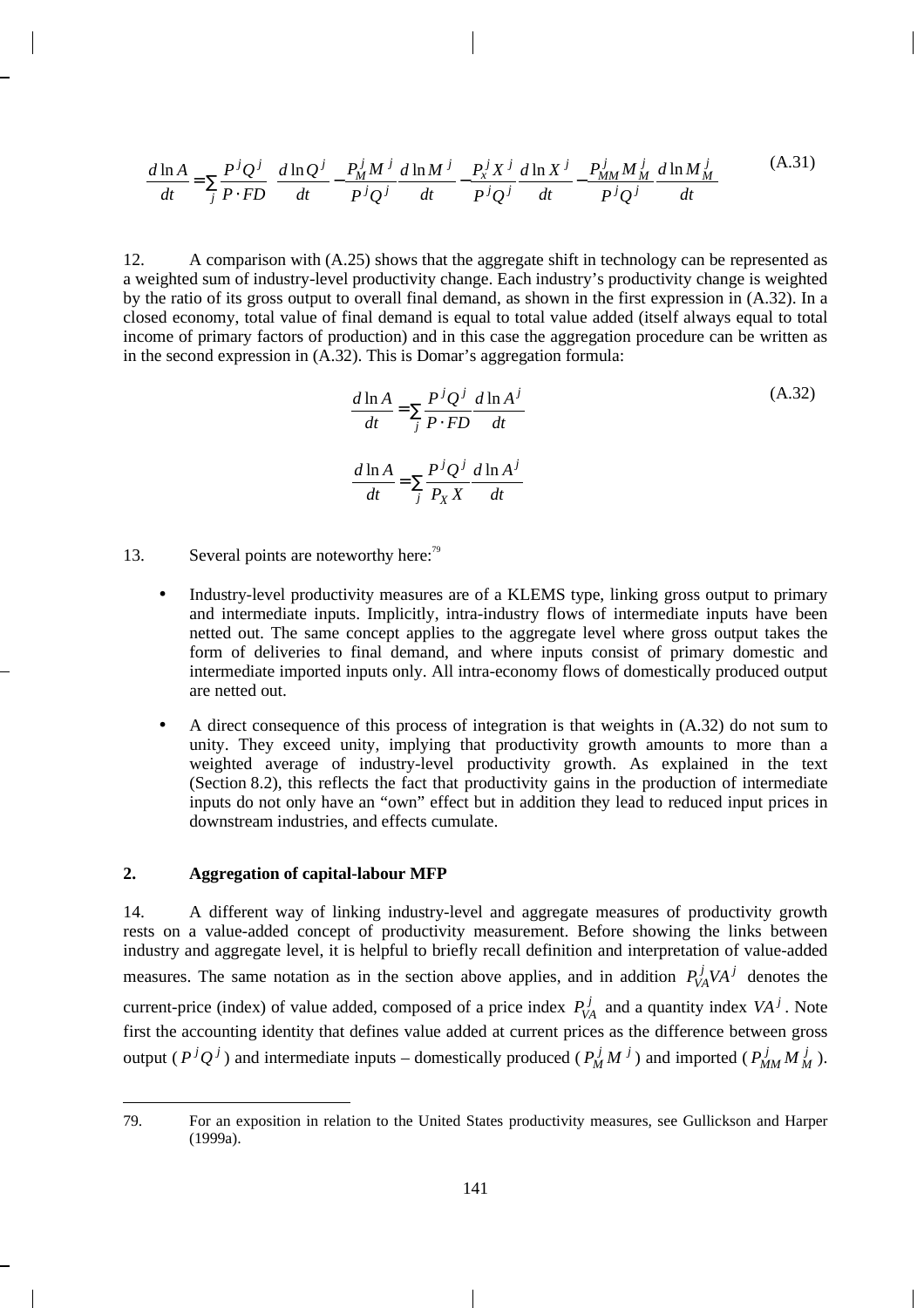Alternatively, current-price value added corresponds to total income of primary factors ( $P<sub>x</sub><sup>j</sup> X<sup>j</sup>$ ), as shown in the second line of (A.33):

$$
P_{VA}^j V A^j = P^j Q^j - P_M^j M^j - P_{MM}^j M_M^j
$$
\n
$$
(A.33)
$$

15. Following Diewert (1978) or Lau (1976), a nominal value-added function *G* can be defined that reflects the maximum amount of value added producible given a set of prices and a set of primary inputs. The value-added maximising amounts of intermediate inputs are obtained by differentiating (A.33) with respect to M<sup>j</sup> and M<sub>M</sub><sup>j</sup>. This yields  $P^j \frac{\partial Q^j}{\partial M^j} = P_M^j$  and  $P^j \frac{\partial Q^j}{\partial M_M^j} = P_{MM}^j$  $\frac{\partial Q^j}{\partial M_M^j} = P_{MM}^j$ : marginal revenues from domestic and imported intermediate inputs equal their respective marginal costs. Costminimising amounts of intermediate inputs are then given by  $M^{*j} = M^{*j}(X^j, P^j, P^j, A^j)$  and  $M_M^{*j} = M_M^{*j}(X^j, P^j, P^j, A^j)$ *j j j*  $M_M^{*j} = M_M^{*j}(X^j, P^j, P^j, A^j)$ . The value-added function *G* is then given by:

$$
P_{VA}^{j}VA^{j} = G^{j}(X^{j}, P^{j}, P_{M}^{j}, A^{j}) = P^{j}Q^{j} - P_{M}^{j}M^{*j} - P_{MM}^{j}M_{M}^{*j}
$$
(A.34)

16. Next, the value-added function is differentiated totally with respect to time. In terms of logarithmic rates of change, one obtains the expression below:

$$
\frac{d\ln G^j}{dt} = \frac{d\ln P^j_{VA}}{dt} + \frac{d\ln VA^j}{dt} =
$$
\n
$$
= \frac{P^j Q^j}{G^j} \left(\frac{d\ln Q^j}{dt} + \frac{d\ln P^j}{dt} - \frac{P^j_M M^j}{P^j Q^j} \left(\frac{d\ln P^j_M}{dt} + \frac{d\ln M^j}{dt}\right) - \frac{P^j_{MM} M^j_M}{P^j Q^j} \left(\frac{d\ln P^j_{MM}}{dt} + \frac{d\ln M M^j}{dt}\right)\right)
$$
\n(A.35)

17. (A.35) provides a decomposition of the rate of change of nominal value added. This decomposition has a price and a quantity component. A natural choice for the rate of change of the Divisia price index of value added are the combined movements of output prices and intermediate input prices, as shown in (A.36):

$$
\frac{d\ln P_{VA}^j}{dt} = \frac{P^j Q^j}{G^j} \frac{d\ln P^j}{dt} - \frac{P_M^j M^j}{G^j} \frac{d\ln P_M^j}{dt} - \frac{P_{MM}^j M_M^j}{G^j} \frac{d\ln P_{MM}^j}{dt}
$$
\n(A.36)

18. Dual to the price index of value added,<sup>80</sup> there is an implicit quantity index, obtained by deflating the nominal value-added function *G* with its price index, as given by expression (A.37):

-

<sup>80.</sup> Note that these price and volume measures of value added were derived from the Hicks-neutral ("output augmenting") version of a production function without any additional assumptions about production technology. In this sense, price and volume indices of value added always exist. There is, however, no guarantee that these index numbers are "path-independent". Path-independence means that the price index of value added depends exclusively on the price paths of its two components, the price index of gross output and the price index of intermediate inputs. A path-dependent price index depends on other variables as well and may therefore not be a unique price index. See Sato (1976) for a discussion, but also Lau (1976) and Diewert (1980).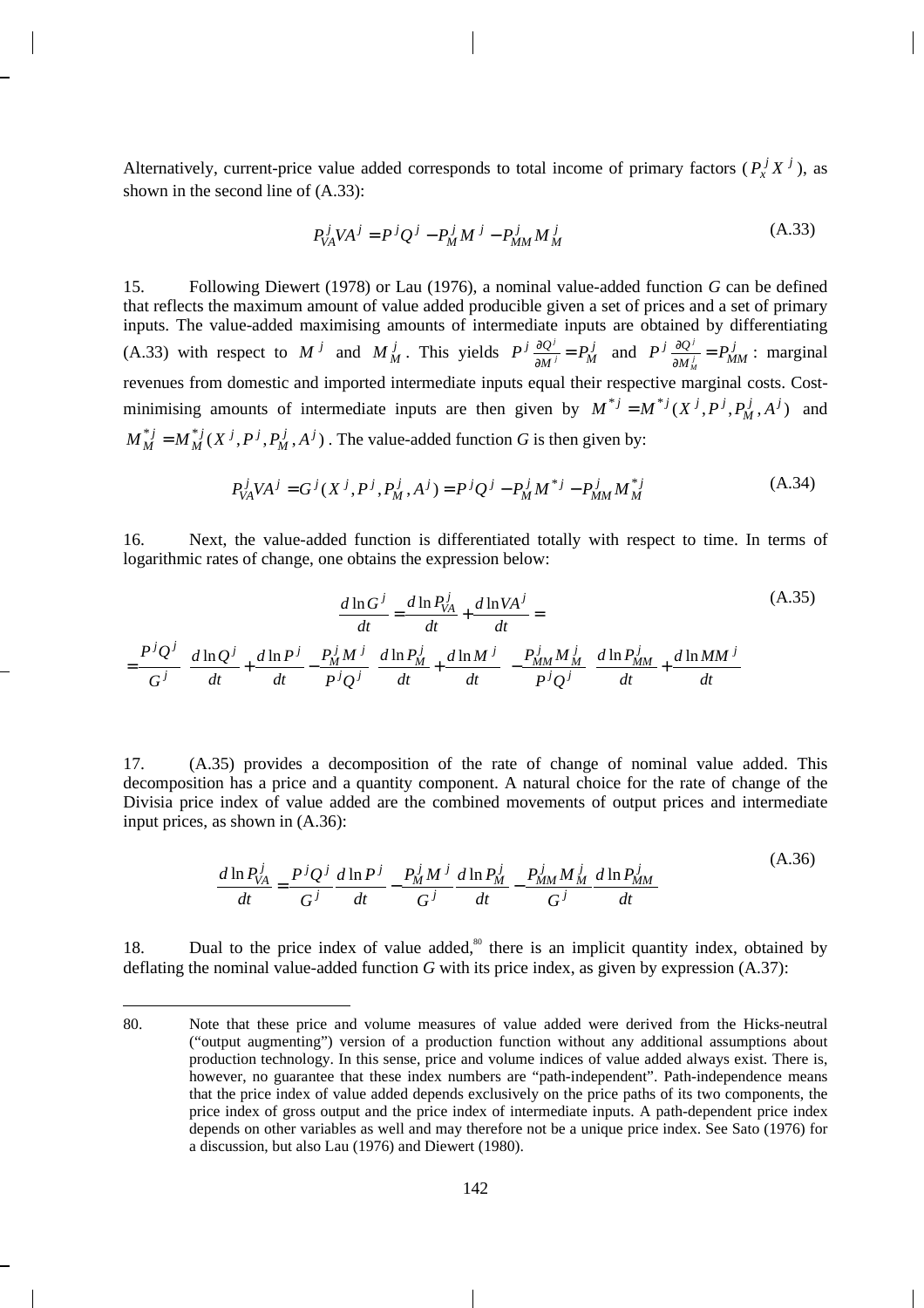$$
\frac{d\ln V A^j}{dt} = \frac{d\ln G^j}{dt} - \frac{d\ln P_{VA}^j}{dt} =
$$

$$
= \frac{P^j Q^j}{G^j} \frac{d\ln Q^j}{dt} - \frac{P_M^j M^j}{G^j} \frac{d\ln M^j}{dt} - \frac{P_{MM}^j M_M^j}{G^j} \frac{d\ln M_M^j}{dt}
$$

19. The volume rate of change of value added can be interpreted as a quantity index that traces changes in the quantity of gross output that are not due to changes in (domestically produced or imported) intermediate inputs. Consequently, real value added captures those shifts in gross output that are caused by changes in primary inputs and by overall shifts of the production function. Real value added is of interest because – in a closed economy – it describes precisely the contribution of an industry to final demand deliveries to consumers and investors.

20. Next, turn to productivity measurement based on value added and define capital-labour MFP growth as the difference between the rate of change in the quantity index of value added and the rate of change in the quantity index of primary inputs. We mark the capital-labour productivity residual  $\tilde{A}^j$  with a tilde to distinguish it from its counterpart in (A.25) that is based on a gross-output  $concept:$ <sup>81</sup>

$$
\frac{d\ln\widetilde{A}^j}{dt} = \frac{d\ln V A^j}{dt} - \frac{d\ln X^j}{dt}
$$
\n(A.38)

(A.37)

22. A direct relationship exists with the gross-output based productivity measure.<sup>82</sup> This is readily seen through inserting the real-value-added index (A.37) into expression (A.38). The two measures are linked by a term that corresponds to the inverse share of current price value added in gross output, as shown in (A.39). Because value added can never exceed gross output, the value-added share is always less than one, and its inverse always larger than or equal to one. Consequently, a value-added based productivity measure will always be at least as large as a gross-output based measure:

$$
\frac{d\ln\widetilde{A}^j}{dt} = \frac{d\ln\widetilde{V}A^j}{dt} - \frac{d\ln X^j}{dt} = \frac{P^jQ^j}{P_{VA}^jVA^j} \left(\frac{P_X^jX^j}{P^jQ^j}\frac{d\ln X^j}{dt} + \frac{d\ln A^j}{dt}\right) - \frac{d\ln X^j}{dt} = \frac{P^jQ^j}{P_{VA}^jVA^j}\frac{d\ln A^j}{dt} \tag{A.39}
$$

82. See Bruno (1978) for a more complete discussion of the value-added function and productivity measurement.

<sup>-</sup>81. To interpret (A.38) as a path-independent measure of technological change, one has to assume that there exists a value-added function that links technological change exclusively to real value added and primary inputs:  $V^j = V^j(X^j, \tilde{A}^j)$ . This relation exists only if the industry-level production function is separable in primary and intermediate inputs such that  $Q^j = H^j(V^j(X^j, \tilde{A}^j), M^j, M^j)$ . A production function is weakly separable with respect to a partition between value added and intermediate inputs if the marginal rate of substitution between any pair of primary inputs is independent of the quantities of intermediate inputs. For a formal discussion, see Goldman and Uzawa (1964). Because separability constitutes a quite restrictive assumption that has repeatedly been rejected in empirical tests, it is likely that value-added based productivity measures at the industry level will produce an inaccurate picture of technological shifts, if technical progress concerns all types of inputs in the production process.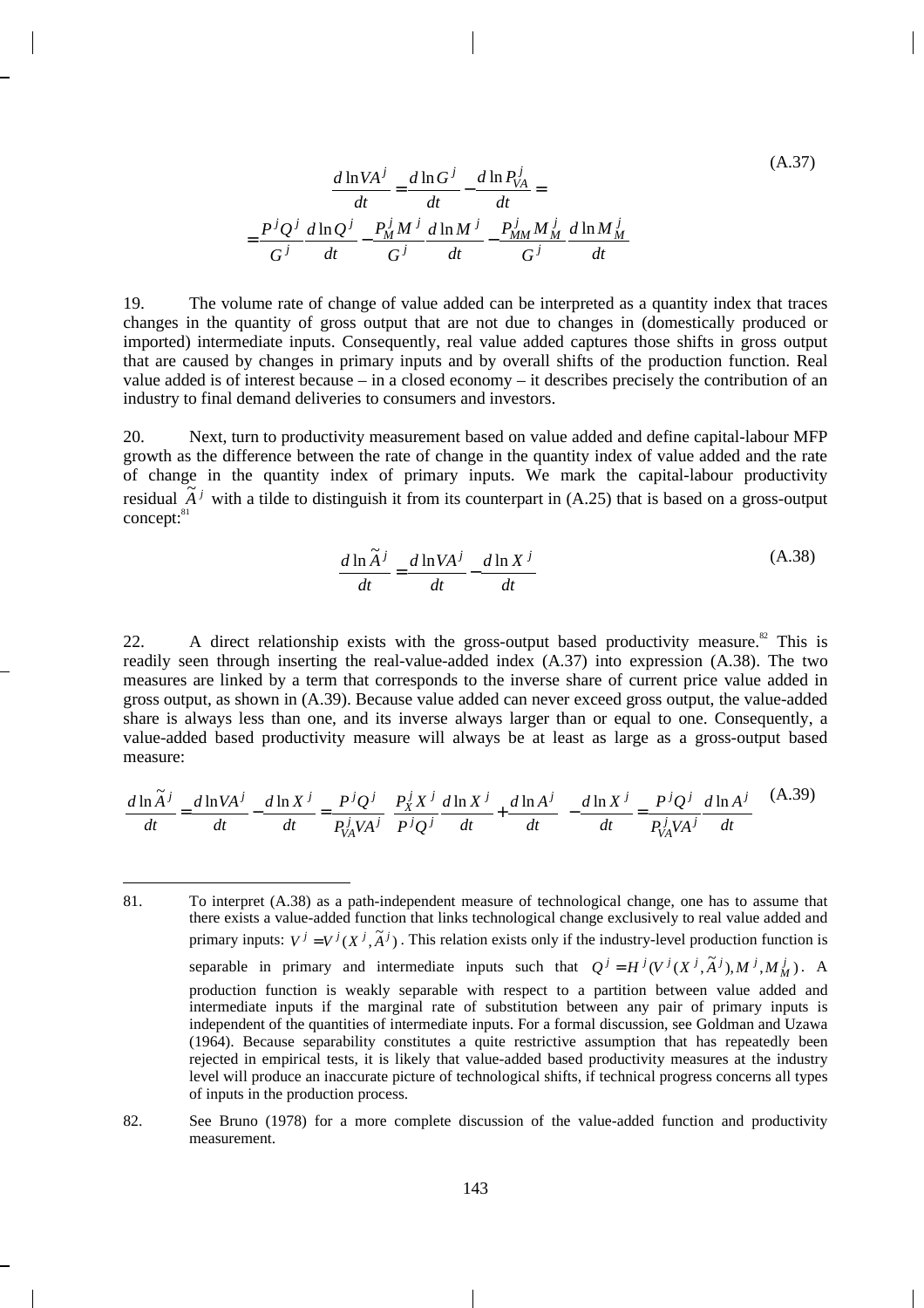given that

$$
G^j = P_{VA}^j V A^j = P_X^j X^j.
$$

23. This leads back to the issue of aggregation. Relation (A.39) is important because it permits establishing the link between aggregate and industry-level productivity growth. Combining (A.39) and (A.32) shows that shifts in the aggregate production possibility function can either be obtained as a weighted sum of KLEMS productivity measures (with "Domar" weights) or as a weighted average of value-added based productivity measures (with value-added shares as weights). The last statement is true in a closed economy. In an open economy, the result has to be adjusted by the ratio of value added over final demand to account for the fact that some intermediate inputs have been imported from abroad, as indicated in (A.40):

$$
\frac{d\ln A}{dt} = \sum_{j} \frac{P^{j} Q^{j}}{P \cdot FD} \frac{d\ln A^{j}}{dt} = \sum_{j} \frac{P_{VA}^{j} VA^{j}}{P \cdot FD} \frac{d\ln \widetilde{A}^{j}}{dt} = \frac{P_{VA} VA}{P \cdot FD} \sum_{j} \frac{P_{VA}^{j} VA^{j}}{P_{VA} VA} \frac{d\ln \widetilde{A}^{j}}{dt}
$$
(A.40)

## **3. Aggregation of value-added based labour productivity**

25. Parallel to the aggregation of MFP growth by industry, value-added based measures of labour productivity by industry can be aggregated. The link between the aggregate and the industrylevel rate of labour productivity growth permits to assess the contribution of different industries to changes of output per hour at the macroeconomic level. No specific effort is made here, however, to link micro-level labour productivity growth to shifts in a macroeconomic production possibility frontier.

25. The value-added based measure of labour productivity by industry  $(\pi^{j})$  is given by the relation *dt*  $d \ln L$ *dt d VA dt*  $\frac{d \ln \pi^{j}}{d \ln \pi^{j}} = \frac{d \ln V A^{j}}{d \ln \pi^{j}}$ . As earlier,  $V \hat{A}^{j}$  stands for the rate of change of real value added in industry *j* and  $\hat{L}^j$  for the rate of change of labour input. As before, the aggregate rate of change in value added is a share-weighted average of the industry-specific rate of change of value added where weights reflect the current-price share of each industry in value added:

$$
\frac{d \ln VA}{dt} = \sum_{j} s_{VA}^{j} \cdot \frac{d \ln VA^{j}}{dt}
$$
, where  $s_{VA}^{j} = \frac{P_{VA}^{j} VA^{j}}{P_{VA} VA}$ ,  $P_{VA} VA = \sum_{j} P_{VA}^{j} VA^{j}$  (A.41)

26. On the input side, aggregation of industry-level labour input is achieved by weighting the growth rates of hours worked by industry with each industry's share in total labour compensation:

$$
\frac{d \ln L}{dt} = \sum_{j} s_L^j \cdot \frac{d \ln L^j}{dt}, \text{ where } s_L^j = \frac{w^j L^j}{w L}, \ w_L = \sum_{j} w^j L^j \tag{A.42}
$$

27. A common practice in forming aggregates of labour input is to simply add up hours worked across industries. This is a special case of the procedure above, which applies when wage rates across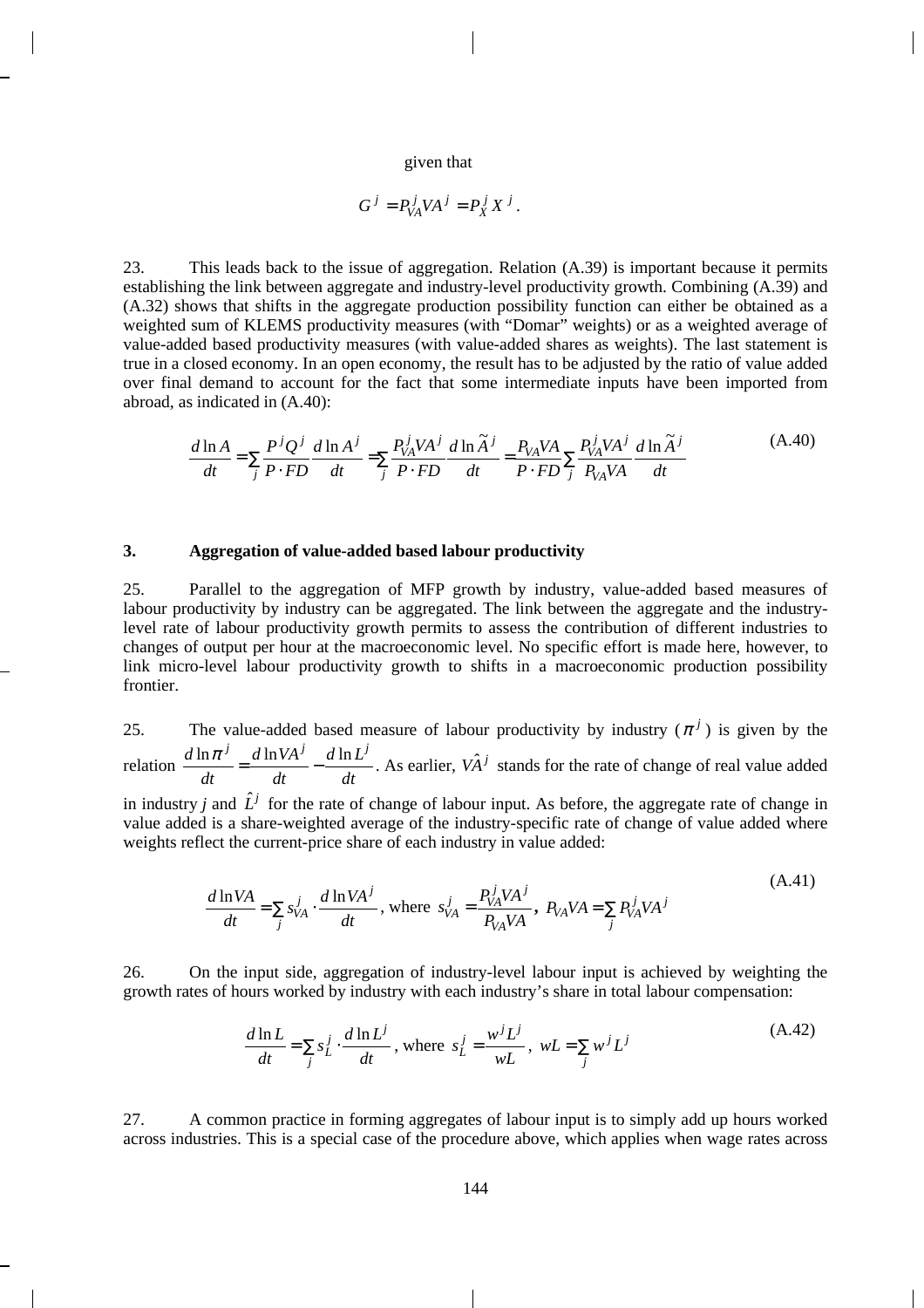industries are identical. In this case,  $s_L^j = \frac{L^j}{L}$  $L<sup>J</sup> = \frac{L}{L}$  and the growth rate of total labour is isomorphic to the case where hours are simply added up.

28. Aggregate labour productivity growth is defined as the difference between aggregate growth in value added and aggregate growth in labour input:

$$
\frac{d\ln\Pi}{dt} = \sum_{j} (s_{VA}^{j} \frac{d\ln V A^{j}}{dt} - s_{L}^{j} \frac{d\ln L^{j}}{dt})
$$
\n(A.43)

29. An industry's contribution to aggregate labour productivity growth is *dt*  $s_L^j$   $\frac{d \ln L}{L}$ *dt*  $s_{VA}^j$   $\frac{d \ln VA^j}{I} - s_L^j$   $\frac{d \ln L^j}{I}$ *L j*  $d \ln VA^j$  $\frac{J_{\rm V}}{J_{\rm H}} \frac{d \ln V A^J}{d t}$  –  $s_L^j \frac{d \ln L^j}{d t}$ , or the difference between its contribution to total value added and to total labour input. One notes that if  $s_{VA}^j = s_L^j$  $s_{VA}^j = s_L^j$ , total labour productivity growth is a simple weighted average of industry-specific labour productivity growth. Yet another way to represent (A.44) is by decomposing it into a weighted average of industry-specific productivity growth and a re-allocation term *R*:

$$
\frac{d\ln \Pi}{dt} = \sum_{j} s_j^{VA} \left( \frac{d\ln VA^j}{dt} - \frac{d\ln L^j}{dt} \right) + R \text{ with } R = \sum_{j} (s_{VA}^j - s_L^j) \frac{d\ln L^j}{dt}
$$
\n(A.44)

30. The re-allocation term will be positive if an expanding industry (*i.e.* one with an increase in labour input) holds a share in output that exceeds its share in labour compensation. The latter is tantamount to saying that this industry enjoys a higher than average *level* of labour productivity. A shift of resources to sectors with higher levels of productivity implies an increase in aggregate productivity growth.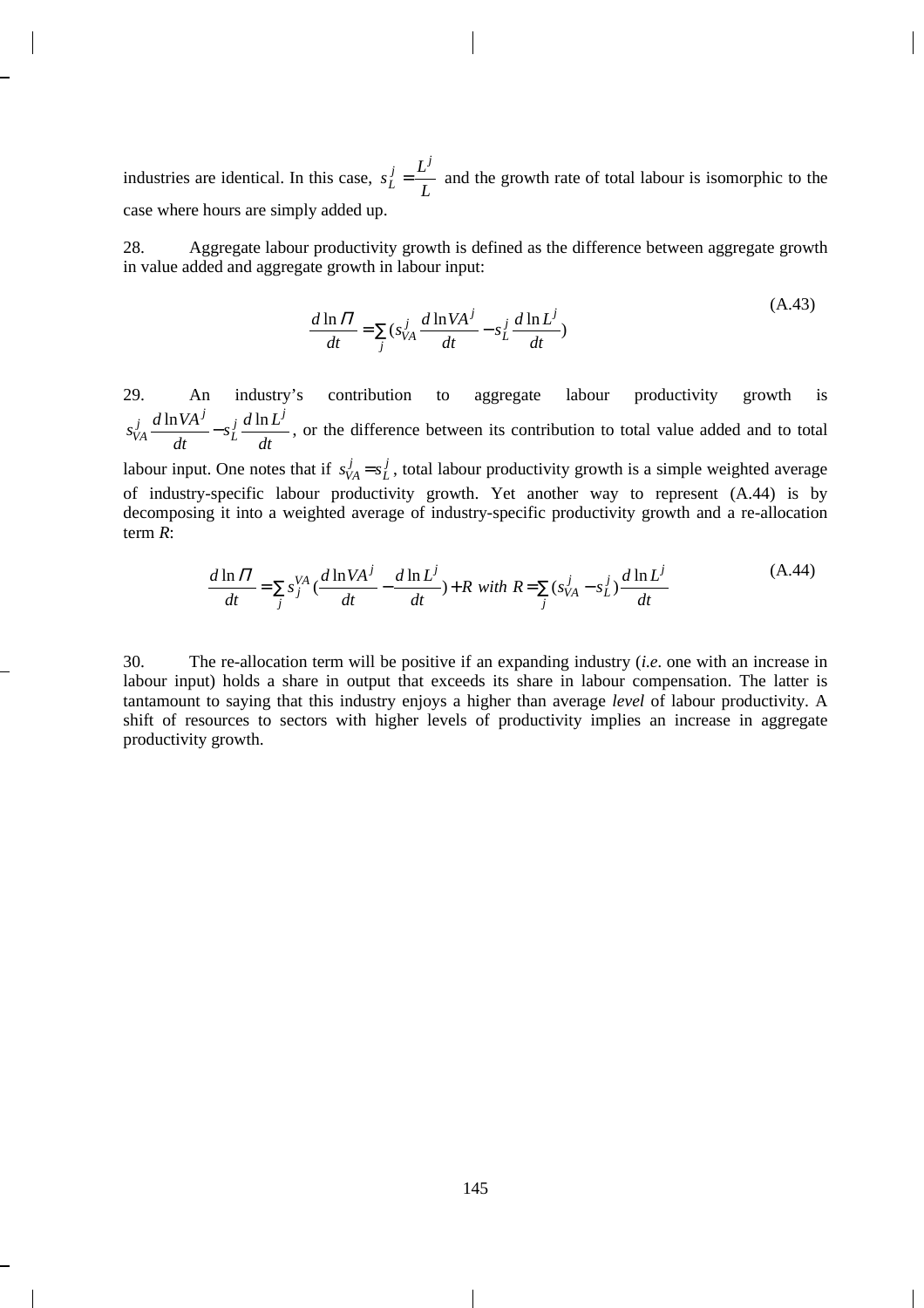## *Annex 7*

## **ACKNOWLEDGEMENTS**

This manual has significantly benefited from the discussions in the Statistical Working Party of the OECD Industry Committee. Moreover, many useful insights and suggestions were provided by an informal steering group of experts, by way of written comments and during a meeting in June 2000. All errors and omissions remain, of course at the responsibility of the OECD Secretariat. The following persons participated in the steering group of experts and/or provided comments on the draft manual:

Mr. Charles Aspden Australian Bureau of Statistics Ms. Pirkko Aulin-Ahmavaara Statistics Finland Mr. Mogens Fosergau Ministry of Industry, Denmark Mr. Jacques Mairesse INSEE, France Mr. Joachim Recktenwald, Ms. Isabelle Maquet-Engsted, Mr. John Verrinder Mr. Anders Sorensen Ministry of Industry, Denmark

Mr. Edwin Dean (Chair) George Washington University, Washington, DC, and former Associate Commissoner at the United States Bureau of Labor **Statistics** Mr. Bart van Ark University of Groningen, Netherlands Mr. Erwin Diewert University of British Columbia, Canada Mr. René Durand Industry Canada and former Statistics Canada Mr. Gabriel Gamez **National Statistical Office, Switzerland** Mr. Charles Hulten University of Maryland, United States Mr. Eivind Hoffmann Bureau of Statistics, International Labour Office Eurostat Mr. Carlo Milana **Institute for Economic Studies and Analysis, Italy** Mr. Nick Oulten Bank of England, United Kingdom Mr. Prasada Rao University of New England, Australia Mr. Jack Triplett Brookings Institution, United States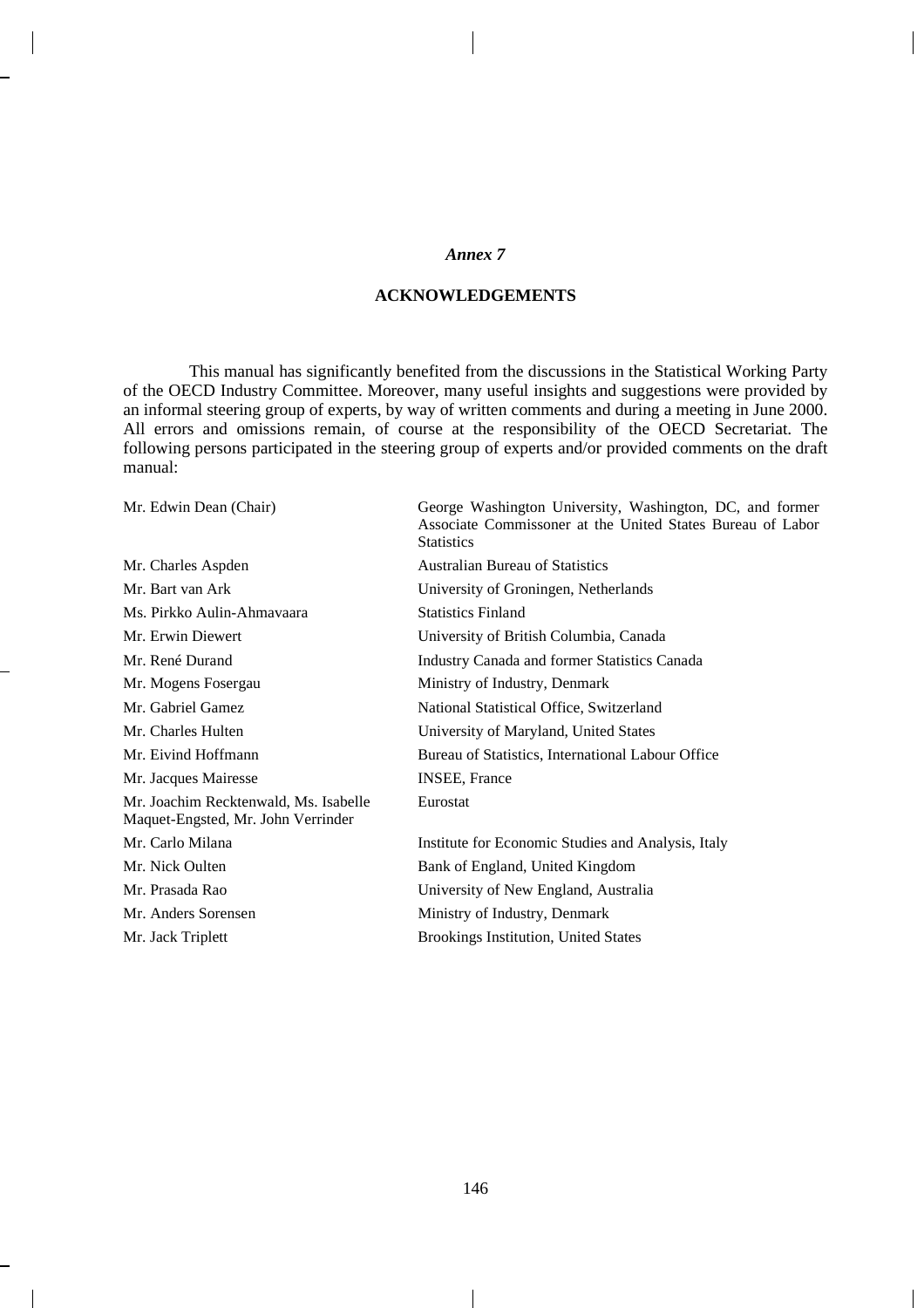## **REFERENCES AND BIBLIOGRAPHY**

- Ark, Bart van (1996), "Issues in Measurement and International Comparison of Productivity An
- Australian Bureau of Statistics (1997*), Development of Annually Re-weighted Chain Volume Indexes in Australia's National Accounts*, paper presented at the 1997 OECD/Eurostat meeting of National Accountants.
- Baily, Martin (1993), "Competition, Regulation, and Efficiency in Service Industries", *Brookings Papers on Economic Activity*, pp. 71-159.
- Balk, Bert M. (1998), *Industrial Price, Quantity and Productivity Indices, The Micro-economic Theory and an Application*, Kluwer Academic Publishers.
- Ball, V. Eldon, Rolf Färe, Shawna Grosskopf and Richard Nehring (2001), "Productivity of the U.S. Agricultural Sector: The Case of Undesirable Outputs", in Hulten, Dean and Harper (eds.).
- Bartelsman, Eric and Mark Doms (2000), "Understanding Productivity: Lessons from Longitudinal Microdata", *Journal of Economic Literature,* Vol. 38, No. 3, September, pp. 569-594.
- Basu, Susanto and John G. Fernald (2001), "Why is Productivity Procyclical? Why do we Care?", in Hulten, Dean and Harper (eds.).
- Baumol, William J., Sue Anne Batey Blackman, and Edward N. Wolff (1992), *Productivity and American Leadership: The Long View*, MIT Press.
- Beaulieu, Joseph J. and Joe Mattey (1998), "The Workweek of Capital and Capital Utilisation in Manufacturing", *Journal of Productivity Analysis*, Vol. 10.
- Berndt, Ernst R. and Melvyn A. Fuss (1986), "Productivity Measurement with Adjustments for Variations in Capacity Utilisation and Other Forms of Temporary Equilibria", *Journal of Econometrics* 33.
- Berndt, Ernst R., Ian Cockburn and Zvi Griliches (1996), "Pharmaceutical Innovations and Market Dynamics: Tracking Effects on Price Indexes for Antidepressant Drugs", *Brookings Papers on Economic Activity*.
- Biorn, Erik, Erling Holmoy and Oystein Olsen (1989), "Gross and Net Capital, and the Form of the Survival Function: Theory and Some Norwegian Evidence", *Review of Income and Wealth*, Series 35.
- Bresnahan, Timothy F. and Robert J. Gordon (eds.) (1996), *The Economics of New Goods*, Studies in Income and Wealth, University of Chicago Press.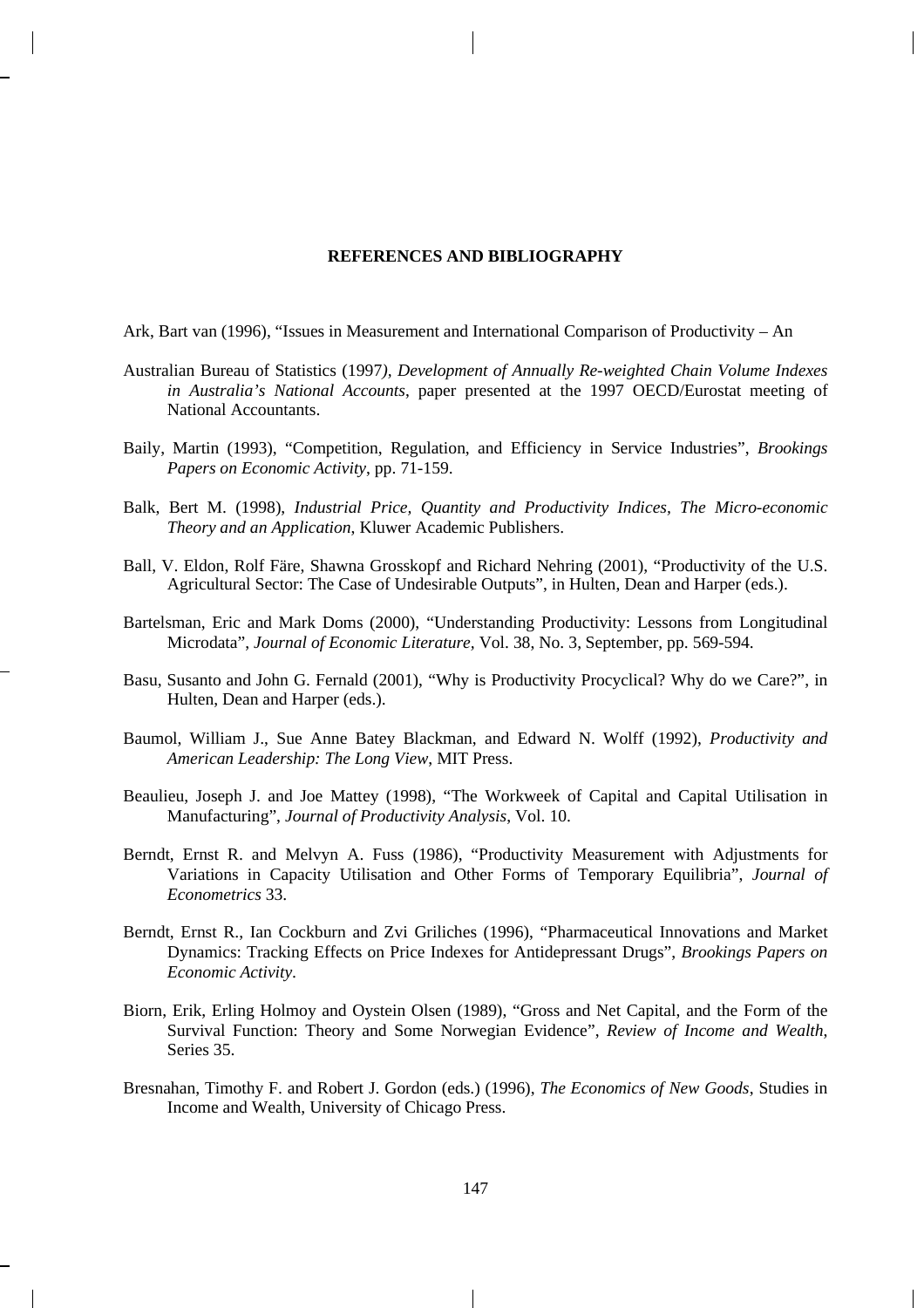- Bruno, Michael (1978), "Duality, Intermediate Inputs and Value Added", in Fuss, Melvyn and Daniel McFadden (eds.), *Production Economics: A Dual Approach to Theory and Applications*, North Holland.
- Bureau of Labor Statistics (1983), *Trends in Multifactor Productivity, 1948-81*, Bulletin 2178.
- Bureau of Labor Statistics (1993), *Labor Composition and U.S*. *Productivity Growth, 1948-90,* US Government Printing Office.
- Caves, Douglas W., Laurits R. Christensen, and W. Erwin Diewert (1982), "The Economic Theory of Index Numbers and the Measurement of Input, Output, and Productivity", *Econometrica*, pp. 1393-1413.
- Charnes, A., W.W. Cooper, A. Y. Lewin and L.M. Seiford (1994), *Data Envelopment Analysis: Theory*, *Methodology and Application*, Kluwer.
- Coelli, Tim, D.S. Prasada Rao and George E. Battese (1998), *An Introduction to Efficiency and Productivity Analysis*, Kluwer Academic Publishers.
- Commission of the European Communities, OECD, IMF, United Nations, World Bank (1993), *System of National Accounts 1993*, Brussels/Luxembourg, New York, Paris, Washington, DC.
- De Boer, Sake, Jan van Dalen and Piet Verbiest (1997), *The Use of Chain Indices in the Netherlands: Statistics Netherlands*, paper presented at the 1997 OECD/Eurostat meeting of National Accountants.
- Dean, Edwin R., and Michael J. Harper (2001), "The BLS Productivity Measurement Program", in Hulten, Dean and Harper (eds.).
- Dean, Edwin R., Michael J. Harper and Mark S. Sherwood (1996), "Productivity Measurement with Changing-weight Indices of Outputs and Inputs", in OECD (1996a).
- Denison, Edward F. (1969), "Some Major Issues in Productivity Analysis: An Examination of Estimates by Jorgenson and Griliches", *Survey of Current Business* 49.
- Denison, Edward F. (1974), *Accounting for United States Economic Growth 1929-69*, The Brookings Institution, Washington, DC.
- Denison, Edward F. (1985), *Trends in American Economic Growth 1929-82*, The Brookings Institution, Washington, DC.
- Denison, Edward F. (1989), *Estimates of Productivity Change by Industry: An Evaluation and an Alternative*, The Brookings Institution, Washington, DC.
- Diewert, Erwin W. (1976), "Exact and Superlative Index Numbers", *Journal of Econometrics*, pp. 115-45.
- Diewert, Erwin W. (1978), "Superlative Index Numbers and Consistency in Aggregation", *Econometrica* 46, pp. 883-900.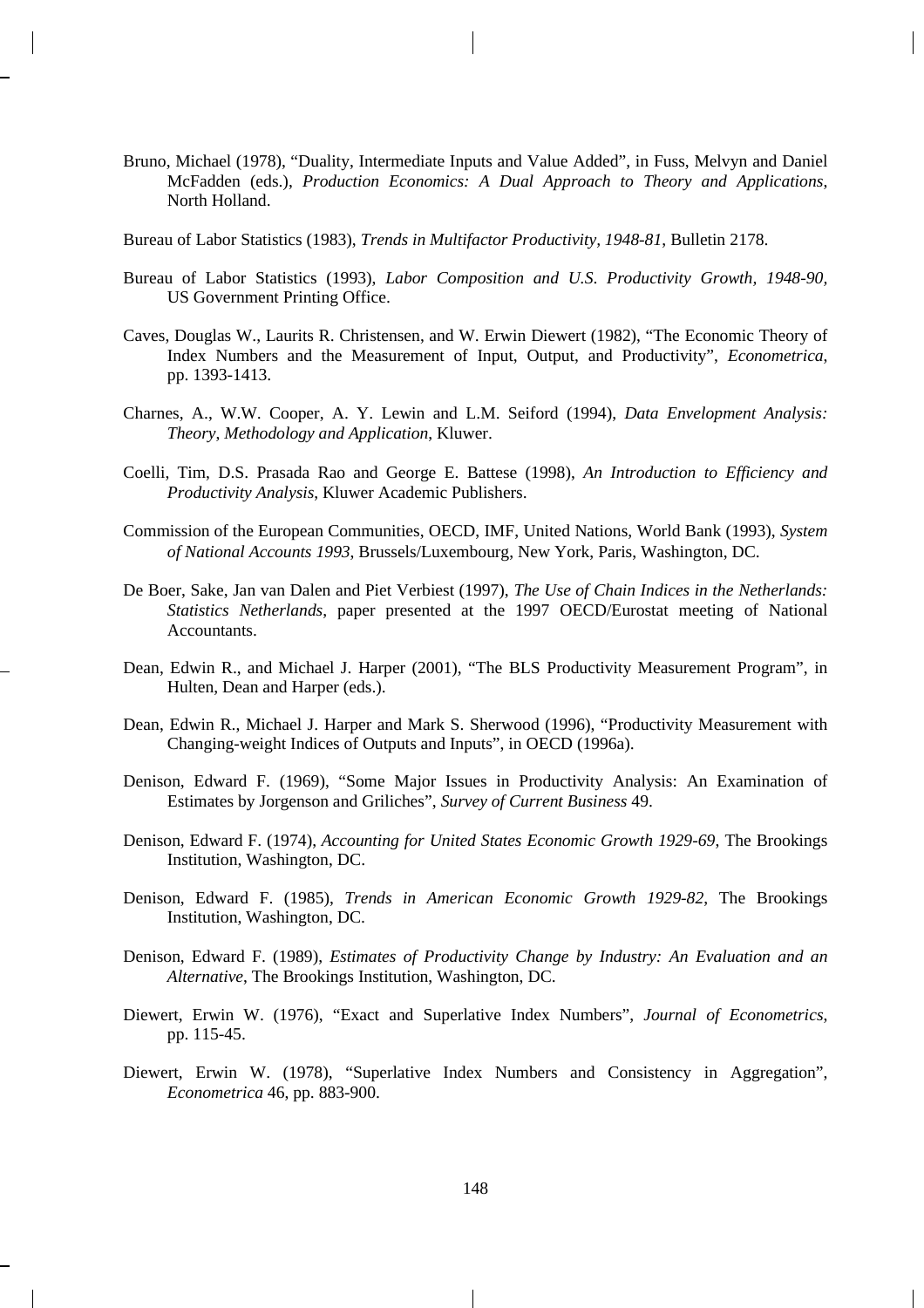- Diewert, Erwin W. (1980), "Aggregation Problems in the Measurement of Capital", in Dan Usher (ed.), *The Measurement of Capital*, University of Chicago Press.
- Diewert, Erwin W. (1983), "The Theory of Output Price Index and the Measurement of Real Output Change", in Erwin W. Diewert and Claude Montmarquette (eds.), *Price Level Measurement*, Statistics Canada.
- Diewert, Erwin W. (1987a), "Index Numbers", in J. Eatwell, M. Milgate and P. Newman (eds.), *The New Palgrave: A Dictionary of Economics*.
- Diewert, Erwin W. (1987b): "Cost Functions", in J. Eatwell, M. Milgate and P. Newman (eds.), *The New Palgrave: A Dictionary of Economics*.
- Diewert, Erwin W. (1992), "Fisher Ideal Output, Input, and Productivity Indices Revisited", *The Journal of Productivity Analysis*, Vol. 3.
- Diewert, Erwin W. (2000), *The Challenge of Total Factor Productivity Measurement*, International Productivity Monitor.
- Diewert, Erwin W. and Denis Lawrence (1999), "Measuring New Zealand's Productivity", Treasury Working Paper 99/5, http://www.treasury.govt.nz/workingpapers/99-5.htm.
- Diewert, Erwin W. and M.N.F. Mendoza (1995), "Data Envelopment Analysis: A Practical Alternative?", The University of British Columbia, *Department of Economics Discussion Paper* No. DP 95-30.
- Diewert, Erwin W. and Catherine J. Morrison (1986), "Adjusting Output and Productivity Indexes for Changes in the Terms of Trade", *The Economic Journal 96*, pp. 659-679.
- Domar, Evsey (1961), "On the Measurement of Technological Change", *Economic Journal* 71.
- Dosi, Giovanni (1988), "Sources, Procedures and Micro-economic Effects of Innovation", *Journal of Economic Literature* 36*.*
- Durand, René (1994), "An Alternative to Double Deflation for Measuring Real Industry Value Added", *Review of Income and Wealth*, Vol. 40.
- Durand, René (1996), "Canadian Input-Output-based Multifactor Productivity Accounts", *Economic Systems Research*, Vol. 8.
- Eldridge, Lucy P. (1999), "How Price Indexes Affect Productivity Measures", *Monthly Labor Review*, February.
- Eurostat (2001), *Handbook on Price and Volume Measures in National Accounts*, forthcoming.
- Ezaki, Mitsuo and Dale W. Jorgenson (1995), "Measurement of Macroeconomic Performance in Japan, 1951-1968", in Dale W. Jorgenson (ed.), *Productivity Volume II*, MIT Press.
- Farrell, M.J. (1957), "The Measurement of Productive Efficiency", *Journal of the Royal Statistical Society*, pp. 253-281.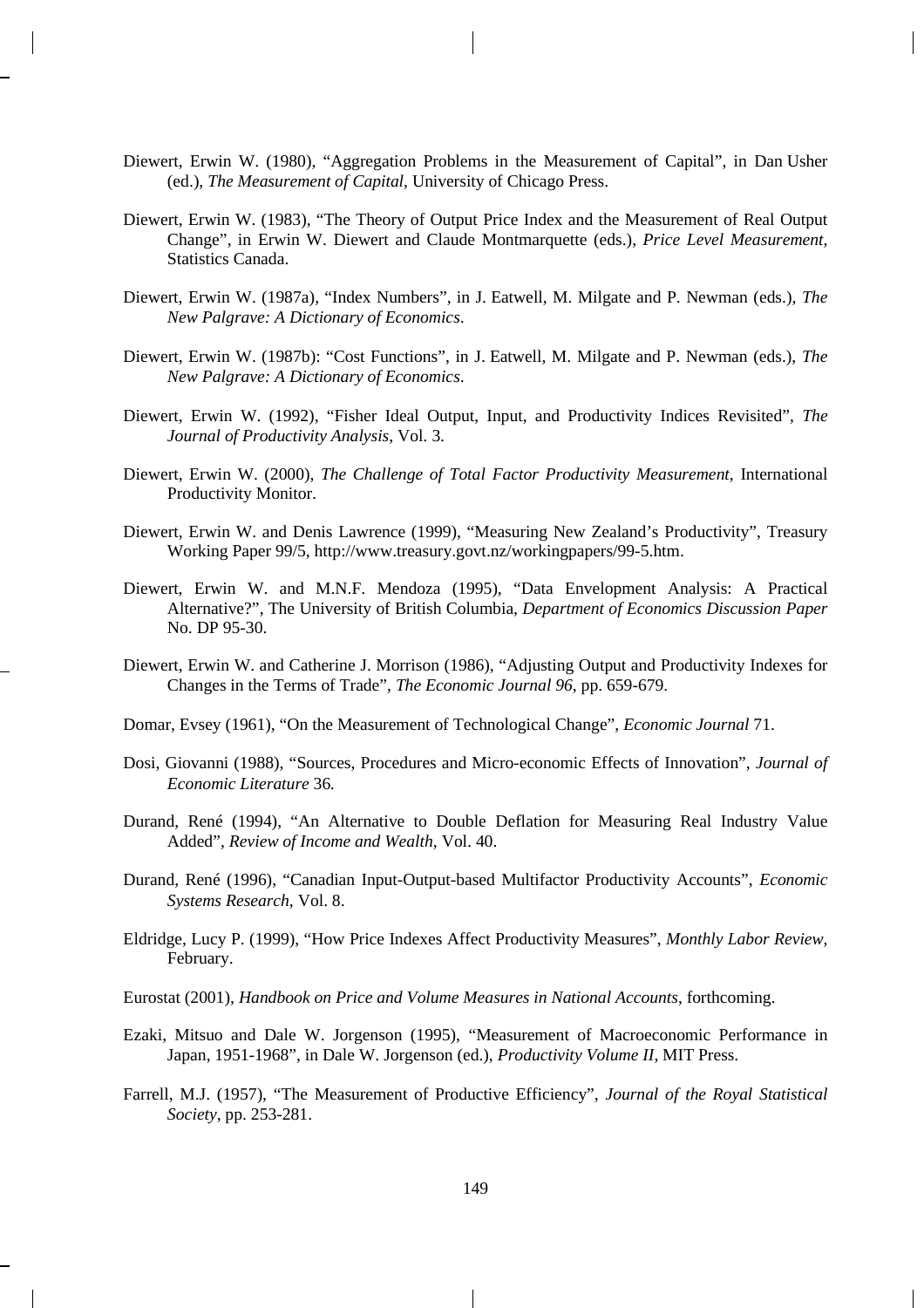Fisher, Irving (1922), *The Making of Index Numbers*, Boston.

- Fisher, M. Franklin and Karl Shell (1998), *Economic Analysis of Production Price Indexes*, Cambridge University Press.
- Fosgerau, Mogens, Svend E. Hovgaard Jensen and Anders Sørensen (2000), "The Impact of Education on Labour Quality and Economic Growth", CEBR Discussion Paper, www.cebr.dk (forthcoming).
- Foss, M.F. (1963), "The Utilisation of Capital Equipment: Post-war Compared with Pre-war", *Survey of Current Business* 43.
- Gersbach, Hans and Bart van Ark (1994), *Microfoundations of International Productivity Comparisons*, Research Memorandum, Institute of Economic Research, University of Groningen.
- Goldman, S.M. and H. Uzawa (1964), "A Note on Separability in Demand Analysis", *Econometrica,* Vol. 32, No. 3.
- Gollop, Frank (1979), "Accounting for Intermediate Input: The Link between Sectoral and Aggregate Measures of Productivity", in *Measurement and Interpretation of Productivity*, National Academy of Sciences, Washington.
- Griliches, Zvi (1987), "Productivity: Measurement Problems", in J. Eatwell, M. Milgate and P. Newman (eds.), *The New Palgrave: A Dictionary of Economics*.
- Griliches, Zvi (1990), "Hedonic Price Indexes and the Measurement of Capital and Productivity: Some Historical Reflections", in Ernst R. Berndt and Jack E. Triplett (eds.), *Fifty Years of Economic Measurement*, Studies in Income and Wealth 54, National Bureau of Economic Research.
- Griliches, Zvi (1996a), "The Discovery of the Residual: A Historical Note", *Journal of Economic Literature*, Vol. XXXIV.
- Griliches, Zvi (1996b), "R&D and Productivity: Econometric Results and Measurement Issues", in Stoneman (ed.) (1996).
- Griliches, Zvi (1997), "R&D and the Productivity Slowdown: Is Recovery Around the Corner?" unpublished mimeo.
- Guellec, Dominique and Bruno van Pottelsberghe de la Potterie (2000), "R&D and Productivity Growth: Panel Data Analysis of 16 OECD Countries", *STI Working Paper* 2001/3, OECD, Paris.
- Gullickson, William and Michael J. Harper (1999a), "Possible Measurement Bias in Aggregate Productivity Growth", *Monthly Labor Review*, February.
- Gullickson, William and Michael J. Harper (1999b), "Production Functions, Input-Output Tables, and the Relationship Between Industry and Aggregate Productivity Measures", unpublished.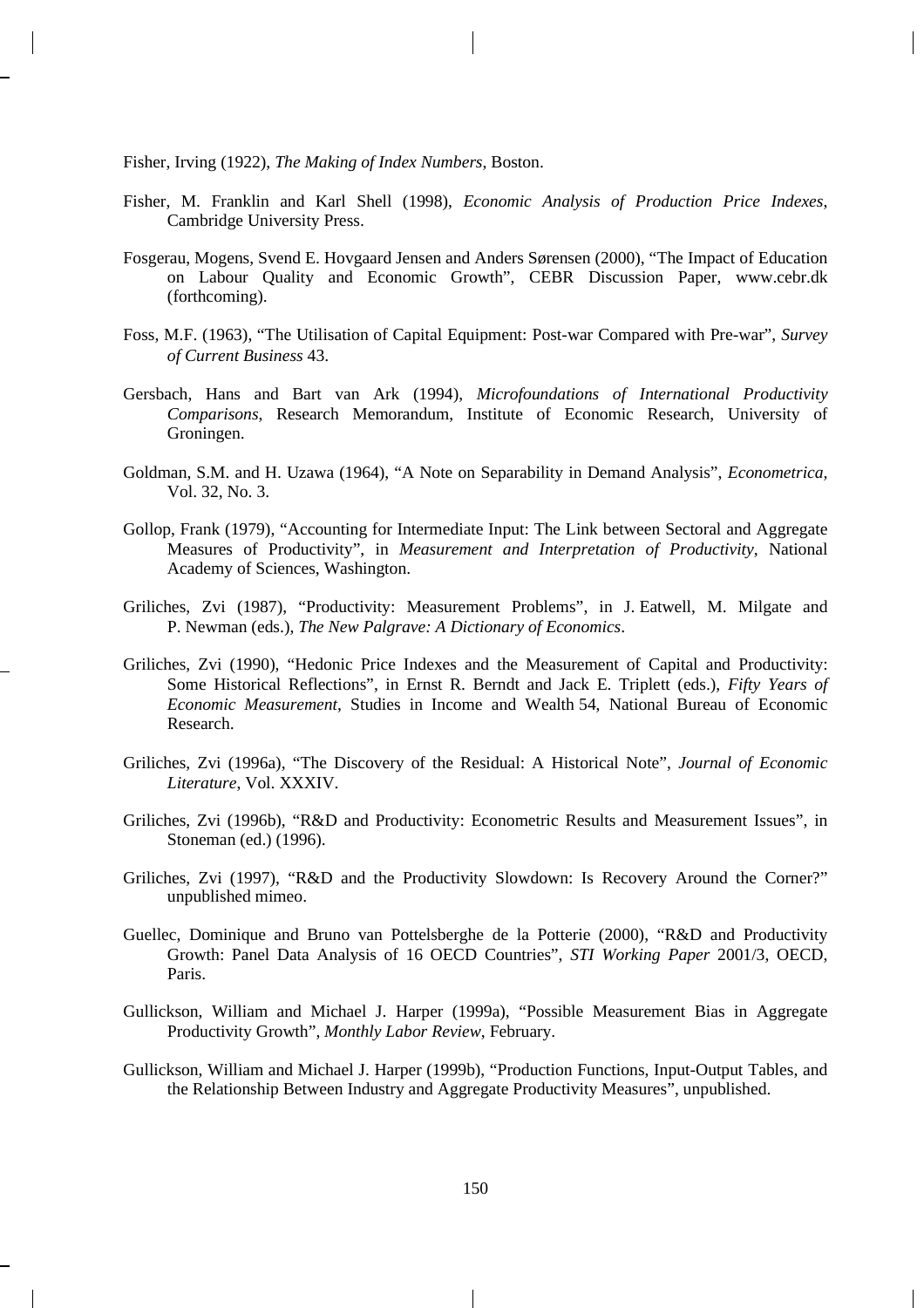- Hall, Robert E. and Dale W. Jorgenson (1967), "Tax Policy and Investment Behaviour", *American Economic Review*, Vol. 57.
- Haltiwanger, John (2000), "Aggregate Growth: What have we learned from Microeconomic Evidence?", *OECD Economics Department Working Papers No. 276*, OECD, Paris.
- Harberger, Arnold C. (1998), "A Vision of the Growth Process", *American Economic Review*, March.
- Harper, Michael J., Ernst R. Berndt, and David O. Wood (1990), "Rates of Return and Capital Aggregation Using Alternative Rental Prices", in Dale W. Jorgenson and Ralph Landau (eds.), *Technology and Capital Formation*, MIT Press.
- Hill, Peter (1971), *The Measurement of Real Product: A Theoretical and Empirical Analysis of the Growth Rates for Different Industries and Countries*, OECD, Paris.
- Hill, Peter (1988), "Recent Developments in Index Number Theory and Practice", *OECD Economic Studies No. 10*, OECD, Paris.
- Hill, Peter (1999a), "The Productive Capital Stock and the Quantity Index for Flows of Capital Services", paper presented at the third meeting of the Canberra Group on Capital Stock Statistics, Washington, DC.
- Hill, Peter (1999b), "Capital Stocks, Capital Services and Depreciation", paper presented at the third meeting of the Canberra Group on Capital Stock Statistics, Washington, DC.
- Hill, Peter (2000), "Economic Depreciation and the SNA", paper presented at the  $26<sup>th</sup>$  Conference of the International Association for Research on Income and Wealth, Cracow, Poland.
- Hotelling, Harold (1925), "A General Mathematical Theory of Depreciation", *Journal of the American Statistical Association*, September, pp. 340-353.
- Hulten, Charles R. (1973), "Divisia Index Numbers", *Econometrica* 41.
- Hulten, Charles R. (1978), "Growth Accounting with Intermediate Inputs", *Review of Economic Studies* 45.
- Hulten, Charles R. (1986), "Productivity Change, Capacity Utilization, and the Sources of Efficiency Growth", *Journal of Econometrics* 33.
- Hulten, Charles R. (1990), "The Measurement of Capital", in Ernst R. Berndt and Jack Triplett (eds.) *Fifty Years of Economic Measurement*, NBER.
- Hulten, Charles R. (1996), "Issues in the Measurement of Depreciation: Introductory Remarks", *Economic Inquiry,* Vol. 34, pp. 10-23.
- Hulten, Charles R. (2001), "Total Factor Productivity: A Short Biography", in Hulten, Dean and Harper (eds.).
- Hulten, Charles R., Edwin R. Dean and Michael J. Harper (eds.) (2001), *New Developments in Productivity Analysis,* University of Chicago Press for the National Bureau of Economic Research.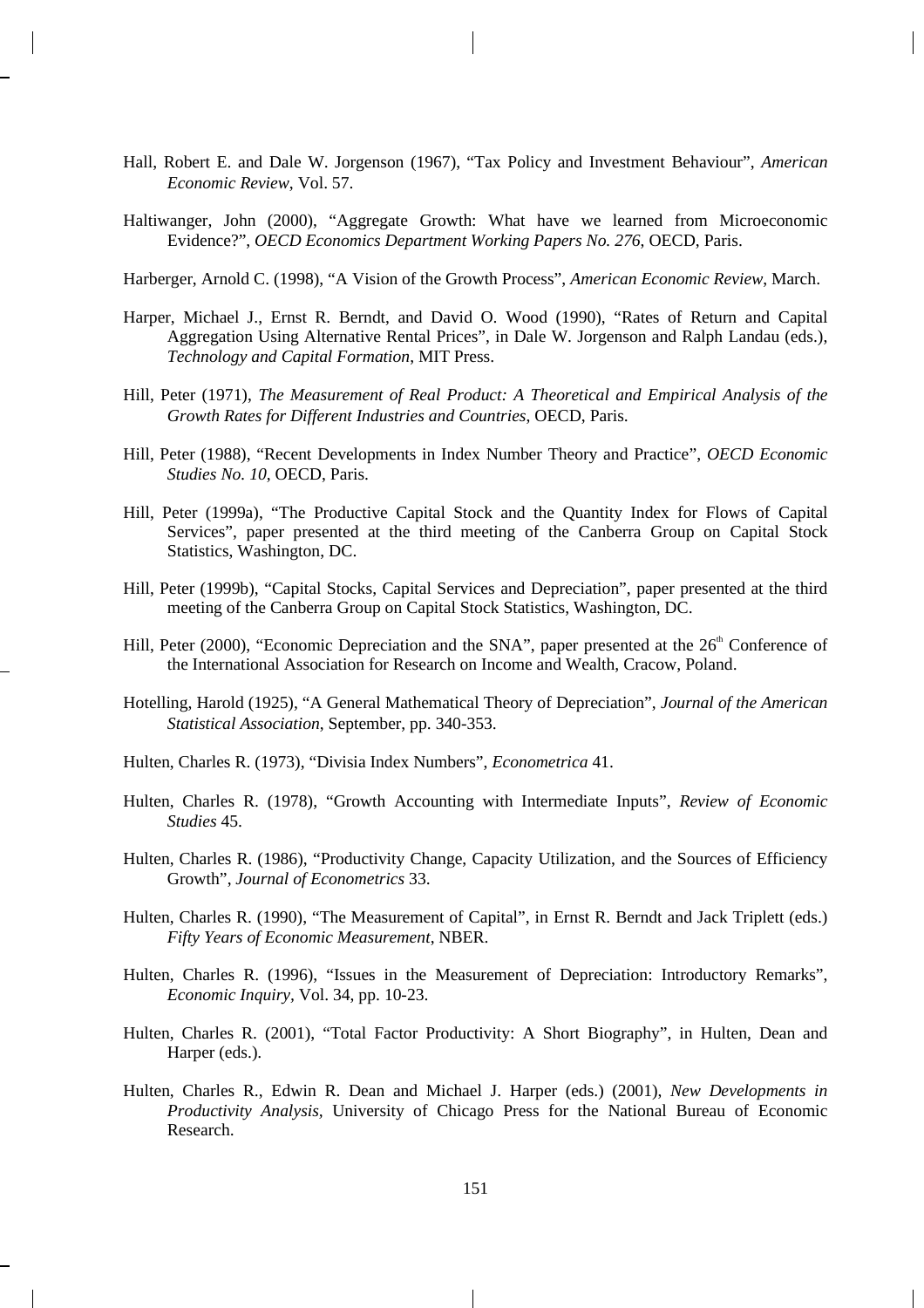- Hulten, Charles R. and Frank C. Wykoff (1980), "Economic Depreciation and the Taxation of Structures in United States Manufacturing Industries: An Empirical Analysis", in Dan Usher (ed.), *The Measurement of Capital*, University of Chicago Press.
- Jaffé, William (1954), Translation of Léon Walras *Elements of Pure Economics*, Homewood, Illinois, RD.
- Jorgenson, Dale (1963), "Capital Theory and Investment Behaviour", *American Economic Review*, Vol. 53, pp. 247-259.
- Jorgenson, Dale (1989), "Productivity and Economic Growth", in Ernst R. Berndt and Jack E. Triplett (eds.), *Fifty Years of Economic Measurement*, University of Chicago Press.
- Jorgenson, Dale (1995a), *Productivity Volume 1: Postwar U.S. Economic Growth*, MIT Press.
- Jorgenson, Dale (1995b), *Productivity Volume 2: International Comparisons of Economic Growth*, MIT Press.
- Jorgenson, Dale (1996), "Empirical Studies of Depreciation", *Economic Inquiry*, Vol. 34, pp. 24-42.
- Jorgenson, Dale and Zvi Griliches (1967), "The Explanation of Productivity Change", *Review of* Economic *Studies* 34.
- Jorgenson, D., F. Gollop and B. Fraumeni (1987), *Productivity and U.S. Economic Growth*, Harvard University Press, Ma.
- Lau, Lawrence J. (1976), "A Characterisation of the Normalized Restricted Profit Function", *Journal of Economic Theory* 12, pp. 131-163.
- Lavoie, Marie and Richard Roy (1998), "Employment in the Knowledge-Based Economy: A Growth Accounting Exercise for Canada", *Human Resources Development Canada Research Paper R-98-8E.*
- Lowe, Robin (1996), "Handling Quality Changes in the Canadian National Accounts Price Deflators", in OECD(1996a).
- Mairesse, Jacques (1972), "L'évaluation du capital fixe productif méthodes et résultats", *Les collections de l'INSEE* série C No 18-19.
- Malmquist, Sten (1953), "Index Numbers and Indifference Surfaces", *Trabajos de Estatistica* 4, pp. 209-242.
- Metcalfe, Stan (1996), "The Economic Foundations of Technology Policy: Equilibrium and Evolutionary Perspectives", in Stoneman (ed.) (1996).
- Milana, Carlo and Kiyoshi Fujikawa (1996), "Bilateral and Multilateral Comparisons of Productivity in Input-Output Analysis Using Alternative Index Numbers", in OECD (1996a).
- Morrison, Catherine J. (1986), "Productivity Measurement with Non-Static Expectations and Varying Capacity Utilization: An Integrated Approach", *Journal of Econometrics* 33, pp. 51-74.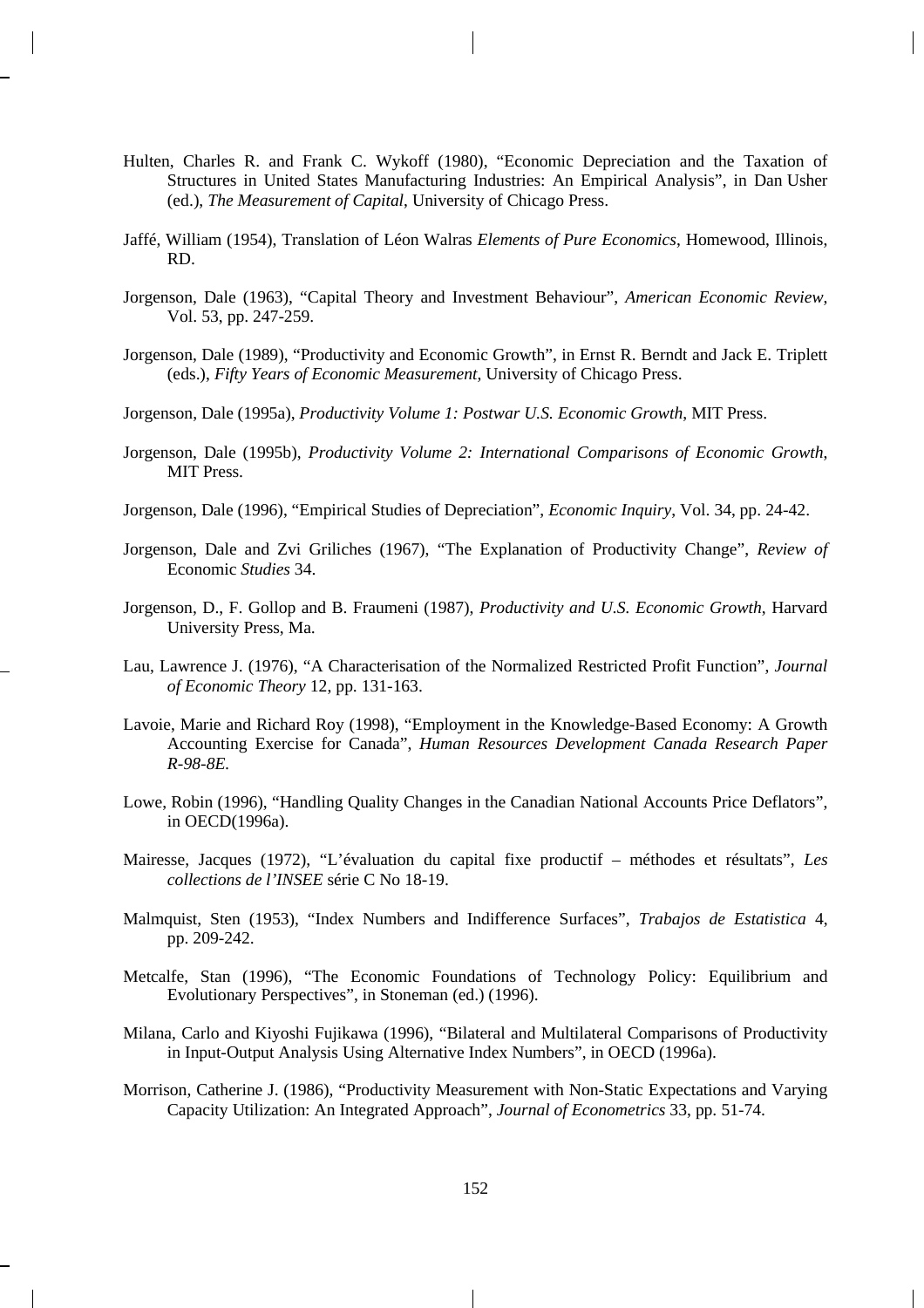- Nadiri, Ishaq (1998), "Production: Neoclassical Theories", in Eatwell, John, Murray Milgate and Peter Newman (eds.), *The New Palgrave Dictionary of Economics*, Stockton Press Ltd.
- Nadiri, Ishaq and Ingmar Prucha (2001), "Dynamic Factor Demand Models and Productivity Analysis", in Hulten, Dean and Harper (eds.).
- Nelson, Richard (1981), "Research on Productivity Growth and Productivity Differences: Dead Ends and New Departures", *Journal of Economic Literature*.
- Nelson, Richard and Sidney Winter (1982), *An Evolutionary Theory of Economic Change*, Harvard University, Cambridge, Mass.
- Nickel, Stephen J. (1978), *The Investment Decisions of Firms*, Oxford.
- Nicoletti, Guiseppe and Lucrezia Reichlin (1993), "Trends and Cycles in Labour Productivity in the Major OECD Countries", *Centre for Economic Policy Research Discussion Paper No. 808*.
- OECD (1996a), *Industry Productivity: International Comparison and Measurement Issues*, OECD, Paris.
- OECD (1996b), *Services: Measuring Real Value Added*, OECD, Paris.
- OECD (1998a), *Technology, Productivity and Job Creation*, OECD, Paris.
- OECD (1998b), "Employment Measures in the OECD National Accounts: Comparison between National Accounts and Labour Force Statistics", OECD Meeting of National Accounts Experts, OECD, Paris.
- OECD (2000), *A New Economy? The Changing Role of Innovation and Information Technology in Growth,* OECD, Paris.
- OECD (forthcoming), *OECD Handbook on the Quality Adjustment of Price Indices for ICT Products*, OECD, Paris.
- Rymes, Thomas K. (1971), *On Concepts of Capital and Technological Change*, Cambridge.
- Sato, Kazuo (1976), "The Meaning and Measurement of the Real Value Added Index", *Review of Economics and Statistics* 57.
- Seiford, Lawrence M. and Robert M. Thrall (1990), "Recent Developments in DEA", *Journal of Econometrics* 46.
- Shepard, R.W. (1953), *Cost and Production Functions*, Princeton University Press.
- Solow, Robert (1957), "Technical Change and the Aggregate Production Function", *Review of Economics and Statistics*, Vol. 39, pp. 312-320.
- Stoneman, Paul (ed.) (1996), *Handbook of the Economics of Innovation and Technological Change*, Blackwell Handbooks in Economics.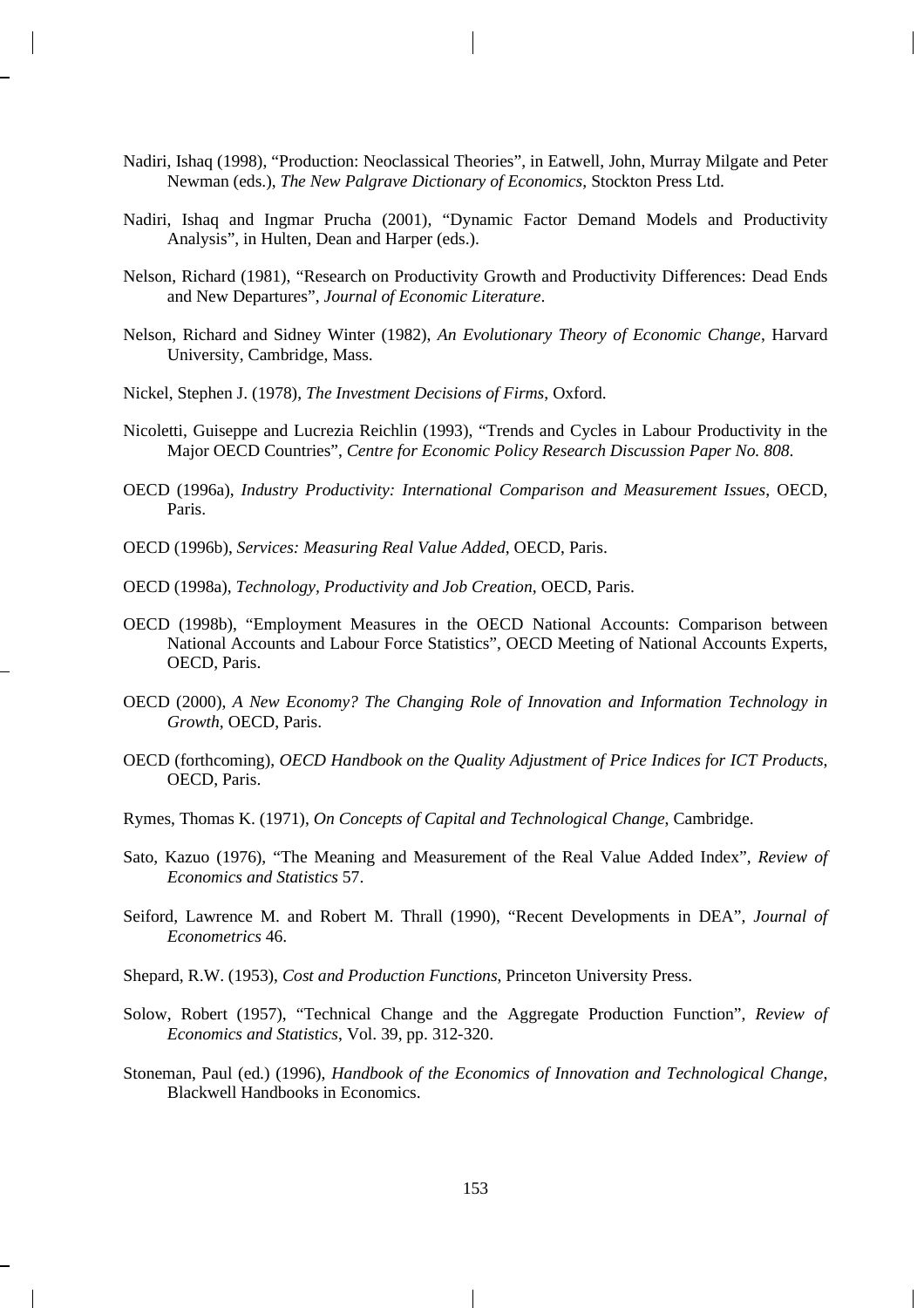- Szulc, Bohdan J. (1983), "Linking Price Index Numbers", in Erwin W. Diewert and Claude Montmarquette (eds.), *Price Level Measurement*, Statistics Canada.
- Tinbergen, Jan (1942), "Zur Theorie der langfristigen Wirtschaftsentwicklung", *Weltwirtschaftliches Archiv*, Band 55:1.
- Triplett, Jack (1989), "Price and Technological Change in a Capital Good: A Survey of Research on Computers", in Dale W. Jorgenson and Ralph Landau (eds.) (1989), *Technology and Capital Formation*, MIT Press.
- Triplett, Jack (1996a), "High-tech Industry Productivity and Hedonic Price Indices", in OECD (1996a).
- Triplett, Jack (1996b), "Depreciation in Production Analysis and in Income and Wealth Accounts: Resolution of an Old Debate", *Economic Inquiry*, Vol. 34, pp. 93-115.
- Triplett, Jack (1998), *A Dictionary of Usage for Capital Measurement Issues*, presented at the Second Meeting of the Canberra Group on Capital Stock Statistics.
- United Nations Organisation (1990), *International Standard Industrial Classification*, Statistical Papers, Series M, No. 4, Rev. 3, New York.
- Varian, Hal R. (1984), *Microeconomic Analysis*, Norton and Company.
- Wykoff, Frank C. (1989), "Economic Depreciation and Business-Leased Automobiles", in Dale W. Jorgenson and Ralph Landau (eds.) (1989), *Technology and Capital Formation*, MIT Press.